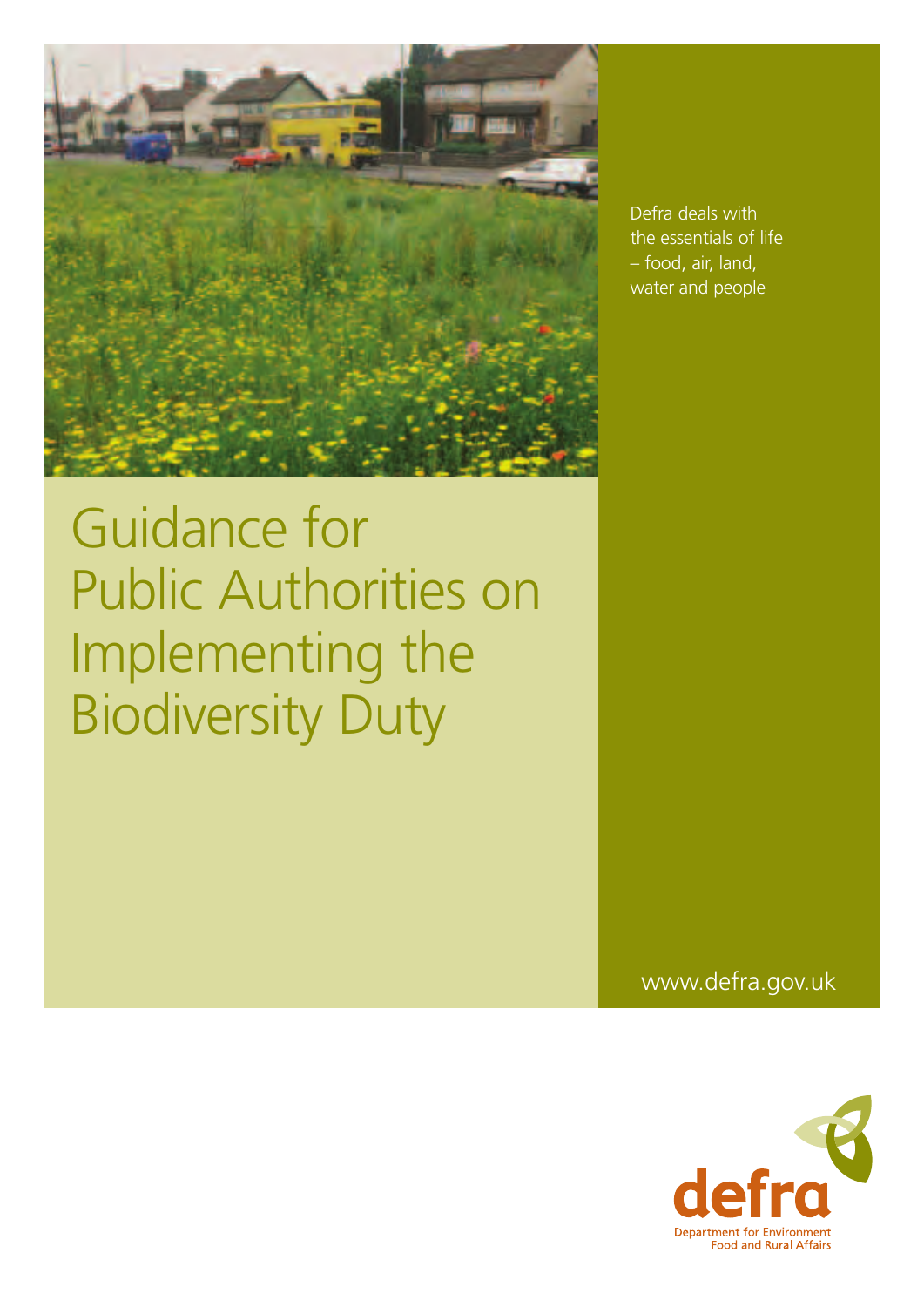Defra wishes to thank everyone who has contributed to the preparation of this guidance, in particular the members of the NERC Duty Steering Group, made up of members representing Natural England, the Wildlife Trusts, the Association of Local Government Ecologists, Wildlife and Countryside Link, the Royal Society for the Protection of Birds, Countryside Council Wales, Welsh Assembly Government, Welsh Local Government Association, Local Government Association. Together their contributions and suggestions have been invaluable.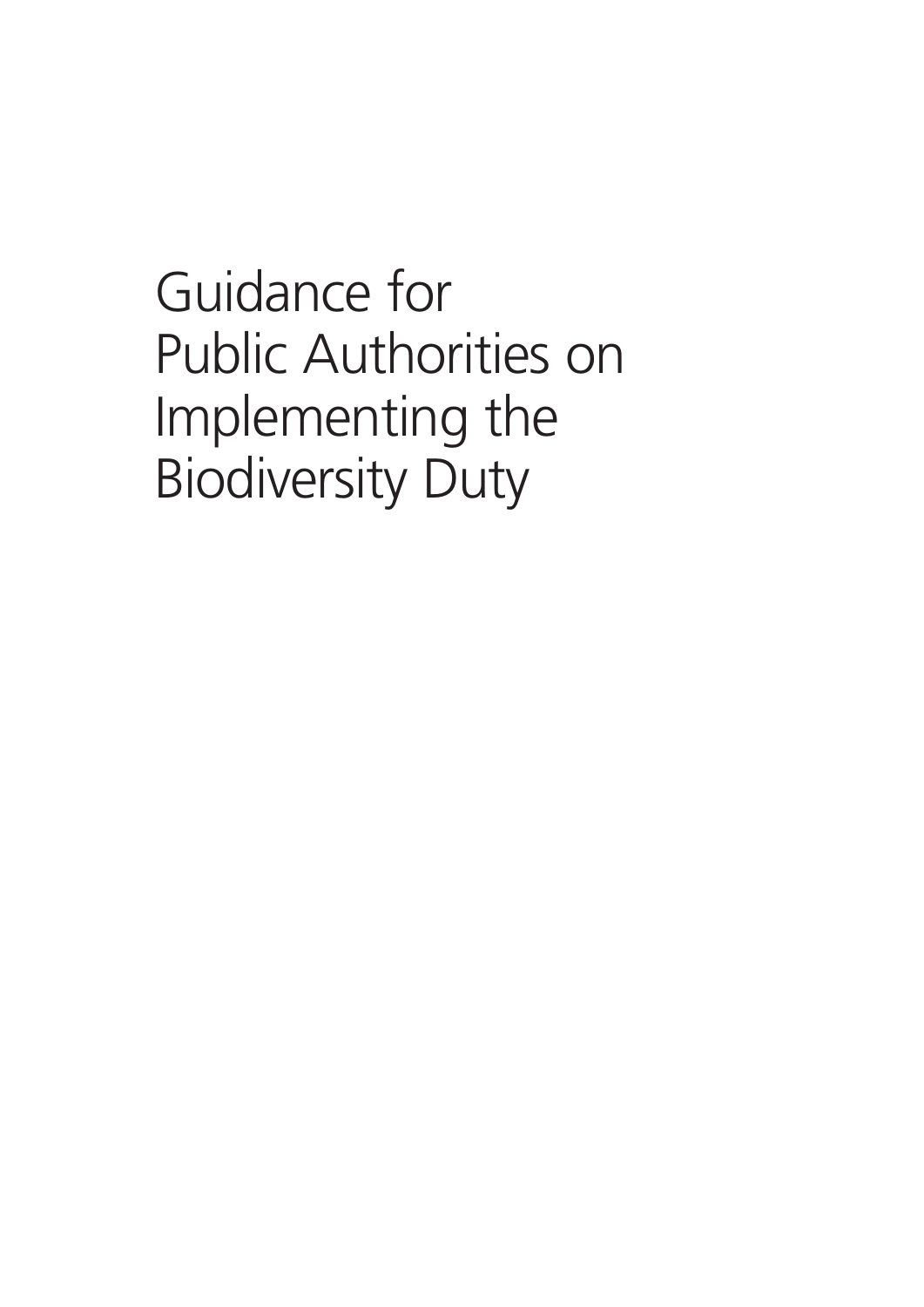| <b>EXECUTIVE SUMMARY</b>                    |                                                                                                                                                                                                                                                                                             |                                              |
|---------------------------------------------|---------------------------------------------------------------------------------------------------------------------------------------------------------------------------------------------------------------------------------------------------------------------------------------------|----------------------------------------------|
|                                             | 1. INTRODUCING THE BIODIVERSITY DUTY FOR PUBLIC AUTHORITIES                                                                                                                                                                                                                                 | 6                                            |
| 1.1                                         | A New Duty for Public Authorities<br>1.2 This Guidance<br>1.3 What is Biodiversity?<br>1.4 The Benefits of Conserving Biodiversity<br>1.5 The Role of Public Authorities in Conserving Biodiversity                                                                                         | 6<br>$\frac{7}{8}$<br>10<br>13               |
|                                             | 2. POLICIES, STRATEGIES AND BIODIVERSITY                                                                                                                                                                                                                                                    | 15                                           |
| 2.1<br>2.5                                  | Introduction<br>2.2 The Current Policy Environment<br>2.3 Types of Policies and Strategies<br>2.4 Linkages between Policy and Strategy and Biodiversity<br>Policies and Strategy Development and Implementation                                                                             | 15<br>15<br>16<br>16<br>18                   |
| 3. MANAGEMENT OF PUBLIC LAND AND BUILDINGS  |                                                                                                                                                                                                                                                                                             |                                              |
| 3.1<br>3.3<br>3.4<br>3.5<br>3.6<br>3.7      | Introduction<br>3.2 Designated Sites<br>Protected and Priority Species on Public Land<br>Countryside, Waterside, Coastal and Marine Habitats<br>Farms and Tenanted Land<br>Management of Green Infrastructure<br>Highways, Rights of Way and Transport Infrastructure<br>3.8 School Grounds | 23<br>28<br>30<br>31<br>34<br>35<br>37<br>40 |
| 4. PLANNING, INFRASTRUCTURE AND DEVELOPMENT |                                                                                                                                                                                                                                                                                             | 42                                           |
|                                             | 4.1 Introduction<br>4.2 Effects of Development on Biodiversity<br>4.3 National Planning Policy<br>4.4 Legal Requirements for Strategic Environmental Assessment and                                                                                                                         | 42<br>42<br>43                               |
| 4.5<br>4.6<br>4.7<br>4.8                    | Environmental Impact Assessment<br>Engaging With the Local Planning Authority<br>Providing Supporting Evidence<br>Seeking Biodiversity Enhancement<br>Monitoring                                                                                                                            | 44<br>45<br>47<br>48<br>48                   |
| 5. EDUCATION, ADVICE AND AWARENESS          |                                                                                                                                                                                                                                                                                             |                                              |
| 5.1<br>5.2<br>5.3<br>5.5                    | Introduction<br>Education<br>Advice<br>5.4 Community Engagement<br>Raising Awareness                                                                                                                                                                                                        | 49<br>50<br>52<br>54<br>56                   |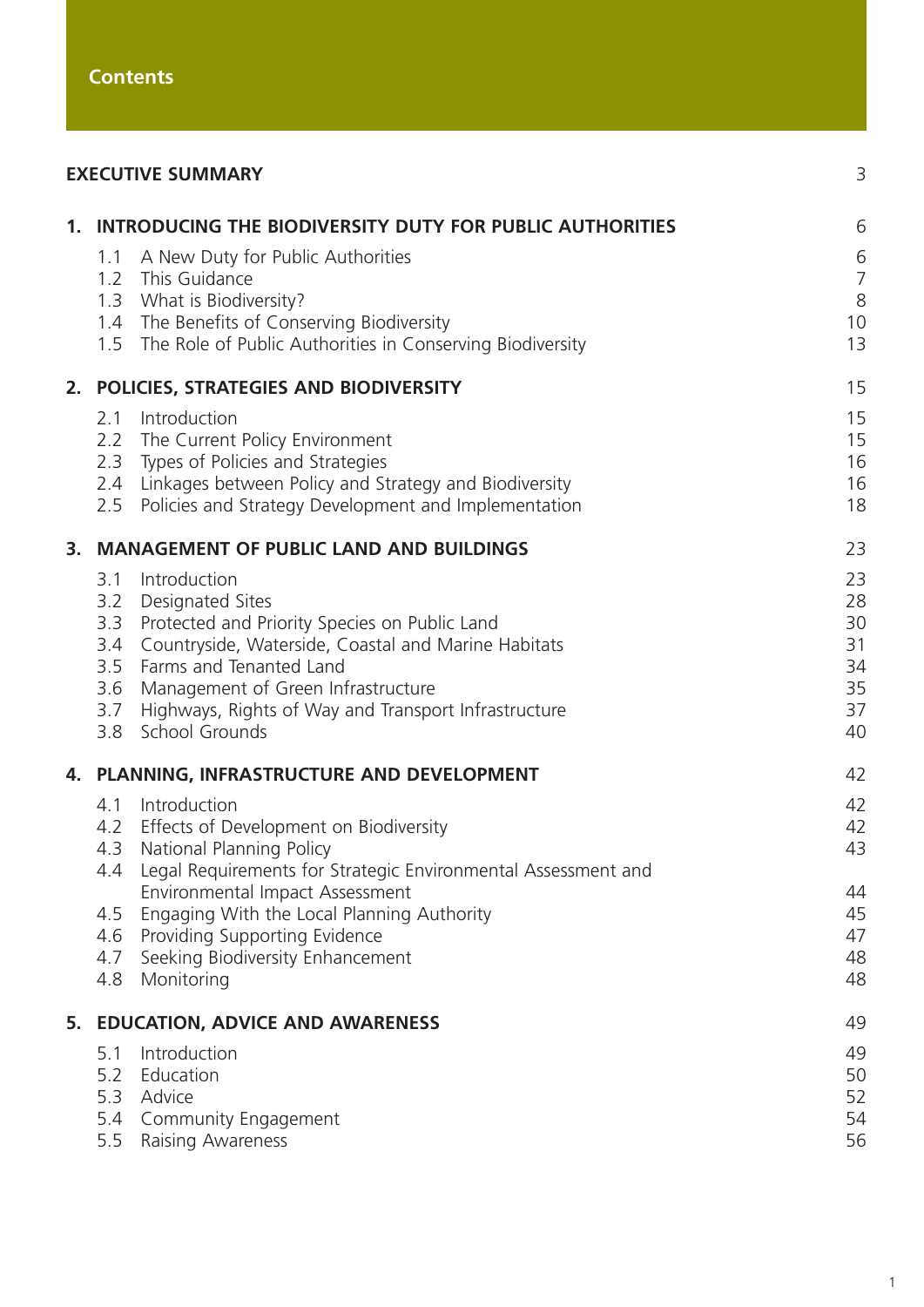|                                                                                                                                             | 6. IMPLEMENTING THE BIODIVERSITY DUTY - IMPLICATIONS FOR PUBLIC AUTHORITIES<br><b>AND THEIR STAFF</b>                               | 59             |  |  |
|---------------------------------------------------------------------------------------------------------------------------------------------|-------------------------------------------------------------------------------------------------------------------------------------|----------------|--|--|
|                                                                                                                                             | 6.1 Financial Resources<br>6.2 Skills and Training<br>6.3 Measuring Progress                                                        | 59<br>60<br>61 |  |  |
| APPENDIX 1: SUMMARY OF RELEVANT GUIDANCE MATERIALS (WEB PUBLICATION)<br>http://www.defra.gov.uk/wildlife-countryside/biodiversity/index.htm |                                                                                                                                     |                |  |  |
|                                                                                                                                             | <b>APPENDIX 2: SUMMARY OF RELEVANT LEGISLATION</b>                                                                                  | 63             |  |  |
|                                                                                                                                             | <b>APPENDIX 3: SUMMARY OF SITE DESIGNATIONS</b>                                                                                     | 76             |  |  |
|                                                                                                                                             | <b>APPENDIX 4: ADDITIONAL CASE STUDIES (WEB PUBLICATION)</b><br>http://www.defra.gov.uk/wildlife-countryside/biodiversity/index.htm |                |  |  |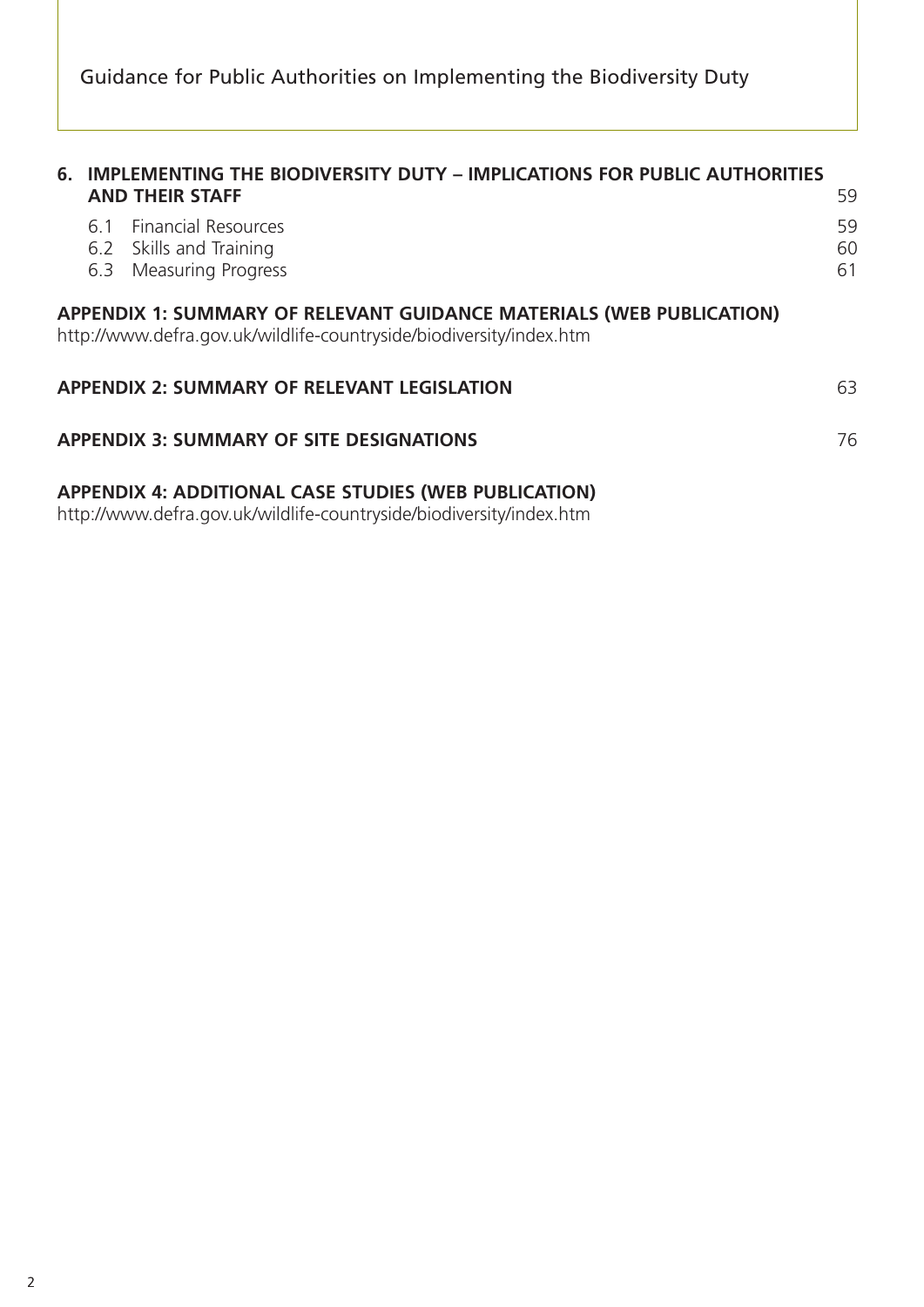# <span id="page-5-0"></span>**Introducing the Biodiversity Duty for Public Authorities**

- 1. Biodiversity is the variety of life on earth, and includes all species of plants and animals and the natural systems that support them. Biodiversity is a core component of sustainable development, underpinning economic development and prosperity, and has an important role to play in developing locally distinctive and sustainable communities.
- 2. Conservation of biodiversity is vital in our response to climate change and in the delivery of key ecosystem services such as food, flood management, pollination and provision of clean air and water.
- 3. Public authorities have a key role to play in conserving biodiversity, through their work in: developing and implementing external and internal policies and strategies; administering the planning system; managing their land and buildings; developing infrastructure; engaging with business and the public; conducting research and managing information; making decisions about procurement; and implementing economic, environmental and social programmes.
- 4. Public authorities have a Duty to have regard to the conservation of biodiversity in exercising their functions. This Duty was introduced by the Natural Environment and Rural Communities Act and came into force on 1 October 2006. The Duty aims to raise the profile and visibility of biodiversity, clarify existing commitments with regard to biodiversity, and to make it a natural and integral part of policy and decision making.
- 5. The Duty applies to all public authorities including local authorities, central government departments, executive agencies, non departmental public bodies, regional government offices, non-ministerial departments, NHS Trusts, regional assemblies, utilities and all other bodies carrying out functions of a public character under a statutory power. Public authorities can make a significant contribution towards the 2010 target to halt biodiversity loss.
- 6. This guidance has been issued by Defra and the Welsh Assembly to assist public authorities in fulfilling their Duty. Separate guidance has also been produced for local authorities, in view of their specific activities and key role with regard to biodiversity conservation.
- 7. Biodiversity is hugely important in its own right and we have international responsibilities and national and local systems in place to protect and enhance it. It plays a key role in underpinning quality of life and giving a "sense of place". Biodiversity offers opportunities for tourism, economic development, health promotion, community development and social cohesion.
- 8. Conserving biodiversity includes restoring and enhancing species populations and habitats, as well as protecting them.
- 9. The guidance is structured around four key themes: policy and strategy; management of public land and buildings; planning and development; and education, advice and awareness.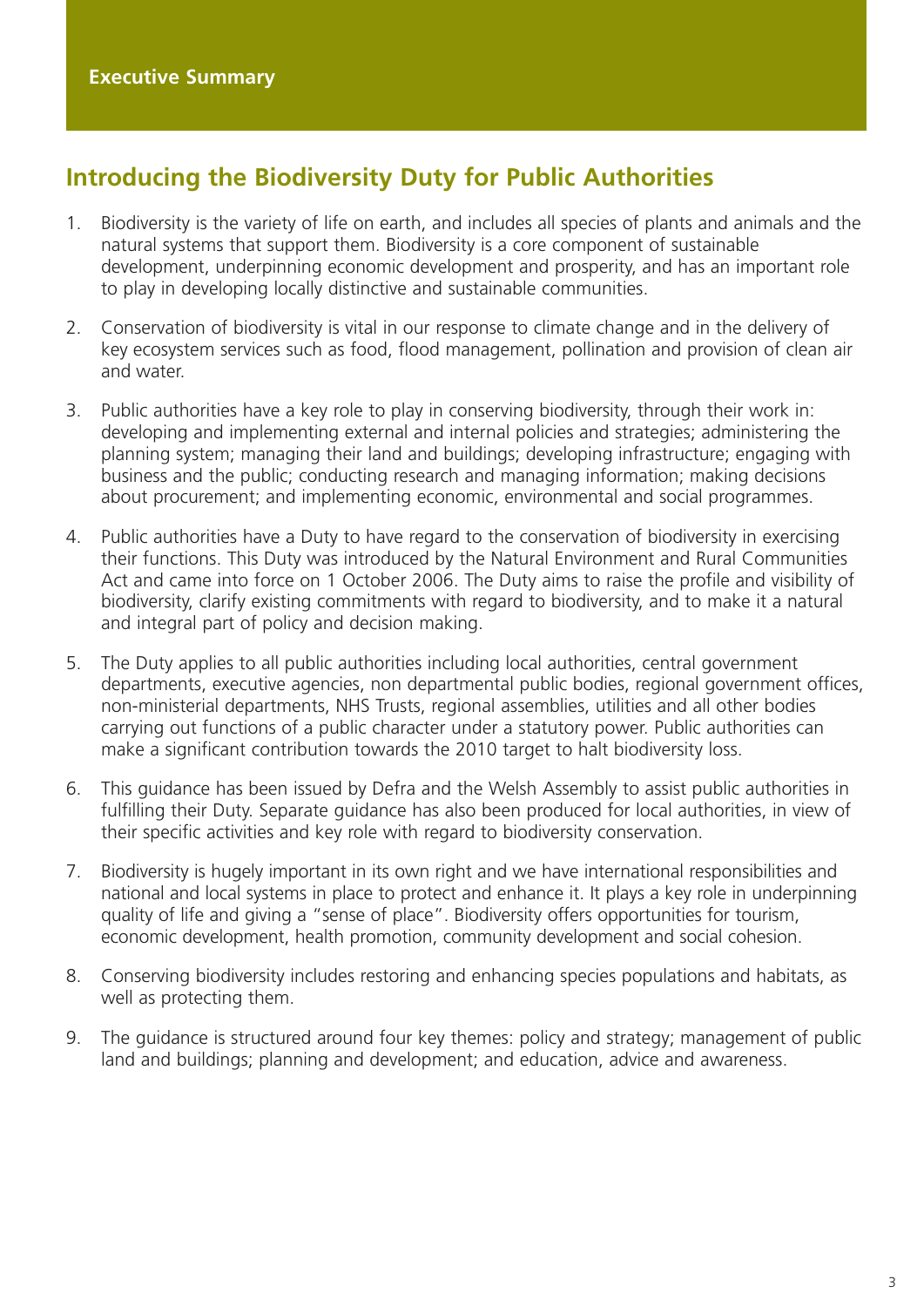# **Policies, Strategies and Biodiversity**

10. Biodiversity is at the very heart of sustainable development and is a good indicator of the extent to which more sustainable communities are being achieved.

11. Public authorities should consider the range of policies and strategies affecting the work of their organisation, the linkages to biodiversity and how policies and strategies can be developed and implemented to have regard to biodiversity.

12. A useful systematic approach is to avoid any negative effects on biodiversity in the first instance, then to seek to reduce or mitigate such impacts, then to incorporate opportunities for biodiversity enhancement into public policy wherever possible.

13. It is important for public authorities to develop corporate biodiversity objectives, developing and utilising Biodiversity Action Plans as appropriate.

14. Environmental Management Systems are a useful tool for developing and implementing internal policy and strategy.

# **Management of Public Authority Land and Buildings**

15. Public authorities are major land owners and together own or manage many thousands of hectares of urban and rural land across England and Wales, with major implications for biodiversity. Management of public authority sites is important both in providing habitats for wildlife and in reducing environmental impacts that affect biodiversity.

16. Biodiversity conservation measures need to have regard to both designated sites and priority species, and to wider species and habitats.

17. A wide variety of sites are important in this respect including designated sites and nature reserves, green infrastructure, buildings, school grounds, wetland and coastal sites, highways and rights of way, farms and tenanted land.

## **Planning, Infrastructure and Development**

18. National planning policy on biodiversity conservation is the primary reference point for those developing or appraising development plans or projects.

19. Public authorities should engage with local authorities through the plan-making process and prior to submitting a planning application in order to avoid delays.

20. A good evidence base is essential to public authorities when planning development projects.

21. Effective monitoring is key to ensuring measures put in place to conserve biodiversity are successful.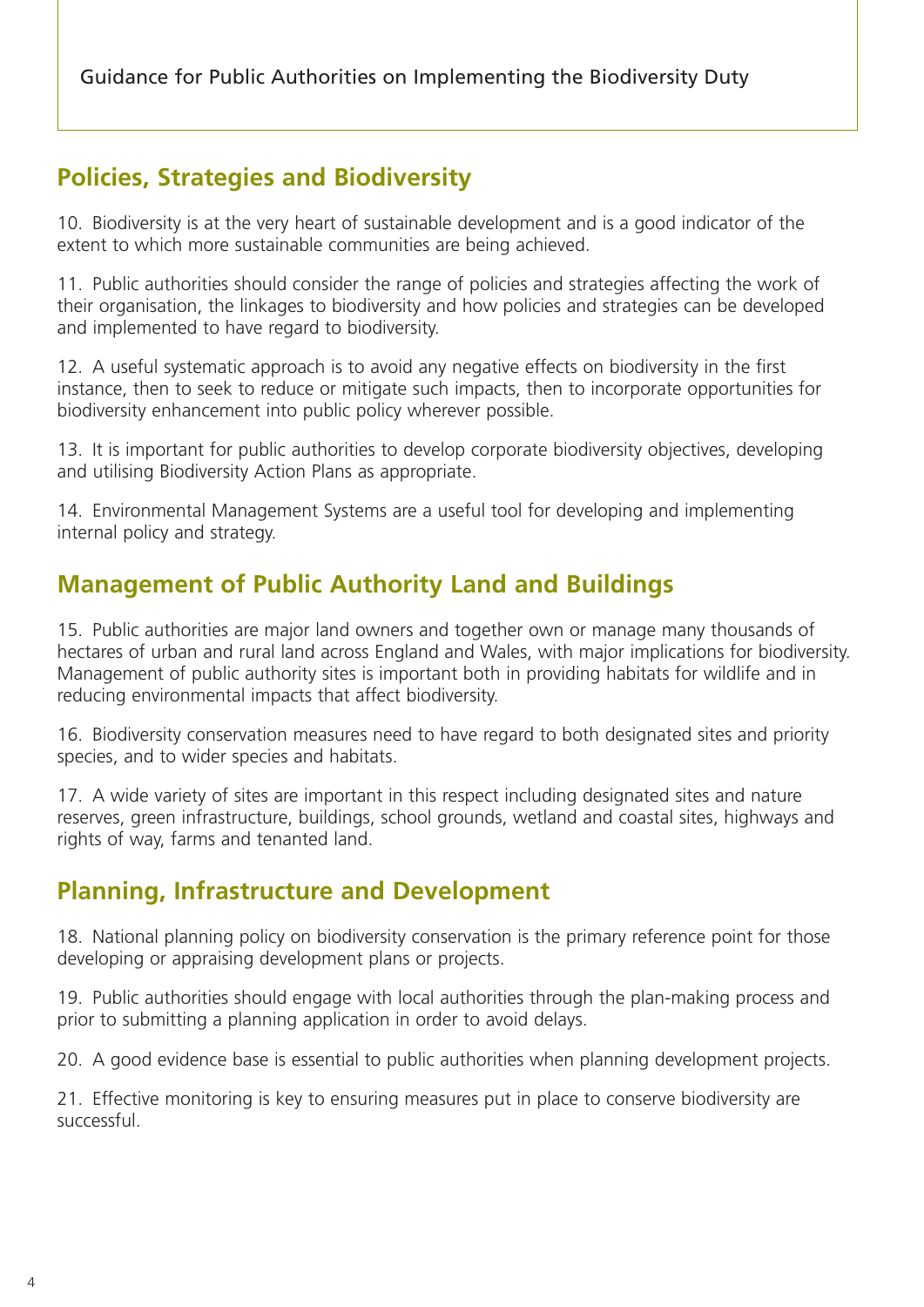# **Education, Advice and Awareness**

22. Public authorities have an important role in promoting understanding and awareness of biodiversity, which underpins a wide range of biodiversity conservation activities.

23. Having regard to the conservation of biodiversity involves examining the scope to incorporate biodiversity messages into a wide variety of interactions with land managers, businesses, other organisations and the general public.

24. Relevant activities include the operation of the education system, provision of advisory services, promotion of community engagement in biodiversity, and raising awareness of biodiversity through communications with the public.

## **Implementing the Duty – Implications for Public Authorities and their Staff**

25. In demonstrating that it has implemented its Duty to have regard to the conservation of biodiversity, a public authority is likely to be able to show that it has:

- 1. Identified and taken opportunities to integrate biodiversity considerations into all relevant service areas and functions, and ensured that biodiversity is protected and enhanced in line with current statutory obligations;
- 2. Raised awareness of staff and managers with regard to biodiversity issues;
- 3. Demonstrated a commitment and contribution to Biodiversity Action Plans, where appropriate;
- 4. Demonstrated progress against key biodiversity indicators and targets.

26. The appropriate means for measuring progress are likely to vary between authorities, depending on the extent and type of their interactions with biodiversity. However, possible indicators might cover indicators in the England Biodiversity Strategy, the condition and management of landholdings and Sites of Special Scientific Interest (where applicable), the provision of accessible green space, and/or the management of wider environmental impacts.

27. Having regard to the conservation of biodiversity in their activities has implications for the awareness, knowledge and skills of public authority staff. These needs can be met by raising general awareness, using available guidance, integrating biodiversity into staff training, seeking advice from colleagues and external bodies, and, where necessary, providing specific training.

28. Incorporating consideration of biodiversity into many public authority functions and services can be achieved without significant additional costs and a variety of opportunities exist to minimise costs. In some cases, however, there may be a need for additional expenditures, in cases where public authorities are not meeting current statutory commitments. The guidance provides suggestions of how the costs can be minimised.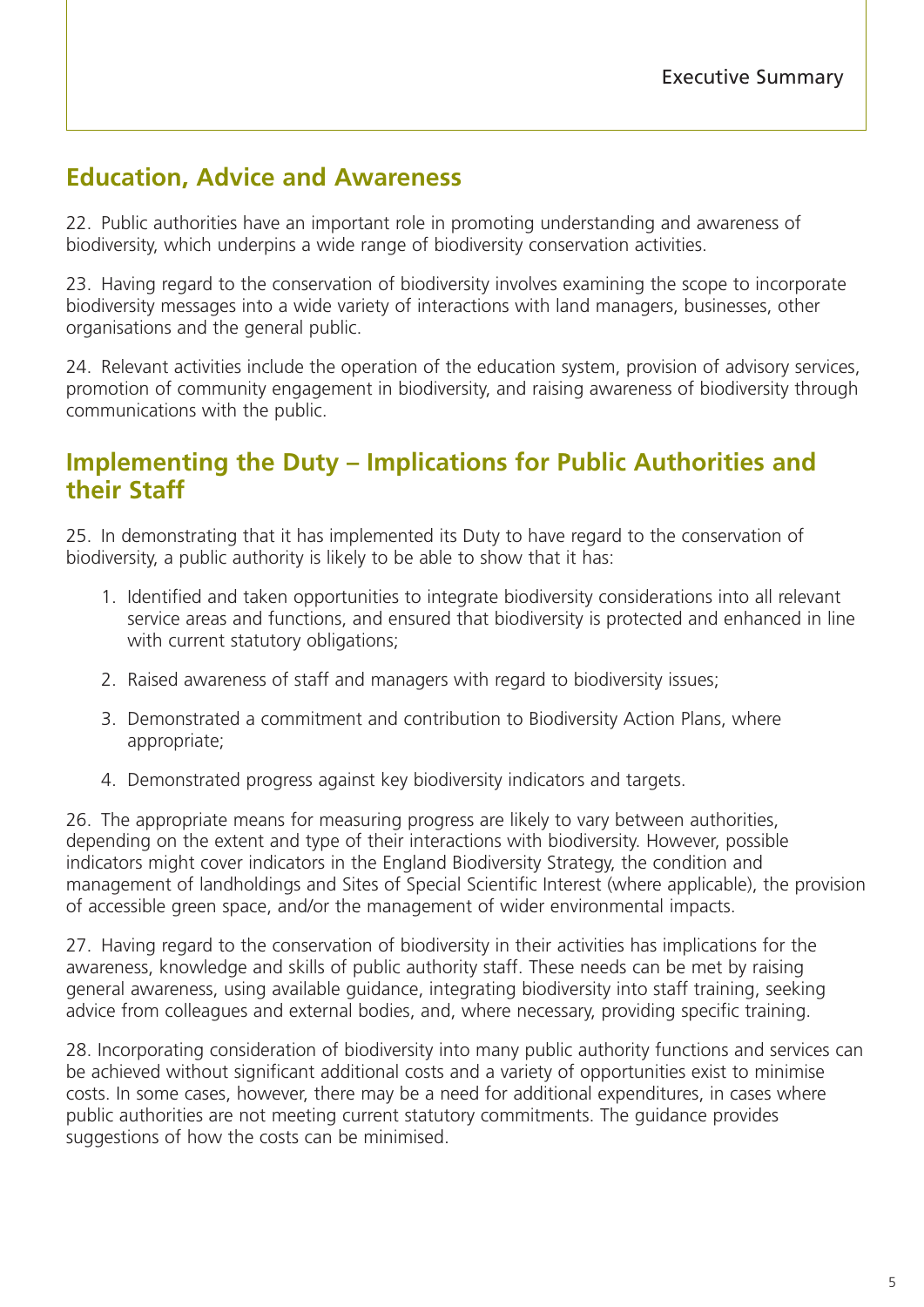#### <span id="page-8-0"></span>**Key messages**

- Biodiversity is the variety of life on earth, and includes all species of plants and animals and the natural systems that support them<sup>1</sup>.
- All public authorities in England and Wales now have a Duty to have regard to the conservation of biodiversity in exercising their functions.
- Public authorities can make a positive difference for biodiversity and this document provides guidance to help them to implement their Biodiversity Duty.
- Conserving biodiversity includes restoring and enhancing species populations and habitats, as well as protecting them.
- Conservation of biodiversity is vital in our response to climate change. Biodiversity also provides substantial economic, local and environmental benefits to communities as well as vital life support services.
- Effective conservation of biodiversity requires its integration into a wide variety of public authority activities, functions and services.

# **1.1 A New Duty for Public Authorities**

Biodiversity is a core component of sustainable development, underpinning economic development and prosperity, and has an important role to play in developing locally distinctive and sustainable communities.

From 1 October 2006, all public authorities in England and Wales have a Duty to have regard to the conservation of biodiversity in exercising their functions. The Duty aims to raise the profile and visibility of biodiversity, clarify existing commitments with regard to biodiversity, and to make it a natural and integral part of policy and decision making.

The Duty is set out in Section 40 of the Natural Environment and Rural Communities Act (NERC) 2006, and states that:

*"Every public authority must, in exercising its functions, have regard, so far as is consistent with the proper exercise of those functions, to the purpose of conserving biodiversity"2*

The Act extends to all public authorities the biodiversity duty of Section 74 of the Countryside and Rights of Way Act (CROW) 2000 which placed a duty on Government and Ministers. A similar duty was introduced in Scotland under the Nature Conservation (Scotland) Act 2004, which requires public authorities to further the conservation of biodiversity.

The Duty affects all public authorities in England and Wales, which include public bodies, government and statutory undertakers. The latter includes bodies carrying out functions of a public character under a statutory power.

<sup>&</sup>lt;sup>1</sup> The Convention on Biological Diversity definition of "Biological diversity" is the variability among living organisms from all sources including, inter alia, terrestrial, marine and other aquatic ecosystems and the ecological complexes of which they are part; this includes diversity within species, between species and of ecosystems.

<sup>2</sup> Full text available on http://www.defra.gov.uk/rural/ruraldelivery/bill/default.htm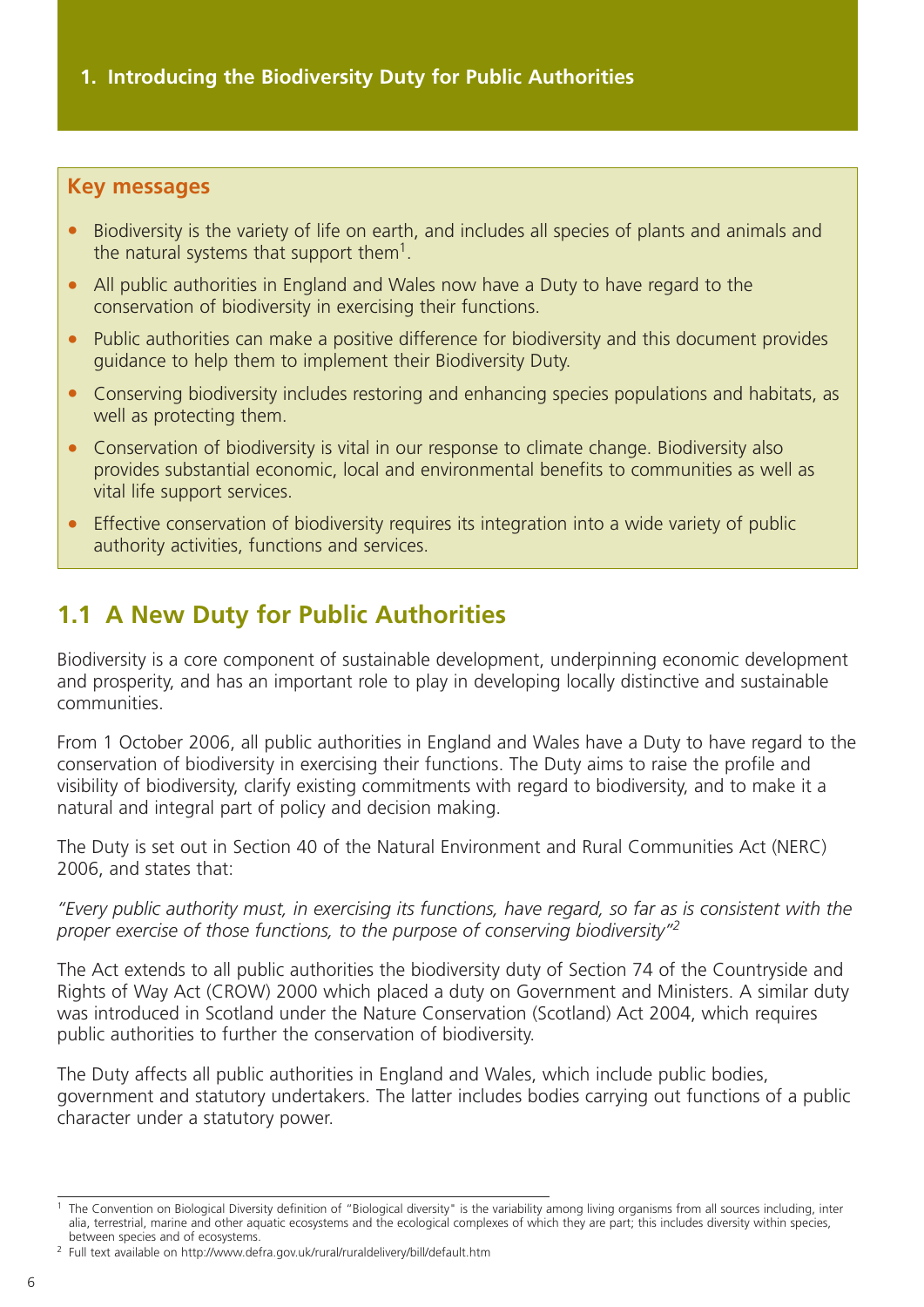<span id="page-9-0"></span>The Duty therefore applies to a wide range of organisations<sup>3</sup> including:

- Local Authorities including the 410 unitary, county and district councils in England and Wales, and approximately 10,000 community, parish and town councils;
- Central Government departments, of which 21 have responsibilities for England and Wales;
- Departmental executive agencies, of which approximately 80 operate in England and Wales;
- Government Offices in England, of which there are nine, plus a Regional Co-ordination Unit;
- Non-Ministerial Government Departments, of which there are 20;
- Non-departmental public bodies, of which approximately 750 operate in England and Wales;
- NHS Trusts, of which there are 259 in England and 14 in Wales;
- Regional assemblies, of which there are nine in England;
- Utilities including water service companies and energy suppliers;
- All other bodies carrying out functions of a public character under a statutory power.

# **1.2 This Guidance**

Public authorities have a key role to play in the conservation of biodiversity, and this document provides guidance to help them meet their Biodiversity Duty<sup>4</sup>. Because the Duty is relevant to a wide variety of public authority functions and services, the guidance aims to help all staff to have regard to biodiversity in undertaking their work, and to inform senior executives about the opportunities to take account of biodiversity at corporate level.

The guidance draws on a wide range of information sources that provide advice on different activities and functions of public sector organisations. The guidance is intended to assist public authorities in meeting the Biodiversity Duty but it does not provide a definitive interpretation of legislation or provide exhaustive recommendations for conserving biodiversity. It has been produced in consultation with representatives of a wide variety of public authorities, through a series of workshops in England and Wales in autumn 2006.

The Guidance is presented in six main sections:

• Section 1 introduces the Biodiversity Duty, defining the term biodiversity, summarising the benefits of biodiversity conservation, and explaining why having regard to biodiversity is important for all public authorities.

<sup>&</sup>lt;sup>3</sup> A list of public bodies is available on the Cabinet Office website at http://www.cabinetoffice.gov.uk; details of the local government structure are available on the Local Government Association (LGA) website at http://www.lga.gov.uk/lga/the\_lga/Structure2.pdf. However these sources are not comprehensive and do not include certain relevant authorities (e.g. executive agencies, and statutory undertakers).

<sup>4</sup> Another document provides guidance specifically tailored for local authorities and their Biodiversity Duty.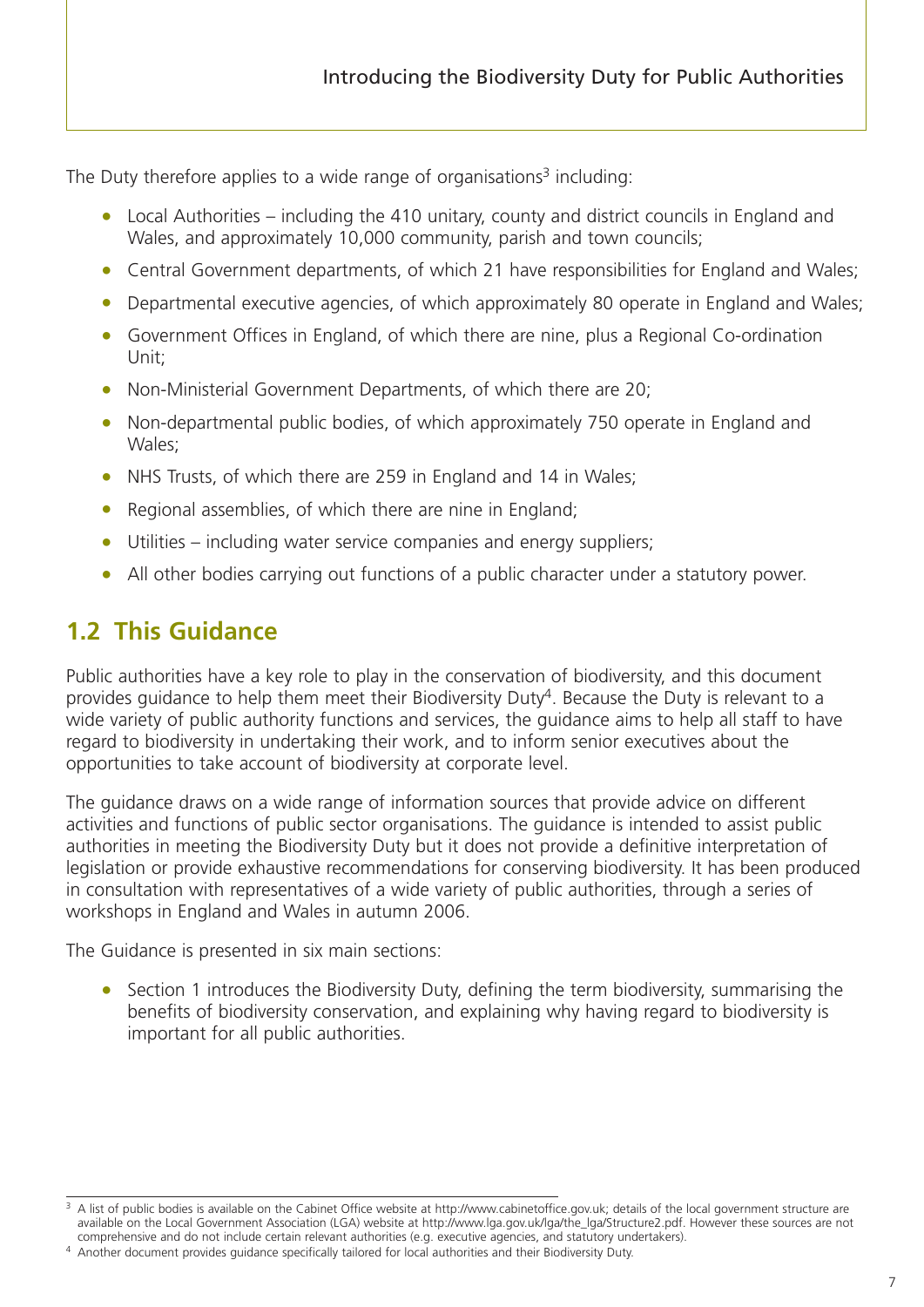- <span id="page-10-0"></span>• Sections 2-5 provide guidance on key aspects of public authorities' functions and activities which relate to biodiversity. They focus on four main themes:
	- 2. Policy, Strategy and Procurement;
	- 3. Management of Public Land and Buildings;
	- 4. Planning, Infrastructure and Development;
	- 5. Education, Advice and Awareness.
- Section 6 examines the implications for public authorities of implementing the Duty, considering implications for financial resources, skills and training, and measuring progress.

Appendix 1 provides a summary of existing guidance documents. Appendix 2 summarises relevant legislation, while Appendix 3 provides a summary of key site designations relevant to biodiversity conservation.

The Guidance contains numerous case studies which illustrate efforts that different public authorities have made to have regard to biodiversity in their various activities. These case studies aim to illustrate some of the approaches taken to date and lessons learned. The case studies are not exhaustive and what works may vary so they will not be appropriate in every case. Additional case studies are given in Appendix 4.

## **1.3 What is Biodiversity?**

Biodiversity encompasses the whole variety of life on Earth. It includes all species of plants and animals, but also their genetic variation, and the complex ecosystems of which they are a part. It covers the whole of the natural world, from the commonplace to the critically endangered.

Biodiversity describes our natural wealth. It forms the natural capital which makes up the living landscapes around us, sustains living systems and enhances our quality of life. It is an important component of the view from our window, the food we eat, the clothes we wear, the materials and medicines we use, and the functioning of the natural systems and processes on which our lives depend.

Increasing concern about the state of the world's biodiversity has led to international efforts to conserve it. The Earth Summit in Rio in 1992 developed the UN Convention on Biological Diversity<sup>5</sup>, signed by 150 countries including the UK, who have committed themselves to making efforts to conserve and sustain the variety of life on earth.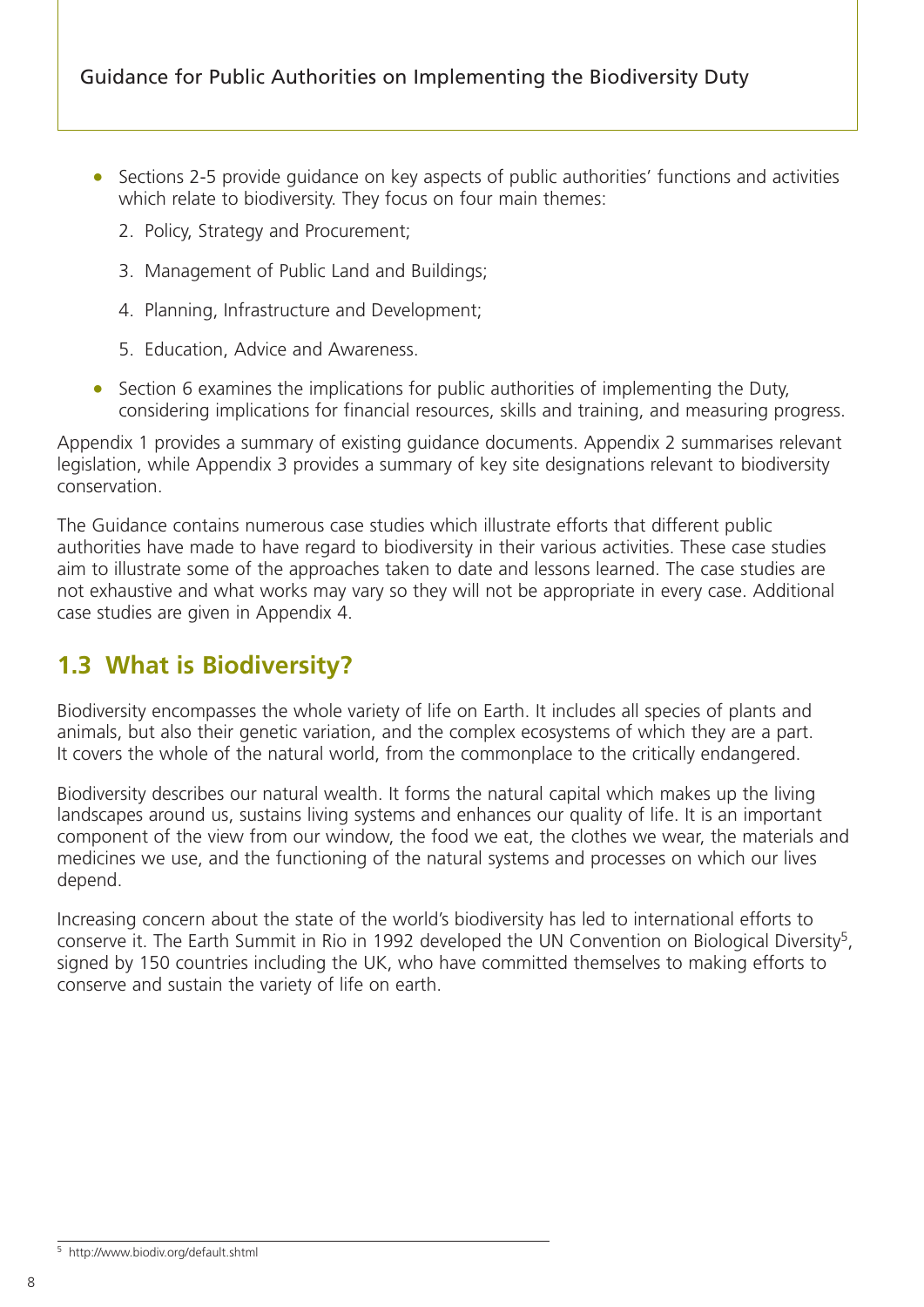The UK's commitment to the conservation of biodiversity is delivered through the UK Biodiversity Action Plan<sup>6</sup>, which is made up of a series of plans to target action for particular vulnerable habitats and species (see Box 1.1). In addition, the England Biodiversity Strategy<sup>7</sup>, *Working With the Grain of Nature*, published in 2002, brings together England's key contributions to achieving the 20108 target to halt biodiversity loss, and sets out a programme to ensure the integration of biodiversity into policy making and practice. On 2nd November 2006 a full report on progress under the England Biodiversity Strategy was published, including proposals for meeting the challenges of the next four years<sup>9</sup>. A Biodiversity Framework for Wales is also being developed<sup>10</sup>, while biodiversity conservation is also addressed in the Environment Strategy for Wales and its Action Plan, published in May 2006.11

## **Box 1.1: Priorities for Biodiversity Conservation at the National, Regional and Local Level**

The UK approach to biodiversity conservation<sup>12</sup> recognises the need to prioritise resources. There are two key elements to this approach:

a) Integrating biodiversity into public plans, policies and programmes, and

b) Encouraging conservation action through Biodiversity Action Plans (BAPs) for priority species and habitats at national and local levels.

Species and habitats have been assessed at a UK level against objective criteria including rarity and declining status. The species and habitats identified are therefore UK priorities for conservation action<sup>13</sup>. BAPs have been produced that set out clear targets and actions for the conservation of these species and habitats<sup>14</sup>. They provide valuable guidance on the action needed and a vital framework for monitoring progress.

In addition, Local Biodiversity Action Plans (LBAPs) have been produced to complement the UK BAPs and assist with the delivery of specific targets<sup>15</sup>. LBAPs are based on a partnership approach with Local Authorities often playing a key role in plan development and delivery. LBAPs should identify key local contributions to national targets as well as targets and actions for species or habitats of local distinctiveness. LBAPs have been produced at different geographic scales, e.g. parish, county or national park. In England, there are also Biodiversity Action Plans or Strategies at the Regional level. These often provide regional targets for priority habitats.

<sup>6</sup> http://www.ukbap.org.uk

<sup>7</sup> Working with the Grain of Nature – A Biodiversity Strategy for England. http://www.ukbap.org.uk/EBG/england\_biodiversity\_strategy.asp

<sup>8</sup> http://ec.europa.eu/environment/nature\_biodiversity/index\_en.htm

<sup>9</sup> http://www.defra.gov.uk/wildlife-countryside/biodiversity/biostrat/indicators/pdf/grain/grainvol1v3.pdf

<sup>10</sup> A consultation document on the Draft Biodiversity Framework for Wales was produced in autumn 2006 http://www.biodiversitywales.org.uk/admin/upload/docs/english/engframe.pdf

<sup>11</sup> http://new.wales.gov.uk/topics/environmentcountryside/epq/Environment\_strategy\_for\_wales/About\_the\_strategy/?lang=en

<sup>&</sup>lt;sup>12</sup> Biodiversity: The UK Action Plan (1994) Cm 2428, The Stationery Office, London.

<sup>&</sup>lt;sup>13</sup> At the time of going to press the UKBAP species and habitat priorities were under review, the results of this review are expected to be published during 2007.

<sup>14</sup> See http://www.ukbap.org.uk/ for further details and individual BAPs.

<sup>15</sup> See http://www.ukbap.org.uk/GenPageText.aspx?id=57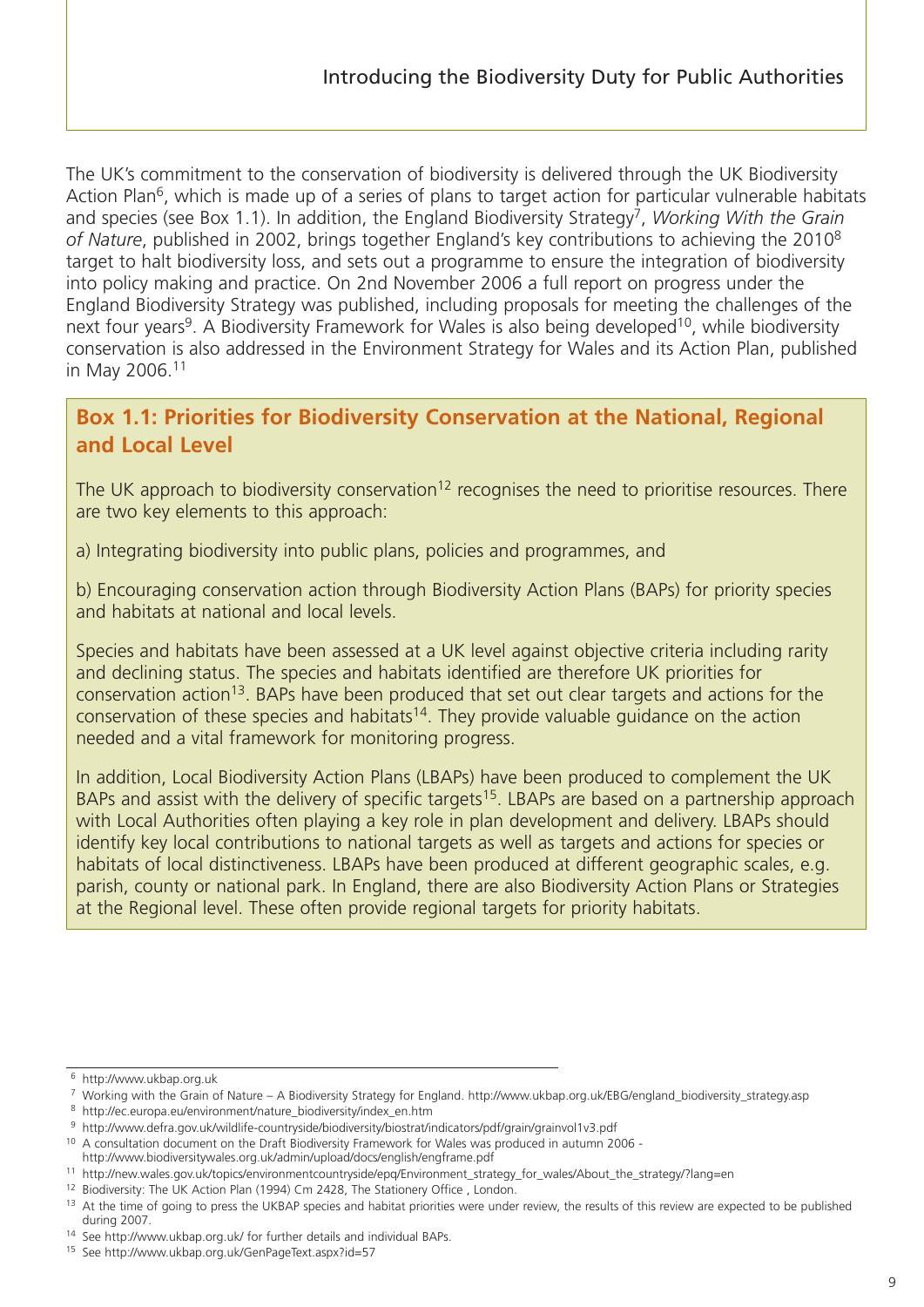## <span id="page-12-0"></span>**Box 1.1: Priorities for Biodiversity Conservation at the National, Regional and Local Level (continued)**

UK, regional and local BAPs provide a means of prioritising action for Local and Public Authorities. Where there are opportunities to take appropriate and effective action for national priorities these should be taken. Section 74 of the Countryside and Rights of Way Act 2000 provides information on priority habitats and species. Further guidance on biodiversity priorities will be available when revised lists of species and habitats of principal importance for biodiversity are published under section 41 (England) and section 42 (Wales) of the NERC Act 2006.

Conservation efforts can involve controlling the introduction and spread of non-native invasive species which are damaging or threatening to native habitats and species. Activities which could have a negative impact on biodiversity in other countries should also be avoided wherever possible.

# **1.4 The Benefits of Conserving Biodiversity**

The reasons for conserving biodiversity are many and varied:

- **It plays an important role in tackling climate change.** Wildlife habitats such as woodlands and peatbogs act as carbon sinks, helping to reduce the severity of climate change. Other habitats such as natural floodplains and coastal habitats can help reduce flooding and dissipate wave energy. Natural habitats are also important in providing corridors to allow mobile species to move in response to changes in climate.
- **It is an indicator of the wider health of our environment.** An environment rich in biodiversity is also likely to perform well against other measures of environmental quality (such as air and water quality), and to provide a healthy and attractive living environment for people. Biodiversity is therefore a key indicator of sustainable development.
- **It supports other vital services that sustain life on earth (Ecosystem Services).** Human life and economic activity depend on vital services provided by ecosystems, such as the provision of clean air and water, defence against floods and storms, and the management of waste and pollution. Studies have shown that the economic value of these services is immense, and that a large proportion of this value depends on the biological diversity of these systems. Box 1.2 summarises some of the evidence of the value of these services in the UK.
- **It helps to sustain local economies.** Conserving biodiversity supports jobs and incomes in conservation management, and provides additional benefits by attracting visitors to rural areas. It also provides new market opportunities to farmers and land managers. These economic impacts can be significant at the local level, particularly in nature rich areas with limited alternative employment opportunities. Some of the evidence is summarised in Box 1.2.

<sup>16</sup> See, for example, CJC Consulting (2005) *Economic Benefits of Accessible Green Spaces for Physical and Mental Health: Scoping Study* – report for Forestry Commission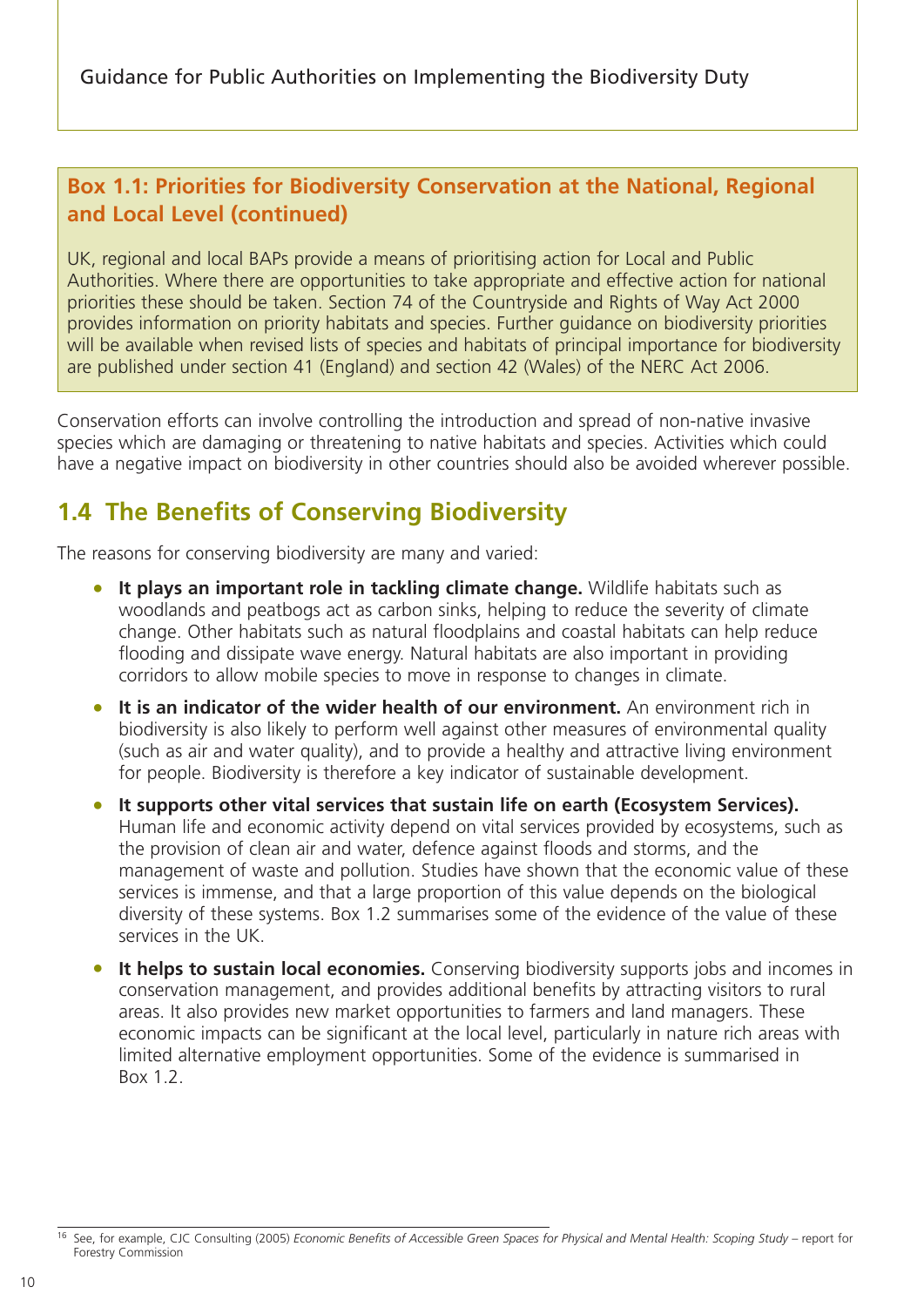- **It contributes to our health and wellbeing.** Studies have shown that nature helps to enhance our physical and mental health, by encouraging outdoor recreation, exercise and relaxation<sup>16</sup>. Biodiversity plays an important role in enhancing and encouraging outdoor recreation by increasing the variety, attractiveness and interest of the landscape. Biodiversity also plays an important role in educating us about the world around us.
- **It is an important part of our cultural heritage and identity.** Biodiversity is important in defining local character and distinctiveness. It helps to shape the environments in which public authorities operate. It is a key defining component in the upland oakwoods of Wales, the chalk grasslands of southern England, the fens of East Anglia and the moorlands of North Yorkshire. Bluebell woodlands, seabird cliffs, peatbogs and lowland heathlands are all important parts of our heritage, and we would be impoverished if we lost them.
- **It offers opportunities for community engagement and volunteering.** Biodiversity projects offer opportunities to engage local communities and promote social inclusion. Many people derive huge satisfaction as volunteers in conservation projects, giving them an opportunity to get involved in a practical way in managing the environment.
- **It provides us with essential products and materials.** Biodiversity is a source of many vital products such as food, medicines and building materials. Biodiversity conservation is important to ensure that these products continue to be available to us and to future generations. Maintaining sustainable fisheries depends on conservation of marine biodiversity. Biodiversity offers widespread opportunities to develop new medicines, foodstuffs and other products, which will be lost if we fail to conserve it.
- **We have a responsibility to conserve biodiversity.** Apart from the benefits that it provides to people, there are strong ethical reasons why mankind should conserve biodiversity. We share the planet with many other species, and many would argue that we have no right to preside over the extinction of other animals and plants. As well as the intrinsic values of biodiversity, we have a responsibility to pass on a healthy stock of natural capital to future generations.

In summary, conserving biodiversity is not only the right thing to  $d\sigma - i\tau$  is vital for our future existence on this planet. We are improving our understanding of the importance of natural systems and processes in sustaining life, and the role that biodiversity plays in maintaining these. We are aware that biodiversity continues to be lost at an alarming rate as a result of human activities, but we do not yet know whether and how long this can continue before we undermine the life support functions on which we depend<sup>17</sup>.

<sup>&</sup>lt;sup>17</sup> The Millennium Ecosystem Assessment provides a global assessment of the state of the world's ecosystems and the services they provide, and also evidences the role of biodiversity in the provision of these services. http://www.millenniumassessment.org/en/index.aspx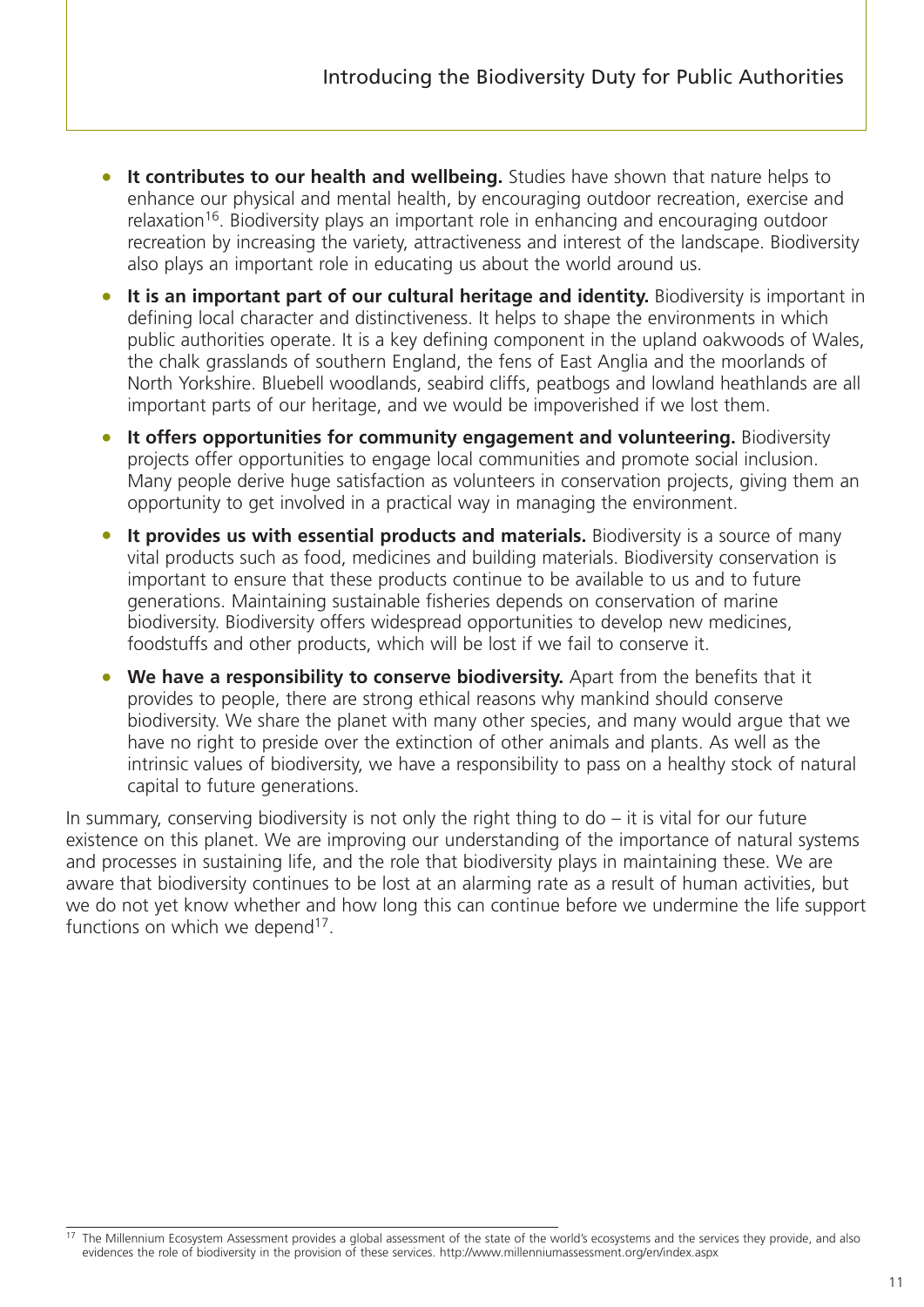### **Box 1.2: Economic Significance of Nature Conservation and Wildlife Tourism**

A study for Defra estimated that activities that contribute to the management of the natural environment, or are dependent on a high quality environment, support 299,000 full time equivalent (FTE) jobs and Gross Value Added of £7.6 billion in England annually. This includes activities in the nature conservation, agriculture, forestry, fisheries, food and tourism sectors<sup>18</sup>. The management, use and appreciation of the natural environment in Wales has been estimated to support 117,000 FTE jobs directly, around 12% of total employment nationally<sup>19</sup>.

Wildlife tourism has been shown to provide significant benefits to local economies. For example:

- **National Nature Reserves (NNRs).** Over 200 NNRs attract an estimated 13 million visits each year. Three NNRs in Wales were estimated to bring additional visitor spending to local economies of £7 million in 1998, supporting local incomes of £2.2 million and more than 400 FTE  $i$ obs<sup>20</sup>.
- **Norfolk Coast.** A study of visitors in 1999 estimated that visitors to six sites spent £21 million per year in the local economy, of which £6 million could be attributed to birds and wildlife (supporting 135 FTE jobs).
- **Osprey nest sites** in the UK attracted 290,000 visits in 2005, as a result of public viewing schemes at nine sites in Scotland, England and Wales. The sites were estimated to bring additional visitor spending of  $E3.5$  million to local economies<sup>21</sup>.

Examples of the Value of Services provided by Woodlands<sup>22</sup>:

- **Reducing air pollution.** The benefits of trees in reducing air pollution in Britain have been valued at between £222k and £11.2 million per year.
- **Storage of carbon**, helping to reduce climate change. The net present value of carbon storage of broadleaved woodlands has been estimated to vary from £601 million in the North West to £2,684 million in the South East.
- **Providing opportunities for recreation.** Total annual recreational benefits have been estimated at £290,000 for Derwent Walk, Gateshead and £110,000 for Whippendell Wood, Hertfordshire, equivalent to £1600 to £1800 per hectare.

<sup>&</sup>lt;sup>18</sup> GHK Consulting and GFA-Race (2004) Revealing the Value of the Natural Environment in England. Report for Defra.<br><sup>19</sup> Bilsborough and Hill (2003) Valuing our Environment: The Economic Impact of the Environment of Wales for Wales.

<sup>&</sup>lt;sup>20</sup> Christie, M., Keirle I. and Scott A (1998) Welsh National Nature Reserves: Effectiveness of Interpretation, its Economic Impact and Recreational Use. Report for CCW.<br><sup>21</sup> Dickie, Hughes and Esteban (2006) Watched Like Never Before – the Local Economic Benefits of Spectacular Bird Species. RSPB

<sup>&</sup>lt;sup>22</sup> EFTEC (2005) The Economic, Social and Ecological value of Ecosystem Services', A Report for Defra;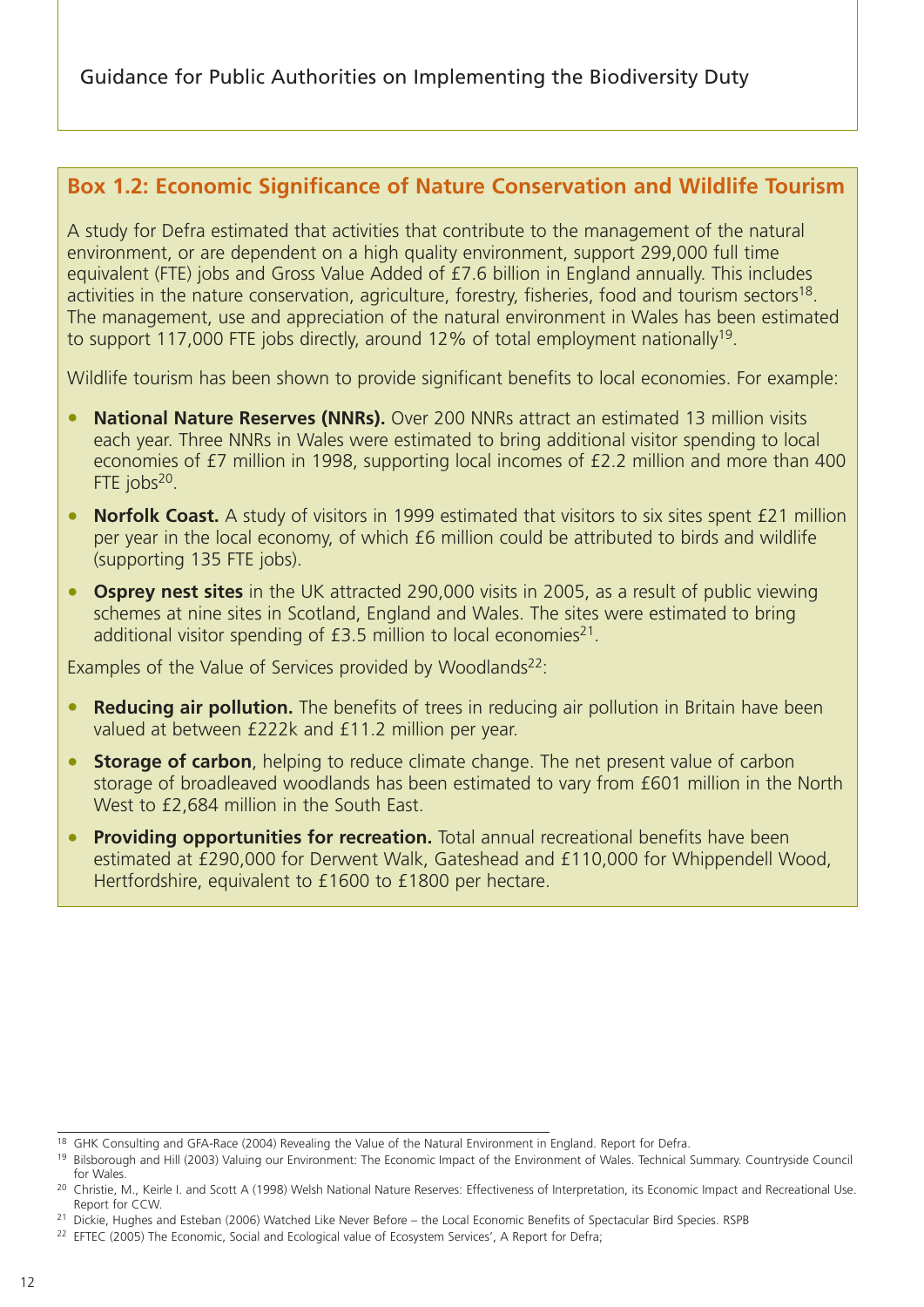## <span id="page-15-0"></span>**Case study: Royal Society for the Protection of Birds (RSPB) – Working with Public Authority Volunteers**

Providing volunteering time for staff to carry out specific conservation management is one way that any public authority can help biodiversity conservation. This type of activity can provide excellent team building opportunities and can act as a rejuvenating break from normal activities. It provides a connection with the natural world and gives staff a good feeling that they have made a positive contribution to conservation. For example, a group from the Environment Agency's Bedford office helped heathland and woodland restoration at the RSPB's nature reserve at the Lodge near Sandy, Bedfordshire. The team cleared bracken and removed invasive sycamore as part of a project to extend the area of lowland heathland, a BAP priority habitat and one that is very scarce in Bedfordshire. A case study of a member of Inland Revenue staff seconded to the RSPB in 2004 to be their Employee Volunteering Project (EVP) development officer can be found at: http://www.rspb.org.uk/volunteering/type/teamchallenges/sharonnightingale.asp

# **1.5 The Role of Public Authorities in Conserving Biodiversity**

Effective conservation of biodiversity requires its integration into a wide variety of activities, sectors and organisations. This is a key theme of the England Biodiversity Strategy. Similarly, in Wales, the terms of reference of the Wales Biodiversity Partnership include to *"seek to raise government, business and public awareness of biodiversity conservation and the part they can play and the action they can take"*.

While Defra, the Welsh Assembly, Natural England, the Countryside Council for Wales (CCW) and other organisations such as the Forestry Commission, Environment Agency and national park authorities already play a central role in biodiversity conservation, the activities of a much wider range of organisations impact upon biodiversity and have the potential to contribute to its conservation.

Some organisations, such as the Forestry Commission and Ministry of Defence (MOD), are major owners and managers of land and the way that they manage their estates has a huge and very direct influence on biodiversity. Local authorities and other organisations concerned with the planning process also have profound impacts on biodiversity by influencing decisions about development and land use change. The activities of other authorities may be linked to biodiversity more indirectly or on a smaller scale. All organisations can play a positive role in conserving biodiversity by having regard to it in their purchasing decisions, daily operations and policy functions.

Key functions and services of relevance to biodiversity include:

• **Development and delivery of key policies and strategies**, with effects on land use, development and the environment. Many authorities will influence biodiversity conservation through their policy work (e.g. HM Treasury through the tax system, local authorities through local strategies and plans, and various advisory bodies involved in developing thinking in different policy areas).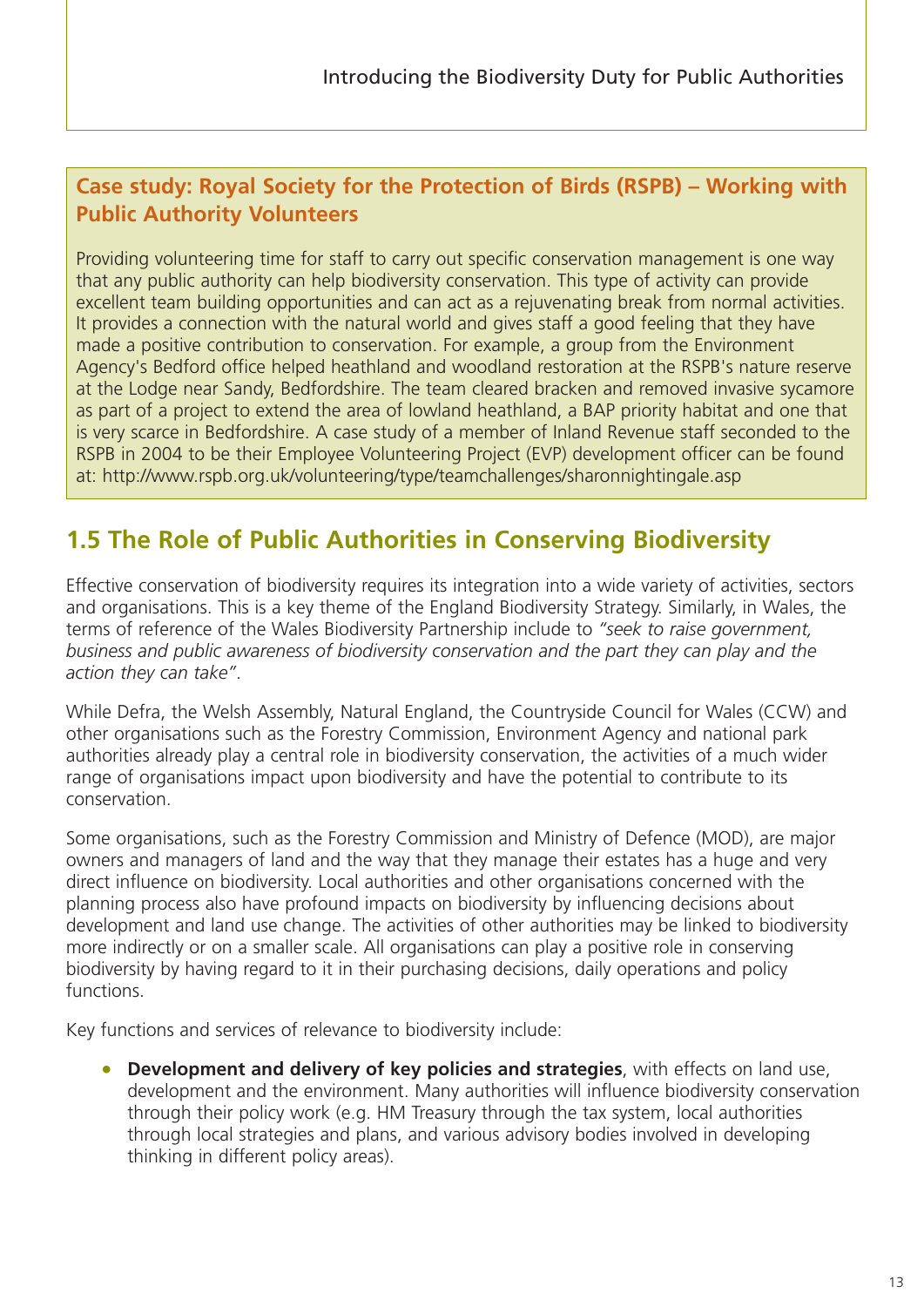- **Ownership and management of land and buildings**, including public open space, nature reserves, civic buildings, offices and infrastructure. Management of these sites is important in directly providing habitats for wildlife, and in generating environmental impacts that impact on other wildlife sites. Some bodies manage large areas of land (e.g. MOD, Highways Agency, Forestry Commission), while many more manage land on a small scale, including gardens, buildings and public spaces. Authorities may manage land directly or through incentives or tenancy agreements (e.g. National Parks).
- **Development of new infrastructure**, including buildings, roads, and flood defences, may impact on habitats and species. Any public authority with its own buildings may potentially have an impact, but these will be greater for authorities with a particular infrastructure role (such as the Highways and Environment Agencies).
- **Generating environmental impacts**, through use of energy and water and generation of waste and pollution. Public authorities' internal environmental policy and performance have impacts on biodiversity. Some organisations (Defra; Department of Trade and Industry (DTI) – energy and business productivity; Department for Transport (DfT) – transport; Environment Agency – water and waste) have a policy role in influencing impacts more widely.
- **Administering the planning system and licensing schemes**, which have profound influences on biodiversity conservation. Local authorities have a key planning role, with Department for Communities and Local Government (DCLG) and the Welsh Assembly Government providing central guidance. A variety of other licensing and permitting schemes (e.g. water abstraction, waste management and forestry licenses) are also important in conserving biodiversity. Authorities with a regulatory function such as Ofwat also have an important role to play in taking account of biodiversity.
- **Influencing the awareness and attitudes** of people, businesses and land managers, through education, advisory and awareness raising activities. This includes the management of the education system (by Department for Education and Skills (DfES) and related bodies and local education authorities), advisory services operated by organisations such as Business Link and Defra, and the role of the media.
- **Science, information and research**, which have a key role in supporting biodiversity conservation. This embraces the activities of a wide range of organisations from universities and research bodies to Local and/or Regional Records Centres, museums and libraries.
- **Making decisions about procurement**, including decisions about sourcing of wood products (which impact on forest management) and sourcing of plants and planting media (with impacts on peatbogs).
- **Incorporating biodiversity into development strategies**, by recognising the variety of tourism, development and cultural opportunities that biodiversity can provide, and ensuring that these are reflected in relevant strategies and programmes. Relevant organisations include Department for Culture Media and Sport (DCMS), Visit Britain, regional Tourist Boards, Regional Development Agencies (RDAs) and regional cultural organisations.
- **Delivery of biodiversity conservation policies**, which is a core activity of environmental organisations such as Natural England, Defra, CCW and the Environment Agency.

Biodiversity can also play a key part in the delivery of a variety of public services such as education, health, social care and economic development.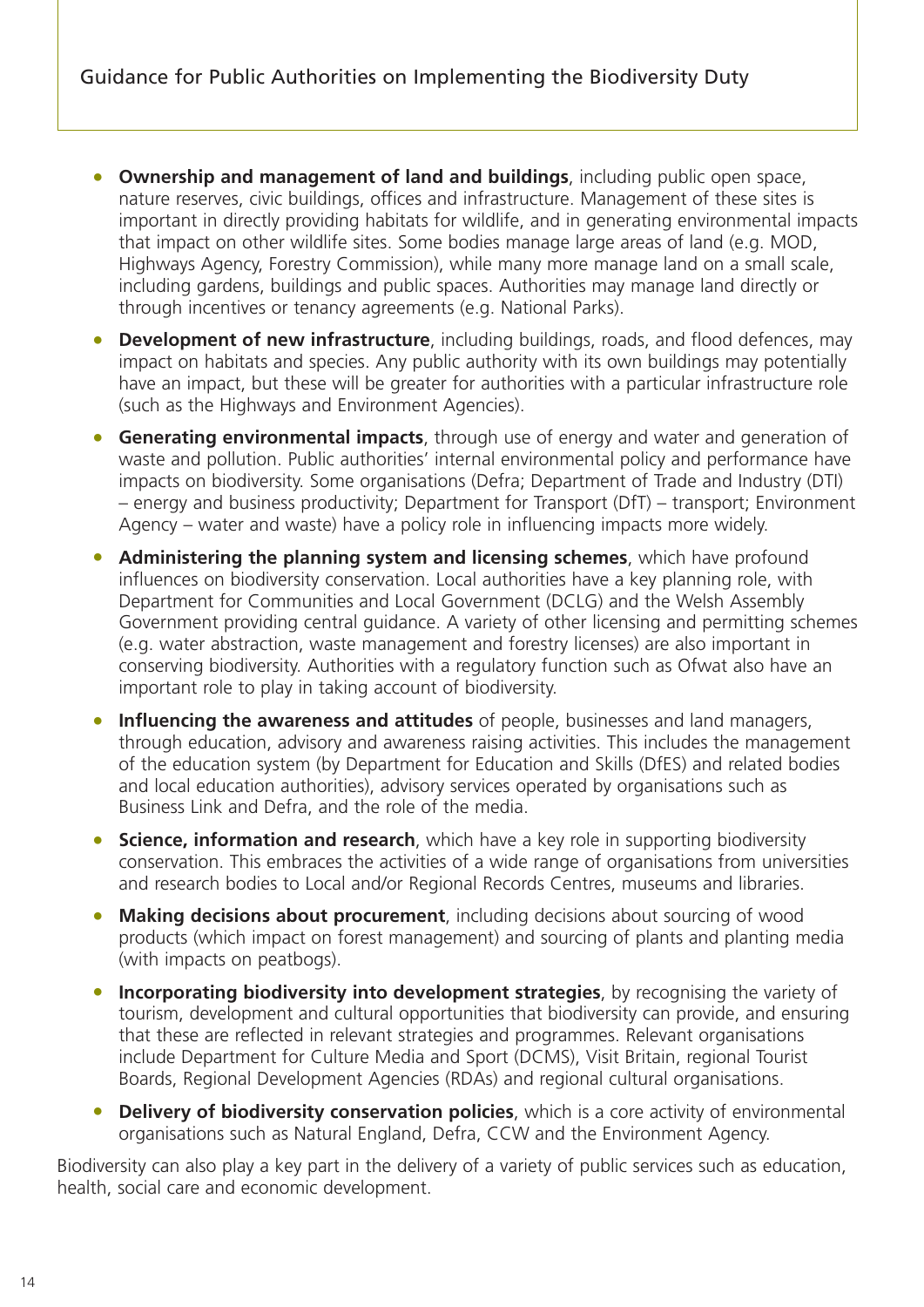#### <span id="page-17-0"></span>**Key messages**

- Biodiversity is at the very heart of sustainable development and is a good indicator of the extent to which more sustainable communities are being achieved.
- Public authorities should consider the range of policies and strategies affecting the work of their organisation, the linkages to biodiversity and how policies and strategies can be developed and implemented to have regard to the need to conserve biodiversity.
- A useful systematic approach is to avoid any negative effects on biodiversity in the first instance, then to seek to reduce or mitigate such impacts, then to incorporate opportunities for biodiversity enhancement into public policy wherever possible.
- A number of regional and local public authorities have developed sustainable development toolkits to assist the development of policy and strategy.
- It is important for public authorities to develop corporate biodiversity objectives, developing and utilising Biodiversity Action Plans as appropriate.
- Environmental Management Systems are a useful tool for developing and implementing internal policy and strategy.

## **2.1 Introduction**

The development of policy and strategy provides an early opportunity to integrate biodiversity conservation into programmes and activities. Proactive consideration of biodiversity within external and internal policy and strategy can help to ensure that it is given sufficient weight and funding, by being fully integrated throughout public authority functions and activities.

## **2.2 The Current Policy Environment**

Public policy influences the conservation of biodiversity in many different ways, and the interactions are complex, not always obvious, and often long term in nature. It is clear that there are some major drivers at the national and regional level having profound effects on biodiversity such as the UK Biodiversity Action Plan, national transport policy and Regional Spatial and Economic Strategies. It is equally apparent that unresolved conflicts between economic growth and protection of the environment give the potential for a range of mixed or uncertain effects on biodiversity resulting from individual policies, strategies and funding programmes.

While not all public authorities exist to develop policy and strategy as their primary function, public authority functions are often guided by overarching strategy documents, whether developed with partners for external use or developed internally to underpin day-to-day activities.

In assessing how the Biodiversity Duty affects them, it is important for public authorities to consider:

- The range of policies and strategies influenced by their organisation;
- Linkages between these policies and strategies and biodiversity, whether direct or indirect;
- How these policies and strategies can be developed and implemented to take account of the need to conserve biodiversity.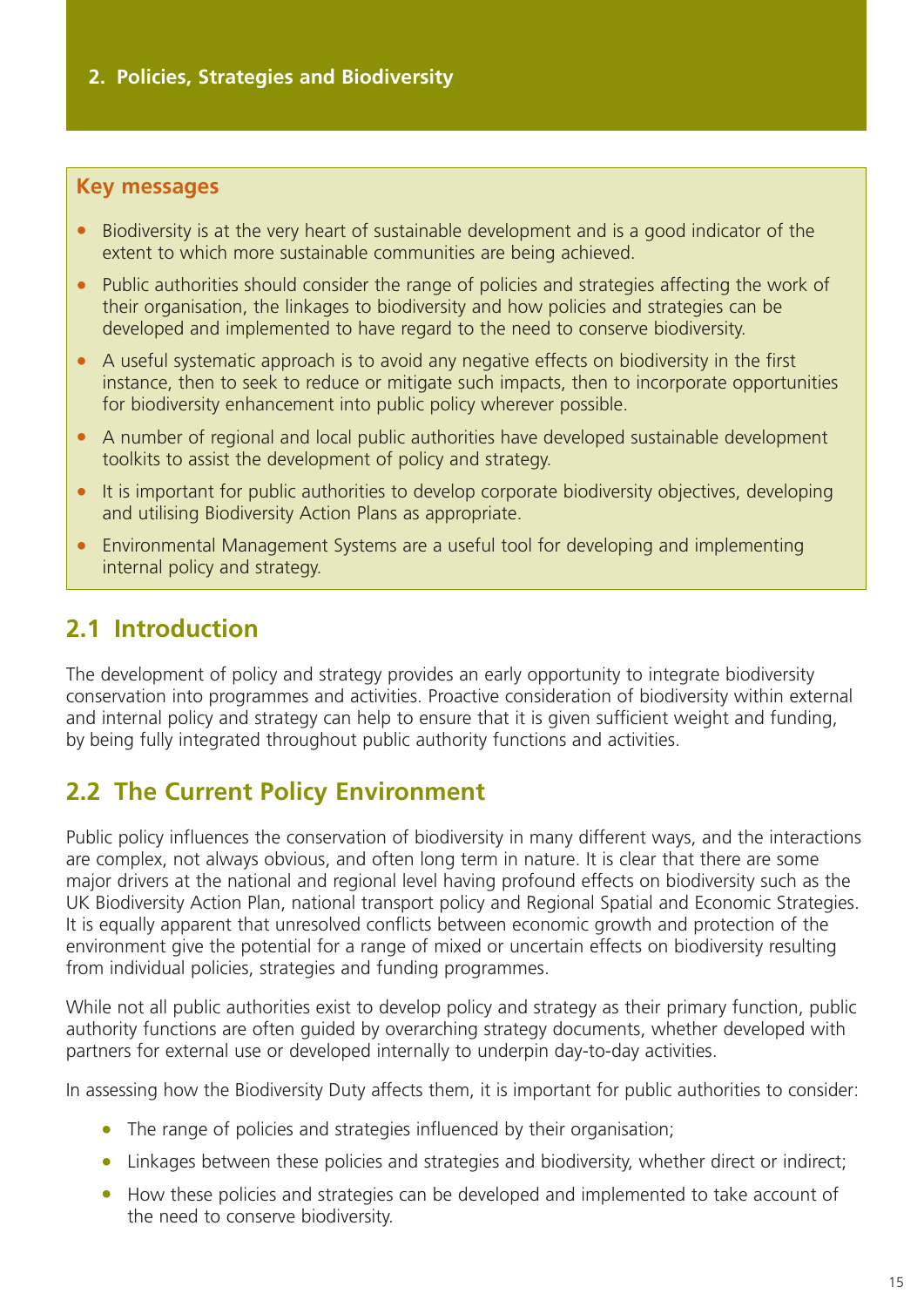# <span id="page-18-0"></span>**2.3 Types of Policies and Strategies**

Policy and strategy development affects public authorities in at least one of the following ways:

- It might represent a primary function of a public authority e.g. Government Departments, statutory agencies and advisory bodies.
- It could provide an overarching strategy for the carrying out of a public authority's activities e.g. infrastructure development plans, the production of guidance and advisory documents.
- All public authorities will be guided by internal policies and strategies, e.g. Corporate Business Plans.

# **2.4 Linkages between Policy and Strategy and Biodiversity**

For public authorities whose primary purpose is related to the environment, the linkages will be more obvious and it is likely that much will already be happening for the benefit of biodiversity. Examples of this type of public authority include Natural England, the Environment Agency, the Forestry Commission and CCW. It is important for this type of organisation to make the links through policy and strategy development to those organisations whose primary function does not directly relate to the environment, but whose activities have the potential to affect biodiversity in some way.

## **Case Study: The Evolution of UK Forestry Policy and the Work of the Forestry Commission**

UK forestry policy has evolved throughout the twentieth century and continues to change in response to greater political and public awareness of environmental and sustainability issues.

By the 1990s, the Forestry Commission's remit had evolved to promoting and maintaining multipurpose forestry, with incentives for landowners provided in the way of awards, grant schemes and Forest Design Plans to balance commercial demands with recreation and conservation.

Current forestry policy is contained within the England Forestry Strategy *'A New Focus for England's Woodlands'* (Forestry Commission, 1998) http://www.forestry.gov.uk/efs

The Government's vision for England's native and ancient woodlands is set out in the Defra and Forestry Commission policy statement 'Keepers of Time'

http://www.forestry.gov.uk/website/pdf.nsf/pdf/anw-policy.pdf/\$FILE/anw-policy.pdf

Welsh forestry policy is set out in the Wales Forestry Strategy *'Woodlands for Wales'* (Welsh Assembly Government, 2001) http://www.forestry.gov.uk/forestry/infd-5nlkt7

In May 2006, Defra launched a consultation on producing a new strategy for England's trees, woods and forests. The consultation closed in August 2006.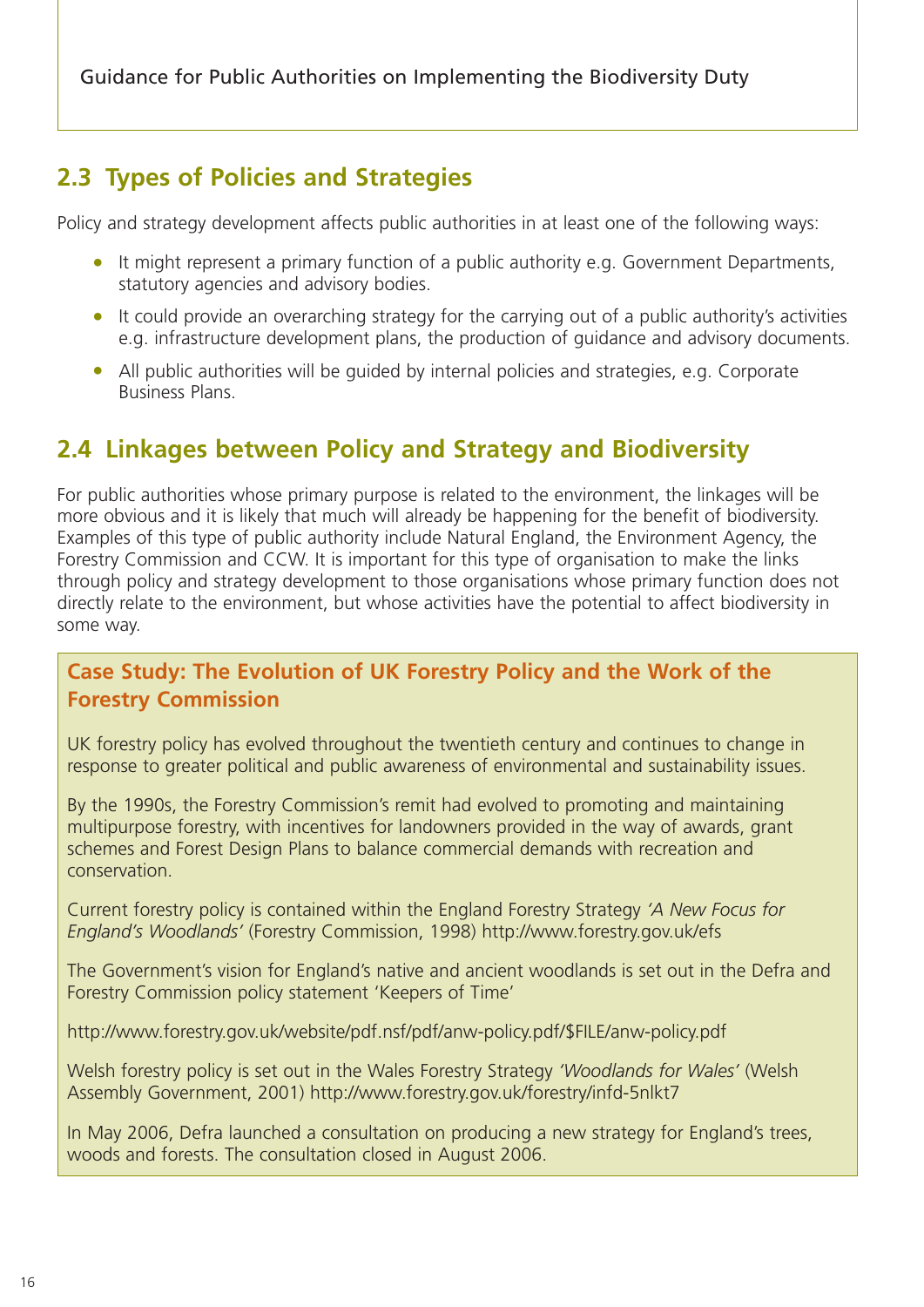## **Case Study: The Evolution of UK Forestry Policy and the Work of the Forestry Commission (continued)**

#### http://www.defra.gov.uk/corporate/consult/forestry-strategy/index.htm

The consultation stated that there is a need to bring forestry policy together within the wider sustainable development agenda. This involves giving greater recognition to the contribution trees, woods and forests can make to the environment (e.g. through mitigating and adapting to climate change), to social wellbeing (e.g. through maximising health benefits) and economic sustainability (e.g. by aligning grant aid with the delivery of public benefits). Biodiversity is now seen as one of the key environmental priorities. The new Strategy is expected to be published in summer 2007.

Many public authorities are involved in the development or implementation of a range of policy areas which could have some effect on biodiversity. It is important for these bodies to make the linkages to biodiversity and incorporate appropriate policy measures to maximise the potential for biodiversity conservation. Examples include:

- Environmentally sensitive farming practices through Farming and Food Strategies;
- Opportunities for biodiversity restoration or improvements to be pursued through Regional Economic Strategies or Regeneration Strategies;
- Consideration of conservation and enhancement opportunities within Sports and Recreation Strategies;
- Improving efficiency of water use and improvements to existing infrastructure within water resource plans;
- Seeking opportunities for environmental awareness through education and advisory policies.

All public authorities have internal policies and procedures that have the potential to affect biodiversity directly or indirectly. For example:

- **Transport:** Reducing the need to travel and reducing car use will help to reduce climate change impacts (which can have harmful effects on species and habitats), and cut pollution and noise (which can damage habitats and disturb sensitive species).
- **Energy and Water Use:** Energy efficiency measures help to reduce climate change, while water efficiency reduces potential negative effects of water abstraction on sensitive habitats.
- **Waste:** Reducing, followed by re-using and recycling waste will help to reduce the air pollution from waste transport and landfill, which have adverse impacts on biodiversity and climate change.
- **Procurement:** Procuring materials that can be sourced via sustainable modes of transport will help to reduce pollution and carbon dioxide emissions and associated effects of climate change; Procuring materials that have been produced through sustainable production methods will help to reduce demands on natural resources. Wider global impacts are also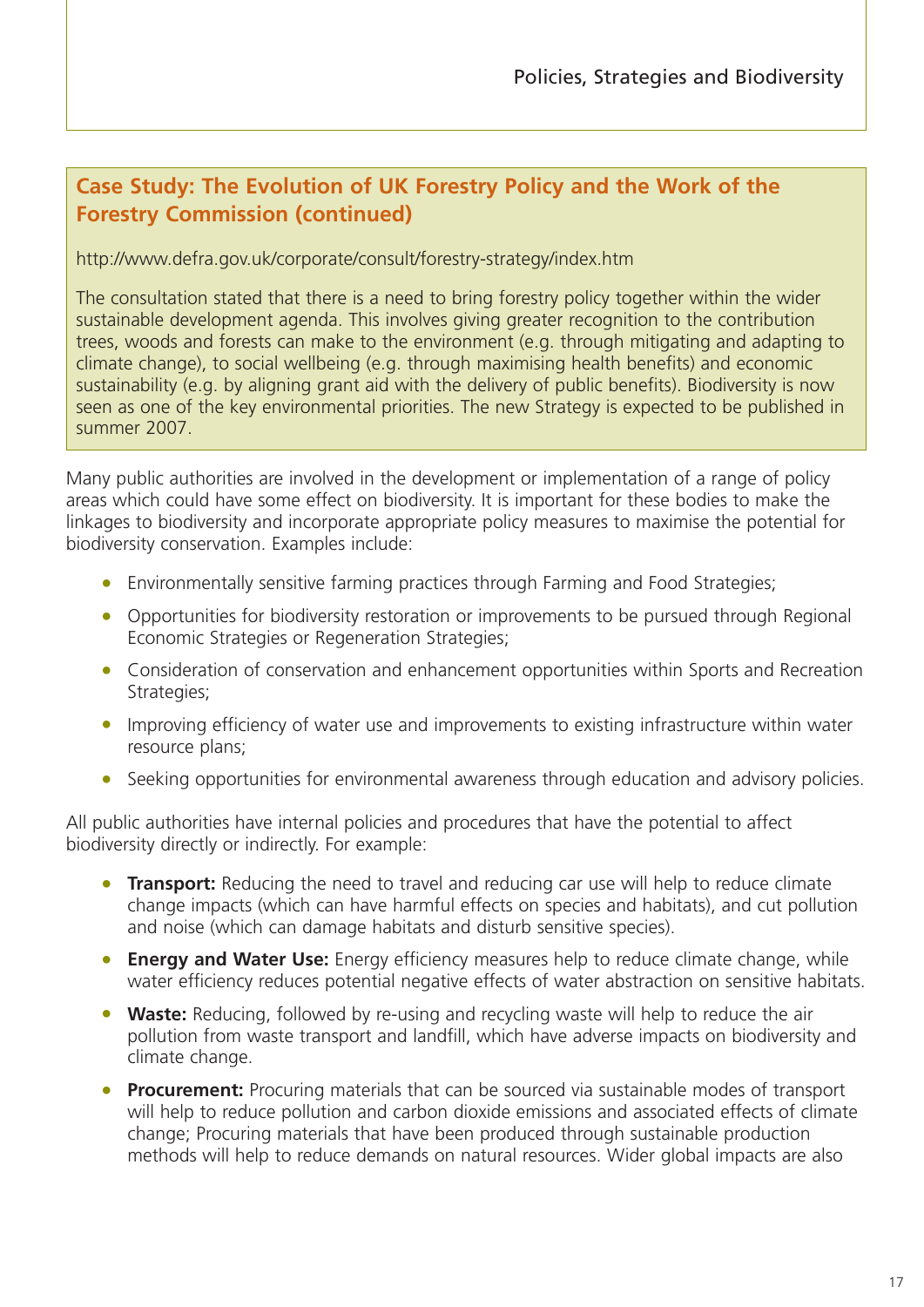<span id="page-20-0"></span>an important consideration. Advice on green labels and buying green products can be found at:

http://www.direct.gov.uk/en/Environmentandgreenerliving/Greenerlivingaquickguide/index.htm

#### • **Management of Public Authority Land and Buildings:** See section 3.

## **2.5 Policies and Strategy Development and Implementation**

#### 2.5.1 Introduction

Having regard to biodiversity requires a systematic approach to developing and implementing policy. In the first instance, this should involve consideration of what can be done to **avoid** any negative effects on biodiversity, for example, by incorporating demand-reducing measures to avoid the need for extensive infrastructure development. Where negative effects are still likely, policies to **reduce or mitigate** these effects should be put in place – for example, by creating wildlife corridors. Opportunities for biodiversity **enhancement** should be incorporated into public policy wherever possible – for example, by establishing long-term habitat management agreements. The following sections summarise some of the tools available to public authorities to help them achieve this.

#### 2.5.2 Sustainable Development Toolkits

A number of regional and local public authorities have developed toolkits to assist those developing strategies and policies to incorporate sustainable development principles, including objectives for biodiversity.

### **Case Study: East Of England Sustainable Development Toolkit**

#### **East of England Regional Assembly and the East of England Sustainable Development Round Table**

Weblink: http://www.toolkit-east.org.uk/

The East of England Toolkit was developed by the UK Centre for Economic and Environmental Development (UK CEED) on behalf of Regional Assembly, the East of England Development Agency (EEDA) and Government Office for the East of England (GO-East).

Its purpose is to highlight the economic, environmental and social impacts of policies, development proposals and other new initiatives within the Region and provide information which can help to improve them. The Toolkit has a central role in helping partners to advance the Integrated Regional Strategy.

The Toolkit provides an on-line checklist against objectives of the Regional Sustainable Development Framework. For each objective, the assessor must decide whether a policy or initiative will have a very positive, slightly positive, neutral or mixed, slightly negative or very negative impact.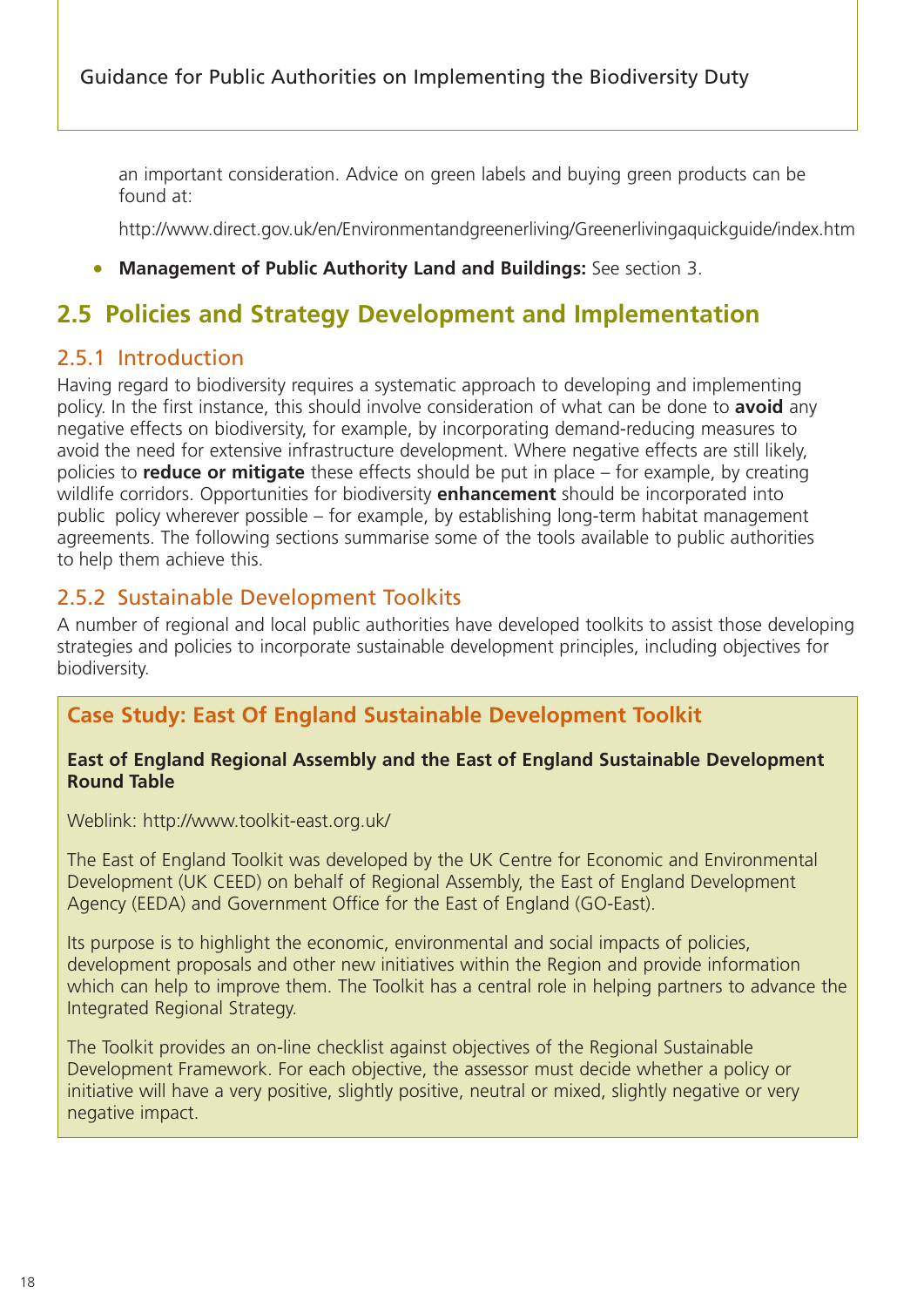## **Case Study: East Of England Sustainable Development Toolkit (continued)**

The Toolkit includes a section on Biodiversity and Landscape Enhancement, which poses a series of questions:

- Will it encourage greater biodiversity?
- Will it create any new habitats/wildlife sites?
- Will it protect and enhance existing habitats and wildlife sites?
- Will it help to protect any species at risk?
- Will it help to protect any SSSIs and other designated sites?

Biodiversity is also considered within other sections of the toolkit, for example, in the consideration of the impact of the initiative on agriculture. The series of questions under each objective act as a checklist and help to inform the development of policies which will maximise positive effects on biodiversity and minimise negative effects. The Toolkit links to a range of information on habitats and wildlife, including key policy requirements and good practice examples and the need to conserve priority species and habitats set out in Biodiversity Action Plans.

## 2.5.3 Biodiversity Action Plans and Corporate Policy

It is important for biodiversity to be integrated within public authority corporate priorities, for example, by incorporating appropriate policies into Corporate Environment Strategies or Sustainable Development Strategies or adopting a Biodiversity Action Plan as a Corporate Strategy in itself.

The UK Biodiversity Action Plan contains detailed information on species and habitats and Local Biodiversity Action Plans (LBAPs) (See box 1.1 in Section 1 for further information).

LBAP Partnerships have access to a wealth of useful information and local expertise through their role in developing LBAPs and through links to Local and/or Regional Record Centres which hold valuable data on local wildlife. It will be important for public authorities to communicate effectively with data providers so that this information can be used to fully inform decision making.

At the regional level, Regional Biodiversity Forums have helped to pool this resource and facilitate cross-boundary working, to the benefit of the varied spatial and migratory nature of habitats and species. Regional biodiversity co-ordinators employed by Natural England on behalf of regional partnerships give further impetus to partnership working which will be essential to delivery of the Biodiversity Duty.

In developing corporate priorities, public bodies also need to consider how existing legal duties applying to the conservation and enhancement of statutory designated sites will be complied with through policy implementation and decision making (see Section 3 for further information on designated sites).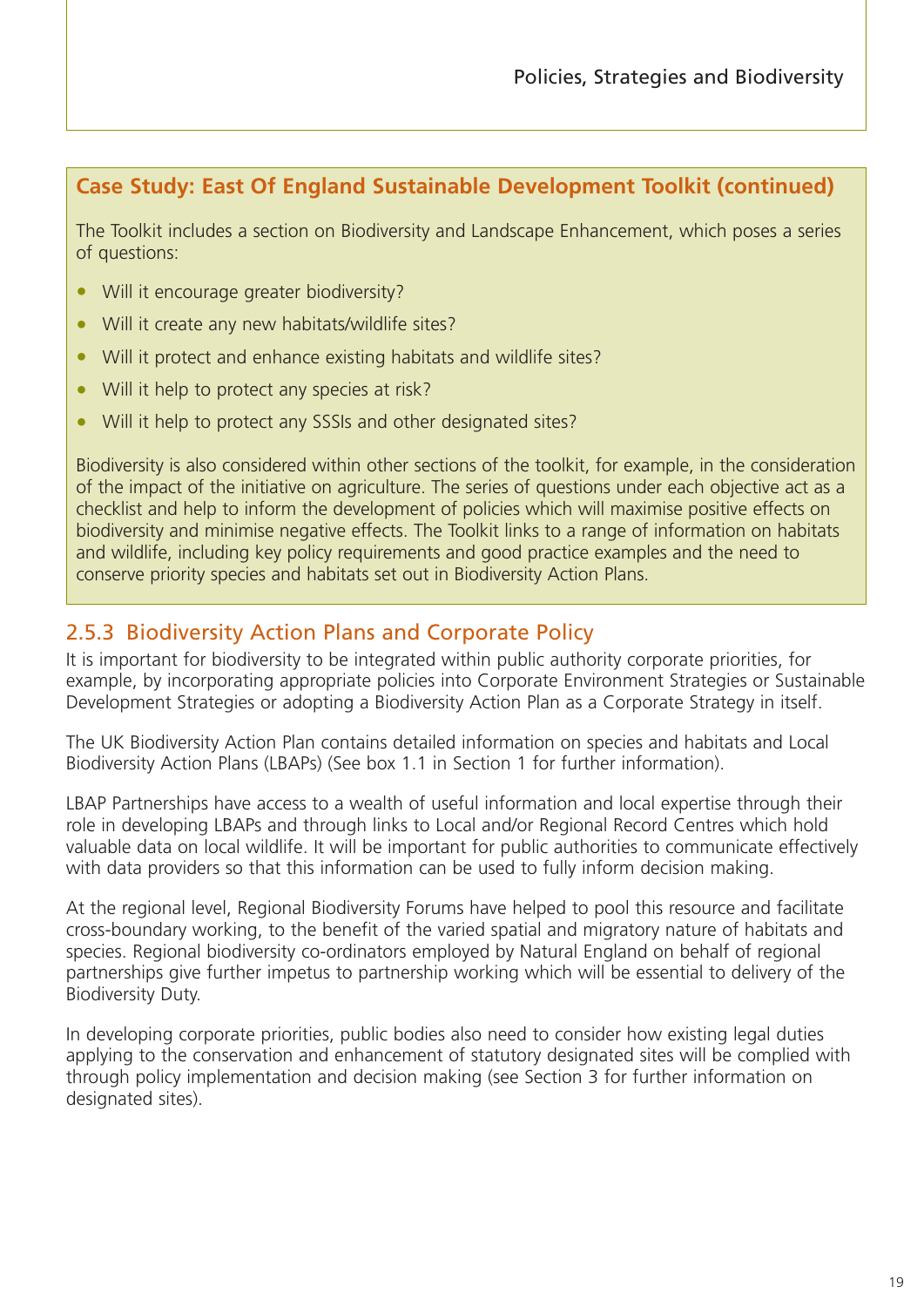## **Case Study: Highways Agency Biodiversity Action Plan**

#### **Highways Agency**

Weblink: http://www.highways.gov.uk/aboutus/1153.aspx

The area of land owned by the Highways Agency between highway fences but not occupied by the road, known as the soft estate, represents a considerable habitat resource and network for biodiversity. Currently, the area of the soft estate stands at 30,000 hectares. It consists of a wide variety of habitats, particularly grassland, scrub and woodland close to roads, but also larger areas of other habitats such as heathland, rock faces and wetlands.

The main aim of the Highways Agency Biodiversity Action Plan is to support the Agency's goal of conserving and, where possible, enhancing biodiversity. This is supported by specific objectives to:

- Provide habitat and species action plans which are relevant and appropriate to the network and to the work of the Agency, including some requested by national and regional conservation organisations;
- Set practical and realistic actions and targets so that the Agency's contribution to biodiversity can be maximised;
- Raise awareness and understanding of the importance of biodiversity work among the Agency's staff and contractors, its environmental partners, and the general public.

The Highways Agency Biodiversity Action Plan was developed by a Partnership of stakeholders from a variety of organisations, including English Nature, RSPB, Environment Agency, Defra, Countryside Agency, National Trust, the National Air Quality Forum as well as the Highways Agency themselves. This involved a process of review of UK, regional and local Biodiversity Action Plans for references to roads, to find which species and habitats could occur within the Highways Agency's soft estate, and which are likely to be most threatened by the development of new roads.

Action plans and targets have been developed for individual habitat and species, progress towards which will be measured using Key Progress Indicators. Implementation will be via three mechanisms:

- Local verge management practices, including the use of Route Management Strategies and Environmental Management Plans;
- Environmental works associated with road construction, maintenance and improvement schemes; and
- Specific biodiversity conservation projects at selected locations.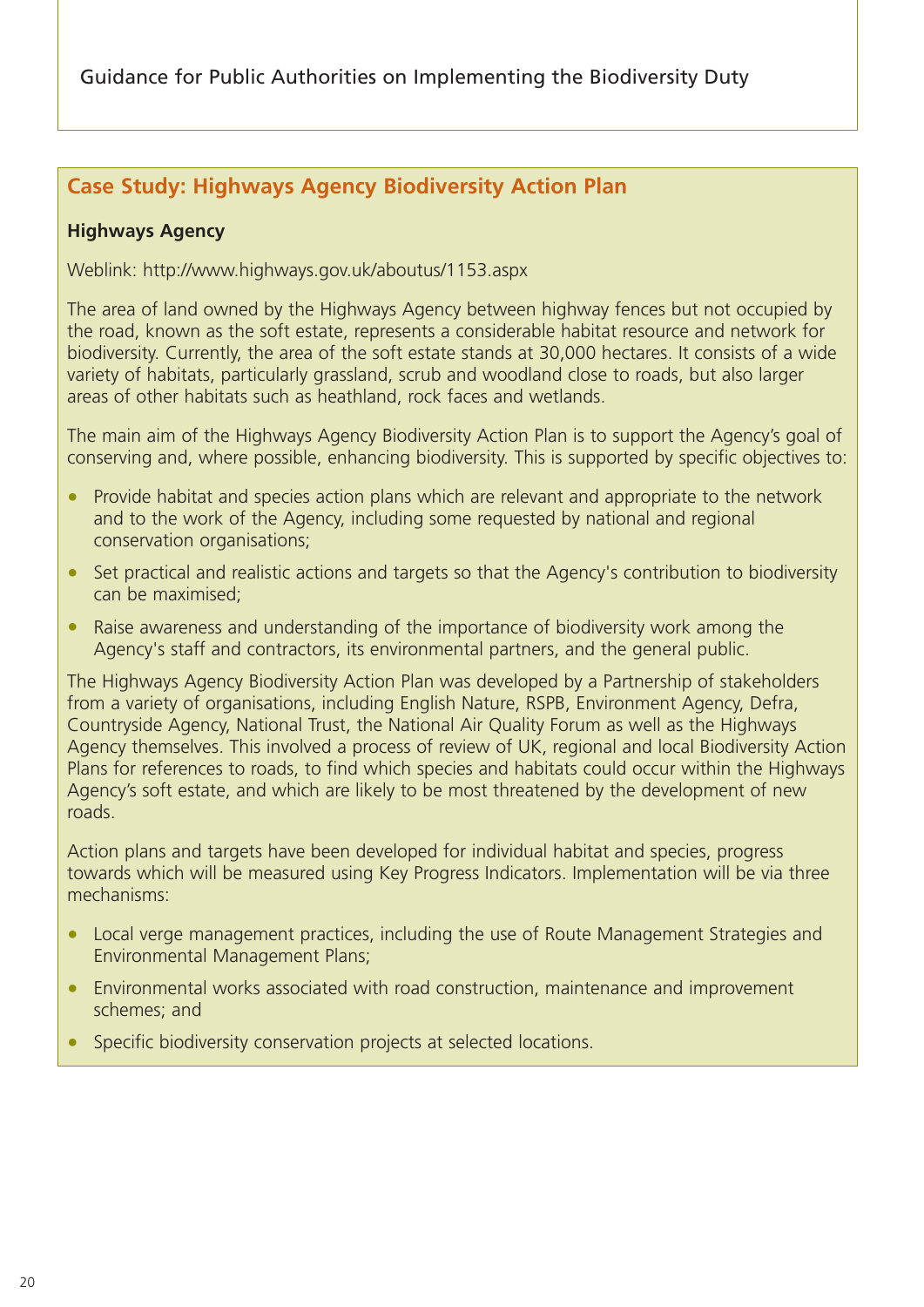## 2.5.4 Environmental Management Systems

To meet their Biodiversity Duty, it will be important for all public authorities to incorporate and implement appropriate policies within their Asset Management Plans and Procurement Strategies and through the adoption of Environmental Management Systems. Improving environmental performance also offers opportunities to demonstrate cost savings and improved efficiency.

Environmental Management Systems can help public authorities systematically to deliver positive environmental outcomes at a strategic level on resource efficiency, energy efficiency, planning, environmental health, education, waste management and pollution control. In addition, an Environmental Management System can:

- Help a public authority to demonstrate that it is serious about its environmental obligations;
- Increase environmental awareness and wider engagement of staff in environmental schemes;
- Mainstream environmental improvement and systematic measurement of progress against targets.

Further information can be found at: http://www.emas.org.uk/ or http://www.iso14000-iso14001 environmental-management.com. Green Dragon is a five stage Environmental Management System based in Wales which provides a framework around which an organisation can structure its environmental management: http://www.greendragonems.com/

### **Case Study: Sustainable Procurement at North Wales Police**

Weblink: http://www.north-wales.police.uk

North Wales Police is continuing to develop environmental and sustainable development policies and strategies as part of its efforts to reduce operational impacts on the local community and as a commitment to the future. As a part of these policies and procedures the Procurement Department has been tasked with a primary objective to consider the whole life cost, energy efficiency and disposal implications of all the goods and services it procures.

An internal document, the *Environmental Purchasing Guide*, has been produced with the aim of promoting staff awareness of current legislation and offering advice in areas such as:

- Whole Life Cycle costs including maintenance, energy consumption and disposal.
- Eco-Labels a logo awarded to manufacturers who can prove their products have less impact on the environment, therefore influencing the consumer market.
- Energy Efficiency All electrical and white goods should be rated A+ to ensure maximum efficiency in its working environment.

Practical efforts are being made to influence change by implementing trials of recycled products, discussing delivery schedules and packaging reduction with suppliers and looking to source furniture from managed forests. The department is also trialling both an e-Tendering system and Procurement Cards in an attempt to reduce paper and streamline processes.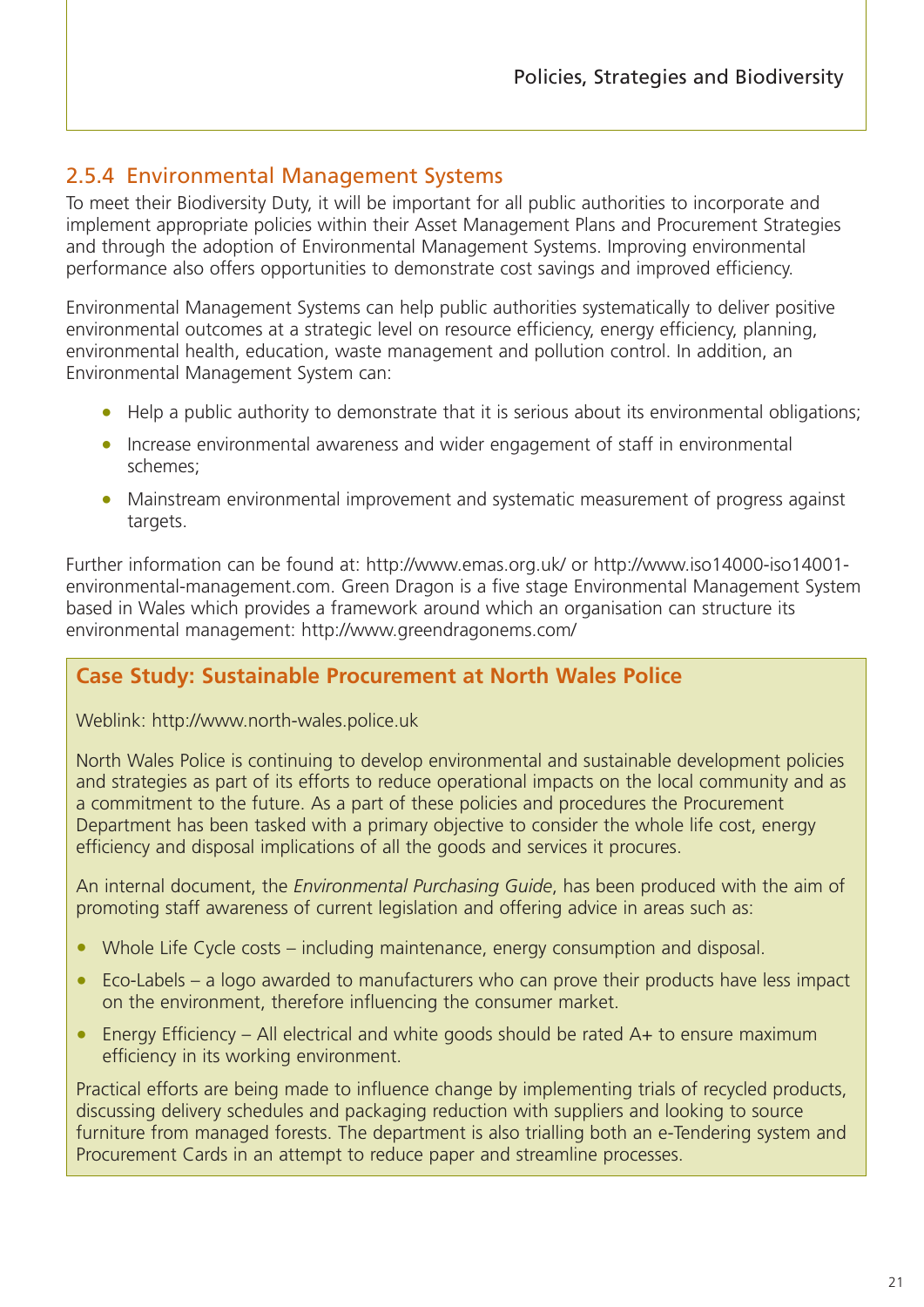## **Case Study: Sustainable Procurement at North Wales Police (continued)**

Tender documentation now has a clause relating to sustainability and ethics that will be weighted and evaluated as suppliers return their tender submissions. The department has also worked closely with the Facilities Management Department and contributed to the requirements of the Environmental Management System that was instrumental in allowing North Wales Police to be the first Force in Wales to achieve Green Dragon Level 5.

The Chartered Institute of Purchasing and Supply recently awarded the Procurement Department accreditation for its documentation and procedures. This award will support the department in further raising awareness internally and promoting good practice in relation to sustainability.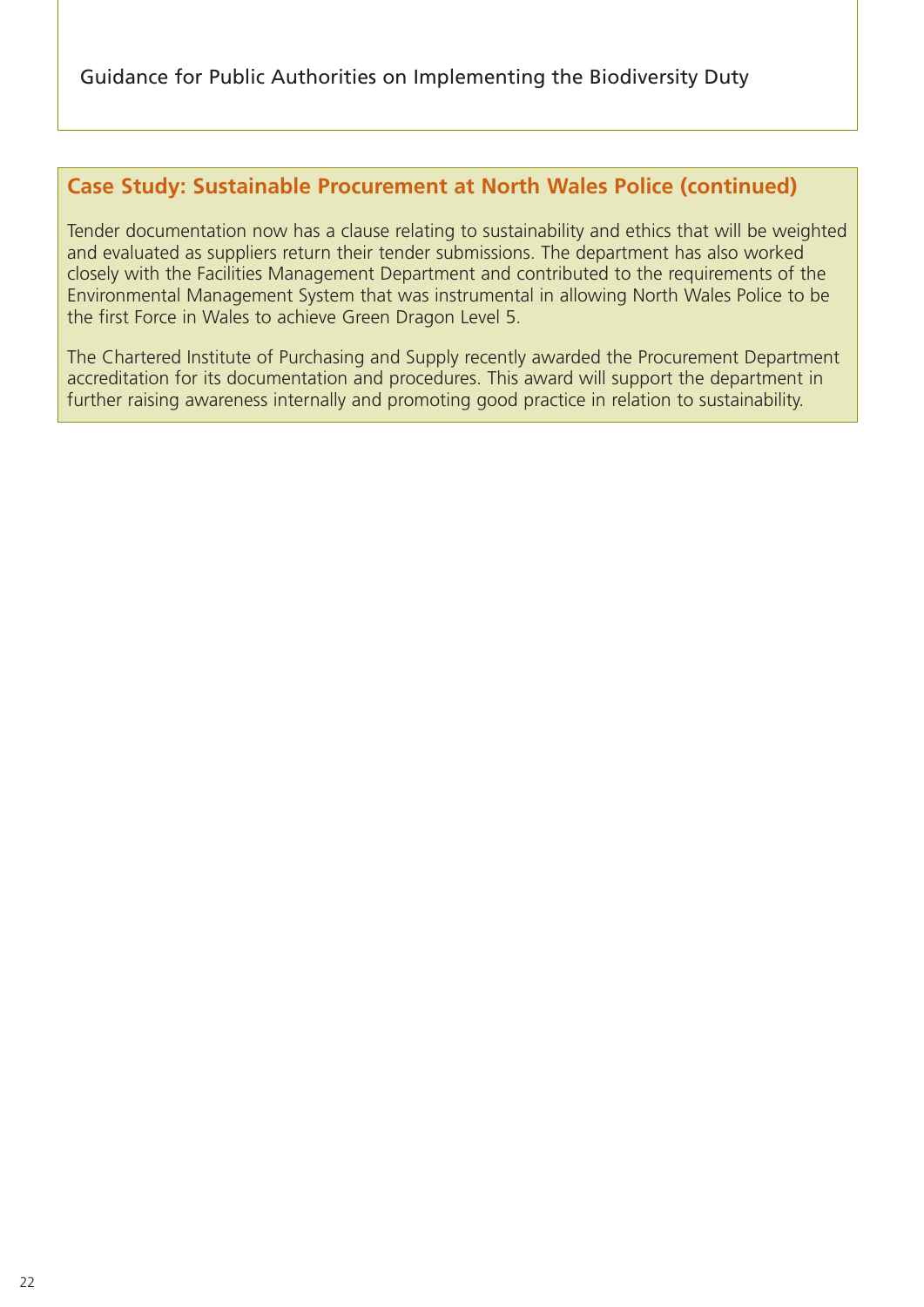#### <span id="page-25-0"></span>**Key messages**

- Public authorities are major land owners and together own or manage many thousands of hectares of urban and rural land across England and Wales, with major implications for biodiversity.
- Management of public authority sites is important both in providing habitats for wildlife and in reducing environmental impacts that affect biodiversity.
- Biodiversity conservation measures need to have regard both to designated sites and priority species, and to wider species and habitats.
- A wide variety of sites are important in this respect including designated sites and nature reserves, green infrastructure, buildings, school grounds, wetland and coastal sites, highways and rights of way, farms and tenanted land.

# **3.1 Introduction**

One of the most direct impacts that public authorities have on biodiversity is through the management of their own land and buildings. Leading landowners include:

- The Forestry Commission, which manages a total of 312,000 hectares of woodland and adjoining habitats in England and Wales, out of a total area of 830,000 hectares in the UK.
- The MOD, which has an estate spanning 240,000 hectares across the UK, including important upland, heathland, grassland and coastal habitats.
- The Crown Estate, which covers some 160,000 hectares in the UK, including 110,000 hectares of agricultural land as well as extensive areas of forest, parkland, rural estates, commercial and retail sites. The Crown Estate also owns 55% of the UK's foreshore and the entire seabed out to the 12 nautical mile limit (spanning some 50,000 square miles).
- Local authorities are important landowners and collectively manage significant areas of land. Further information on this is provided in the guidance for local authorities.

At the other end of the scale, many public authorities may occupy a single building, perhaps with a garden, while some (such as certain advisory committees) have no premises of their own.

Management of these sites and buildings affects biodiversity in two main ways:

- Firstly, much of the land owned or managed by public authorities provides or has the potential to provide – important habitats for wildlife. Buildings can provide important nesting and roosting sites.
- Secondly, the management of these sites and buildings can affect biodiversity indirectly by impacting on the environment. Use of energy, water, chemicals and peat; air, noise and light pollution; land take and introduction of invasive non-native species can all have significant impacts on biodiversity and the environment (Figure 3.1).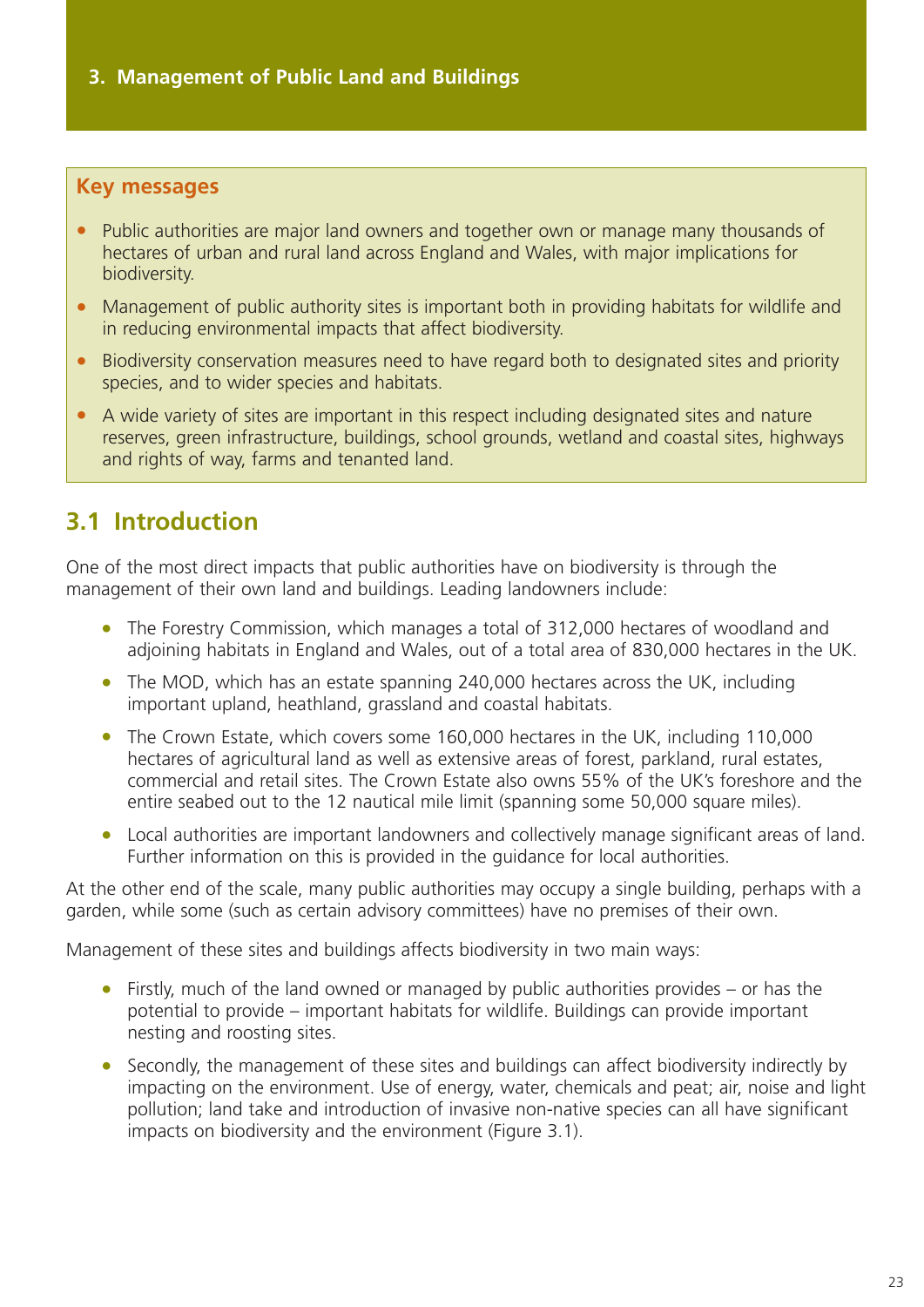

Improvements to the management of public authority sites and buildings can bring environmental, health, economic and regeneration benefits to local communities. Public authorities own and manage a wide variety of sites, buildings and structures. As well as managing their building stock, public authorities are also involved in the development of new buildings and structures, either for their own use or as part of a wider regeneration, economic development, housing or transport project.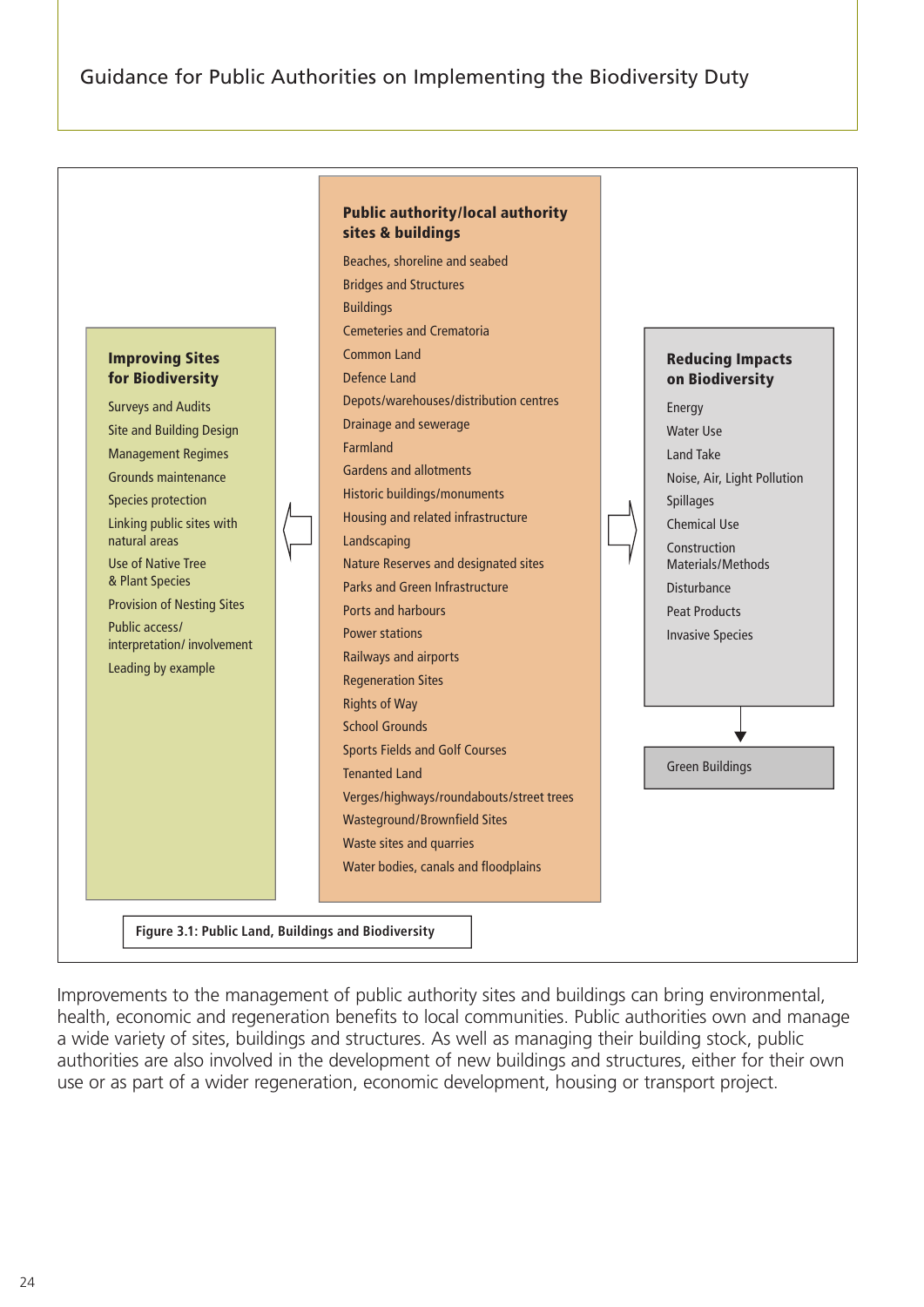Positive steps that public authorities can take to improve their sites and buildings for biodiversity include:

- **Surveys and audits.** A first step to maintaining and enhancing the biodiversity value of a public authority's estate is to assess the potential biodiversity resource. This will depend on the type and extent of landholdings but may include undertaking surveys, seeking expert advice in house or from external sources on existing knowledge and surveys and using Local and/or Regional Record Centres. This should draw on previous survey work and existing data, and may identify the need for further survey work to fill data gaps. Survey evidence will help to identify important species and habitats, including those prioritised by national and local BAPs. Depending on the number of sites and area of land involved, this may require a process of prioritisation and focus first on sites considered most likely to be of high importance. Some public authorities have successfully worked with environmental groups and volunteers to conduct surveys of their sites.
- **Location of development away from important sites.** Incorporating site surveys to ensure that sensitive species and habitats are not adversely affected and that enhancement measures are taken where appropriate. While there is a presumption in favour of development on brownfield sites, it is important to note that these may be important for biodiversity.
- **Site and building design.** If carefully designed, new sites and buildings can provide benefits for biodiversity through the conservation and integration of existing habitats, the provision of nesting and roosting sites for birds, bats and other animals, and the provision of habitats for wildlife in their grounds. For example, provision of nest boxes and green walls and brown and green roofs where appropriate, to minimise visual and landscape impacts, reduce energy consumption and provide small scale habitats for wildlife.



Natural England Northminster House wildlife garden Credit: Natural England Photographer Paul Lacey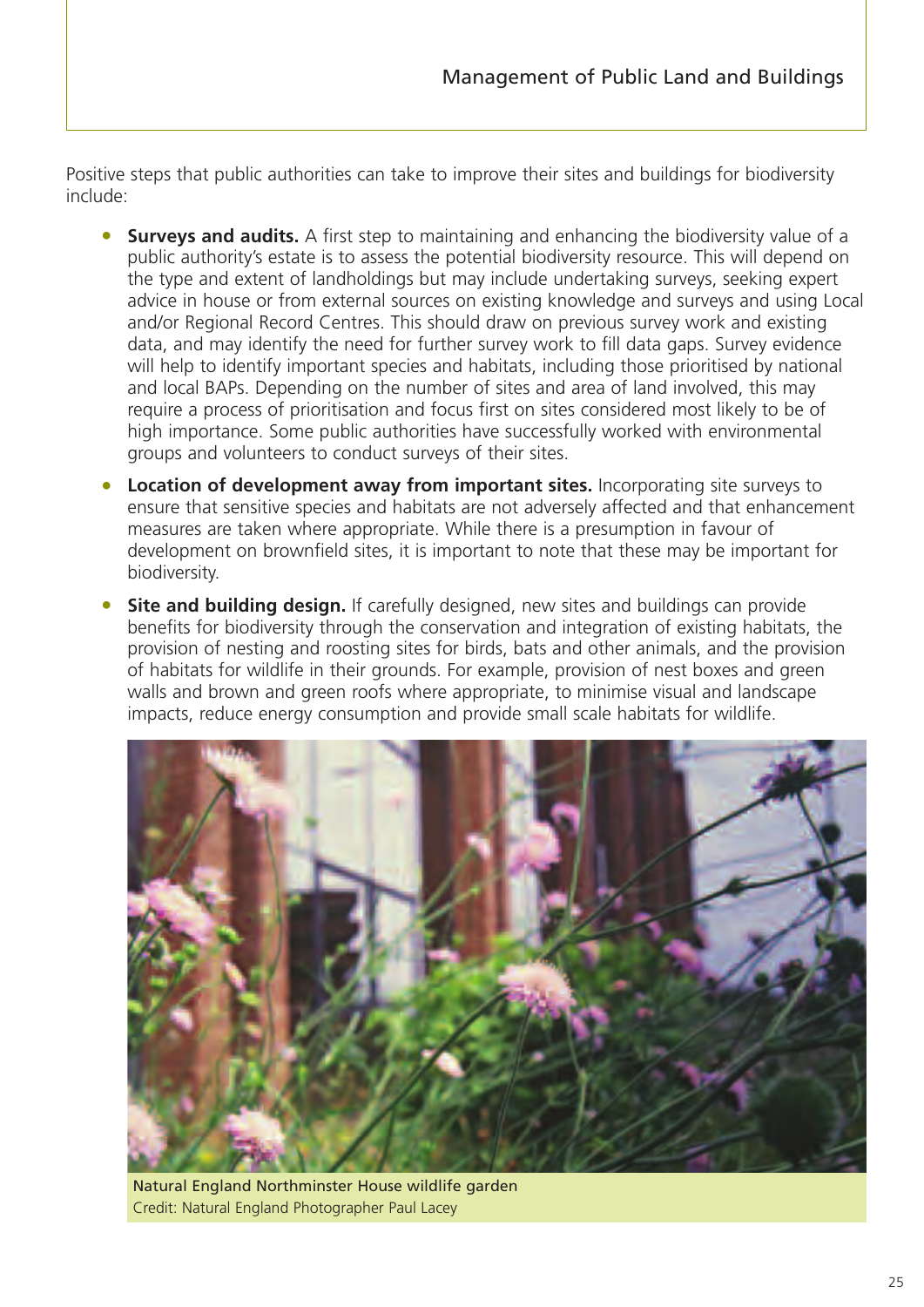- **Management plans and practices.** Biodiversity will benefit from appropriate management of public land, including beneficial practices with regard to cutting and removal of vegetation, application of chemicals, management of access, timing of maintenance work etc. Specification of grounds maintenance contracts has an important role to play in this respect<sup>23</sup>.
- **Use of native tree and plant species.** Public authorities often plant trees and plants on their land, and, by using native species, can maximise the benefits of planting for biodiversity and minimise the risk of introducing invasive non-native species.
- **Linking public sites with natural areas.** Public sites can play an important strategic role in linking natural areas in the wider countryside, which are often becoming increasingly fragmented.
- **Public access, interpretation and involvement.** Many publicly owned sites are used as a recreational and educational resource by the public, and have an important role to play in raising public awareness of biodiversity issues. This role can be enhanced through appropriate interpretation and access. It is often possible to involve local communities in biodiversity projects on public land, helping to raise public awareness, promote community engagement and enhance social inclusion.
- **Leading by example.** Public authorities have an important role to play in leading by example in managing their sites. Well managed sites can demonstrate the positive role of site management to businesses, other organisations and the general public.

Site biodiversity action plans are a means of bringing these different activities together to form a coherent plan for the conservation of biodiversity on particular sites<sup>24</sup>.

Certification schemes such as Building Research Establishment's Environmental Assessment Method (BREEAM) enable public authorities to demonstrate that their buildings meet recognised environmental standards. Many public authorities have achieved BREEAM certification, particularly for new developments. For example, West Sussex County Council requires all new developments over £2m and school extensions over £0.5m to achieve BREEAM very good status. The DfES has recently issued a challenge that all new schools and substantially refurbished school buildings should achieve 'Very Good' status: http://www.breeam.org/index.html

On 13 December 2006, the Code for Sustainable Homes – a new national standard for sustainable design and construction of new homes was launched. One of the categories is "Ecology" and sets out a number of standards relevant to biodiversity conservation: http://www.planningportal.gov.uk/uploads/code\_for\_sust\_homes.pdf

<sup>23</sup> See, for example, http://www.cabe.org.uk/AssetLibrary/8068.pdf

<sup>24</sup> See, for example, http://www.businessandbiodiversity.org/pdf/B&B%20SITE%20BAP%20(181)%20V10.pdf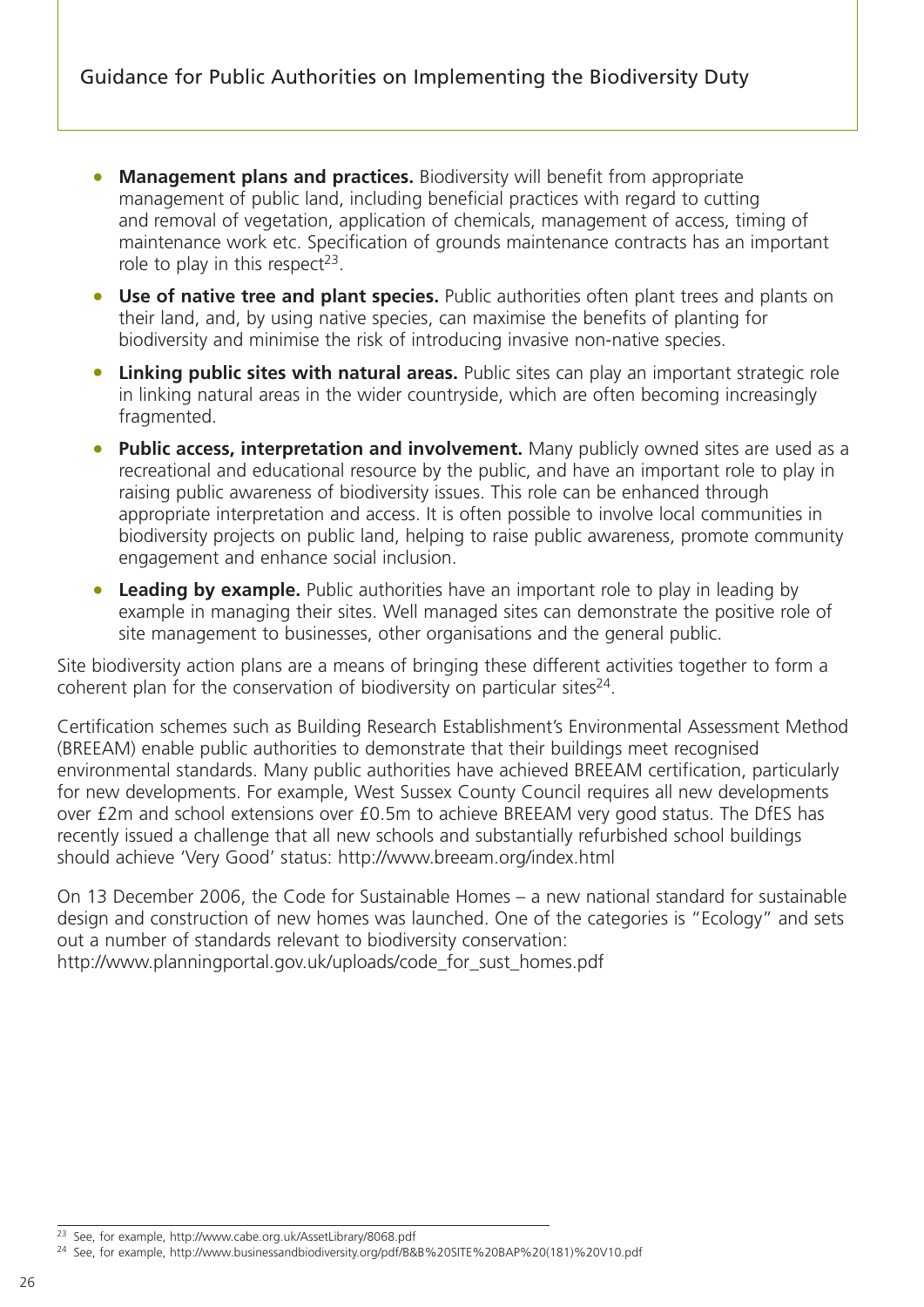## **Case Study: Management of the Defence Estate for Biodiversity**

#### **Ministry of Defence (MOD)**

The MOD is one of the largest landowners in the UK and the largest public owner of designated sites for nature conservation. The need to provide realistic training across challenging and demanding terrain in a variety of environments means that the MOD has responsibility for some of the most unspoilt and remote areas in Britain. MOD establishments range in size from individual buildings to vast tracts of land, the largest of which is Defence Training Estate Salisbury Plain, extending over 38,000 hectares. Of the UK BAP priority habitats and species, 37 habitats and 139 species occur on the Defence Estate. MOD has management responsibility for 175 SSSIs, including over 130 with international and European nature conservation designations, as well as many locally important sites. In support of these designations and statutory commitments, the MoD has several initiatives and management mechanisms. For example:

- A MOD Biodiversity Strategic Statement has recently been published outlining strategic objectives for biodiversity with associated targets and performance indicators. The Statement was primarily produced in response to Government biodiversity targets under the Sustainable Development on the Government Estate agenda, and presented an opportunity to outline MoD's wider biodiversity conservation obligations<sup>25</sup>.
- MOD has published internal policy and guidance on biodiversity conservation in the Joint Services Publication 362.
- A SSSI Favourable Condition Project was established to support the Government's PSA target on SSSI condition. Approximately £5 million has been invested in improving the 175 SSSIs on the MOD estate.
- MOD is undertaking an audit of the estate to improve understanding of the biodiversity interest and where it can support conservation obligations, including UK BAP targets.
- A hierarchy of appraisal tools and quidance on their use has been developed to ensure that obligations towards biodiversity and wider sustainable development objectives are considered at an early stage in the planning of policies and projects.
- Biodiversity is considered as part of a site's Environmental Management System. Where there is significant biodiversity interest an integrated management plan is developed.
- Internal advice is available through a specialist Environmental Support Team within Defence **Estates**
- MOD has more than 120 voluntary Conservation Groups around the UK, comprising MOD personnel, other local experts and volunteers, which undertake regular work to monitor and improve the wildlife value of the estate.
- MOD has several non Departmental Public Bodies which have been informed of the new NERC Duty and the need to integrate biodiversity into their management and review mechanisms, and that support is available within MOD and Defra if needed.
- Examples of recent projects are given in the MOD Conservation Magazine *Sanctuary26* and include restoration of SSSI coastal heath in Cornwall, integrating conservation management of heather moorland with military operations in North Yorkshire, contributing to improvement of the Rivers Usk and Wye.

<sup>25</sup> http://www.mod.uk/NR/rdonlyres/562E434A-ABBA-4FB2-8986-2ADC82EEB789/0/BiodiversityStratgicStatement.pdf

<sup>26</sup> http://www.defence-estates.mod.uk/publications/sanctuary/sanctuary2006.pdf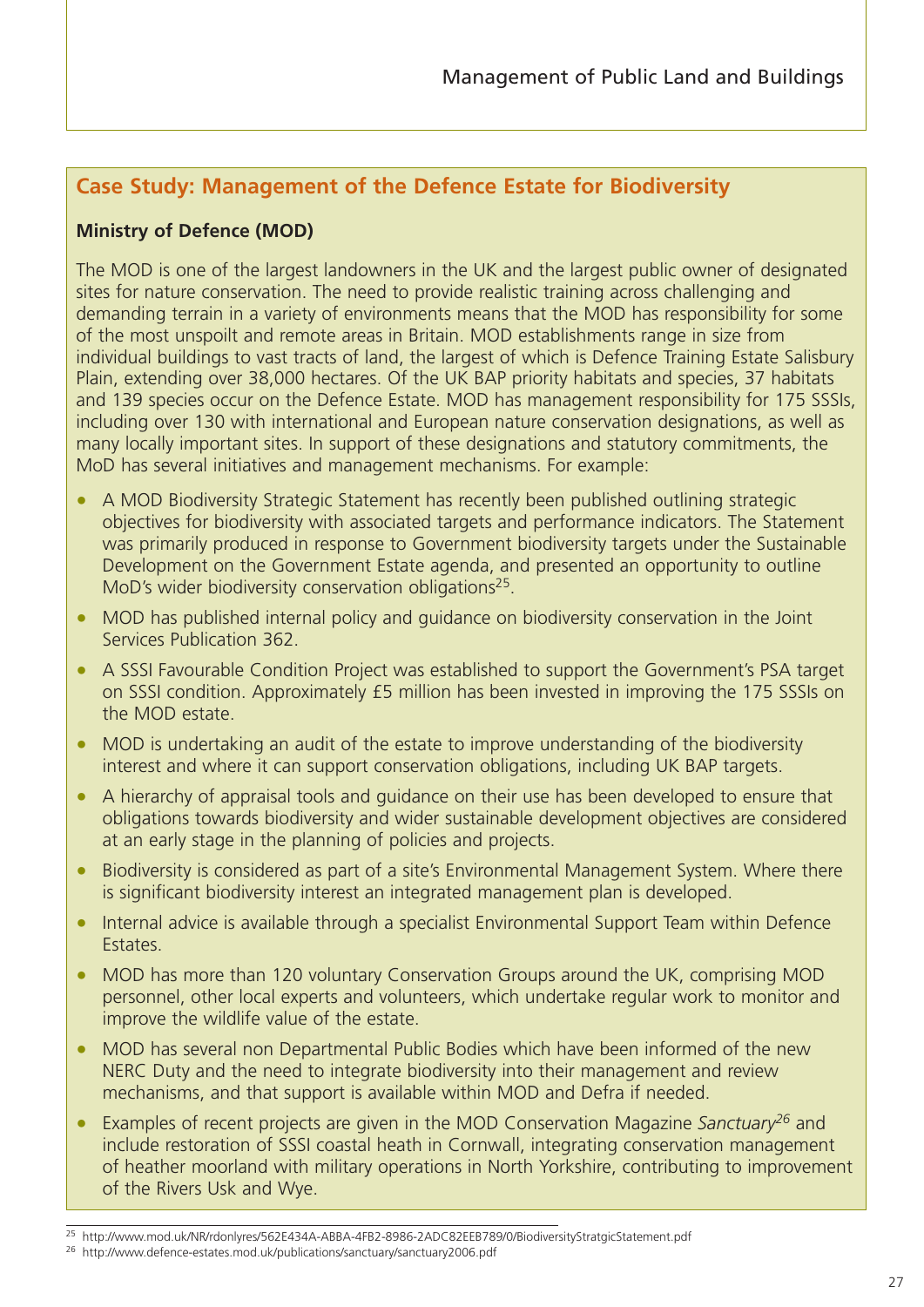## <span id="page-30-0"></span>**Case Study: Grounds Maintenance for Biodiversity**

#### **The Patent Office**

The Patent Office was in contact with Community Action for Wildlife in Newport and the Biodiversity Officer at Newport City Council to seek advice on how grounds maintenance at its site could benefit biodiversity. As a result, various initiatives have been implemented including:

- Provision of bat and bird boxes:
- Use of native plants in courtyard areas and borders;
- Leaving some grass areas uncut to encourage development of small meadow areas;
- Sowing wildflower seeds alongside roadside fencing;
- Maintenance and protection of trees along the site perimeter, with advice from the Council's Tree Preservation Officer.

The grounds maintenance contract now stipulates:

- The replacement of slow renewables such as peat with soil improvers derived from processing or re-use of organic wastes such as coir, manure, leaf mould and bark chippings;
- The contractor makes full use of the composting area, by composting wherever possible and using the compost produced;
- Artificial fertilisers should be avoided and manure and green manure used instead; and
- Pesticides, herbicides and fungicides should be avoided.

# **3.2 Designated Sites**

Many sites owned or managed by public authorities are protected by conservation designations. Natura 2000 sites (Special Areas of Conservation and Special Protection Areas) receive the highest levels of protection under EU law. Sites of Special Scientific Interest (SSSIs) are nationally important and protected under national legislation. Other important sites include Local Sites and Local Nature Reserves. A summary of key designations is given in Appendix 3. For more information about designated sites see Planning Policy Statement 9 (Section 3).

EU designated sites are protected by the Conservation (Natural Habitats &c.) Regulations 199427, under which competent authorities i.e. any Minister, government department, public body, or person holding public office, have a general duty to have regard to the Habitats Directive. The Regulations also provide for the control of potentially damaging operations, whereby consent from the competent authority may only be granted once it has been shown through appropriate assessment that the proposed plan or project will not adversely affect the integrity of the site.

In England, the Government has a Public Service Agreement target to ensure that 95% of SSSIs are in favourable condition by 2010. As significant owners and managers of SSSI land, public authorities have a key role in contributing to the achievement of this target, and some, such as the Defence Estates, are working with the conservation organisations to contribute to this target.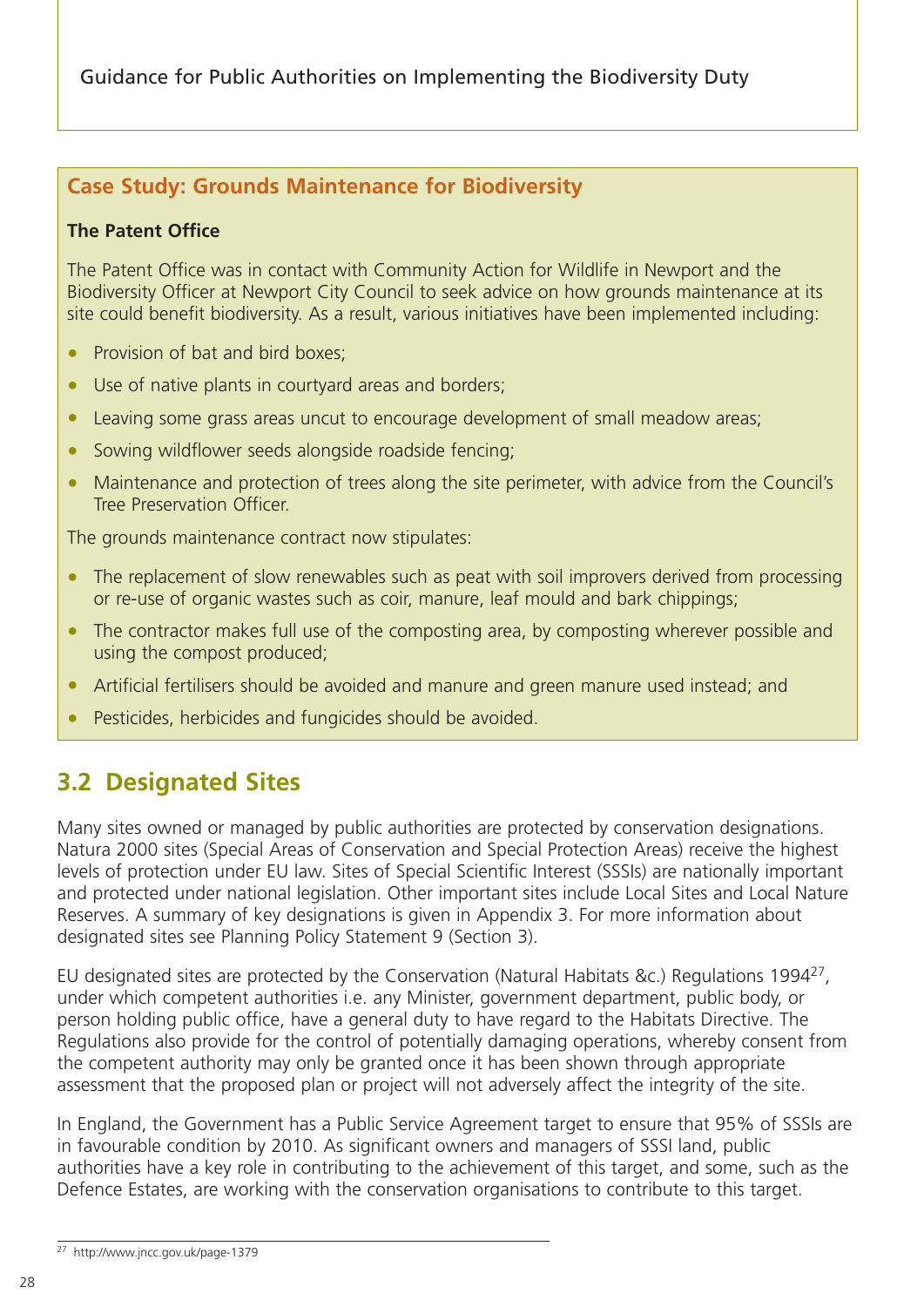Section 28G of the Wildlife and Countryside Act (as amended by the Countryside and Rights of Way Act) imposed a new duty on public authorities to take reasonable steps, consistent with the proper exercise of their functions, to further the conservation and enhancement of SSSIs. Public authorities are expected to apply strict tests when carrying out functions within or affecting SSSIs, to ensure that they minimise adverse effects, and to adopt the highest standards of management in relation to SSSIs which they own. Where a public authority proposes carrying out operations likely to damage the special features on an SSSI, it must notify Natural England. It is an offence not to comply with these requirements. This requirement relates not only to the authority's own land but to the planning system and all spheres of decision making. In England, a code of guidance has been provided by Defra to inform the management of SSSIs<sup>28</sup>.

Public authorities manage significant areas of nature reserves, designated according to their national or local importance for biodiversity.

National Nature Reserves (NNRs) are nationally important sites, established to protect the most important areas of wildlife habitat and geological formations in Britain, and as places for scientific research. They are either owned or controlled by Natural England/CCW or held by approved bodies such as Wildlife Trusts. There are 215 NNRs in England and 76 in Wales, covering 88,000 hectares and 24,000 hectares respectively, and encompassing nearly every vegetation type from coastal saltmarshes, dunes and cliffs to downlands, meadows and native woodlands.

Local Nature Reserves (LNRs) are places with wildlife or geological features that are of special interest locally. They are designated for both wildlife and people and offer opportunities to study, learn about or simply enjoy nature. There are now 1260 LNRs in England. They range from windswept coastal headlands and ancient woodlands to brownfield sites in urban areas. In total they cover almost 40,000 ha. Guidance on the declaration and management of LNRs is available from Natural England and CCW29. The Audit Commission's Library of Local Indicators for England and Wales<sup>30</sup> suggests that there should be 1 hectare of LNR per 1000 head of population in a local authority's area.

Local Sites are selected by local partnerships for their substantive nature conservation value. There are over 35,000 Local Sites in England, many of which are owned or controlled by local authorities.



Bovey Valley Woodlands, East Dartmoor Woods And Heaths National Nature Reserve Credit: Natural England Photographer Peter Wakely

<sup>29</sup> See http://www.english-nature.org.uk/special/lnr/office.htm and

<sup>28</sup> Defra (2003) SSSIs – Encouraging Positive Partnerships. http://www.defra.gov.uk/wildlife-countryside/ewd/sssi/sssi-code.pdf

http://www.ccw.gov.uk/generalinfo/index.cfm?Action=ResourceMore&ResourceID=34&Subject=ProtectedSites&lang=en <sup>30</sup> http://www.local-pi-library.gov.uk/LIBRARY\_ALL\_PIS.ASP?MENUID=609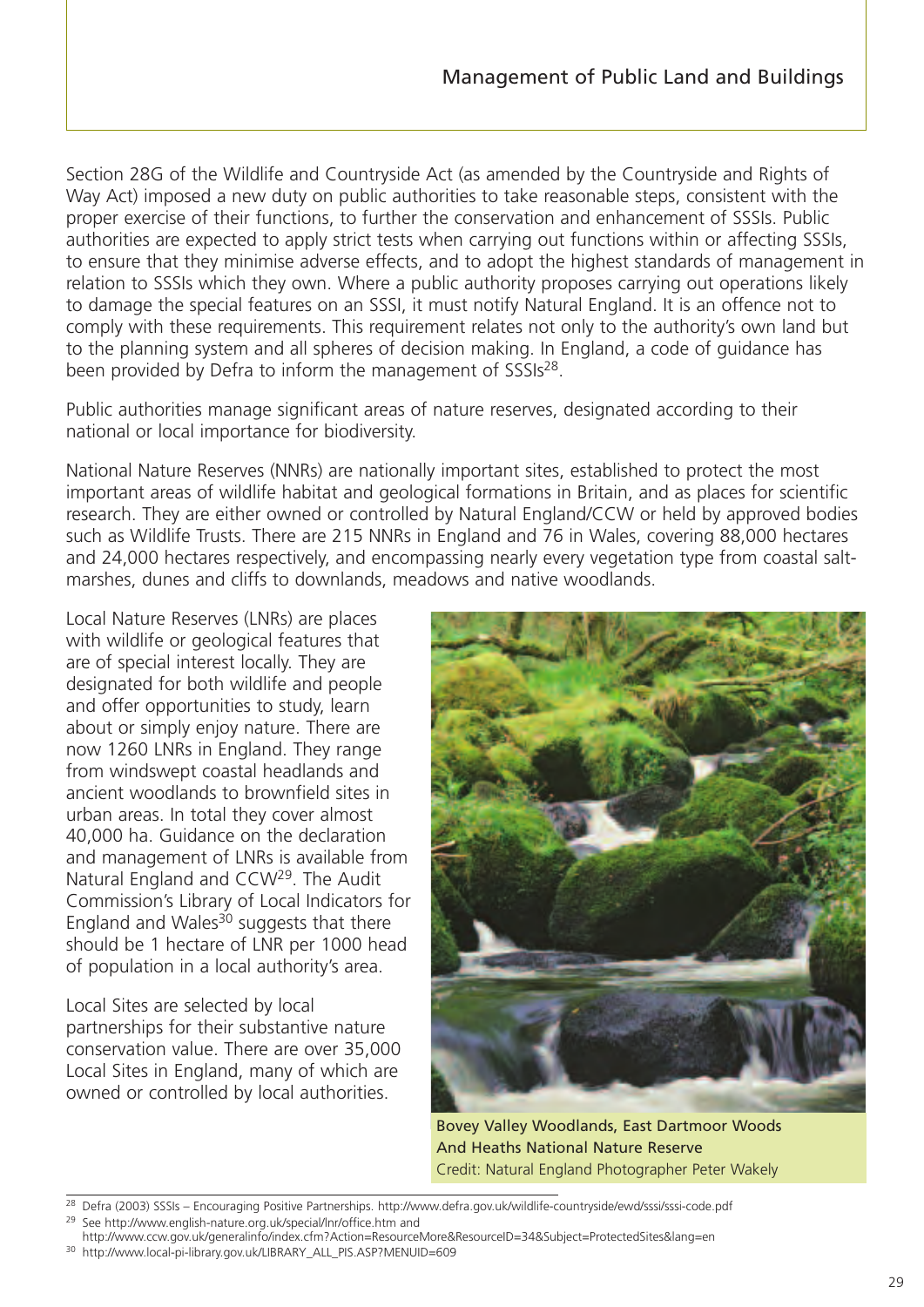## <span id="page-32-0"></span>**Case Study: Calderdale Wildspace! Project – Improving LNRs for Biodiversity**

#### **Calderdale Metropolitan Borough Council, West Yorkshire**

The Calderdale Wildspace! was a 3 year project funded by English Nature. The aims included:

- To increase Calderdale's LNR provision from no LNRs to one hectare of LNR for every 760 people in Calderdale and to ensure 80% of Calderdale's residents have a LNR within 2km of their home through the declaration of 10 LNRs, totalling 250 ha. This has been achieved and Calderdale is one of the first local authorities to exceed Natural England's target of one hectare of LNR per 1000 population.
- To actively involve local communities, especially disadvantaged groups, in the sustainable use and management of LNRs. Each site has a local community group which is working with the Council to deliver biodiversity improvements. In some cases, they are Friends groups, in others user groups.
- To maintain and enhance the biodiversity of LNRs, with special attention to habitats and species identified as priorities in the Calderdale Biodiversity Action Plan, through the production and implementation of management plans. Each site now has a management plan, which includes prescriptions for priority habitats and species.

# **3.3 Protected and Priority Species on Public Land**

Many of Britain's wild plants and animals are legally protected. The main law dealing with this is the Wildlife and Countryside Act, 1981, amended in England and Wales by the Countryside and Rights of Way Act 2000. Badgers, deer and seals have Acts of Parliament dedicated especially to them. Species also receive protection under the Habitats Regulations. A summary of legislation is given in Appendix 2.

Furthermore, the UK Biodiversity Action Plan identifies particular species as priorities for conservation, while other species are prioritised locally under LBAPs.31

Public authorities have a role to play in ensuring the protection of these species on their land, and identifying positive action that can be taken for species conservation in accordance with national and local biodiversity action plans through appropriate site management. Site surveys and audits can be used to identify the presence of protected or BAP priority species and also the presence of threatening invasive non-native species, while information may also be available from Local Records Centres. Identifying the presence of protected species is especially important where major development works or management changes are proposed on particular sites.

Further details of protected species legislation is given on the Joint Nature Conservation Committee (JNCC) website at http://www.jncc.gov.uk/page-1747.

<sup>31</sup> See Box 1.1 for further information on priority habitats and species.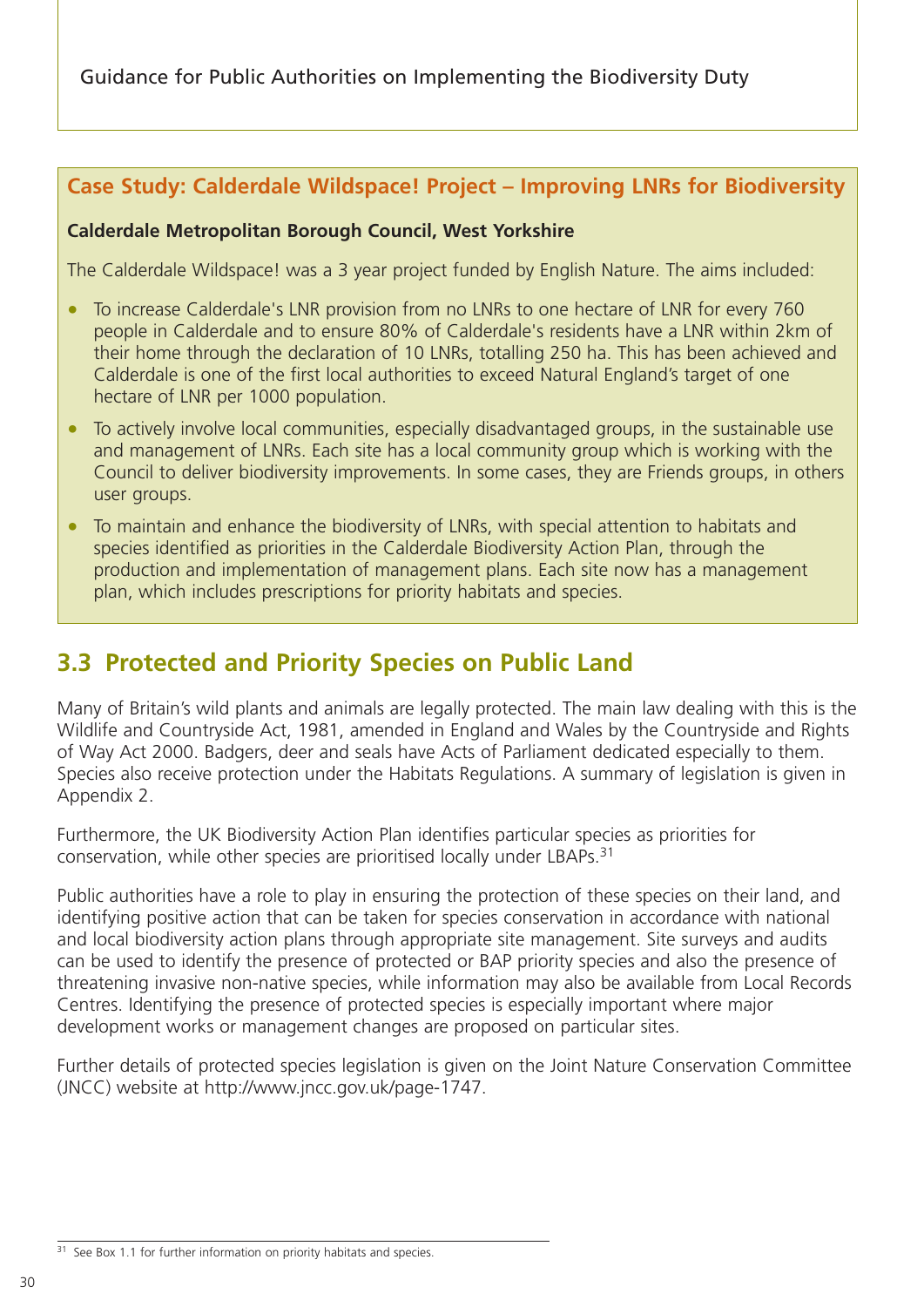### <span id="page-33-0"></span>**Case Study: Species Protection on Police Sites**

#### **North Wales Police**

#### *Great Crested Newts (GCN)*

North Wales Police (NWP) occupies four premises in St Asaph Business Park, the largest being the Central Division HQ and 32 cell custody suite, covering  $9500$  m<sup>2</sup>. The land at St Asaph Business Park was originally farmland. Great Crested Newts were discovered on the site when the land was being developed. To protect these animals, NWP relocated them to an adjacent field and ensured that they did not move back during the construction phase, by erecting a newt fence around the site boundary, which was checked daily for integrity. The civil engineering works were designed to enable the amphibians to continue to reside on the site, and included the provision of a freshwater pond on site. Regular monitoring and assessment of the GCN population is undertaken, and the pond appears to be a promising habitat. NWP always considers potential impacts on the GCN population when planning development and grounds maintenance work on any of its sites on the Business Park, seeking advice from ecological consultants where necessary.

#### *Badgers*

At the North Wales Police Force Headquarters in Colwyn Bay there is a building in the grounds called Llety'r Dryw, which is surrounded by woodland (with Tree Protection Orders). Within this woodland there is a Badger sett, which has been there since 1969. In 2002 works were required in the car park area of Llety'r Dryw. The work entailed using machinery within 30m of the sett entrance. The Clwyd Badger Group was consulted and visited the site and provided guidance. NWP applied to the Countryside Council for Wales for a licence to work near a Badger sett, with the works being supervised. As part of the works a 'badger protection fence' was erected to prevent future parking on the grass slope leading to the sett. Now, when any grounds maintenance works are required at the site, the presence of the badger sett is brought to the attention of the contractors and the works supervised.

#### *Peregrine Falcons*

North Wales Police has successfully provided nest boxes for peregrine falcons at its Wrexham Divisional Police Headquarters.

# **3.4 Countryside, Waterside, Coastal and Marine Habitats**

The public estate covers large areas of terrestrial, freshwater, coastal and marine habitats. It therefore plays a key role in biodiversity conservation and in the delivery of national and local BAP targets. For example:

- The Forestry Commission's estate covers important native woodland habitats as well as offering opportunities for re-creation of heathland and upland habitats on afforested land.
- The Crown Estate owns large areas of coastal and seabed habitats and is a key player in the delivery of coastal and marine Habitat Action Plans.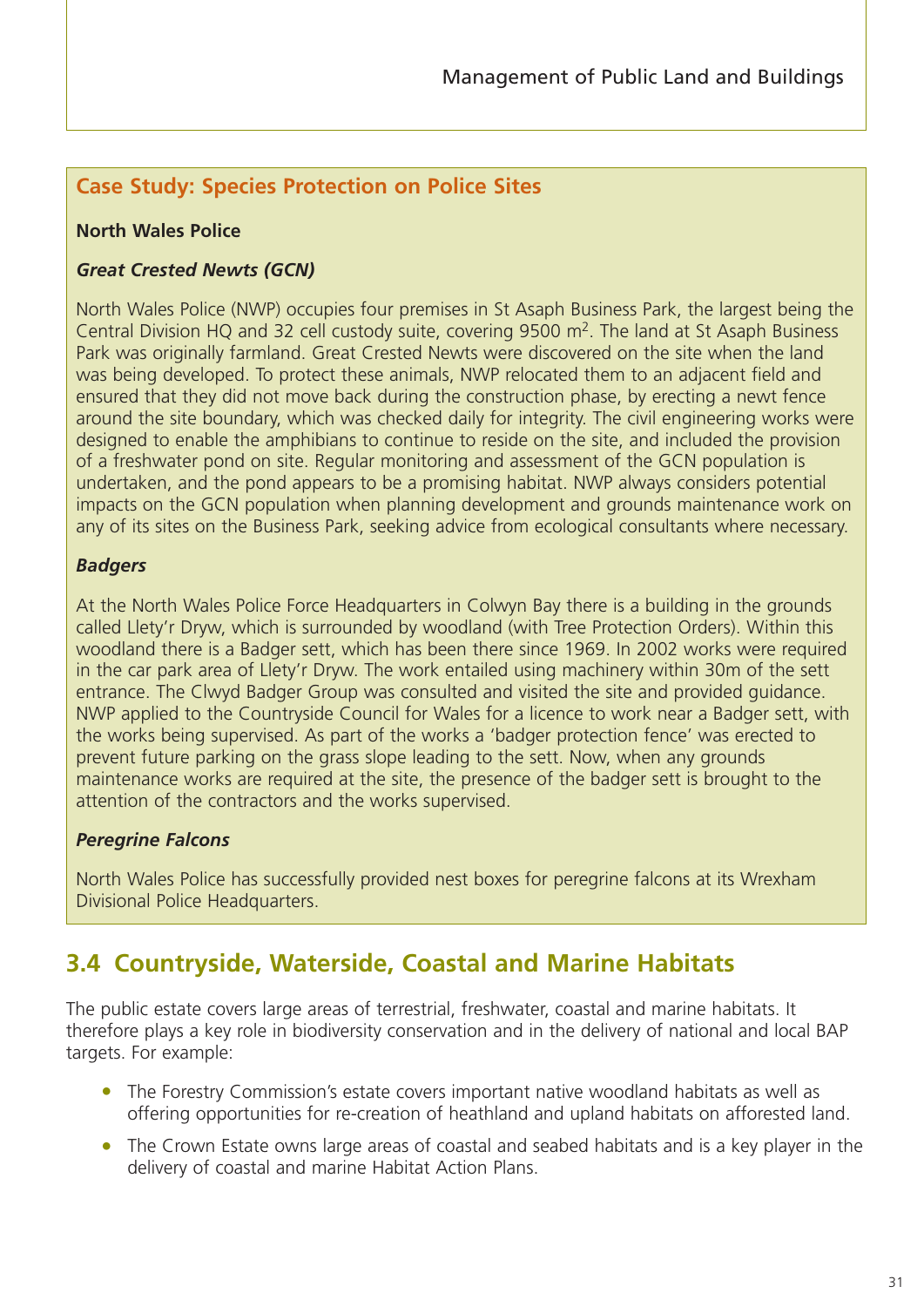- The Environment Agency manages important wetland and coastal habitats, and is involved in managed realignment schemes to re-create habitats such as saltmarsh, mudflat and saline lagoons. It has an important role to play in the restoration of floodplain wetlands, which play an important flood storage role, reducing the need for engineered flood defences, particularly in response to climate change.
- British Waterways is responsible for the canal network, which can provide important habitats for wildlife, as both green corridors and as wetland habitats, particularly where there are soft and natural edges. British Waterways provides guidance on the management of waterways for biodiversity and on the development and implementation of biodiversity action plans. See http://www.britishwaterways.co.uk
- National Parks have important rural estates which together cover a wide variety of upland, grassland, woodland, heathland, wetland and coastal habitats and play a key role in the conservation of biodiversity.
- Local authorities have a key role in relation to a variety of habitats including beaches and coastal land, floodplains, waterways and wetlands.
- Water companies are major landowners, whose estates cover a wide variety of habitats in water catchments, as well as reservoirs, wetlands, watercourses and land adjacent to water and wastewater treatment works.

Public authorities are often key partners in the delivery of species and habitat action plans which require action on their land. They may also take the lead in developing and implementing biodiversity action plans for their estates.

### **Case Study: Management of Water Companies' Land for Biodiversity**

#### **Water Companies**

The privatised water companies are major landowners, whose estates cover a wide variety of habitats in water catchments, as well as reservoirs, wetlands, watercourses and land adjacent to water and wastewater treatment works. There are numerous examples of actions being taken by water companies to benefit biodiversity on their land, a few examples of which include:

Northumbrian Water and Essex & Suffolk Water:

- Re-use of spoil at Howdon Wastewater Treatment Works to create a wetland;
- Targeted habitat creation for water voles at Wear Valley Water Treatment Works;
- Using locally sourced composted green waste as an alternative to topsoil to create wildflower grassland at Whittle Dene Water Treatment Works;
- Designing treatment reedbeds to incorporate biodiversity at Lamesley Reedbed near Birtley;
- Working with local Wildlife Trusts to improve land for biodiversity, with an annual focus on a particular species or habitat (including, in recent years, grassland, bats and woodland);
- Just an Hour scheme allowing staff to complete the equivalent of an hour of voluntary work per month, including conservation work to build otter rafts, clear scrub and ponds, plant trees;
- Designing landscaping for new offices to benefit biodiversity.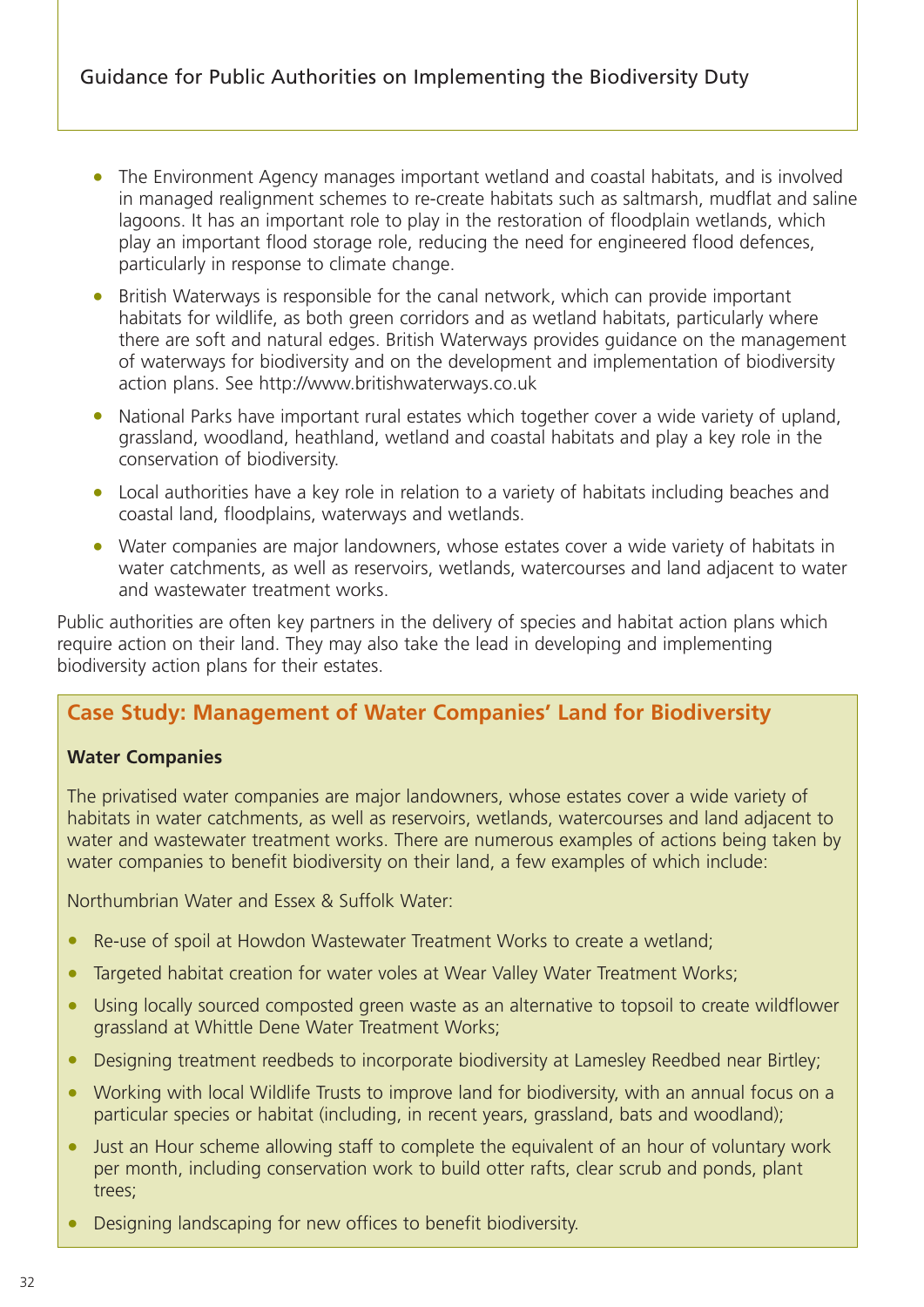## **Case Study: Management of Water Companies' Land for Biodiversity (continued)**

Severn Trent Water:

- Habitat creation and floodplain restoration at Aston Hall Farm;
- Wetland creation in Trent Vale;
- Habitat improvements at Knobbs Farm and Stoke Bardolph Farm;
- Creation and management of wildflower meadows at Severn Trent Water sites;
- Restoration and management of reedbed, wetland, lake and woodland at Witches Oak Waters;
- Re-introduction of black grouse to the Upper Derwent Valley;
- Introduction of water voles to Netheridge Sewage Treatment Works;
- Tree Sparrow Project.

Thames Water:

- Auditing larger land holdings for their biodiversity interest and using this data to inform the business in protecting biodiversity interest through Geographic Information Systems (GIS) and grounds maintenance;
- Development of the London Wetland Centre at Barnes, in partnership with Wildfowl and Wetlands Trust:
- Conservation management at many sites including: Crossness Marshes; Kempton Nature Reserve; the meadows at Farmoor Reservoir; Bracknell Millpond; Bicester, Godalming and Swindon Wetlands; Rye Meads; Kings Mead and the River Kennet;
- Sponsoring projects on water voles, bitterns, terns, tree sparrows, barn owls, peregrines, stone curlews and research on waterfowl using the SW London Special Protection Area.

There are opportunities to integrate biodiversity into plans and strategies affecting these habitats, such as Integrated Coastal Zone Management Plans, river basin management plans, beach management plans and waterways management plans. This is an area where there is often a need for a partnership approach involving different public authorities (e.g. local authorities, the Environment Agency, British Waterways, Natural England, the Countryside Council for Wales) as well as private and voluntary sector organisations.

There may be additional training needs for staff involved in the management of particular sites (e.g. beach management case study below).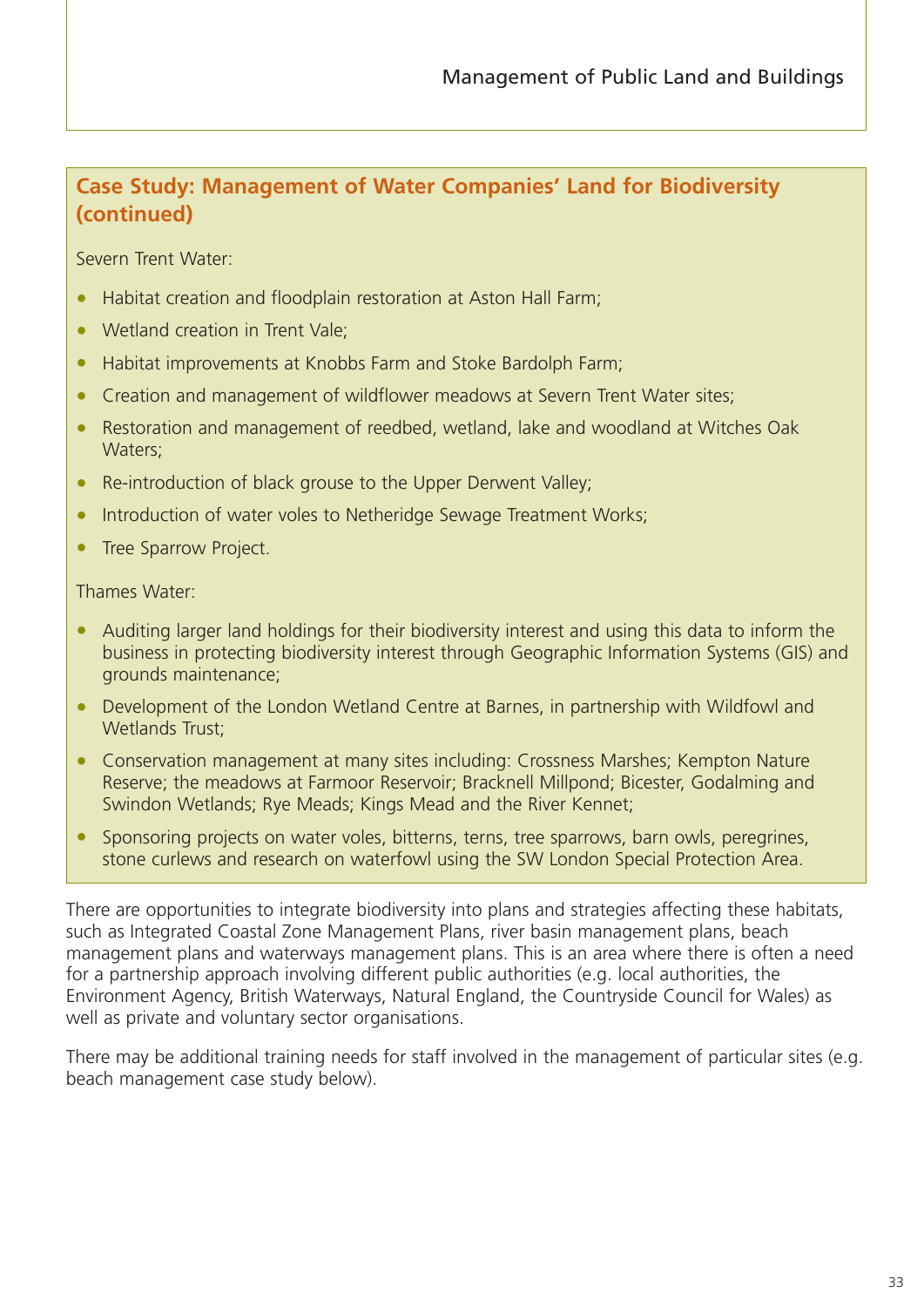# **Case Study: Beach Management for Biodiversity**

## **Pembrokeshire Coast National Park Authority and Pembrokeshire County Council**

For many years the Pembrokeshire Coast National Park Authority has recognised the importance of beaches and beach heads both for biodiversity and as an important component of the landscape. The Park Authority owns several beach head sites and has undertaken major dune restoration projects using local community groups and volunteers to fence and plant dunes, moving car parking off sandy areas and establishing boardwalks.

Since the formation of the Pembrokeshire County Council (PCC) in 1996 the Park Authority has been part of a PCC led liaison group involving organisations responsible for beach management. This group comprises several teams from PCC, including Environmental Health, Dog Wardens and team leaders from teams responsible for beach and toilet cleaning. They meet several times per year with staff from the Countryside Council for Wales, Environment Agency, National Trust and the National Park Authority to discuss beach awards, beach management, water quality and safety. In order to conserve biodiversity, beaches in Pembrokeshire are cleaned by hand rather than by machine, helping to protect the strand line so that seaweed and driftwood are left in place. Even where large concentrations of seaweed are found they are left on site unless there are overriding health or amenity considerations. An annual multi-agency briefing for all beach staff ensures that those involved on the ground in the management of the beach have information on any special characteristics of beaches and considerations with regard to biodiversity conservation.

# **3.5 Farms and Tenanted Land**

Many public authorities, local authorities and utilities own farmland and other sites which are let to farmers and other tenants. For example, the Crown Estate owns some 110,000 hectares of agricultural land, which is let to tenant farmers. Cambridgeshire County Council believes it owns the largest local authority farm estate which covers 14,000 hectares and is farmed by 270 tenants. The Council estimates that the local authority farm estate covers 120,000 hectares nationally. As well as providing financial benefits, this land can be used to promote public access to the

countryside and protect and enhance landscape, biodiversity and archaeology of farmland and woodland.

Many UK BAP and LBAP priority habitats and species depend on the sympathetic management of farmland and woodland habitats<sup>32</sup>. Public authorities can play a key role in encouraging tenants to enhance the management of land for biodiversity, through their tenancy agreements.



Kilby – Foxton Canal Site of Special Scientific Interest Leicestershire. Credit: Natural England Photographer Peter Wakely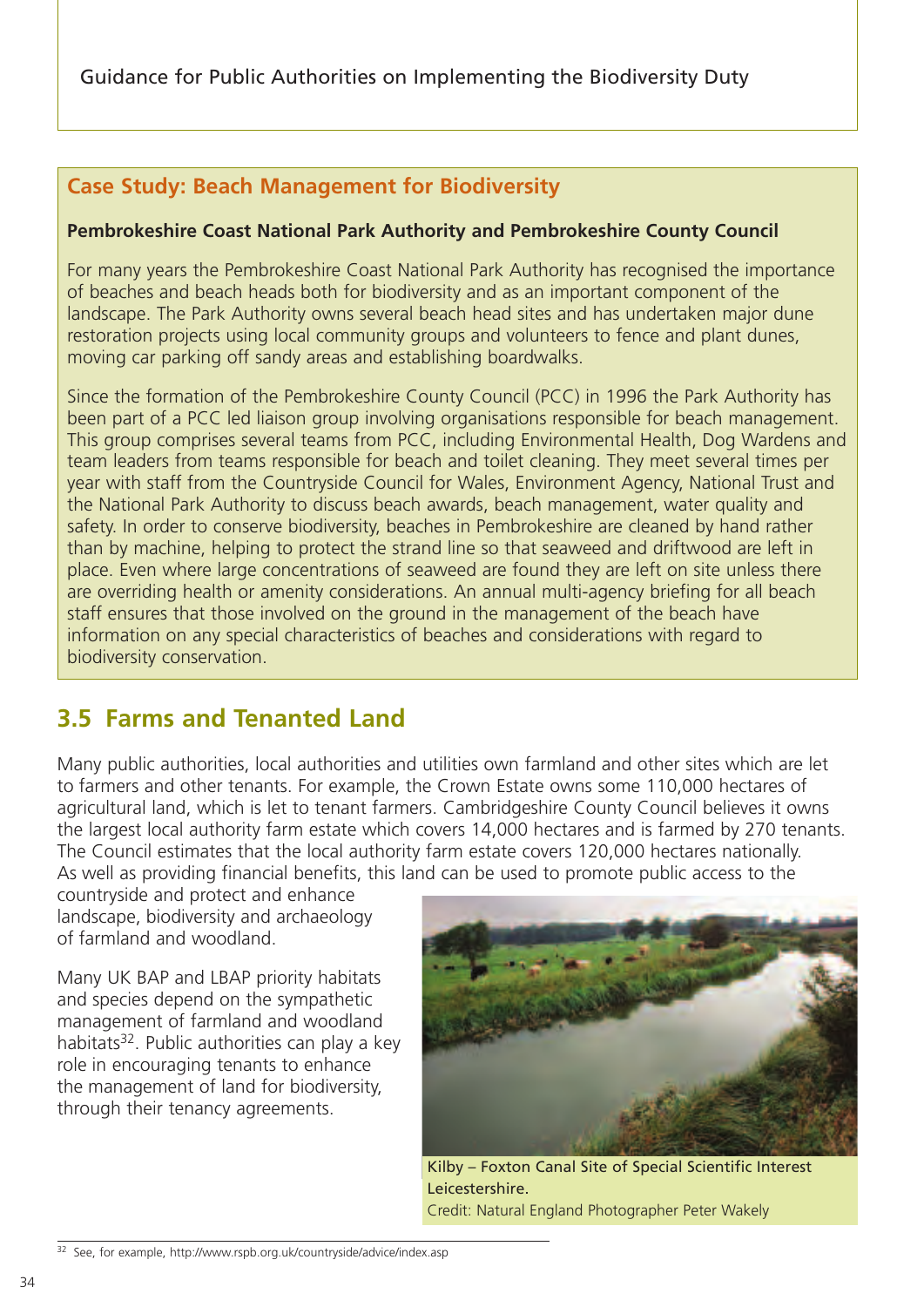# **Case Study: Prescoed Prison Farm**

#### **HMP YOI Prescoed**

HMP YOI Prescoed is the only prison farm in Wales. It includes a Special Site of Archaeological Interest (SSAI), a woodland certified by the Forest Stewardship Council and a Special Site of Scientific Interest (SSSI). It supports a variety of important species, including great crested newts, badgers, barn owls, dormice and 5 different bat species.

The prison farm is within the Tir Gofal agri-environment scheme, allowing it to be managed with wildlife in mind. The recent introduction of the Prison Service Biodiversity Action Plan (PSBAP) at Prescoed highlighted the operations around the fieldwork on the farm and its potential to encourage farmland birds such as lapwing, barn owl and bullfinch. Action plans for all of these species were drawn up incorporating the change from arable cropping within the farm modernisation programme to animal feed and fodder to support its dairy herd. A monitoring programme has been established and the farm has now recorded at least 5 breeding pairs of lapwing, a species not previously recorded on the site.

Barn owl boxes have now been erected on the farm, and, with the help of the Hawk and Owl Trust, areas of long rank grass have been left to encourage small mammals such as voles, shrews and mice, the staple diet of the barn owl. Barn owls are increasingly recorded in the vicinity and are expected to breed on the site in the near future. A recent project focusing on the restoration of wetland habitats on the edge of the woodlands is benefiting the local population of great crested newts.

# **3.6 Management of Green Infrastructure**

Public authorities own and manage a variety of green areas, which, if managed sympathetically, can provide important habitats for wildlife as well as offering opportunities for people to get close to nature, with resulting benefits for health and well-being.

This green infrastructure includes: parks; gardens; cemeteries; sports fields; commons; school grounds; allotments; green areas around historic monuments; and woodlands.

The management of green infrastructure needs to take account of a variety of objectives and meet the needs of people as well as wildlife. In some cases, these objectives may appear to be conflicting. For example, close mowing of grass may be necessary for sporting activities, whereas wildlife may benefit from different management regimes involving less frequent cutting and the creation of a more varied vegetation structure including wild areas. By examining the opportunities for biodiversity conservation across the authority's green infrastructure as a whole, many of these conflicts can be resolved. It is important to recognise that some sites are more suitable for enhancing biodiversity than others, but that many sites will offer opportunities for biodiversity conservation in particular areas.

Management of green infrastructure for biodiversity often requires a different approach to the management of vegetation, which considers and seeks to enhance its value as a habitat. The value of green areas as habitats depends on the species involved, the structure of the vegetation, and the type and frequency of management operations.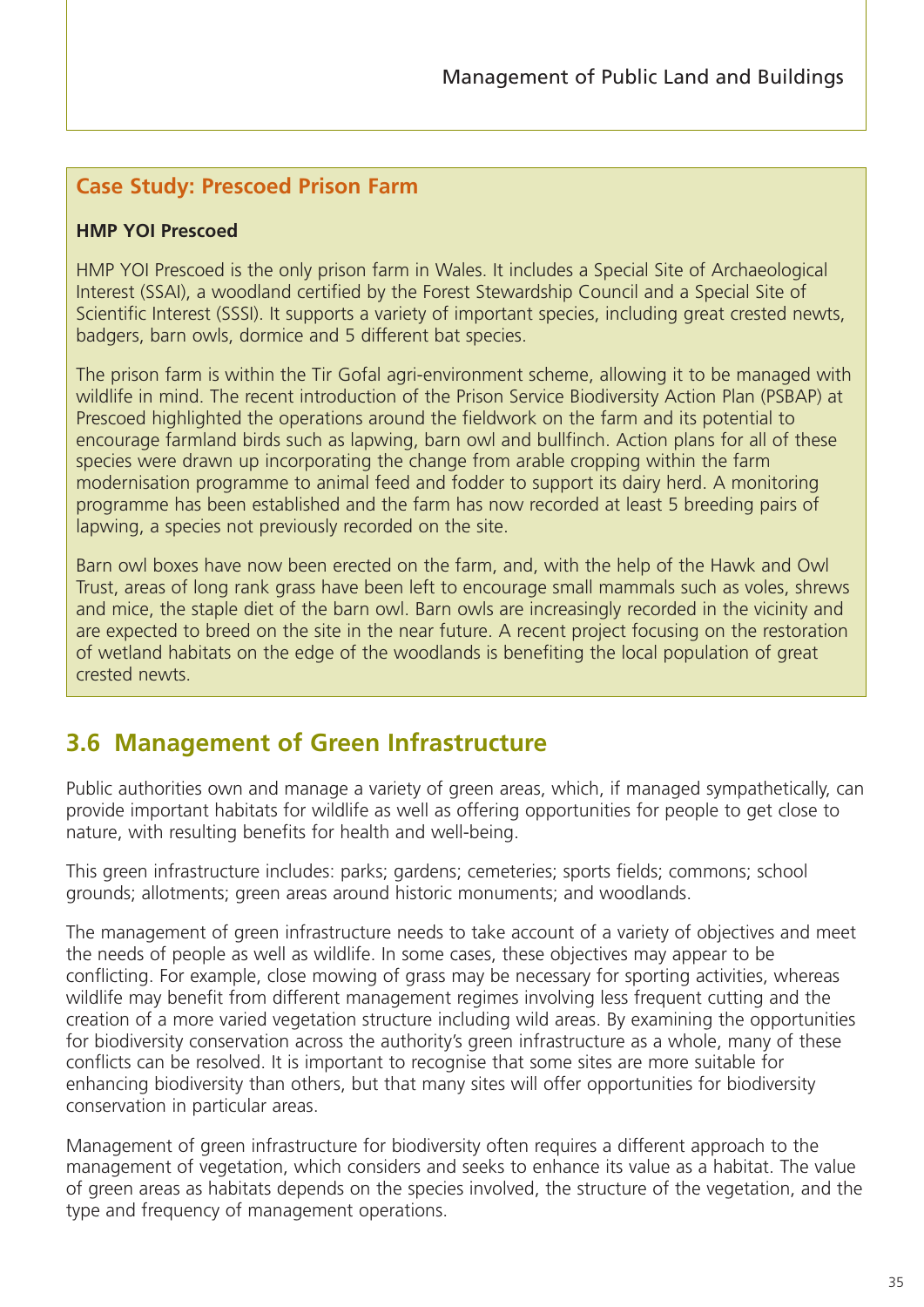The most common maintenance operation in many green spaces involves close mowing of amenity grassland. Management regimes that favour biodiversity are likely to vary these mainstream practices. They may include:

- Letting grass grow longer at certain times of year and in certain places, before cutting it, to provide a more varied structure, encourage wild flowers, and enhance wildlife habitats;
- Allowing some weedy areas to provide food for birds and animals;
- Using sustainably sourced native tree and plant species in new planting, wherever possible and avoiding the use of non-native invasive species in planting;
- Reducing the use of herbicides, pesticides and water and avoiding the use of peat;
- Beneficial woodland management practices, including (where consistent with health and safety considerations) leaving dead wood on site;
- Providing a mosaic of habitats;
- Development and implementation of management plans that seek to enhance the biodiversity value of the site over a specified time period.

Improving the management of green infrastructure in this way may often reduce the level of intervention required, with potential cost savings. However, it often requires more flexibility, thought and planning than more routine forms of management, and may require a wide range of skills and increased managerial input. This creates challenges for the specification of site maintenance contracts. The Commission for Architecture and the Built Environment (CABE) Space (2006) provides guidance on how urban parks can be improved for biodiversity (Box 3.1).

# **Box 3.1: Making Contracts Work for Wildlife**

The guidance summarises different types of ground maintenance contract as:

- **Input-based** where the operations are specified, with frequencies and standards.
- **Output-based** where specific results are specified, such as the maximum height of grass allowed.
- **Outcome-based** where the general results are described, leaving the contractors to specify their approach to achieving them. This is usually supported by method statements provided by the contractor, agreed by the client, and forming practical instructions for those undertaking the work.

CABE Space recommends an outcome based approach as the most appropriate for achieving the goal of increasing biodiversity, while still providing a useful way of specifying grounds maintenance work. This type of specification has the added advantage that it is not restricted to an annual cycle of work, allowing progression towards outcomes through more than one season. Self monitoring can be undertaken if measurement methods are clear, and this can include progressive targets.

*Making Contracts work for Wildlife – How to Encourage Biodiversity in Urban Parks.* http://www.cabe.org.uk/AssetLibrary/8068.pdf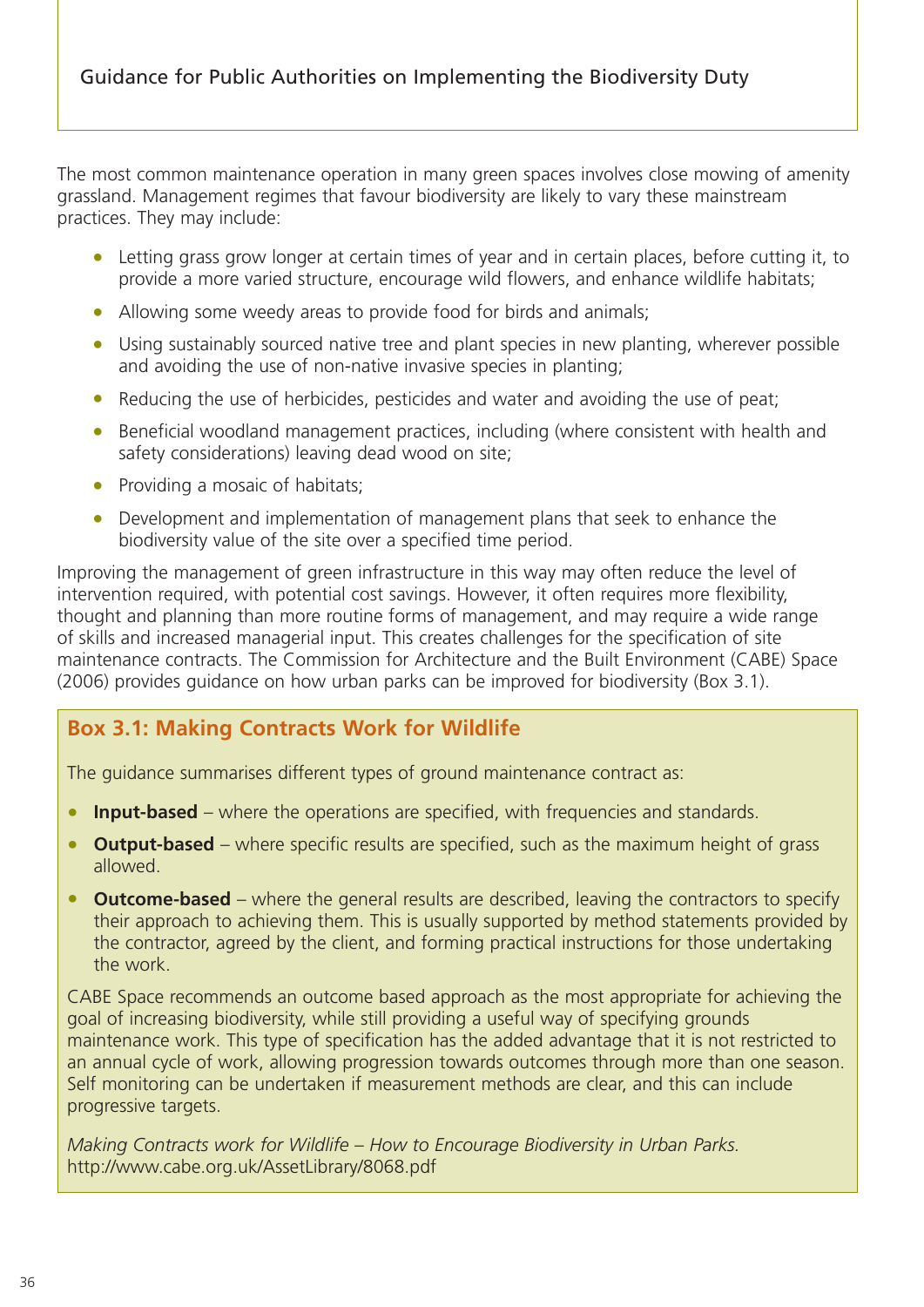The Green Flag Award is the national standard for parks and green spaces in England and Wales, and recognises and rewards the best green spaces in the country. The Award is open to any freely accessible green space, including parks, gardens, nature reserves, cemeteries and crematoria, open spaces, woodlands and allotments. There are eight judgement criteria, which include conservation and heritage and sustainability. Community involvement should be promoted and each site is required to have a management plan. http://www.greenflagaward.org.uk

Improving the management of green infrastructure for biodiversity offers significant opportunities for community involvement. Engaging communities in biodiversity projects has a variety of benefits, helping to raise awareness of biodiversity conservation, promote appreciation of the management objectives of the site, provide valuable labour and managerial inputs, and promote community capacity and social inclusion.

# **3.7 Highways, Rights of Way and Transport Infrastructure**

Road and railway verges provide some of the last remaining areas of unimproved grassland in England and Wales, as well as other habitats such as woodland, heathland and hedgerow. If managed with regard to biodiversity, they can provide an important resource and act as corridors linking other habitats. Many Rights of Way are also valuable for biodiversity by providing green corridors and linear grassland and hedgerow habitats. Other parts of our transport infrastructure, such as ports, stations and airports can also provide important habitats if managed sympathetically.

Traditionally, grass road verges have often been managed through a regime of regular, short cutting, which is consistent with safety considerations and can be undertaken conveniently through standardised management contracts. However, the biodiversity value of road verges is increasingly recognised, and changes in management practices adopted to involve less frequent cutting and removal of cuttings, to encourage the development of floristic diversity. Some LBAPs have identified road verges as local priority habitats and established action plans for their protection and management. The visual benefits of wildflowers on verges and roundabouts are now widely recognised in many areas.

Threats to road verge habitats may include:

- Inappropriate management e.g. cutting regime and inappropriate landscaping e.g. planting garden flowers in inappropriate areas;
- Erosion of verge by car parking or road widening;
- Disturbance through laying services, use as storage, or use by pedestrians and horses;
- Re-seeding with rye grass;
- $\bullet$  Litter<sup>33</sup>.

Less frequent cutting of verges can result in cost savings, providing certain technical barriers can be overcome. Improving the management of verges for biodiversity requires close working with the highways and grounds maintenance staff, and the development of awareness of biodiversity issues among relevant officers and contractors.

<sup>33</sup> Source: Selsey LBAP (http://www.geocities.com/mecyclops2002/RoadVerges.htm)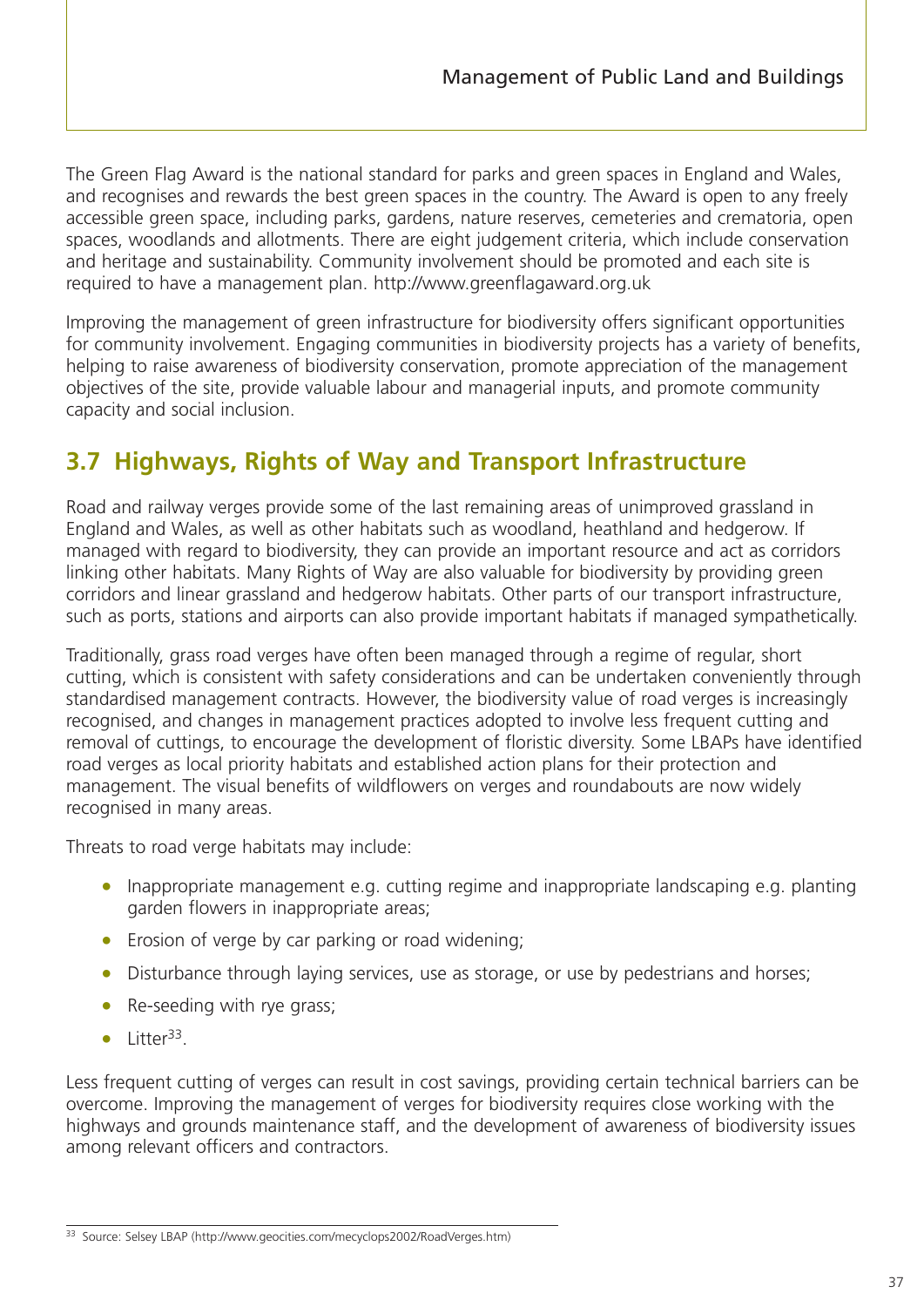# **Case Study: The Living Highways Project**

#### **Powys County Council, Countryside Council for Wales and Partners**

In the UK, road verges contain some of the last remaining examples of species-rich habitats that were once common in the wider countryside and that have declined at an alarming rate over the past few decades. They may also help to provide physical links between otherwise isolated pockets of remaining habitats, assisting in the expansion and dispersal of less mobile species.

The Living Highways Project is an established partnership, started in 2001, between the Montgomeryshire, Radnorshire and Brecknock Wildlife Trusts, Powys County Council, the Countryside Council for Wales and the Powys Verges and Hedgerows Concern Group. The project aims to safeguard and encourage valuable wildlife habitats and species associated with road verge areas in Powys, Mid Wales. The project is working on a number of different initiatives to achieve this, including setting up systems to protect known sites of high ecological value and improving verge management practices.

The removal of cuttings is an important management consideration when aiming to maintain or increase the biodiversity of grassland areas, helping to reduce nutrient levels to the benefit of native flora. In 2005, trials conducted by Montgomeryshire Wildlife Trust on behalf of the partnership investigated the feasibility of using cuttings in compost and biogas production. They demonstrated that it is physically possible to collect cuttings from Powys road verges on a relatively large scale and that the material is suitable for compost and biogas production, producing potentially valuable end products. As well as the environmental benefits of diverting material from landfill, biogas production also has the potential to provide a source of sustainable energy, with advantages in reducing carbon emissions. The trial has been followed by further development and evaluation work, with a view to wide-scale harvesting in future.

The technical and operational challenges relating to optimising biodiversity management of road verges mean that authorities often need to prioritise particular sites. By surveying roadside sites and/or working with partners (see the Living Highways Project), they are able to identify those that are priorities for protection, management and enhancement, and develop and implement management plans for these sites. The Highways Agency Biodiversity Action Plan (see Section 2.5) establishes actions and targets for management of its estate for biodiversity.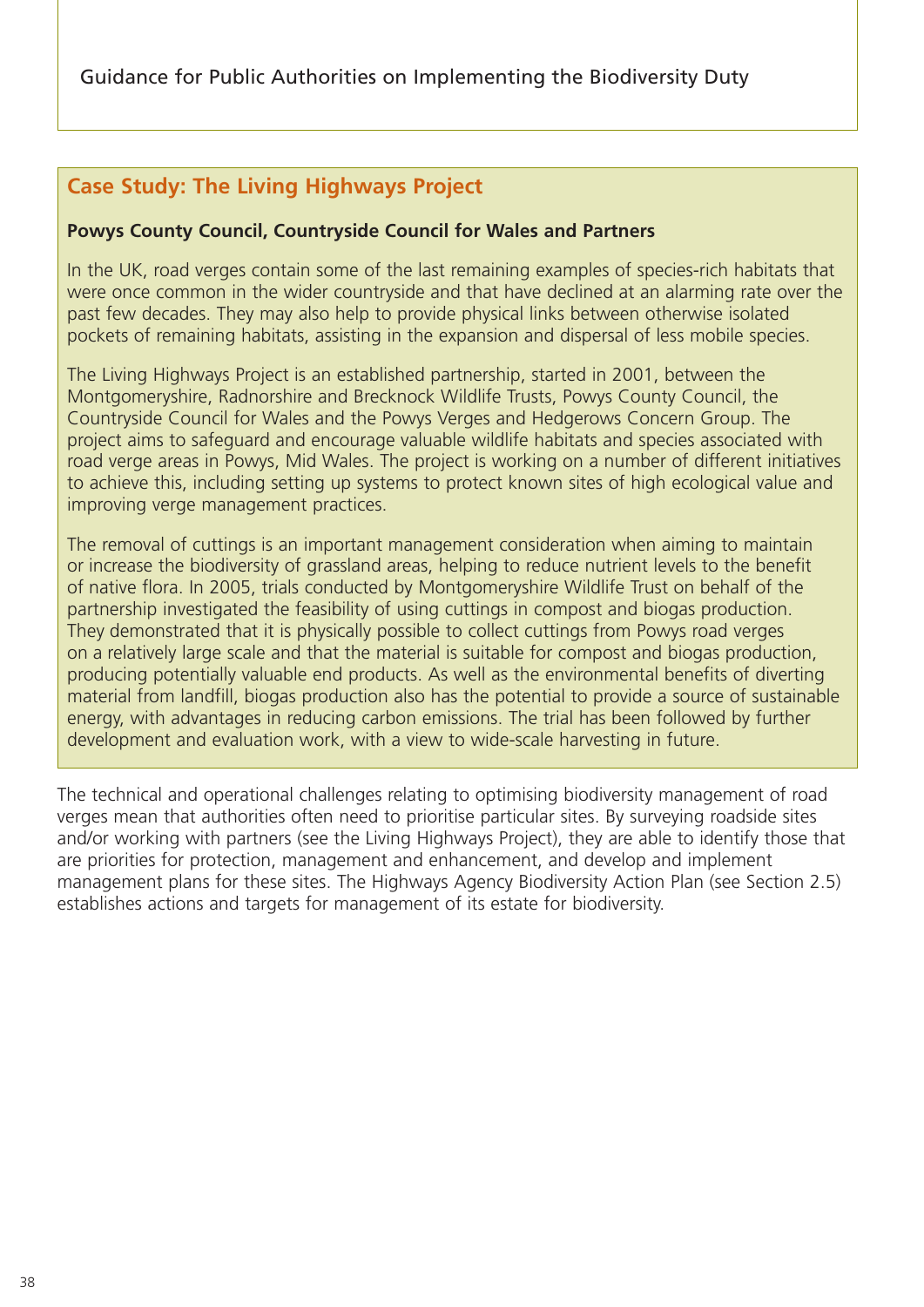# **Case Study: Management of Estate Grassland**

#### **North Wales Police and Conwy County Borough Council**

In 2002, North Wales Police (NWP) and Conwy County Borough Council (CCBC) embarked on a joint project to adopt a more 'biodiversity friendly' management regime for the area of grassland in front of the Police Force Headquarters, some of which is owned by the Council and some by the Police. The grassland management had previously consisted of weekly cuts for the last 30 years.

The site was split into 3 different sections, which are managed differently to increase variety; a wildlife pond and marsh area, a wildflower meadow and a seasonal flower planted area – a combined area of approx 18,000m<sup>2</sup>. The site was designated under the Conwy Local Biodiversity Action Plan – Habitat Action Plan – Urban Green Space section. Signs were erected around the perimeter of the site to explain to the public what was happening.

Following a cessation of mowing in spring and summer 2003, a 'baseline' survey recorded 79 species of plants. All were common and widespread with the exception of the hybrid rush Juncus x kern-reichgeltii and Field Madder Sherardia arvensis, an arable plant which has undergone serious decline nationally and is not common in North Wales. A small colony of Common Blue butterflies was apparently newly established in the area of its food plant (Bird's-foot Trefoil) – a plant species which had not been allowed to grow during the previous weekly cutting regime. Many more plant and invertebrate species were also observed across the site.

A formal Management Plan was agreed between NWP and CCBC in 2004 with a 'meadow cutting regime' in place, whereby, the grass is now cut every March and August. The grass cuttings are taken to CCBC compost depot.

The expense of weekly mowing of the site has been reduced considerably, and the cost savings used to fund site survey and management work. Three species of orchid – pyramidal, common spotted and bee – were recorded in 2006.

The project faced significant problems initially, provoking public controversy on the grounds that it the site was under-managed and untidy, with one local councillor quoted in the local press as referring to the site as a "jungle." This led to significant efforts to raise public awareness of the aims of the project and to address public perceptions of the site. It is now widely accepted that the new management regime has increased the attractiveness and interest of the site, and the project was a major factor in the site being accredited as a Green Dragon Environmental Standard Level 5 site, and also formed part of the Old Colwyn Town in Bloom 2006 submission.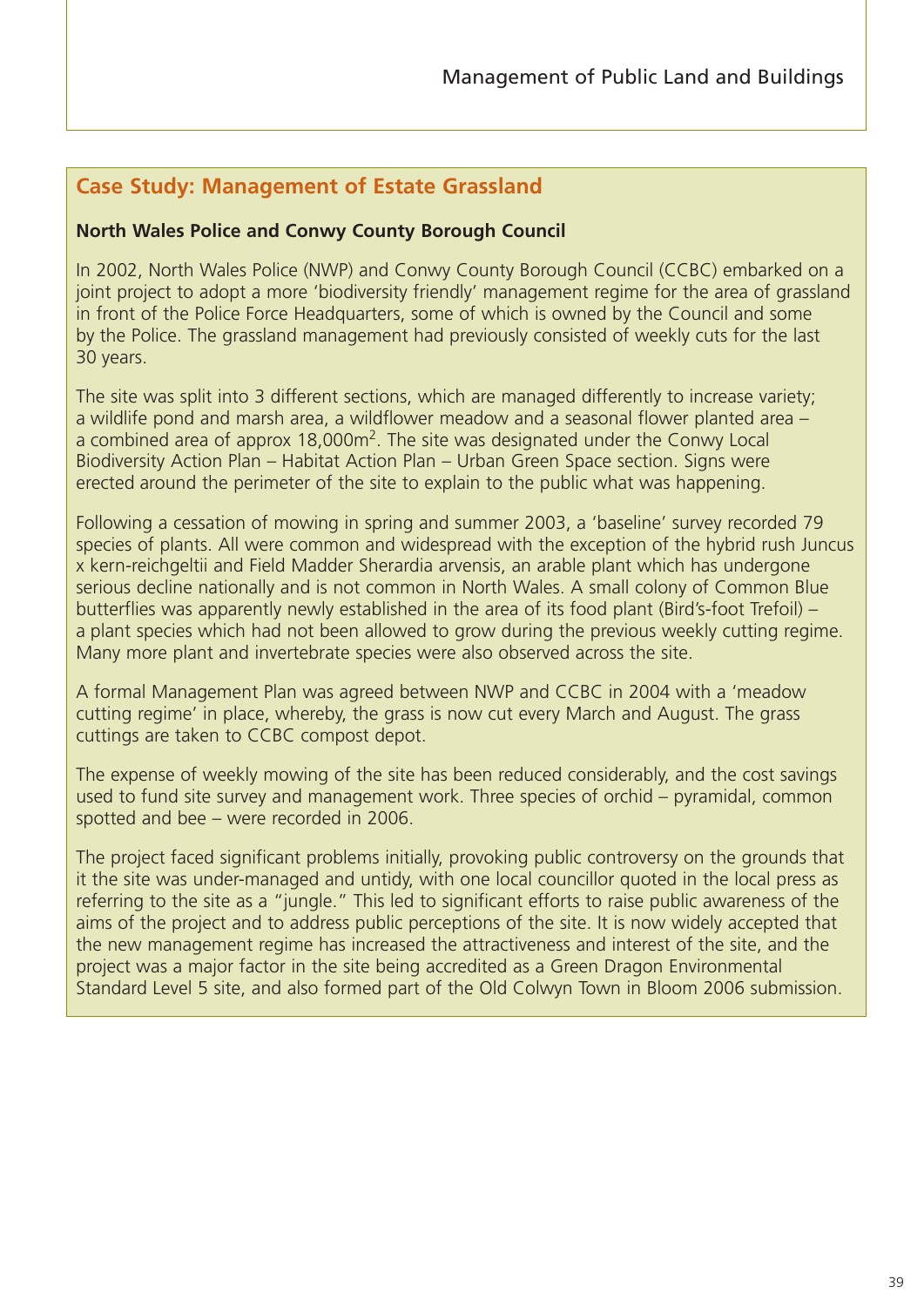# **Case Study: Nant yr Arian Visitor Centre**

## **Forestry Commission Wales**

The Forestry Commission recently replaced its visitor centre at Nant yr Arian with a new, green building. The centre incorporates a variety of sustainable features, including a "living green roof", collection of rainwater which is re-used for flushing the toilets and for the bike wash, the use of recycled newspaper as insulation, a composting toilet system and a wood fuel heating system. Forestry Commission Wales also has a daily routine of collecting refuse from the bins around the site and then sorting out any materials that can be recycled, such as paper, tins, plastic bottles and cardboard, before taking them to the recycling centre. This considerably reduces waste collection costs and keeps a large volume of useful materials out of landfill.

The centre's new facilities include showers, a large terrace overlooking the lake, a woodburning stove in the café/restaurant, more seating for customers, a new adventure playground and toddlers' playground and better interpretation and information on the forest's features of interest.

The old visitor centre has been incorporated into the new centre to be used as an environmental classroom with plans to increase the focus on educational tourism. There is also a new and unusual triangular red kite viewing hide.

# **3.8 School Grounds**

All school grounds have the potential to contribute to the conservation of biodiversity in some way, and many offer opportunities for the creation of wildlife areas. As well as offering benefits for biodiversity itself, projects in school grounds offer opportunities to introduce children to the natural environment and to biodiversity in a practical way. Projects that may benefit biodiversity include:

- Planting of native hedgerows, trees, shrubs and other plants;
- Creation of wildlife features such as gardens, meadows and ponds;
- Sympathetic management of grass areas;
- Construction and siting of nest boxes.

Biodiversity projects in school grounds are encouraged under the Eco-schools programme, which seeks to provide a simple framework to enable schools to analyse their operations and



Shortwood LNR – Low level bird box Credit: Natural England Photographer Peter Wakely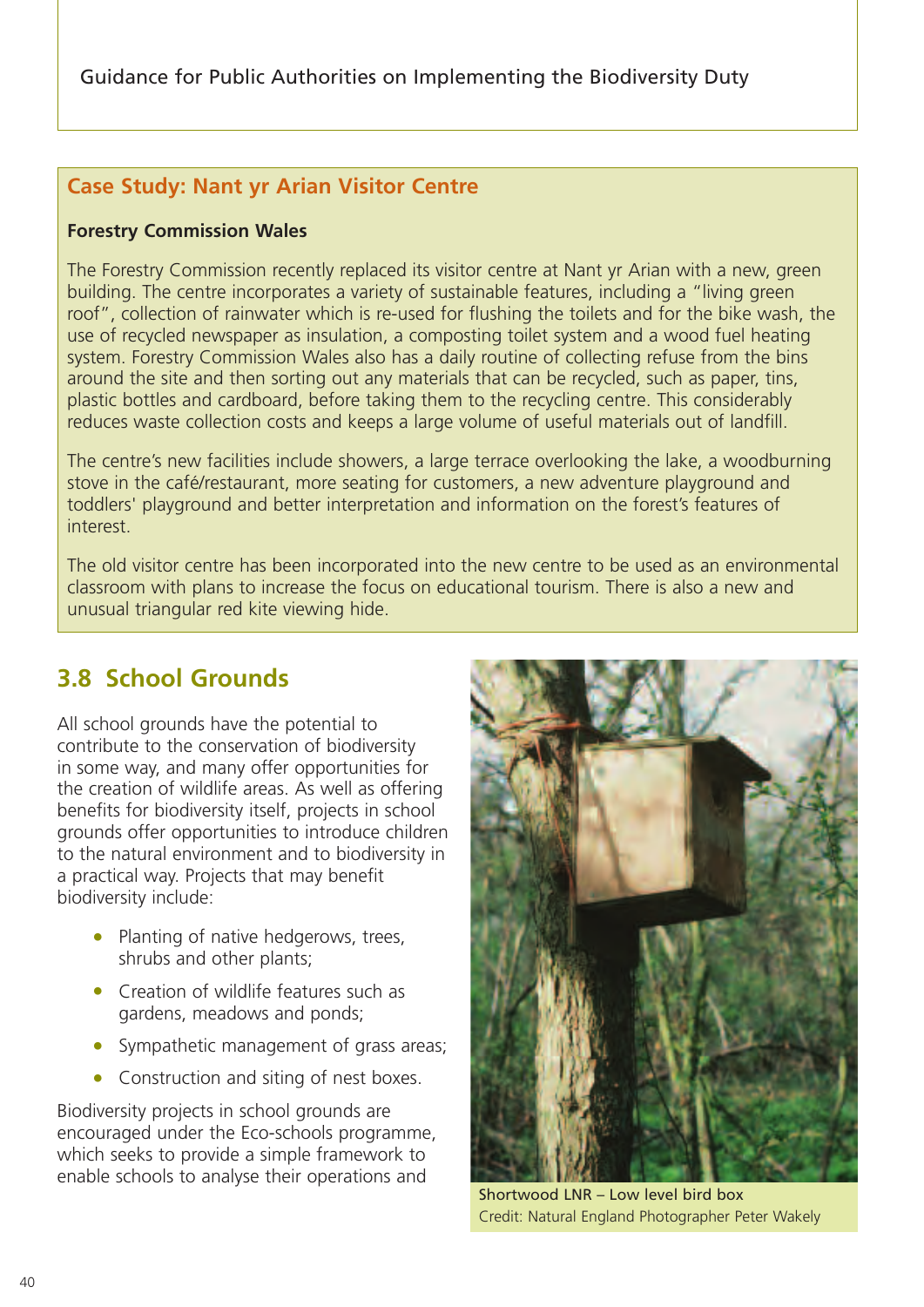become more sustainable. An awards scheme aims to acknowledge progress and raise the profile of participating schools in the wider community. See http://www.eco-schools.org.uk

Learning through Landscapes (LTL), the national school grounds charity, offers schools advice and support to help them develop and manage their outdoor spaces effectively for teaching and learning across the curriculum. Further details are available at: http://www.ltl.org.uk/

# **Case Study: School Grounds Wildlife Project**

## **Norfolk County Council**

This scheme has been running since 1989. It has evolved over this time from being solely concerned with improving the nature conservation value of school grounds through tree-planting and pond and meadow creation to a broader remit in which school communities are encouraged to look at how they use their grounds and what might be done to improve them, emphasising biodiversity. Over three quarters of Norfolk's schools have taken measures to improve their grounds with support from the scheme.

All local authority schools in Norfolk are offered a free advice and design service to support them in grounds improvement projects. In addition to this, a 100% grant is available for native trees and shrubs. Fruit trees have also been offered to schools, to tie in with the 'five-a-day' fruit initiative, encouraging them to plant local varieties where possible.

There is a strong network of support for schools who wish to improve their grounds in Norfolk. This is co-ordinated through the Norfolk School Grounds Co-ordination Group; a forum for those practitioners from local authorities, companies and non-governmental organisations whose work involves them in advising schools about improving their grounds.

The Council evaluated the scheme in 2005 to test its effectiveness in increasing the biodiversity of school grounds. A questionnaire was sent out to twenty-one schools which had created a pond and carried out native tree-planting within the past five years. The responses identified significant increases in the numbers of frogs, toads, newts and song thrushes present in school grounds, demonstrating that the work is making a real difference to their biodiversity as well as creating an important educational resource.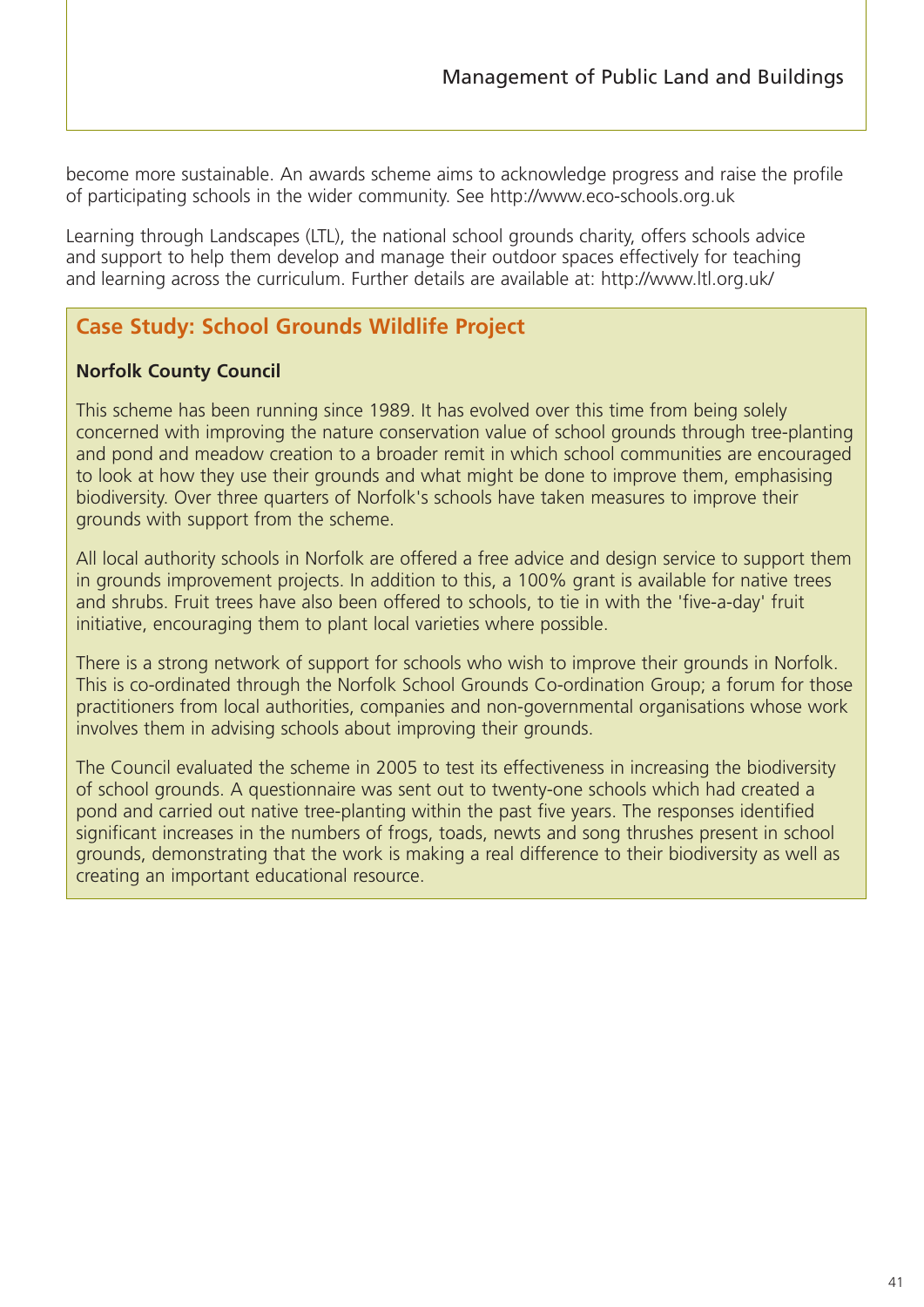## **Key messages**

- National planning policy on biodiversity conservation is the primary reference point for those developing or appraising development plans or projects.
- Public authorities should engage with local authorities through the plan-making process and prior to submitting a planning application in order to avoid delays.
- A good evidence base is essential to public authorities when planning development projects.
- Biodiversity conservation involves taking opportunities to enhance biodiversity, as well as to protect it.
- Effective monitoring is key to ensuring measures put in place to conserve biodiversity are successful.

# **4.1 Introduction**

Infrastructure and development projects promoted by public authorities have the potential profoundly to affect biodiversity conservation. The planning system is the key mechanism to determine the location, scale and nature of development and for ensuring that biodiversity considerations are fully taken into account in development proposals. Public authorities should therefore engage actively and early with planning authorities to determine how biodiversity objectives can best be achieved when putting forward development projects. Some public authorities will also carry out projects which could have an impact on biodiversity but which do not fall within the scope of the planning system, for example projects carried out under the legislative framework of the Highways Act. In these cases opportunities to take positive action for biodiversity should also be considered.

This section of the guidance sets out examples of how development proposed by public authorities has the potential to affect biodiversity both positively and negatively. It highlights the national planning policy context for England and Wales and describes some of the key principles that will be important for public authorities in implementing the Biodiversity Duty.

# **4.2 Effects of Development on Biodiversity**

Figure 4.1 sets out a range of examples of potential positive and negative effects of different types of development on biodiversity.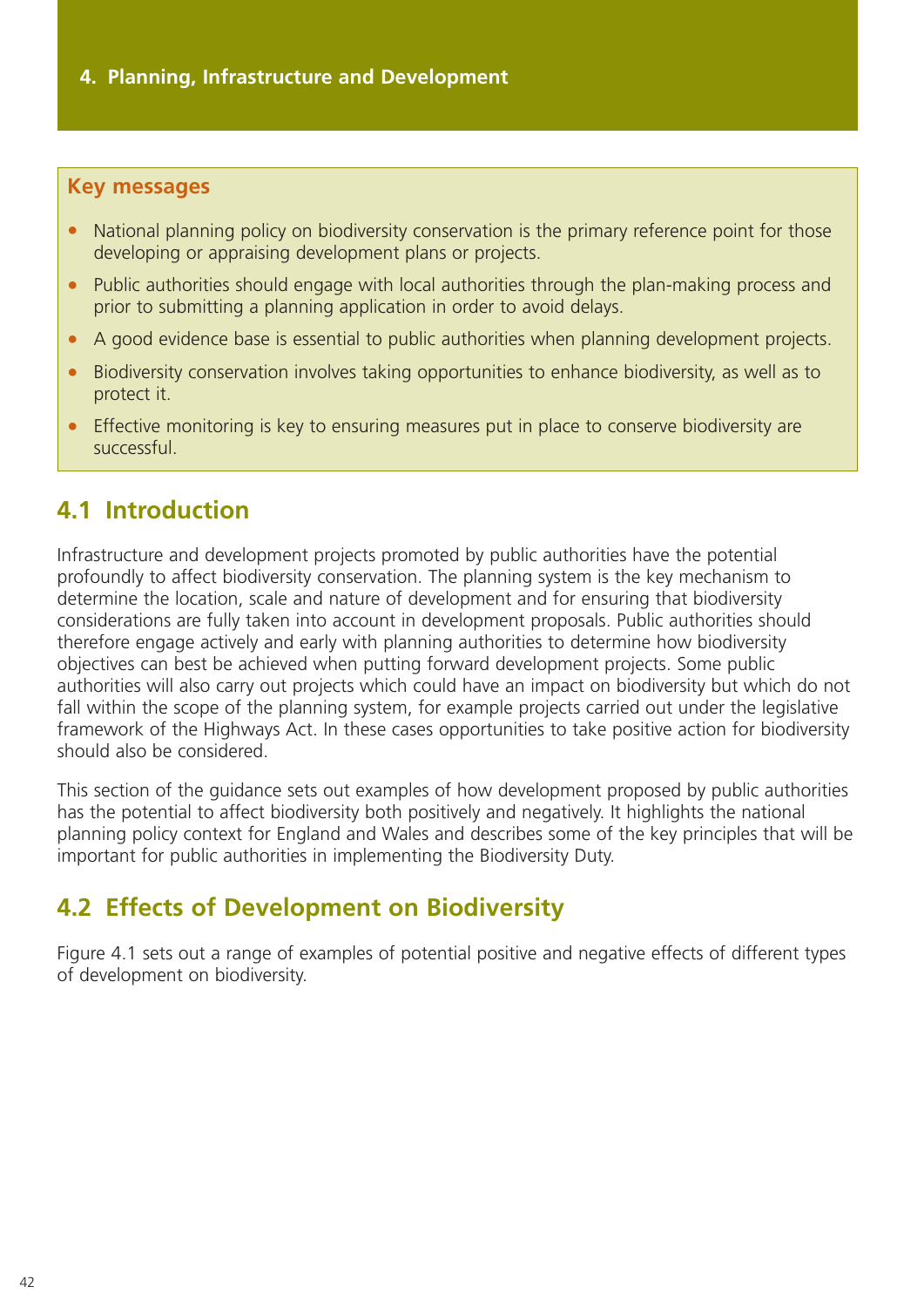

# **4.3 National Planning Policy**

There is a range of robust International, European and National legislation on biodiversity conservation in relation to planning, infrastructure and development. Further information on legislation and guidance can be found in Appendix 2.

Requirements of the national planning policy framework for England and Wales should be the first port of call for those involved in planning, infrastructure and development, when considering what needs to be done to conserve biodiversity.

# 4.3.1 England

**Planning Policy Statement 9 (PPS9): Biodiversity and Geological Conservation (ODPM 2005)** is the key national planning policy for biodiversity in England. It sets out the principles that regional planning bodies and local planning authorities should follow to ensure that biodiversity is considered fully in the development of planning policy and determining planning applications. PPS 9 can be found at:

http://www.communities.gov.uk/index.asp?id=1501970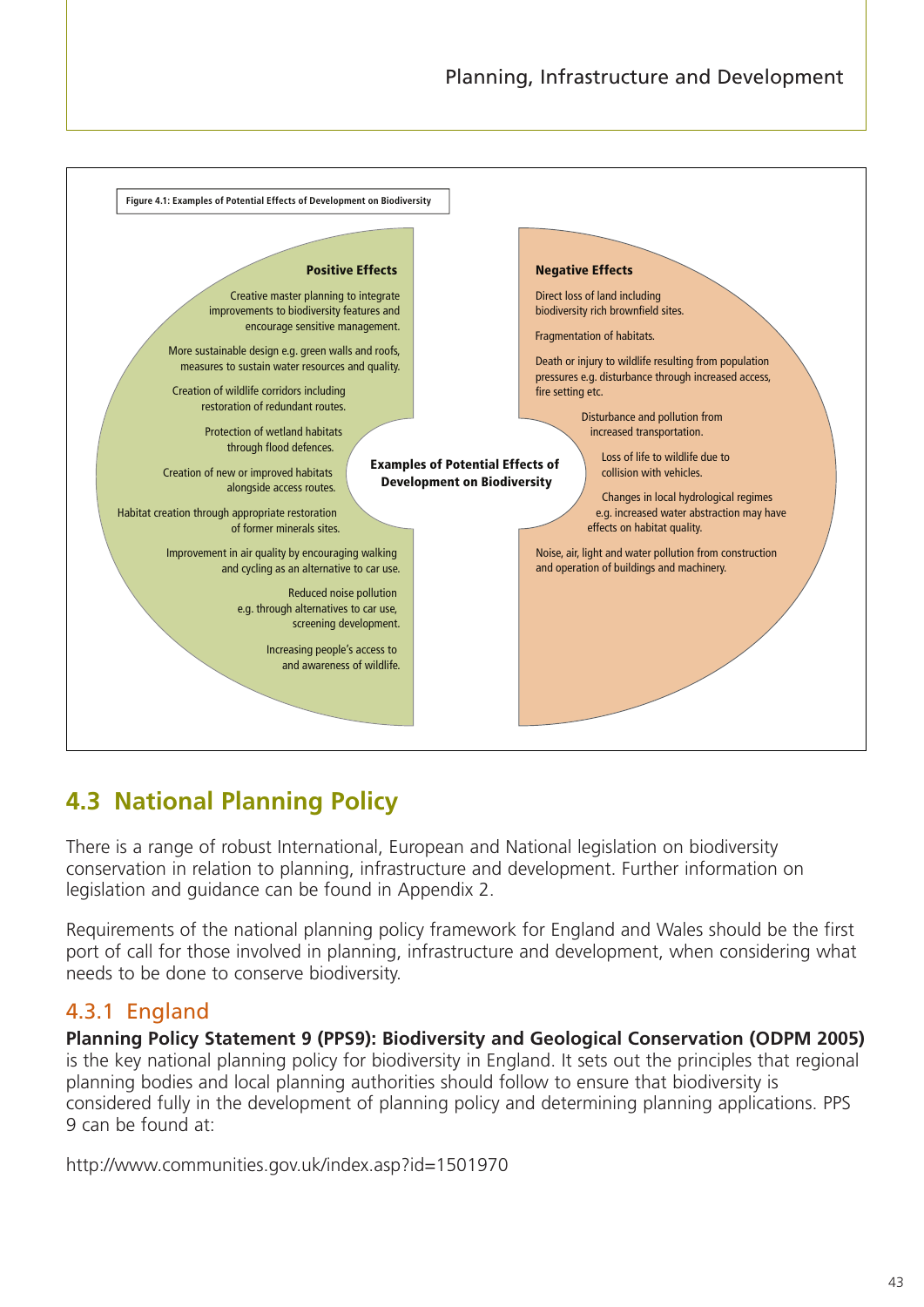PPS 9 is accompanied by a good practice guide which can be found at:

http://www.communities.gov.uk/index.asp?id=1164839

Further information on these documents can be found in Appendix 2.

# 4.3.2 Wales

**Planning Policy Wales, (Welsh Assembly Government 2002)** sets the land use planning policies for Wales and should be taken into account by all local planning authorities in Wales. Planning Policy Wales can be found at:

http://new.wales.gov.uk/docrepos/40382/4038231121/403821/403821/403828/planning policy-e.pdf?lang=en

Chapter 5 of Planning Policy Wales highlights the requirements for local planning authorities to address natural heritage at an early stage of Unitary Development Plan (UDP) preparation and in the development control process.

**Planning Guidance (Wales) Technical Advice Note (Wales) 5: Nature Conservation and Planning (Welsh Office 1996)** should be read in conjunction with Planning Policy Wales and provides detailed advice to local planning authorities on development plans and development control in relation to internationally, nationally and locally designated sites and areas outside statutory designations. Technical Advice Note 5 can be found at:

http://new.wales.gov.uk/about/departments/depc/epcpublications/PlanPubs/TAN/TAN5?lang=en

# **4.4 Legal Requirements for Strategic Environmental Assessment and Environmental Impact Assessment**

Depending on the nature of the plan or proposal, a Strategic Environmental Assessment or Environmental Impact Assessment may be required. Key requirements and associated guidance documents are listed below and a summary of legislative requirements can be found in Appendix 2.

# Strategic Environmental Assessment

Guidance on Strategic Environmental Assessment of plans and programmes can be found at:

http://www.communities.gov.uk/index.asp?id=1501988

## Environmental Impact Assessment

A wide variety of projects require Environmental Impact Assessment. These can be found in the Environmental Impact Assessment Guidance at:

http://www.communities.gov.uk/index.asp?id=1143250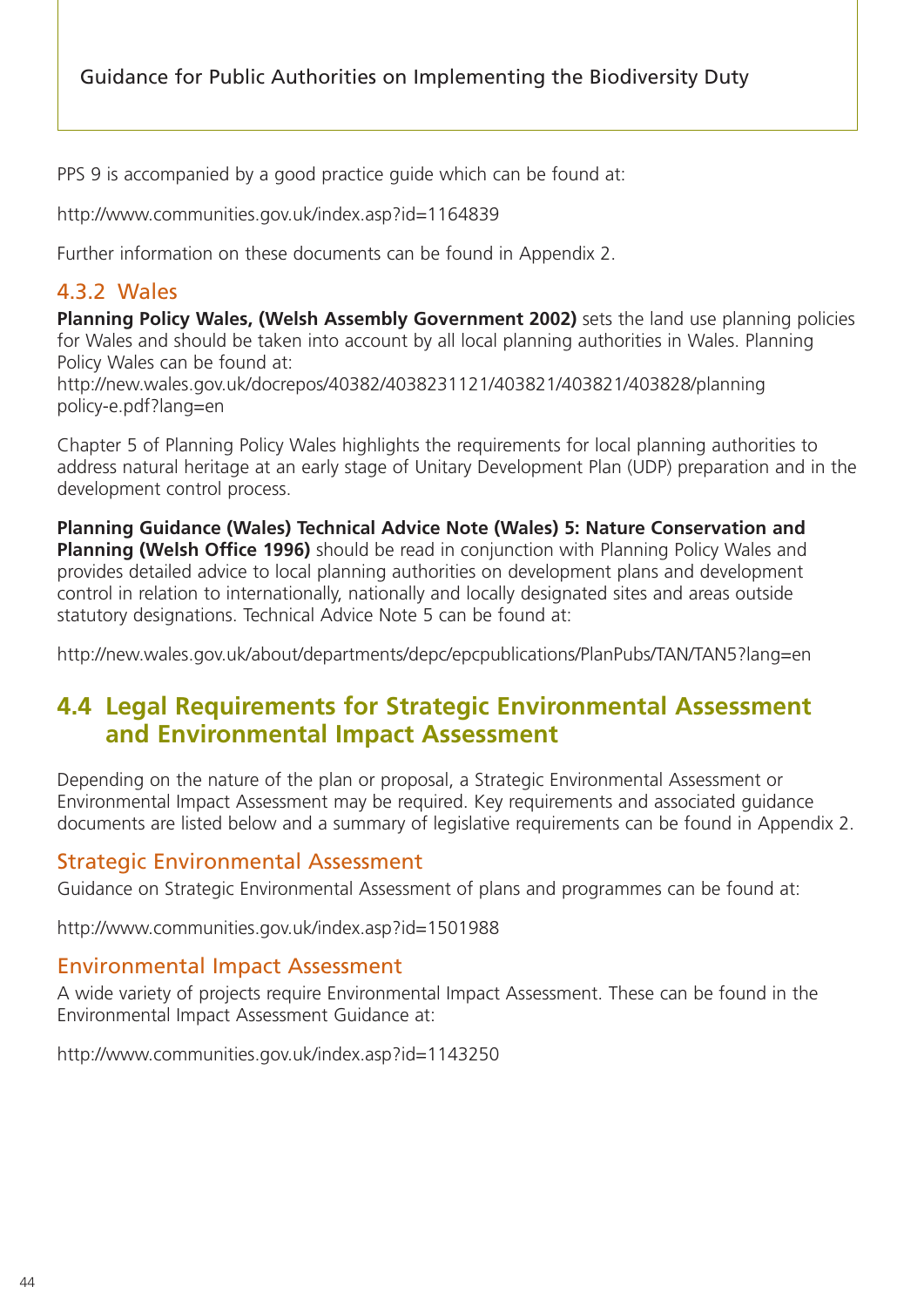# Appropriate Assessment (Conservation (Natural Habitats, &c. Regulations 1994).

Guidance on Appropriate Assessment can be found at:

http://www.communities.gov.uk/index.asp?id=1502244

# **4.5 Engaging With the Local Planning Authority**

Public authorities wishing to submit a planning application should have full regard to planning policies relating to biodiversity in the Local Development Framework (England) or Local Development Plan (Wales).

The planning system places great emphasis on 'front-loading' which means ensuring that development proposals are considered early in the plan-making process. Public authorities will therefore wish to influence the spatial strategy and put forward specific development proposals to be included in the development plan. This will help to ensure local authorities are made aware of particular development needs early enough to consider options to address biodiversity objectives, and to provide relevant information and guidance.

Guidance on the development plan process in England is set out in Planning Policy Statement 12: Local Development Frameworks, and the accompanying companion guide:

http://www.communities.gov.uk/index.asp?id=1143846

In Wales, public authorities should refer to the Welsh Assembly Government Development Plan Manual:

http://new.wales.gov.uk/docrepos/40382/4038231121/403821/403821/403829/520887/LDP\_ Manual Eng with binders.pdf?lang=en

In order to avoid delays upon submission of planning applications, public authorities are encouraged to consult local authorities to ensure that adequate information on biodiversity is submitted with planning applications and all legal requirements are met. This may involve a requirement for ecological surveys to be undertaken. Public authorities should ensure that they are aware of any relevant information or requirements, such as biodiversity checklists, held by the local authority before submitting an application.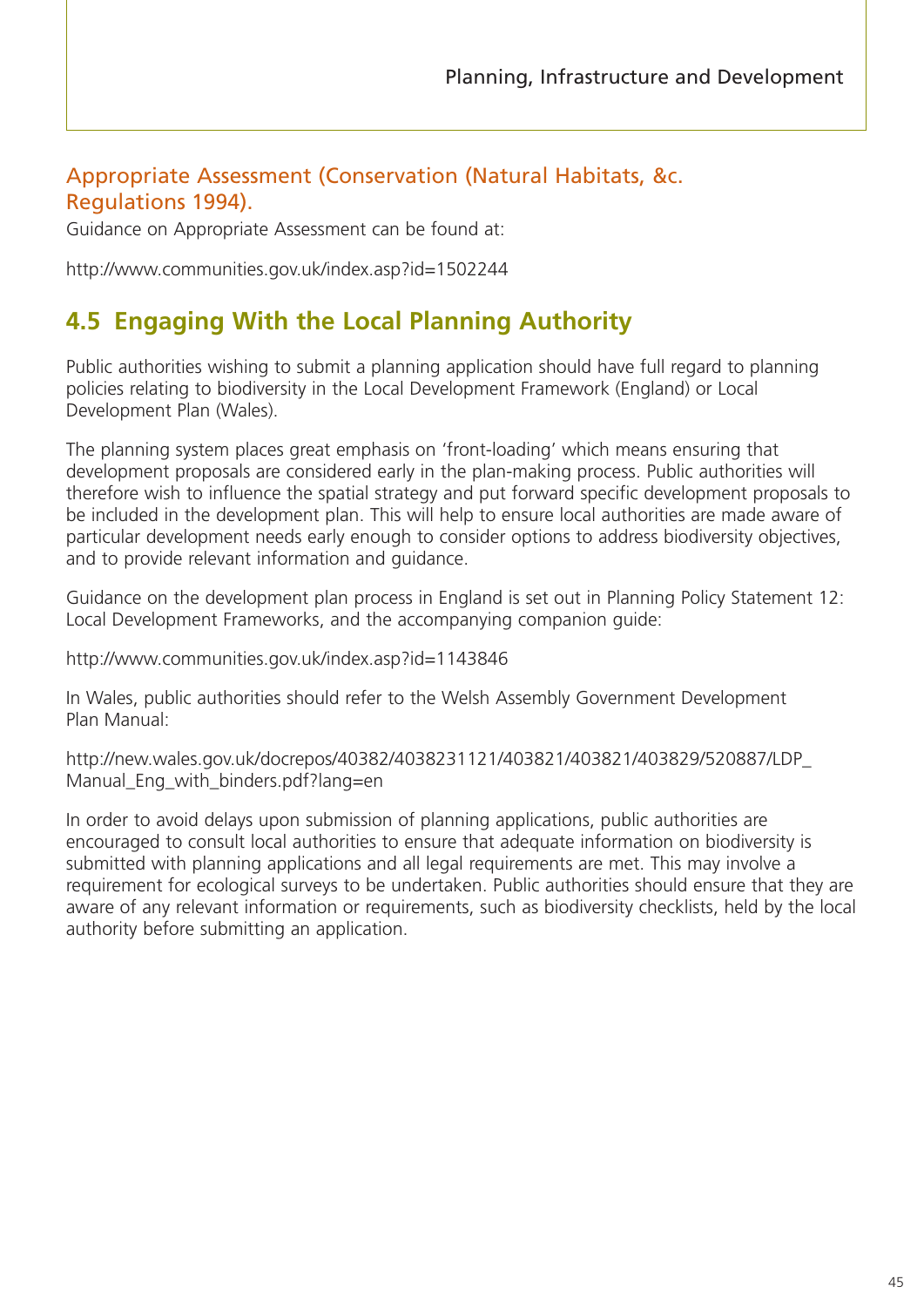# **Case study: Inspired at the Science Museum Swindon**

#### **The Science Museum**

*Inspired* shows how built development can be designed to incorporate biodiversity to help to obtain outline planning permission. The Science Museum's philosophy is that environmental requirements are not a burden, but can result in benefits that reduce risk and add value.

The site is the large object store for the Science Museum's collections and houses over 18,000 objects. It also stores another 200,000 smaller objects, since only 5% of the collections are on show at any time. The site comprises 220 hectares of farmland, woodland and tarmac. Inspired is designed to enhance the landscape and create new opportunities to excite people about science.

*Inspired* will house the collections in a purpose built facility, itself an exemplar of sustainable development that sits comfortably within its surrounding environment. Examples of biodiversity improvements include:

- 160-acre woodland mimicking adjoining Clouts Wood SSSI;
- 100-acre chalk meadow with dewponds;
- Planting of 6 kilometres of hedgerows;
- Removal of runways and hardstanding;
- 80 hectare organic farm supplying cafés;
- 20 hectares of fields propagating seeds and short rotation coppice;
- Habitat enhancements;
- Green Roof and other building orientated habitats;
- Surveying and monitoring before, during and after construction phase.

The achievements so far have been varied, ranging from the installation of bat and owl-boxes to working with young offenders to create woodlands. There are extensive benefits of improving the natural environment, including helping to attain outline planning permission and funding.

www.sciencemuseumswindon.org.uk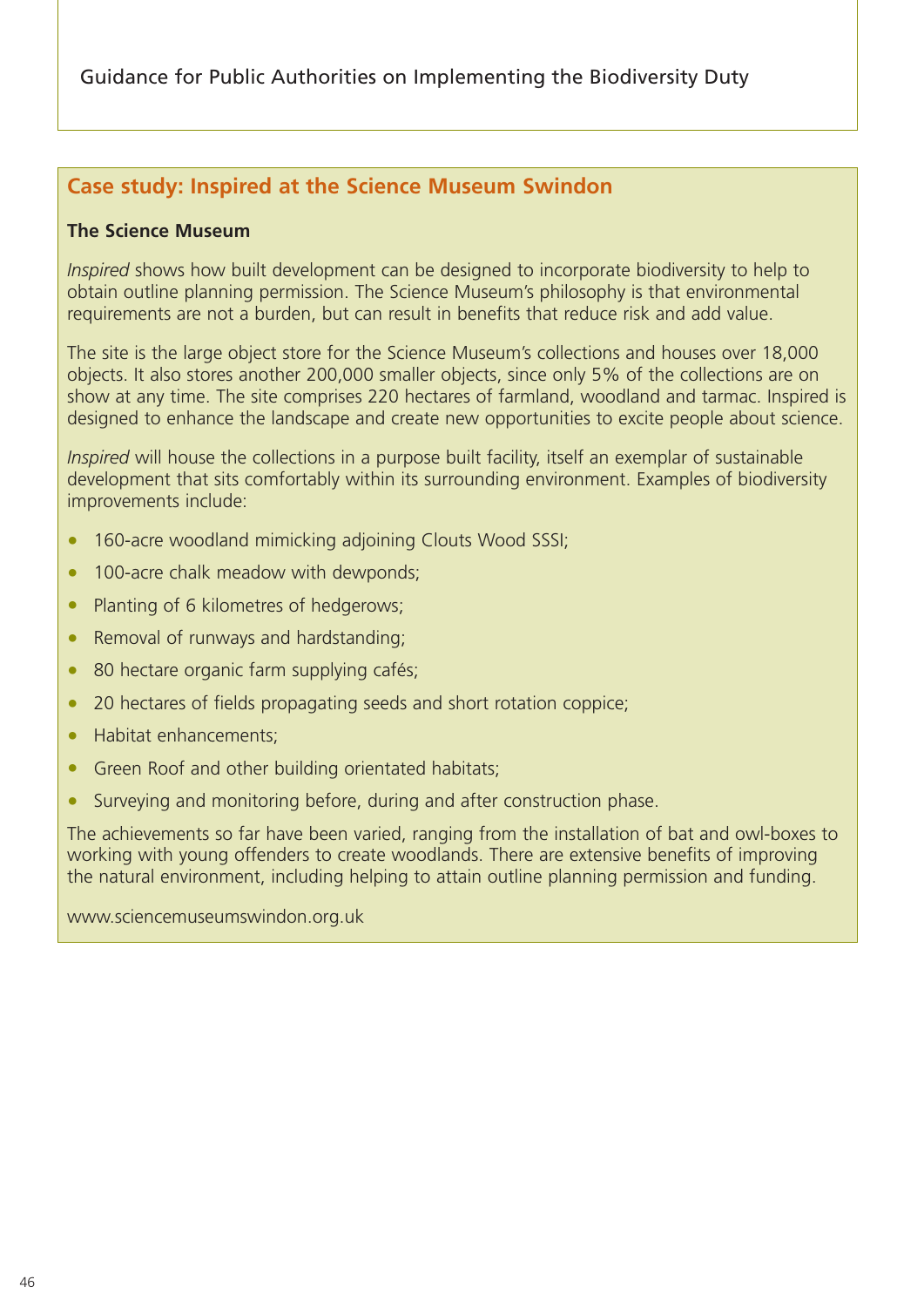# **4.6 Providing Supporting Evidence**

The importance of developing a good evidence base is emphasised throughout national planning policy documents for England and Wales. Good information on baseline conditions and trends in biodiversity provides a good basis for planning applications to be appraised in a considered way, maximising opportunities for enhancement and avoiding potential adverse effects on biodiversity. It can also help to monitor trends in the condition of habitats and species over time, which in itself is a good indicator of the quality of the local environment.

In putting together development proposals, public authorities should seek the best available information on biodiversity which is available from a range of sources, as illustrated in Box 4.1. In particular, Local Biodiversity Action Plan (LBAP) partnerships can help in pooling local expertise, sharing information and developing a comprehensive evidence base, through their work in producing LBAPs.

# **Box 4.1: Useful sources of baseline information**

- National species records including site reports http://www.searchnbn.net
- Detailed information on internationally and nationally designated sites, including information sheets containing information on location, qualifying features, physical features and ecological features:
	- Joint Nature Conservation Committee http://www.jncc.gov.uk/
	- Natural England's' Nature on the Map' http://www.natureonthemap.org.uk/
- Local and/or Regional Record Centres provide information on local biodiversity. The National Federation for Biological Recording provides is a useful UK wide organisation for those involved in biological recording – http://www.nfbr.org.uk/
- Biodiversity Action Plan information http://www.ukbap.org.uk/
- National Biodiversity Network Information of over 20 million species records in the UK http://www.nbn.org.uk
- Mapped information on designated sites http://www.magic.gov.uk/
- Information on Natural Areas and Joint Character Areas http://www.englishnature.org.uk/science/natural/na\_search.asp
- Inventory on ancient woodlands http://www.english-nature.org.uk/pubs/gis/tech\_aw.htm
- Information on local authority ecologists and on integrating biodiversity into local authority work – http://alge.org.uk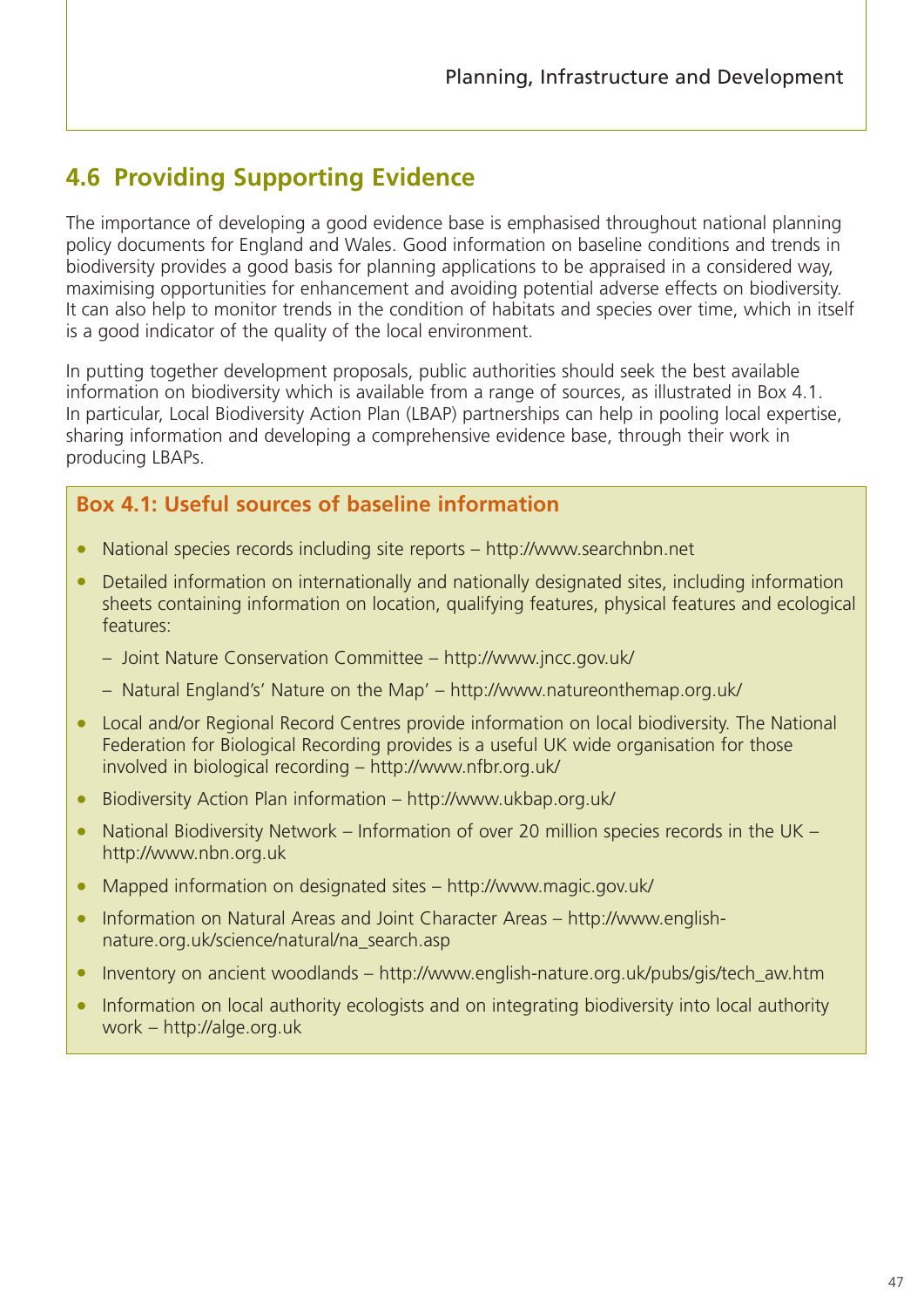# **4.7 Seeking Biodiversity Enhancement**

It is important that public authorities seek not only to protect important habitats and species, but actively seek opportunities to enhance biodiversity through development proposals, where appropriate. Incorporating enhancement opportunities into projects may help applicants to achieve planning permission.

The Town and Country Planning Association has produced a useful guide on how to integrate biodiversity objectives through master planning, detailed design and management: http://www.tcpa.org.uk/downloads/TCPA\_biodiversity\_guide\_lowres.pdf

Planning conditions and obligations, to be agreed with the local planning authority, can incorporate appropriate measures to securing conservation opportunities both on and off development sites.

# **4.8 Monitoring**

Where conservation measures have been put in place, it will be useful for public authorities to include indicators and targets and monitor these. This will enable them to monitor their success, and make adjustments to such measures where required, in order to maximise their benefits.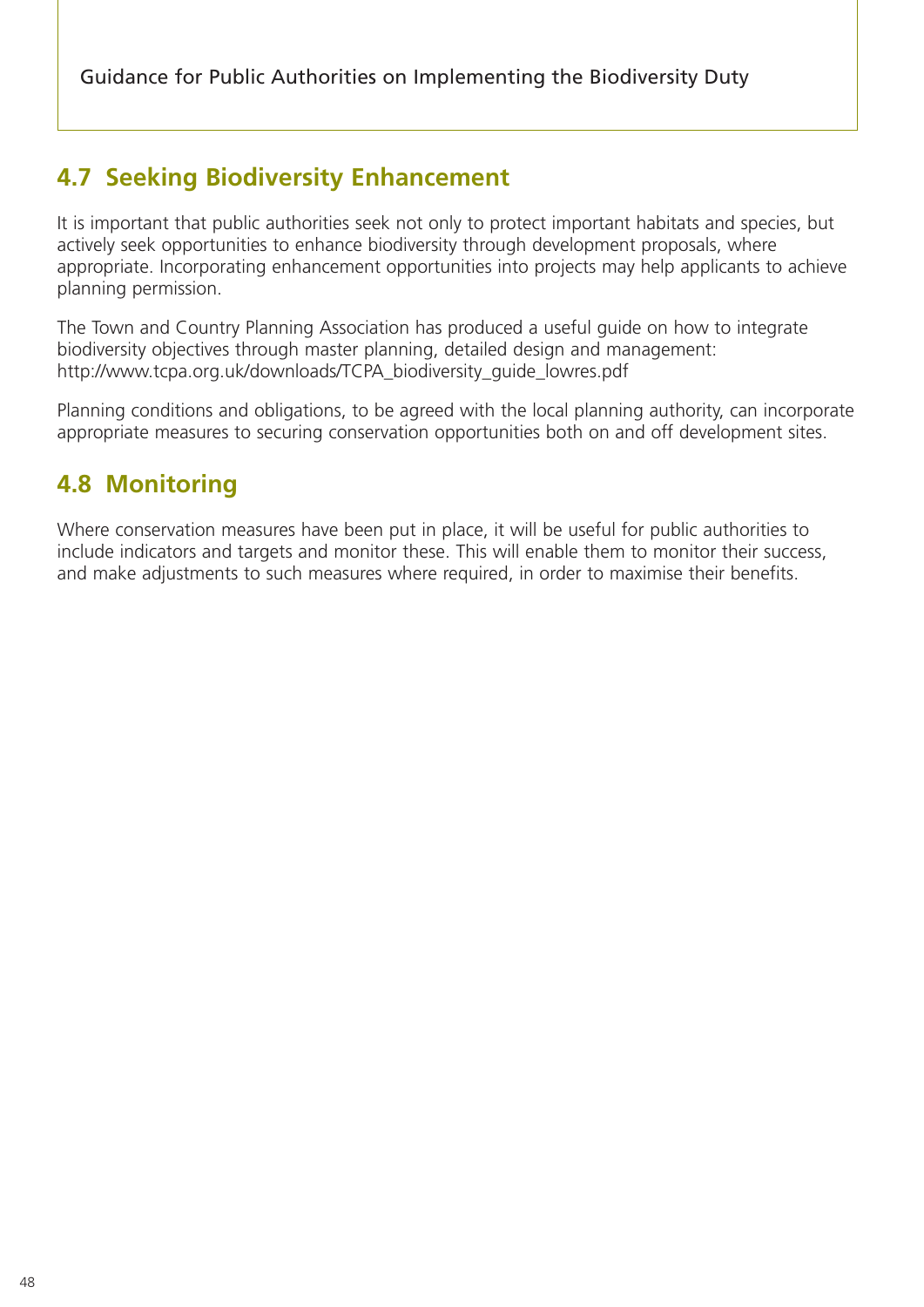## **Key messages**

- Public authorities have an important role in promoting understanding and awareness of biodiversity, which underpins a wide range of biodiversity conservation activities.
- Having regard to the conservation of biodiversity involves incorporating biodiversity messages into a wide variety of interactions with land managers, businesses, other organisations and the general public.
- Methods include the operation of the education system, provision of advisory services, promotion of community engagement in biodiversity, and raising awareness of biodiversity through communications with the public.

# **5.1 Introduction**

By promoting understanding and awareness of biodiversity public authorities can help to encourage land managers, businesses and the general public to act in ways that benefit biodiversity conservation. This section focuses on external advice, education and awareness raising activities, and can be split into four core areas (Figure 5.1).

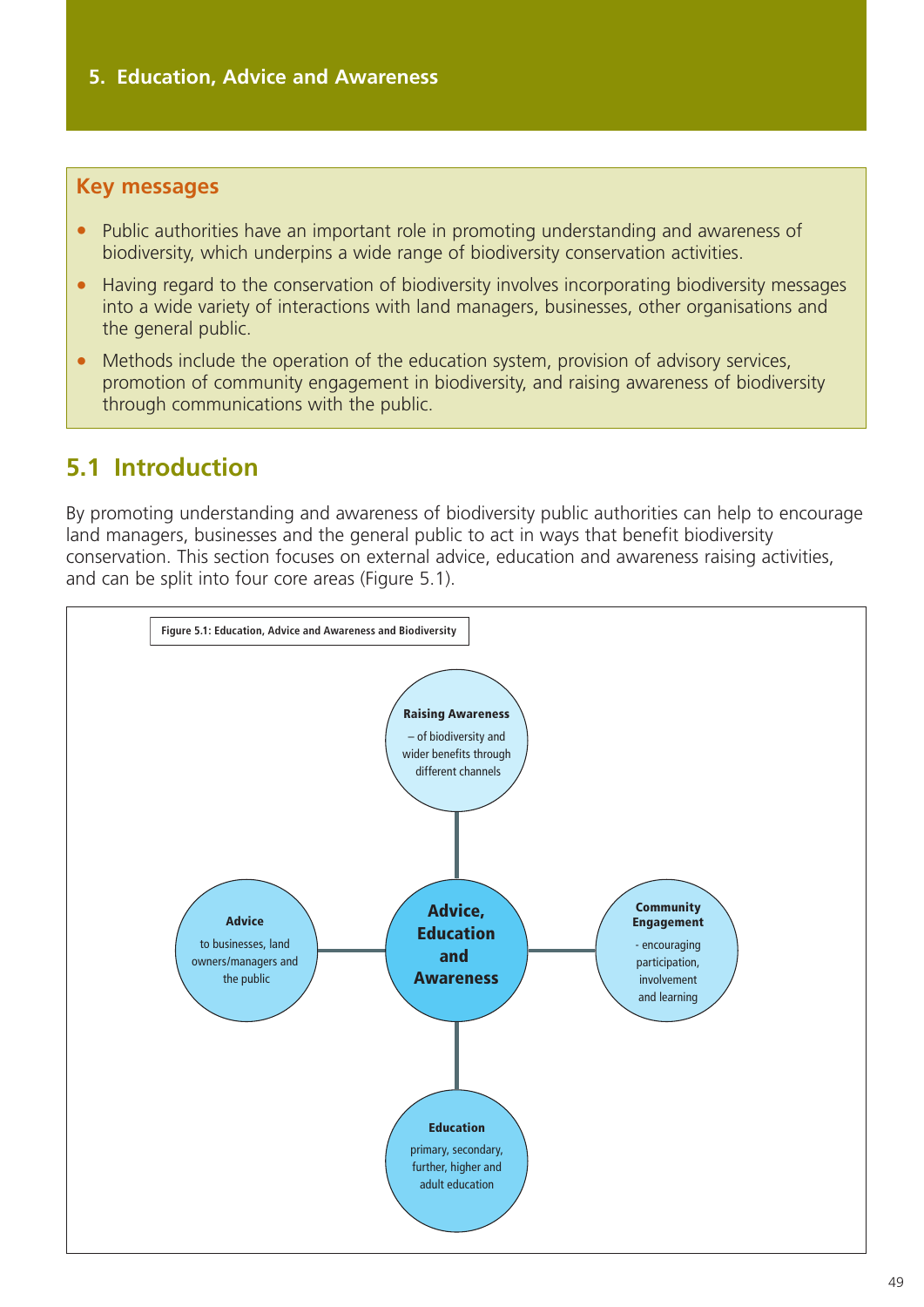Raising awareness of biodiversity is a cross cutting theme that relates to all public authority functions, and is of significant importance in facilitating the implementation of the Biodiversity Duty. The core functions included in the above diagram also have close links and are inter-related. For instance, many activities aimed at engaging the community are also likely to raise awareness of biodiversity, and may provide opportunities to link with local schools or public advisory services.

# **5.2 Education**

The education system is a key vehicle for increasing public knowledge and understanding of the importance of conserving biodiversity. This is true for all age groups and the whole education system from primary and secondary schools, to further and higher education, adult education and lifelong learning. If biodiversity is to survive in the future, we need a fundamental change in the way we think and act, and must accept that we are part of a finely balanced system and regulate our activities accordingly. For this reason, biodiversity is identified as a cross-cutting theme in the Sustainable Schools framework and in the DfES action plan to support sustainable schools.

Education of school children not only raises awareness of biodiversity conservation issues among the next generation, but also provides an effective, indirect means of targeting a much wider audience, through their families and friends.

Some positive steps that authorities can take to improve biodiversity education include:

- **Encouraging the inclusion of biodiversity in education.** Some statutory requirements for biodiversity already exist within the national curriculum, such as:
	- The science curriculum including "Life processes and living things" and "global citizenship".
	- The inclusion of sustainable development as an integral part of a wide range of subject areas.

There are also opportunities to incorporate biodiversity projects in other subjects from maths, geography, art, science and English to design and technology. Many schools undertake work in the community, which could include environmental projects where biodiversity is an important element. Biodiversity has a key role to play in the recently launched *Learning Outside the Classroom Manifesto*, which aims to ensure that all young people have a variety of high quality learning experiences outside the classroom environment $34$ . Biodiversity can be included in community education through lectures, events, nature trips and evening and recreational classes in biodiversityrelated topics for adult/lifelong learners.

**Enhancing biodiversity in the school grounds.** The inclusion of biodiversity in education can be supported through projects to enhance biodiversity on school grounds (see Section 3.9 for further information).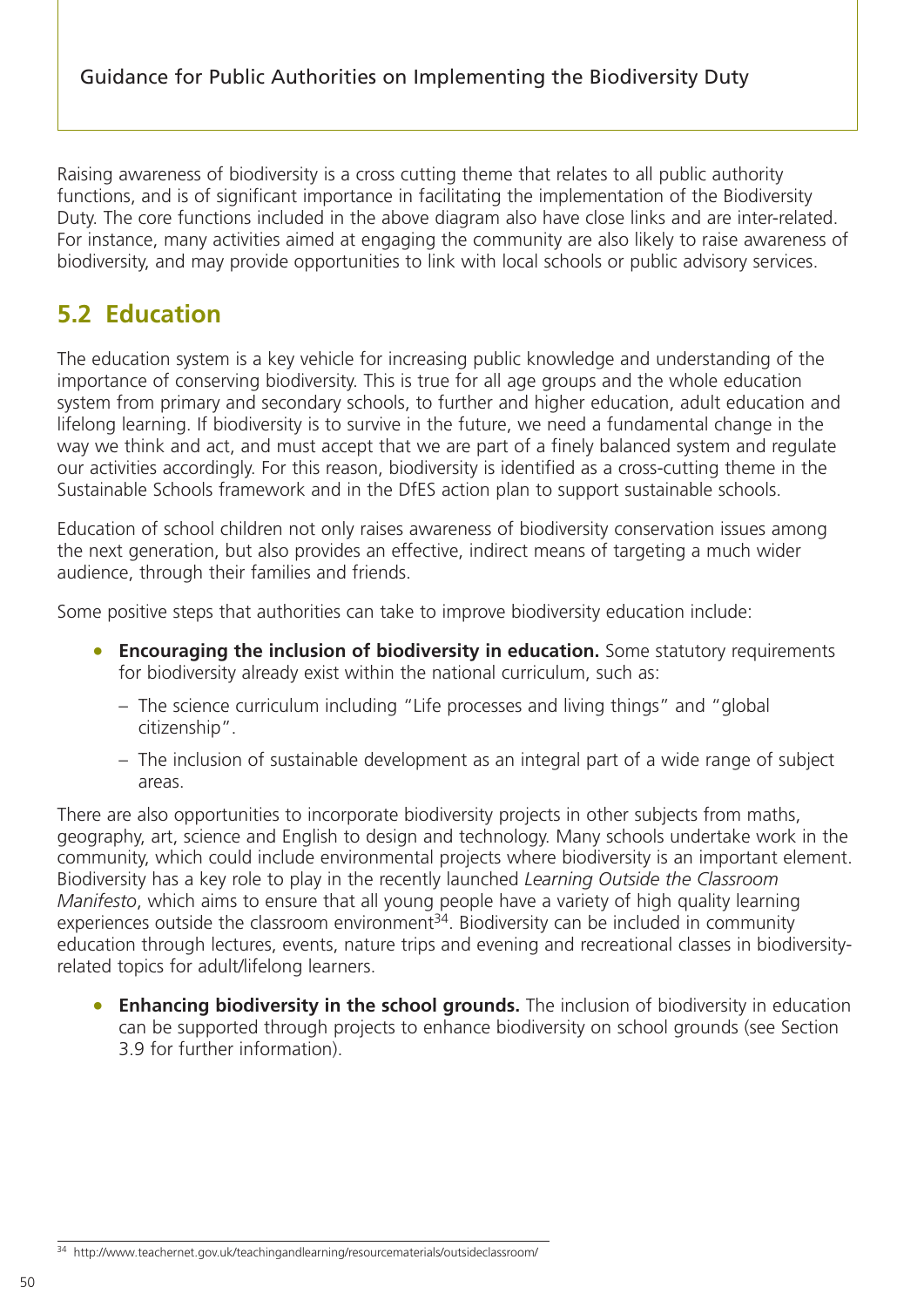• **The Eco-Schools Programme.** This international programme has already been adopted by many schools and local authorities in England and Wales, and aims to promote education as a basis for a more sustainable society while integrating sustainable development into the education system at all levels. The Eco-Schools programme facilitates the promotion of biodiversity and environmental awareness in a way that involves a range of curriculum subjects, as well as extra-curricular activities, and seeks to implement Local Agenda 21 in the school community. Students learn about biodiversity and participate in its conservation, while schools benefit from efficiency gains through energy efficiency, reduced litter and waste, an improved environment and positive publicity. The Eco schools programme can provide a route for schools wanting to become sustainable schools.



Learning about pond life Credit: Natural England Photographer Peter Wakely

# **Case Study: Durham Biodiversity Partnership – Biodiversity Education and Eco-schools**

#### **Durham County Council, Darlington Borough Council, Gateshead Council, South Tyneside District Council and Sunderland City Council**

Durham Biodiversity Partnership provides web based biodiversity education materials, including information about biodiversity in the curriculum, local biodiversity projects, practical examples of how biodiversity can be incorporated into learning opportunities, and examples of potential efficiency and cost savings to schools from environmental projects. http://www.ecoeducation.org.uk/

The Partnership also encourages the enhancement of wildlife on the school grounds for educational and wildlife purposes and links this to the more general inclusion of biodiversity in education. The document *'Enhancing Wildlife in the School Ground: Everything you need to know to attract wildlife into the school environment!'* outlines methods that can attract and enhance biodiversity on the school grounds, providing: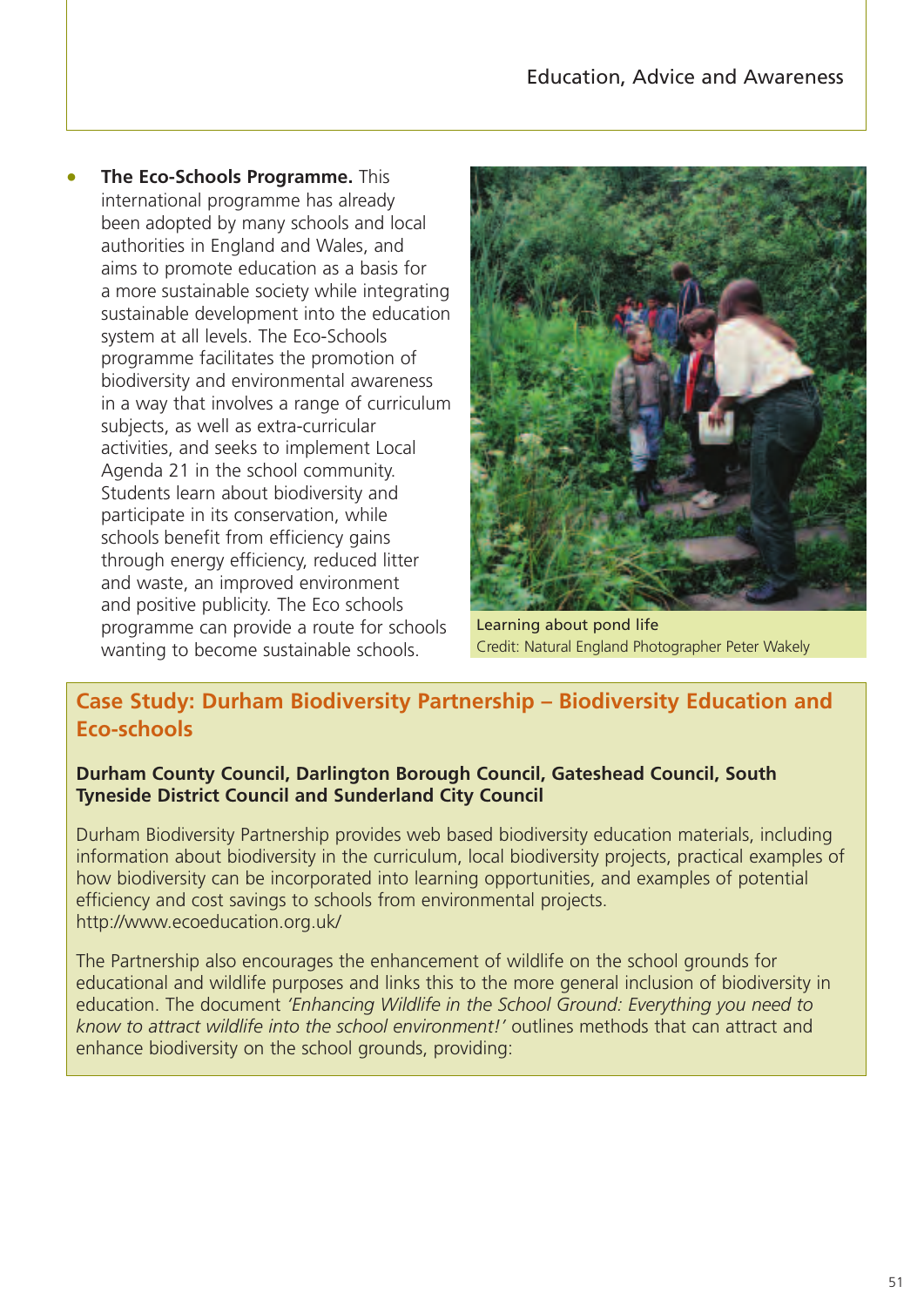# **Case Study: Durham Biodiversity Partnership – Biodiversity Education and Eco-schools (continued)**

- Practical information on habitat management and the different types of species that can be attracted to particular habitats, their feeding habits, etc.
- Instruction sheets for the construction bird tables and bird and bat boxes.
- Suggested study opportunities.
- Contact information for further information.

This approach has successfully encouraged the teaching of biodiversity in local schools and the development of a number of eco-schools in Durham. One eco-school example is Harrowgate Hill Junior School, which has recently been awarded the prestigious Green Flag following an evaluation of the success of the initiatives and methodology undertaken. The Green Flag accreditation means the scheme is being run in such a way that the children feel they have ownership. In this case, the children have their own budget, funded by recycling printer cartridges, selling old clothing for recycling to developing countries and other fund-raising initiatives.

# **5.3 Advice**

In the course of their functions, many public authorities provide advice to businesses, land owners and managers, developers, and the public. In many cases it will be appropriate for them to have regard to biodiversity in the provision of this advice. This advice may help to:

- Support businesses in reducing the impact of their activities on the environment;
- Help developers to be more sensitive to biodiversity;
- Advise land managers and the general public on the various ways in which they can protect and enhance biodiversity.

There are a number of ways in which public authorities can address biodiversity issues and provide biodiversity advice to these organisations, including:

**Incorporating biodiversity in the advice provided to business.** There is a key role for public authorities to provide advice and raise awareness of biodiversity through their interaction with the business community, including business advisory services and economic development activities. Biodiversity forms a key component of advice about sustainable development. There is also scope for public authorities to provide incentives for businesses to take greater consideration for biodiversity, through local "green" business awards. An example is the 'Green Business Award", funded by the Economic Development Department of Chichester District Council and organised by the Environmental Strategy Unit. The Award rewards businesses for making an effort to reduce their impact on the environment, and was set up to show how improving environmental performance can improve profitability. Award winners receive a cash prize as further incentive to the prestige of the award itself. Recent winners were chosen for investing in new environmentally-friendly and energy efficient systems, and developing a comprehensive waste recycling project.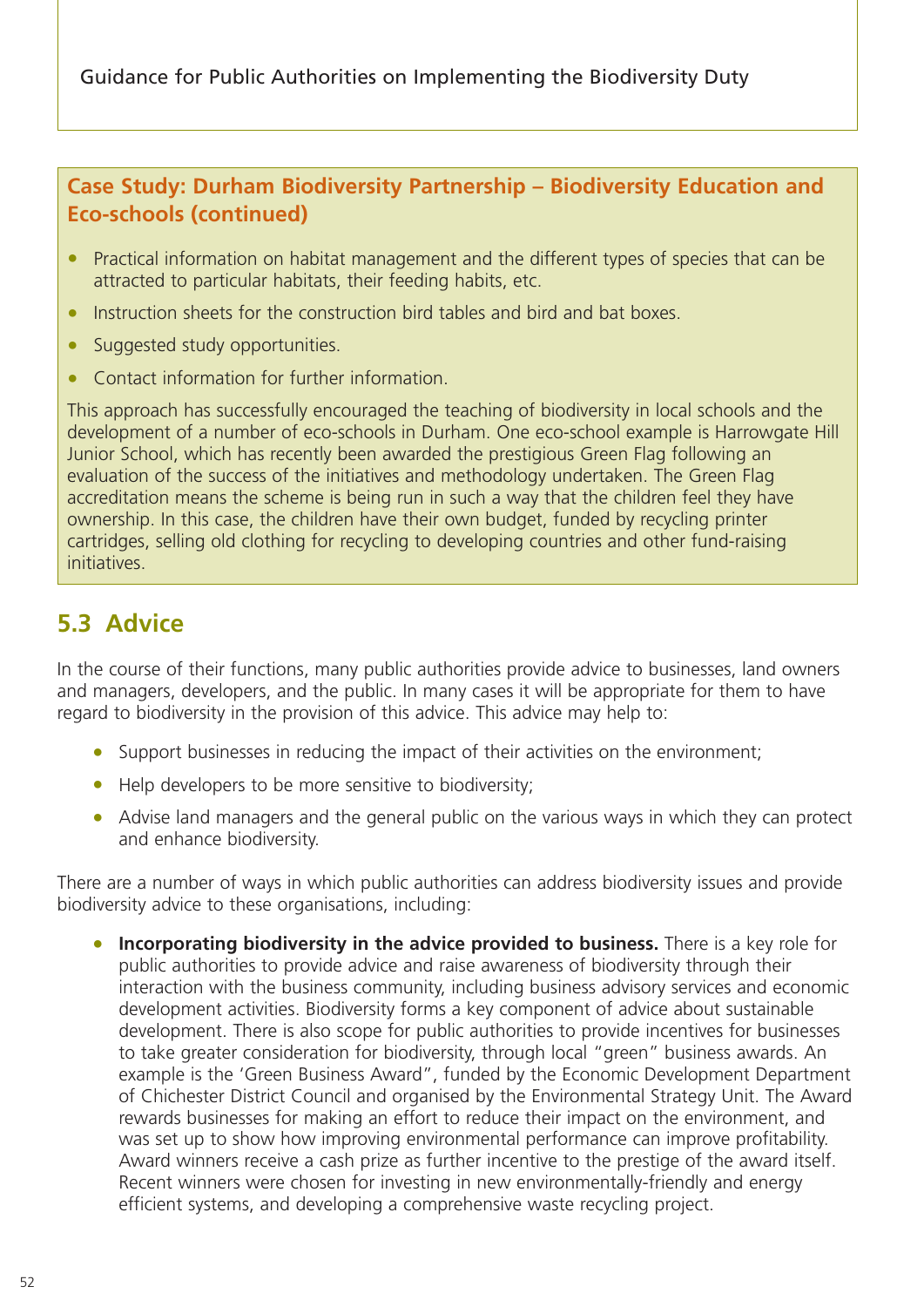- **Providing advice on biodiversity issues to other organisations.** Some public authorities have an environmental focus and possess considerable staff and information resources relating to biodiversity issues. There is clearly a role for these authorities to use this resource to provide information and advice on biodiversity issues to other organisations. This will raise awareness and understanding of biodiversity and encourage conservation of biodiversity.
- **Providing biodiversity advice to land owners and managers.** It is important for public authorities to have regard to biodiversity issues when providing land management advice, and in any contact with, land owners and managers. This includes providing for the protection and enhancement of designated wildlife sites.
- **Providing biodiversity advice to the general public.** Public authorities can also promote biodiversity through the provision of advice to the public. This can cover a wide range of simple ideas to enhance biodiversity by attracting wildlife into gardens and promoting more sustainable living.
- **Having regard to biodiversity in delivery of pest control services and the provision of pest control advice to other organisations and the public.** Pest control activities can have a significant impact on biodiversity (e.g. by affecting non-target species), as well as having a positive role to play in controlling pest species (e.g. control of grey squirrels in red squirrel and mink in water vole conservation programmes) $35$ .

# **Case Study: Cumbria Business Environment Network – Environmental Awards**

#### **Cumbria Waste Management Environment Trust, Cumbria Rural Enterprise Agency, Environment Agency, Cumbria County Council, Carlisle City Council, Eden District Council**

The Cumbria Business Environment Network (CBEN) has a contract with Natural England to deliver practical biodiversity advice to businesses throughout Cumbria. The project aims to deliver tailored biodiversity advice to businesses, whilst taking account of the Cumbria biodiversity action plan to help focus on priority habitats and species. The advice can be as simple as advising businesses to cut the grass around their buildings less frequently to enable wild flowers to bloom and seed, providing a source of food for insects and birds.

Another initiative involves the use of an award scheme for local businesses. Participating businesses are offered a free audit by an environmental expert, who will advise and guide the business through the process. There are three levels of award – bronze, silver and gold – and each level has an associated set of criteria, guidance handbook and checklist for assessment purposes. The bronze award requires businesses to demonstrate awareness and commitment to environmentally sound operations. Businesses are then encouraged to progress through the system, following the guidance to reach the silver level, where they are expected to have made progress towards assessing and controlling environmental risks. Finally the gold level award is achieved by businesses which have achieved a level of excellence in identifying risks, have implemented procedures to manage their potential impacts, and plan for a continued improvement in performance.

<sup>35</sup> See for example: http://www.gateshead.gov.uk/DocumentLibrary/Environment/Strategies/makingadifference.pdf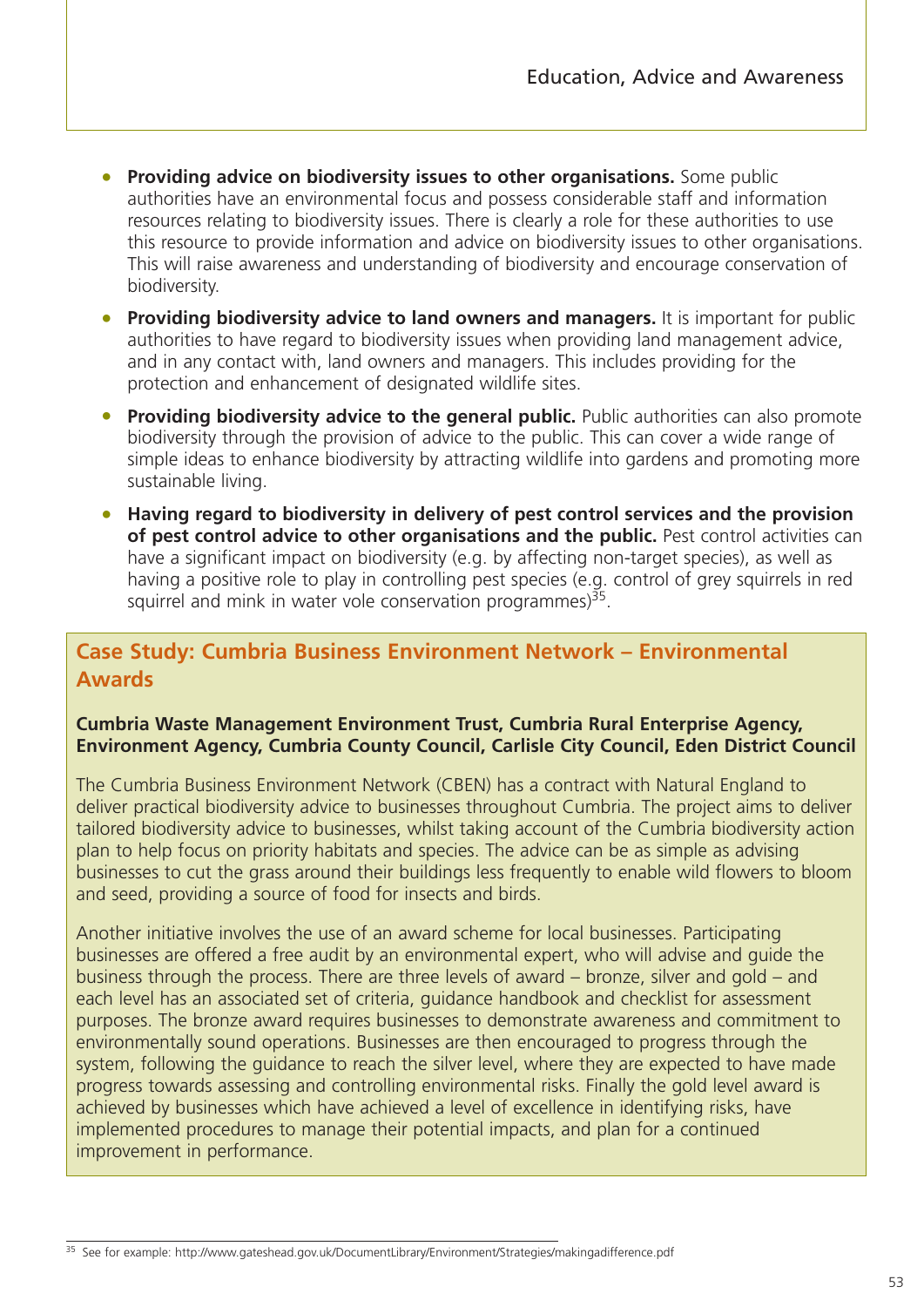# **Case Study: Cumbria Business Environment Network – Environmental Awards (continued)**

The environmental benefits of the scheme are to:

- Improve environmental management, skills and practices;
- Increase recycling;
- Cut costs by reducing waste going to landfill;
- Reduce the risk of pollution;
- Ensure businesses are aware of relevant environmental legislation;
- Minimise energy consumption;
- Develop best practice by reducing, reusing and recycling waste, and cutting energy costs.

Businesses are attracted by the opportunity for cost savings, advice and support to meet environmental legislation, and by the reputational benefits provided by the three levels of award.

# **5.4 Community Engagement**

Engaging communities in biodiversity conservation can provide direct benefits for biodiversity through the delivery of specific projects and activities, and also offers substantial opportunities for local community regeneration and neighbourhood empowerment initiatives. Integrating biodiversity into these initiatives offers opportunities to:

- Raise public awareness of biodiversity;
- Provide informal education opportunities for people of all ages to learn about their natural environment;
- Provide opportunities for volunteers to collect information relating to biodiversity and feed it into Local and/or Regional Record Centres;
- Provide publicity opportunities in local media:
- Provide socio-economic benefits, by working with excluded groups and promoting community engagement and social inclusion.

The following case studies provide a variety of examples of community engagement projects relating to biodiversity.



Redgrave and Lopham Fens site of special scientific interest Credit: Natural England Photographer Peter Wakely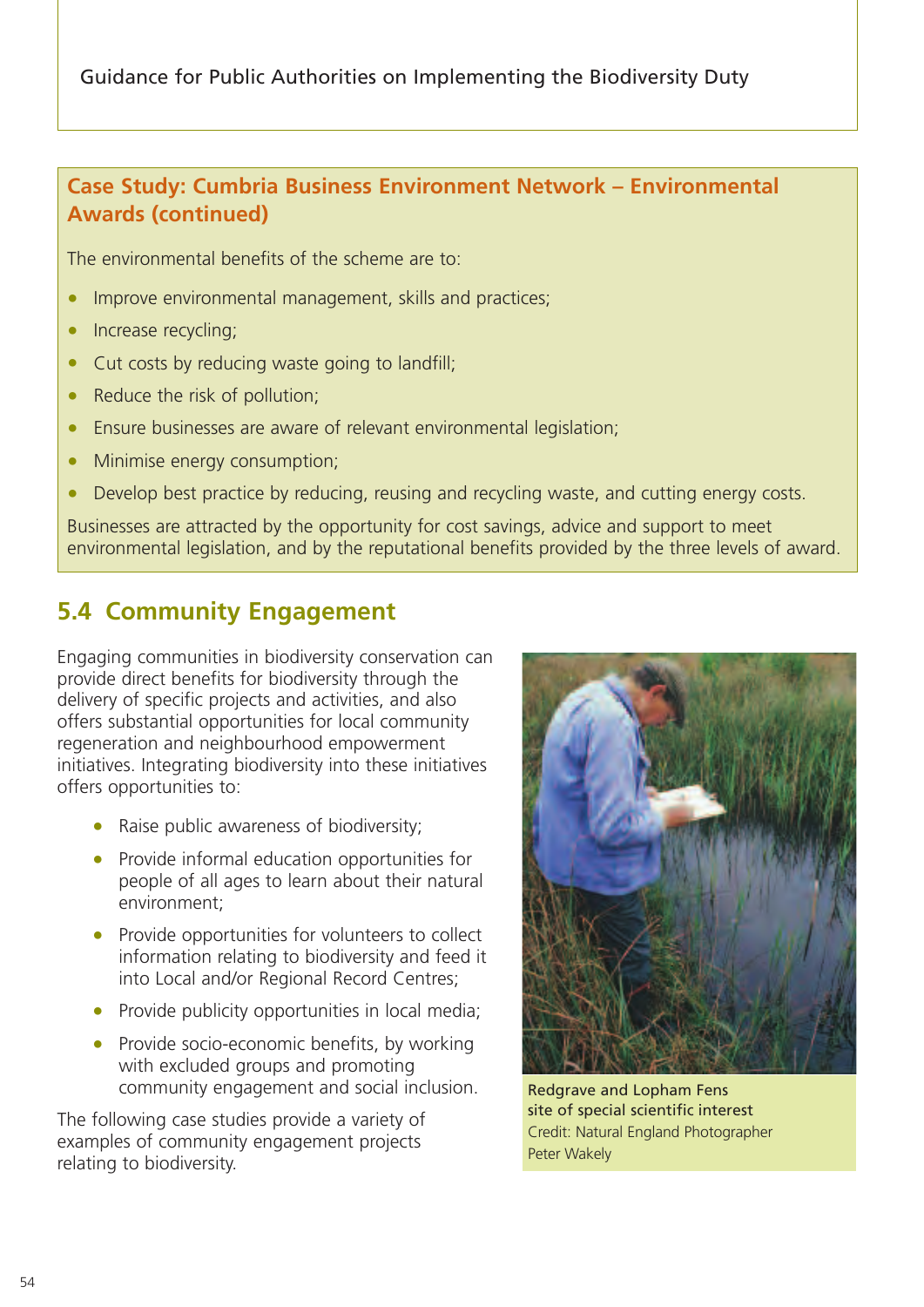# **Case Study: 'Just an Hour' Project**

#### **Northumbrian Water and Essex & Suffolk Water**

'Just an Hour' is a project run by Northumbrian Water and Essex & Suffolk Water in which all staff are encouraged to take up to an hour a month (or two days per year) to get involved in community or conservation work. This enables these two organisations to work towards achieving their biodiversity targets, whilst raising awareness of biodiversity issues amongst staff and the local community.

The biodiversity related projects include:

- Pond clearance:
- Dormouse survey;
- Invasive species control such as ragwort & pennywort clearance;
- Making & erecting bird nest boxes;
- Tree planting;
- Scrub clearance & coppicing on nature reserves & SSSIs;
- Developing wildlife areas and vegetable plots with local schools;
- Dry garden creation with a local shopping precinct;
- Building an otter holt;
- Building a stag beetle pyramid;
- Juniper planting;
- Rush cutting.

'Just an Hour' offers staff an opportunity to see and learn more about the sites the water companies own and the broader areas that they work in and provides opportunities to engage the local community in biodiversity conservation.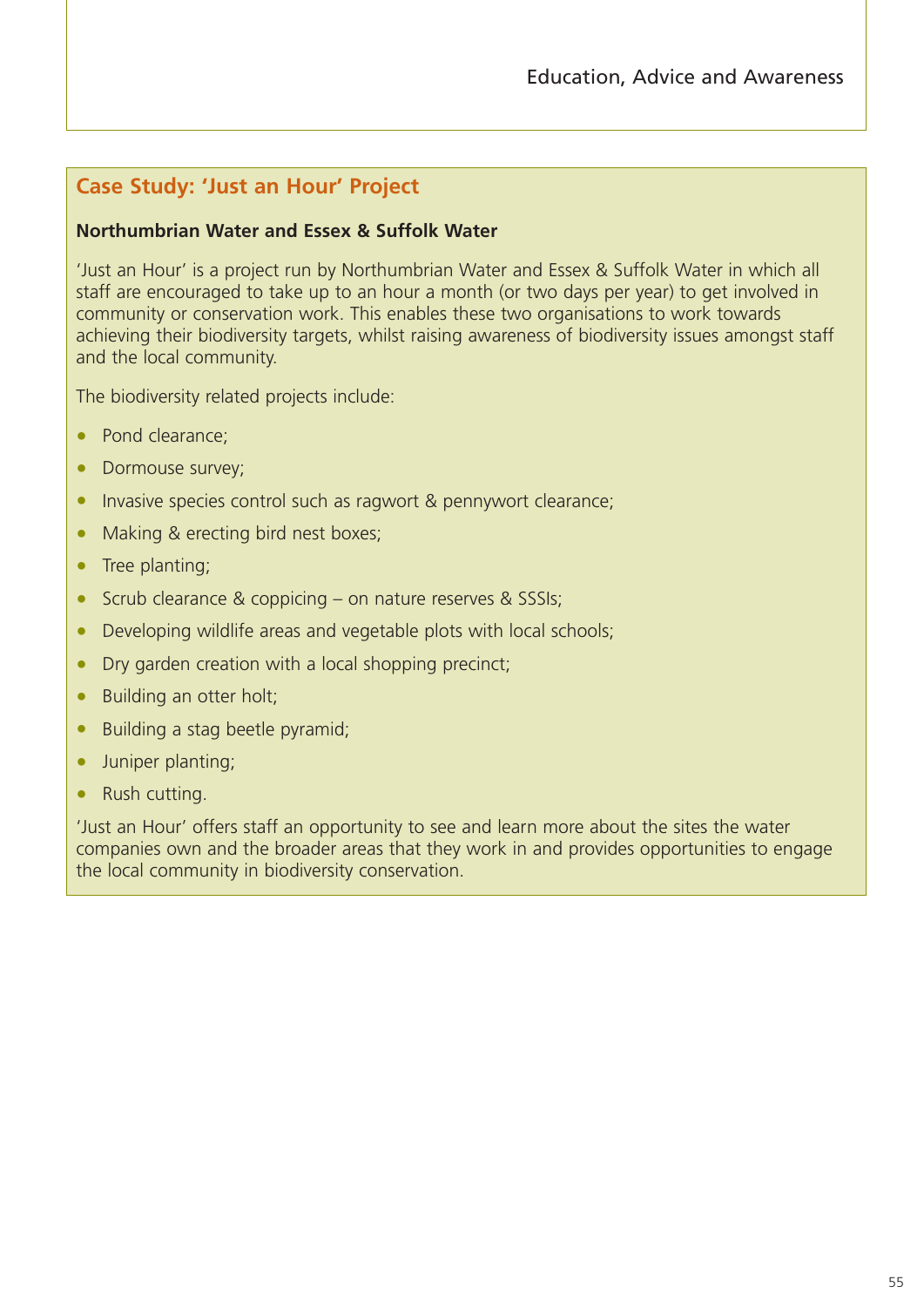# **Case Study: Staff, Prisoner and Community Engagement in Biodiversity Projects**

## **HM Prison Service**

The Prison Service recognises that the actions and targets it has set for biodiversity can only be achieved through active support from its staff, its central partnership and local partners. By encouraging staff and prisoner involvement in all aspects of biodiversity within its estate, and through local community projects, the Service can broaden its sustainable development social impacts agenda.

The Prison Service believes that all members of society should have access to green space and the natural world for enjoyment, education and wellbeing. Nature's biological diversity remains a source of constant enjoyment in people's lives. The Prison Service aims to build upon its past successes in this field to help form and bond closer links with offenders and those that work in the local community promoting and protecting biodiversity. Forming new partnerships and locally driven initiatives will aid the delivery of the Prison Service Biodiversity Action Plan (PSBAP) and addressing of other important social issues, such as providing transferable job skills to prisoners. Furthermore, encouraging local groups and communities to work with prisons and prisoners not only supports those communities and community projects, but encourages work towards Restorative Justice.

The Prison Service is working towards:

- Creating opportunities for individual offenders and community engagement with nature and wildlife both in rural, urban and inner city environments;
- Making access to its estate available to a wide audience (where practicable and subject to operational needs);
- Expanding the opportunities for nature conservation and wildlife protection by developing activities that are enjoyable and inclusive for both staff and prisoners alike;
- Maximising opportunities for volunteers to develop personal skills and expertise;
- Enabling staff and prisoners to explore and improve the sustainability of their everyday life choices and how they impact on biodiversity and the outside community;
- Endeavouring to keep rights of way managed and maintained with regard to biodiversity. where they pass through the Prison Service estate.

# **5.5 Raising Awareness**

Measures to raise public awareness have a key role to play in biodiversity conservation, both in support of other initiatives (such as grounds maintenance) and to foster positive public attitudes and actions towards biodiversity. They are also important to enhance understanding and enjoyment of nature and promote the social, health, and economic benefits that this delivers. There are a number of different channels available to public authorities to raise public awareness, from providing direct experiences of visiting local nature reserves and appropriate interpretation of these sites, to the use of events, media, and through libraries, the arts and museums.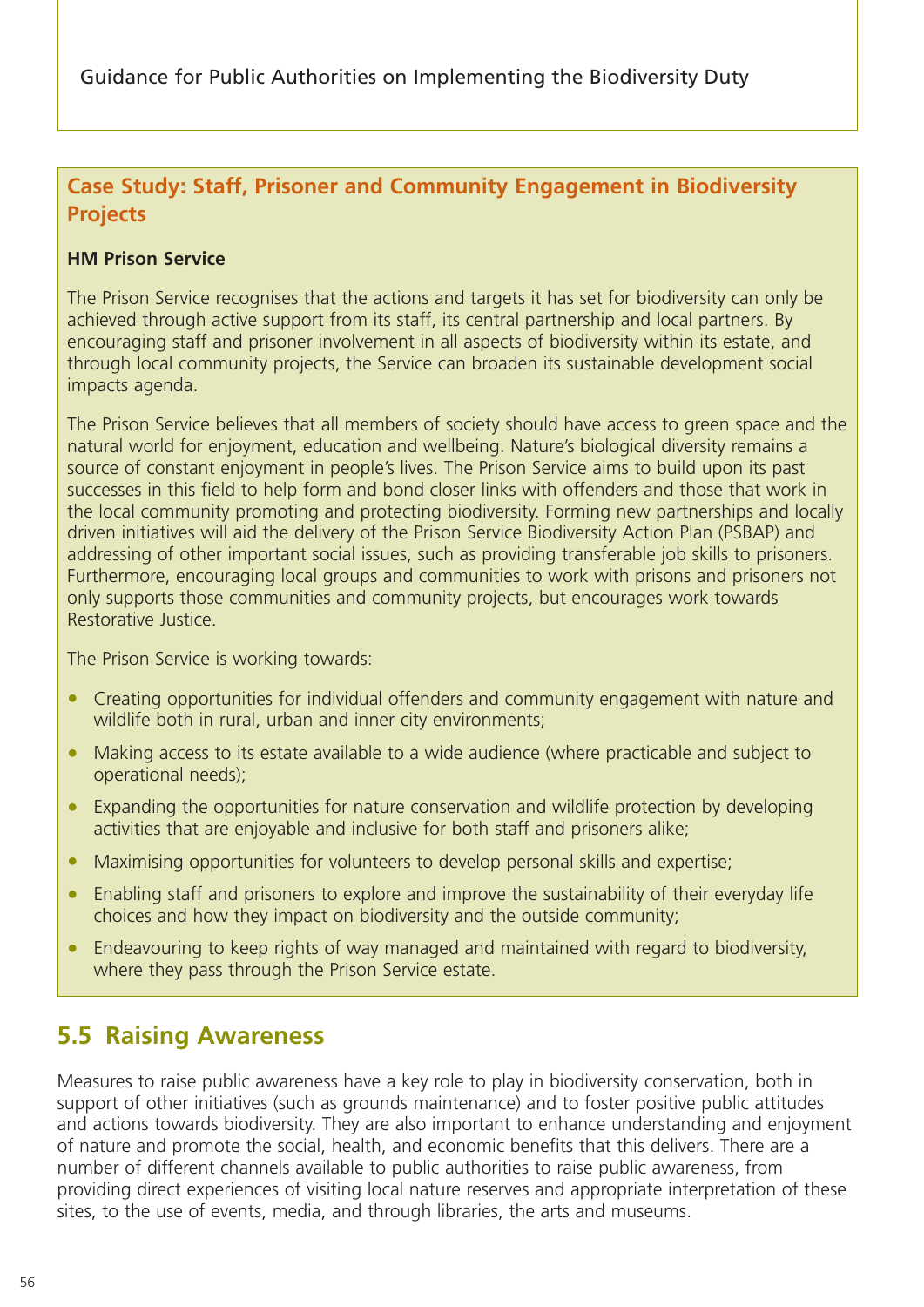Raising awareness of successes with regard to conservation of biodiversity also provides public authorities with opportunities to enhance their own reputations.

Key activities of public authorities that contribute to raising general awareness of biodiversity include:

- **Providing places and organising events where people can experience and learn informally about biodiversity.** Potential sites include nature reserves and other public sites such as parks, commons, woodlands, other green infrastructure and public rights of way. There are significant opportunities to promote learning and awareness among recreational users of these sites, and this can be facilitated through the provision of interpretation boards and visitor centres, events such as guided walks, and the development of eco-tourism initiatives.
- **Using appropriate media to communicate information and raise awareness of biodiversity.** Key channels include the authority's website and external communications through television, newspapers, newsletters and the internet. Media bodies such as the BBC have a particularly strong role to play in promoting awareness of biodiversity. For example, news, documentary and education programmes have a profound influence of our understanding of conservation issues.
- **Utilising the resource provided by local libraries, arts and museums to raise awareness of biodiversity.** Libraries, the arts and museums offer a significant resource to raise awareness of biodiversity, as well as providing advice and educational activities.

# **Case Study: BBC 'Breathing Places' Campaign**

In June 2006, the BBC launched a national three-year campaign to protect biodiversity, in partnership with Natural England, the Wales Biodiversity Partnership, Scottish Natural Heritage, and the Environment and Heritage Service Northern Ireland. The 'Breathing Places' campaign is being supported by the Big Lottery Fund and aims to inspire the public to create and care for green places across the UK.

The campaign aims to involve more than one million volunteers to transform more than 50,000 sites for the benefit of wildlife and for people to enjoy. The BBC has created a 'Breathing Places' booklet, available from their website www.bbc.co.uk/breathingplaces, to provide advice and guidance to any individual, group or organisation interested in getting involved. The booklet provides a step-by-step guide to creating a Breathing Place and then registering it on the BBC website. It also introduces the £5 million grants programme funded by the Big Lottery Fund and suggests other potential sources of funding.

There are significant opportunities for public authorities to promote and support the 'Breathing Places' campaign, thereby encouraging community involvement and projects to conserve and enhance biodiversity.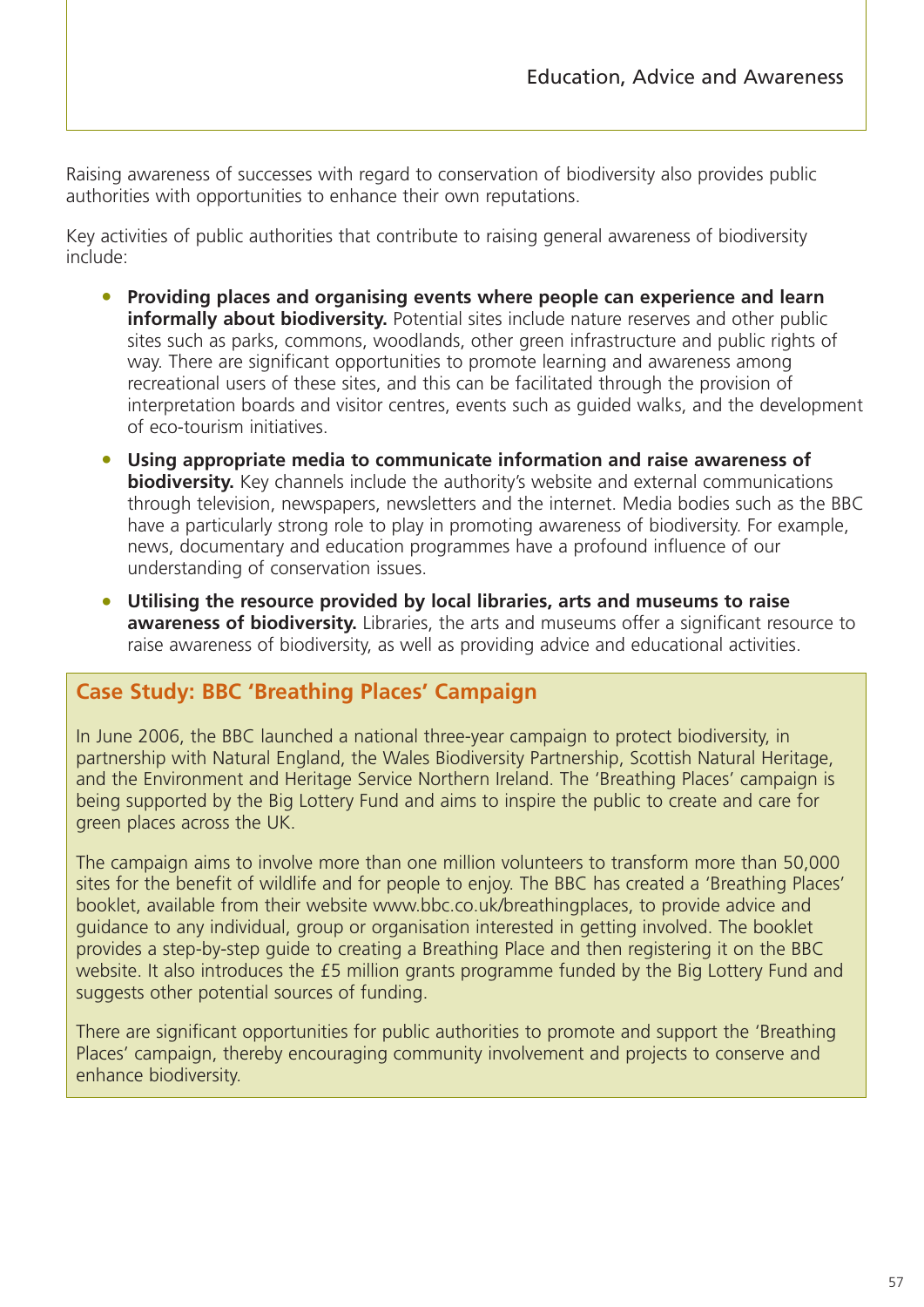# **Case Study: Education and Raising Awareness at Kew**

#### **Royal Botanic Gardens, Kew**

The Royal Botanic Gardens, Kew is the world's leading plant science organisation. Education is at the core of the work at Kew, which works with partners and local communities around the world and communicates with its 1.9 million annual visitors and users of its website that plants are vitally important to all of us and to the planet.

Kew aims to inspire an appetite for understanding and knowledge about plants and plant sciences to promote education and awareness about plant diversity. The on-site collections of living and preserved plants, combined with staff knowledge of plant science, provide inspirational learning for people of all ages. Kew's two-fold aim is to share scientific knowledge and skills with science conservation and horticultural colleagues and to share with the public an appreciation of the variety and importance of plants.

This is achieved through books, papers, contributions to conferences and research opportunities, experience in the field, specialist professional training and access to collections and expertise. Educational visits, open days, events and the internet are just some of the ways Kew engages with its visitors.

Kew has a team of education and interpretation staff, a lecture theatre seating 200 people, specialist lecture rooms with computer facilities, 40 teachers and 60 trained volunteer guides. Kew also provides continuous professional development for teachers and web resources such as www.plantcultures.com and vital plant databases.

Some examples of the educational and awareness raising work undertaken at Kew include:

- Over 100,000 children a year use Climbers and Creepers, an interactive plant play zone. Another 100,000 students participate in educational visits to the gardens at Kew and Wakehurst where they experience global biodiversity in the tropical Palm House, Temperate House and Princess of Wales Conservatory at Kew. All children visit Kew free of charge.
- With guidance from the Millennium Seed Bank (MSB) Project and the Learning Programme at Kew, a trial is underway to train schools to carry out a seed longevity study of native British flora. School students will be involved in making a genuine contribution to maintaining plant biodiversity. In 2006/7 nearly 70 schools around the country will be helping Kew in its cutting edge research on behalf of the MSB. This will involve 150 teachers and 2,000 students in hands-on experiments to provide information for scientists in the MSB.
- Midnight Ramblers. Young people get close up experience of the secret parts of Kew during sleep-overs. Expert guides bring the night to life, encouraging children to develop their interest in the life of plants and animals by exploring and learning through hands-on activities and environmental games.
- The Cactus Trail is one of the trails to help young families explore and learn about cacti and the conservation work of Kew.
- Kew is a leading figure in training others to protect threatened plants from illegal trade. In the last 5 years Kew has trained 500 students, 300 UK and overseas enforcement officers and distributed 5,000 training manuals and CD-ROMs free of charge to workers in over 160 countries.
- Approximately 100 visiting researchers use the on-site facilities at Kew every day, with many more accessing online. Kew is also supervising 85 PhD students.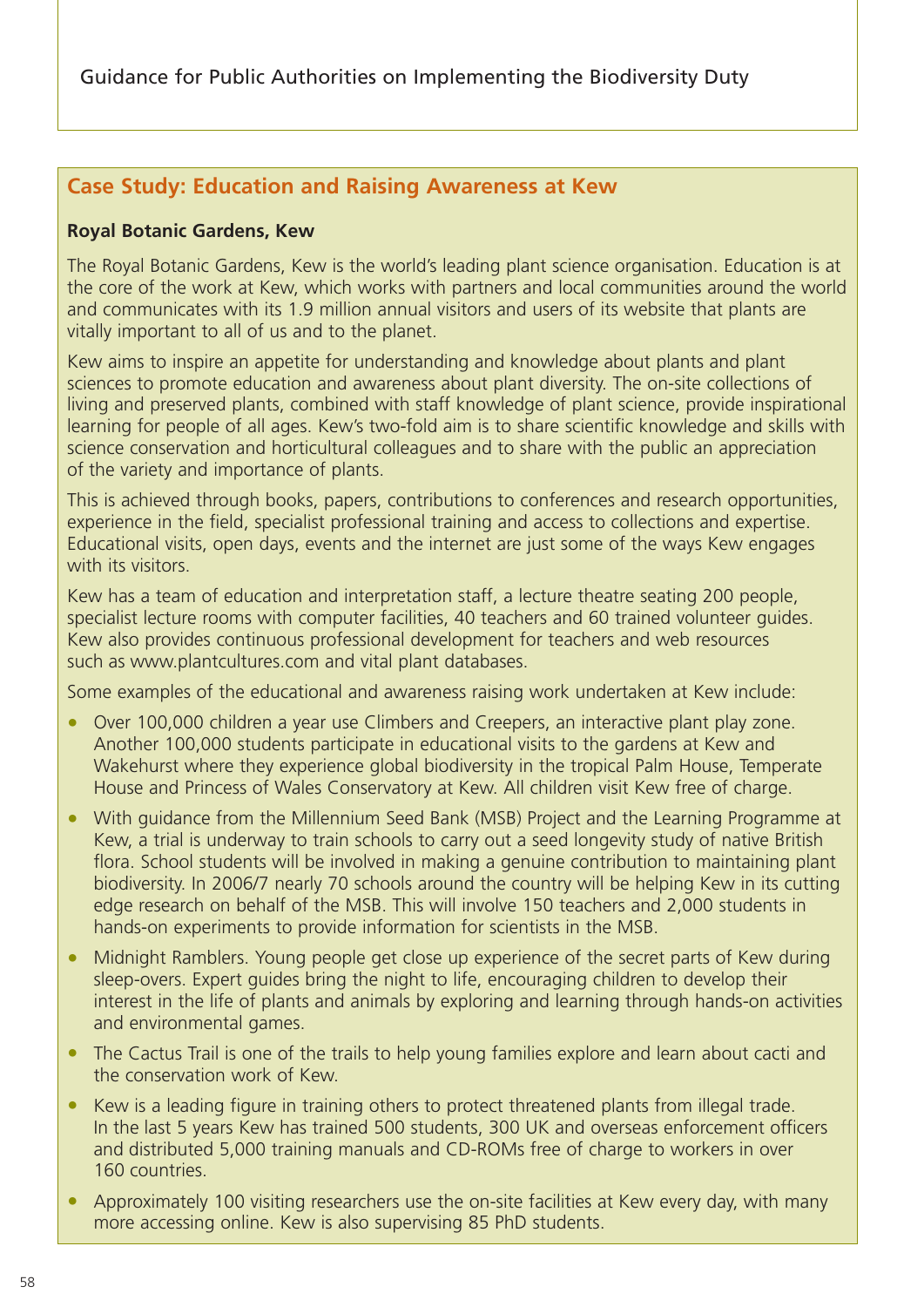## **6. Implementing the Biodiversity Duty – Implications for Public Authorities and their Staff**

## **Key messages**

- The Biodiversity Duty requires public authorities to have regard to biodiversity in carrying out their existing duties and functions. It should not represent a significant financial burden.
- A variety of opportunities exist to minimise any additional costs involved and for public authorities to realise the social, economic and environmental benefits that healthy biodiversity brings.
- There may be a need for additional expenditures in cases where authorities are not meeting current statutory commitments.
- Having regard to the conservation of biodiversity in their activities has implications for the awareness, knowledge and skills of public authority staff. These needs can be met in a variety of ways.
- The diverse nature of public authorities means that flexible and innovative approaches will be needed to monitor progress. There are, however, some key activities which many public authorities will be able to demonstrate.

# **6.1 Financial Resources**

Conservation of biodiversity is an important consideration for public authorities, but it is only one of many priorities. Incorporating consideration of biodiversity into many public authority functions and services can be achieved without significant additional costs. However, there may be a need for additional expenditures in cases where public authorities are not meeting current statutory commitments.

Public authorities can minimise the cost of fulfilling their Duty and realise the benefits of conserving biodiversity by:

- **Looking for opportunities for cost savings.** Some of the examples in this guidance demonstrate that public authorities can both save money and benefit biodiversity, particularly where biodiversity benefits from less intensive land management regimes. Key examples are opportunities for reduced cutting in maintenance of grounds, parks and open spaces, road verges and hedges. It is important to note that, while real opportunities exist, these are not always easy to exploit, and there may be significant technical, managerial and knowledge-related constraints to overcome. However, advice is available from partner organisations, and examples and case studies have been provided throughout this document. Money saved in operational costs may be spent on other biodiversity priorities, or meet the costs of additional requirements such as completing surveys, audits and management plans.
- **Looking for opportunities to link biodiversity with other agendas.** As this document makes clear, there are strong links between biodiversity conservation and many other public authority objectives and activities, including promotion of health and outdoor recreation, education, community engagement and social inclusion. This offers opportunities to promote the conservation of biodiversity by using biodiversity to help deliver wider social programmes.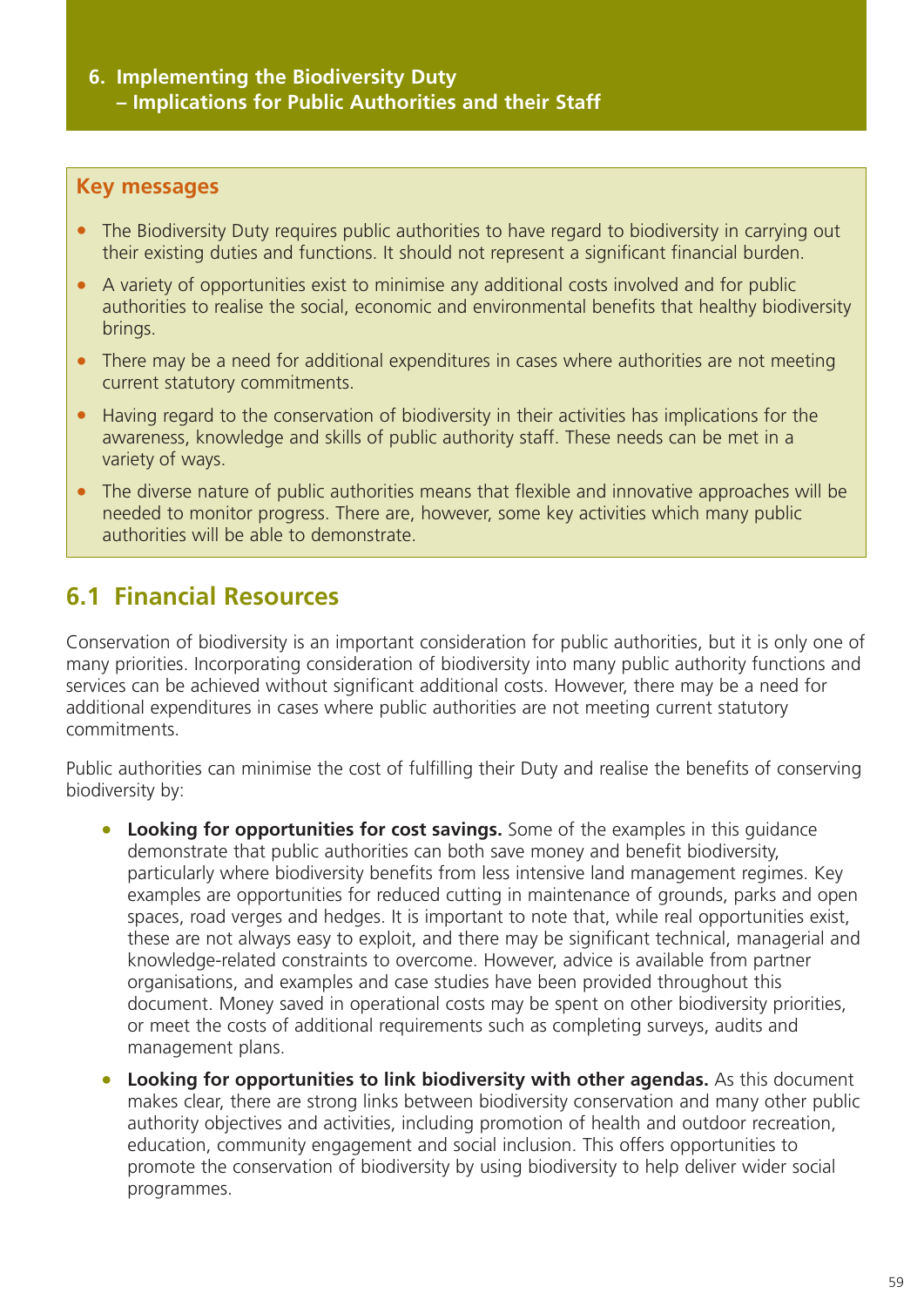- **Making the most of external funding.** Local authorities, in particular, are able to access external funding sources to help them to meet biodiversity commitments, including agrienvironment and woodland grant schemes, landfill and aggregates tax schemes, the Heritage Lottery and Big Lottery Funds, Environment Agency schemes and EU LIFE Fund. Funding is available for stand-alone biodiversity projects as well as for projects where biodiversity is one of a number of elements of wider community work.
- **Encouraging all staff to "think biodiversity" across duties and functions.** In many of the examples in this document, improvements in biodiversity performance have been secured by doing things differently, rather than by implementing significant additional projects. Significant progress can be made by promoting cultural change and by encouraging all staff to think about the biodiversity implications of public authority activities and services.

Appointing biodiversity champions – individuals with a role to promote biodiversity within the organisation – can be an effective way of promoting biodiversity conservation.

- **Making the most of existing resources.** Some public authorities have environmental specialists who are able to assist them in the integration of biodiversity conservation into their activities and functions.
- **Harnessing the energy of volunteers and local communities.** Much can be achieved for biodiversity by volunteers and local communities. Many of the case studies in this guidance demonstrate the significant contribution that local people have to play in the conservation of biodiversity in their area.
- **Working in partnership with other organisations.** Key partners are likely to include Natural England, the Countryside Council for Wales, Forestry Commission, Environment Agency, the voluntary sector, LBAP partnerships and other public authorities.



Bluebell, Thorpe Wood, Peterborough Credit: Natural England Photographer Peter Wakely

# **6.2 Skills and Training**

Having regard to the conservation of biodiversity in their activities has implications for the awareness, knowledge and skills of public authority staff. These needs can be met in a variety of ways, including:

- **Raising general awareness.** In many cases there is a general need for awareness about biodiversity issues and their relationship to public authority functions and services. This guidance, and its promotion within public authorities, has a key role to play.
- **Using available guidance.** A variety of detailed guidance documents and handbooks have been produced by different organisations, referring to different public authority activities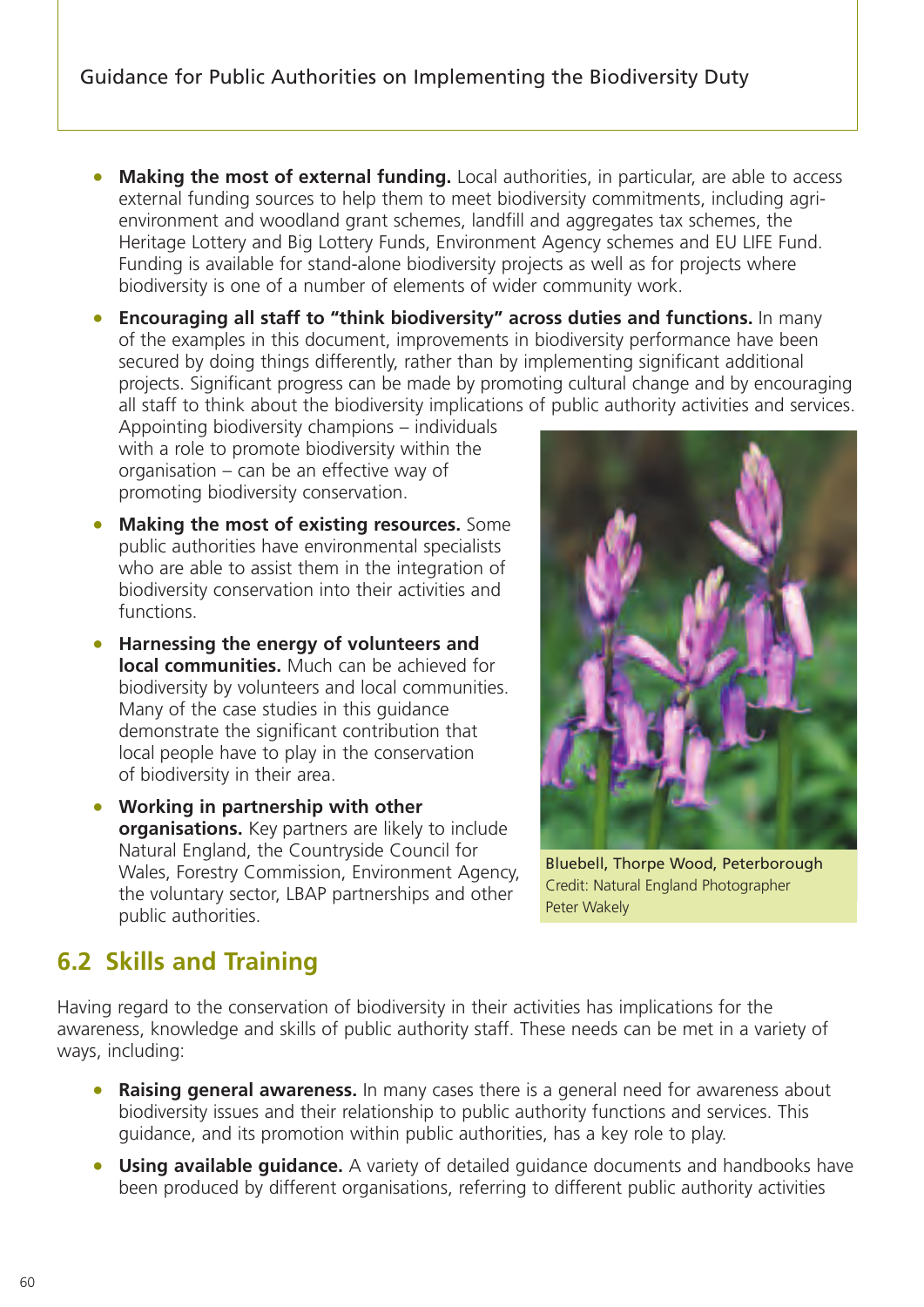and functions, and provide a valuable source of more detailed information on specific biodiversity issues. Available guidance is signposted throughout this document and summarised in Appendix 1.

- **Integrating biodiversity into staff training.** It is important that, wherever appropriate, the provision of training in relevant functions and activities has regard to biodiversity issues, for example by incorporating biodiversity considerations into training given to staff and contractors involved in grounds, highways and buildings maintenance.
- **Seeking advice.** Many public authorities have in-house specialists capable of advising staff on how they can have regard to biodiversity in their activities and functions. Other environmental organisations can also advise on biodiversity issues. As well as Defra, Welsh Assembly Government, Natural England and the Countryside Council for Wales, these may include voluntary sector organisations such as the Wildlife Trusts and a variety of organisations dealing with particular species groups.
- **Providing specific training.** In some cases, it may be appropriate to provide specialist training in incorporating biodiversity considerations in particular activities or service areas (e.g. planning or grounds maintenance).

# **6.3 Measuring Progress**

The Duty does not introduce additional monitoring. However the impact of the Duty will be reviewed in 2009. Using existing mechanisms and those already in development to monitor biodiversity will enable public authorities to demonstrate how they have met their Duty and will also help to show the contribution they are making towards sustainable development and 'quality of life issues'.

The diverse nature of public authorities means that flexible and innovative approaches will be needed. There are, however, some key activities which many public authorities will be able to demonstrate:

- 1. Examining opportunities to integrate biodiversity considerations into all relevant service areas and functions, and taking steps to implement the opportunities identified.
- 2. Management of public authority land holdings. A compliant authority will manage its own sites in a way that is sensitive to biodiversity.
- 3. Making efforts to raise awareness of all staff and managers with regard to biodiversity issues.
- 4. Demonstrating a commitment and contribution to Biodiversity Action Plans, where appropriate.
- 5. Demonstrating progress against key biodiversity indicators and targets, for BAP listed priority habitats and species and LBAP listed species and habitats, where appropriate. For example where a public authority owns or manages SSSIs in England, it should be able to demonstrate a contribution to Defra's PSA target of ensuring that 95% of sites are in favourable or recovering condition by 2010.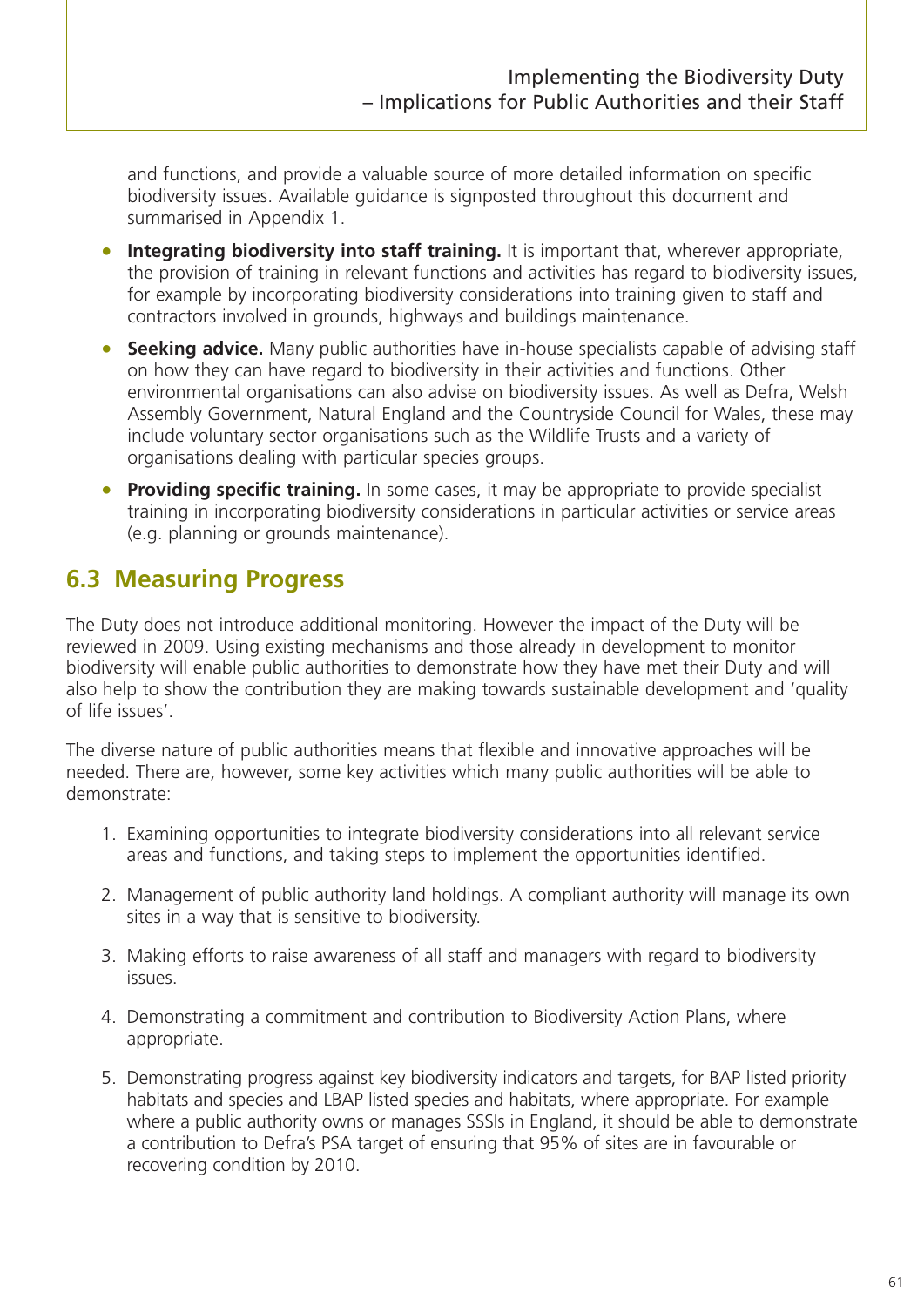The appropriate means for measuring progress are likely to vary between authorities, depending on the extent and type of their interactions with biodiversity. However, possible indicators might include:

- 1. The management of public authority landholdings (e.g. % of landholdings managed to a plan which seeks to maximise the sites' biodiversity potential).
- 2. The condition of public authority managed SSSIs (if applicable, e.g. % of SSSI in 'favourable' or 'unfavourable recovering' condition).
- 3. The provision of accessible greenspace.
- 4. The management of wider environmental impacts (e.g. carbon emissions, water and energy use, waste and pollution).

Where public authorities have a substantial impact on or interaction with biodiversity, it may be appropriate for them to develop their own corporate biodiversity action plan, establishing their own targets for biodiversity conservation through their activities, as the Highways Agency has done.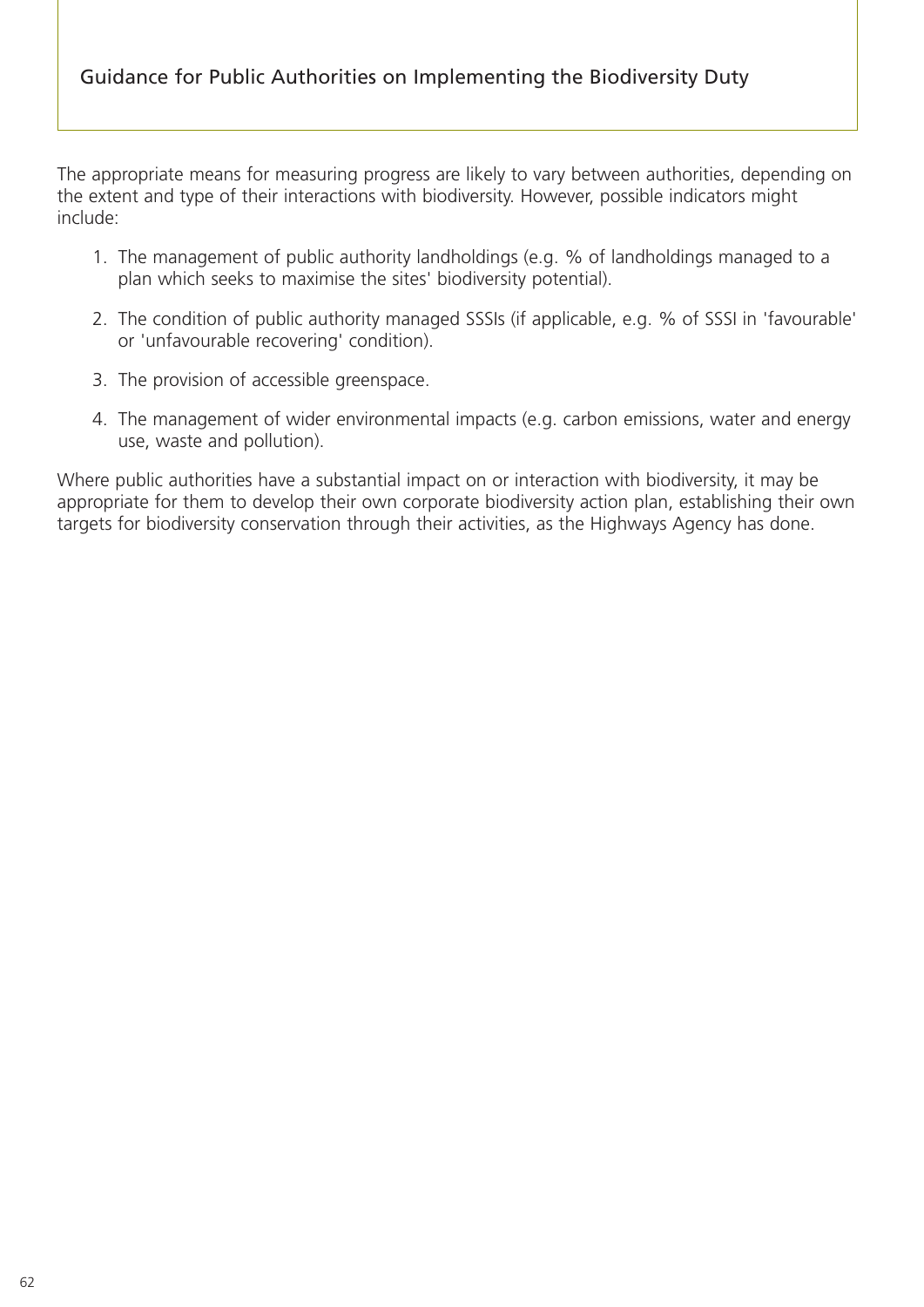# Appendix 1: Summary of Existing Guidance on Biodiversity Related Issues

**NB: These guidance documents do not necessarily reflect Defra and partner views.**

# **General**

## **Best Value and Biodiversity in Scotland: A Handbook of Good Practice for Public Bodies**

Scottish Executive

September 2004

74 page A4 book

Audience: Local authorities and other public authorities

#### Link: **http://www.scotland.gov.uk/Resource/Doc/25725/0014475.pdf**

The guidance aims to help local authorities and other public authorities by providing practical recommendations and examples which will ensure that awareness and understanding of biodiversity and best value cuts across all service delivery areas. It explains why public authorities should be concerned with biodiversity conservation, and provides practical guidance on how they can engage in biodiversity issues. The publication also offers a series of case studies on biodiversity conservation action already taken by local authorities in relation to best value, and a summary of existing publications that offer advice and guidance for biodiversity conservation.

#### **A Review of Biodiversity Conservation Performance Measures**

Earthwatch, Rio Tinto

March 2006

63 page A4 book

Audience: Performance Management Departments of Local Authorities and other Organisations Involved in Conservation

#### Link: **http://www.businessandbiodiversity.org/pdf/Biodiversity%20report%20(2).pdf**

The booklet acknowledges the growing awareness that conservation organisations need to become more accountable for their conservation outcomes to funding bodies, other stakeholders and society in general. It summarises and reviews the key considerations in biodiversity conservation performance measurement, focusing on direct and indirect measures of biodiversity status and on project related actions. It also describes the principal monitoring systems that have been proposed, the advantages and disadvantages of these and identifies further actions that could be taken by businesses and conservation organisations to develop biodiversity conservation performance monitoring systems.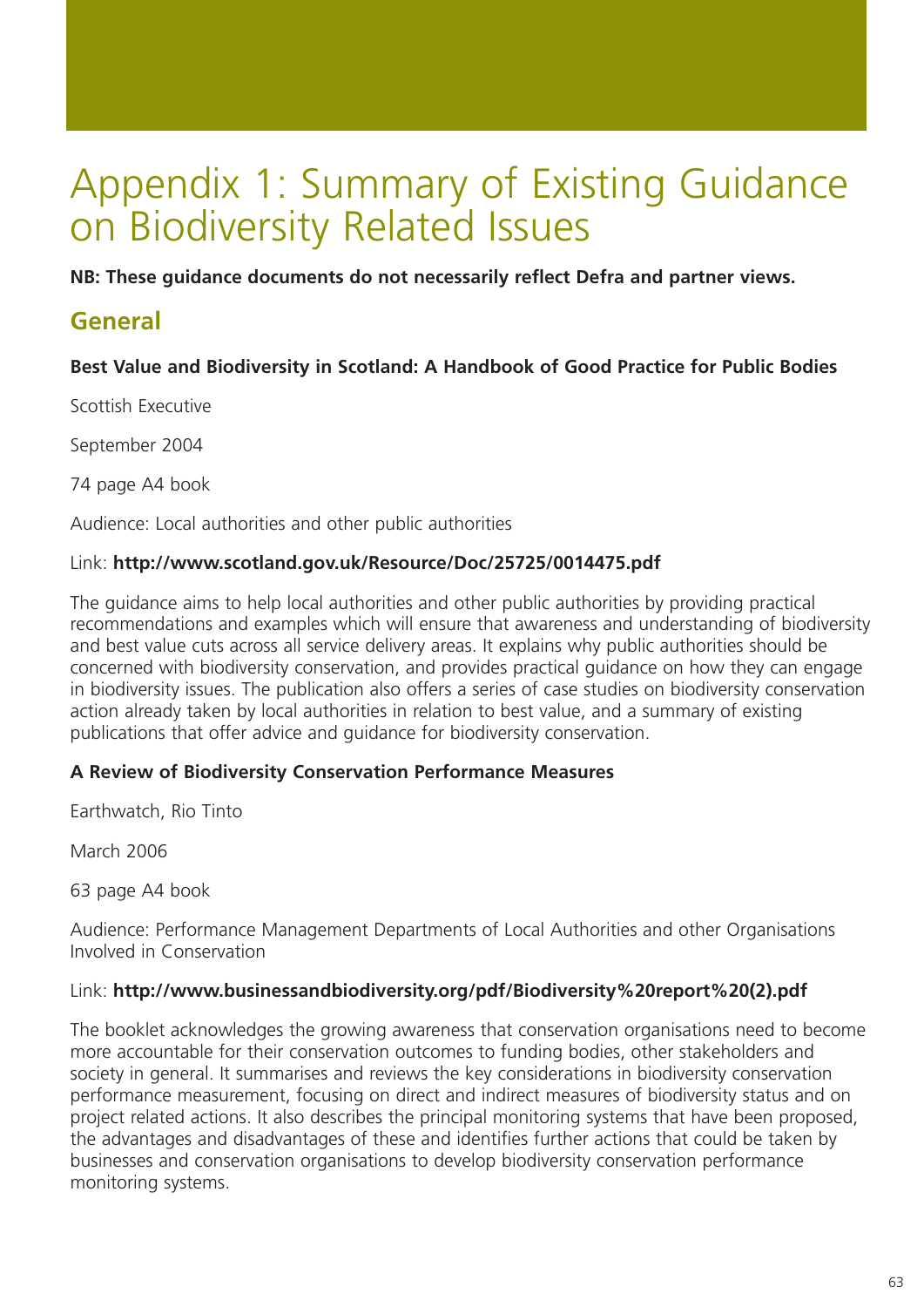## **Biodiversity – Making the Links**

English Nature

1999

48 page report

Audience: All Public Authorities

Link: Report can be sourced free of charge from the English Nature website

#### **http://www.english-nature.org.uk/pubs/publication/pub\_search.asp**, or by contacting

#### **english-nature@twoten.press.net** (0870 1214 177)

English Nature Report Code: IN3.2

ISBN: 1 85716 469 5

This publication describes the extent to which Biodiversity Action Plan priority species and habitats are inter-related. It uses a matrix to identify associations between species and habitats and provides examples of how species and habitat programmes can operate together and how these links can be instrumental in developing an integrated strategy of biodiversity conservation nationally and locally. It suggests methods of liaison between species and habitat groups and provides examples of how the matrix can be used.

#### **Sustainable Development and Environment Manual**

Ministry of Defence (MOD)

April 2005

602 page report

Audience: MOD employees, contractors and partners

Link:

#### **http://www.mod.uk/NR/rdonlyres/F32B94CE-6620-40E8-A1D2-230EA43AEDD0/0/jsp418\_whole.pdf**

This manual is one of a number of different documents within the MOD that offer guidance on compliance with specific aspects of environmental policy and legislation. It supports a framework for the protection of the environment in the MOD, having regard for the globally accepted general principles of environmental protection and sustainable development. It sets out MOD policy and provides some practical guidance for specific functions and departments within the MOD to drive forward this agenda of environmental protection and sustainable development.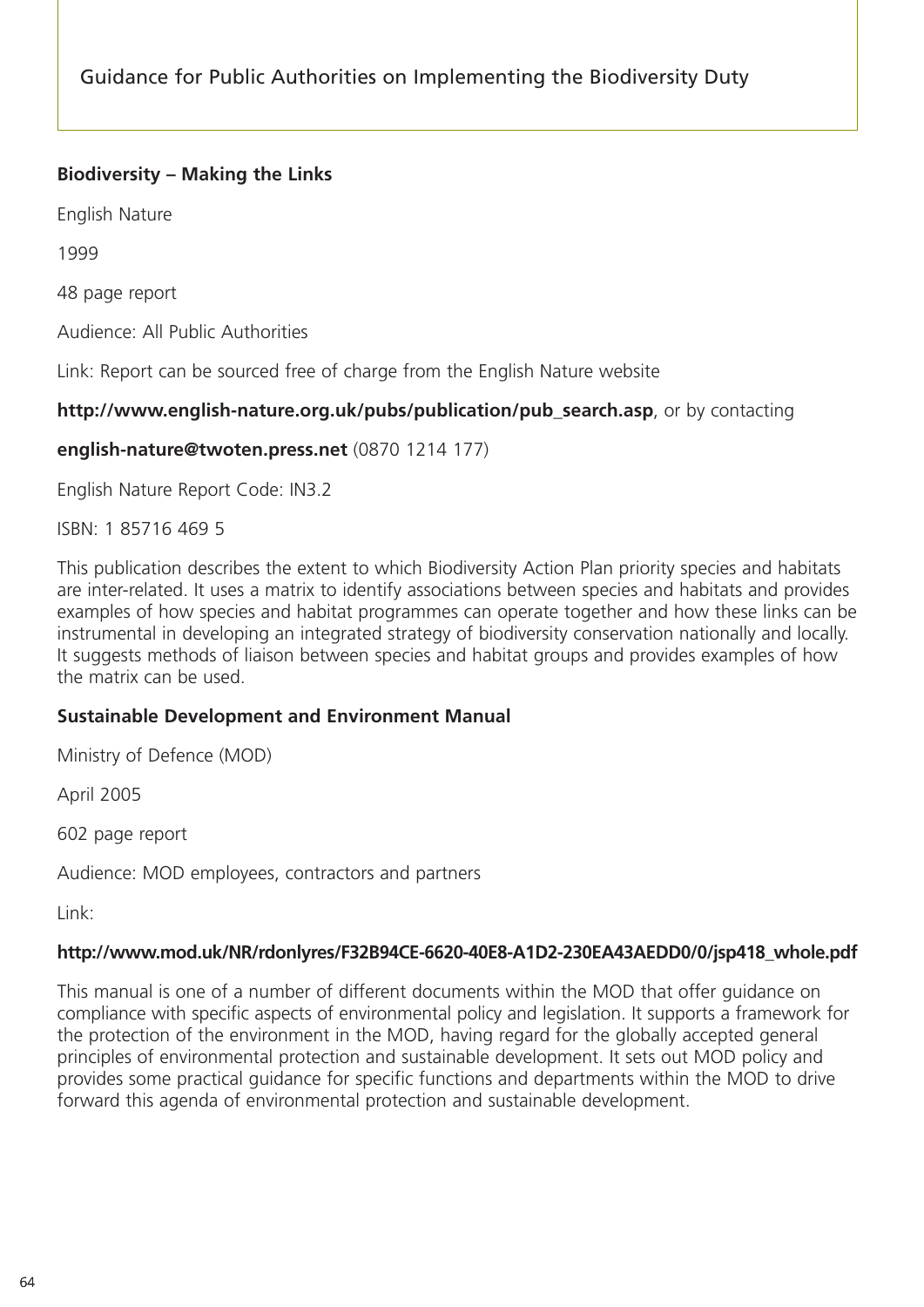## **Environmental Information Regulations 2004 – Detailed Guidance**

Defra

March 2005

92 page report

Audience: All Public Authorities

## Link: **http://www.defra.gov.uk/corporate/opengov/eir/guidance/full-guidance/index.htm**

This guidance is intended to help organisations to comply with their legal obligations under the Environmental Information Regulations (EIR). It is a statement on the approach public authorities will be expected to follow when applying the EIR regime. It is also intended to help clarify the relationship of the EIR with the Freedom of Information Act 2000 (FOIA) more generally, and with other information regimes.

## **National Biodiversity Network Trust: Position Statement on Local Records Centres**

National Biodiversity Network

April 2004

7 page statement

Audience: Those seeking to establish or further develop Local Record Centres (E.g. Local authorities, Wildlife Trusts, statutory conservation agencies, other conservation bodies)

#### Link:

#### **http://www.nbn.org.uk/information/info.asp?level1id=1&level2id=10&level3id=45&level4i d=&cat\_id=101**

This statement provides a working definition of a Local Records Centre (LRC), describes its functions and role in terms of essential and enhanced functions, and describes its relationship with the National Biodiversity Network (NBN) Trust. It has been developed with contributions from a wide range of partners and, in particular, draws on the work of the Linking LRCs Project, 1998-2001, led by the Wildlife Trusts for the NBN.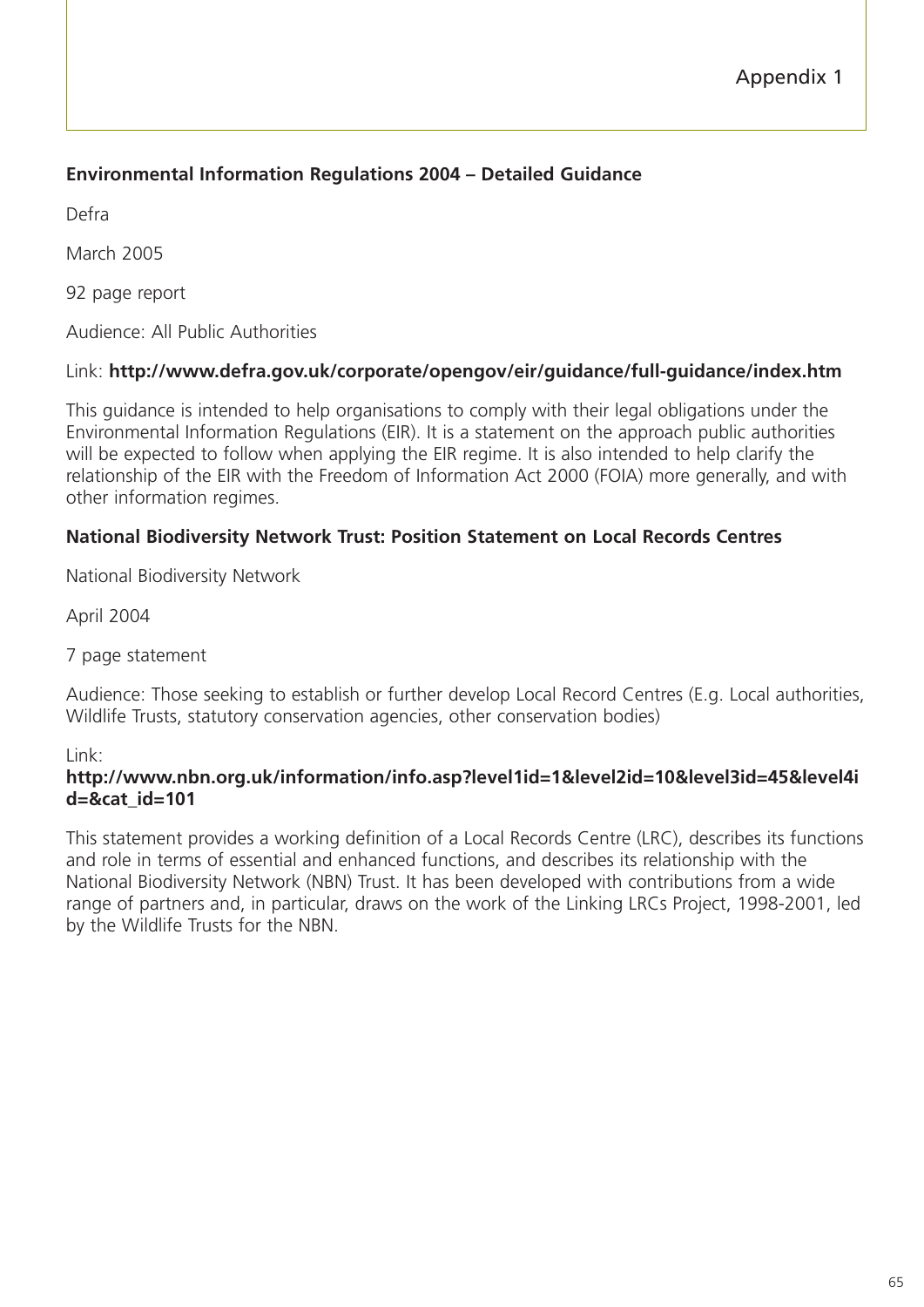## **Developing a Local Record Centre**

National Biodiversity Network

1999

150 page manual

Audience: Those seeking to establish or further develop Local Record Centres (E.g. Local authorities, Wildlife Trusts, statutory conservation agencies, other conservation bodies)

Link:

## **http://www.nbn.org.uk/information/info.asp?level1id=1&level2id=10&level3id=45&level4i d=&cat\_id=101**

The guidance identifies key issues to be addressed in establishing or developing a LRC and provides information on how to construct a Development Plan, what it should contain and how it should be used as a reference document. It also provides a framework to assist with more long-term monitoring of an LRC's effectiveness.

## **Running a Local Record Centre**

National Biodiversity Network

1999

150 page manual

Audience: Those involved in running Local Record Centres

Link: Available for purchase from the National Biodiversity Network –

## **http://www.nbn.org.uk/information/info.asp?level1id=1&level2id=10&level3id=45&level4i d=&cat\_id=101**

This guidance manual builds on the model described in 'Developing a Local Record Centre' and provides practical information on many of the operations involved in running an LRC. The manual is contained in two volumes. Volume 1 covers 'Business Management' and provides information on how to run an LRC as a small business. Volume 2 covers 'Biodiversity Information Management Systems' and contains practical guidance for LRCs on how to develop policies and procedures for a range of data management tasks, illustrated using a number of case studies.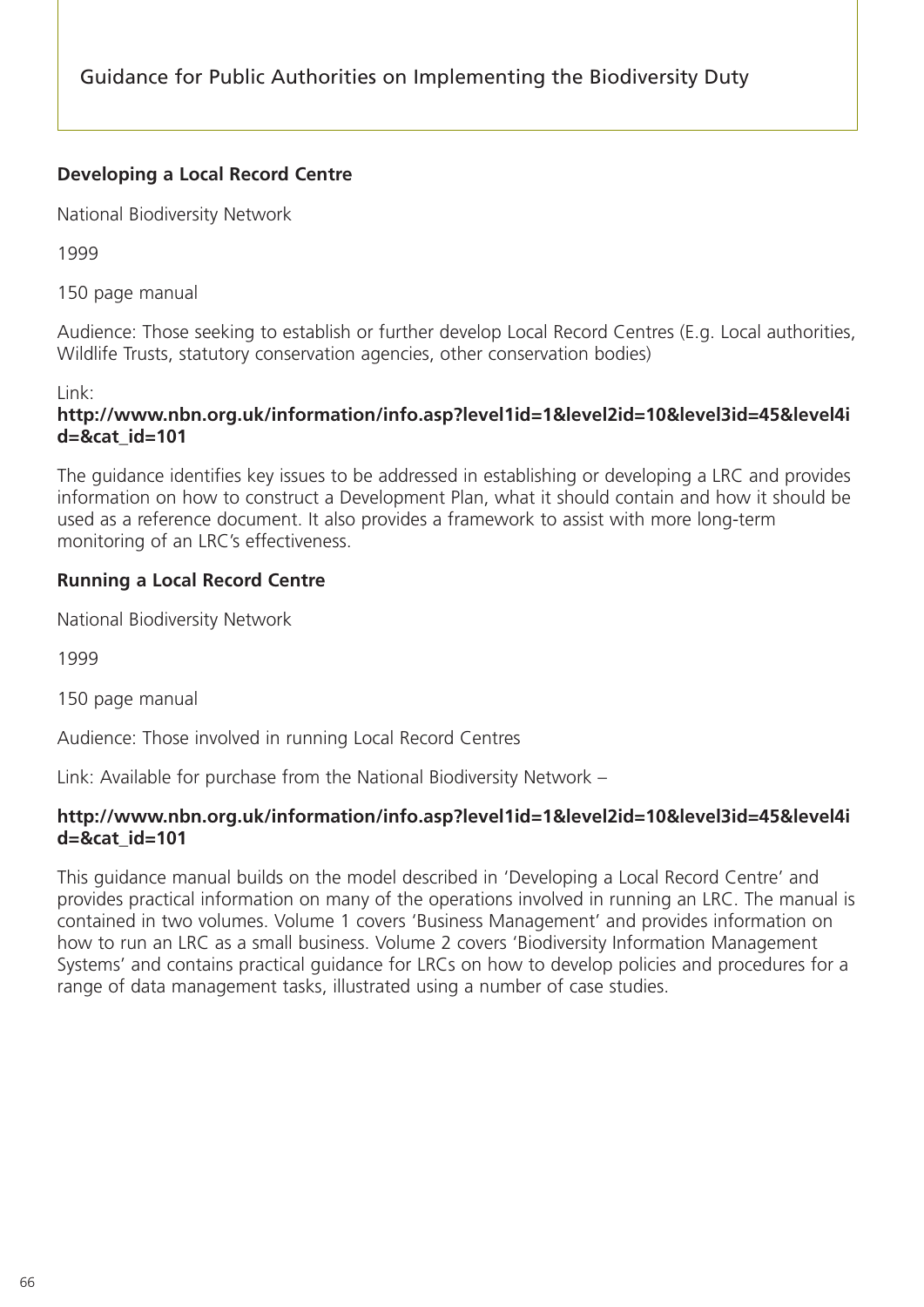## **The Wildlife Trusts' Biodiversity Benchmark**

The Wildlife Trusts

2003

4 page A4 leaflet/Website

Audience: Any organisation that owns land or is responsible for land management

#### Link: **http://www.biodiversitybenchmark.org/index.html**

This leaflet introduces the Wildlife Trusts' "Biodiversity Benchmark", explains how it can benefit organisations and explains the processes involved in achieving the "Biodiversity Benchmark" award. The "Biodiversity Benchmark" is a flexible, adaptable and recognised scheme to award organisations for continual biodiversity improvement. It enables any organisation to assess its impact on the natural world and improve its contribution to the environment, whilst demonstrating commitment to biodiversity.

# **Local Authorities – General**

## **Making a Difference: A Guide to Incorporating Biodiversity into Local Authority Services**

Durham Biodiversity Partnership (Sponsored by Gateshead MBC)

2000

17 page A4 booklet

Audience: Local Authorities

Link:

## **http://www.gateshead.gov.uk/DocumentLibrary/Environment/Strategies/makingadifference.pdf**

This is a working guide for the local authority officer or operations supervisor to help them incorporate the Durham LBAP into their jobs. A wide range of service areas are highlighted, and for each of these a number of suggestions are given to enable changes to current working practice to effect improvements for biodiversity. The suggestions for working practices have been grouped under service provision headings rather than departmental headings. As key partners in the biodiversity process, local authorities can be major deliverers of action for biodiversity, and can become examples of best practice to other partners working for biodiversity conservation.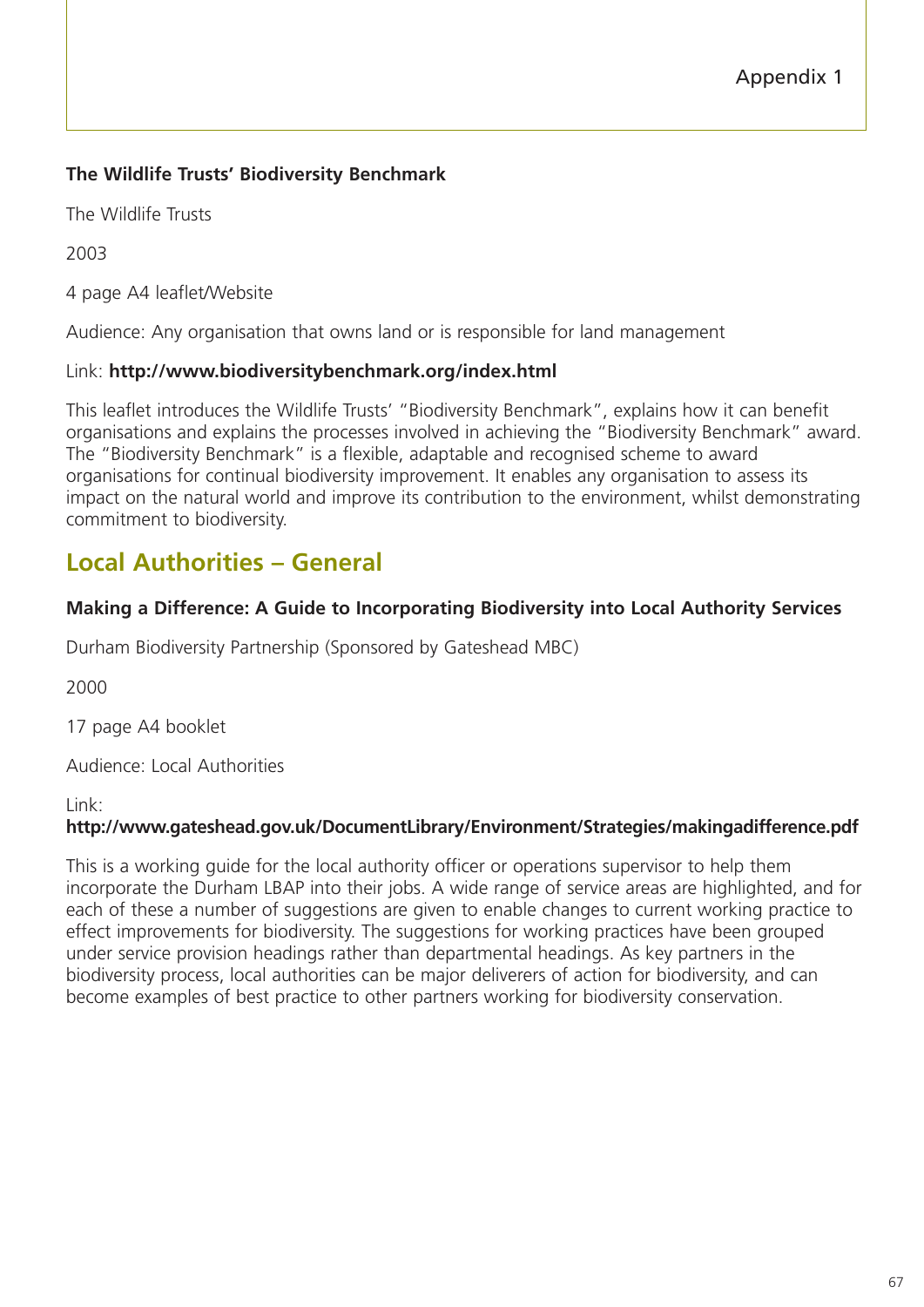#### **Increasing the Momentum: A Vision Statement for Biodiversity in Local Government 2004-2010**

The Association of Local Government Ecologists (ALGE)

2004

24 page A4 booklet

Audience: Local Authority Ecologists and all functions of Local Authorities

#### English Link:

# **http://www.alge.org.uk/publications/files/download.php?filepath=Alge\_Report\_English.pdf**

Welsh Link:

## **http://www.alge.org.uk/publications/files/download.php?filepath=Alge\_Report\_Welsh.pdf**

This booklet presents a vision of what a local authority should be capable of achieving, when its performance is good or excellent, across a wide range of activities on all matters relating to biodiversity and nature conservation. This is intended to provide strategic direction to local authorities and ensure that biodiversity needs are recognised and addressed as part of their core service provision and built into the everyday decisions and actions of all functions of local authorities. It provides a series of biodiversity characteristics or 'hallmarks' of a well performing authority, which provide benchmarks against which individual authorities can be judged.

## **Local Authorities, Nature Conservation and Biodiversity**

The Association of Local Government Ecologists (ALGE)

2005

13 page A5 booklet

Audience: Local Authorities and National Parks

Link:

## **http://www.alge.org.uk/publications/files/download.php?filepath=Alge\_Book\_pages1\_6.pdf**

This booklet highlights the importance of local authorities and National Parks in delivering nature conservation, safeguarding and enhancing biodiversity in the UK. It provides guidance on the role of local authorities to enhance and promote biodiversity within: sustainable development and community strategies; planning and development control; data collection and use; local authority land; land management; co-ordination and partnership; and community participation, involvement and education.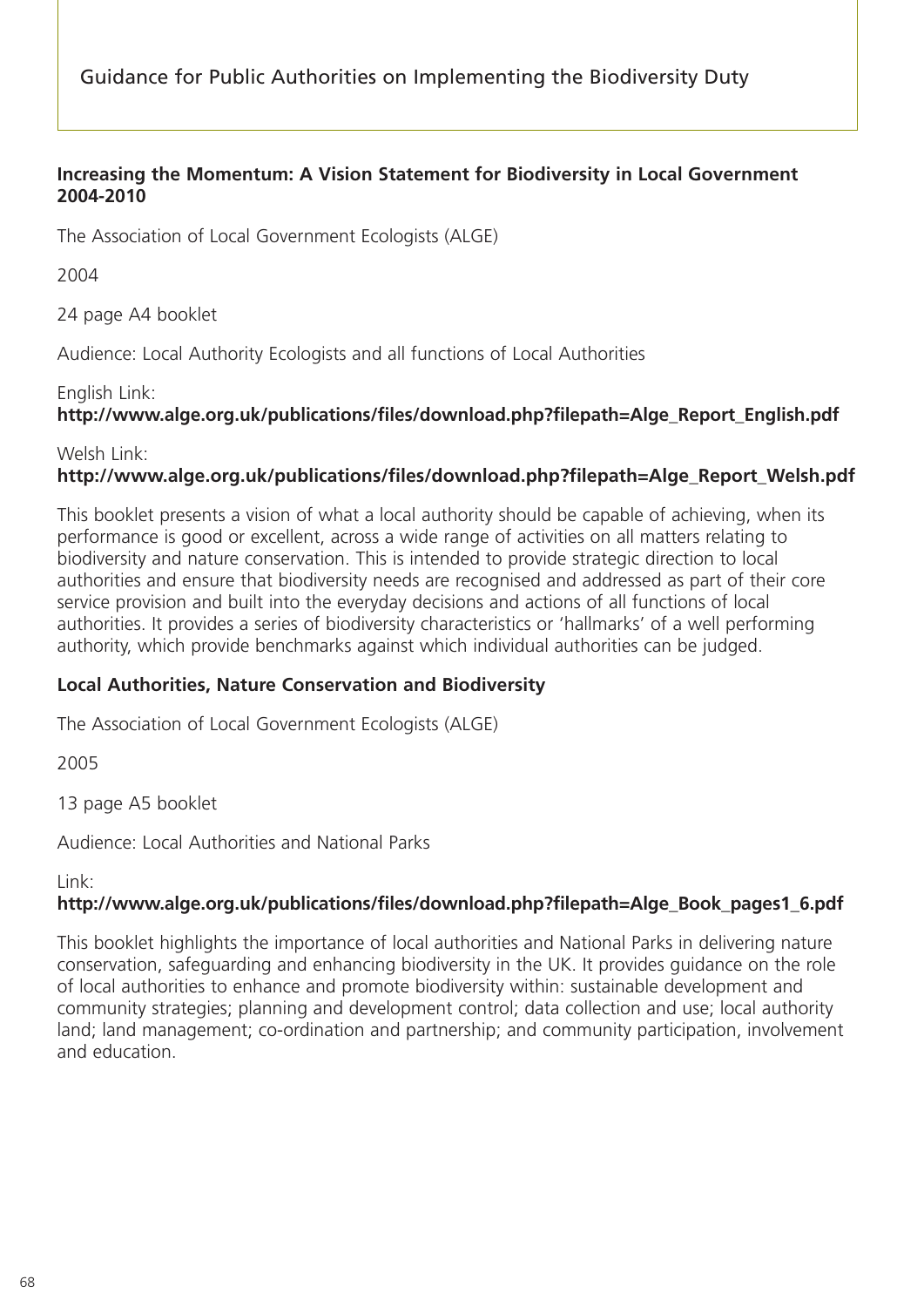#### **Best Value for Biodiversity: Helping to Achieve Continuous Improvement for Biodiversity Conservation Within Local Government**

The Association of Local Government Ecologists (ALGE)

2001

A4 book on ALGE website

Audience: All Local Authorities

#### Link: **http://www.alge.org.uk/publications/bvb/contents.php**

This book demonstrates how local authorities can make a positive contribution to biodiversity conservation and is aimed at all local authorities in England and Wales, including County Councils, County Borough Councils, District Councils, Metropolitan Borough Councils, Unitary Authorities and National Park Authorities. It provides guidance for local authorities to carry out a Best Value Review on the delivery of their services where they relate to Biodiversity Conservation. It also provides assistance in identifying potential areas for improvement, selecting local performance indicators, and integrating biodiversity into other areas of work.

#### **Biodiversity Strategy: A Vision for the Conservation of the District's Biodiversity 2006-2009**

South Cambridgeshire District Council

August 2006

97 page A4 book

Audience: Local Authorities

#### Link: **http://www.scambs.gov.uk/admin/documents/retrieve.asp?pk\_document=904818**

This strategy aims to outline how South Cambridgeshire District Council will promote biodiversity, conservation and enhancement across all council functions in order to produce an ecologically diverse and sustainable local environment. It highlights how biodiversity issues are cross-cutting between different local authority functions and suggests areas of potential biodiversity gain. The value of working in partnership with the development industry and the wider community is recognised in order to achieve effective biodiversity conservation.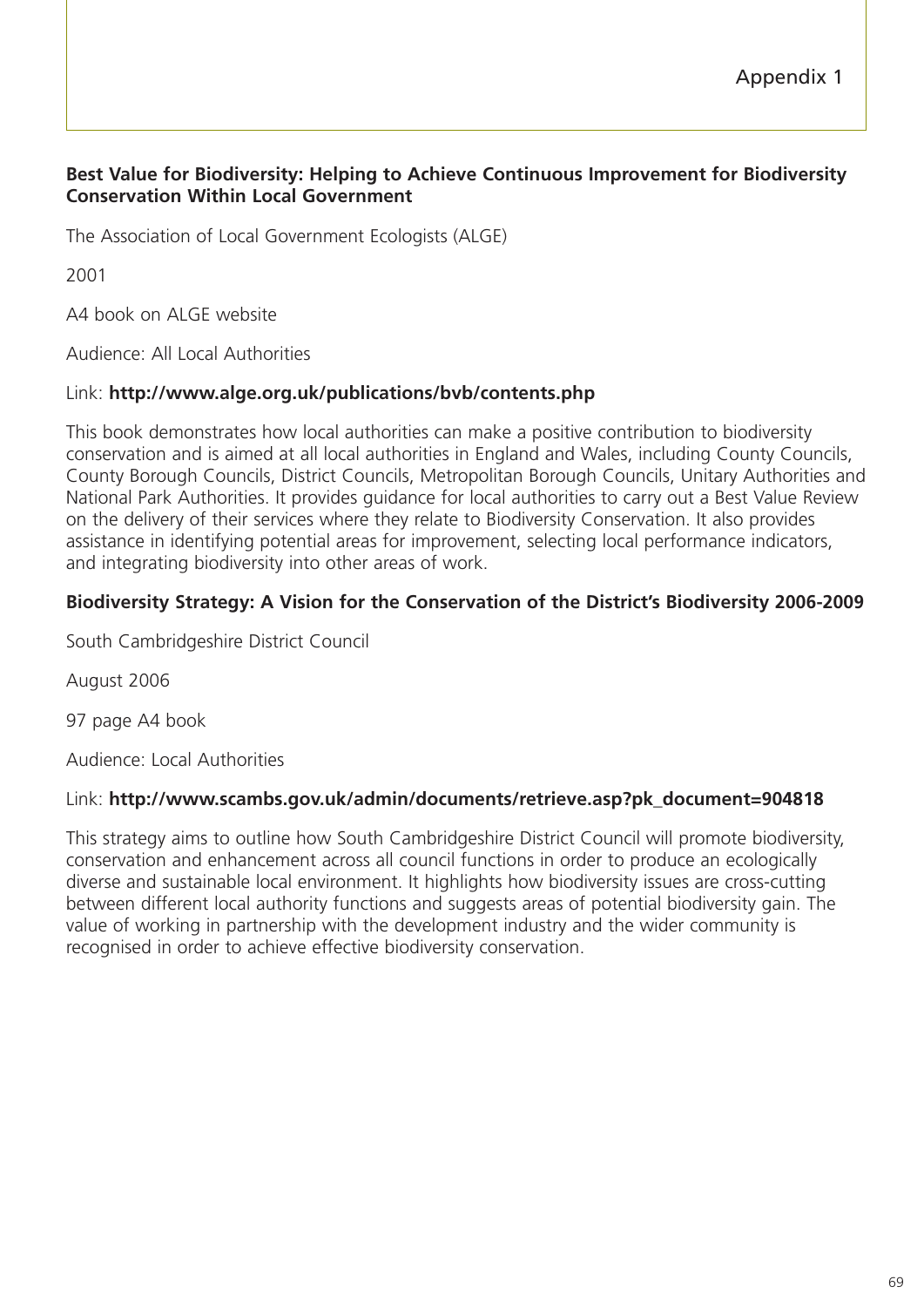## **Biodiversity in Community Strategies**

Durham Biodiversity Partnership

July 2002

28 page A4 booklet

Audience: Members of Local Strategic Partnerships (LSPs) and local authority officers responsible for drafting Community Strategies

### Link: **http://www.durhambiodiversity.org.uk/pdfs/Biodiversity&CommunityStratgeies2002.pdf**

This booklet provides guidance for those involved in preparing Community Strategies to help them to meet their obligations under the Local Government Act 2000 and assist them in incorporating the relevant biodiversity information into their Community Strategy. The guidance introduces biodiversity and its relevance to Community Strategies and the Community Planning Process, discusses policy convergence, key issues, reporting and monitoring, and suggests a range of biodiversity targets and performance indicators.

## **Life Support: Incorporating Biodiversity into Community Strategies**

English Nature

February 2004

16 page A5 booklet

Audience: Local Authorities and those involved in developing and delivering community strategies

### Link: **http://www.ukbap.org.uk/ebg/library/lrsig/DefraLifeSupport.pdf**

This booklet was produced to explain how Local Strategic Partnership (LSP) objectives can benefit from local biodiversity. It is an information document that challenges the partnership to ask questions and to find people who have the answers regarding community support of biodiversity.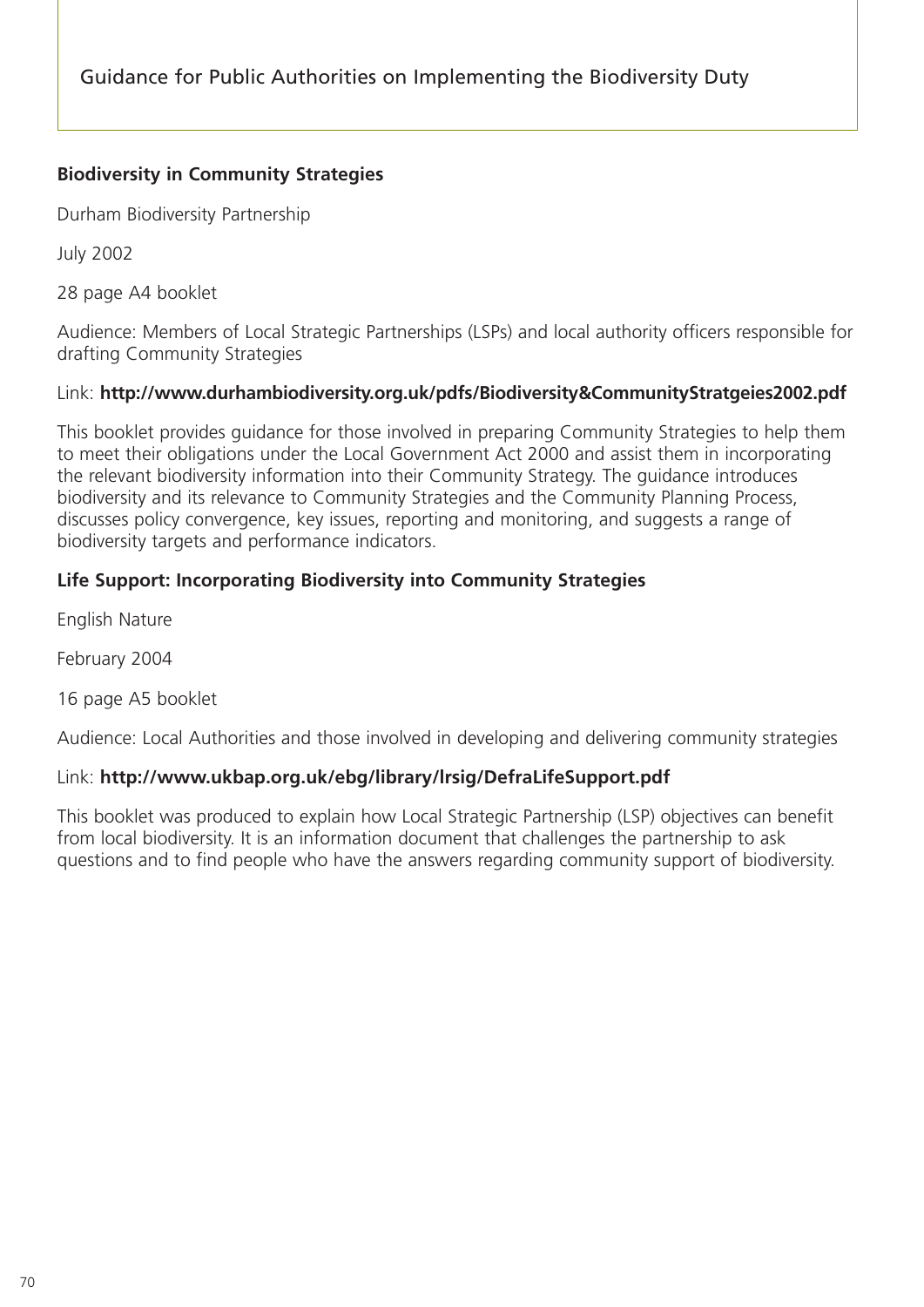# **Biodiversity and Community Strategies Project – Chester-le-Street District: Final Report**

Durham Biodiversity Partnership

January 2005

36 page A4 report

Audience: Members of Local Strategic Partnerships (LSPs) and local authority officers responsible for drafting Community Strategies

## Link: **http://www.durhambiodiversity.org.uk/pdfs/Final%20Report%20Chester-le-Street.pdf**

This report describes and evaluates the activities of the Biodiversity and Community Strategies pilot study in Chester-le-Street, which ran from 2002 to 2004. The aim of the project was to illustrate how, through the development of a partnership-sustained community development programme, biodiversity and wider environmental issues might support Chester-le-Street's Local Strategic Partnership (LSP) and the development of the District's Community Strategy. The final report describes the activities undertaken, presents a SWOT analysis, and provides lessons learnt and best practice recommendations.

## **Local Area Agreement – Defra Support Pack**

Defra

August 2006

43 page document

Audience: Local Authorities and Government Offices

Link:

### **http://www.oursouthwest.com/climate/archive/LAA-Defra-support-pack-1-august%202006.doc**

This document aims to support local areas and Government Offices in making each Local Area Agreement (LAA) a vehicle for harnessing the energy and innovation of local communities and citizens. It sets out all the Defra outcomes in DCLG's overarching framework and suggests potential additional outcomes and backs these up with extra information where necessary.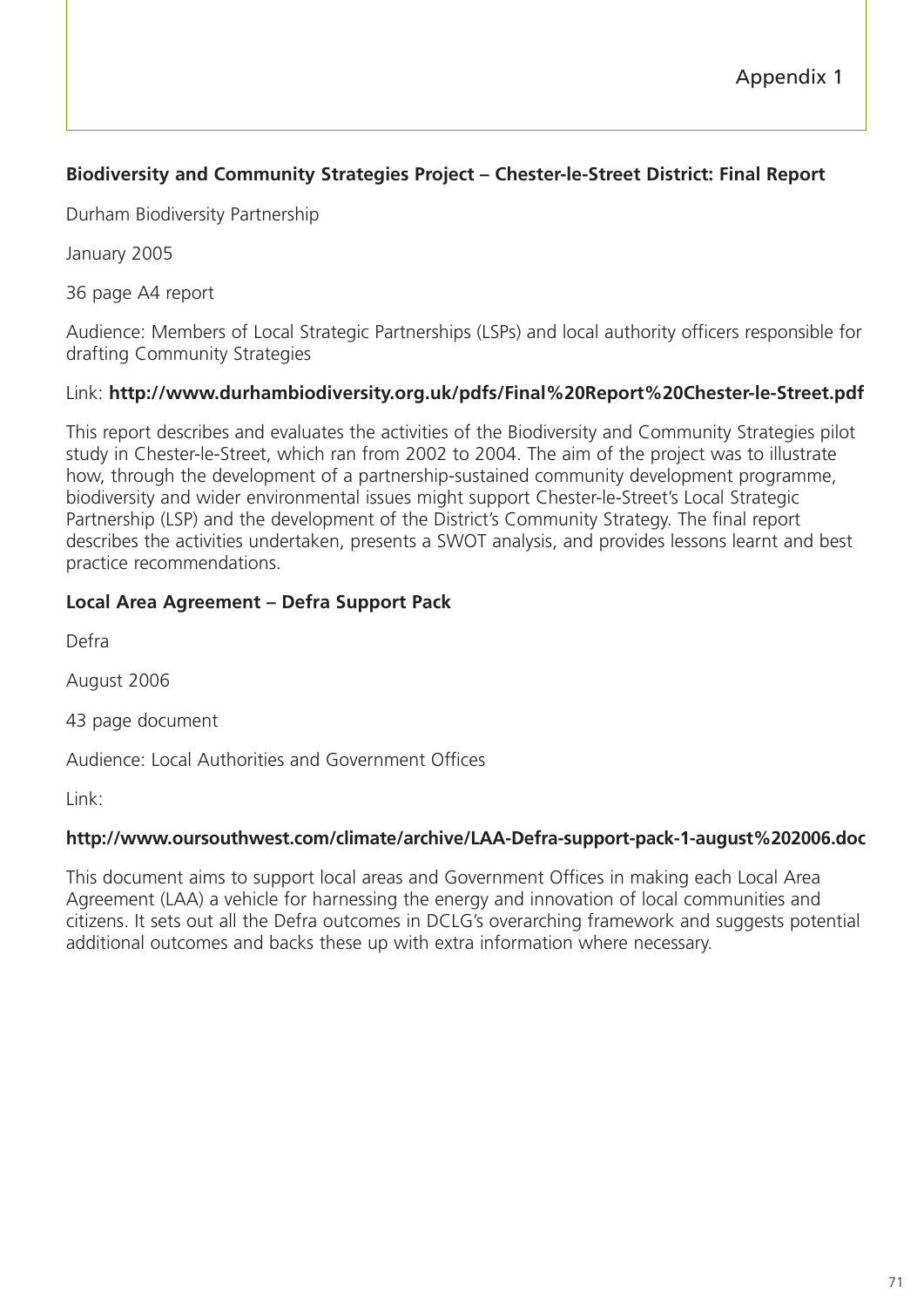## **Biodiversity Data Needs for Local Authorities and National Park Authorities**

Association of Local Government Ecologists (ALGE)

2006

60 page report

Audience: Local Authorities and National Park Authorities

#### Link: **http://www.alge.org.uk/publications/files/index.php**

The report covers work carried out by ALGE to identify biodiversity data needs for local authorities and national park authorities in England and Wales as part of a larger project, 'Biodiversity and Good Practice in Local Authorities' to support and facilitate action by local authorities for nature conservation. The report analyses nine areas of biodiversity information needs which are linked to statutes and accompanying guidance from government bodies in England and Wales, identifies 17 recommended data products suitable for meeting those needs, and provides recommendations for further action.

### **Biodiversity Action Plan for Hampshire: Volume One**

Hampshire Biodiversity Partnership

1998

80 page strategy

Audience: Local Authorities

### Link: **http://www.hampshirebiodiversity.org.uk/pdf/vol1/Biodiversitypages01-09.pdf**

Volume one of the Biodiversity Action Plan for Hampshire is a strategic 10 year plan of action for biodiversity across the county. It sets out the objectives of the Hampshire Biodiversity Partnership, describes Hampshire's biodiversity, and identifies habitats and species of priority concern. It also promotes a strategy for information, data and raising awareness of biodiversity.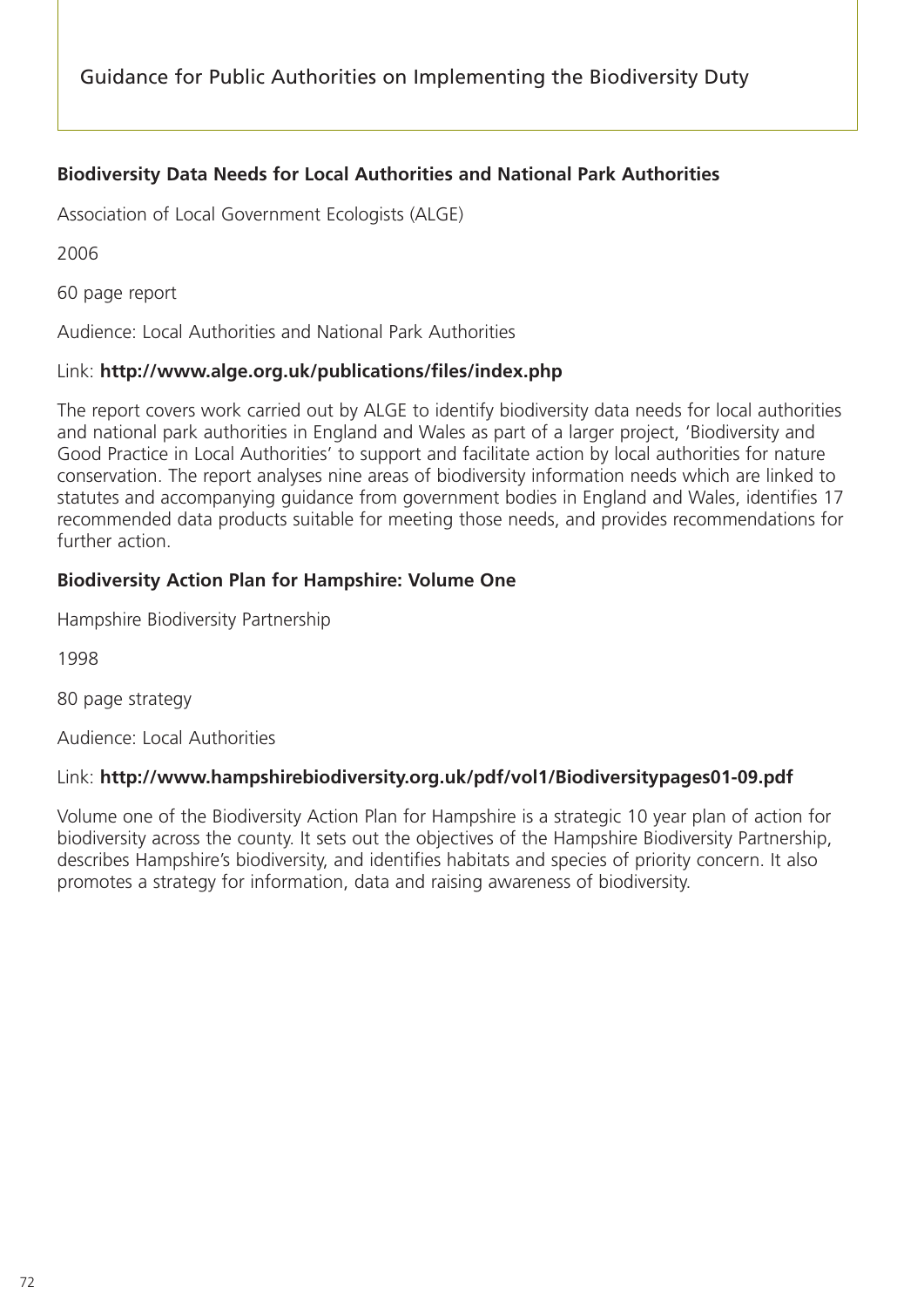# **Biodiversity Action Plan for Hampshire: Volume Two**

Hampshire Biodiversity Partnership

2000

31 pages for part one of the report

Audience: Local Authorities

### Link: **http://www.hampshirebiodiversity.org.uk/pdf/vol2/Vol2ActionPlansp1-13.pdf**

Volume two concentrates on detailed action plans for individual habitats and species of priority concern, and covers specific topics such as water management and education and awareness that have a considerable influence on biodiversity conservation.

# **Parks and Green Spaces**

# **Making Contracts Work for Wildlife: How to Encourage Biodiversity in Urban Parks**

Commission for Architecture and the Built Environment (CABE)

2006

62 page A4 book

Audience: Park and Green Space Management within Local Authorities and Public Authorities

### Link: **http://www.cabe.org.uk/AssetLibrary/8068.pdf**

This booklet advises park and green space professionals on how to make the most of the potential for biodiversity in our urban parks, and how to integrate biodiversity into traditional forms of green space management. If focuses on practical aspects and includes case studies to show how the recommendations can benefit biodiversity and local people, as well as increase staff satisfaction, and explains how the commitment of individuals and employers can make the difference between failure and success.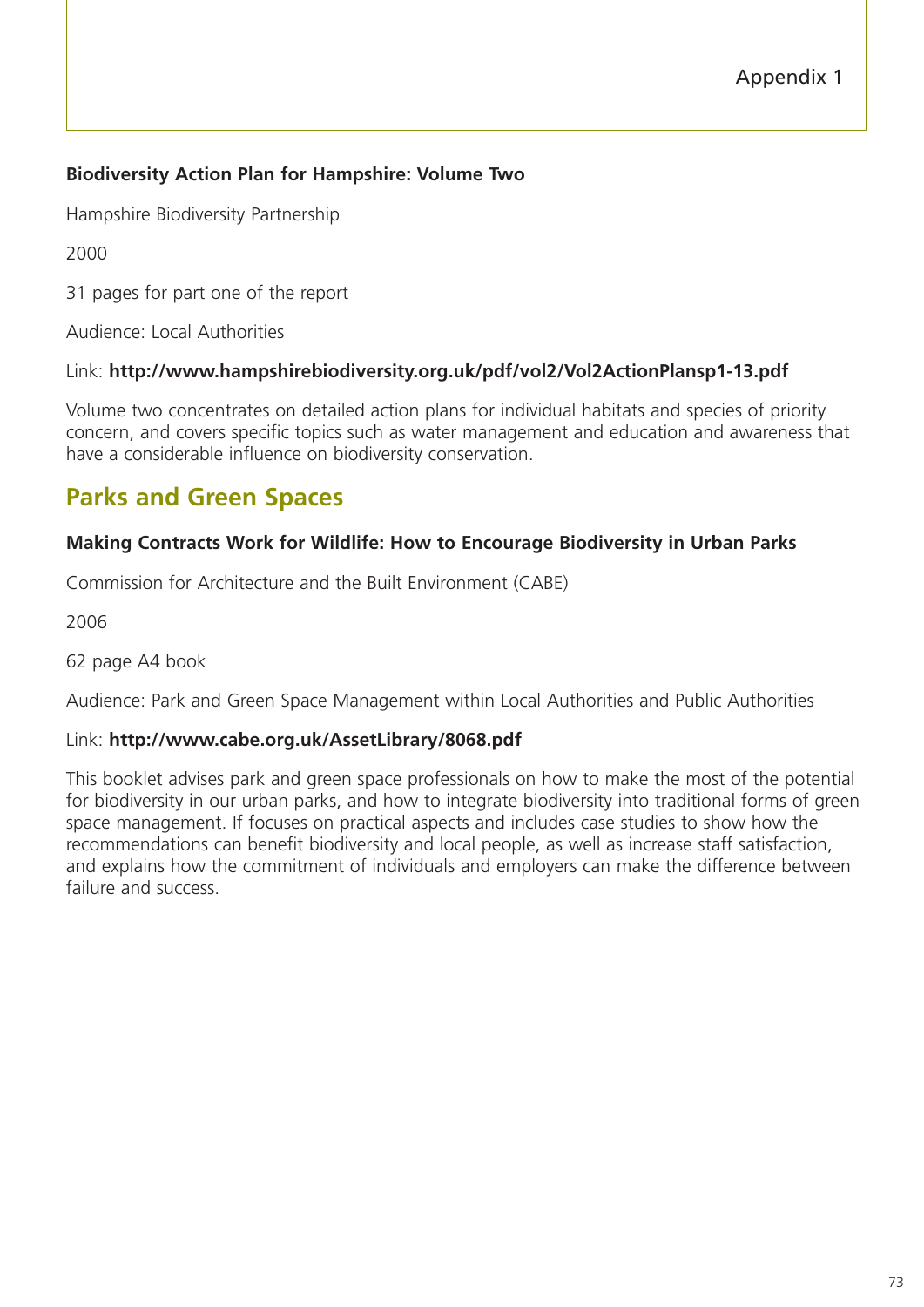# **A Space for Nature**

English Nature

1996

8 page A5 leaflet

Audience: All public authorities

### Link: **http://www.english-nature.org.uk/pubs/publication/PDF/spacefornature.pdf**

This leaflet outlines the values to people of accessible natural green spaces in urban areas and the conservation significance of them, giving English Nature's views and suggested standards for their provision.

#### **Accessible Natural Greenspace in Towns and Cities: A Review of Appropriate Size and Distance Criteria – Research Report No. 153**

English Nature

1995

49 page report

Audience: Local Authorities

Link: Report split into three sections –

### **http://www.english-nature.org.uk/pubs/publication/PDF/153\_1.pdf**

### **http://www.english-nature.org.uk/pubs/publication/PDF/153\_2.pdf**

### **http://www.english-nature.org.uk/pubs/publication/PDF/153\_3.pdf**

This report aims to help Local Authorities develop policies which acknowledge, protect and enhance the contribution natural spaces make to local sustainability. Three aspects of natural space in cities and towns are discussed: their biodiversity; their ability to cope with urban pollution; ensuring natural spaces are accessible to everyone. The report aims to show how size and distance criteria can be used to identify the natural spaces which contribute most to local sustainability.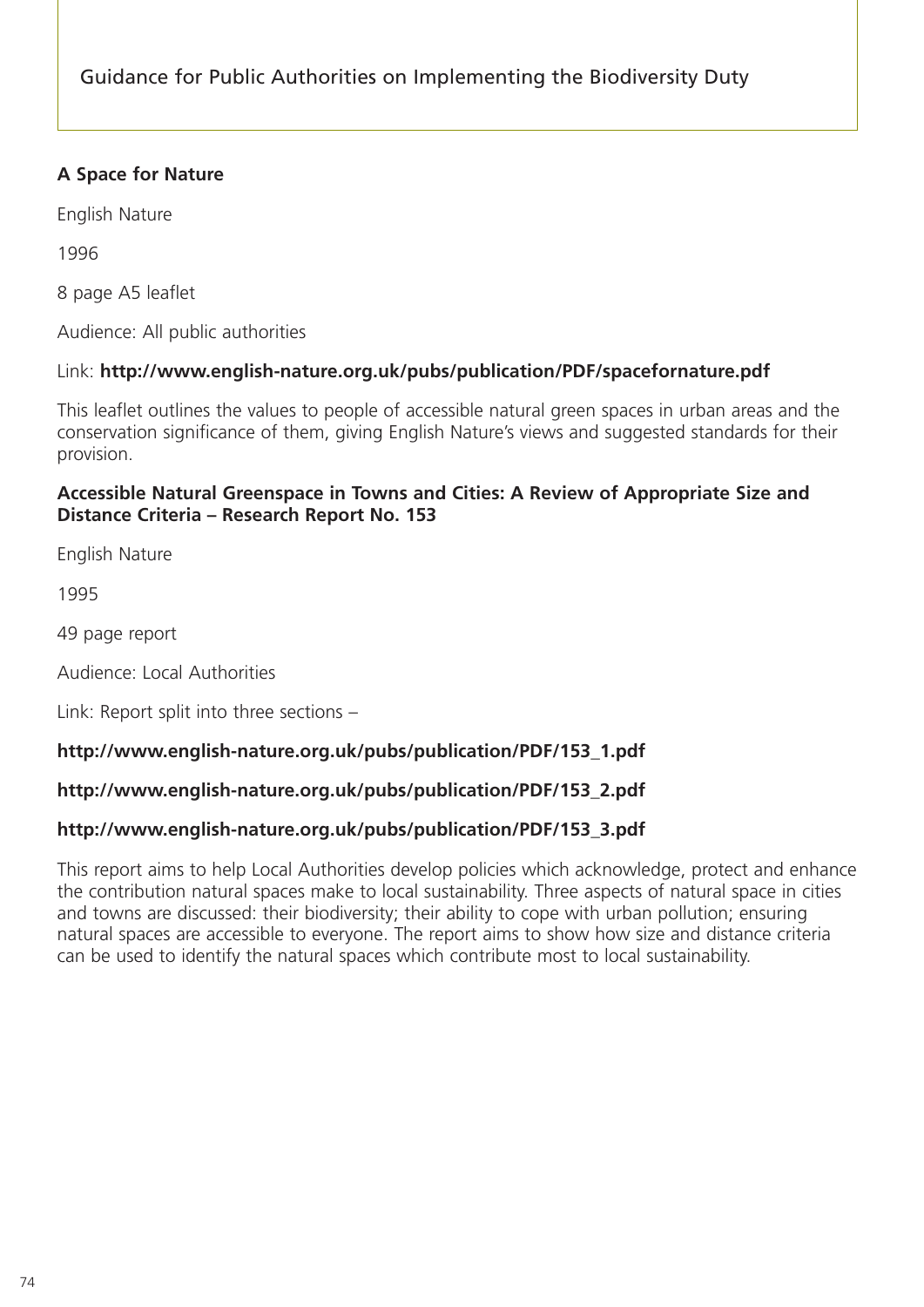#### **Accessible Natural Green Space Standards in Towns and Cities: A Review and Toolkit for their Implementation – Research Report No. 526**

English Nature

2003

98 page report

Audience: Local Authorities

### Link: **http://www.english-nature.org.uk/pubs/publication/PDF/526.pdf**

This report presents the findings of a project which looked at English Nature's natural greenspace standards model in order to determine whether its validity could still be supported, how local authorities were managing greenspace policy and how the standards might be promoted effectively in the new and changing policy environment. The project builds on work published in English Nature Research Report No. 153, Accessible Natural Greenspace in towns and cities – a review of appropriate size and distance criteria (1995).

#### **Providing Accessible Natural Greenspace in Towns and Cities: A Practical Guide to Assessing the Resource and Implementing Local Standards for Provision**

English Nature

2003

36 page guide

Audience: Local Authorities

### Link: **http://www.english-nature.org.uk/pubs/publication/PDF/Accessgreenspace.pdf**

This guide provides a suggested methodology and advice on applying English Nature's Accessible Natural Greenspace Standards – as detailed in English Nature Research Report 526, 'Accessible Natural Green Space Standards in Towns and Cities: A Review and Toolkit for their Implementation'.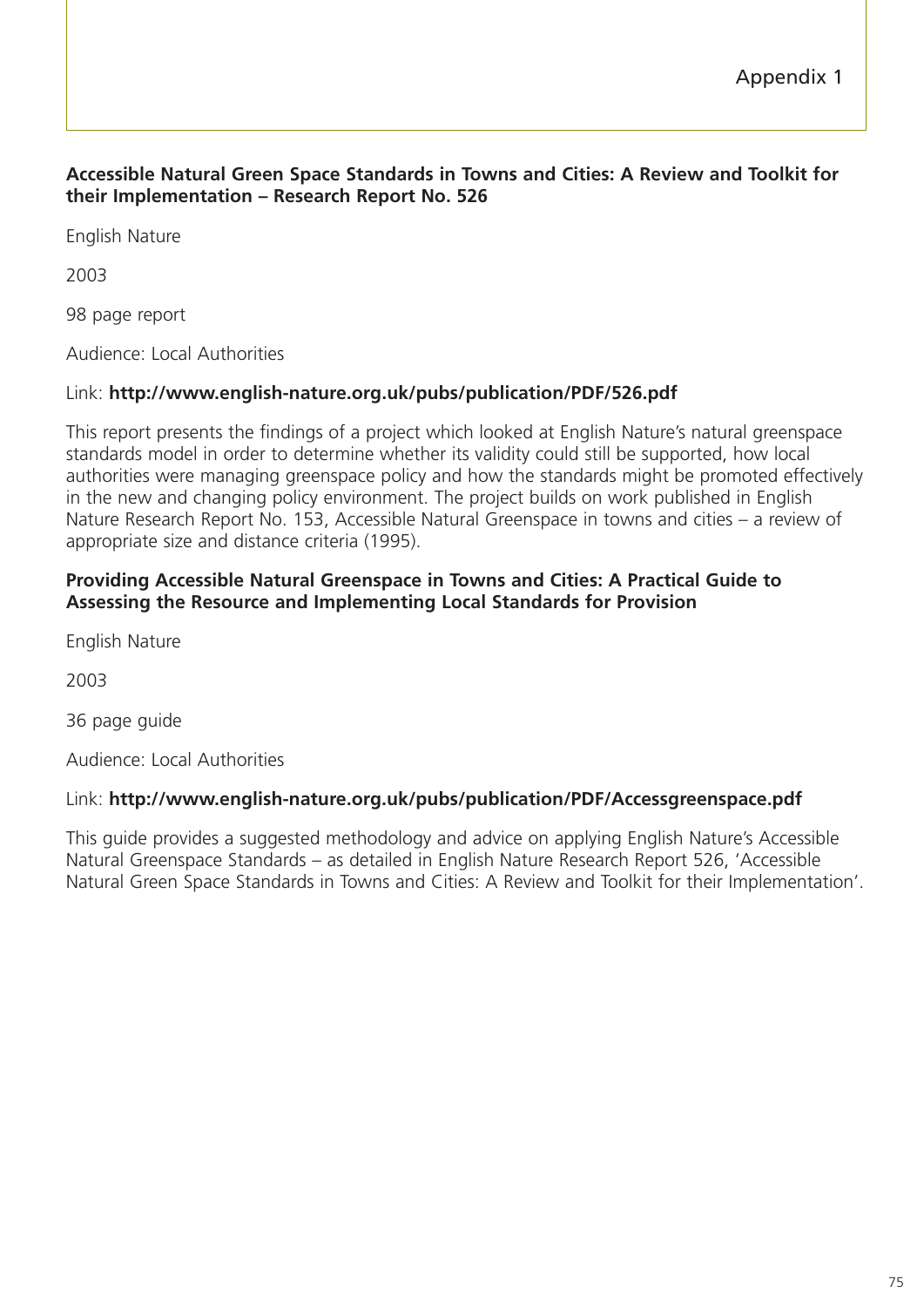# **Planning and Development**

# **Planning Policy Statement (PPS) 9: Biodiversity and Geological Conservation**

ODPM

2005

13 page A4 leaflet

Audience: Planning and Development Representatives of Regional Public Authorities and Local Authorities.

Link:

### **http://www.communities.gov.uk/pub/833/PlanningPolicyStatement9BiodiversityandGeolo gicalConservation\_id1143833.pdf**

PPS 9 sets out planning policies on the protection of biodiversity and geological conservation through the planning system. These policies do not replace or override existing or other national planning policies, but should complement these policies and operate alongside other relevant statements of national planning policy. The policies set out in this document will need to be taken into account by regional planning bodies in the preparation of regional spatial strategies, by local planning authorities in the preparation of local development documents, and may be material to decisions on individual planning applications.

# **Planning for Biodiversity and Geological Conservation: A Guide to Good Practice**

ODPM, Defra, English Nature

March 2006

63 page A4 book

Audience: Planning and Development Representatives of Regional Public Authorities and Local Authorities.

### Link:

## **http://www.communities.gov.uk/pub/843/PlanningforBiodiversityandGeological ConservationAGuidetoGoodPractice\_id1164843.pdf**

This booklet provides good practice guidance on the ways in which regional planning bodies and local planning authorities can help deliver the national policies in PPS9 (summarised above) and comply with the legal requirements set out in the Government Circular, "Biodiversity and Geological Conservation – statutory obligations and their impact within the planning system". This guidance suggests ways in which planning policies and decisions can successfully enhance and restore biodiversity and geology, whilst avoiding, mitigating or compensating for harm.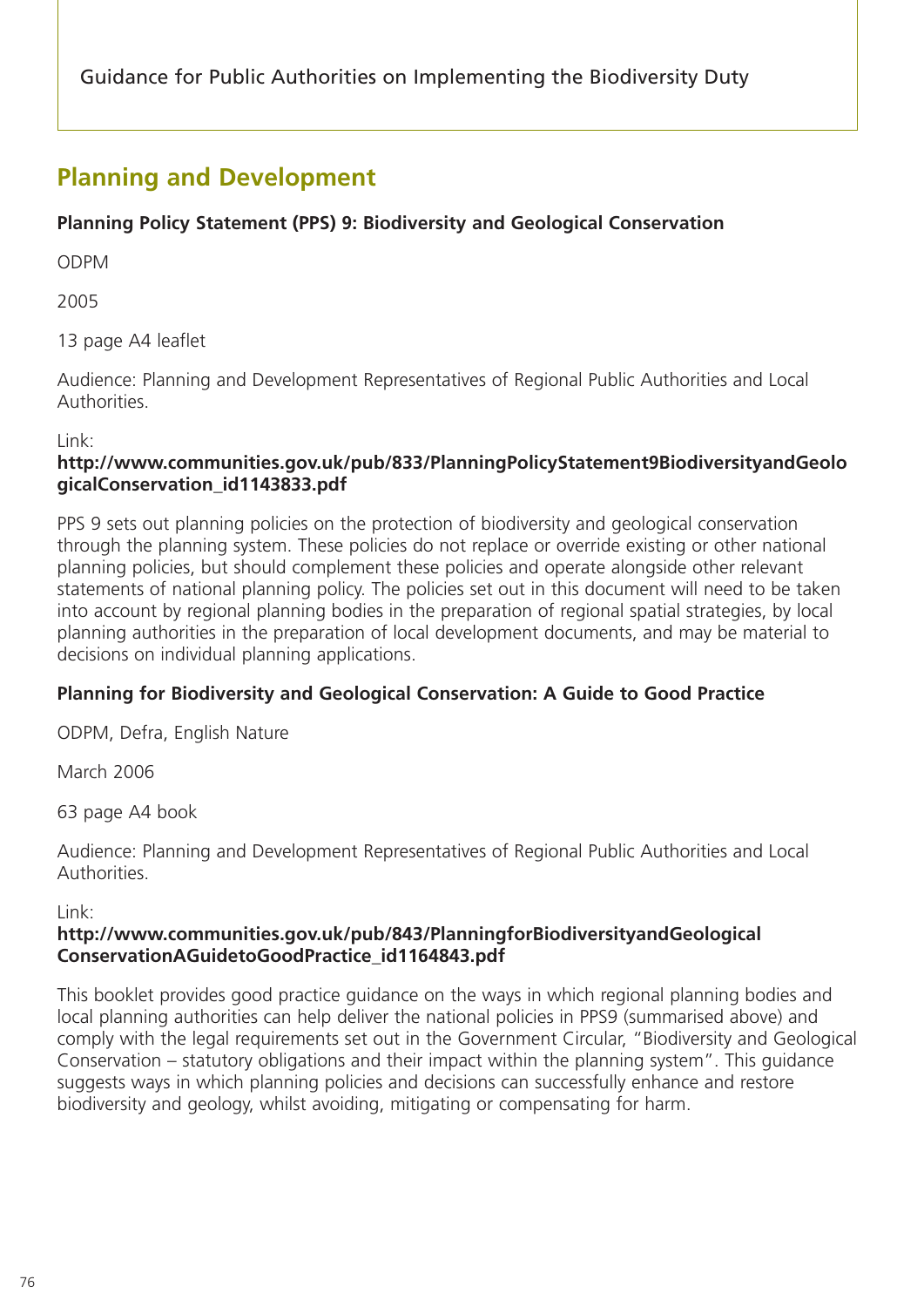## **Planning Guidance (Wales): Technical Advice Note (Wales) 5 – Nature Conservation and Planning**

Welsh Office

1996

19 page technical advice note

Audience: Local Planning Authorities in Wales

Link:

#### **http://new.wales.gov.uk/docrepos/40382/4038231121/403821/403821/40382/403822/ TAN\_5\_Nature\_Conservation\_a1.pdf?lang=en**

This Technical Advice Note (TAN) gives advice on development control issues for Special Protection Areas (SPAs), Special Areas of Conservation (SACs), and Sites of Special Scientific Interest (SSSIs).It also covers the selection and designation of non-statutory nature conservation sites, such as local nature reserves, and the protection of species, commons and greens.

### **Framework for Biodiversity: Integrating Biodiversity into Local Development Frameworks**

The Association of Local Government Ecologists (ALGE)

2005

40 page A4 booklet

Audience: Local Authority Ecologists and Local Authorities Planning Departments

Link:

#### **http://www.alge.org.uk/publications/files/download.php?filepath=Biodiversity\_Framework.pdf**

This booklet provides advice on the scope and integration of biodiversity into Local Development Frameworks. It aims to assist local authorities in the preparation of the required key documents in their Local Development Frameworks and with their subsequent development control functions, and assist in the preparation of supplementary planning documents on biodiversity, and encourage good practice by developers. It provides guidance on ensuring that development avoids or enhances areas subject to environmental and heritage designations, promotes recycled building materials, avoids or reduces pollution, reduces waste, remedies the effects of derelict and contaminated land, reduces water and energy consumption, uses renewable energy, reduces the need to travel, increases density and uses less land.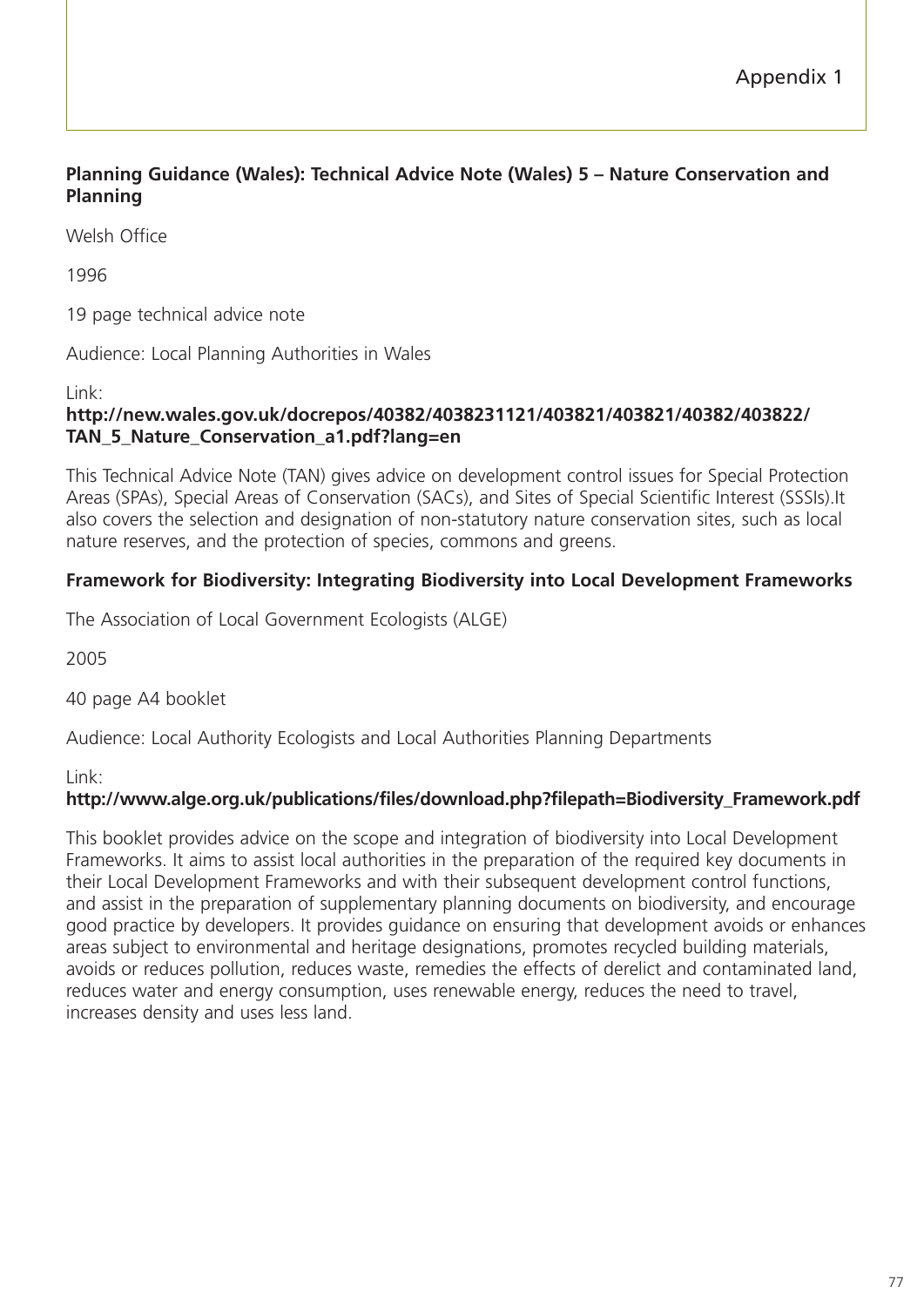# **Biodiversity Guidance for Land Use Planners in Cambridgeshire and Peterborough**

Cambridgeshire County Council

2001

32 page A4 booklet

Audience: Local Authority Planning Departments

Link:

### **http://www.cambridgeshire.gov.uk/NR/rdonlyres/E2DF93F7-ADD4-42E3-B8A4- 22704BD6A163/0/bplanchecklist.pdf**

The Regional Planning Guidance for the East of England and the Countryside and Rights of Way Act in England and Wales have identified the responsibility that local planning authorities have to help achieve the targets set in UK and local biodiversity action plans. This document provides guidance on how the planning system should address biodiversity. It has been produced by the Biodiversity Partnership for Cambridgeshire and Peterborough in consultation with, and for, planners to help them deal more effectively with biodiversity issues. The checklist aids strategic and development control planners when considering biodiversity, both in policy development and when dealing with planning proposals. Five case studies are included to provide examples of good practice, which look at: a small residential development; increased residential density; an industrial estate; road development; and a proposed new settlement.

### **Planning Sustainable Communities: A Green Infrastructure Guide for Milton Keynes and the South Midlands**

The Milton Keynes and South Midlands Environment and Quality of Life (EQOL) Sub-Group

April 2005

36 page A4 booklet

Audience: Local Authorities Planning, Land Management, Park Management Departments

### Link: **http://publications.environment-agency.gov.uk/pdf/GeAN0305BIWY-e-e.pdf**

This booklet provides guidance to assist local delivery vehicles and local authorities in addressing the planning and delivery needs of 'green infrastructure' and the benefits of doing so. It presents a checklist of the planning and delivery principles of green infrastructure relating to a range of public and private assets, with and without public access, in urban and rural locations. The planning and delivery principles of each green infrastructure asset are illustrated using relevant, best practice case studies, and further resources and information are signposted.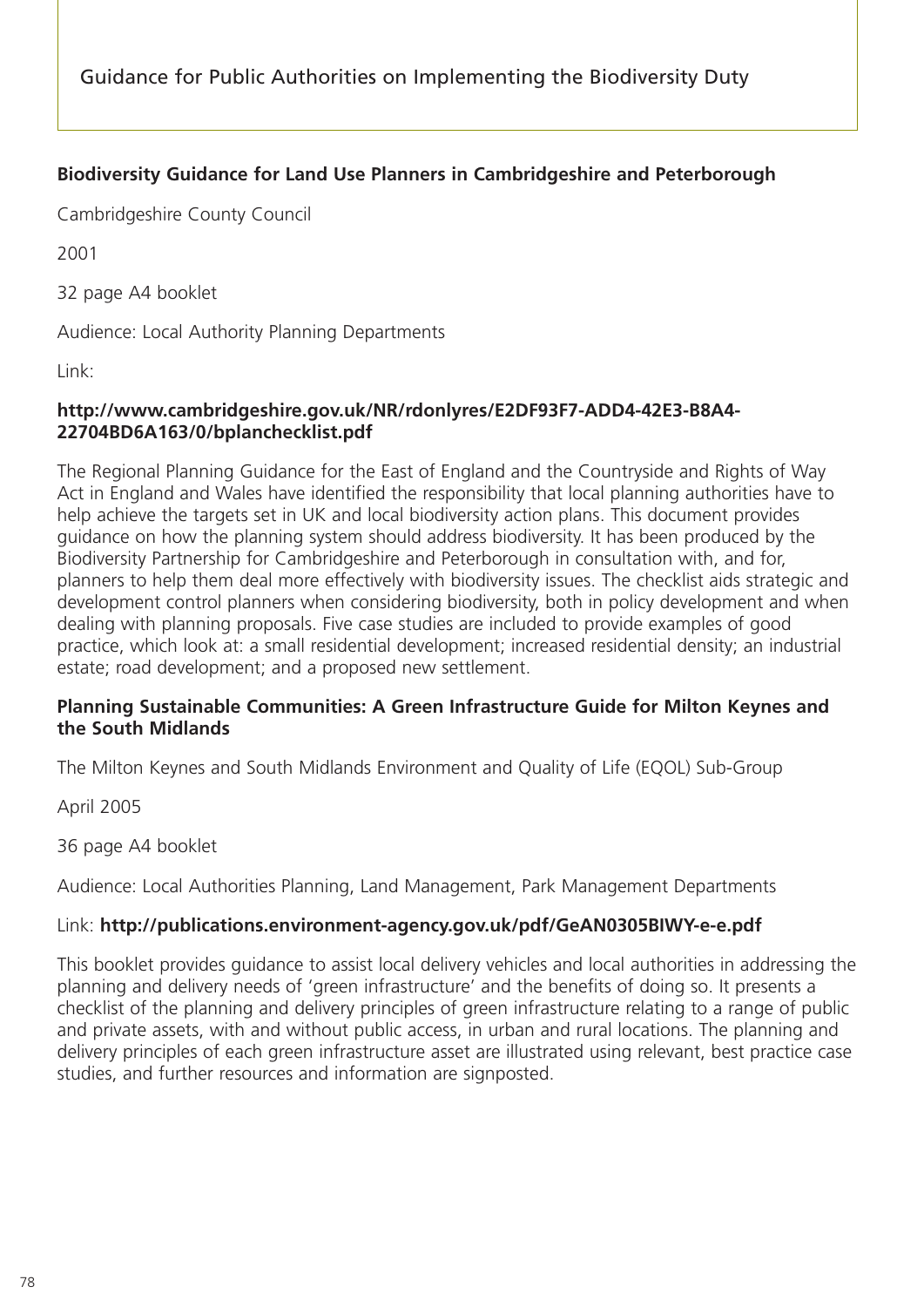# **Strategic Environmental Assessment and Biodiversity: Guidance for Practitioners**

Countryside Council for Wales, English Nature, Environment Agency, RSPB

June 2004

93 page report

Audience: Practitioners Involved in Strategic Environmental Assessments

# Link: **http://www.english-nature.org.uk/pubs/publication/PDF/SEAbiodiversityGuide.pdf**

This book provides guidance to ensure that biodiversity considerations are appropriately addressed at each stage in strategic environmental assessments (SEAs). It aims to assist people and organisations in the preparation of plans and programmes in a wide range of sectors, in carrying out and preparing SEAs, and in commenting on biodiversity issues in those SEAs. The booklet introduces SEA and its legal requirements, explains how biodiversity implications can be considered in SEA, and introduces a 'toolkit' of more specific techniques for promoting biodiversity through SEA.

# **Living Roofs**

English Nature

2006

28 page A5 leaflet

Audience:

### Link: **http://www.english-nature.org.uk/pubs/publication/PDF/LivingRoofs.pdf**

This leaflet provides guidance on making living roofs, and outlines the advantages and disadvantages of different types of living (or green) roof. It makes recommendations for different types of buildings and roofs and provides details and guidance relating to different construction materials and plants to provide the dry habitats and the wildlife species that can be expected to inhabit living roofs.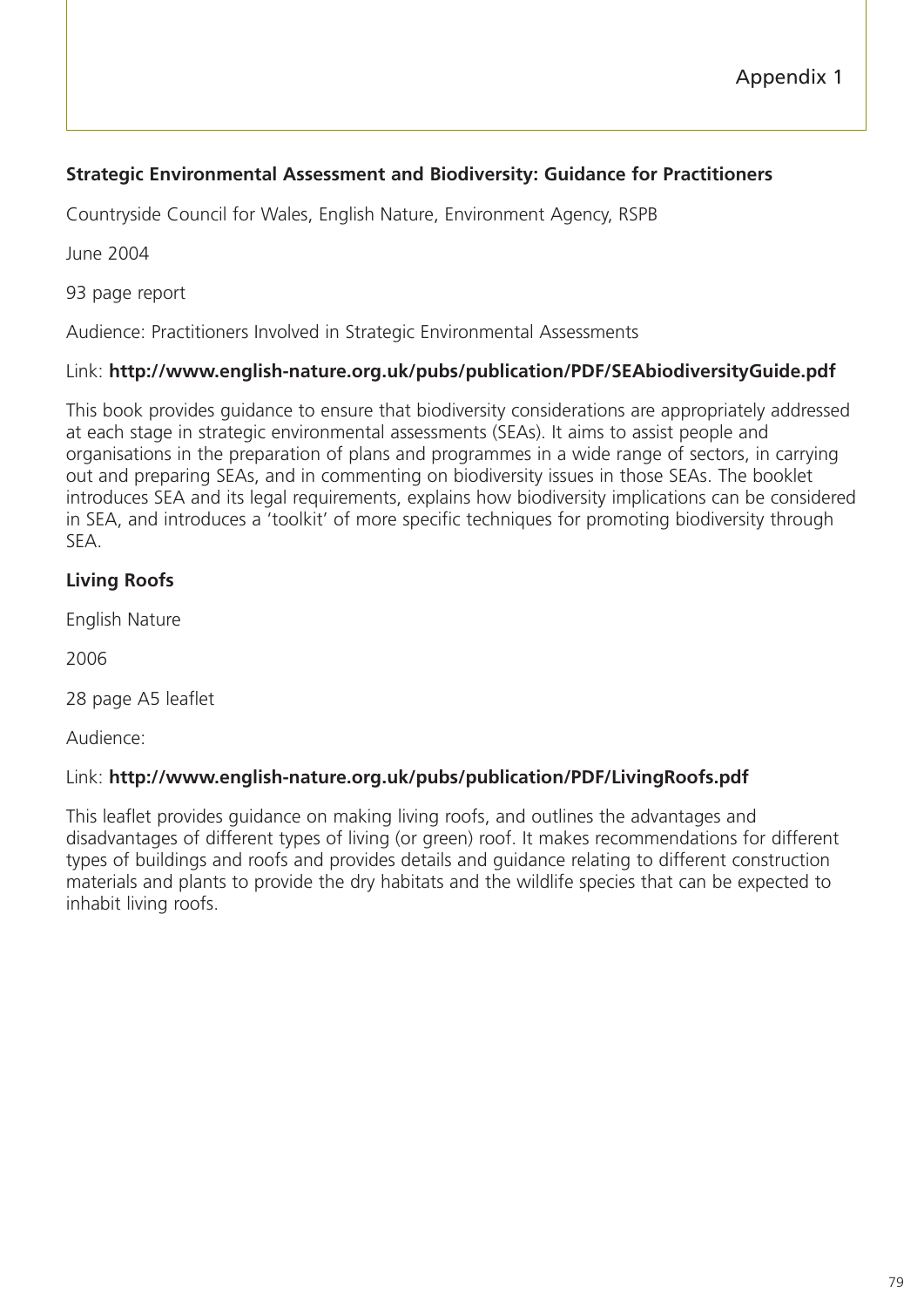# **Design for Biodiversity: A Guidance Document for Development in London**

London Development Agency

2006

21 page A5 booklet

Audience: Local Authority Planning Departments and Developers

#### Link: **http://www.lda.gov.uk/upload/pdf/Design\_for\_\_Biodiversity.pdf**

This booklet provides general guidance on designing developments to benefit biodiversity. It outlines the critical drivers and principle processes which promote best practice and explains that developments should be sustainable, focused on previously developed land, while protecting and enhancing open space and environmental assets. It also provides three case studies which demonstrate how nature conservation priorities have been achieved in developments at Gillespie Park in Islington, Deptford Creek and BICC Cables in Belvedere.

#### **Developing Naturally: A Handbook for Incorporating the Natural Environment into Planning and Development**

Oxford, M

2000

194 page A4 book

Audience: Local Authority Planning Departments

#### Link: Available for purchase from NHBS Environment Bookstore – **http://www.nhbs.com/developing\_naturally\_tefno\_109816.html**

This booklet is aimed at those involved in the planning and development process and provides guidance with comprehensive information on everything from assessing the value of a site for wildlife to landscaping and the creation of habitats.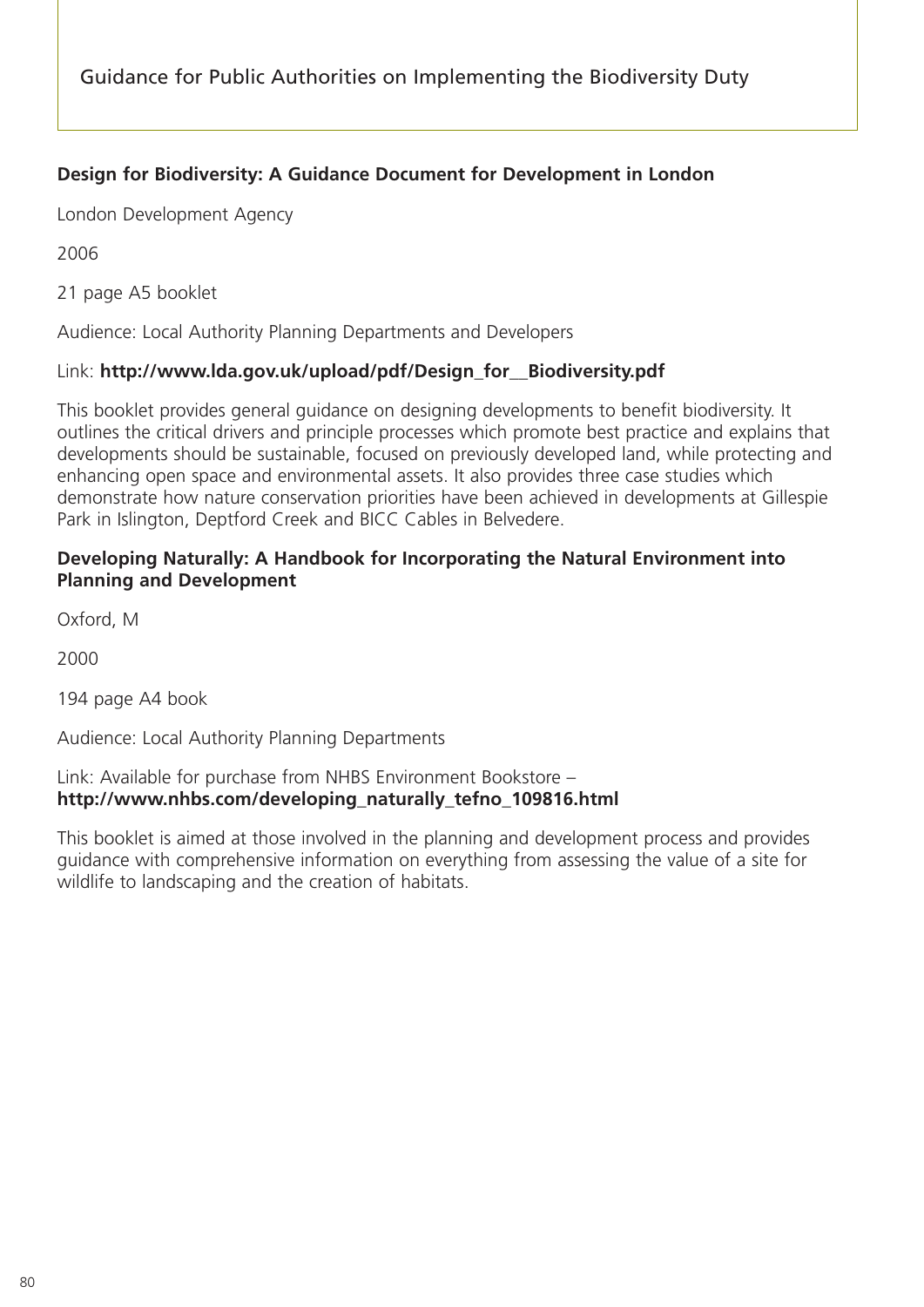### **Biodiversity Impact – Biodiversity and Environmental Impact Assessment: A Good Practice Guide for Road Schemes**

Byron, H. (RSPB)

2000

119 page A4 booklet

Audience: Public authorities involved in preparing Environmental Impact Assessments

### Link: Available for purchase from NHBS Environment Bookstore – **http://www.nhbs.com/biodiversity\_impact\_tefno\_108236.html**

This booklet aims to help Environmental Impact Assessments (EIAs) to achieve their potential by providing best practice guidance on the treatment of biodiversity in EIAs for road schemes. It provides a detailed approach that is applicable not just to road schemes, but to EIAs of other development types, and will complement existing guidance and should help all participants in the road EIA process from government, local authorities, planners and ecologists, statutory and nature conservation bodies, developers and promoters, to environmental and ecological consultants involved in the preparation of road Environmental Impact Statements.

#### **PAS 2010: Planning to Halt the Loss of Biodiversity – Biodiversity Conservation Standards for Planning in the United Kingdom – Code of Practice**

BSI

August 2006

36 page A4 booklet

Audience: Local Authority Planning Departments and Other Public Authorities with an Interest in Biodiversity and Planning

Link: Available for purchase from BSI eShop –

### **http://eshop.bsi-global.com/ProductDetails.aspx?p=30154979&cat=Environment**

This booklet is aimed at all competent authorities involved in the planning process in the UK. It also provides a key source of information for others with an interest in biodiversity and planning, such as statutory nature conservation bodies, environmental non-government organisations, planning consultees, planning applicants and their agents and consultants, along with local community groups. The PAS specifies a procedure by which a competent authority can implement biodiversity statute, policy and good practice.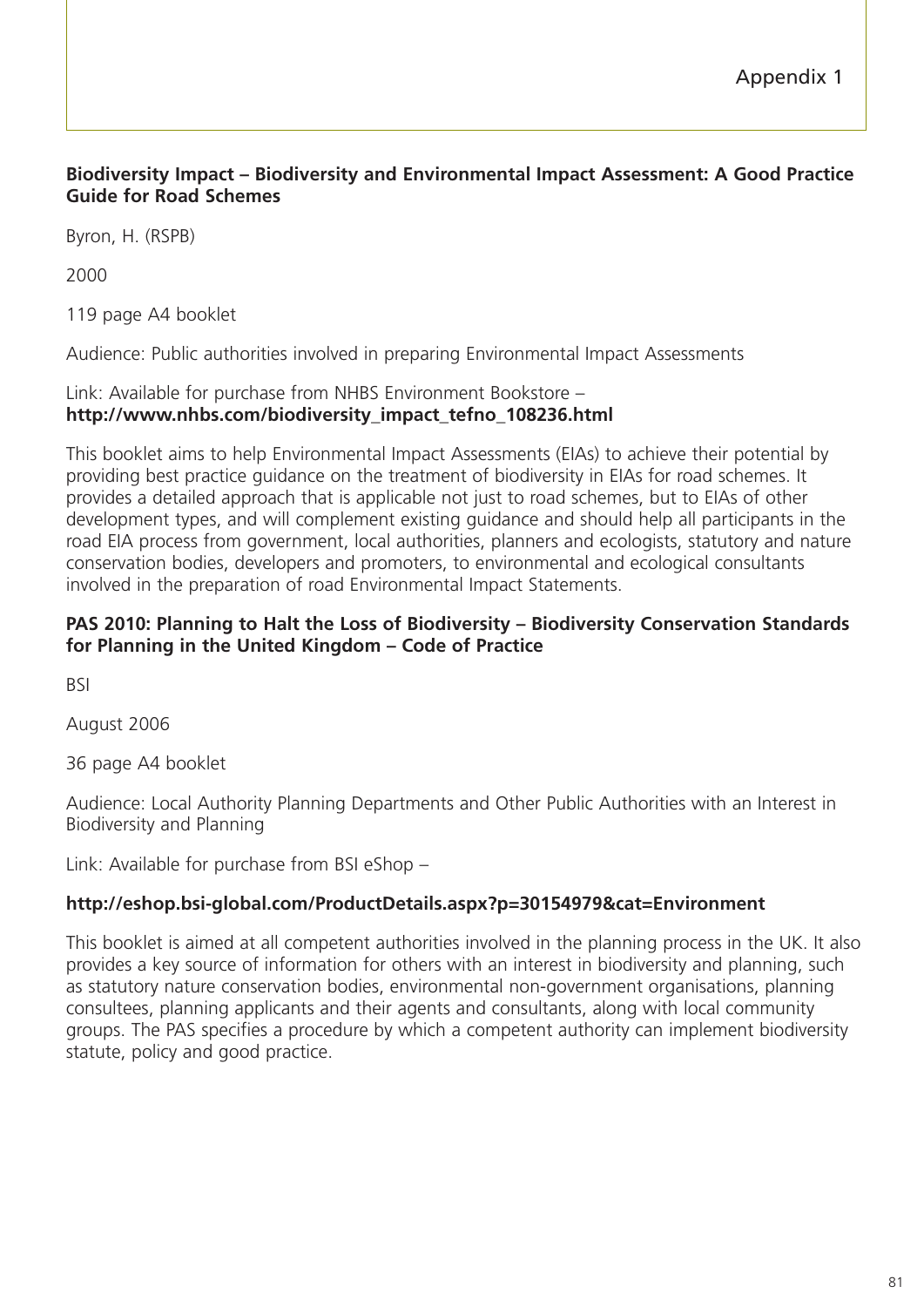### **Planning for Biodiversity: Good Practice Guide**

Royal Town Planning Institute

1999 (Reprinted July 2001)

62 page A4 book

Audience: Local Authority Planning Departments and Other Public Authorities with an Interest in Biodiversity and Planning

### Link: **http://www.rtpi.org.uk/resources/publications/environment/biodiversity**/

This book aims to help raise awareness and improve understanding of biodiversity conservation in the planning system, as well as resolving conflicts and problems, and creating and recognising opportunities. It provides practical guidance on planning instruments that may contribute to biodiversity conservation. The document explains what biodiversity is, gives policy and legislative context, and outlines the local biodiversity action plan process. It gives advice on good practice in Development Plans, Development Control, and in other planning initiatives that may contribute to biodiversity conservation.

## **Working With Wildlife: A Resource and Training Pack for the Construction Industry**

Newton, J., Williams, C., Nicholson, C., Venables, R., et al

2004

400 page training resource

Audience: Training for Individuals Involved in Construction, Planning and Development

Link: Available for purchase from CIRIA Books –

### **http://www.ciria.org/acatalog/C587TP.html**

### Sample: **http://www.ciria.org/acatalog/c587.pdf**

This training pack provides information and guidance to enable a wide range of people involved in construction to stay within the law relating to wildlife, and to implement good practice in protecting wildlife on development and construction projects. The pack is intended to be used for training purposes and includes a presentation and training materials on an accompanying CD-ROM. These supporting materials include briefing sheets on individual habitats and species, toolbox talks and a quiz for training delegates. The pack covers the fundamentals of ecology and introduces legislation governing wildlife and construction issues, before providing practical guidance on dealing with wildlife on sites.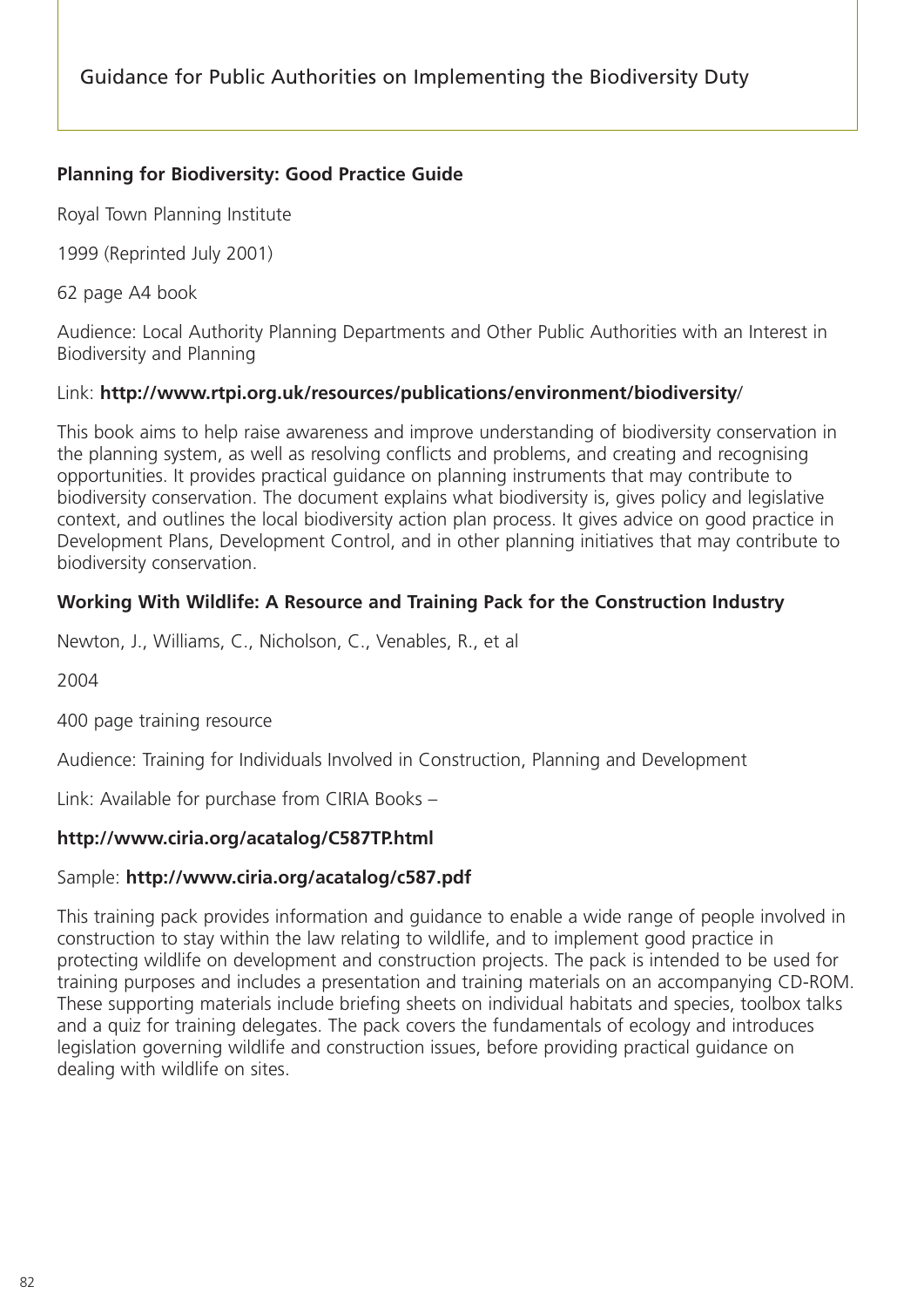## **Working With Wildlife: Pocket Book**

Newton, J., Williams, C., Nicholson, C., Venables, R., et al

2004

32 page A4 booklet

Audience: Individuals Involved in Construction and Development

Link: Available for purchase from CIRIA Books –

## **http://www.ciria.org/acatalog/C613.html**

### Sample: **http://www.ciria.org/acatalog/c587.pdf**

This pocket book is aimed to provide construction site operatives and managers with practical advice about some of the more significant wildlife species that may be found on UK construction sites. It provides guidance to assist with the identification of each of the wildlife species covered, and explains what to do when they are discovered on site. The book is designed to help construction sites comply with the law, whilst encouraging greater awareness and implementation of environmental good practice, and highlighting health and safety implications of working with wildlife.

### **Working With Wildlife: Site Guide**

Newton, J., Williams, C.

2005

196 page A4 book

Audience: Individuals Involved in Construction and Development

Link: Available for purchase from CIRIA Books –

### **http://www.ciria.org/acatalog/C567.html**

### Sample: **http://www.ciria.org/acatalog/c567.pdf**

This booklet provides information and guidance, for a wide range of people working in the construction industry, to raise awareness of the law relating to wildlife and promote understanding and implementation of good practice in protecting wildlife on development and construction projects. This guide is intended to be used as a quick, on-site reference to help identify species and provide guidance on what should be done if these species are discovered. It provides information on the roles of the contractor and ecologist in helping to understand the issues, and gives guidance on the optimal times for carrying out specialist surveys and mitigation.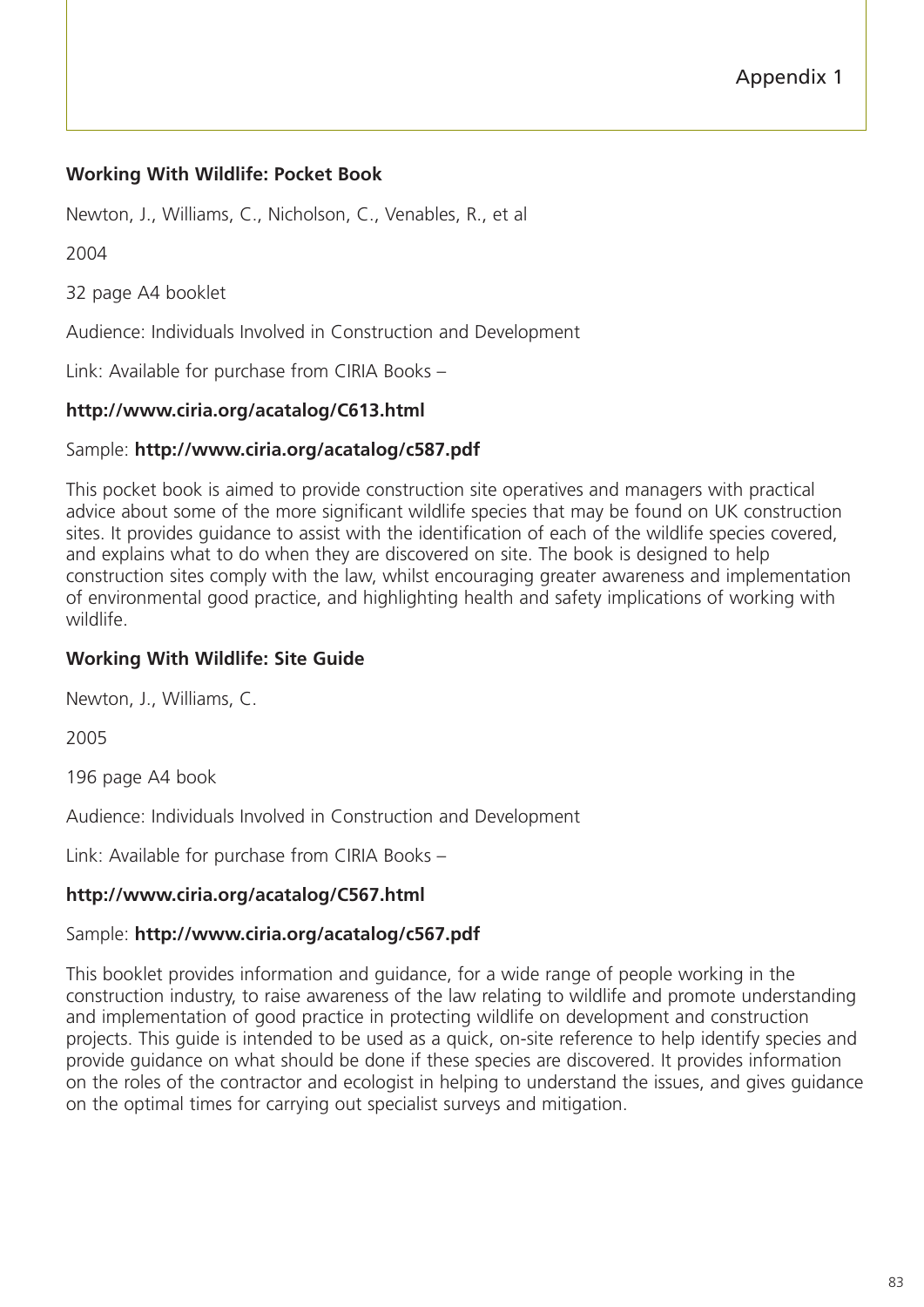# **Building Greener**

Construction Industry Research and Information Association (CIRIA)

2006

The full guidance document will be published in Autumn 2006

Audience: Designers, Planners and the Construction Industry

# Link: **http://www.ciria.org/buildinggreener/guidance\_introduction.htm**

The guidance will explore the planning, design, construction and maintenance issues surrounding the incorporation of green roofs, green walls and associated features across a range of different property types for both new and existing buildings. The document will focus on how these features can benefit the built environment by enhancing biodiversity, sustainable drainage and thermal efficiency. It will use case studies to highlight good practice and lessons learnt and will include information on the framework and drivers provided by planning guidance and Building Regulations, the benefits and barriers, design choices and construction and maintenance issues in relation to each of the features covered.

# **Biodiversity Indicators for Construction Projects**

Woodall, R., Crowhurst, D.

July 2003

29 page A4 booklet

Audience: Designers, Planners and the Construction Industry

### Link: **http://www.ciria.org/pdf/w005.pdf**

This booklet introduces a set of three complementary biodiversity indicators, developed by BRE and CIRIA, that allow the impact of construction projects on biodiversity to be measured. This will help users to measure the impact of their construction product and construction processes on biodiversity, while designers and construction teams will also be able to use them to monitor their own performance. It is hoped that these indicators will facilitate the design and construction of more ecologically sound projects and help to raise awareness and understanding of biodiversity principles and issues within the construction industry.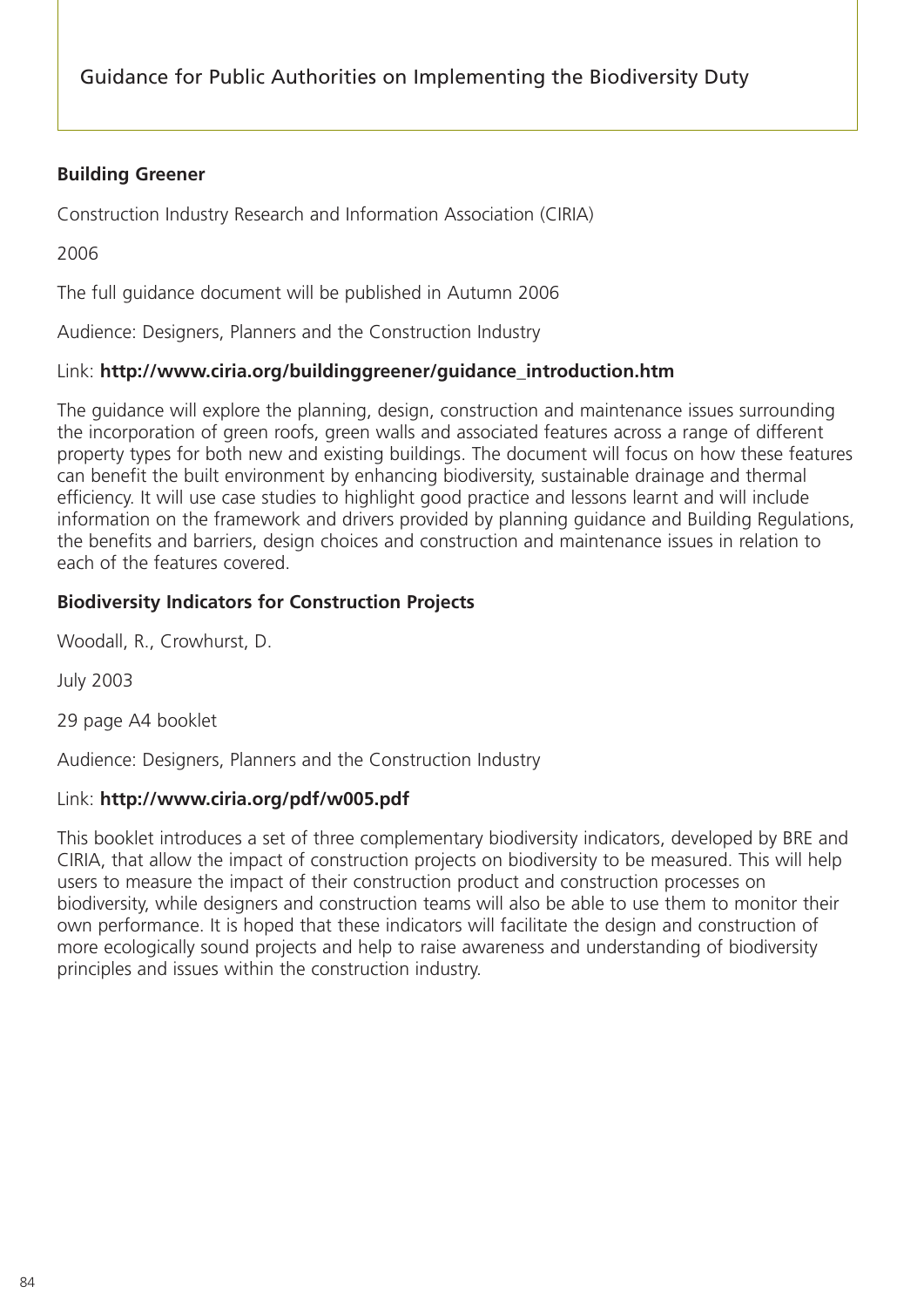### **Duties on Relevant Authorities to Have Regard to the Purposes of National Parks, Areas of Outstanding Natural Beauty (AONBs) and the Norfolk and Suffolk Broads: Guidance Note**

Defra

2005

10 page A4 leaflet

Audience: Relevant Local Authorities Land Management Departments

Link:

#### **http://www.defra.gov.uk/wildlife-countryside/issues/landscap/pdf/authoritydutiesguidancenote.pdf**

This leaflet provides guidance relating to National Parks, Areas of Outstanding Natural Beauty (AONBs) and the Norfolk and Suffolk Broads and aims to raise awareness and provide greater clarity of the duties designed to protect these areas. It explains how authorities might demonstrate compliance with the duties, details the process by which they will be monitored and provides a new opportunity for all relevant authorities to show their commitment to conserving and enhancing our finest landscapes.

## **Biodiversity Checklist: Developer's Guidance**

Cambridgeshire County Council

March 2001

6 page A4 leaflet

Audience: Local Planning Authorities

Link:

#### **http://www.cambridgeshire.gov.uk/NR/rdonlyres/BA8E3741-34F4-4421-80F7- 3069B275FF61/0/biodguide.pdf**

This leaflet provides guidance, developed in consultation with local authority planners in Cambridgeshire and Peterborough, of the type of information relating to biodiversity that might be expected on submission of planning application forms. This guidance covers a number of steps that can be taken during the planning application process to ease the work of the planners and ensure government legislation is not contravened, whilst also achieving benefits for biodiversity.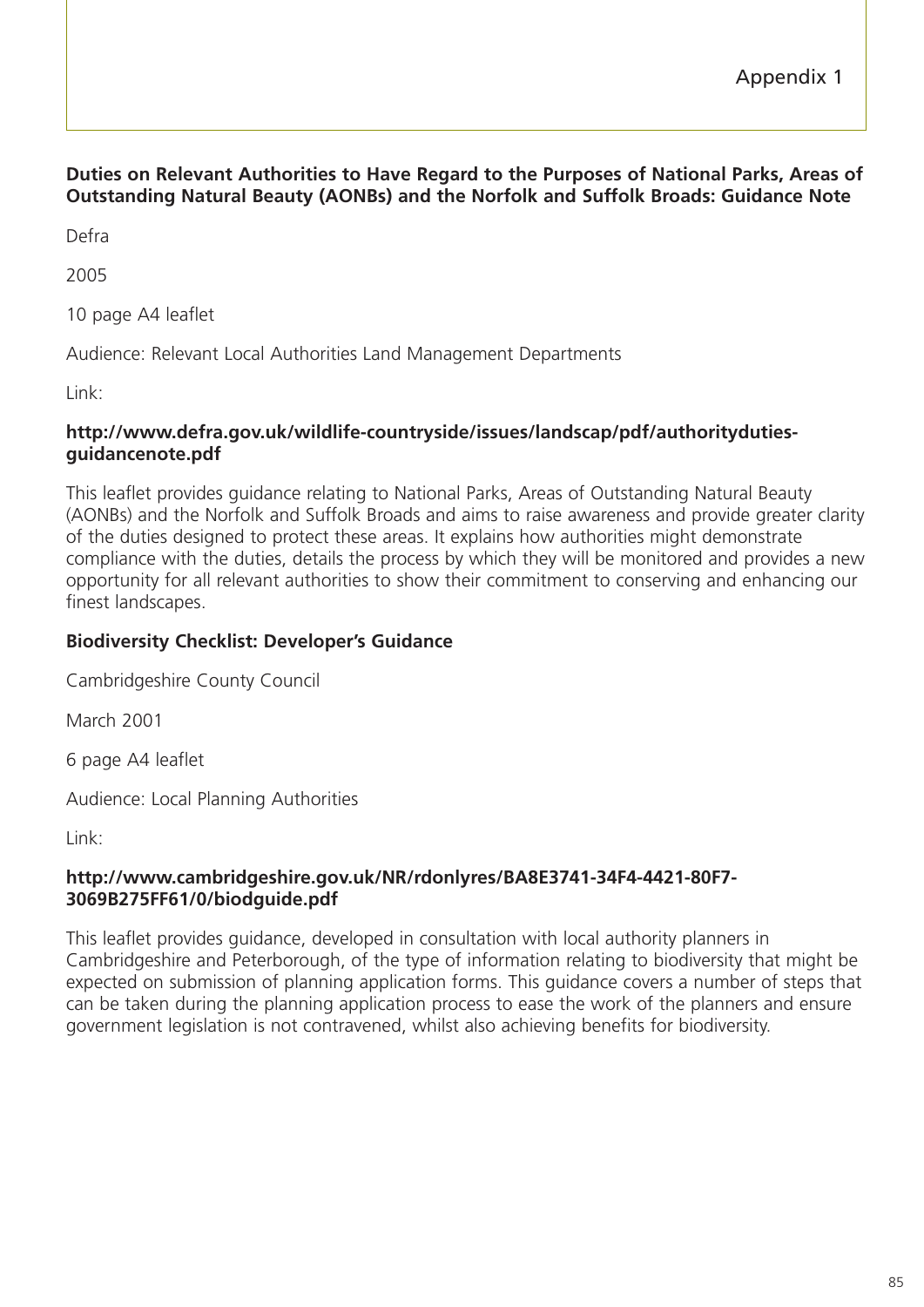# **Business and Biodiversity**

**Business and Biodiversity: A UK Business Guide for Understanding and Integrating Nature Conservation and Biodiversity into Environmental Management Systems**

**Farthwatch** 

2002

24 page A5 booklet

Audience: Businesses

# Link: **http://www.businessandbiodiversity.org/pdf/bandb.pdf**

This booklet introduces the importance of biodiversity and nature conservation, describing the main threats to biodiversity and explaining why the conservation of biodiversity is important to business. The document also introduces five steps on integrating biodiversity into an Environmental Management System. These five steps take businesses through: identification and listing business activities and effects on local biodiversity; identification and review of potential risks and impacts; setting priorities for action; development of a management planning programme; and integration and implementation of an appropriate action plan into the business process.

## **Business and Biodiversity: Site Biodiversity Action Plans – A Guide to Managing Biodiversity on Your Site**

**Earthwatch** 

2003

6 page A5 leaflet

Audience: Businesses

Link:

# **http://www.businessandbiodiversity.org/pdf/B&B%20SITE%20BAP%20(181)%20V10.pdf**

This leaflet provides instruction and practical guidance on the development and delivery of biodiversity action plans for business sites. The document includes advice on: how to conduct an ecological site survey; how to prepare, and then implement, the biodiversity action plan; and guidance on monitoring, reviewing and reporting on plans. A series of case studies are included for Severn Trent Water, the Royal Bank of Scotland, GlaxoSmithKline, Center Parcs and RMC.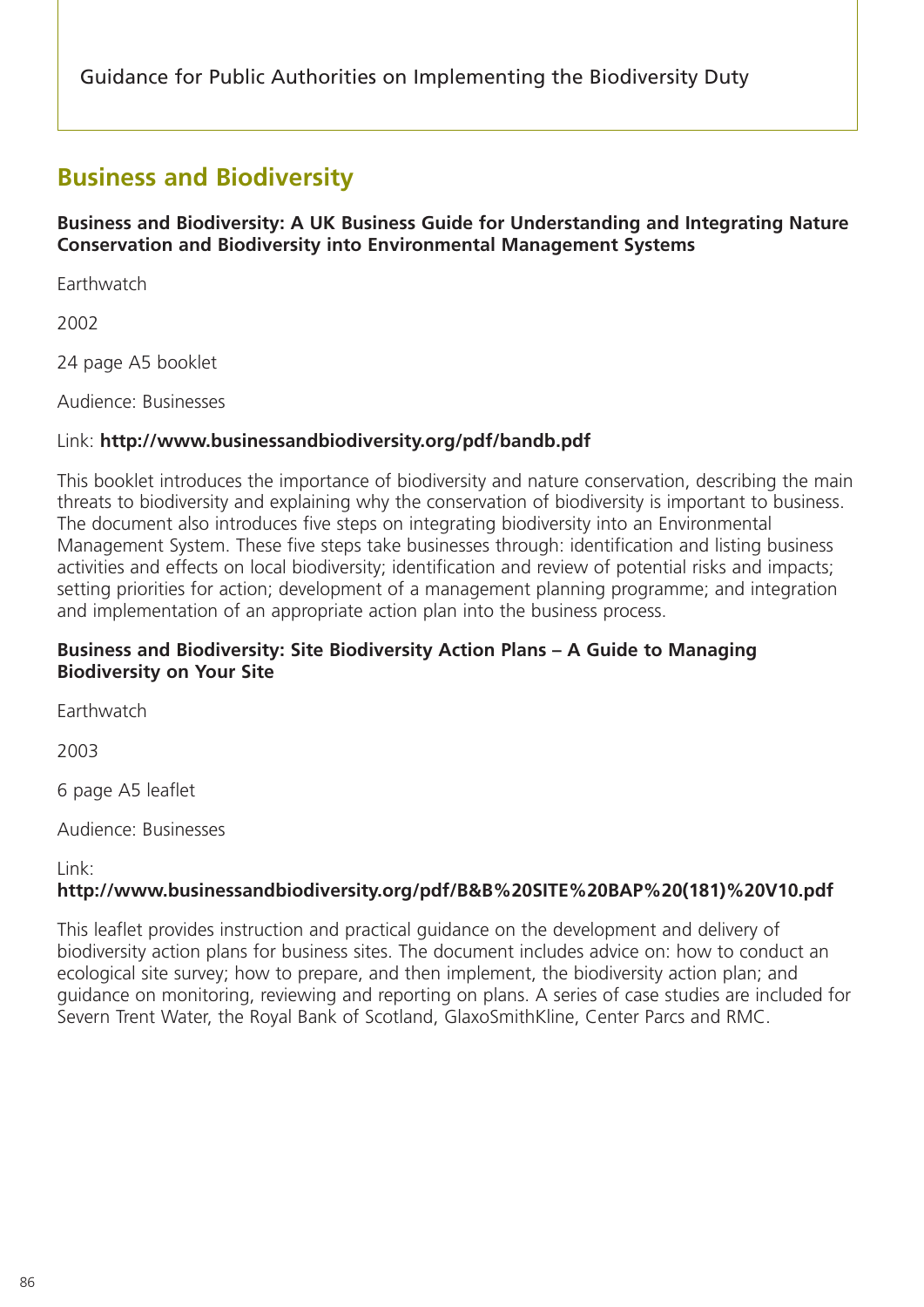#### **Case Studies in Business and Biodiversity: A Companion Volume to 'Business & Biodiversity: A UK Business Guide for Understanding and Integrating Nature Conservation and Biodiversity into Environmental Management Systems**

**Earthwatch** 

2000

32 page A5 booklet

Audience: Businesses

### Link: **http://www.businessandbiodiversity.org/pdf/bandbcasestudies.pdf**

This booklet introduces biodiversity action plans and provides ten indicators of biodiversity engagement, which include understanding biodiversity, developing and integrating a company biodiversity action plan, working with local partners and employees, funding and management support, and communication and engagement with internal and external stakeholders. The indicators are illustrated with examples of best practice, in addition to a series of case studies for Northumbrian Water, Center Parcs, London Luton Airport, Glaxo Wellcome, BP Amoco and The Co-operative Bank.

#### **Putting a Bit Back: A Guide to Nature Conservation for Small to Medium-sized Enterprises (SMEs)**

**Earthwatch** 

2001

8 page A5 booklet

Audience: Businesses

### Link: **http://www.businessandbiodiversity.org/pdf/bit.pdf**

This booklet provides best practice recommendations for SMEs and identifies a range of simple activities that can be carried out in the workplace (e.g reducing pollution, using energy wisely and minimising waste) to help protect and conserve the environment, whilst also improving business efficiencies. The recommendations focus on key areas relating to nature conservation processes including: environmental review; site review; improving site nature conservation interest; memberships and sponsorships; staff involvement; and a review of actions. The document also includes a series of case studies for Shields Environmental Ltd, Beacon Press Ltd, Mileta Tog 24, Husky Injection Moulding Systems and Ginns and Gutteridge Ltd.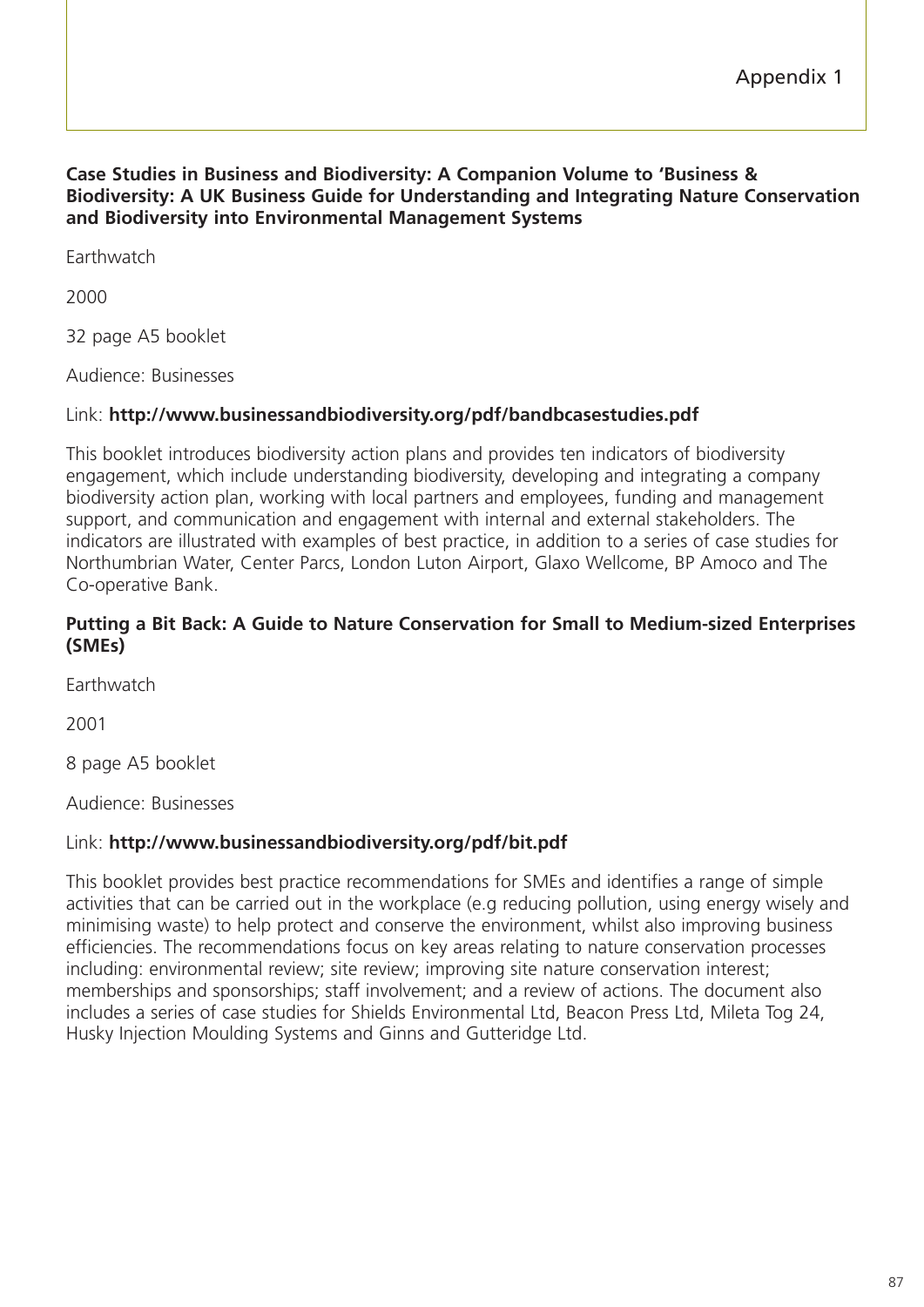# **Business and Biodiversity: A Guide for UK-Based Companies Operating Internationally**

**Earthwatch** 

2002

48 page A5 booklet

Audience: International UK-Based Businesses

# Link: **http://www.businessandbiodiversity.org/pdf/BandBOseas.pdf**

This booklet provides an overview of considerations and challenges for UK-based companies with operations or links overseas and explains the international framework of conventions, laws and regulations relating to biodiversity. The document also provides examples of good practice, which illustrate specific problems companies have already faced and addressed. For example, designing and implementing a company BAP, and involving stakeholders and supply chains in the process.

## **Business and Biodiversity: The Handbook for Corporate Action**

Earthwatch, The World Conservation Union (IUCN), World Business Council for Sustainable Development

2002

56 page A5 booklet

Audience: Health, Safety, Environment and Sustainable Development Representatives

# Link: **http://www.businessandbiodiversity.org/pdf/IUCN-EW-WBCSD%20Handbook.pdf**

This booklet aims to raise awareness of the importance of biodiversity to the business community. It uses the experiences of a number of companies which have already begun integrating biodiversity concerns into their management systems and taking action to conserve biodiversity, to provide examples of good practice and lessons learnt. In particular the report outlines the business case for biodiversity, identifies corporate biodiversity issues, and provides guidance for developing biodiversity corporate action.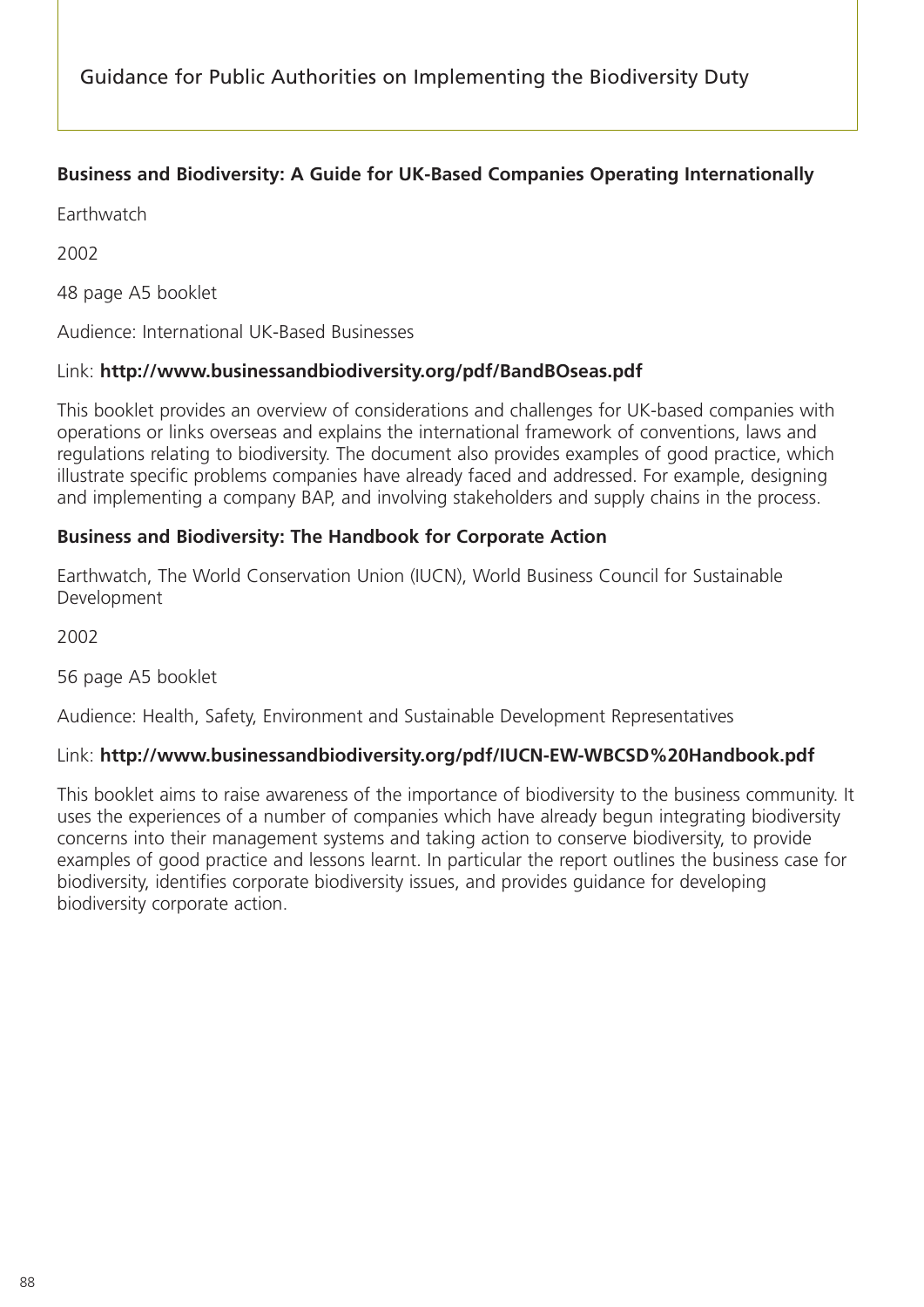# **Education**

# **Biodiversity Education Pack: Key Stage 1 and 2**

Essex Biodiversity Partnership

33 page A4 booklet

Audience: School Teachers and Pupils

## Link: **http://www.essexbiodiversity.org.uk/library/CD\_folder/Education%20Pack.pdf**

This booklet is designed as an educational tool for teachers to use to teach pupils at key stage 1 and 2 about the importance of biodiversity conservation. It aims to educate pupils about the importance of biodiversity and help them to understand the need to protect it, and it is hoped that this will help to influence and direct children to bring about a more sustainable future. The pack introduces the concepts of biodiversity and sustainability, species and habitats and suggests practical activities for lessons to assist the understanding of the pupils.

# **Health**

# **Better Environment, Healthier People: Our Contribution to Health**

Environment Agency

October 2005

17 page A4 leaflet

Audience: Environmental and Health Services in Local Authorities

# Link: **http://publications.environment-agency.gov.uk/pdf/GEHO0905BJOV-e-e.pdf?lang=\_e**

This leaflet explores the relationship between the outdoor environment and the physical and mental health and well-being of people. The document uses examples to highlight the effects on health of a range of outdoor environments, including: 'living with chemicals'; 'living near industry'; 'living in towns and cities'; 'living near water'; 'living in the countryside'; 'living in the future'. It aims to help the Environment Agency to work effectively with others to improve the environment in ways that benefit the nation's health.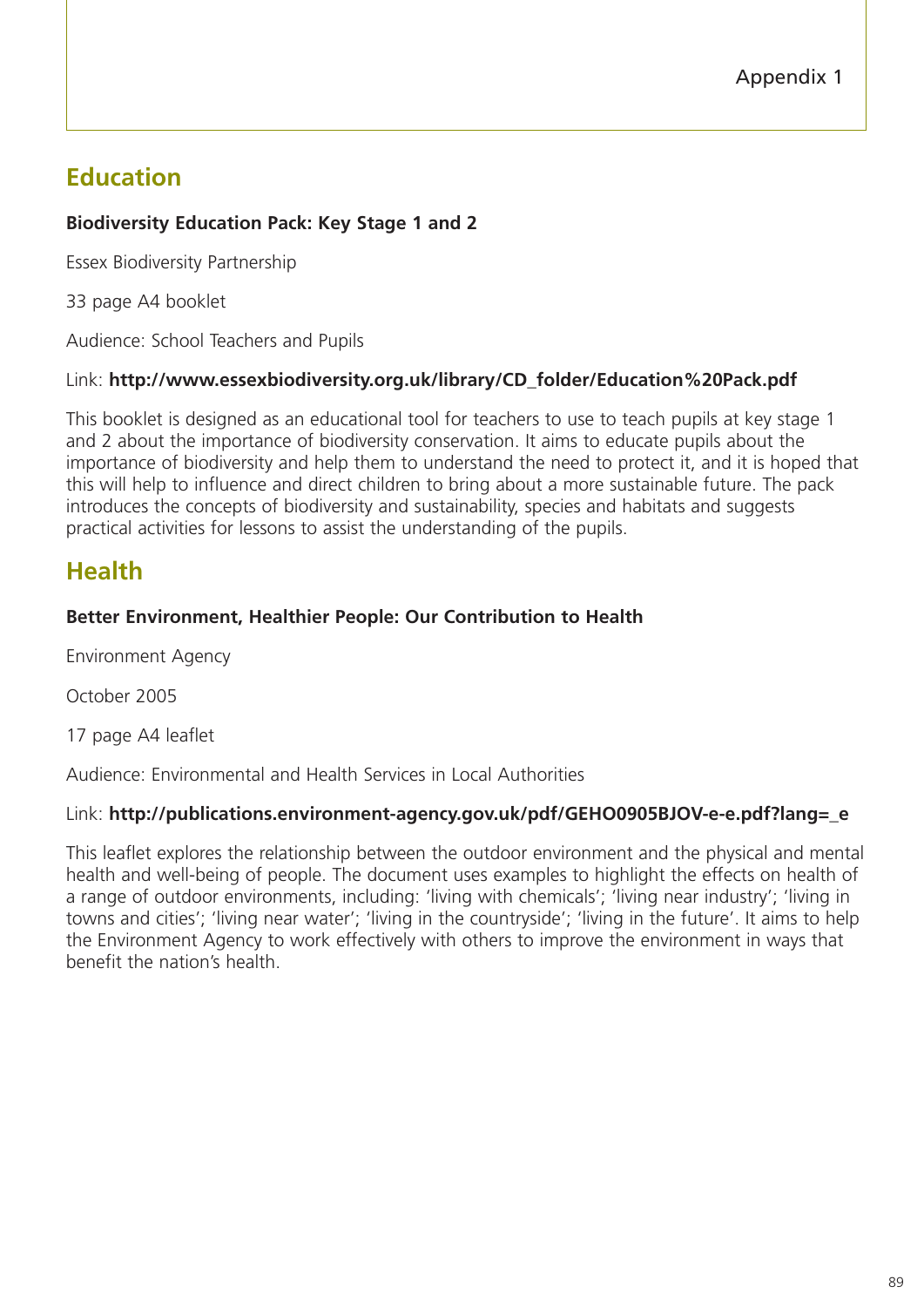## **Enhancing the Healing Environment: A Guide for NHS Trusts**

Kings Fund

June 2004

74 page guide

Audience: Local Authorities and health-related Public Authorities

#### Link: **http://www.kingsfund.org.uk/resources/publications/enhancing\_the.html**

The guide shows how staff teams can make changes to areas such as waiting rooms and gardens by making better use of existing resources. Drawing on learning from the King's Fund's Enhancing the Healing Environment programme, it sets out the case for investing in good hospital design to encourage health/healing benefits, and offers a step-by-step guide to planning a design project.

### **Promoting land management in the NHS to support local biodiversity**

Department of Health

2005

21 page report

Audience: Local Authorities and health-related Public Authorities

### Link: **http://www.gosw.gov.uk/gosw/docs/166235/Biodiverstiy\_Report\_Final\_E1.pdf**

This report sets out the results of some innovative work across the NHS estate in the SW region, which has explored how positive estate management can contribute to patient and staff well-being, and makes a wider contribution to enhancing local biodiversity. As a result the report represents the start of a new partnership between health and environmental sectors in the South West. The recommendations set out some sensible ways in which this can be taken forward and developed.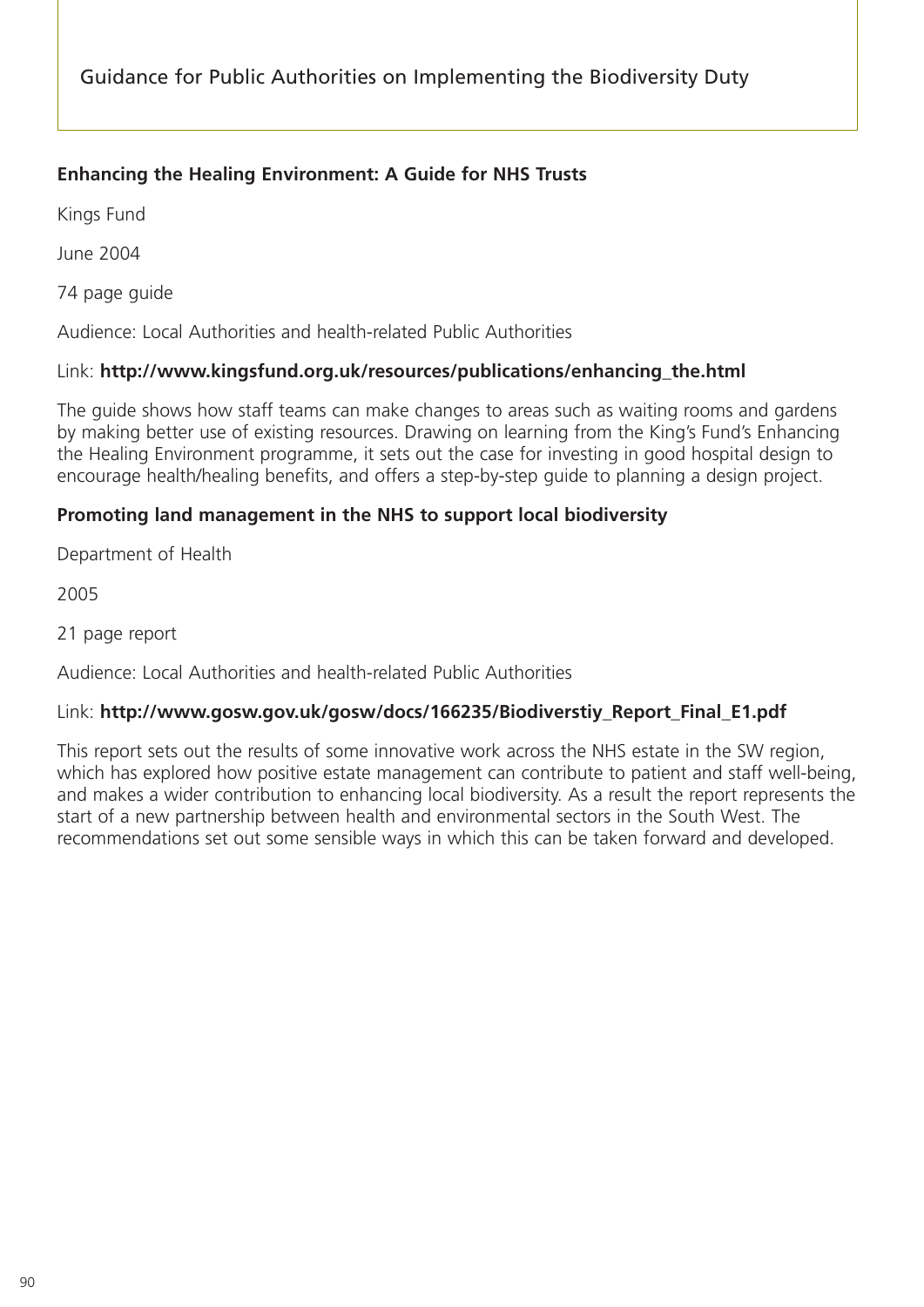# **Infrastructure**

# **Integrated Washland Management for Flood Defence and Biodiversity**

Morris, J., Hess, T.M., Gowing, D.J., Leeds-Harrison, P.B., Bannister, N., Wade, M., and Vivash, R.M. (Report to DEFRA and English Nature)

2004

155 page report

Audience: Key Policy Areas include Catchment Flood Management Plans (CFMP), Habitat Management, Agri-Environment Schemes, and the Water Framework Directive

Link:

### **http://www.silsoe.cranfield.ac.uk/iwe/projects/washlands/enrr%20598%20washland %20report.pdf**

The report reviews the options for washland creation and provides guidance on how, and under what conditions, washlands might be developed to deliver benefits for biodiversity and/or flood management. It reviews selected case study experience in the UK and Europe and draws out existing and potential synergies and issues between flood defence and biodiversity, and identifies interventions that can be adopted to deliver flood management and biodiversity objectives.

# **Biodiversity Action Plan**

Highways Agency

2001

Approximately 21 pages on Highways Agency website

Audience: Environmental and Conservation Organisations, Neighbouring Landowners, Local Authorities

# Link: **http://www.highways.gov.uk/aboutus/723.aspx**

This Biodiversity Action Plan provides details of targets to protect and enhance biodiversity where it exists alongside the motorway and trunk road network. The document is part of a long-term strategy for the conservation, and where possible enhancement, of habitats and species on motorway and trunk road verges. It aims to provide habitat and species action plans which are relevant and appropriate to the network and to the work of the Highways Agency, to set practical and realistic actions and targets so that the Highways Agency's contribution to biodiversity can be maximised, to raise awareness and understanding of the importance of the Highways Agency's biodiversity work among staff and contractors, environmental partners and the general public. The plan emphasises that the protection of species and habitats on roadside verges is not simply the remit of nature conservation organisations, but should also be the responsibility of business, the private utilities, local authorities and local communities.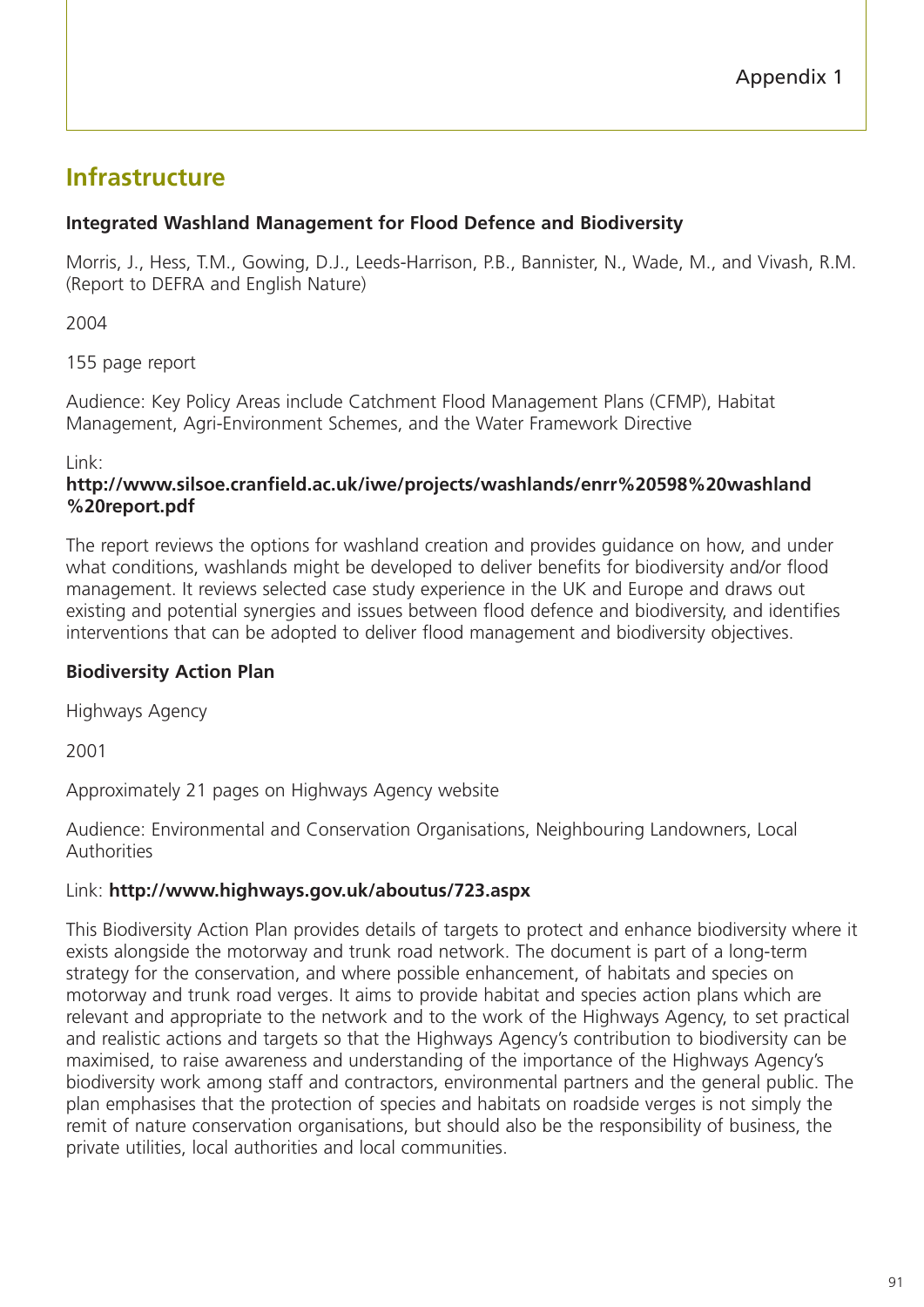# **Public Procurement**

# **Sustainable Procurement Guide**

The Environment Agency

November 2002

74 page A4 book

Audience: Buyers, Managers, Specifiers, Project Managers and Suppliers at the Environment Agency and All Other Public Authorities

## Link: **http://www.environment-agency.gov.uk/commondata/103599/spg\_517077.doc**

This guide provides a best practice template for the Environment Agency and any other organisations looking to enhance their sustainability within procurement and supply chain activities. It provides a base upon which an approach can be developed to suit the environmental culture and values of any organisation using the guide. The guide is divided into two parts: the first part is a process guide for Buyers to understand how to integrate environmental and social issues into their day to day procurement activities; the second part gives specific information on the high environmental and social impact products and services identified.

## **Environmental Purchasing in Practice: Guidance for Organisations**

The Chartered Institute of Purchasing and Supply (CIPS), the Institute of Environmental Management Advisors (IEMA) and the National Health Service (NHS)

2002

106 page A4 book

Audience: Environmental Practitioners, Purchasers and Supply Chain Professionals in All **Organisations** 

Link: Guide is available free of charge to IEMA members through the CIPS website

# **http://bookshop.cips.org**/

Or can be ordered through the IEMA website for non-IEMA members

# **http://www.iema.net/shop/product\_info.php?cPath=27\_29&products\_id=55**

This book presents an account of good environmental purchasing practice and has been written for those with responsibilities for purchasing and the supply chain, and for environmental management professionals and consultants. It will also be of use to budget holders and technical staff who are involved in purchasing decisions or are equipment users, and those who develop and implement policy relating to purchasing, environmental management, supply chain management and risk management.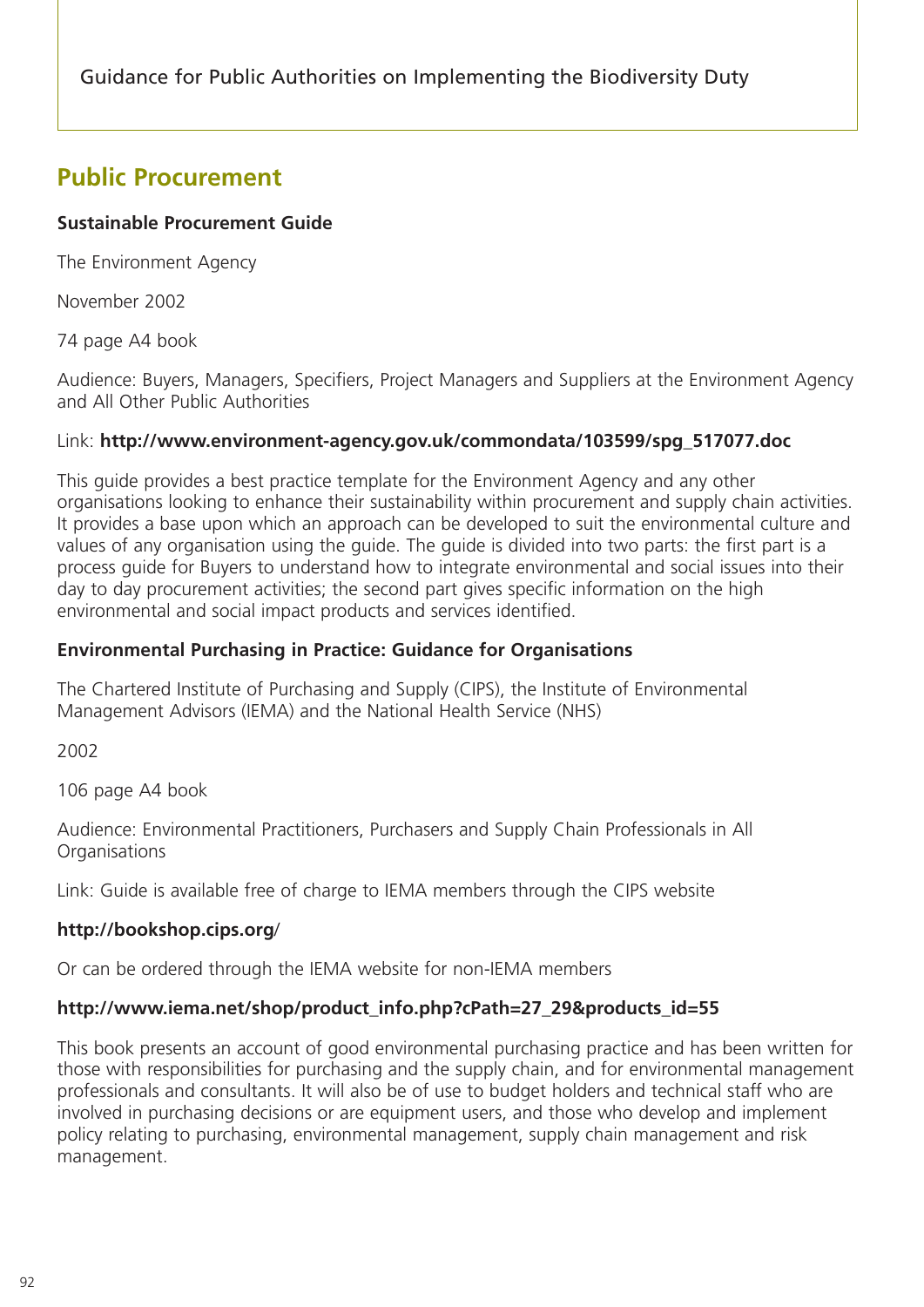## **Project – Oriented Environmental Management System Manual (POEMS)**

Defence Procurement Agency and Defence Logistics Organisation

May 2005

A4 book on Acquisition Safety and Environmental Management System (ASEMS) website

Audience: MOD employees, contractors and partners

#### Link: **http://www.asems.mod.uk/poems\_manual.htm**

This manual aims to explain the contents and operation of the environmental management element of the MOD's Acquisition Safety and Environmental Management System (ASEMS), which is known as the Project-Orientated Environmental Management System (POEMS). It describes the environmental management processes and procedures to be employed during a project's life cycle within the Defence Procurement Agency (DPA), Defence Logistics Organisation (DLO) or by contractors working for them.

#### **An Introduction to Environmental Management in the MOD Acquisition Process**

Ministry of Defence (MOD)

July 2005

33 page A4 booklet

Audience: MOD employees, contractors and partners

#### Link: **http://www.asems.mod.uk/greenbook\_1\_3.pdf**

This booklet introduces the concepts, terms and activities of effective environmental management that should be applied within the acquisition process. It is intended to enable Integrated Project Teams (IPTs) and other MOD staff to understand the main environmental issues and essential methodologies to control, minimise and mitigate environmental impacts arising from the MOD's procurement decisions. The booklet also introduces and supports the Project-Orientated Environmental Management System (POEMS) used to establish environmental management systems and undertake environmental assessments.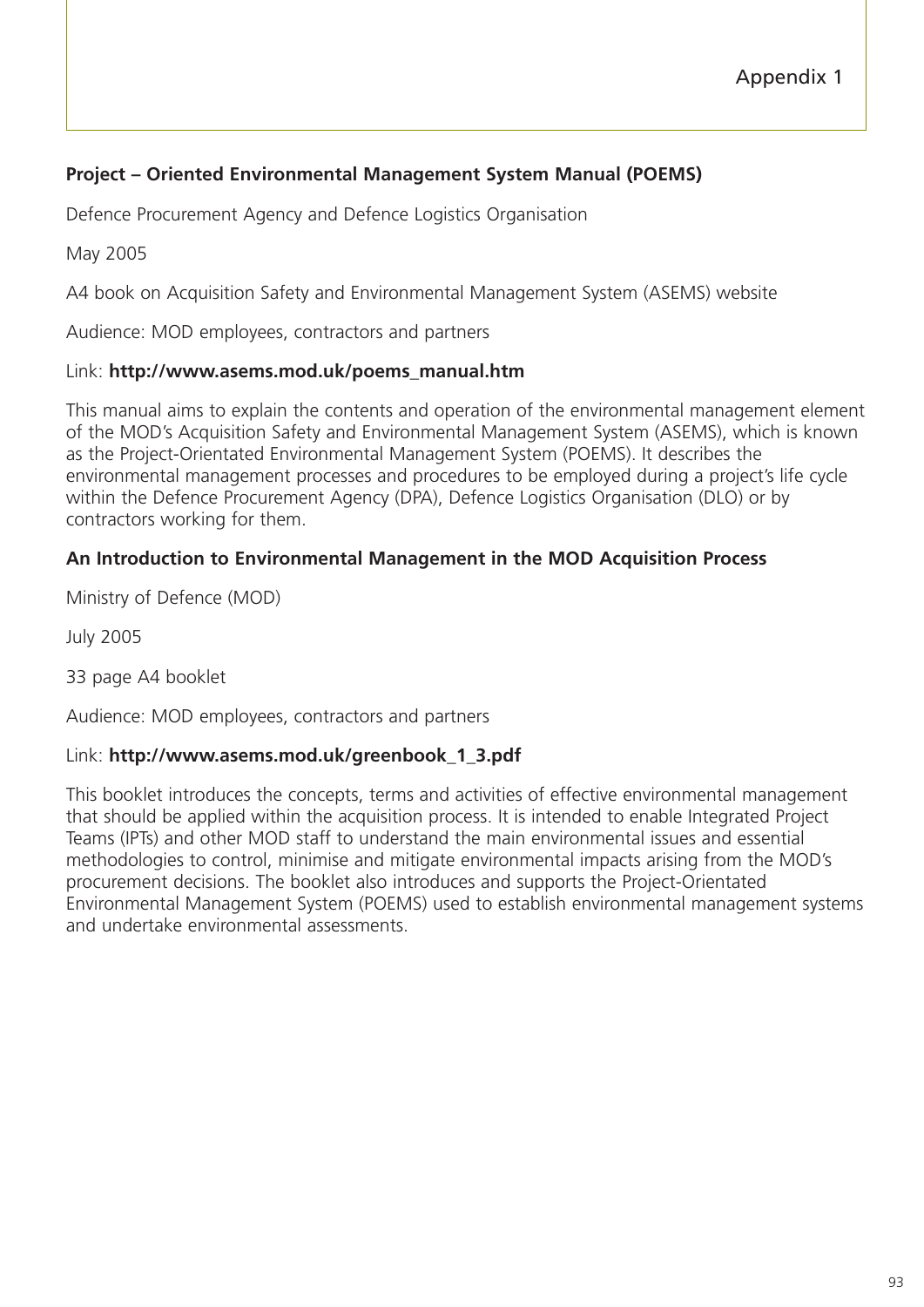# **Waste Management**

# **Guidance on Municipal Waste Management Strategies**

Defra

July 2005

18 page A4 booklet

Audience: Local Authorities (Waste Management)

Link:

# **http://www.defra.gov.uk/ENVIRONMENT/WASTE/localauth/pdf/guidemunwaste-strategy.pdf**

This booklet provides guidance which sets out government expectations of waste disposal authorities and waste collection authorities, when preparing and updating Municipal Waste Management Strategies. It aims to ensure that long term strategic planning is in place to ensure delivery of more sustainable waste management. The document contains Practice Guidance, which provides detailed advice for authorities on how to produce waste management strategies.

# **Site Management and Species Protection**

# **Sites of Special Scientific interest: Encouraging positive partnerships**

# **Code of Guidance**

Defra

April 2003

50 page guidance document

Audience: Natural England, Public Bodies, Statutory undertakers and SSSI land owners and occupiers

### Link: **http://www.defra.gov.uk/wildlife-countryside/ewd/sssi/sssi-code.pdf**

This guidance document emphasises the significance of SSSIs and the importance of making sure they are properly protected and conserved; and securing (where practicable and appropriate) their restoration and enhancement. It endorses the value of constructive dialogue, listening carefully to range of views; the importance of support both through advice and, where appropriate, through financial assistance; and the expectation that information about SSSIs will be freely available. It also draws specific attention to the need for public authorities to be fully accountable in the actions they take, both on and in respect of, SSSIs.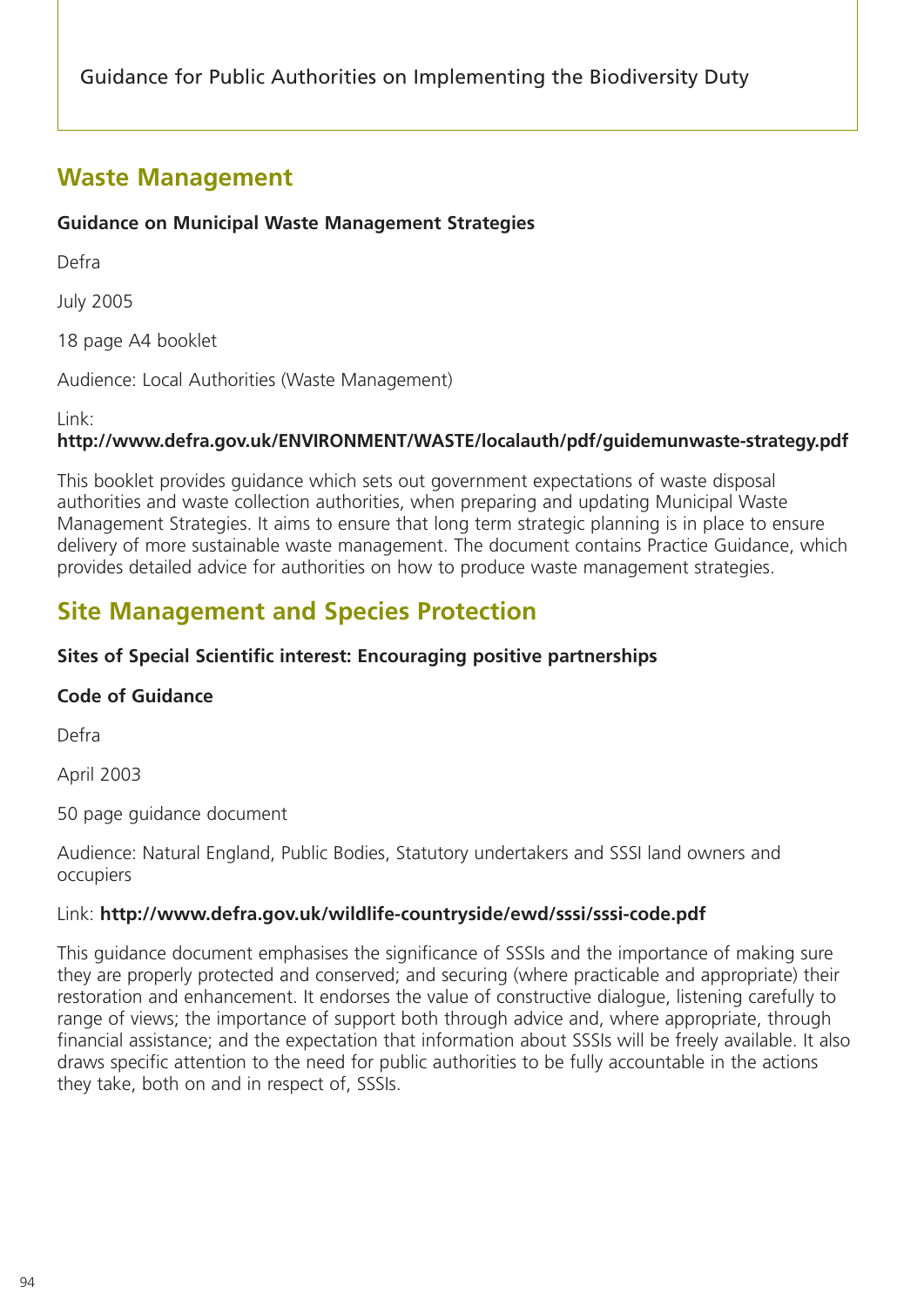# **Local Sites: Guidance on their Identification, Selection and Management**

Defra

2006

30 page A4 booklet

Audience: Local Authorities Land Management Departments

# Link: **http://www.defra.gov.uk/wildlife-countryside/ewd/local-sites/localsites.pdf**

This booklet provides guidance on the development and management of systems to identify sites of local importance for nature conservation in England. The guidance aims to promote more transparent and consistent approaches in the operation of local sites systems, embracing regional and local diversity and variation within the natural environment, encouraging existing partnerships and prompting others to fill gaps to protect their local natural wildlife and geological heritage by using examples of best practice. It outlines the roles and purposes of local sites systems and proposes frameworks and standards for their operation as well as for the selection, protection and management of the sites themselves.

# **Wildlife Fencing Design Guide**

Pepper, H.W., Holland, M., Trout, R.

2006

13 page A4 book

Audience: Local Authority Planning Departments (particularly Road Planning)

# Link: **http://www.ciria.org.uk/acatalog/c646.pdf**

This booklet provides theoretical guidance for designers and planners and practical guidance to managers and fence constructors and, in particular, those involved in fencing roadsides. The guidance covers all types of fencing that may be used to control wildlife in farming, forestry, landscape management and along linear corridors, in particular along roadsides, but also railways and canals. The need for wildlife fencing is explained together with discussion of the factors that should be considered when deciding whether fencing is necessary. Specific advice is given in relation to wildlife fencing along different types of road and the implications for wildlife fencing alignment, design and maintenance.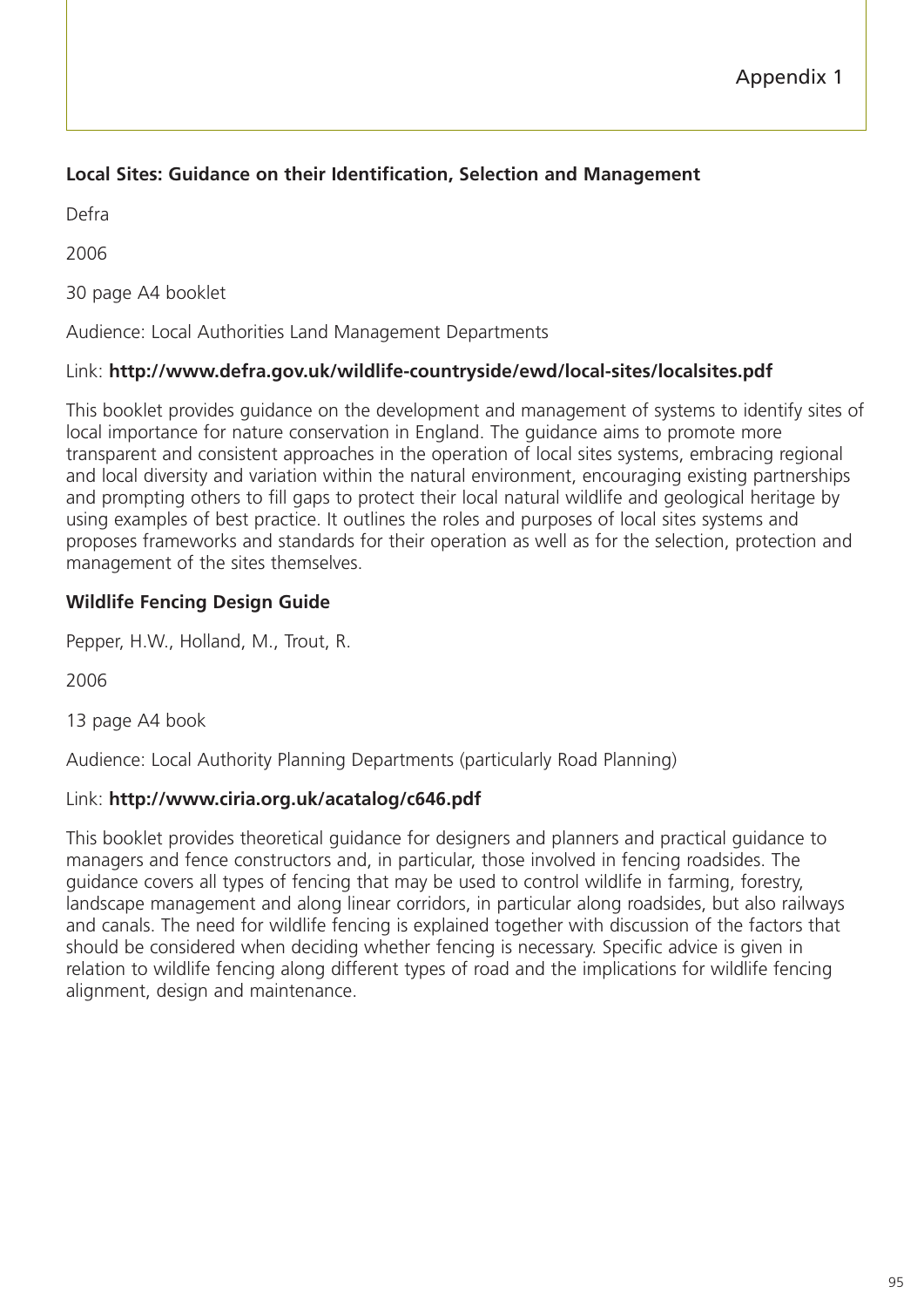# **Badgers and Development**

English Nature

2002

16 page A4 booklet

Audience: Planning Authorities

### Link: **http://www.english-nature.org.uk/pubs/publication/PDF/badgerdev.pdf**

The purpose of this booklet is to provide guidance on how to consider the conservation and welfare impacts of developments on badgers in the assessment of planning applications and to ensure that developments are carried out according to best practice guidelines. The guidance provides an insight into badger biology and lifestyle, the relevant wildlife legislation and advice to help developers avoid committing offences and increase the likelihood of obtaining a licence from English Nature before any work goes ahead which will interfere with badger setts.

### **Water Vole: Guidance for Planners and Developers**

English Nature

2001

6 page A4 leaflet

Audience: Local Authority Planners and Developers

### Link: **http://www.english-nature.org.uk/pubs/publication/PDF/Watervole.pdf**

This leaflet offers a guide to the legal protection provided to the water vole and gives advice on searching for evidence of water voles and the steps that should be taken to ensure water vole habitats are protected through the planning process. The guidance is aimed at planners and developers and also provides details of how developments can be designed to provide opportunities for habitat enhancement.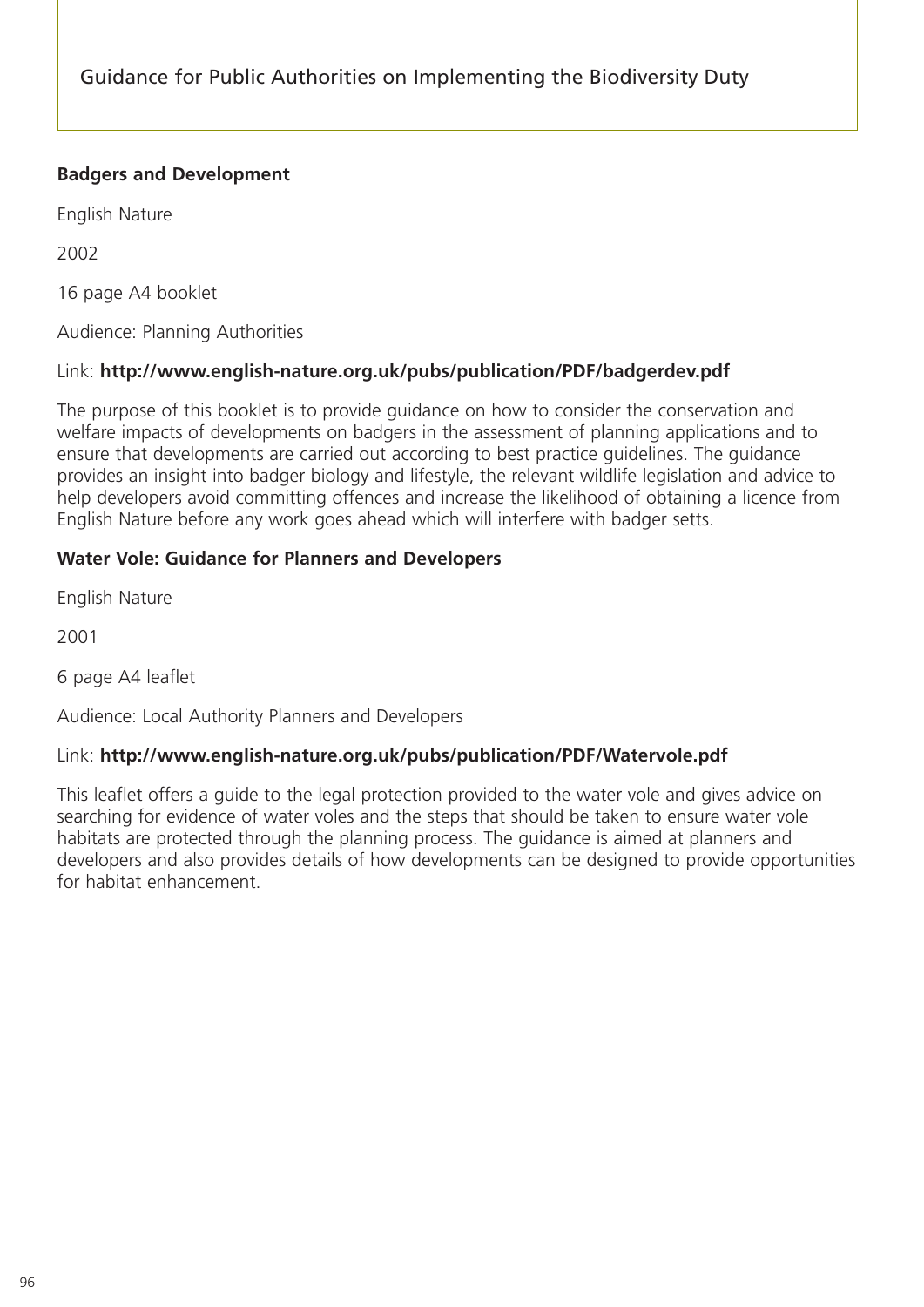# **Water Vole Conservation Handbook (Second Edition)**

Rob Strachan and Tom Moorhouse

2006

37 page book

Audience: Ecologists and River Managers

Link: Available for purchase from NHBS – **http://www.nhbs.com/title.php?tefno=88540**

This book provides a practical guide to water vole conservation and aims to improve the understanding and awareness of the requirements of water voles. The second edition has been updated and expanded to include the most recent research into the species, current legal protection and its status in the wild. The book contains sections on water vole surveys and habitat management, and includes 25 case studies of UK projects.

### **Know Your Vole: Rat Control and Water Vole Conservation**

The Wildlife Trusts

October 2002

2 page A4 leaflet

Audience: Pest Control

#### Link: **http://www.wildlifetrusts.org/files/uploaded/knowyourvole.pdf**

This leaflet provides guidance explaining how to control pests without damaging water voles. It explains the risks of pest control and the legal protection of water voles, highlights the distinguishing features of rats and water voles, and provides advice to help protect the water vole population.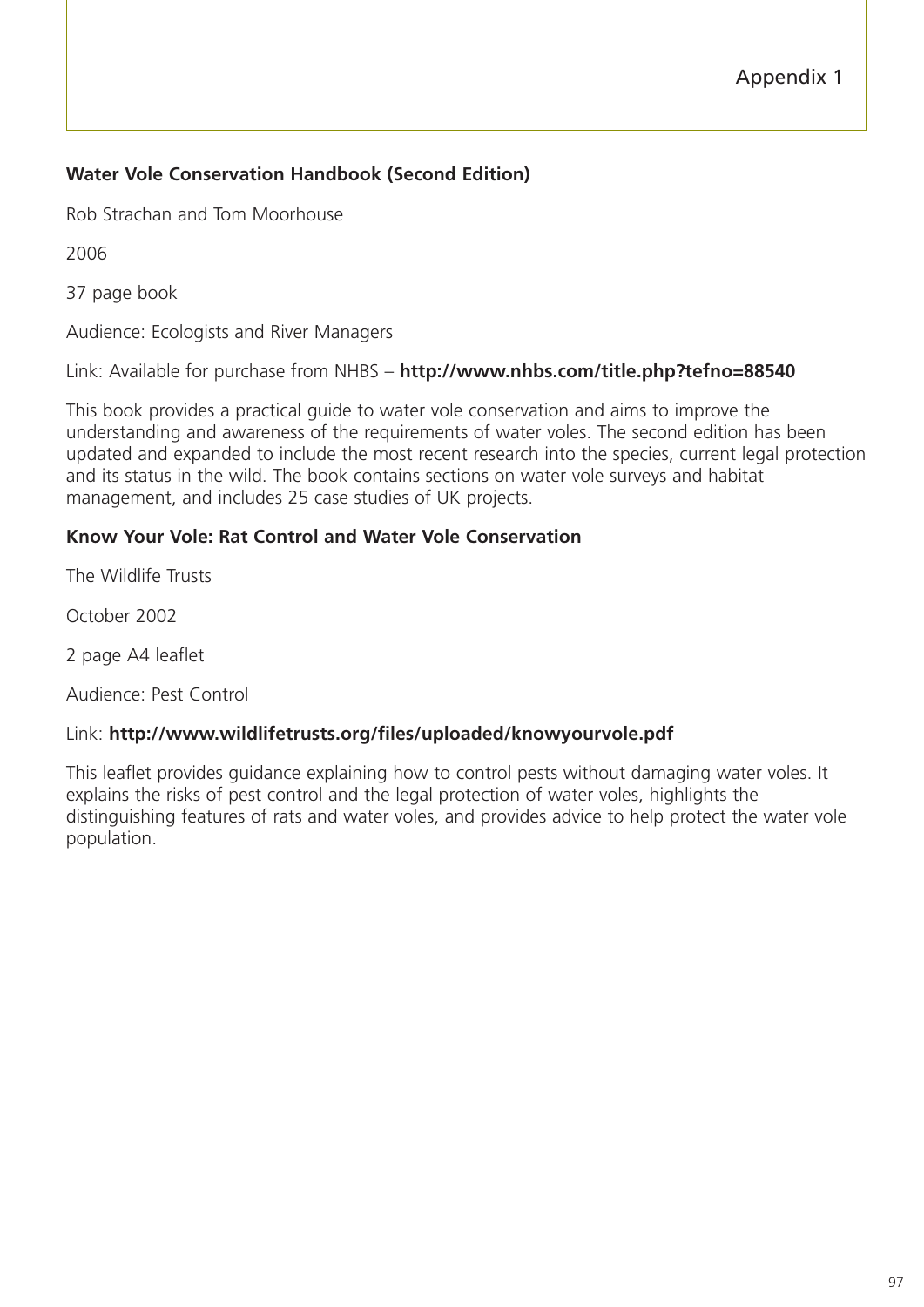## **Bats in Roofs: A Guide for Surveyors**

English Nature

2002

4 page A4 leaflet

Audience: Surveyors

### Link: **http://www.hastings.gov.uk/animal\_nuisance/bats.pdf**

This leaflet provides a guide to the law protecting bats and bat roosts in the UK and provides guidance on searching for evidence of bats. Bat roosts are protected even if the bats are absent so the leaflet also provides guidance to help recognise roosts even if there are currently no bats in residence. The guidance is aimed at surveyors and also provides details of who to contact if bats or bat roosts are found.

## **Impact of Lighting on Bats**

Dr Jenny Jones

May 2000

3 page A4 leaflet

Audience: Environmental Department in Local Authorities

### Link: **http://www.lbp.org.uk/07library/lighting\_and\_bats.pdf**

This leaflet explains the significant impact that lighting can have on bats by affecting feeding behaviour, chances of predation and changing their foraging areas. It explains the legal protection status of bats and suggests that lighting in the vicinity of a bat roost that causes disturbance could constitute an offence. The document provides guidance on the management of lighting to reduce the effect of artificial lighting on bats.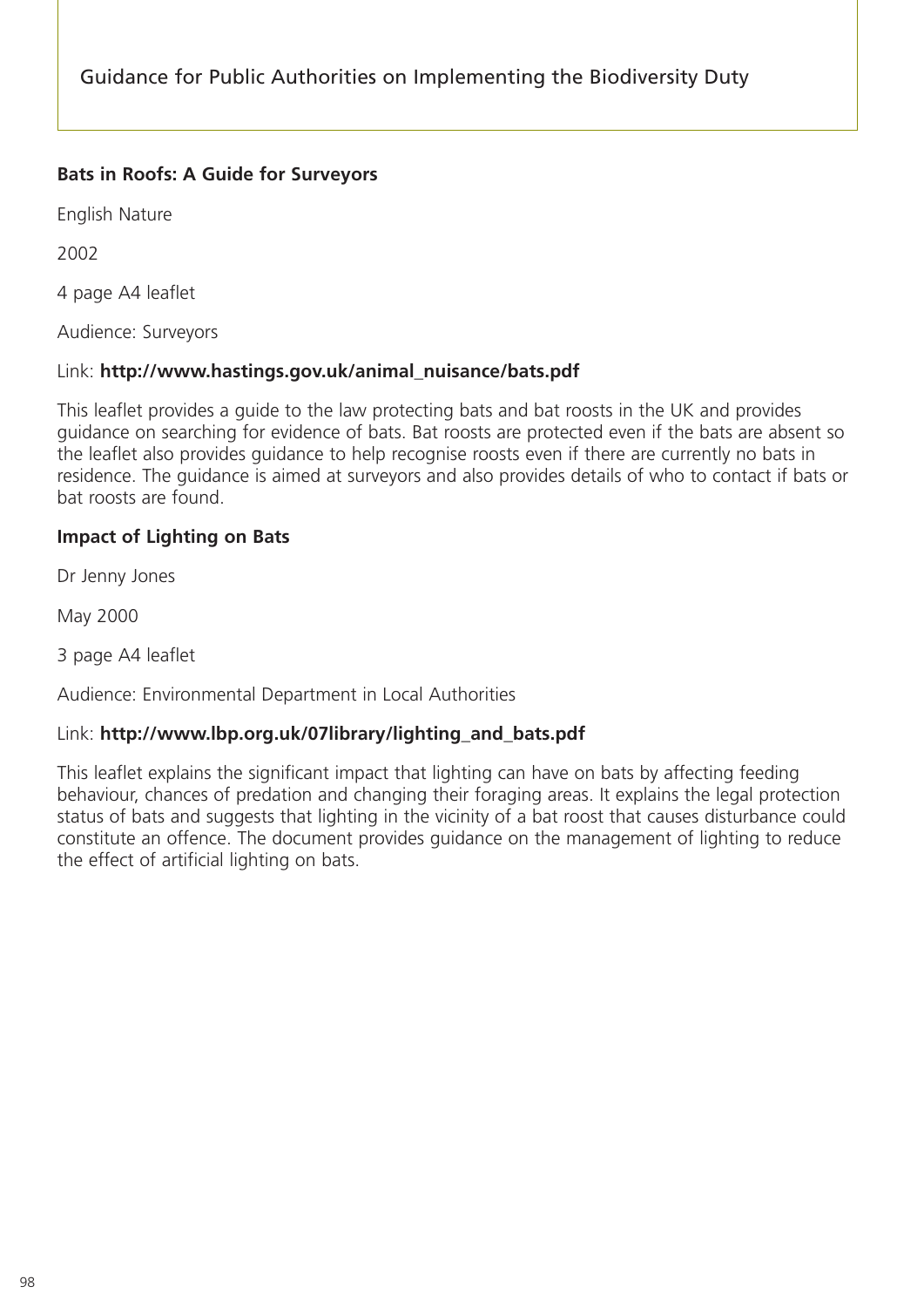# **A Guide to Rabbit Management**

Wray, S. (Cresswell Associates)

2006

12 page A4 book

Audience: Land Managers

#### Link: **http://www.ciria.org/acatalog/c645.pdf**

This booklet provides a summary of the existing body of knowledge with regard to the European Rabbit, and gives relatively straightforward guidance on the management of rabbit populations. The results of consultations and literature reviews are set out and the principles of an integrated management system for all types of land managers are outlined. It includes detailed chapters on rabbit damage and control methods as well as chapters on the history of the rabbit in Europe, rabbit ecology and biology, diseases, and relevant legislation.

### **Wetland Restoration Manual**

The Wildlife Trusts' Water Policy Team

2005

660 page manual

Audience: Public bodies working on wetland projects

Link: Available for purchase from NHBS – **http://www.nhbs.com/title.php?tefno=112676**

The manual is a guide to best practice in wetland restoration work in the UK and internationally. It contains guidance on: the background to wetland issues; water-level control; physical works; the main UK wetland habitat types, their protection and restoration; post-industrial land opportunities for wetlands; invasive species; survey and monitoring; and canals. It was developed by The Wildlife Trusts with partners across the UK and uses case studies to demonstrate cases of good practice.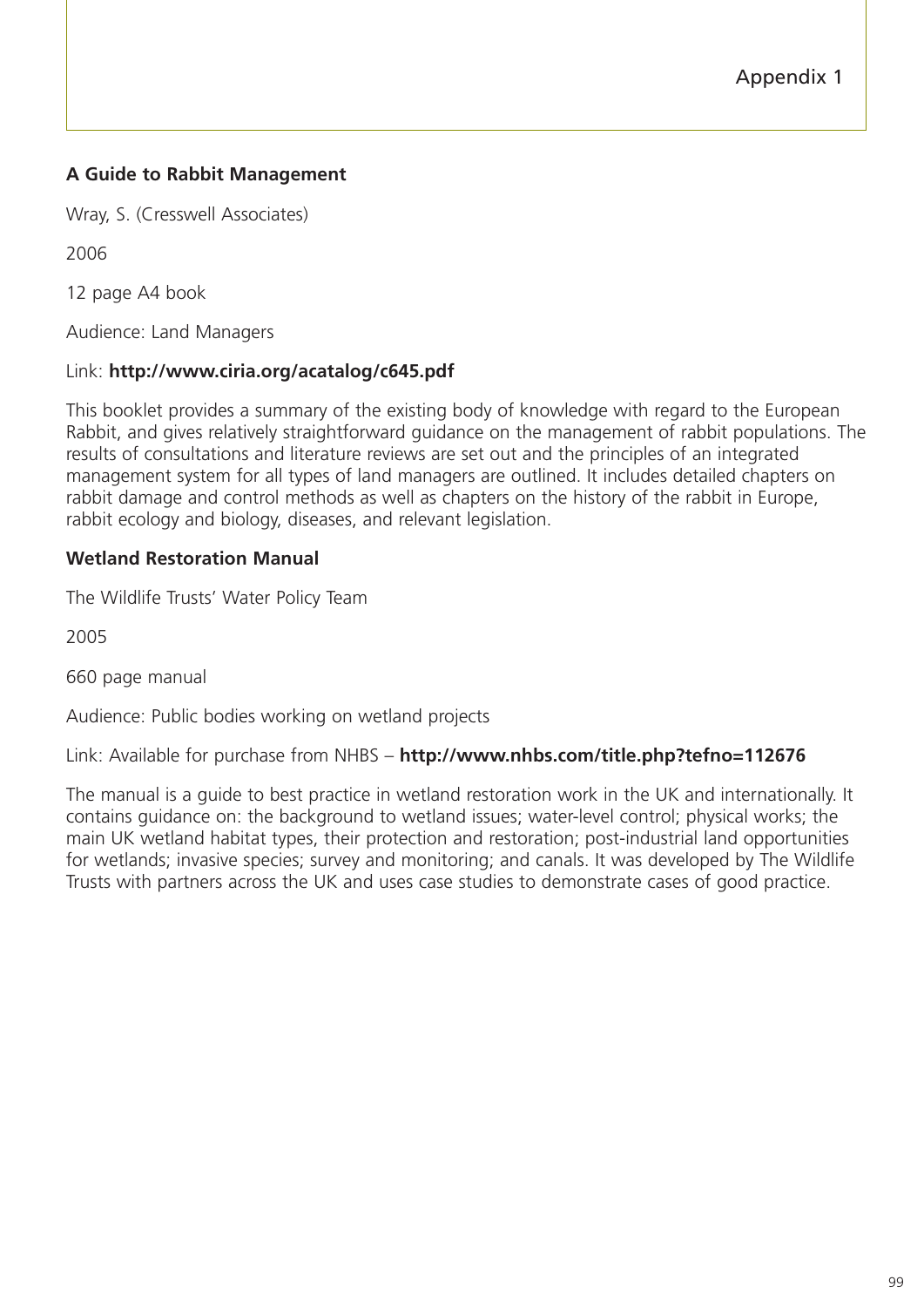# **Keepers of Time: A statement of policy for England's Ancient and Native Woodland**

Defra and Forestry Commission

2005

13 page statement

Audience: Owners and Land Managers of Woodland

#### Link: **http://www.forestry.gov.uk/keepersoftime**

This statement updates the government's policy towards woodlands and trees by re-emphasising their value, evaluating threats and opportunities and setting out a range of actions to improve their protection and quality. It also includes a comprehensive range of outcomes to monitor progress and measure success.

# **UK Biodiversity Action Plan and National Biodiversity Strategies**

### **UK Biodiversity Action Plan**

English Nature and Department of the Environment

1994

192 page report

Audience: All Public Authorities

#### Link: **http://www.ukbap.org.uk/Library/PLAN\_LO.PDF**

The UK Biodiversity Action Plan (BAP) was published in 1994 in response to the Biodiversity Convention, to develop national strategies for the conservation of biological diversity and the sustainable use of biological resources. The plan commits the UK government to an action plan to halt the loss of biodiversity through a series of tasks: to conserve species and habitats; to develop public awareness and understanding; and to contribute to biodiversity work in the European and global context.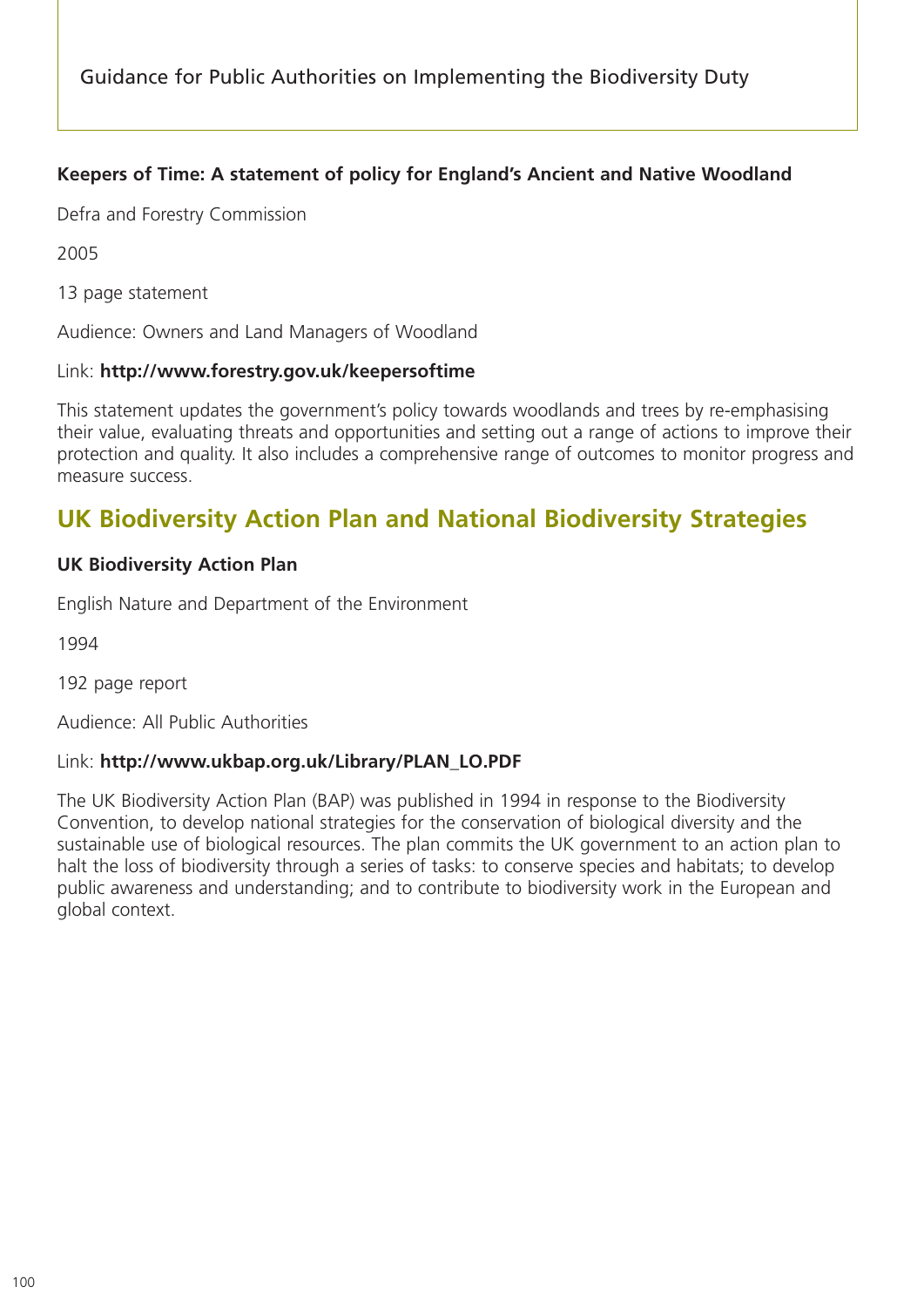# **Biodiversity: The UK Steering Group Report (Volumes 1 and 2)**

Department of the Environment

1995

103 page report

Audience: All Public Authorities

Volume 1 Link: **http://www.ukbap.org.uk/Library/Tranche1.pdf**

Volume 2 Link: **http://www.ukbap.org.uk/Library/Tranche1\_Ann\_f.pdf**

## Volume 2 Link: **http://www.ukbap.org.uk/Library/Tranche1\_Ann\_g.pdf**

The report provides detailed targets for conserving biodiversity in the UK and monitoring the actions outlined in the UK Biodiversity Action Plan (BAP). It includes recommendations for increasing public awareness and involvement in conserving biodiversity, and suggests ways of improving accessibility and the co-ordination of information on biodiversity. Volume 1 of the report outlines the biodiversity planning process while Volume 2 consists of action plans and lists of species of conservation concern.

# **Sustaining the Variety of Life: 5 Years of the UK Biodiversity Action Plan**

The UK Biodiversity group

2001

159 page report

Audience: All Public Authorities

Part 1 Link: **http://www.ukbap.org.uk/Library/BIODIV1.PDF**

Part 2 Link: **http://www.ukbap.org.uk/Library/BIODIV2.PDF**

Part 3 Link: **http://www.ukbap.org.uk/Library/BIODIV3.PDF**

Part 4 Link: **http://www.ukbap.org.uk/Library/BIODIV4.PDF**

Part 5 Link: **http://www.ukbap.org.uk/Library/BIODIV5.PDF**

Part 6 Link: **http://www.ukbap.org.uk/Library/BIODIV6.PDF**

Part 7 Link: **http://www.ukbap.org.uk/Library/BIODIV7.PDF**

The report reviews the progress of the biodiversity partnership and the successes, challenges and future objectives for the UK Biodiversity Action Plan (BAP). It aims to consolidate and reinforce the directions of the original UK BAP, whilst identifying new delivery approaches: to translate the effort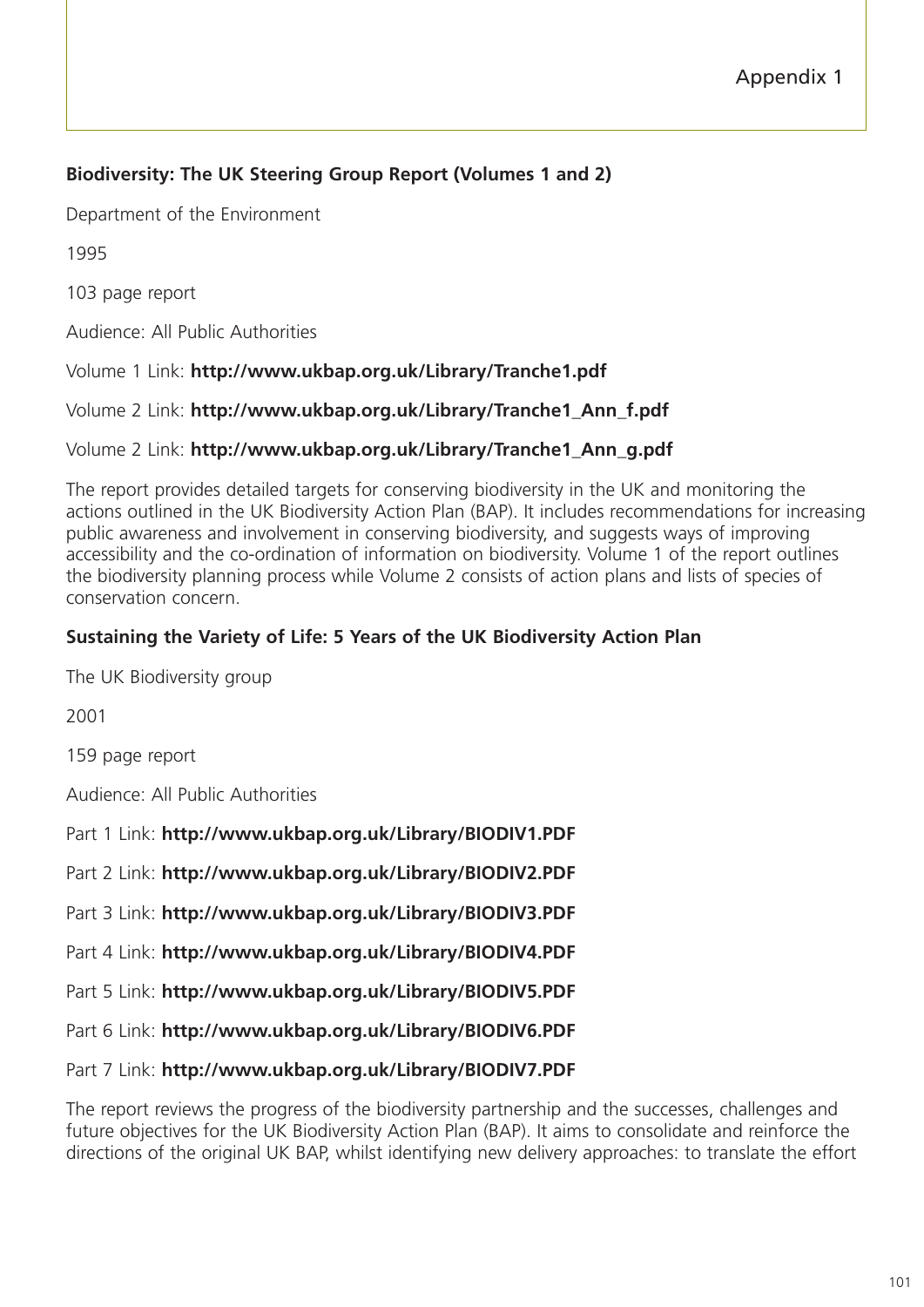of developing action plans into effective action on the ground; to increase efforts to make biodiversity a mainstream consideration in the policies and practices of all sectors; to recognise, encourage and facilitate the contribution made by Local BAPs; to build on the opportunities of internet technology to facilitate communication and make information available; and to ensure that the concepts and priorities of biodiversity conservation evolve over time.

# **Working with the Grain of Nature: A Biodiversity Strategy for England**

The England Biodiversity Group

October 2002

Audience: All Public Authorities

### Link: **http://www.defra.gov.uk/wildlife-countryside/biodiversity/biostrat/index.htm**

The Biodiversity Strategy for England is a Government strategy, but it has been prepared with the active partnership of a broad range of stakeholders in the public, voluntary and private sectors. The Strategy sets out a series of actions that will be taken by the Government and its partners to make biodiversity a fundamental consideration across all main sectors of public policy and also looks at ways of engaging society as a whole in understanding the needs of biodiversity and what can be done by everyone to help conserve and enhance it.

## **Working with the Grain of Nature – Taking it Forward:**

# **Volume I – Full Report on Progress under the England Biodiversity Strategy 2002-2006**

Defra

November 2006

136 page report

Audience: All Public Authorities

### Link: **http://www.defra.gov.uk/wildlifecountryside/biodiversity/biostrat/indicators/pdf/grain/grainvol1v3.pdf**

This report describes the progress that has been made under the England Biodiversity Strategy since 2002. The report sets out a new vision and includes the progress made using a holistic approach. The report also includes a review of headline indicators, progress reports for each workstream in the strategy and forward work programmes until 2010.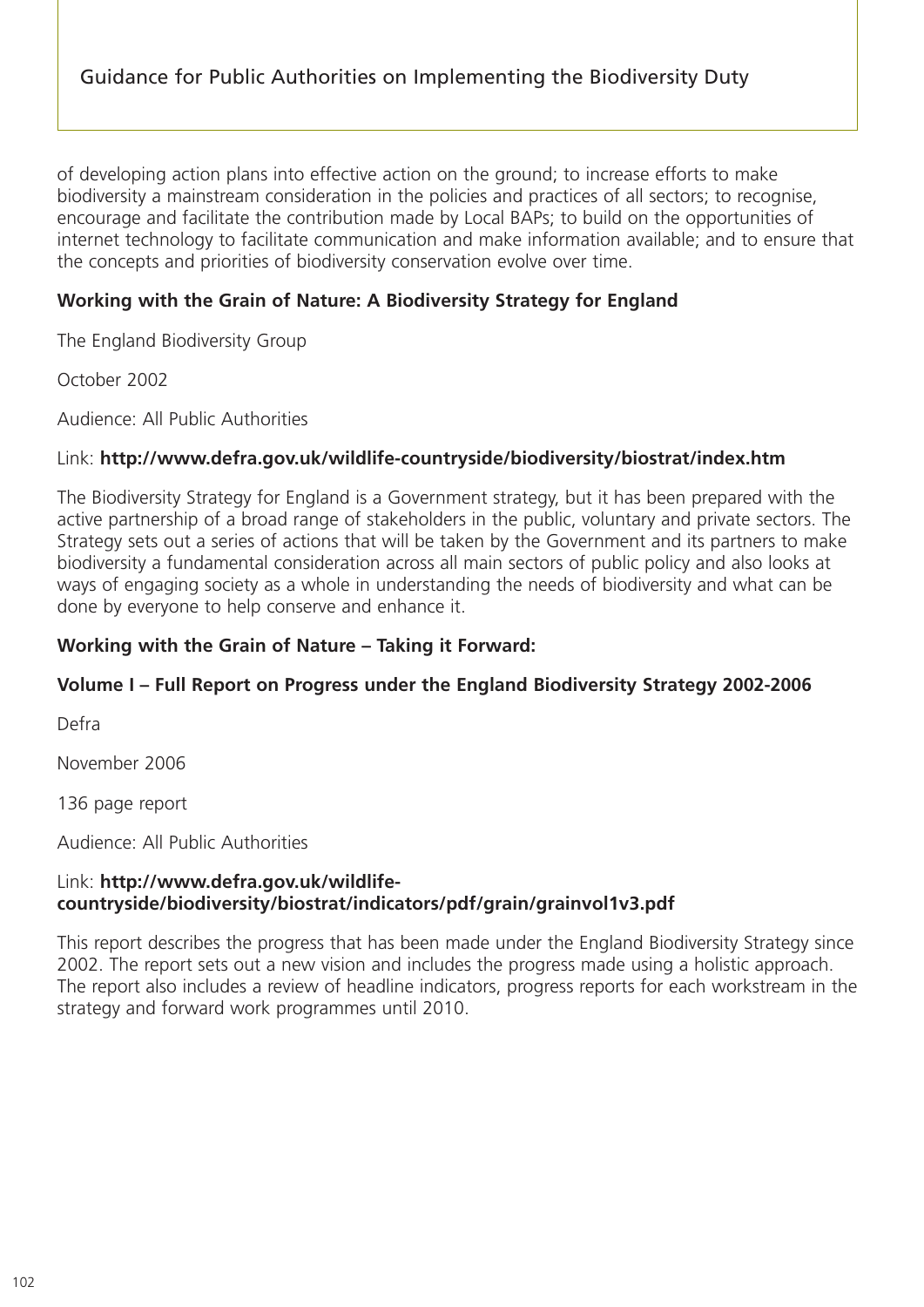## **Working with the Grain of Nature – Taking it Forward:**

### **Volume II – Measuring Progress on the England Biodiversity Strategy: 2006 Assessment**

Defra

November 2006

188 page report

Audience: All Public Authorities

#### Link: **http://www.defra.gov.uk/wildlife-countryside/biodiversity/biostrat/indicators/index.htm**

This report is an update of the 2003 baseline assessment and presents updated and improved indicators as well as an assessment of trends in 2006 and several new indicators, over the 2003 assessment, that aim to address identified gaps in the series. Indicator updates and further development are expected to continue so that, by 2010, a time series for the indicators will be available to help assess England's contribution to UK, European and global targets for biodiversity.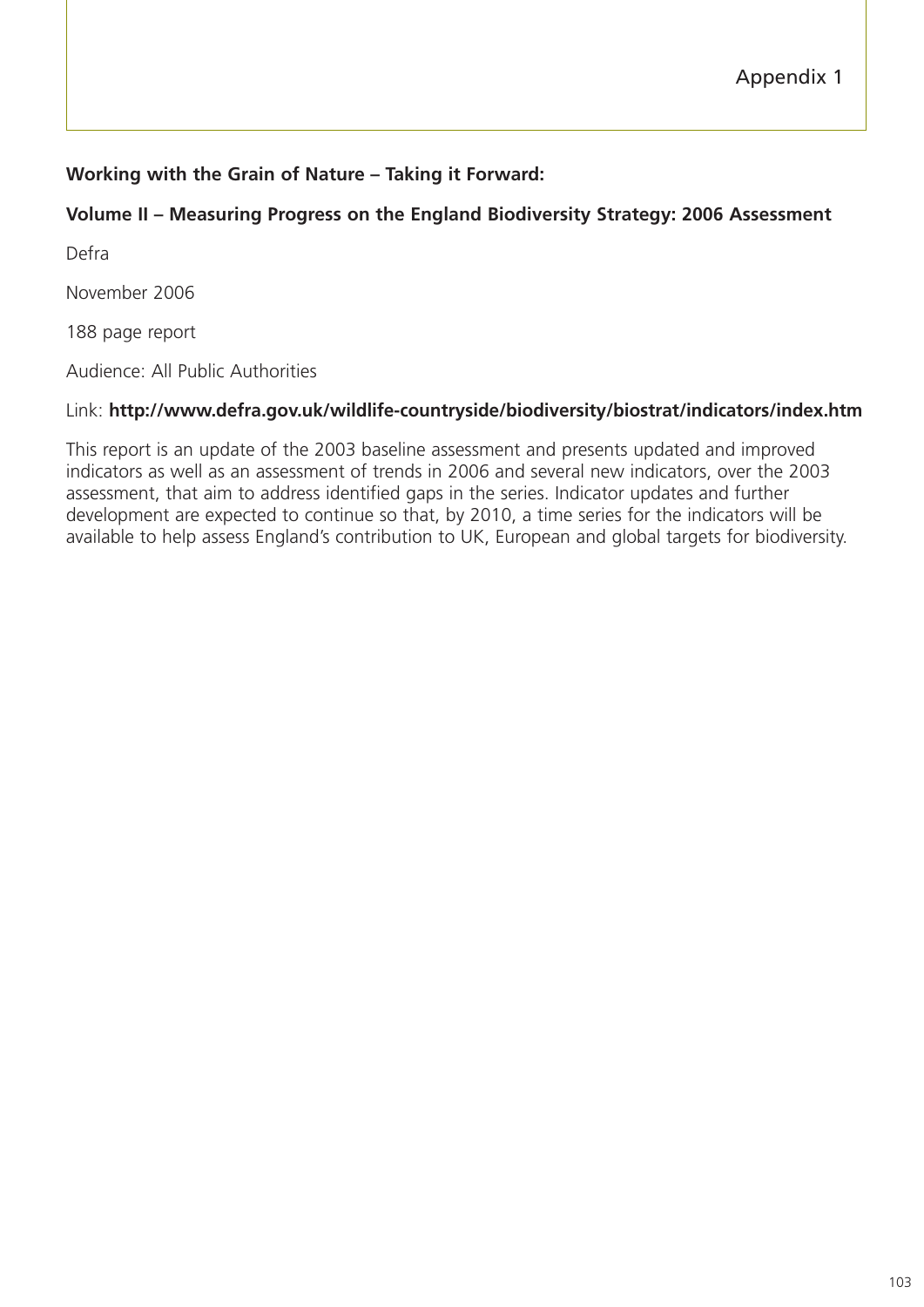| ֧֦֧֦֧֦֧֦֧֦֧֦֧֦֧֦֧֧֦֧֞֜֓֓                   |
|--------------------------------------------|
| ١                                          |
| ı                                          |
|                                            |
| $\frac{4}{3}$                              |
|                                            |
| Í<br>١                                     |
| $\frac{1}{10}$                             |
|                                            |
|                                            |
|                                            |
|                                            |
| ı                                          |
|                                            |
| ֧֧֧֧֧֧֧֚֚֚֚֚֚֚֚֚֚֚֚֚֚֚֚֚֚֚֚֚֚֚֚֚֚֝֡֓֓֡֡֓֡֓ |
| ĺ<br>ï<br>l<br>J                           |
| J<br>J<br>ij<br>Ó<br>i<br>I<br>and a       |
| ı<br>Ś<br>j,<br>ē                          |
| I<br>ï<br>ť                                |
| I                                          |
| i<br> <br> <br> <br>١                      |

|                          | Legislation, International Environmental                                                                                                                         | <b>Agreements and Policy Statements</b> |                       |                       |                        |                           |                                  |                       |                    |                  |                                                  |
|--------------------------|------------------------------------------------------------------------------------------------------------------------------------------------------------------|-----------------------------------------|-----------------------|-----------------------|------------------------|---------------------------|----------------------------------|-----------------------|--------------------|------------------|--------------------------------------------------|
| Reference<br>number      | Legislation                                                                                                                                                      |                                         |                       |                       |                        |                           | <b>Public authority function</b> |                       |                    |                  |                                                  |
|                          |                                                                                                                                                                  | General overarching                     | Local Authorities     | <b>Public Bodies</b>  | Parks and Green Spaces | <b>Corporate Strategy</b> | Health<br>Education              | <u>Infrastructure</u> | Public Procurement | Vaste Management | <b>Species Protection</b><br>Site Management and |
|                          | International Environmental Agreements                                                                                                                           |                                         |                       |                       |                        |                           |                                  |                       |                    |                  |                                                  |
| $\overline{\phantom{0}}$ | International Convention on Biological Diversity United<br>e(1992)<br>Nations Environment Programm                                                               | $\blacktriangleright$                   |                       |                       |                        |                           |                                  |                       |                    |                  |                                                  |
| $\sim$                   | Ramsar Convention on Wetlands of international importance<br>especially waterfowl habitat (1971).                                                                | $\blacktriangleright$                   |                       |                       |                        |                           |                                  |                       |                    |                  | Δ                                                |
| Europe                   |                                                                                                                                                                  |                                         |                       |                       |                        |                           |                                  |                       |                    |                  |                                                  |
| S                        | Conservation of Natural Habitats and of Wild Flora and<br>The Habitats Directive (EC Directive 92/43/EEC on the<br>Fauna).                                       | $\blacktriangleright$                   |                       |                       |                        |                           |                                  |                       |                    |                  | ζ                                                |
| 4                        | Council Directive 79/409/EC<br>on the Conservation of Wild Birds)<br>The European Birds Directive (EC                                                            | $\blacktriangleright$                   |                       |                       |                        |                           |                                  |                       |                    |                  | $\mathbf{r}$                                     |
| S                        | The Bern Convention on the Conservation of European<br>Wildlife and Natural Habitats. EC. 1979                                                                   | $\blacktriangleright$                   |                       |                       |                        |                           |                                  |                       |                    |                  | Δ                                                |
| 6                        | Environmental Impact Assessment (85/337/EEC) Directive (EIA<br>Directive) (as amended by Directive 97/11/EC)                                                     | $\blacktriangleright$                   | $\blacktriangleright$ | $\blacktriangleright$ | Δ                      |                           | $\blacktriangleright$<br>Δ       | Δ                     |                    | Δ                | ゝ                                                |
| $\overline{\phantom{0}}$ | Strategic Environmental Assessment (2001/42/EEC) Directive<br>(SEA Directive).                                                                                   | $\blacktriangleright$                   | $\blacktriangleright$ | $\blacktriangleright$ | $\blacktriangleright$  | Δ                         | $\mathbf{r}$<br>Δ                | Δ                     | Δ                  | Δ                | $\blacktriangleright$                            |
| $\infty$                 | The European Union Wildlife Trade Regulation (1997) and<br>EU CITES Regulations (Council Regulation (EC) No 338/97<br>865/2006.<br>Commission Regulation (EC) No | $\blacktriangleright$                   |                       |                       |                        |                           |                                  |                       |                    |                  | $\blacktriangleright$                            |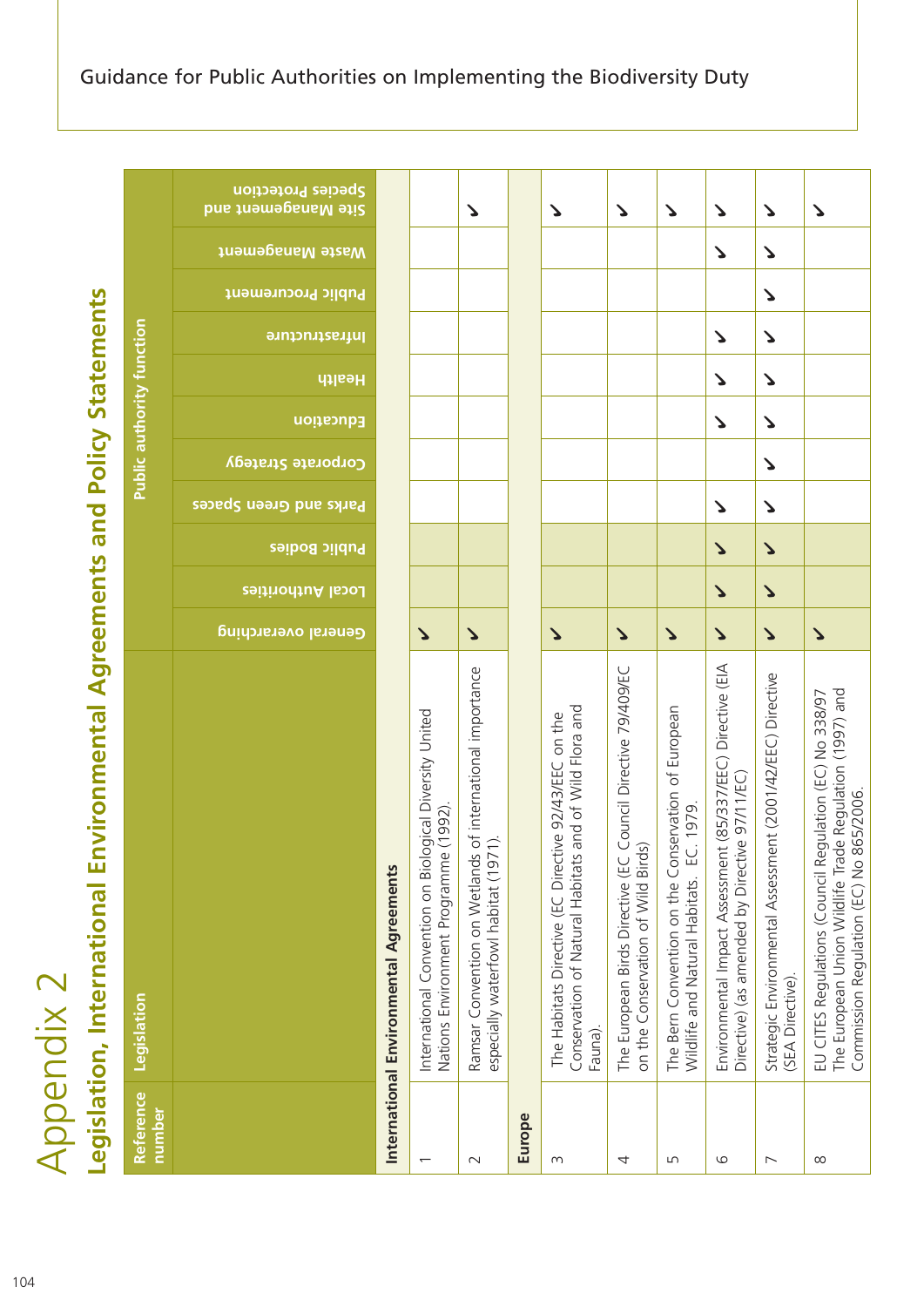| Reference<br>number      | Legislation                                                                                              |                       |                       |                       |                        |                    | <b>Public authority function</b> |                       |                |                                                       |                                                  |
|--------------------------|----------------------------------------------------------------------------------------------------------|-----------------------|-----------------------|-----------------------|------------------------|--------------------|----------------------------------|-----------------------|----------------|-------------------------------------------------------|--------------------------------------------------|
|                          |                                                                                                          | General overarching   | Local Authorities     | Public Bodies         | Parks and Green Spaces | Corporate Strategy | Education                        | Health                | lnfrastructure | <b>Viaste Management</b><br><b>Public Procurement</b> | Species Protection<br><b>Site Management and</b> |
| Europe                   |                                                                                                          |                       |                       |                       |                        |                    |                                  |                       |                |                                                       |                                                  |
| G                        | Water Framework Directive (2000) (2000/60/EC)                                                            | $\blacktriangleright$ |                       |                       |                        |                    |                                  |                       | ゝ              |                                                       |                                                  |
| $\supseteq$              | Wildlife and Countryside Act (1981)                                                                      | $\blacktriangleright$ |                       |                       |                        |                    |                                  |                       |                |                                                       | Δ                                                |
| England and Wales        |                                                                                                          |                       |                       |                       |                        |                    |                                  |                       |                |                                                       |                                                  |
| $\overline{\phantom{0}}$ | 990 (EPA)<br>Environmental Protection Act 1                                                              | $\blacktriangleright$ |                       |                       |                        |                    |                                  |                       |                |                                                       | $\blacktriangleright$                            |
| $\overline{1}$           | ulations (2004)<br>Environmental Information Reg                                                         |                       |                       | $\Delta$              |                        |                    |                                  |                       |                |                                                       |                                                  |
| $\frac{1}{2}$            | (1992)<br>The Protection of Badgers Act                                                                  | $\blacktriangleright$ |                       |                       |                        |                    |                                  |                       |                |                                                       | $\mathbf{r}$                                     |
| $\overline{4}$           | Planning and Compulsory Purchase Act (2004)                                                              |                       | $\blacktriangleright$ |                       | Δ                      |                    | Δ                                | $\blacktriangleright$ | Δ              | Δ                                                     | $\blacktriangleright$                            |
| $\overline{1}$           | &c.) Regulations (1994)<br>Conservation (Natural Habitats,                                               |                       | $\blacktriangleright$ | $\blacktriangleright$ |                        |                    |                                  |                       |                |                                                       | Δ                                                |
| $\frac{0}{1}$            | The Offshore Marine Conservation (Habitats, &c.)<br>Regulations (2007)                                   |                       |                       |                       |                        |                    |                                  |                       |                |                                                       |                                                  |
| $\overline{1}$           | The Environment Act (1995)                                                                               | $\blacktriangleright$ | $\blacktriangleright$ | $\blacktriangleright$ | Δ                      | ζ                  | Δ                                | $\blacktriangleright$ | ζ              | Δ<br>Δ                                                | Δ                                                |
| $\frac{8}{1}$            | Communities Act (2006)<br>Natural Environment and Rural                                                  |                       |                       | $\blacktriangleright$ | ゝ                      | Δ                  | ゝ                                | Δ                     | ゝ              | ゝ<br>Δ                                                | ζ                                                |
| $\overline{0}$           | Assessment) (England and Wales) Regulations 1999<br>ivironmental Impact<br>Town and Country Planning (En | $\blacktriangleright$ | $\blacktriangleright$ | $\mathbf{v}$          | Δ                      |                    | Δ                                | ↘<br>Δ                |                | $\blacktriangleright$                                 | ζ                                                |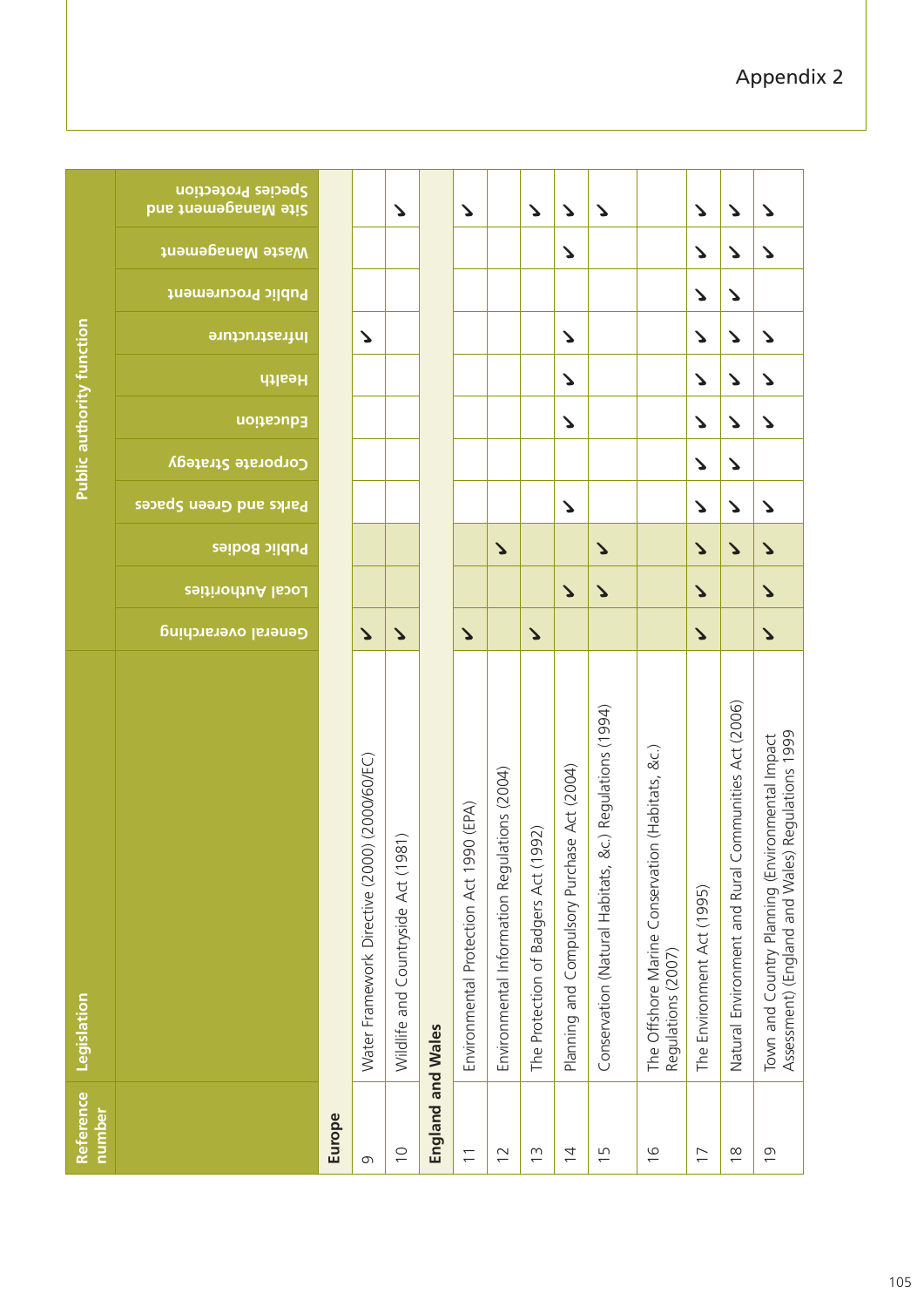|                                  | Species Protection<br>Site Management and |                   | ζ                                                                       | $\blacktriangleright$                                      | $\Delta$                                               | ゝ                            |         | $\Delta$                                                    | $\blacktriangleright$                                                                | $\Delta$                                                                                                           |              | ゝ                                                       | $\mathbf{r}$                                                         | $\blacktriangleright$                                                                           |
|----------------------------------|-------------------------------------------|-------------------|-------------------------------------------------------------------------|------------------------------------------------------------|--------------------------------------------------------|------------------------------|---------|-------------------------------------------------------------|--------------------------------------------------------------------------------------|--------------------------------------------------------------------------------------------------------------------|--------------|---------------------------------------------------------|----------------------------------------------------------------------|-------------------------------------------------------------------------------------------------|
| <b>Public authority function</b> | Viaste Management                         |                   |                                                                         |                                                            |                                                        | ζ                            |         |                                                             |                                                                                      |                                                                                                                    |              |                                                         |                                                                      |                                                                                                 |
|                                  | Public Procurement                        |                   |                                                                         |                                                            |                                                        | ζ                            |         |                                                             |                                                                                      |                                                                                                                    |              |                                                         |                                                                      |                                                                                                 |
|                                  | lnfrastructure                            |                   |                                                                         |                                                            |                                                        | ζ                            |         |                                                             | ζ                                                                                    |                                                                                                                    |              | Δ                                                       | $\mathbf{r}$                                                         |                                                                                                 |
|                                  | Health                                    |                   |                                                                         |                                                            |                                                        | Δ                            |         |                                                             |                                                                                      |                                                                                                                    |              |                                                         |                                                                      |                                                                                                 |
|                                  | Education                                 |                   |                                                                         |                                                            |                                                        | ζ                            |         |                                                             |                                                                                      |                                                                                                                    |              |                                                         |                                                                      |                                                                                                 |
|                                  | Corporate Strategy                        |                   |                                                                         |                                                            |                                                        | ζ                            |         |                                                             |                                                                                      |                                                                                                                    |              |                                                         |                                                                      |                                                                                                 |
|                                  | Parks and Green Spaces                    |                   |                                                                         |                                                            |                                                        | ζ                            |         |                                                             |                                                                                      |                                                                                                                    |              |                                                         |                                                                      |                                                                                                 |
|                                  | Public Bodies                             |                   | Δ                                                                       |                                                            | $\Delta$                                               |                              |         | $\mathbf{v}$                                                | $\blacktriangleright$                                                                | $\Delta$                                                                                                           |              | $\blacktriangleright$                                   | $\mathbf{r}$                                                         | $\blacktriangleright$                                                                           |
|                                  | Local Authorities                         |                   | $\blacktriangleright$                                                   | $\mathbf{v}$                                               | $\blacktriangleright$                                  | ゝ                            |         | $\blacktriangleright$                                       | $\blacktriangleright$                                                                | $\blacktriangleright$                                                                                              |              | $\blacktriangleright$                                   | $\blacktriangleright$                                                | $\blacktriangleright$                                                                           |
|                                  | General overarching                       |                   |                                                                         |                                                            |                                                        |                              |         |                                                             |                                                                                      | $\blacktriangleright$                                                                                              |              |                                                         |                                                                      | $\blacktriangleright$                                                                           |
| Legislation                      |                                           |                   | &c.)<br>(Amendment) Regulations 2007<br>Conservation (Natural Habitats, | Countryside Act (1949)<br>National Parks and Access to the | Act (2000) (CRoW Act)<br>Countryside and Rights of Way | Local Government Act (2000). |         | Planning Policy Statement 1: Sustainable Development (2005) | Planning Policy Statement 9: Biodiversity and Geological<br>Conservation (DCLG 2005) | lestriction of Use of Lead<br>$\overline{Q}$<br>The Environmental Protection (R<br>Shot) (England) Regulations 199 |              | Planning Policy Wales (Welsh Assembly Government, 2002) | Technical Advice Note (Wales) 5: Nature Conservation and<br>Planning | estriction of Use of Lead<br>The Environmental Protection (R<br>Shot) (Wales) Regulations 2002. |
| Reference<br>number              |                                           | England and Wales | 20                                                                      | $\overline{21}$                                            | 22                                                     | 23                           | England | 24                                                          | 25                                                                                   | 26                                                                                                                 | <b>Wales</b> | 27                                                      | 28                                                                   | 29                                                                                              |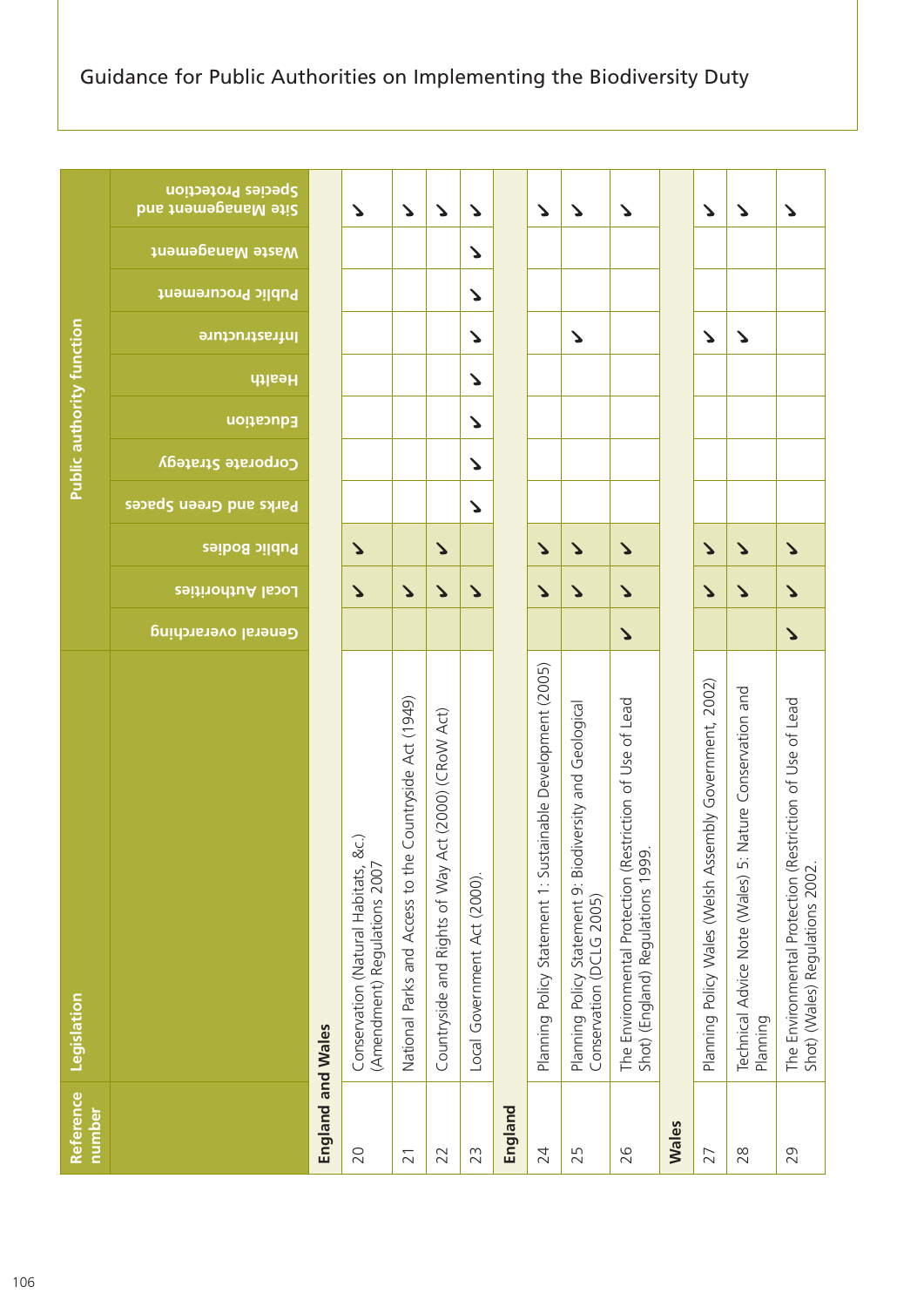# Overview of legislation

# **International Environmental Agreements**

#### **1. International Convention on Biological Diversity United Nations Environment Programme (1992)**

The Convention is the first global agreement on biodiversity conservation and all countries that have joined it are legally bound to implement the provisions set out in the Convention. The Convention aims to achieve biodiversity conservation, sustainable use of biodiversity and an equitable sharing of the benefits arising from commercial use of genetic resources.

The Convention covers ecosystems, species and genetic resources and includes issues such as measures and incentives to conserve biodiversity, regulated access to genetic resources, education and awareness and provision of financial resources. As a signatory of the Convention, the UK is legally bound to comply with its provisions.

## **http://www.biodiv.org/convention/convention.shtml**

#### **2. Ramsar Convention on Wetlands of international importance (1971)**

The Convention on Wetlands, signed in Ramsar, Iran, in 1971, is an intergovernmental treaty which provides the framework for national action and international co-operation for the conservation and wise use of wetlands and their resources.

The official name of the treaty *The Convention on Wetlands of International Importance especially as Waterfowl Habitat* reflects its original emphasis on the conservation and wise use of wetlands primarily to provide habitat for waterbirds. Over the years, however, the Convention has broadened its scope to cover all aspects of wetland conservation and wise use, recognising wetlands as ecosystems that are extremely important for biodiversity conservation and for the well-being of human communities. Contracting Parties commit themselves to; designate at least one wetland for inclusion in the Ramsar List and promote its conservation; to include consideration of wetland conservation in national land-use planning; to promote training in wetland research, management and wardening and to consult with other contracting parties about the Conventions implementation, including shared water systems, shared species and transfrontier wetlands. As a contracting party, the UK is required to integrate the principles of the Convention into national policies and actions including legislation to make best possible wise (sustainable) use of wetland resources

## **http://ramsar.org/**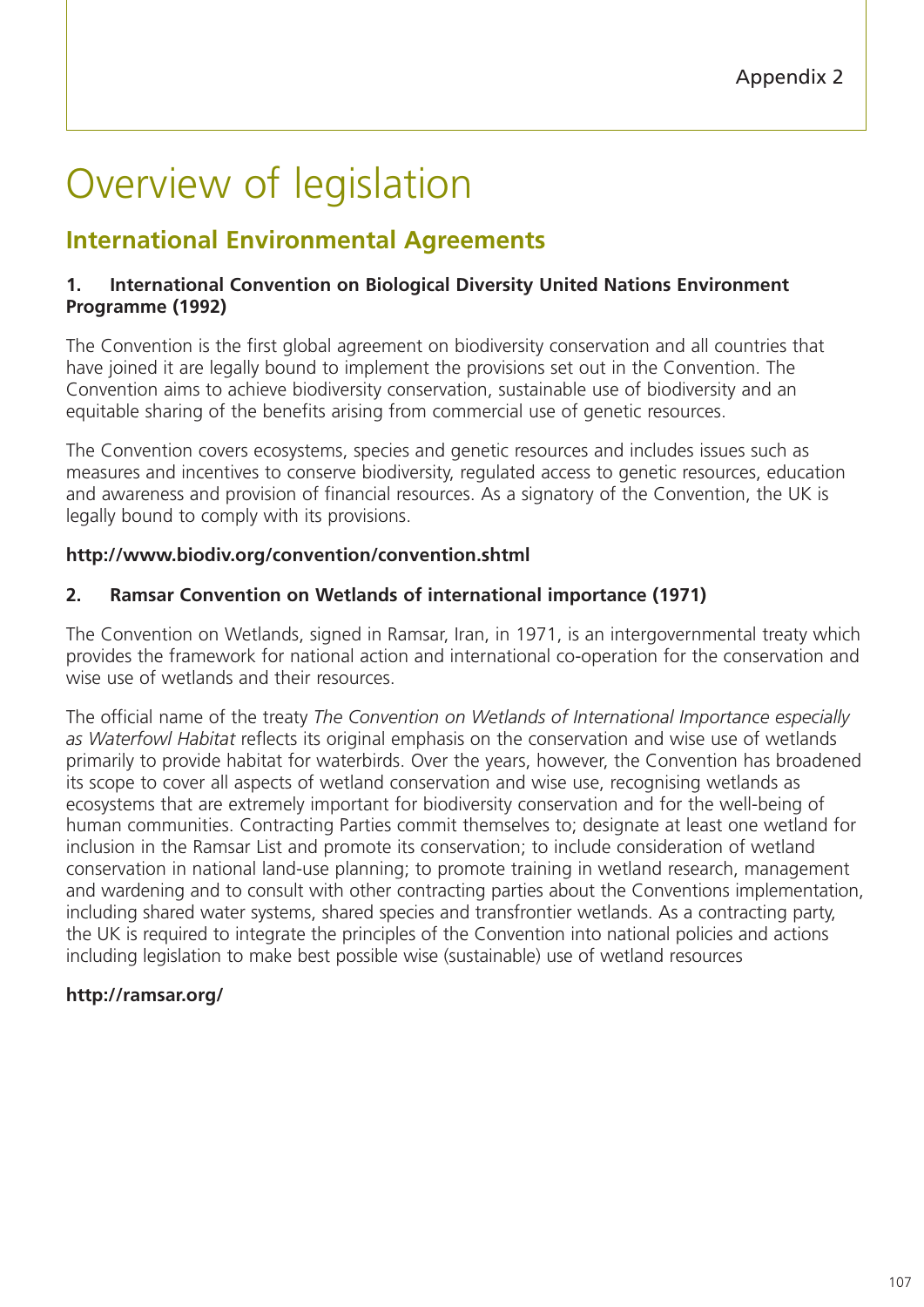Guidance for Public Authorities on Implementing the Biodiversity Duty

# **Europe**

#### **3. The Habitats Directive (EC Directive 92/43/EEC on the Conservation of Natural Habitats and of Wild Flora and Fauna)**

The Habitats Directive promotes the protection of biodiversity and requires EU Member States to maintain or restore wild species and natural habitats in their territories at a favourable conservation status. Member States are bound by the Directive to implement a number of measures to achieve this, including protecting species listed in Annexes 1 and 2 of the Directive through a network of sites known as 'Natura 2000'. The Directive also requires monitoring of EU habitats and species, and six yearly reports.

As part of the requirements of the Directive, Member States must propose a national list of Sites of Community Importance (SCI). Following adoption, these sites are designated as Special Areas of Conservation (SAC). Along with Special Protection Areas (SPA), classified under the EC Birds Directive, these make up the Natura 2000 network of protected areas.

If a plan or project has the potential to adversely affect the integrity of a Natura 2000 site it will not be permitted, *unless* it can be proven that there are no alternatives and imperative reasons of overriding public interest. The Directive also requires specific protection for certain species wherever they might occur within a Member State's territory.

#### **4. The European Birds Directive (EC Council Directive 79/409/EC on the Conservation of Wild Birds)**

The Birds Directive sets out the framework for the conservation and management of wild birds in Europe. The Directive requires that Member States, shall take requisite measures to maintain the population of all species of naturally occurring birds in the wild state at a level which corresponds in particular to ecological, scientific and cultural requirements, while taking account of economic and recreational requirements. The Directive also requires Member States to take requisite measures to preserve, maintain, or re-establish a sufficient diversity and area of habitats for all species. The species in Annex I shall be the subject of special conservation measures (i.e. classification of Special Protection Areas) concerning their habitat in order to ensure their survival and reproduction. Member States are obliged to establish a general scheme to protect all wild birds.

#### **http://europa.eu.int/eur-lex/en/consleg/pdf/1979/en\_1979L0409\_do\_001.pdf**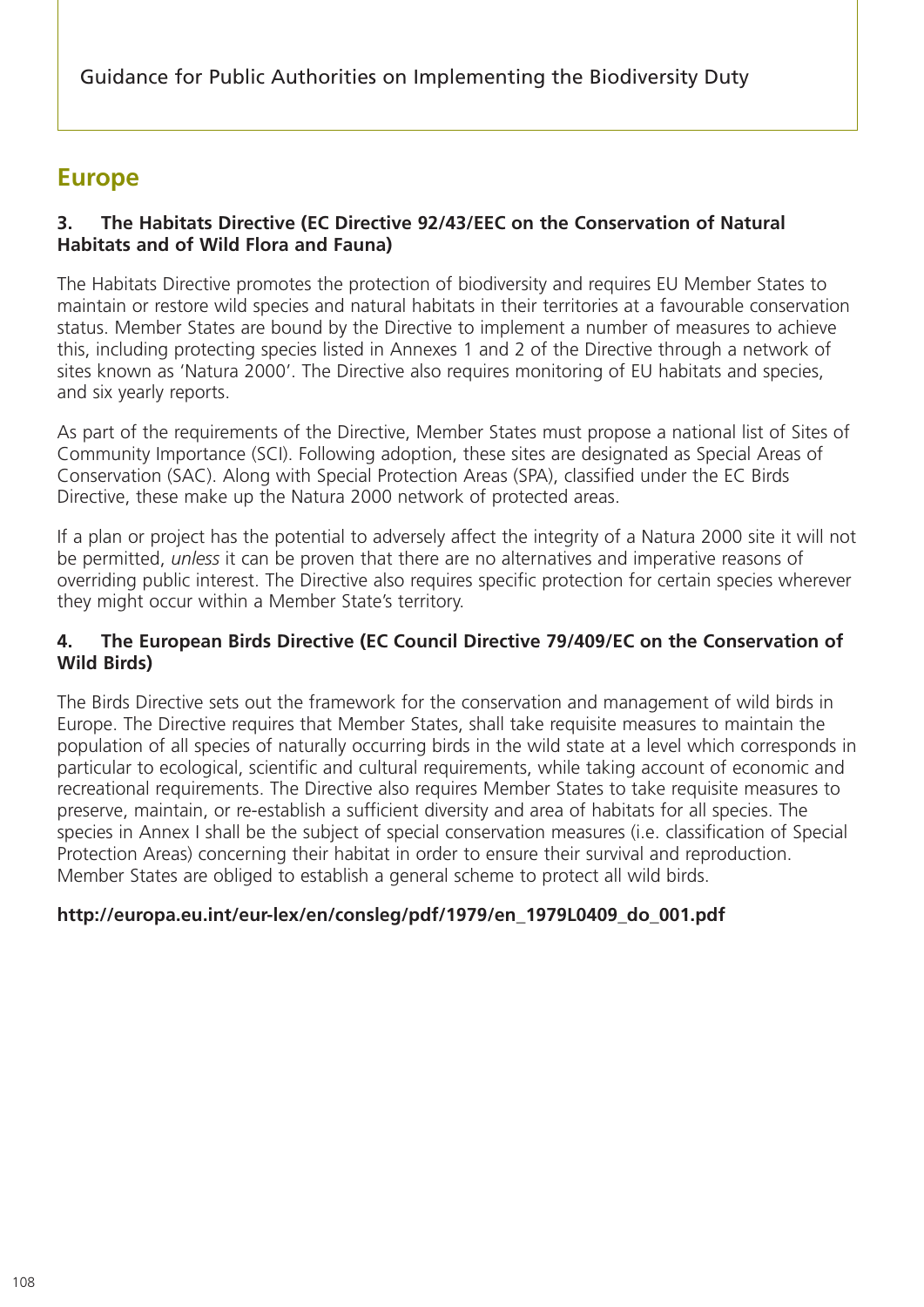#### **5. The Bern Convention on the Conservation of European Wildlife and Natural Habitats. EC. 1979**

The Bern Convention contains legal obligations in relation to the conservation and protection of wild animal and plant species and their habitats, which contracting parties, including the UK, must adhere to. The European Community adopted the EC Birds Directive in 1979 and the Habitats Directive in 1992 to implement the Bern Convention in Europe.

## **http://conventions.coe.int/Treaty/en/Treaties/Html/104.htm**

#### **6. Environmental Impact Assessment (85/337/EEC) Directive (EIA Directive) (as amended by Directive 97/11/EC)**

The EIA Directive aims to ensure that any effects that new development are likely to have on the environment are understood and taken account of fully before such development goes ahead. The Directive requires that an Environmental Impact Assessment is carried out by those involved in planning certain projects to identify any likely significant effects on the environment (including biodiversity) to ensure that the public and relevant competent authority (or planning authority) can fully understand the predicted effects and scope for reducing them before determining the planning decision.

Developers are responsible for preparing an Environmental Statement, which should be submitted alongside the planning application and local authorities are responsible for assessing the information contained within the Environmental Statement.

The list of projects to which the EIA Directive applies can be found in Appendices 2 and 3 of the EIA Guidance.

#### **http://ec.europa.eu/environment/eia/eia-legalcontext.htm#legalcontext**

#### **7. Strategic Environmental Assessment (2001/42/EEC) Directive (SEA Directive)**

The SEA Directive requires that certain plans and programmes are assessed for their impacts on the environment (which includes biodiversity). The authority preparing the plan or programme is required to produce a report on the likely significant effects of the programme, in addition to consulting on the draft plan or programme and Environmental Report, taking account of the Environmental Report and consultation responses, and providing information showing how the environmental assessment has been taken account of when the plan or programme is adopted. The Directive also requires monitoring of the plan or programme to ensure unforeseen adverse impacts on the environment are identified and reduced.

Those plans and programmes which are subject to the SEA Directive can be found be following the link to the Directive.

#### **http://www.environ.ie/DOEI/DOEIPol.nsf/0/b8aeb091f741ee9c80256f5d004cd61c/\$FILE/0142\_en.pdf**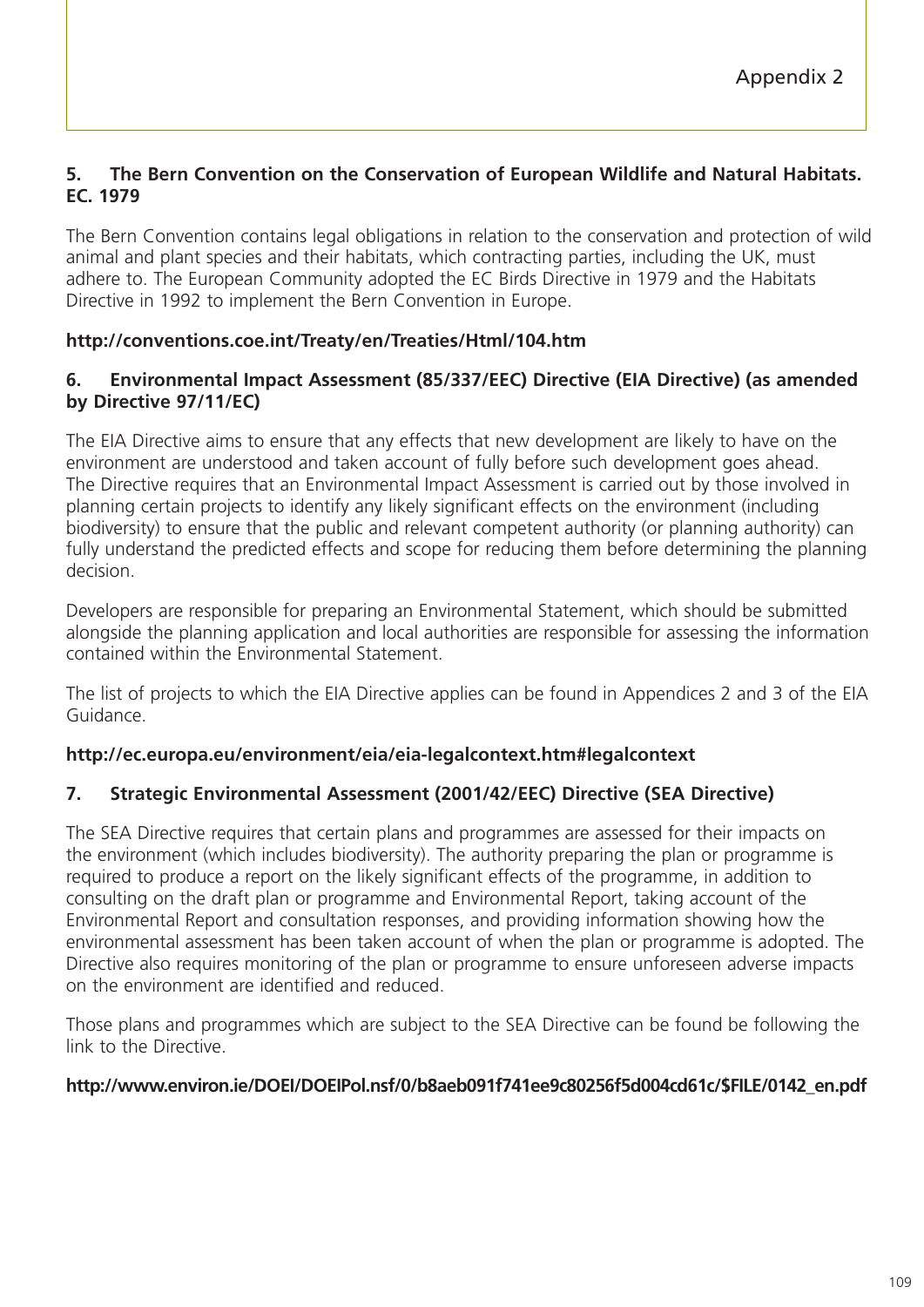Guidance for Public Authorities on Implementing the Biodiversity Duty

#### **8. EU CITES Regulations (Council Regulation (EC) No 338/97 The European Union Wildlife Trade Regulation (1997) and Commission Regulation (EC) No 865/2006**

The EU CITES Regulations aim to protect regulate and monitor international trade in certain species of flora and fauna. The regulations help to safeguard species that are threatened globally. The regulations categorise species and strengthen and extend import and export controls that were previously in place.

#### **http://www.ukcites.gov.uk/news/865\_06.pdf**

#### **http://www.unep-wcmc.org/species/trade/eu/tradereg.html**

#### **9. Water Framework Directive (2000) (2000/60/EC)**

The Water Framework Directive aims to safeguard and improve water quality and requires that Member States prevent deterioration in status and aim to reach at least 'good status' in all water bodies (inland, coastal and groundwaters) by 2015. Water quality status includes both chemical and ecological status. The Framework Directive require Member States to prepare a river basin management plan for each river basin district by 2009 (and update it every 6 years). River basin districts are regional in scale but the boundaries relate to river catchments.

The Secretary of State, Welsh Assembly and Environment Agency have a duty to exercise their functions to secure compliance with the Water Framework Directive. The Secretary of State will approve all environmental objectives and river basin management plans. The Environment Agency is responsible for draftingriver basin management plans, ensuring stakeholder and public participation in preparing river basin management plans and carrying out analysis needed to support the plans. The Environment Agency has set up a liaison panel in each river basin district to assist with river basin planning. These panels include representatives of those regulators and deliverers who will need to take action to achieve Framework Directive objectives.

All public bodies are under a duty to exercise their functions having regard to river basin management plans [Regulation 17 of SI 2003 No 3242 The Water Environment (Water Framework Directive) (England and Wales) Regulations 2003].

#### **http://ec.europa.eu/environment/water/water-framework/index\_en.html**

#### **http://www.environment-agency.gov.uk/business/444217/444663/955573**/

# **England and Wales**

## **10. Wildlife and Countryside Act (1981)**

The Wildlife and Countryside Act provides for the protection of birds and a number of other animal and plant species, the prevention of the introduction of non-native species, notification of Sites of Special Scientific Interest by the country agencies, contains measures for the management and protection of Sites of Special Scientific Interest and provides for the designation of Marine Nature Reserves.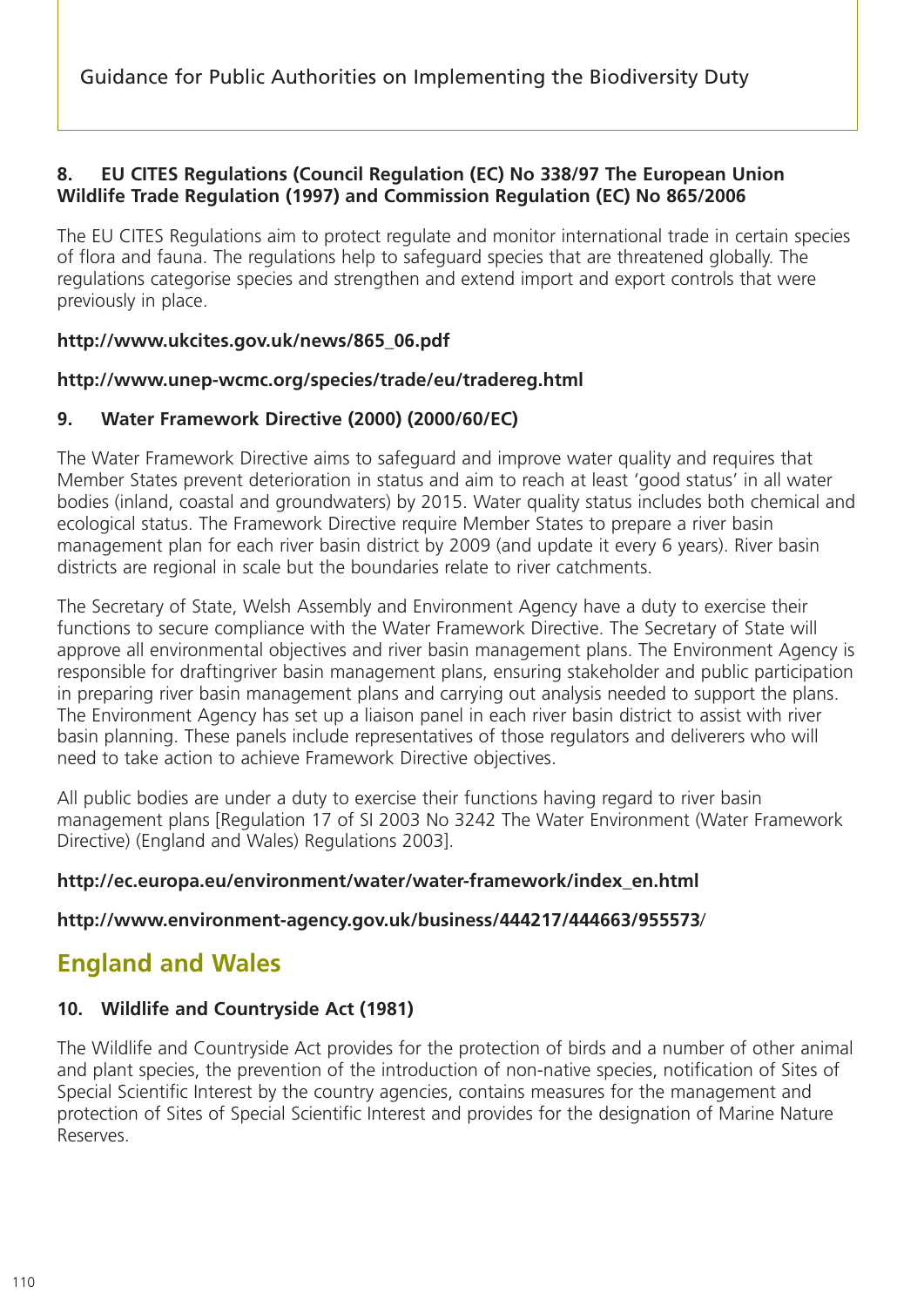It should be noted that many of the provisions in the Countryside and Rights of Way Act and the Natural Environment and Rural Communities Act replace provisions set out in the Wildlife and Countryside Act.

The CRoW Act changes the Wildlife and Countryside Act by amending Site of Special Scientific Interest notification procedures, providing enhanced powers for the management and protection of these sites, and extending powers for entering management agreements. The Act places a duty on public bodies to conserve and manage Sites of Special Scientific Interest further. The CRoW Act also amends the Wildlife and Countryside Act by increasing the legal protection for species which are threatened.

The Natural Environment and Rural Communities Act makes eight amendments to part 1 of the Wildlife and Countryside Act, which aim to improve protection of wildlife.

#### **http://www.jncc.gov.uk/page-3614#download**

#### **11. Environmental Protection Act 1990 (EPA)**

The Environmental Protection Act established the Nature Conservancy Council for England (now Natural England) and the Countryside Council for Wales along with the Joint Nature Conservation Committee. The Act places duties on these councils to discharge their nature conservation functions. In addition to giving these councils the powers to establish, maintain and manage nature reserves, the Act requires that they provide advice and knowledge to any persons about nature conservation in their area. It should be noted that parts of the EPA were updated by the Clean Neighbourhoods and Environment Act (2005).

#### **http://www.opsi.gov.uk/acts/acts1990/Ukpga\_19900043\_en\_1.htm**

#### **12. Environmental Information Regulations (2004)**

The Environmental Information Regulations enable the public to access information that is held by public authorities. The Regulations require that public authorities make environmental information that they hold ivailable to members of the public, and this should be done progressively by electronic means. Such information should be organised to ensure it is disseminated to the public in an active and systematic way. The regulations also give the general public rights of access to environmental information from public authorities.

#### **http://www.opsi.gov.uk/si/si2004/20043391.htm**

## **13. The Protection of Badgers Act (1992)**

The Protection of Badgers Act provides protection for both badgers and their setts. The Act makes it an offence to wilfully kill or injure badgers or interfere with their setts, except under the terms of licence. Those found to have committed offences under the Act are liable to a term of imprisonment and/or a fine.

#### **http://www.opsi.gov.uk/ACTS/acts1992/Ukpga\_19920051\_en\_1.htm**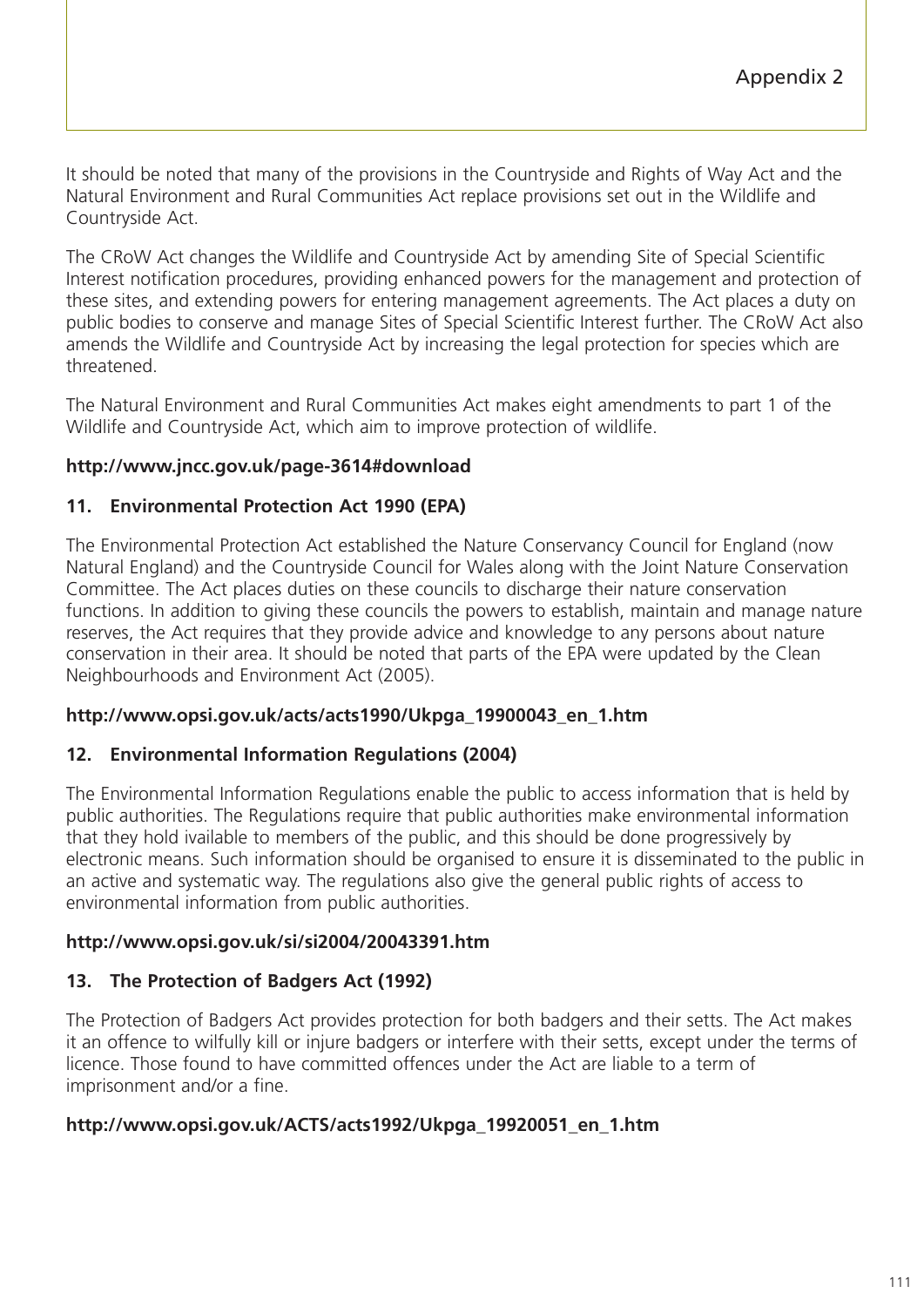## **14. Planning and Compulsory Purchase Act (2004)**

The Planning and Compulsory Purchase Act aims to give effect to the Government's policy on the reform of the planning system.

Although the majority of the Act does not relate to biodiversity conservation, Part 8 states that local authorities, joint planning boards and National Park authorities 'will be able to acquire land by compulsory purchase if they think that it will facilitate the carrying out of development, redevelopment or improvement on or in relation to the land, on condition that such acquisition will be of economic, social or environmental benefit to their area' (Planning and Compulsory Act Guidance Notes).

#### **http://www.opsi.gov.uk/acts/acts2004/20040005.htm**

#### **15. Conservation (Natural Habitats &c.) Regulations (1994**

The Conservation (Natural Habitats etc.) Regulations make provision for implementing Council Directive 92/43/EEC (the Habitats Directive) into domestic legislation on the conservation of natural habitats and of wild fauna and flora.

The Habitats Regulations provide for the protection of Special Protection Areas and Special Areas of Conservation, in addition to species listed in Schedule 2 of the Regulations and plants listed in Schedule 4.

The Habitats Regulations contain an express (with regards to certain regimes) requirement and a general duty that competent authorities must consider or review plan or project consents, permissions or other authorisations permission which have been applied for or previously granted, which affect a European site either alone or in combination with others. Authorisations can be restricted or revoked where the integrity of the site would be adversely affected (subject to exceptions).

#### **http://www.opsi.gov.uk/SI/si1994/Uksi\_19942716\_en\_1.htm**

#### **16 The Offshore Marine Conservation (Habitats, &c.) Regulations (2007)**

These regulations transpose the Habitats and Birds Directives in the UK offshore marine area. This covers seas more than 12 nautical miles from the coast, including waters out to British fishery limits (up to 200 nautical miles), and any part of the seabed designated as part of the UK continental shelf (which in some cases extends beyond 200 nautical miles). This is anticipated to come into force in August 2007.

#### **17. The Environment Act (1995)**

The Environment Act established the Environment Agency, the Scottish Environment Protection Agency and National Parks Authorities and established new standards for environmental management. The Act makes provision for the control of pollution, the conservation of natural resources and the conservation or enhancement of the environment and provides for the protection of important hedgerows in England and Wales.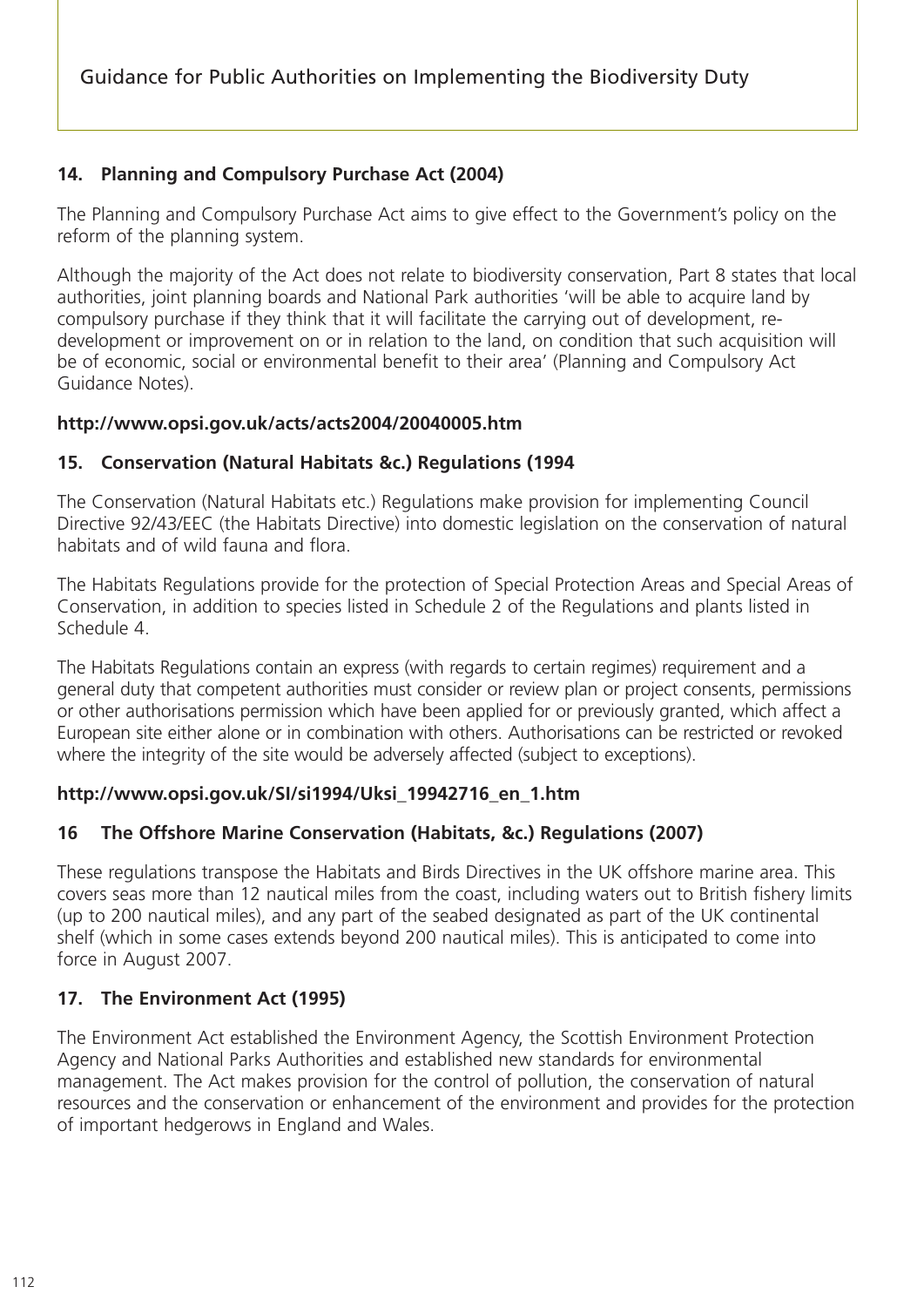### **18. Natural Environment and Rural Communities Act (2006)**

The primary purpose of the Natural Environment and Rural Communities Act is to implement key aspects of the Government's Rural Strategy (2004).

The Act establishes both Natural England, an independent body responsible for conserving, managing and enhancing England's Natural Environment, and the Commission for Rural Communities, an independent advocate, watchdog and expert adviser for rural England. It also reconstitutes the Joint Nature Conservation Committee and renames and reconstitutes the Inland Waterways Amenity Advisory Council.

Section 40 of the Natural Environment and Rural Communities Act requires that 'Every public authority must, in exercising its functions, have regard, so far as is consistent with the proper exercise of those functions, to the purpose of conserving biodiversity.' It should be noted that the NERC Act supersedes and replaces Section 74 of the Countryside and Rights of Way Act.

#### **http://www.opsi.gov.uk/ACTS/acts2006/20060016.htm**

#### **19. Town and Country Planning (Environmental Impact Assessment) (England and Wales) Regulations 1999**

The Regulations apply to projects falling within the scope of the Environmental Impact Assessment (85/337/EEC) Directive (EIA Directive) (as amended by Directive 97/11/EC) requiring planning permission in England and Wales.

#### **http://www.opsi.gov.uk/si/si1999/19990293.htm**

In addition, there is a series of Regulations applying to England and Wales and implementing Directive 85/337/EEC, relating to different types of activity with the potential to significantly affect the environment. These are referenced in Appendix 8 of Environmental Impact Assessment: A Guide to Procedures' (ODPM, WAG, 2000) **http://www.communities.gov.uk/index.asp?id=1143258** and can be sourced from the OPSI website **http://www.opsi.gov.uk**

#### **20. The Conservation (Natural Habitats, &c.) (Amendment) Regulations 2007**

Schedule 1 of the Conservation (Natural Habitats, &c) (Amendment) (England and Wales)8 Regulations 2006 (Habitats Regulations) inserts a new Part IVA into the Conservation (Habitats, &c.) Regulations 1994 and transposes into English law the requirement to carry out Appropriate Assessment for land use plans.

#### **http://www.defra.gov.uk/corporate/consult/nat-habitats-2006/nathabitats2006-consultation.pdf**

#### **21. National Parks and Access to the Countryside Act (1949)**

This Act provided the framework for National Park and Area of Outstanding Natural Beauty (AONB) creation in England and Wales and was amended by the Environmental Protection Act (1990), the Environment Act (1995) and the Countryside and Rights of Way Act (2000).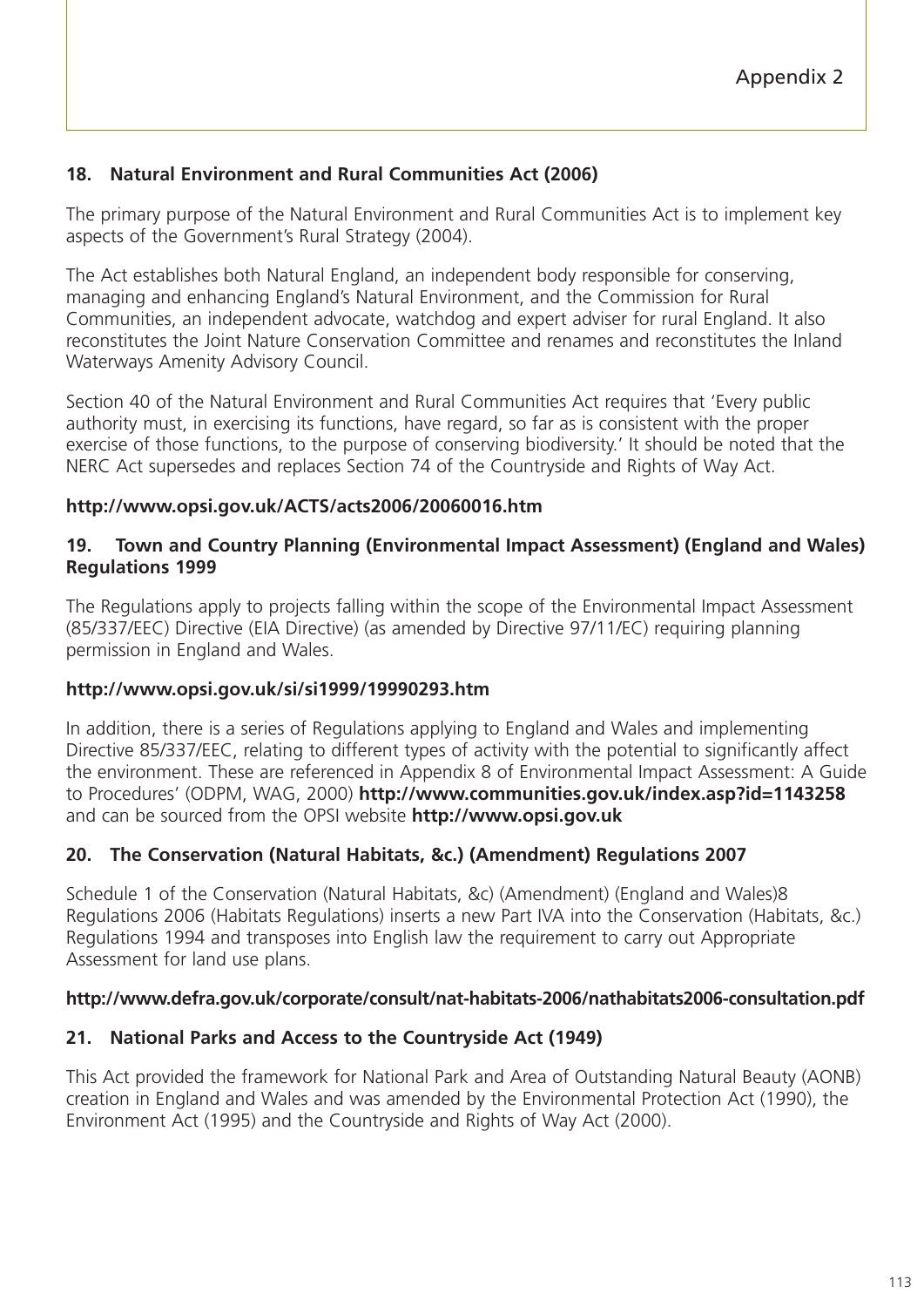The Act gave power to the Nature Conservancy Council to establish nature reserves and gave powers to local authorities to establish local nature reserves in their area, placing a duty on the Nature Conservancy Council to inform local planning authorities of areas of Special Scientific Interest.

#### **http://www.defra.gov.uk/rural/pdfs/ruraldelivery/bill/np-1949.pdf**

## **22. Countryside and Rights of Way Act (2000) (CRoW Act)**

In terms of wildlife protection and nature conservation, the CRoW Act places a Duty on the National Assembly for Wales and Government Departments to have regard to biodiversity conservation, in addition to maintaining lists of species and habitats for which conservation steps should be taken, in accordance with the Convention of Biological Diversity (1992). Section 74 of the CRoW Act contains a list of all species and habitats of principle importance for biological conservation.

Additionally, the CRoW Act provides for public pedestrian access to land (of certain types), makes amendments to the law of public rights of way, and improves management for AONBs.

#### **http://www.opsi.gov.uk/acts/acts2000/20000037.htm**

#### **23. Local Government Act (2000)**

The Local Government Act gave a wide-ranging power for principal local authorities to take any steps to promote or improve the economic, social or environmental well-being of their local community unless expressly prohibited by other legislation. Additionally, the Act requires that local authorities produce Community Strategies to promote the wellbeing of their local communities. The Guidance issued as part of DETR Circular 4/2001 states that Local Biodiversity Action Plans should be considered, among other things, when local authorities are preparing these Community Strategies.

#### **http://www.opsi.gov.uk/Acts/acts2000/20000022.htm**

# **England**

## **24. Planning Policy Statement 1: Sustainable Development (2005)**

Planning Policy Statement 1 sets out the national land use planning policies for England in relation to sustainable development. Planning Policy Statement 1 outlines requirements for regional planning bodies and local planning authorities in relation to development plans and development control to ensure sustainable development principles are given full consideration.

Planning Policy 1 requires that planning policies and planning decisions should seek to protect and enhance the countryside and urban areas, including wildlife habitats.

## **http://www.communities.gov.uk/index.asp?id=1143805**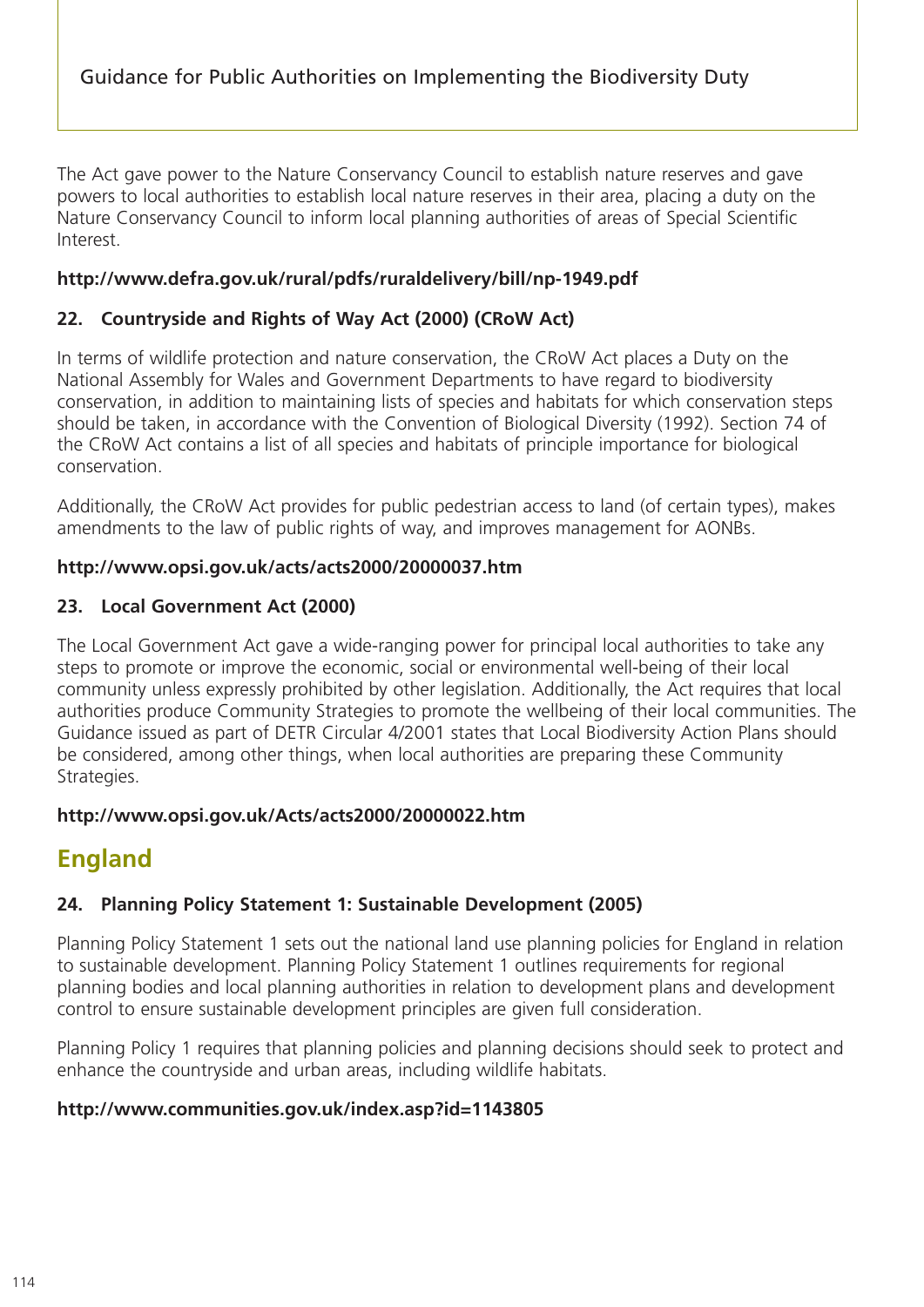## **25. Planning Policy Statement 9: Biodiversity and Geological Conservation (DCLG 2005)**

Planning Policy Statement 9 provides the national land use planning policy context for biodiversity conservation in England. Planning Policy Statement 9 sets out key requirements for Regional Spatial Strategies and Local Development Frameworks along with requirements for planning authorities to ensure the protection of designated sites, protected species, ancient woodland and other natural habitats, habitat networks. The need for planning authorities and developers to consider biodiversity interest on previously developed land and biodiversity within developments are also covered by Planning Policy Statement 9.

#### **http://www.communities.gov.uk/index.asp?id=1501970**

#### **26. The Environmental Protection (Restriction of Use of Lead Shot) (England) Regulations 1999.**

The Lead Shot (England) Regulations1999 prohibit the use of lead shot for any purpose on named SSSIs, considered important for waterfowl, and all Ramsar (wetland) sites. The use of lead shot is also prohibited for shooting various species including mallard (thus effectively banning the use of lead shot for shooting waterfowl throughout the whole of England). The Police enforce the Regulations.

# **Wales**

## **27. Planning Policy Wales (Welsh Assembly Government, 2002)**

Planning Policy Wales sets out the context for land use planning policy for the Welsh Assembly Government and is supplemented by Technical Advice Notes (TAN5).

Section 5 of Planning Policy Wales sets out the requirements for local authorities to address land use planning biodiversity issues in Unitary Development Plan (UDP) preparation and in development control and has the overarching aims of promoting biodiversity conservation, protecting statutorily designated sites and safeguarding protected species.

#### **http://new.wales.gov.uk/docrepos/40382/4038231121/403821/403821/403828/ planningpolicy-e.pdf?lang=en**

## **28. Technical Advice Note (Wales) 5: Nature Conservation and Planning**

Technical Advice Note 5 along with Planning Policy Wales provide the national planning policy framework for Wales in relation to nature conservation. Technical Advice Note 5 provides advice to planning authorities on both development plans and development control for designated sites and areas outside designated sites, protected species, commons and greens. This TAN was subject to consultation in January 2006.

#### **http://new.wales.gov.uk/docrepos/40382/4038231121/403821/403821/40382/403822/TAN\_5 \_Nature\_Conservation\_a1.pdf?lang=en**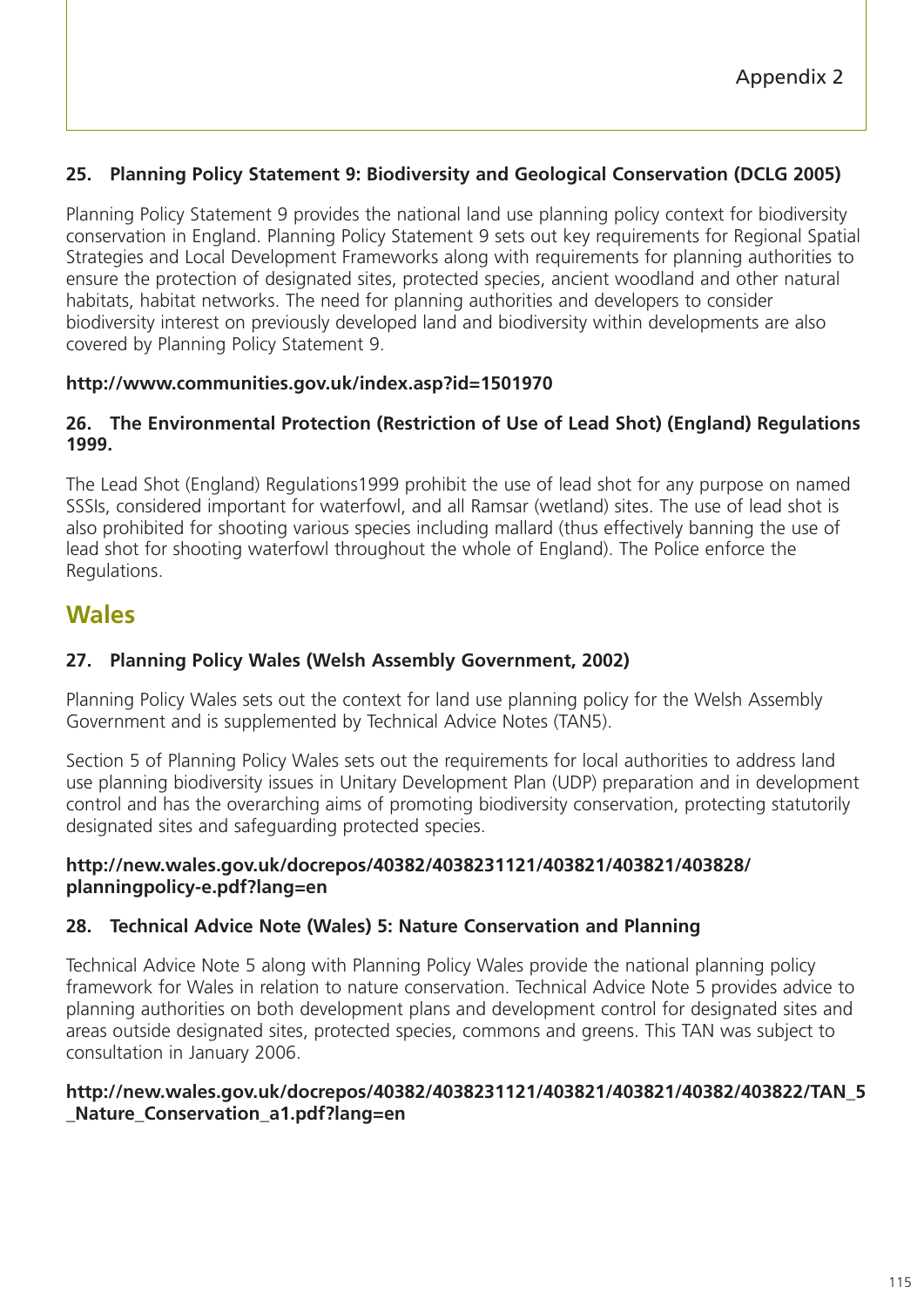#### **29. The Environmental Protection (Restriction on Use of Lead Shot) (Wales) Regulations 2002.**

The Environmental Protection (Restriction on the Use of Lead Shot) (Wales) Regulations 2002 prohibit the use of lead gunshot over wetland Sites of Special Scientific Interest identified as important to waterfowl; over all areas below the high watermark; and for shooting coot, ducks and geese, and moorhen anywhere in Wales.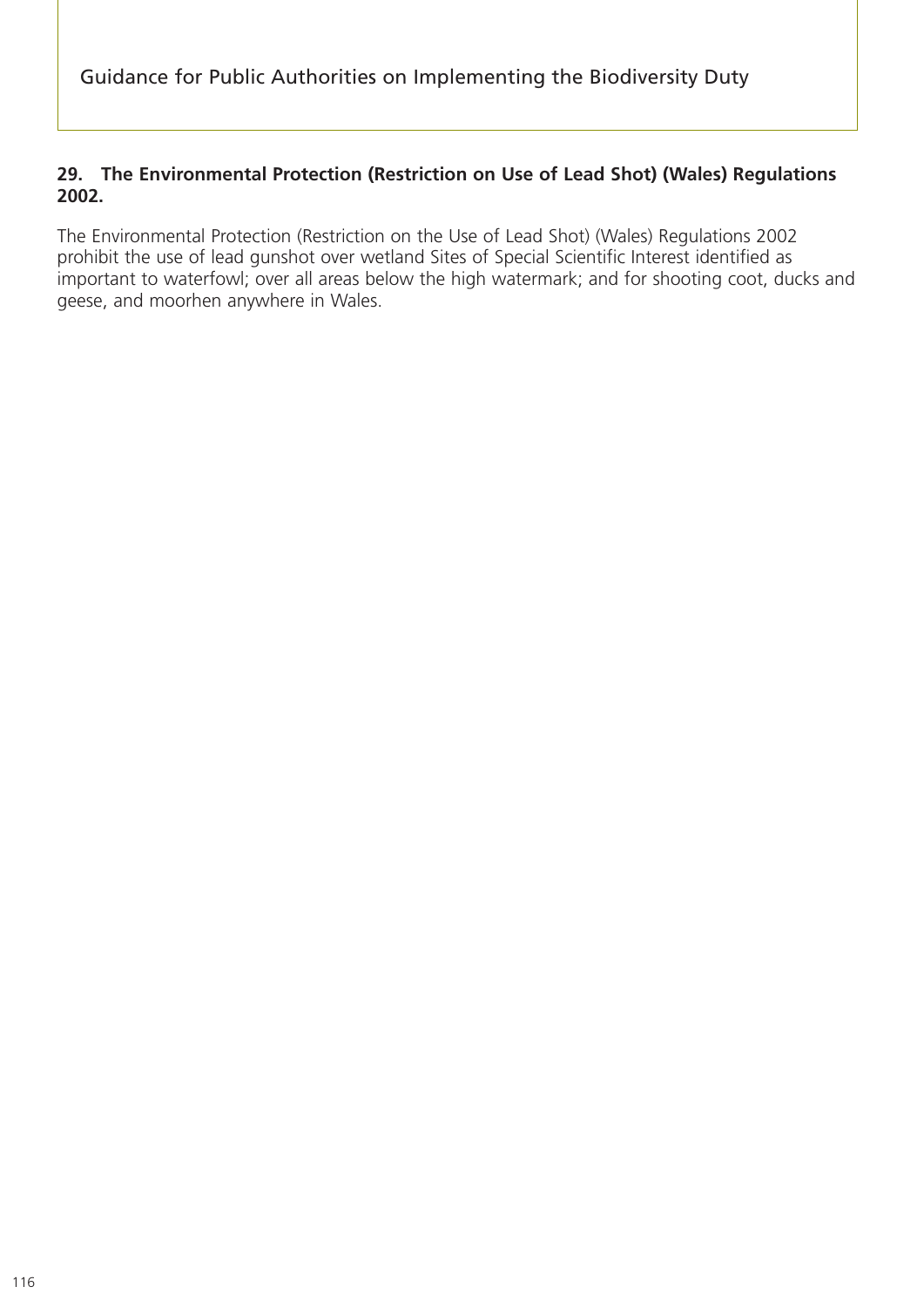# Appendix 3: Summary of Key Nature Conservation Designations

**Natura 2000 Site Network** – the EU Habitats Directive (Directive 92/43/EEC) provides for the creation of a network of protected areas across the European Union, known as 'Natura 2000' sites. This internationally important network consists of Special Areas of Conservation (SACs) and Special Protection Areas (SPAs), which will usually also be Sites of Special Scientific Interest.

- **Special Areas of Conservation (SAC)** are sites designated under the Habitats Directive 1992, established to protect natural habitats, rare and threatened species (other than birds) and habitats for these species. There are 571 SACs currently designated in the UK. SACs are protected under international law, and are afforded a high degree of protection in the UK.
- **Special Protection Area (SPA)** are sites designated under the Directive on the Conservation of Wild Birds (the Birds Directive) and were established to protect wild bird species and their habitats.

**Ramsar Wetlands of International Importance (Ramsar Sites)** – Many Sites of Special Scientific Interest, Special Areas of Conservation and Special Protection Areas are also designated under the Ramsar Convention as wetlands of international importance. The first Ramsar sites were designated in 1976.

**National Nature Reserves (NNR)** – these nationally important sites were established to protect some of the best examples of habitat and geological formations in the UK. At the end of 2004, there were:

- **217 NNRs in England covering 87,900 hectares; and**
- **76 NNRs in Wales covering more than 24,006 hectares.**

**Sites of Special Scientific Interest (SSSI)** represent the best examples of our national wildlife habitats, geological features and landforms. They have been identified by scientific survey as representing the highest conservation value. They are protected under UK law. The land owner or occupier can be required to manage the land in a certain way. Where agreement on how the land should be managed can not be reached, the relevant UK Government Conservation Body can apply for a compulsory purchase order, and where a SSSI is damaged, the land owner or occupier can be subject to a substantial fine.

**Local Nature Reserves (LNR)** – areas that contain wildlife or geological features that are of interest locally. There are currently 1260 LNRs in England, and all are in public ownership.

**Local Sites** – These sites are selected by partnerships which include local authorities, and aim to conserve sites of regional or local importance.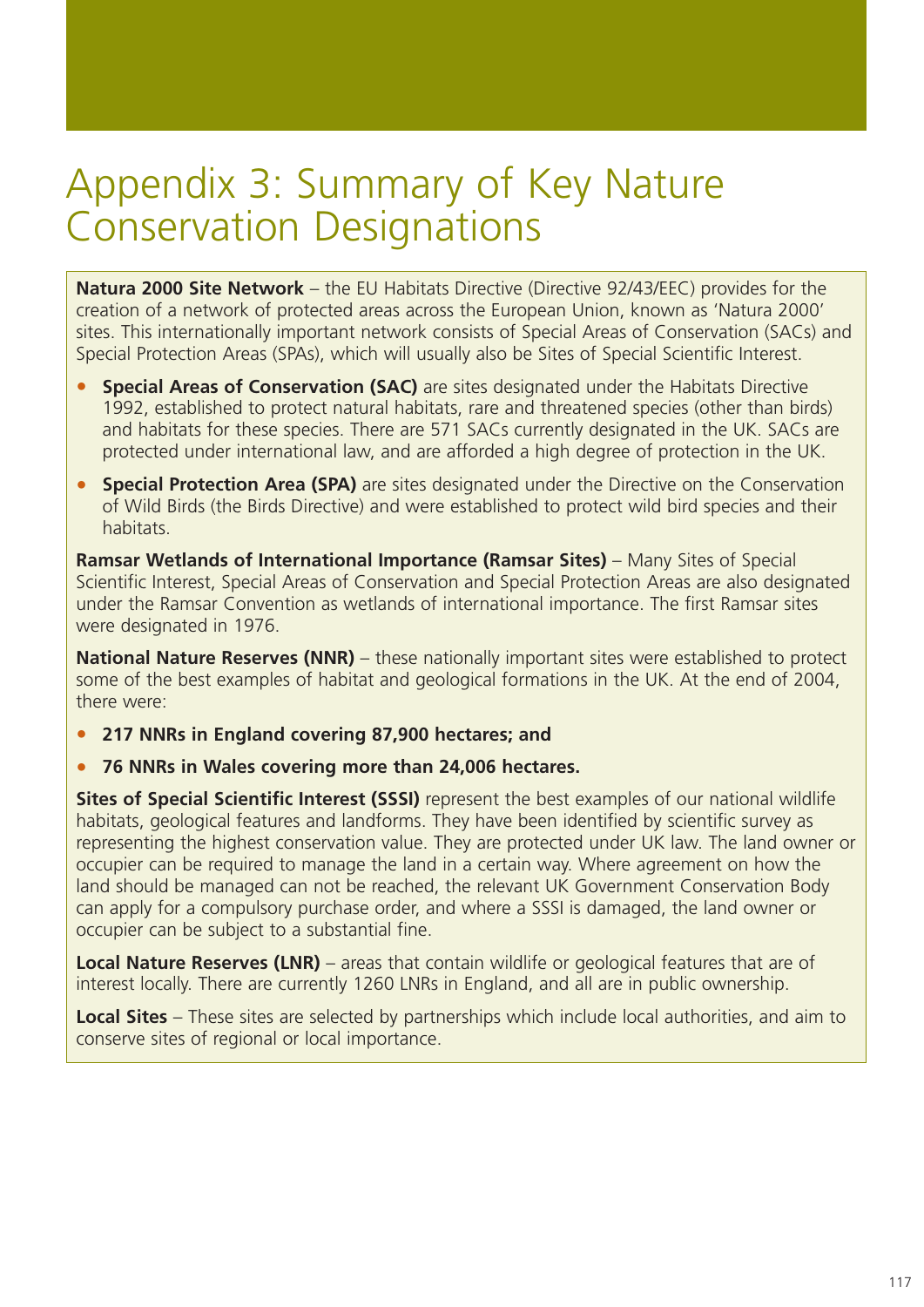# Appendix 4: Complete Collection of Case **Studies**

This appendix includes all of the case studies compiled in preparing the guidance on the Biodiversity Duty for Public Authorities.

It is structured as follows:

- **A. Case studies included in the Guidance for Local Authorities**
- **B. Case studies included in the Guidance for Public Authorities**
- **C. Additional case studies compiled in preparing the guidance but not included in either document.**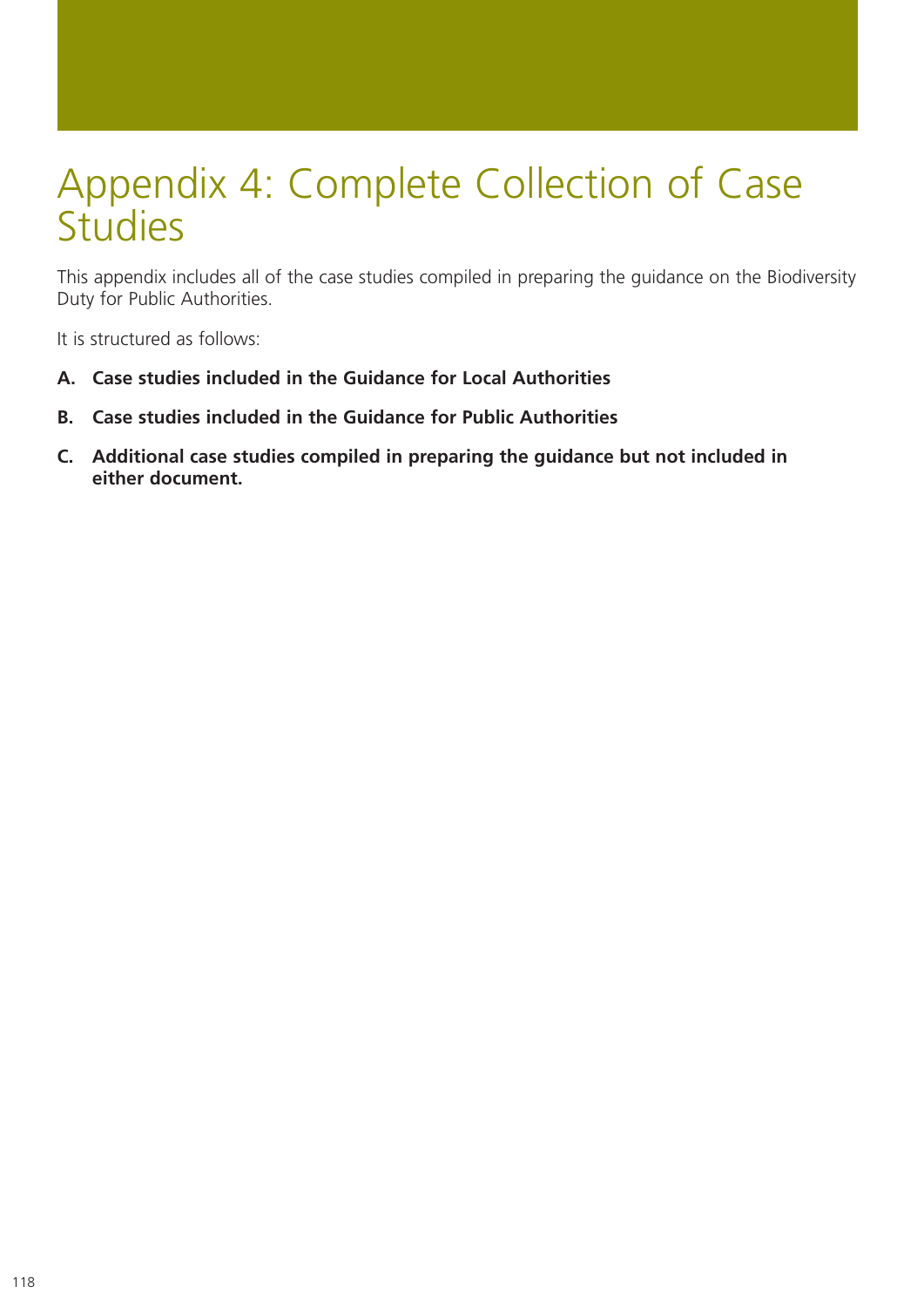# A. Case Studies included in the Local Authority Guidance

# **Case Study: Conserving Nature for the Community**

## **Hampshire County Council's Corporate Biodiversity Action Plan**

Hampshire County Council's Corporate Biodiversity Action Plan emphasises the importance of nature to quality of life in Hampshire. It involves all departments of the County Council and includes planning, highways, land management, recreation, education and social care. Actions vary from protecting internationally important habitats to enhancing the natural environment of school grounds.

The Plan is a key element in the County Council's programme for sustainable development. It demonstrates strong corporate commitment to conserving the natural environment of Hampshire and sets out a challenging plan of actions to further this work and develop new initiatives.

The Corporate Biodiversity Action Plan has three main aims:

- To improve the County Council's performance in conserving and enhancing the natural environment of Hampshire
- To use the benefits of biodiversity in delivering services such as education and social welfare
- To raise public and staff awareness of biodiversity

The Plan encompasses key actions, indicators and targets to ensure real commitment to delivery. The significant recognition that biodiversity underpins sustainability places Conserving Nature for the Community at the very heart of day-to-day work in Hampshire. This has helped to improve delivery of environmental programmes, improve interdepartmental working on biodiversity activity and enhance environmental awareness amongst Council staff.

#### **http://www3.hants.gov.uk/biodiversity/corporateactionplan.htm**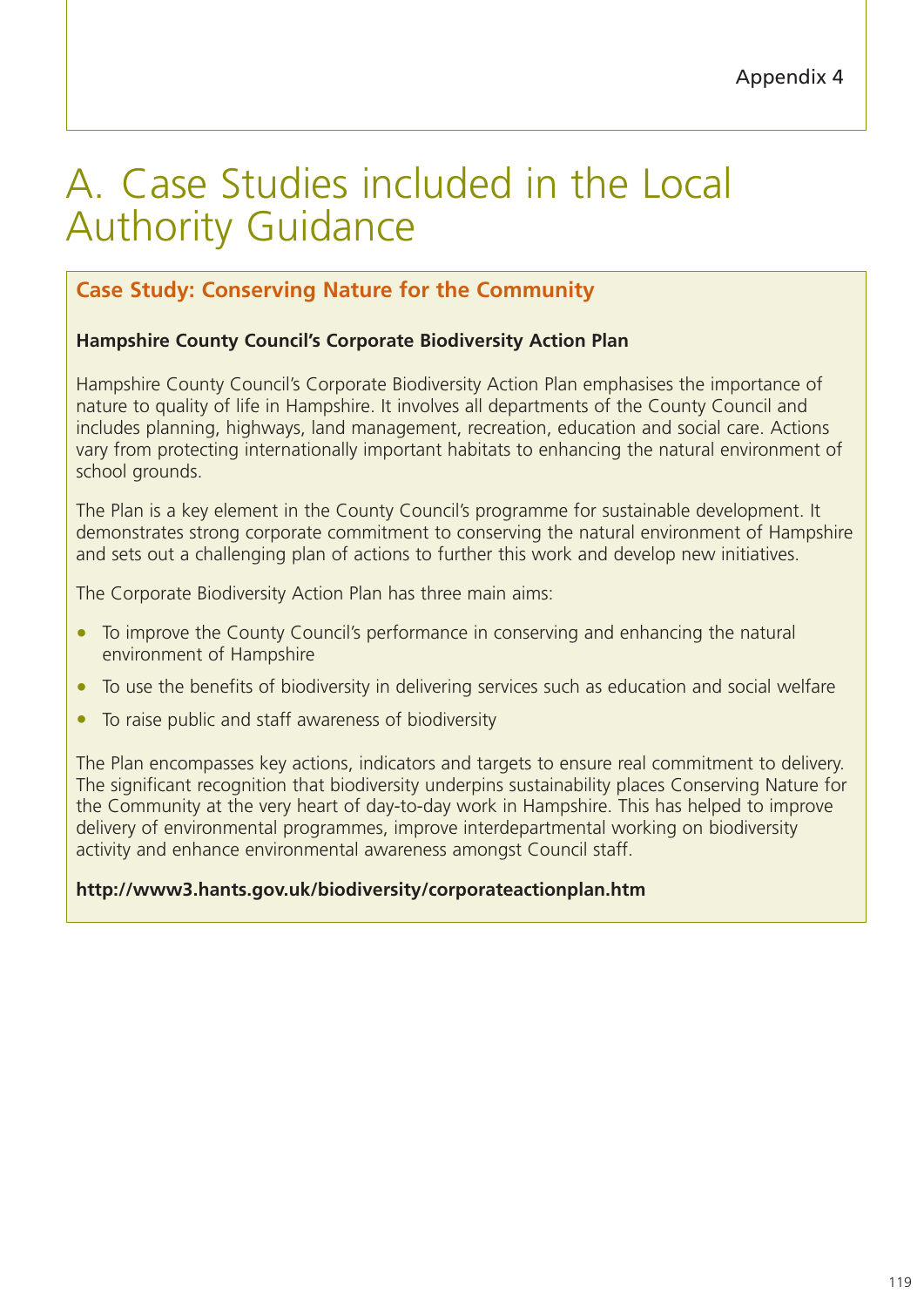# **Case Study: Local Area Agreement for Cornwall**

## **Cornwall County and District Councils**

The Cornwall Local Area Agreement forms a delivery plan for the Cornwall Community Strategy. The vision of the Cornwall Community Strategy is for "a strong sustainable community for one and all", and the Local Area Agreement aims to deliver the best quality of life in the UK, by removing barriers, improving earnings and conserving the environment. Outcomes are identified for the Cornwall Local Area Agreement, one of which is to make Cornwall a "Centre of Excellence for the Natural Environment". The aim is to improve biodiversity management, enhance public awareness, and provide greater training and environmentally based business opportunities, as well as contributing to Cornwall's brand image.

The development of the Centre of Excellence will be driven by working groups established by the Cornwall Economic Forum and Environment Kernow (the overarching environmental partnership for Cornwall). The progress of this outcome will be monitored via three indicators, for which ambitious targets are set:

- Uptake of Environmental Stewardship;
- Local Sites with improved outcomes for Biodiversity Action Plan habitats and species;
- Training beneficiaries in the environmental sector.

Alongside the aim to become a Centre of Excellence, the Cornwall Local Area Agreement also contains other objectives relating to biodiversity, including:

- Enhance environmental management in rural businesses;
- Make a measurable contribution to national Quality of Life Public Service Agreement targets, for example for farmland bird numbers;
- Improve management of local Biodiversity Action Plan habitats;
- Revitalise Environment Kernow;
- Increase levels of community involvement in environmental management.

#### **http://www.cornwallstrategicpartnership.gov.uk/index.cfm?articleid=12893**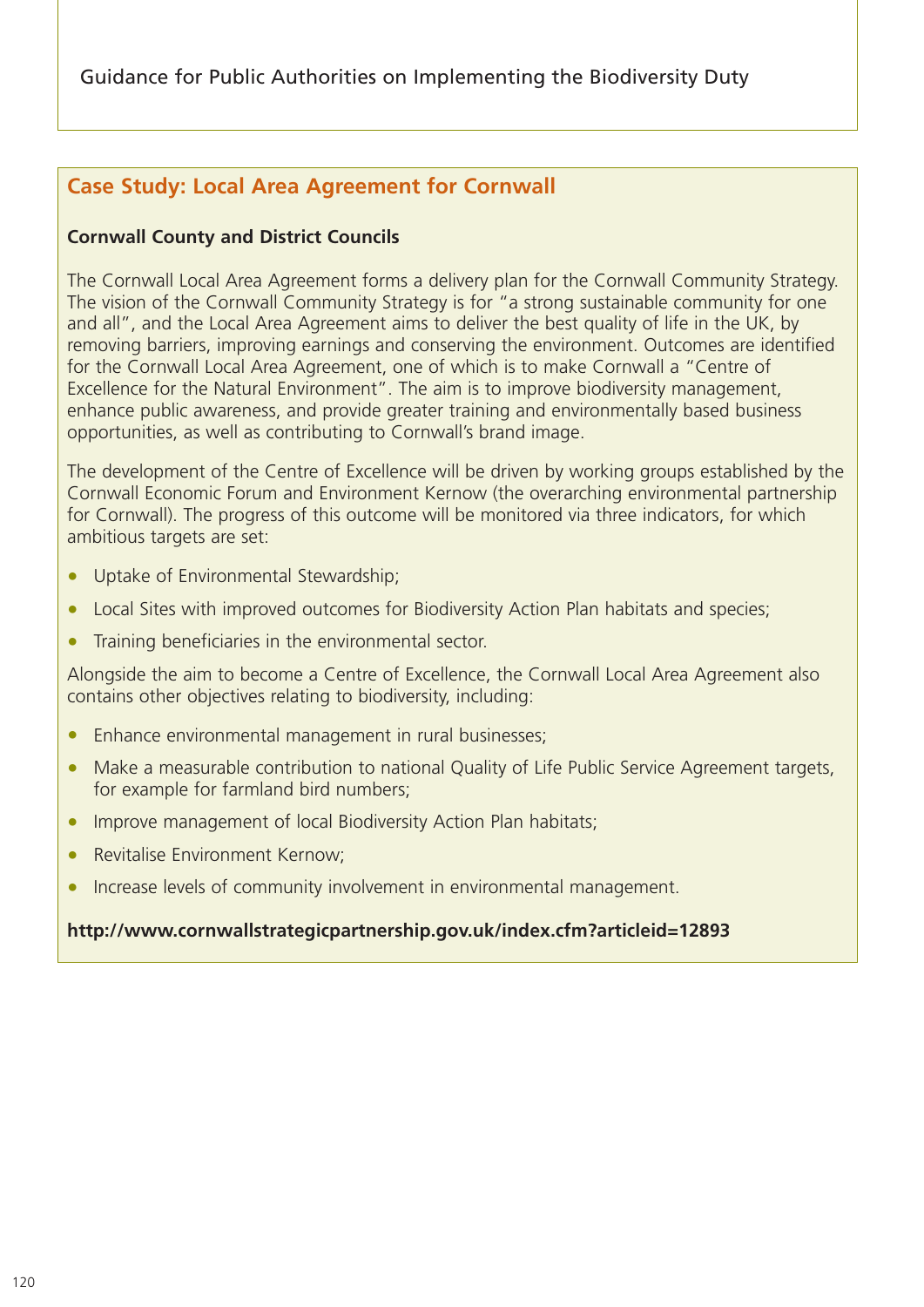# **Case Study: Delivering Biodiversity through Partnerships**

## **Canterbury City Council**

Canterbury City Council is able to incorporate biodiversity into many of its activities because of its commitment to partnership working. Active participation in a wide range of projects not only delivers specific biodiversity benefits but also establishes a culture where officers are used to networking with other stakeholders and seeking advice and support.

At County level the City Council is an active member of the Kent Biodiversity Partnership. At subregional level the East Kent Partnership, which is supported by the South East of England Development Agency (SEEDA), has developed the East Kent Strategy which includes as a priority theme "to protect and enhance East Kent's natural assets and resources".

The City Council is an active partner in a number of partnerships which consider sub regional environmental issues including the Kent Downs Area of Outstanding Natural Beauty Joint Advisory Committee, the Swale and Medway Estuary Partnership, the Blean Initiative, and the Thanet Coast North East Kent European Coasts Management Scheme.

The City Council Corporate Plan recognises the importance of natural environment, and priorities include "enhance our environment as the greenheart of East Kent; taking the lead on sustainable environmental protection…"

At operational level the City Council has developed partnerships to manage wildlife sites in the District. The City Council owns 7 local nature reserves, 3 of which are managed by the Kent Wildlife Trust, 1 by the RSPB. Conservation organisations and community groups are actively involved in the management of the others. The City Council has designated three further local nature reserves, two of which are managed by Parish Councils and the third by a charitable trust.

#### **http://www.canterbury.gov.uk**/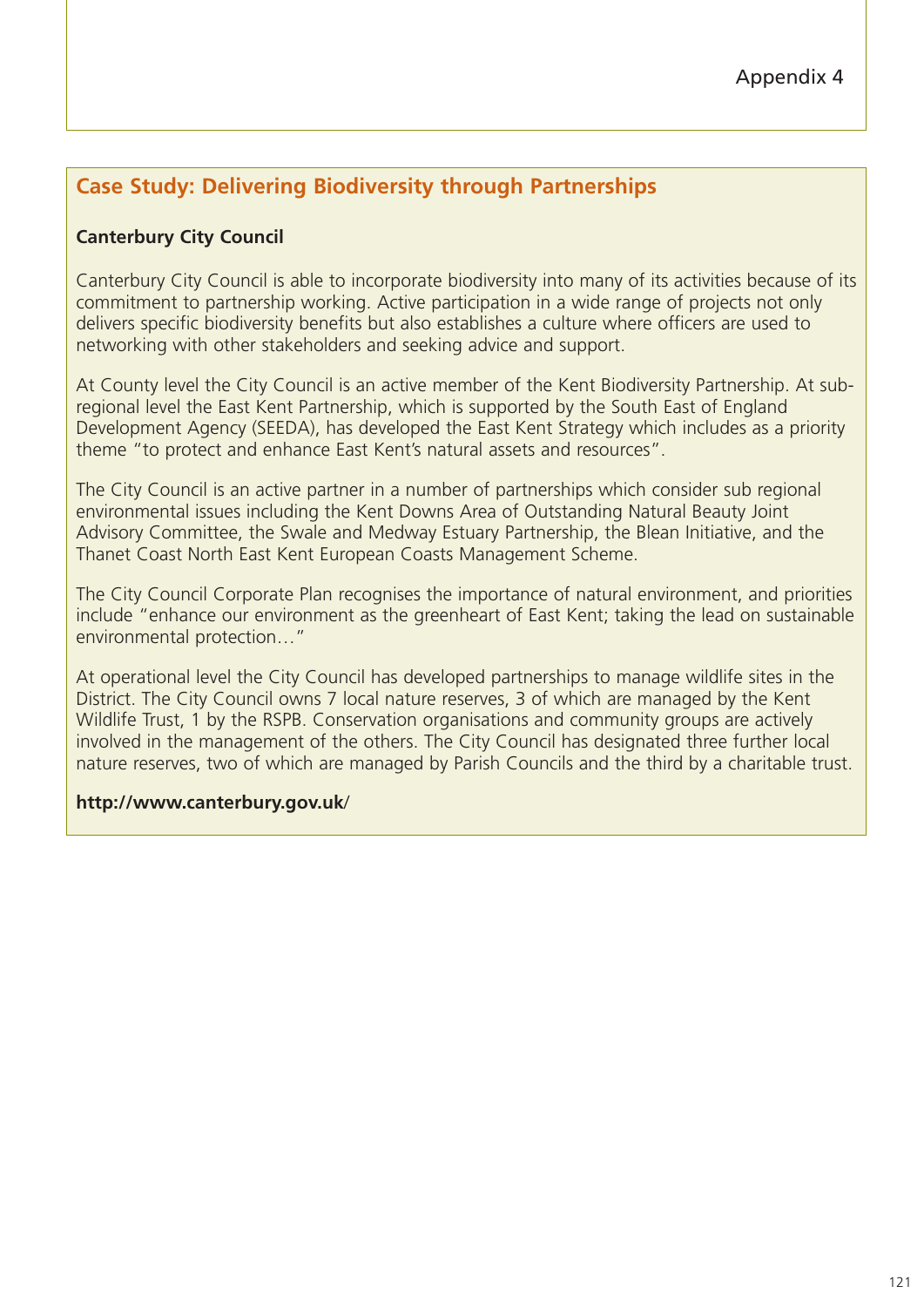## **Case Study – Epsom Common – restoration of an SSSI**

#### **Epsom and Ewell Borough Council**

Much of Epsom Common is a Site of Special Scientific Interest (SSSI) and is owned and managed by Epsom & Ewell Borough Council (EEBC). During the 1980s it was recognised that Epsom Common was showing a decline in its biodiversity due to the rapid progression of scrub and young woodland, which was reducing the diversity of habitats on the site. Some work took place with volunteers and council staff to clear some scrub and the idea of re-introducing cattle was suggested. In 1997, two cows were introduced. Public reaction was positive but the scale of the initiative was insufficient to reverse the detrimental changes taking place.

Following the CROW Act of 2000, EEBC, as the owner of the site, became statutorily responsible for protecting its biodiversity, with its status classified as 'unfavorable declining.' English Nature and the Epsom Common Association, an 800 strong local interest group, asked EEBC to sign a 'Site Management Statement' which committed it to working to ensure that the site's biodiversity was protected and that it did not lose its SSSI status.

Much progress has been achieved since 2001 in partnership with Natural England, the Epsom Common Association and the Lower Mole Countryside Management Project. In 2001 EEBC declared the whole site as Local Nature Reserve and a Countryside Stewardship Agreement was entered into with DEFRA to start a process of re-creating pasture woodland on the site and permanently reversing the decline in important habitats. As scrub has been cleared, grazing has been progressively re-introduced. In January 2005 a 10 year management plan was passed by EEBC and the site's status was declared as 'unfavorable recovering'. A long term aim of National Nature Reserve Status has been set as a goal by both EEBC and Natural England and the site is now seen by Natural England as one of the best managed commons in the South East. In August 2005, a five year 'Wildlife Enhancement Scheme' was agreed with Natural England to fund biodiversity work.

Progress to date owes much to the efforts of volunteers and local residents. The ECOVOLS (volunteer arm of the ECA) have an extensive annual work programme, make charcoal once per month and in 2006 local county councilors awarded them £10,000 to purchase an all terrain vehicle to carry all their tools around the site.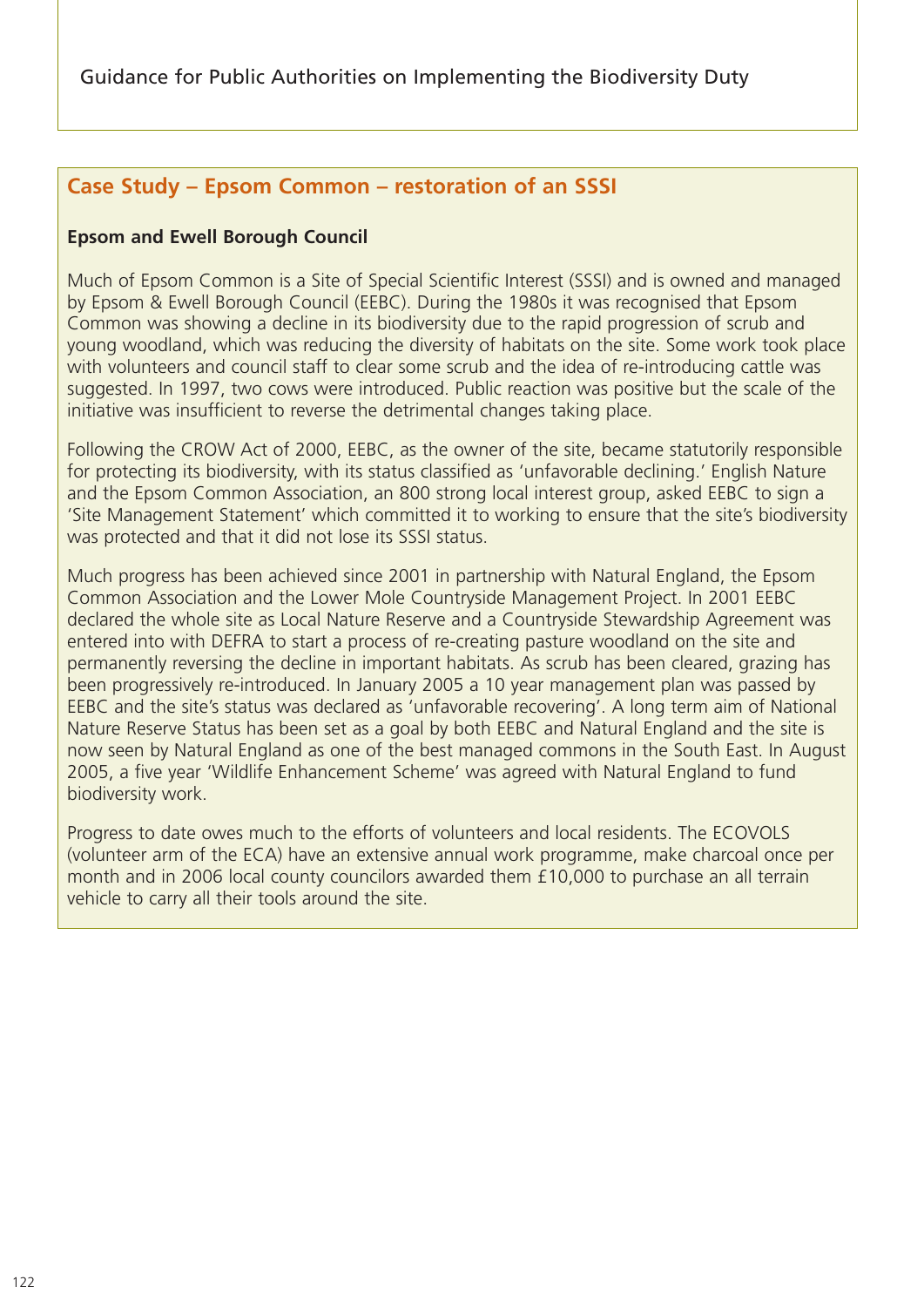# **Case Study: Calderdale Wildspace! Project – Improving LNRs for Biodiversity**

#### **Calderdale Metropolitan Borough Council**

The Calderdale Wildspace was a 3 year project funded by English Nature. The aims included:

- To increase Calderdale's LNR provision from no LNRs to one hectare of LNR for every 760 people in Calderdale and to ensure 80% of Calderdale's residents have a LNR within 2km of their home through the declaration of 10 LNRs, totalling 250 ha. This has been achieved and Calderdale is one of the first local authorities to exceed English Nature's target of one hectare of LNR per 1000 population.
- To actively involve local communities, especially disadvantaged groups, in the sustainable use and management of LNRs. Each site has a local community group which is working with the Council to deliver biodiversity improvements. In some cases, they are Friends groups, in others user groups.
- To maintain and enhance the biodiversity of LNRs, with special attention to habitats and species identified as priorities in the Calderdale Biodiversity Action Plan, through the production and implementation of management plans. Each site now has a management plan, which includes prescriptions for priority habitats and species.

The project has helped to mainstream biodiversity into Council thinking and has provided a spring board to local and national funding steams.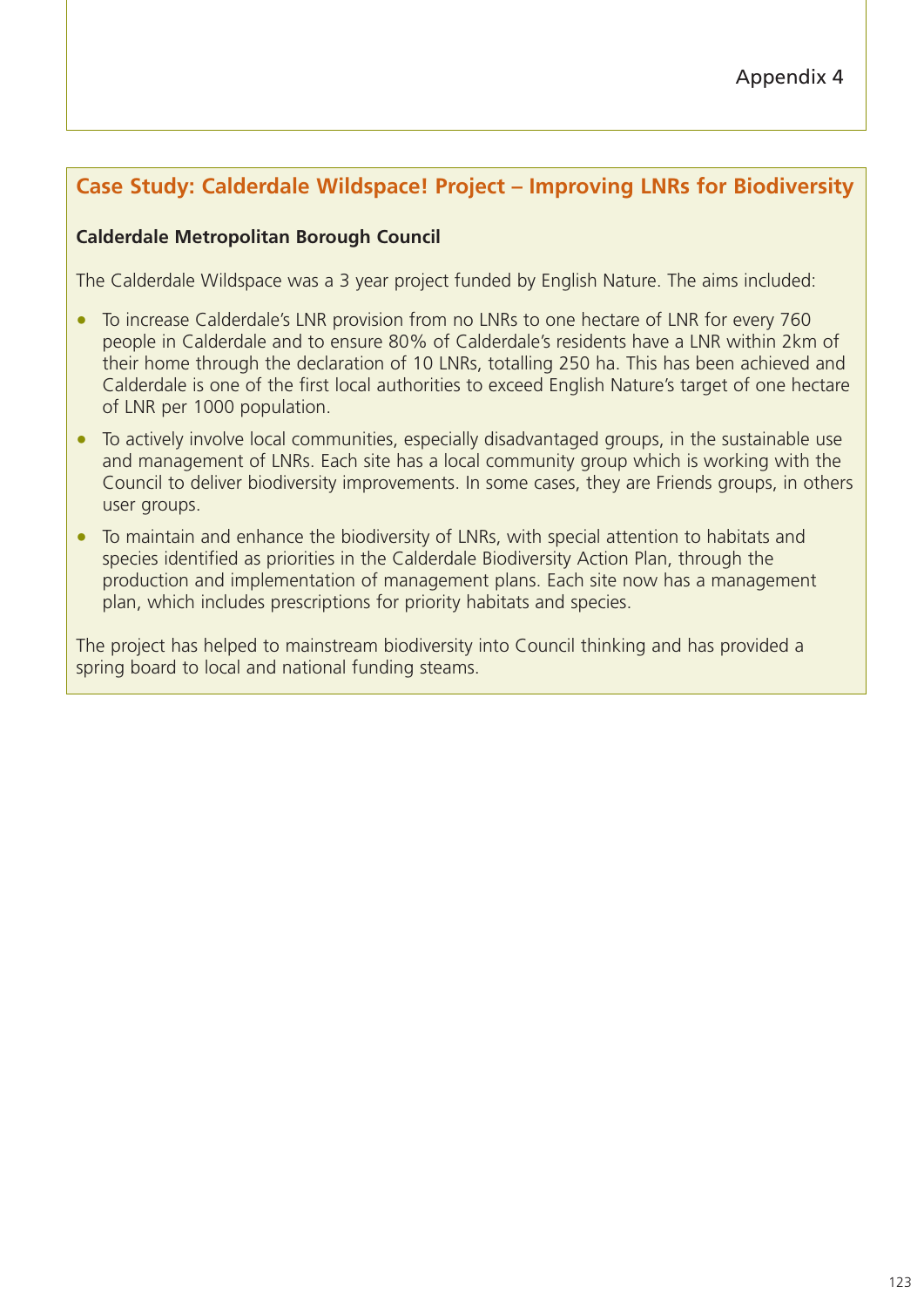Guidance for Public Authorities on Implementing the Biodiversity Duty

# **Case Study: Making Contracts Work for Wildlife**

#### **CABE Space**

CABE Space (2006) provides guidance on how urban parks can be improved for biodiversity. The guidance summarises different types of ground maintenance contract as:

- **Input-based** where the operations are specified, with frequencies and standards.
- **Output-based** where specific results are specified, such as the maximum height of grass allowed.
- **Outcome-based** where the general results are described, leaving the contractors to specify their approach to achieving them. This is usually supported by method statements provided by the contractor, agreed by the client, and forming practical instructions for those undertaking the work.

CABE Space recommends an outcome based approach as the most appropriate for achieving the goal of increasing biodiversity, while still providing a useful way of specifying grounds maintenance work. This type of specification has the added advantage that it is not restricted to an annual cycle of work, allowing progression towards outcomes through more than one season. Self monitoring can be undertaken if measurement methods are clear, and this can include progressive targets.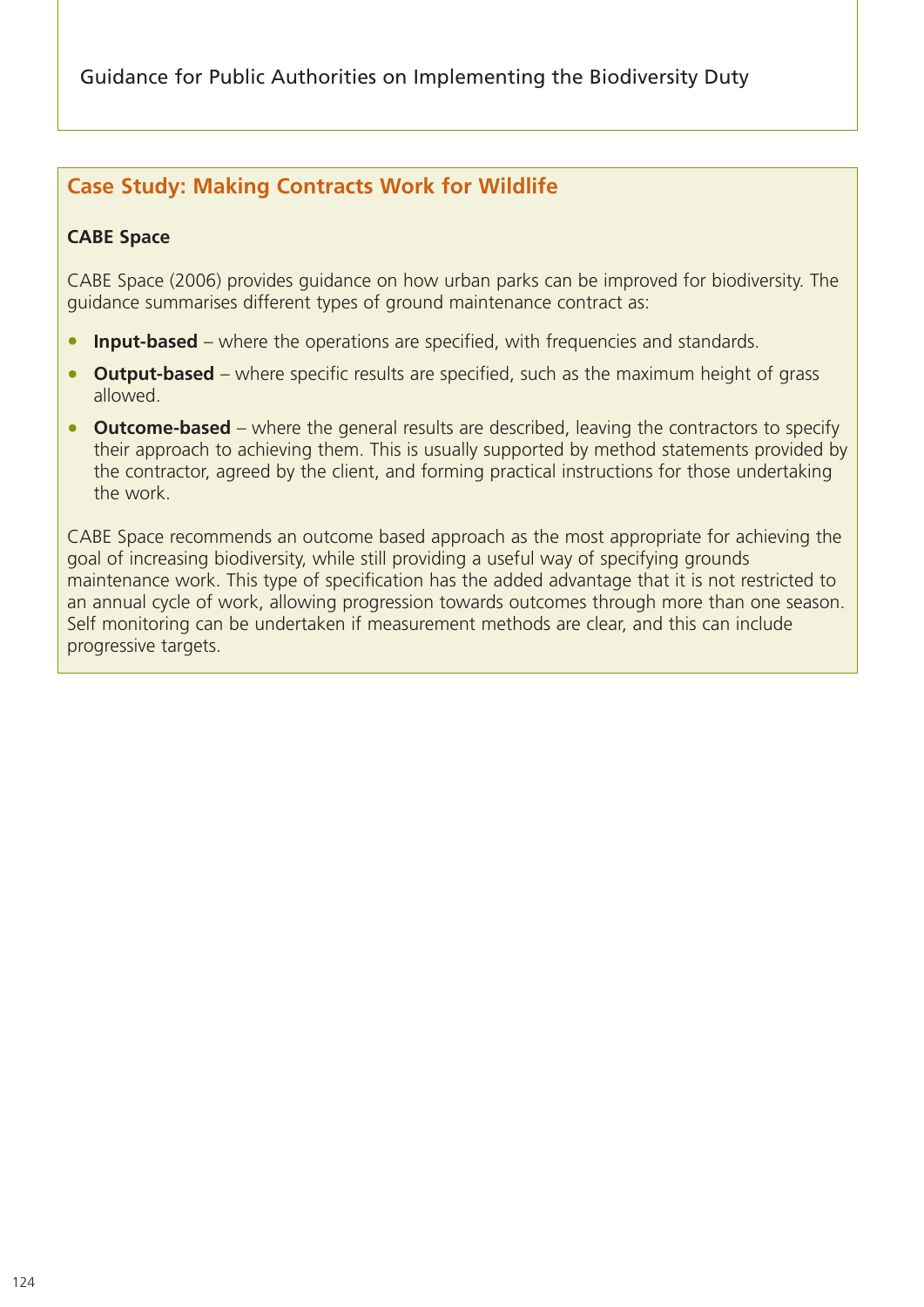# **Case Study: Broadhurst Clough and Park**

## **Manchester City Council**

This site comprises 14 ha of urban countryside in Moston, North Manchester, an area of high deprivation. Broadhurst Clough was previously an open water habitat which was filled in 1946 for the building of prefab housing, which was subsequently demolished in the 1960s. Since then it has become a declining wetland – remaining wet during the winter months but not retained its open water qualities. The site has experienced a variety of problems, mainly public pressure from trampling, dumping, burning and off-road motorcycles. The wetland is located immediately next to Broadhurst Park, a formally laid out public green space with junior and senior football pitches, which have experienced severe drainage problems adversely affecting their function as a sports facility.

The project addressed these two different problems affecting the two adjacent and functionally important green spaces. The solution was to drain the excess water from the playing fields into the neighbouring declining wet area, thus reinstating it as a wetland and enhancing the playing fields' capacity to function as a sports facility. This enabled the creation of two open water areas whilst still retaining some of the marshy grassland. A consultation involved the local footballing community, residents and archaeological groups to raise awareness of the planned project and gain support for it.

The work involved two phases, the first involving the creation of the wetland scrape and football pitch drainage work, and the second involving development of wetland infrastructure, access and interpretation, aiming to increase public use and enjoyment of the site.

The project has benefited from dedicated voluntary community involvement in improving the site. An application has been made for a Breathing Spaces Grant to carry out community activities to increase the use of the Clough. There has been a significant improvement in the drainage of the junior football pitches. Over time there are plans to develop the site further as a high quality resource for both passive and active leisure activities, and an important educational facility for local schools and adults.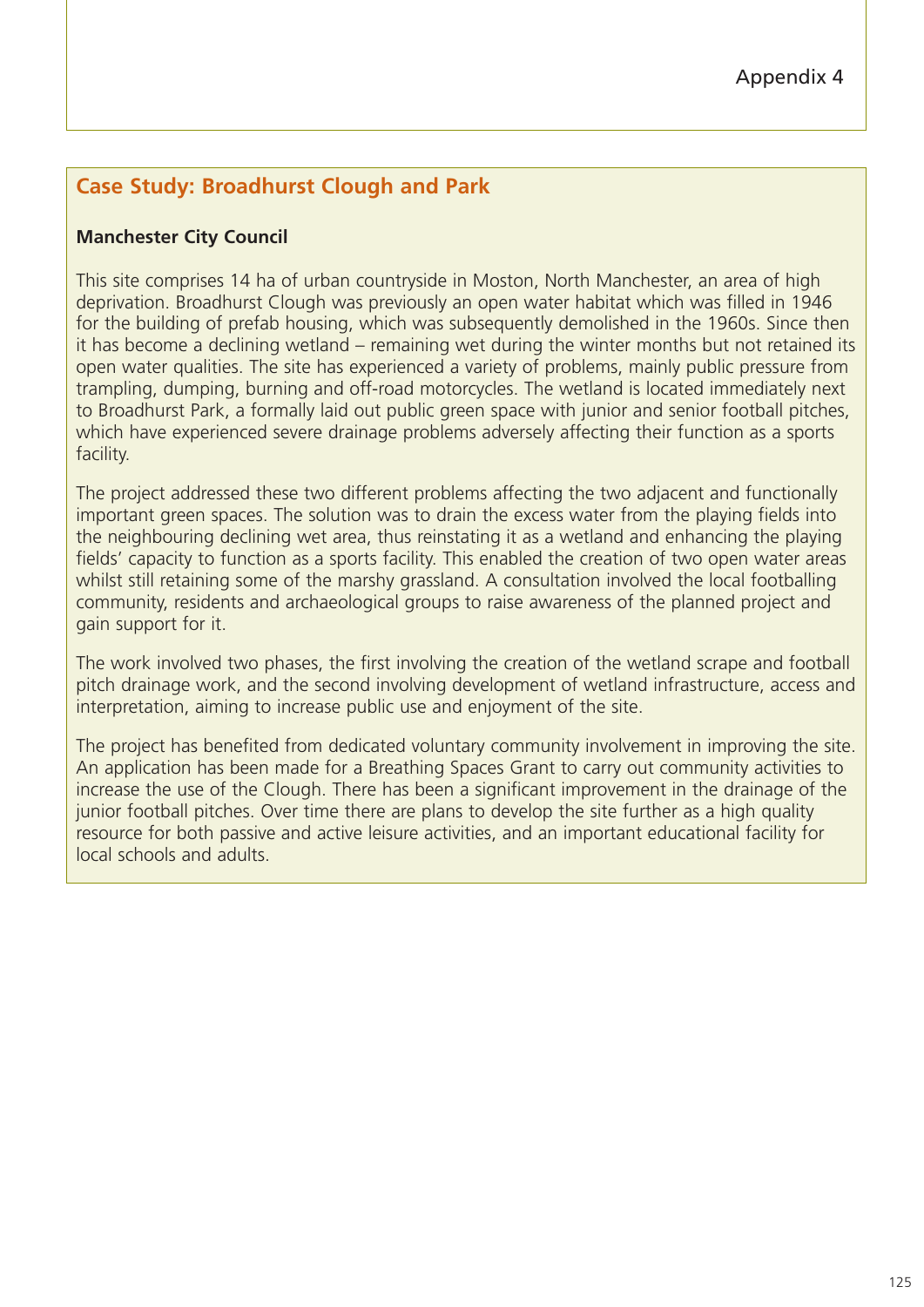# **Case Study: The Living Highways Project**

### **Powys County Council, CCW and Partners**

In the UK, road verges contain some of the last remaining examples of species-rich habitats that were once common in the wider countryside and that have declined at an alarming rate over the past few decades. They may also help to provide physical links between otherwise isolated pockets of remaining habitats, assisting in the expansion and dispersal of less mobile species.

The Living Highways Project is an established partnership, started in 2001, between the Montgomeryshire, Radnorshire and Brecknock Wildlife Trusts, Powys County Council, the Countryside Council for Wales and the Powys Verges and Hedgerows Concern Group. The project aims to safeguard and encourage valuable wildlife habitats and species associated with road verge areas in Powys, Mid Wales. The project is working on a number of different initiatives to achieve this, including setting up systems to protect known sites of high ecological value and improving verge management practices.

The removal of cuttings is an important management consideration when aiming to maintain or increase the biodiversity of grassland areas, helping to reduce nutrient levels to the benefit of native flora. In 2005, trials conducted by Montgomeryshire Wildlife Trust on behalf of the partnership investigated the feasibility of using cuttings in compost and biogas production. They demonstrated that it is physically possible to collect cuttings from Powys road verges on a relatively large scale and that the material is suitable for compost and biogas production, producing potentially valuable end products. As well as the environmental benefits of diverting material from landfill, biogas production also has the potential to provide a source of sustainable energy, with advantages in reducing carbon emissions. The trial has been followed by further development and evaluation work, with a view to wide-scale harvesting in future.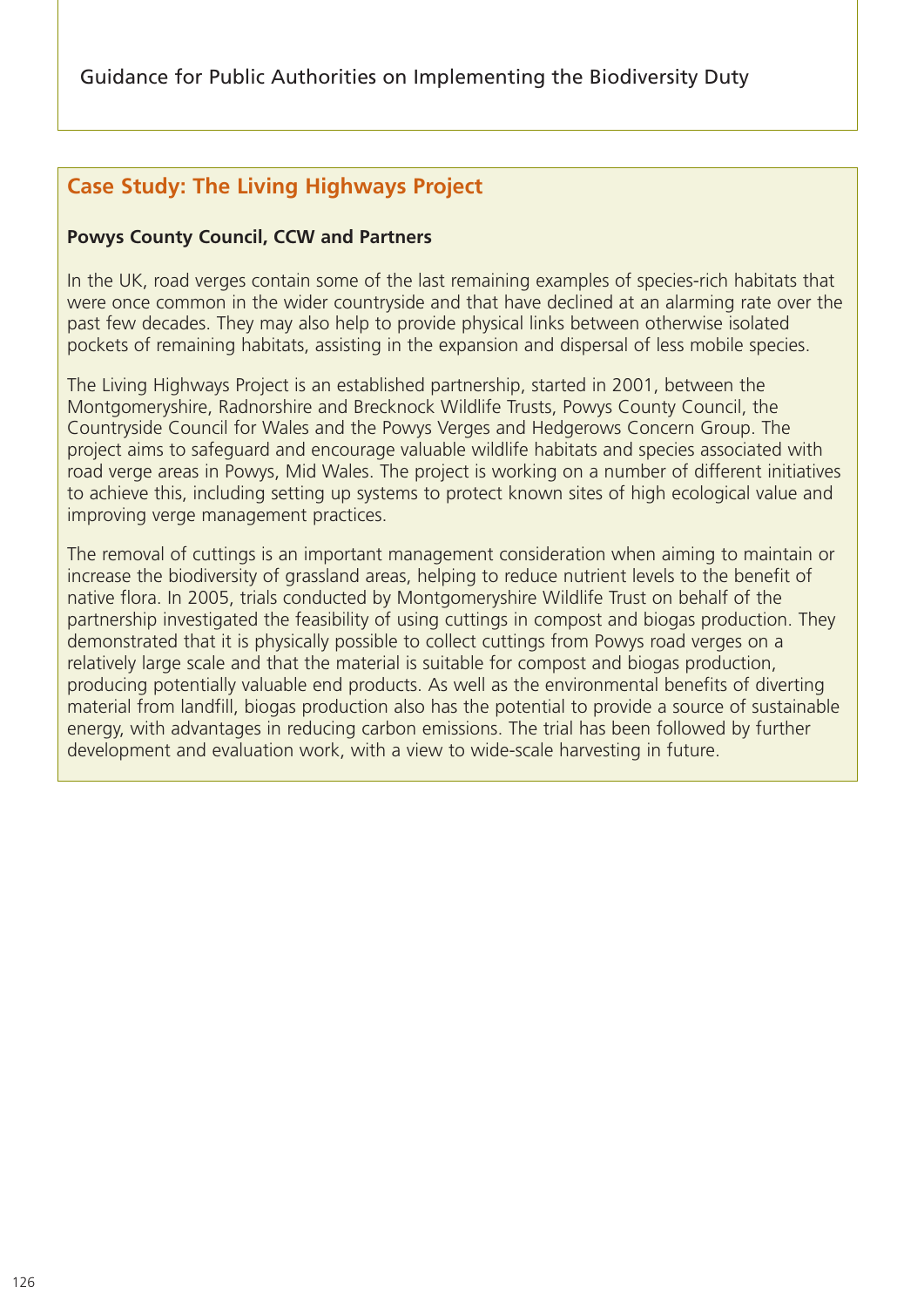# **Case Study: Using Agri-Environment Schemes to Enhance Urban Fringe Wetlands**

## **Norwich City Council**

Five wetland sites managed by Norwich City Council have benefited from agri-environment funding under the Broads Environmentally Sensitive Areas (ESA) Scheme. The sites cover a wide range of wetland types, including fen, reed-bed and wet grassland and are adjacent to the Rivers Yare and Wensum. Norwich City Council has entered a total of 46 hectares of the five sites into the ESA Scheme.

Prior to their entry into the scheme, the sites concerned had gone through cycles of activity followed by relative neglect, due to changing Council priorities or the amount of funding available. Although conservation management had been undertaken at some of the sites, none of them were in anything like ideal condition, and some had suffered from neglect and abuse, including illegal dumping. There was little prospect of the Council being able to fund the required improvements and furthermore, some Council members regarded the sites as a drain on the Council's resources, and at one stage it had been proposed selling off much of the largest and best site, Marston Marsh, for a golf course extension.

It was believed that the ESA Scheme could fund much needed capital investment and annual management, as well as putting the sites on a more consistent management regime that would not be subject to changing Council priorities and budgets. The scheme has been very successful, and all the sites are now in a better condition, with further improvements planned, including further capital works under ESA Conservation Plans. The ESA scheme has enabled cattle grazing to be introduced to three sites, improving the vegetation structure and halting scrub encroachment. Southern marsh orchids were recorded in 2006, other flowering plants have also increased as a result of the grazing and winter conditions have been improved for birds such as snipe.

The ESA scheme has brought substantial conservation benefits and helped to raise the profile of the sites, which are all now recognised as key biodiversity areas. It has helped to draw in funding for other improvements such as interpretation boards and visitor leaflets. The scheme has also enabled remaining internal conservation budgets to be directed at other, non ESA sites equally in need of investment and better management.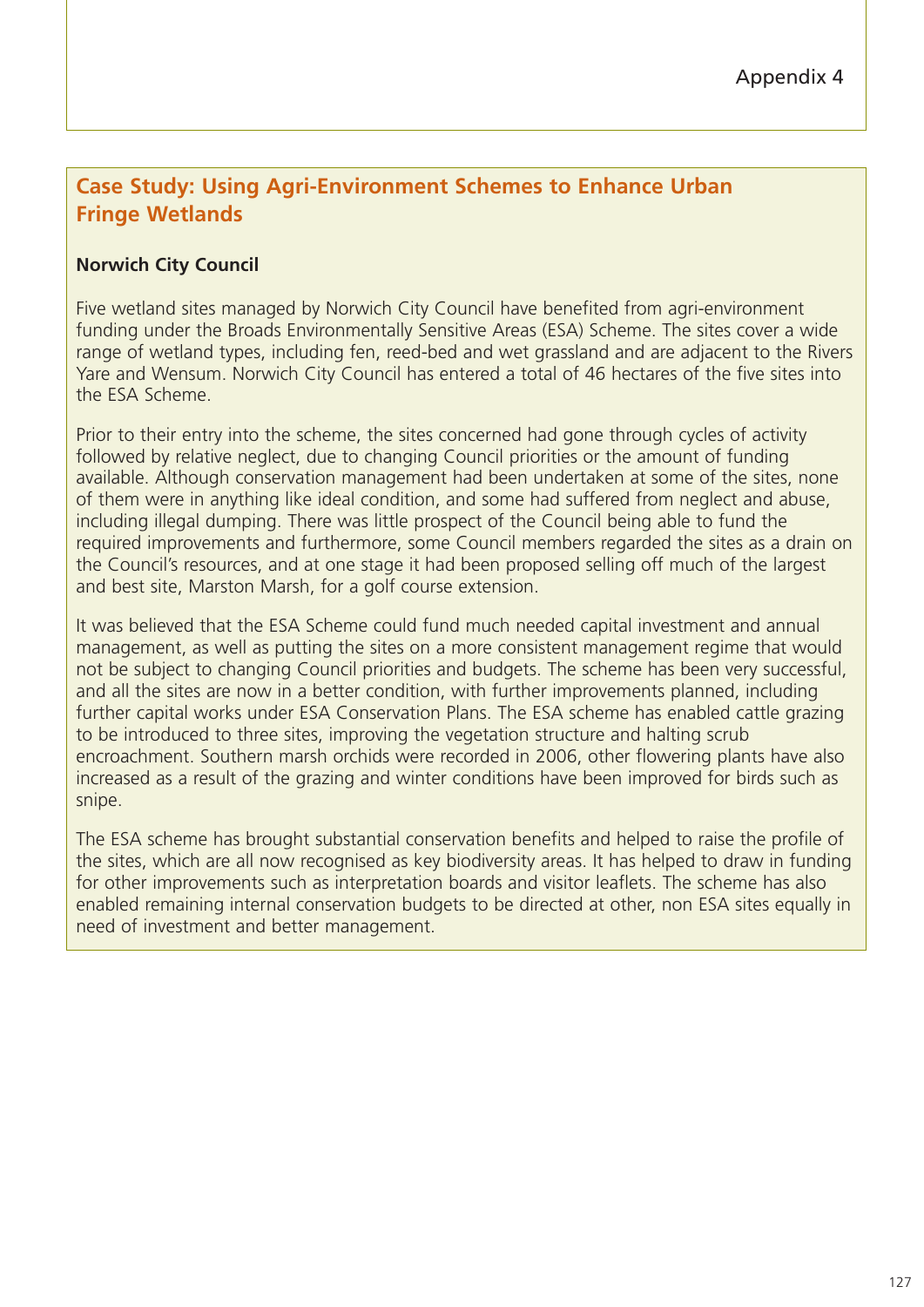# **Case Study: School Grounds Wildlife Project**

## **Norfolk County Council**

This scheme has been running since 1989. It has evolved over this time from being solely concerned with improving the nature conservation value of school grounds through tree-planting and pond and meadow creation to a broader remit in which school communities are encouraged to look at how they use their grounds and what might be done to improve them, emphasising the desirability of improving biodiversity. Over three quarters of Norfolk's schools have taken measures to improve their grounds with support from the scheme.

All local authority schools in Norfolk are offered a free advice and design service to support them in grounds improvement projects. In addition, a 100% grant is available for native trees and shrubs. Fruit trees have also been offered to schools, to tie in with the 'five-a-day' fruit initiative, encouraging them to plant local varieties where possible.

There is a strong network of support for schools who wish to improve their grounds in Norfolk. This is co-ordinated through the Norfolk School Grounds Co-ordination Group; a forum for those practitioners from local authorities, companies and non-governmental organisations whose work involves them in advising schools about improving their grounds.

The Council evaluated the scheme in 2005 to test its effectiveness in increasing the biodiversity of school grounds. A questionnaire was sent out to twenty-one schools which had created a pond and carried out native tree-planting within the past five years. The responses identified significant increases in the numbers of frogs, toads, newts and song thrushes present in school grounds, demonstrating that the work is making a real difference to their biodiversity as well as creating an important educational resource.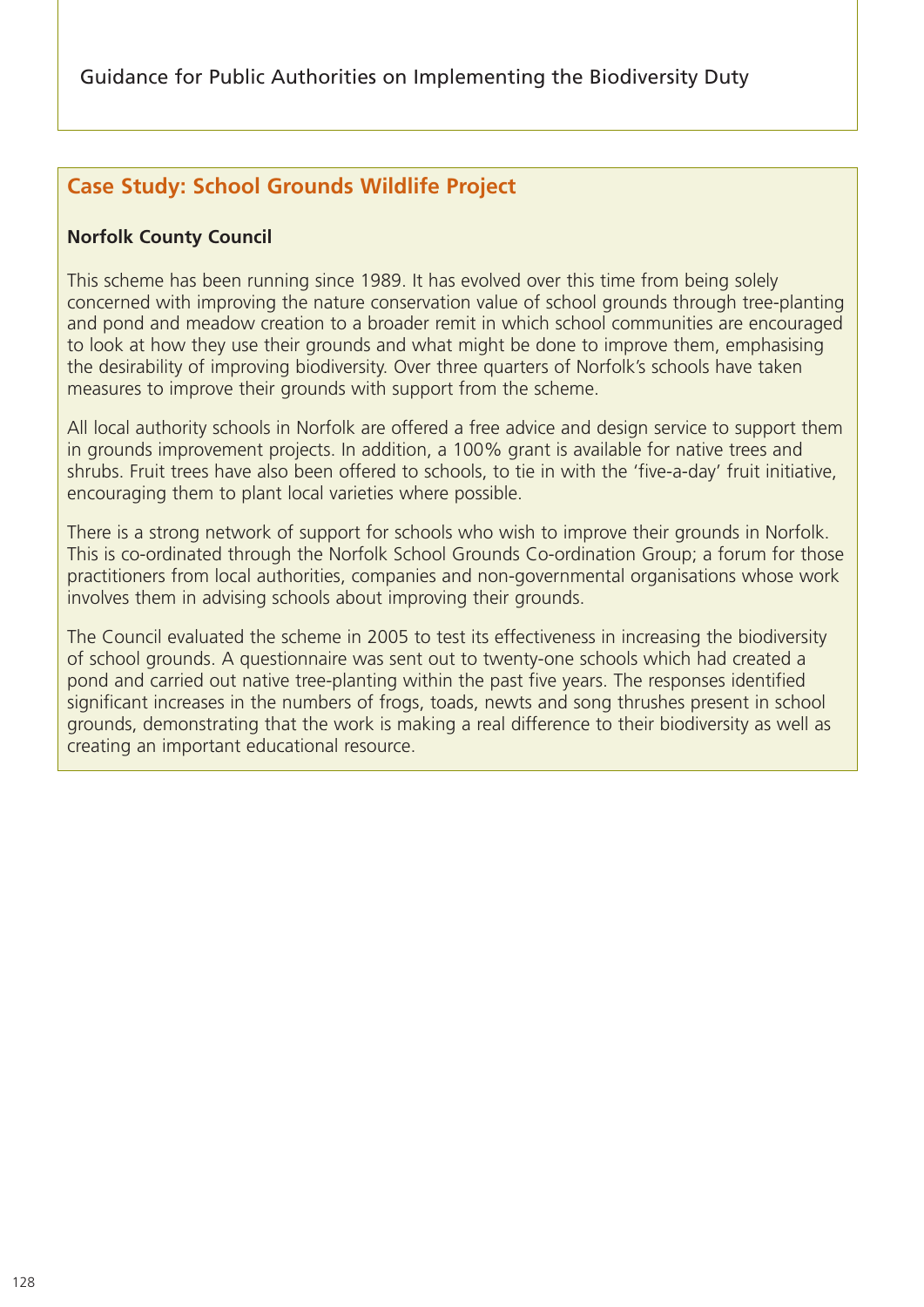# **Case Study: Beach Management for Biodiversity**

#### **Pembrokeshire Coast National Park Authority and Pembrokeshire County Council**

For many years the Pembrokeshire Coast National Park Authority has recognised the importance of beaches and beach heads both for biodiversity and as an important component of the landscape. The Park Authority owns several beach head sites and has undertaken major dune restoration projects using local community groups and volunteers to fence and plant dunes, moving car parking off sandy areas and establishing boardwalks.

Since the formation of the Pembrokeshire County Council in 1996 the Park Authority has been part of a PCC led liaison group involving organisations responsible for beach management. This group comprises several teams from PCC, including Environmental Health, Dog Wardens and team leaders from teams responsible for beach and toilet cleaning. They meet several times per year with staff from the Countryside Council for Wales, Environment Agency, National Trust, and the National Park Authority to discuss beach awards, beach management, water quality and safety. In order to conserve biodiversity, beaches in Pembrokeshire are cleaned by hand rather than by machine, helping to protect the strand line so that seaweed and driftwood are left in place. Even where large concentrations of seaweed are found they are left on site unless there are overriding health or amenity considerations. An annual multi-agency briefing for all beach staff ensures that those involved in the management of the beach have information on any special characteristics of beaches and considerations with regard to biodiversity conservation.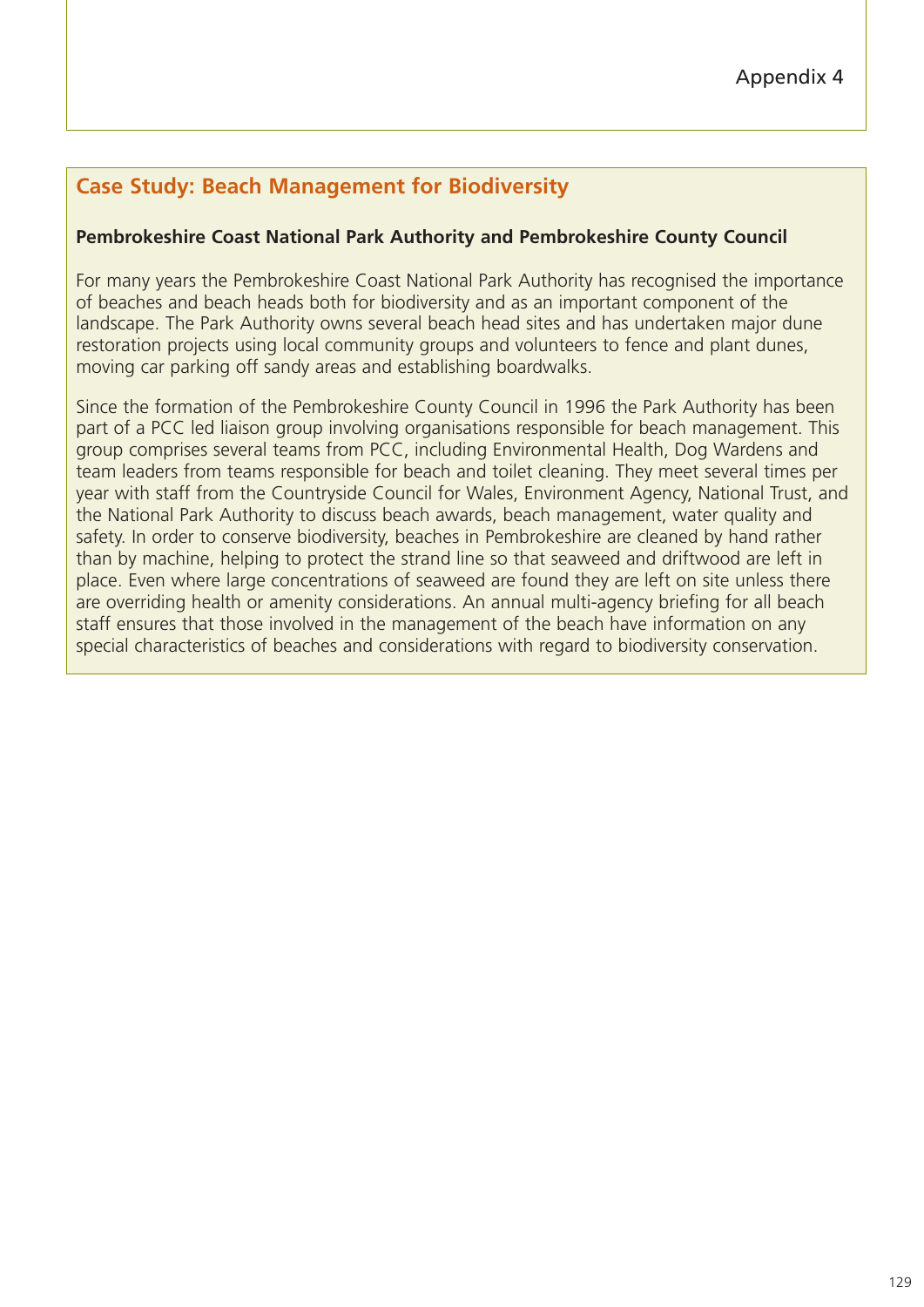Guidance for Public Authorities on Implementing the Biodiversity Duty

## **Case Study: West Midlands Biodiversity Enhancement Areas**

#### **West Midlands Regional Assembly**

In order to meet the challenge of developing a 'landscape scale' or 'area based' approach, as set out in 'Restoring the Region's Wildlife: Regional Biodiversity Strategy in the West Midlands', the West Midlands Regional Assembly has identified 14 Biodiversity Enhancement Areas in the Region.

The Biodiversity Enhancement Areas cover important concentrations of wildlife. These areas include both urban and remote rural areas, and range in size from a few parishes to extensive upland habitats.

The West Midlands Regional Spatial Strategy sets out the Biodiversity Enhancement Areas, and encourages the reinforcement of their ecological integrity. Aims for the Biodiversity Enhancement Areas include:

- supporting existing biodiversity and landscape enhancement projects;
- buffering habitat units from adverse impacts;
- restoring and re-creating locally characteristic habitats;
- expanding and linking isolated habitat units;
- promoting social and economic benefits by investing in linked facilities for sustainable access, enjoyment and education;
- investing in businesses that contribute to and capitalise on a high quality natural environment.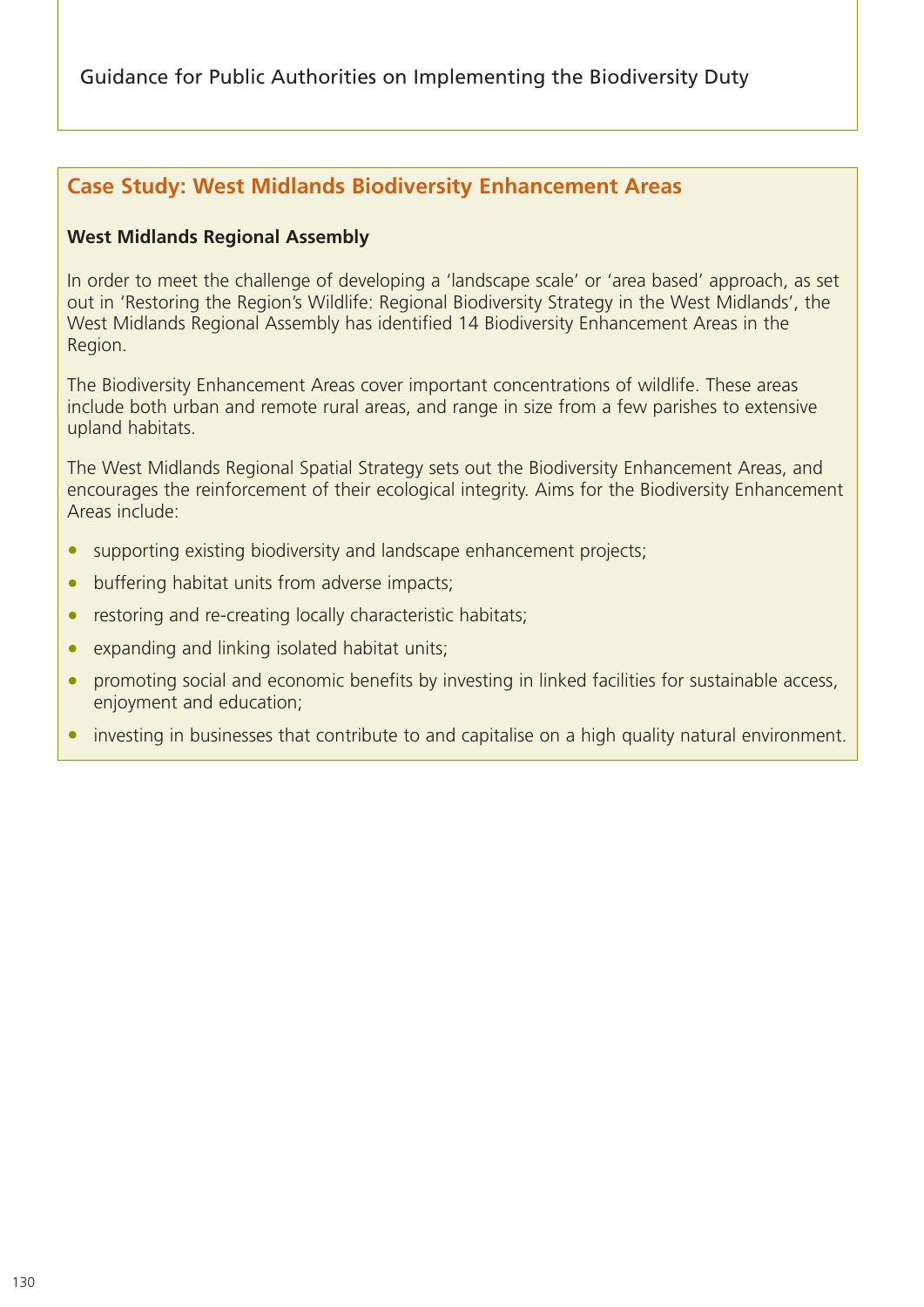# **Case study: Lichfield Biodiversity and Landscape Supplementary Planning Document (SPD)**

## **Lichfield District Council**

Lichfield District Council has produced a draft Biodiversity and Landscape SPD which aims to provide a mechanism to contribute to future sustainable development in the District. The SPD gives an overview of policies relating to landscape and biodiversity, methods of protecting biodiversity and enhancement and creation opportunities. The SPD also contains a large number of appendices including a biodiversity checklist for developers which highlights protected species in the District and signposts to further information relating to these species.

The Biodiversity and Landscape SPD is expected to have a number of benefits when it is published including:

- Providing additional information and quidance on biodiversity conservation and enhancement for planners and developers.
- Ensuring biodiversity is considered at the earliest stage, i.e. before an application is made. This ensures effective protection for biodiversity and that mitigation and enhancement is properly planned for maximum biodiversity gain. There are also benefits for development control officers and applicants as unnecessary delays in the application process are avoided.
- Providing applicants and developers with the full range of local and national biodiversity and landscape guidance from an early stage.
- Validations of applications before they are considered by committee. Biodiversity issues are identified through the checklist and an applicant then provides survey information with their application where appropriate. This allows mitigation measures to be agreed in advance of the application going to committee.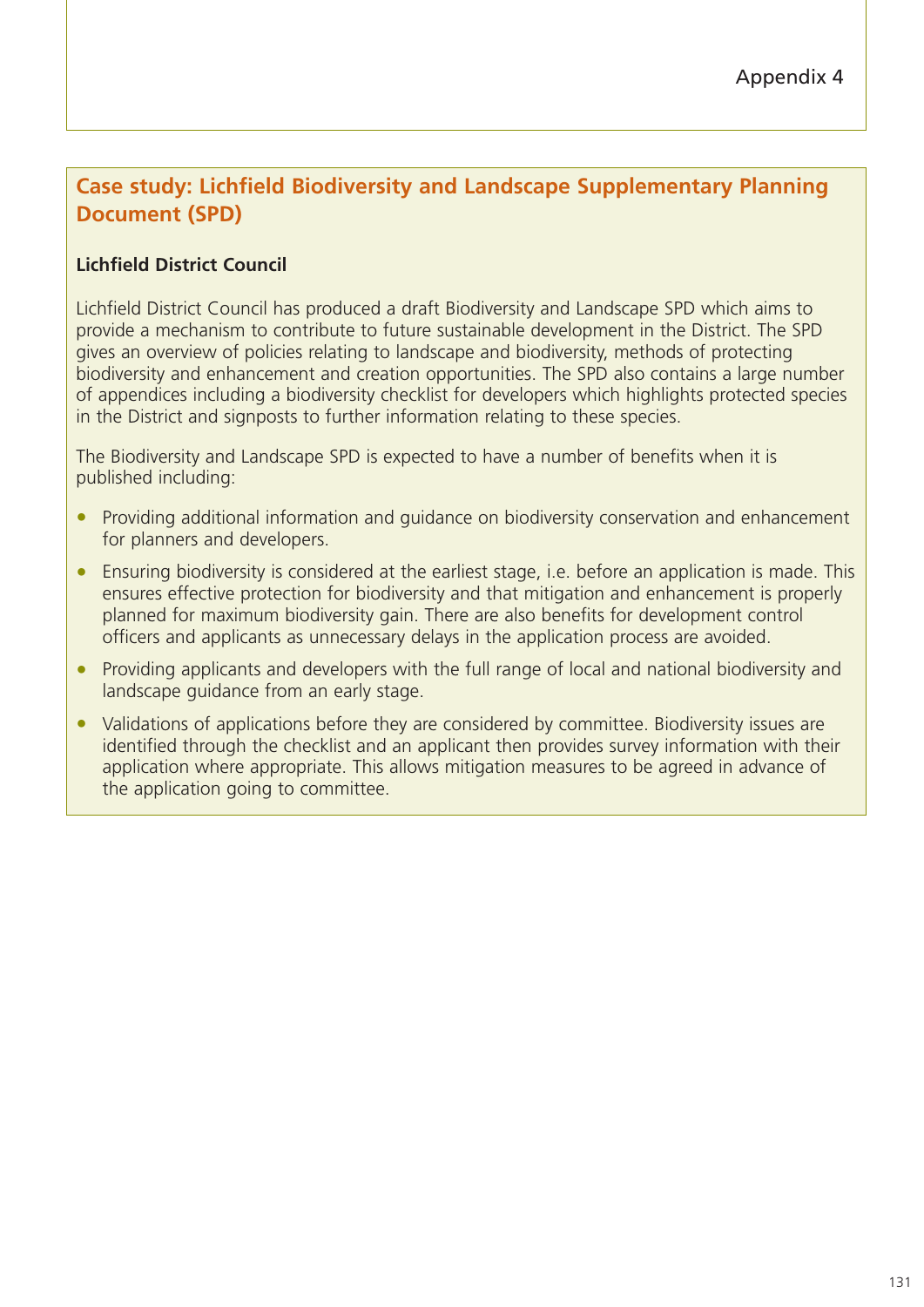Guidance for Public Authorities on Implementing the Biodiversity Duty

## **Case study: Protected Species and your Planning Application**

## **Lancashire County Council, the Wildlife Trusts, English Nature and Lancashire Rural Futures**

Lancashire County Council and partners have produced a three page leaflet for use by all those considering putting in a planning application. The leaflet is deigned to offer a brief introduction to protected species and to highlight the need to consider such species at the initial stages of an application.

The leaflet is well illustrated and easy to follow, and contains information under the headings:

- Species and the law;
- How do protected species affect me?;
- Your responsibilities (before submitting a planning application);
- Specific information on Bats, Great Crested Newts, Badgers, Otters, Water Voles and Wild Birds.

The leaflet also provides links to further information and a link to Lancashire County Council's Supplementary Planning Guidance: Landscape and Heritage which includes information on biodiversity.

The leaflet has been produced to save time and resources for the planning department as protected species should be considered before planning applications are submitted.

#### **http://www.lancashire.gov.uk/environment/ecology/protected\_species\_pp.asp**

# **Case Study: Redbridge Strategy for Planning Conditions and Obligations**

#### **Redbridge Borough Council**

The London Borough of Redbridge has produced a Supplementary Planning Document on nature conservation, which allows for the use of planning conditions and obligations to bring about improvements in biodiversity. The Document states:

"Where appropriate, the Council will use planning conditions or Section 106 agreements with developers to secure the rehabilitation and ongoing management of areas important for nature conservation. This may also include a contribution towards meeting the objectives of the Biodiversity Action Plan for the borough."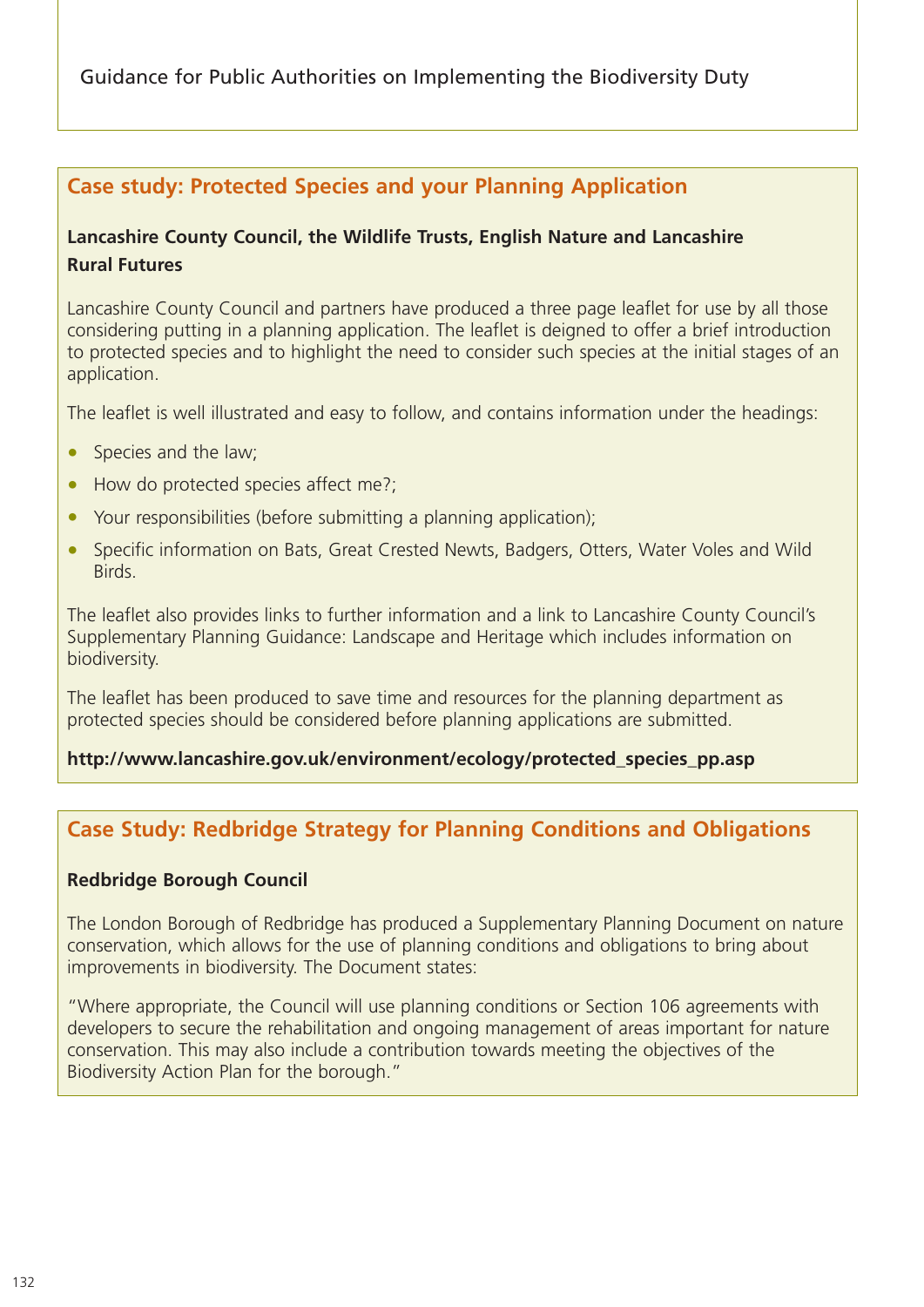# **Case Study: Durham Biodiversity Partnership – Biodiversity Education and Eco-schools**

## **Durham County Council, Darlington Borough Council, Gateshead Council, South Tyneside District Council and Sunderland City Council**

Durham Biodiversity Partnership provides web based biodiversity education materials, including information about biodiversity in the curriculum, local biodiversity projects, practical examples of how biodiversity can be incorporated into learning opportunities, and examples of potential efficiency and cost savings to schools from environmental projects.

#### **http://www.ecoeducation.org.uk**/

The Partnership also encourages the enhancement of wildlife on the school grounds for educational and wildlife purposes and links this to the more general inclusion of biodiversity in education. The document 'Enhancing Wildlife in the School Ground: Everything you need to know to attract wildlife into the school environment!' outlines methods that can attract and enhance biodiversity on the school grounds, providing:

- Practical information on habitat management and the different types of species that can be attracted to particular habitats, their feeding habits, etc
- Instruction sheets for the construction bird tables and bird and bat boxes
- Suggested study opportunities
- Contact information for further information.

This approach has successfully encouraged the teaching of biodiversity in local schools and the development of a number of eco-schools in Durham. One eco-school example is Harrowgate Hill Junior School, which has recently been awarded the prestigious Green Flag following an evaluation of the success of the initiatives and methodology undertaken. The Green Flag accreditation means the scheme is being run in such a way that the children feel they have ownership. In this case, the children have their own budget, funded by recycling printer cartridges, selling old clothing for recycling to developing countries and other fund-raising initiatives.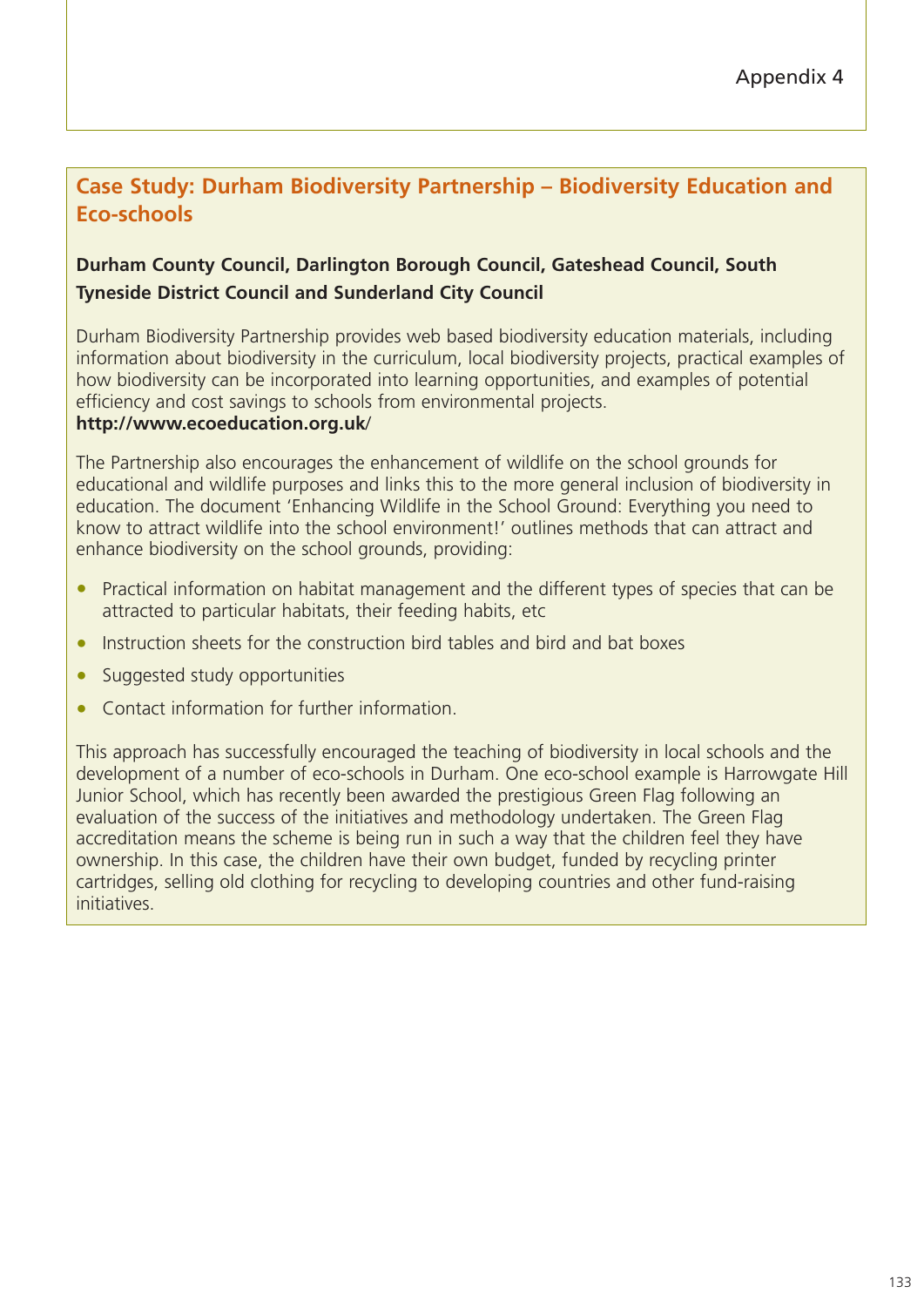# **Case Study: Cumbria Business Environment Network – Environmental Awards**

## **Cumbria Waste Management Environment Trust, Cumbria Rural Enterprise Agency, Environment Agency, Cumbria County Council, Carlisle City Council, Eden District Council**

The Cumbria Business Environment Network (CBEN) has a contract with Natural England to deliver practical biodiversity advice to businesses throughout Cumbria. The project aims to deliver tailored biodiversity advice to businesses, whilst taking account of the Cumbria biodiversity action plan to help focus on priority habitats and species. The advice can be as simple as advising businesses to cut the grass around their buildings less frequently to enable wild flowers to bloom and seed, providing a source of food for insects and birds.

Another initiative involves the use of an award scheme for local businesses. Participating businesses are offered a free audit by an environmental expert, who will advise and guide the business through the process. There are three levels of award – bronze, silver and gold – and each level has an associated set of criteria, guidance handbook and checklist for assessment purposes. The bronze award requires businesses to demonstrate awareness and commitment to environmentally sound operations. Businesses are then encouraged to progress through the system, following the guidance to reach the silver level, where they are expected to have made progress towards assessing and controlling environmental risks. Finally the gold level award is achieved by businesses which have achieved a level of excellence in identifying risks, have implemented procedures to manage their potential impacts, and plan for a continued improvement in performance.

The environmental benefits of the scheme are to:

- Improve environmental management, skills and practices
- Increase recycling
- Cut costs by reducing waste going to landfill
- Reduce the risk of pollution
- Ensure businesses are aware of relevant environmental legislation
- Minimize energy consumption
- Develop best practice by reducing, reusing and recycling waste, and cutting energy costs.

Businesses are attracted by the opportunity for cost savings, advice and support to meet environmental legislation, and by the reputational benefits provided by the three levels of award.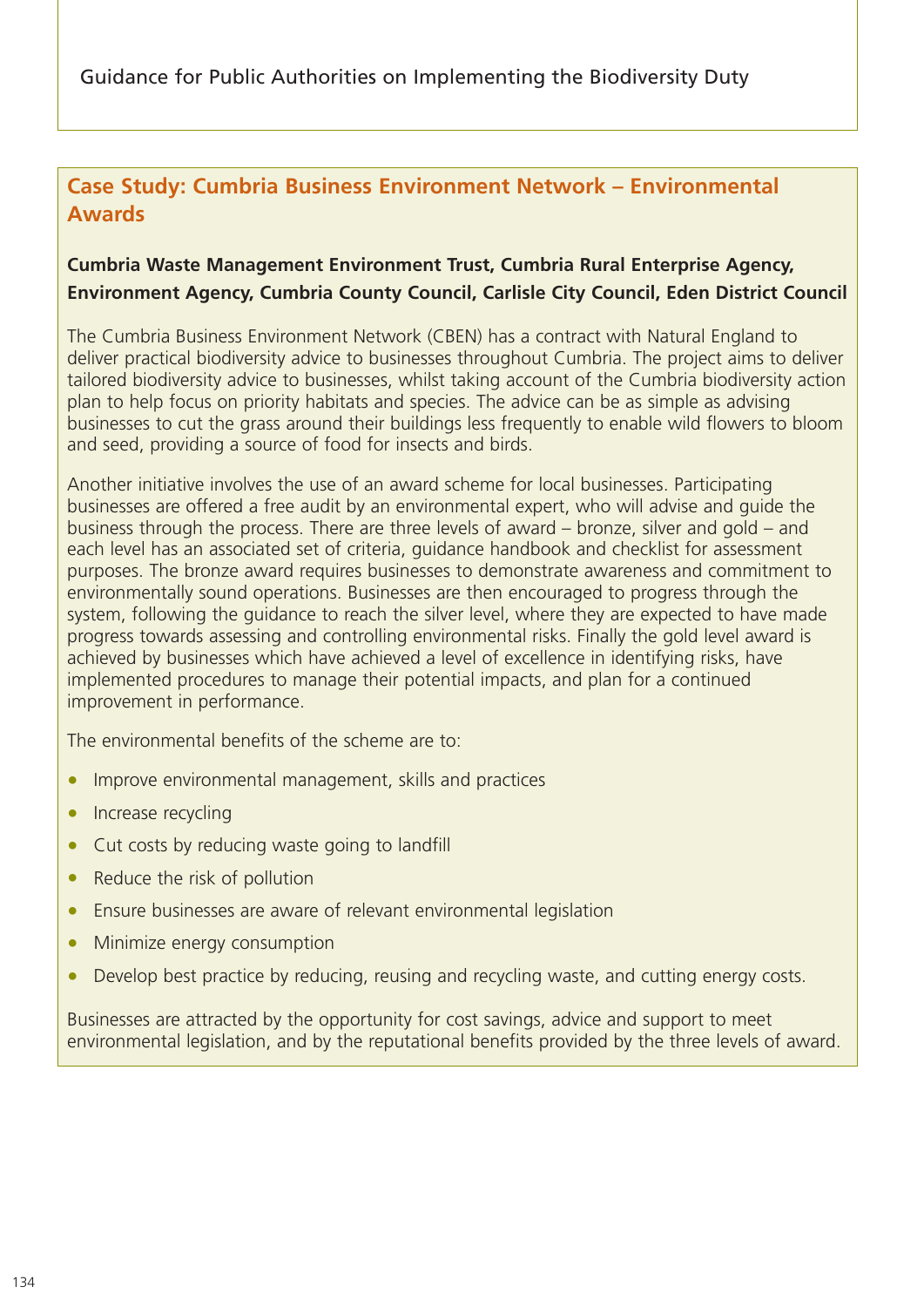# **Case Study: B-LEAF – Training Towards Employment**

## **Blyth Valley Local Environmental Action Force (B-LEAF), Blyth Valley Borough Council**

The B-LEAF project has been developed to provide opportunities for disadvantaged people trying to overcome drug or alcohol addiction to take up volunteer work on biodiversity projects to assist the establishment of a 'normal' life. The project was set up because although there is a wide range of support available to help overcome drug and alcohol addictions, there is a lack of support to enable the individual to gain access to employment and integrate with society. This can be a major problem for this group because, in most cases, their lack of work experience, qualifications and basic skills needs can create barriers to employment and a drug-free lifestyle.

The B-LEAF project provides volunteering opportunities to gain work experience on project allotments, woodland management and on local nature reserves, and achieve qualifications to help these individuals engage with employment. The project remains in the early stages, but a steering group has been established with representatives of the Northumberland Drug and Alcohol Action Team (DAAT), Blyth Valley Borough Council, Escape Family Support, Community Matters, and Northumberland Care Trust. A local agricultural college has now expressed a desire to provide courses and support for participants, to enable them to achieve qualifications. Links are also being established with other parts of Northumberland and South Tyneside to expand the service.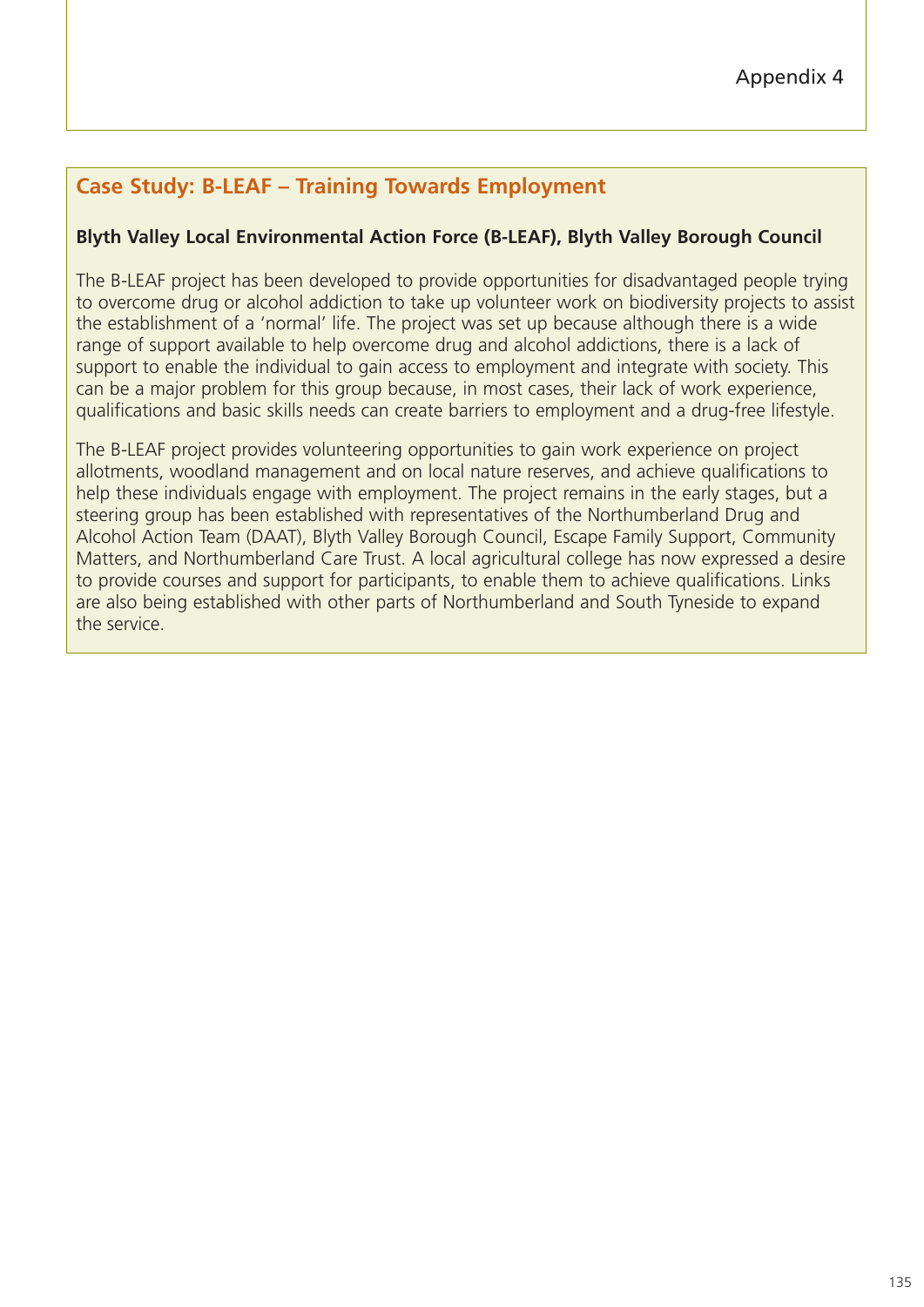# **Case Study: Bristol Wildspace Project**

## **Bristol City Council**

The Bristol Wildspace Project began in September 2002, funded by English Nature's Wildspace! grant scheme and Bristol City Council's Inclusive Parks Fund. The main aim is to promote community involvement and environmental education on Bristol's local nature reserves (LNRs). An evaluation of the project has reported that it has brought significant benefits to Bristol's LNRs and the surrounding communities, highlighting seven key areas of progress:

- **Promoting community ownership of LNRs**. In supporting community development, the project has ensured that local people do not simply become involved in tasks on site, but are able to take an active part in decision making and developing new ideas. Capacity building has proved cost-effective and has encouraged volunteers to develop a better understanding of site management, whilst allowing individuals to learn new skills and become more empowered.
- **Building a sense of community**. Community Groups were found to bring benefits to their community that extend far beyond the improvements made on site.
- **Promoting the health benefits of LNRs**. The project provided physical and mental health benefits for participants through physical activity, which also provided a sense of achievement and the opportunity to learn new skills. 'Walking the Way to Health Walks' were particularly good examples of this and took place on all LNR sites.
- **Promoting learning**. Learning about wildlife and landscape is at the core of all Wildspace events. The Guided Walks, Owl Prowls, Bat Detecting Evenings, Bug Hunts and holiday activities for children were all found to promote learning in a way which is enjoyable, fun and accessible.
- **Improving quality of life for disadvantaged groups**. The Wildspace project has worked hard to bring benefits to people experiencing social and economic disadvantage and was found to have helped to bring real social benefits and improve quality of life for those most disadvantaged in society – meeting needs not necessarily being met by other providers.
- **Improving LNRs for wildlife and people**. The project has brought improvements to the LNRs through working with site managers, partners and community groups.
- **Expanding the network of LNRs**. The project has significantly raised the public profile of LNRs in Bristol and the evaluation suggested that these sites should be promoted as flagship Sites of Nature Conservation Interest for community involvement and environmental education.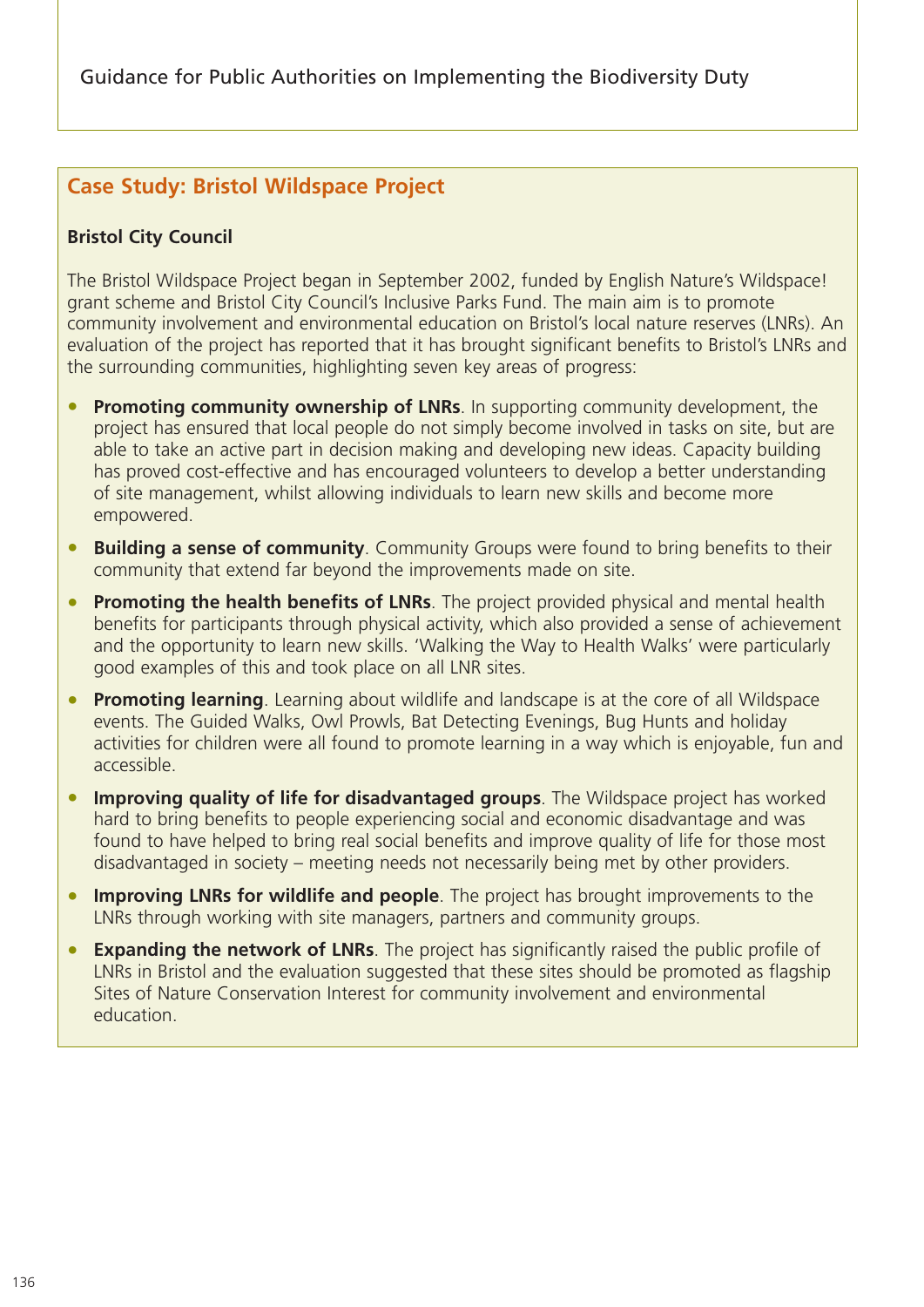# **Case Study: 'Breathing Places' Campaign**

## **BBC**

In June 2006, the BBC launched a national three-year campaign to protect biodiversity, in partnership with Natural England, the Wales Biodiversity Partnership, Scottish Natural Heritage, and the Environment and Heritage Service Northern Ireland. The 'Breathing Places' campaign is being supported by the Big Lottery Fund and aims to inspire the public to create and care for green places across the UK.

The campaign aims to involve more than one million volunteers to transform more than 50,000 sites for the benefit of wildlife and for people to enjoy. The BBC has created a 'Breathing Places' booklet, available from their website **www.bbc.co.uk/breathingplaces**, to provide advice and guidance to any individual, group or organisation interested in getting involved. The booklet provides a step-by-step guide to creating a Breathing Place and then registering it on the BBC website. It also introduces the £5 million grants programme funded by the Big Lottery Fund and suggests other potential sources of funding.

There are significant opportunities for local authorities to promote the 'Breathing Places' campaign locally, thereby encouraging community involvement and biodiversity projects within the local area. Individual project details are included on the website providing an ideal opportunity to raise awareness of activities within local authorities to a national or even international audience.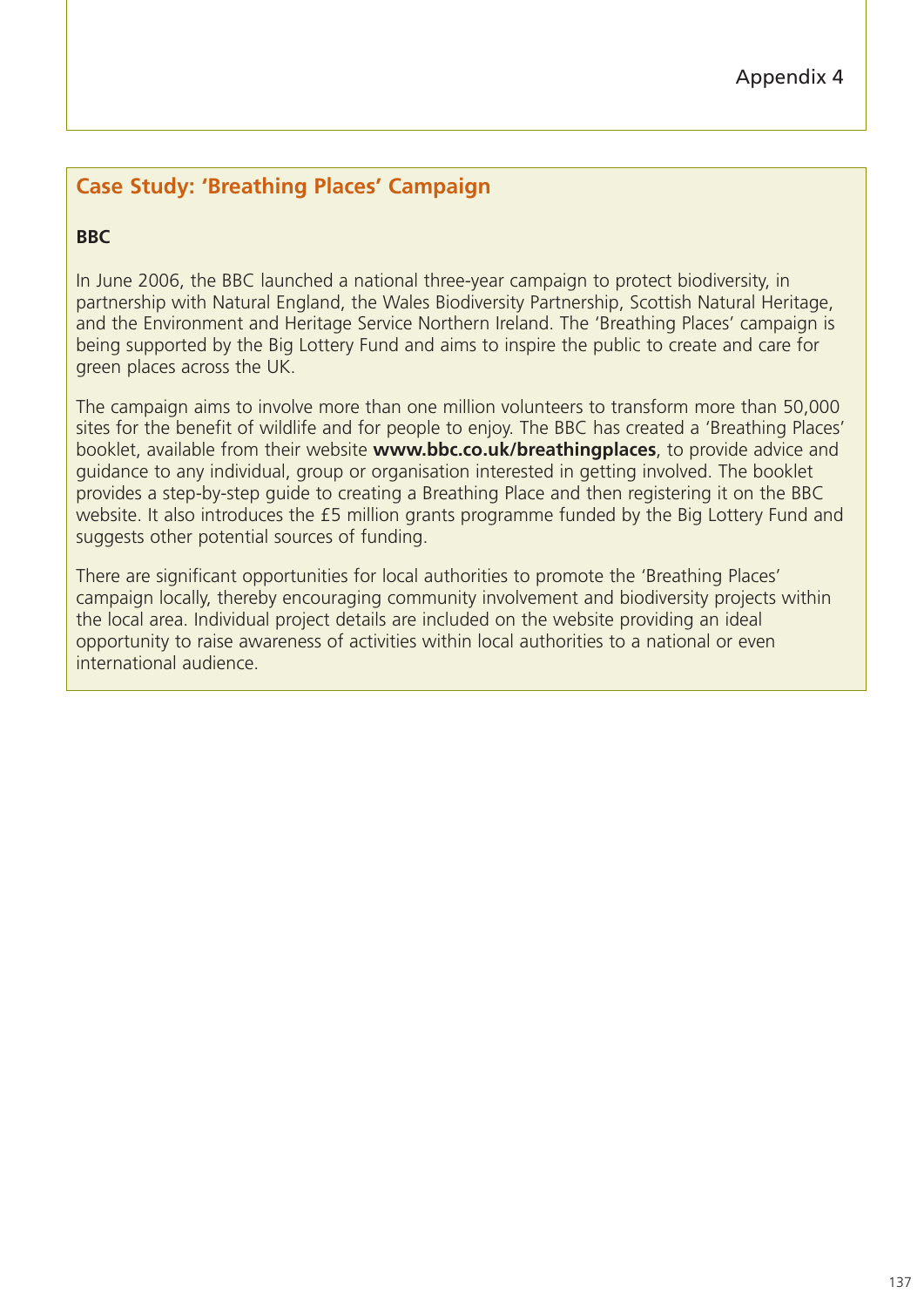# B. case studies in the public authorities guidance

# **Case Study: The Evolution of UK Forestry Policy**

#### **Forestry Commission**

UK forestry policy has evolved throughout the twentieth century and continues to change in response to greater political and public awareness of environmental and sustainability issues.

The 1st World War saw a significant decline of wood resources. In 1919, the Forestry Act created the Forestry Commission, giving it responsibility for woods in England, Scotland, Wales and Ireland. The remit centred on a need to rebuild and maintain a strategic timber reserve, which involved buying up large areas of agricultural land and planting of conifers.

The need for increased self-sufficiency in food production following the 2nd World War resulted was in direct conflict with the objective of woodland planting, which meant that woodland planting moved away from agricultural land towards marginal land.

From the 1950s, planting, harvesting and marketing of timber to wood using industries became an increasingly important part of the Forestry Commission's work. It wasn't until the 1970s that conservation and amenity issues were given increased importance through landscaping and increased planting of native broadleaves.

By the 1990s, the Forestry Commission's remit had evolved to promoting and maintaining multipurpose forestry, with incentives for landowners provided in the way of awards, grant schemes and Forest Design Plans to balance commercial demands with recreation and conservation.

Current forestry policy is contained within England Forestry Strategy 'A New Focus for England's Woodlands' (Forestry Commission, 1998)

#### **http://www.forestry.gov.uk/efs**

The Government's vision for England's native and ancient woodlands is set out in the Defra and Forestry Commission policy statement 'Keepers of Time'

#### **http://www.forestry.gov.uk/website/pdf.nsf/pdf/anw-policy.pdf/\$FILE/anw-policy.pdf**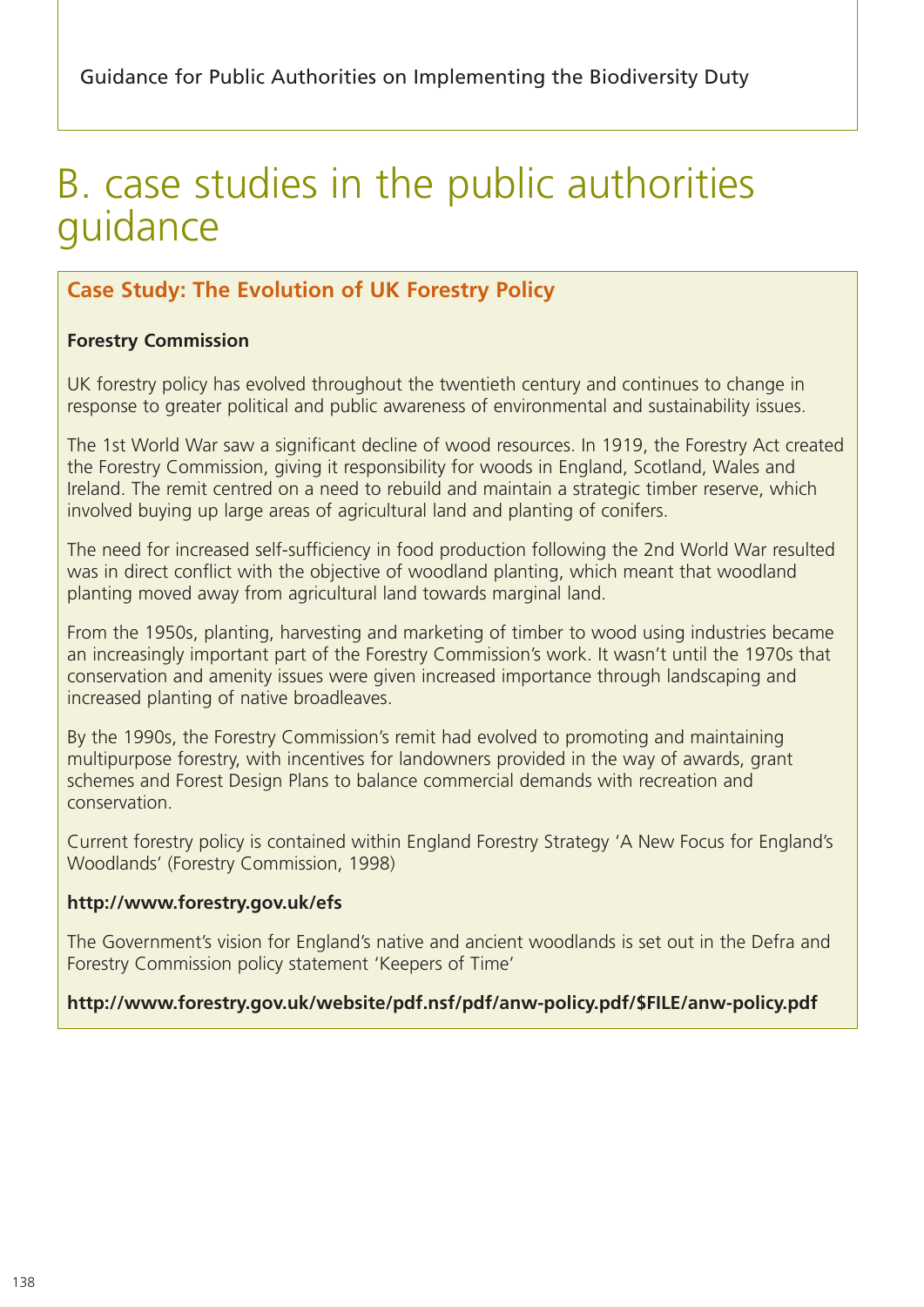# **Case Study: The Evolution of UK Forestry Policy (continued)**

Welsh forestry policy is set out in the Wales Forestry Strategy 'Woodlands for Wales' (Welsh Assembly Government, 2001)

#### **http://www.forestry.gov.uk/forestry/infd-5nlkt7**

In May 2006, Defra launched a consultation on producing a new strategy for England's trees, woods and forests. The consultation closed in August 2006.

#### **http://www.defra.gov.uk/corporate/consult/forestry-strategy/index.htm**

The consultation stated that there is a need to bring forestry policy together within the wider sustainable development agenda. This involves giving greater recognition to the contribution trees, woods and forests can make to the environment e.g. through mitigating and adapting to climate change, to social wellbeing e.g. through maximising health benefits and economic sustainability, e.g. by aligning grant aid with the delivery of public benefits. Biodiversity is now seen as one of the key environmental priorities. The new Strategy is expected to be published in summer 2007.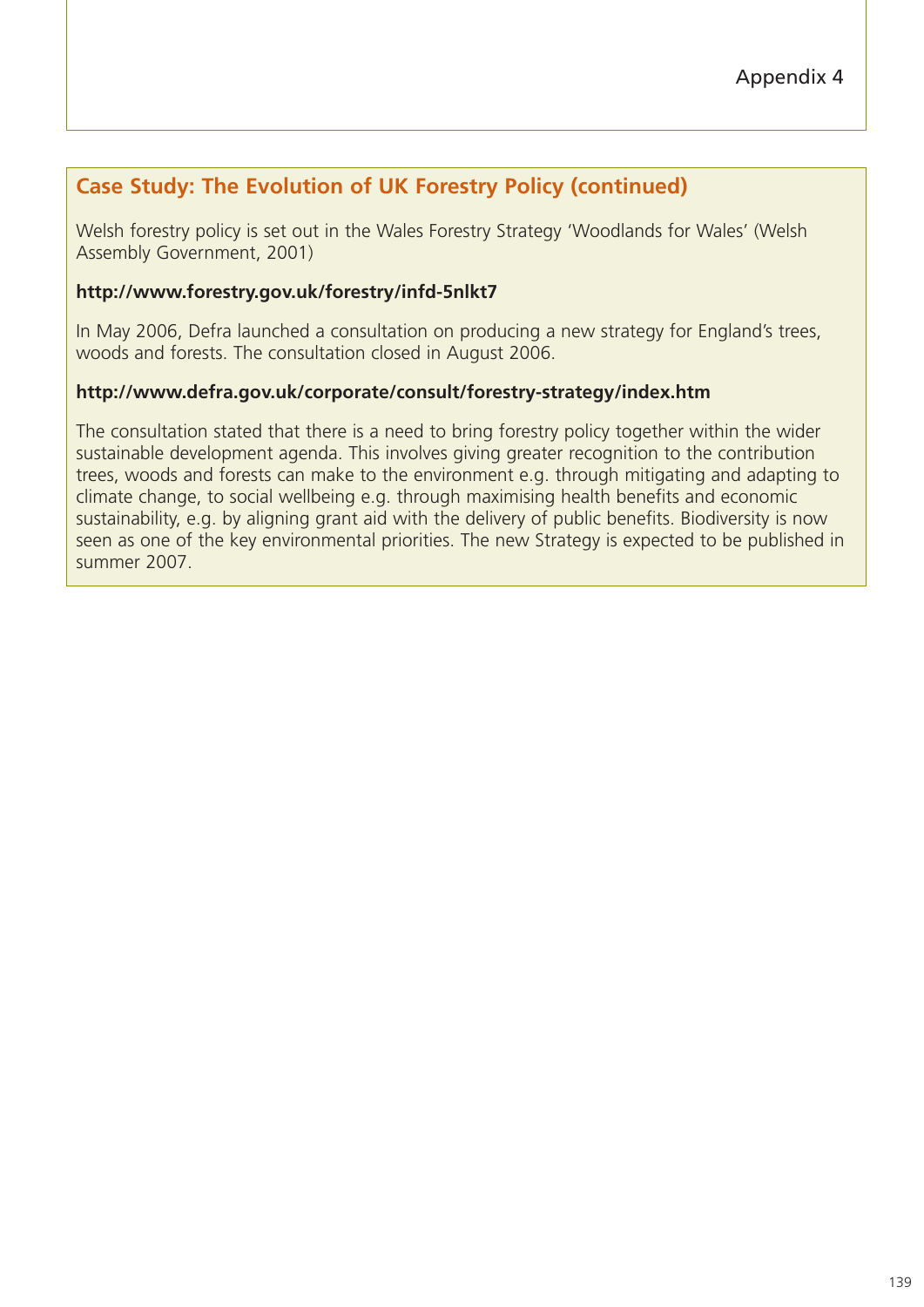Guidance for Public Authorities on Implementing the Biodiversity Duty

# **Case Study: East Of England Sustainable Development Toolkit**

## **East of England Regional Assembly and the East of England Sustainable Development Round Table**

Weblink: **http://www.toolkit-east.org.uk**/

The East of England Toolkit was developed by the UK Centre for Economic and Environmental Development (UK CEED) on behalf of Regional Assembly, the East of England Development Agency (EEDA) and Government Office for the East of England (GO-East).

Its purpose is to highlight the economic, environmental and social impacts of policies, development proposals and other new initiatives within the Region and provide information which can help to improve them. The Toolkit has a central role in helping partners to advance the Integrated Regional Strategy.

The Toolkit provides an on-line checklist against objectives of the Regional Sustainable Development Framework. For each objective, the assessor must decide whether a policy or initiative will have a very positive, slightly positive, neutral or mixed, slightly negative or very negative impact.

The Toolkit includes a section on Biodiversity and Landscape Enhancement, which poses a series of questions:

- Will it encourage greater biodiversity?
- Will it create any new habitats/wildlife sites?
- Will it protect and enhance existing habitats and wildlife sites?
- Will it help to protect any species at risk?
- Will it help to protect any SSSIs and other designated sites?

Biodiversity is also considered within other sections of the toolkit, for example, in the consideration of the impact of the initiative on agriculture. The series of questions under each objective act as a checklist and help to inform the development of policies which will maximise positive effects on biodiversity and minimise negative effects. The Toolkit links to a range of information on habitats and wildlife, including key policy requirements and good practice examples and the need to conserve priority species and habitats set out in Biodiversity Action Plans.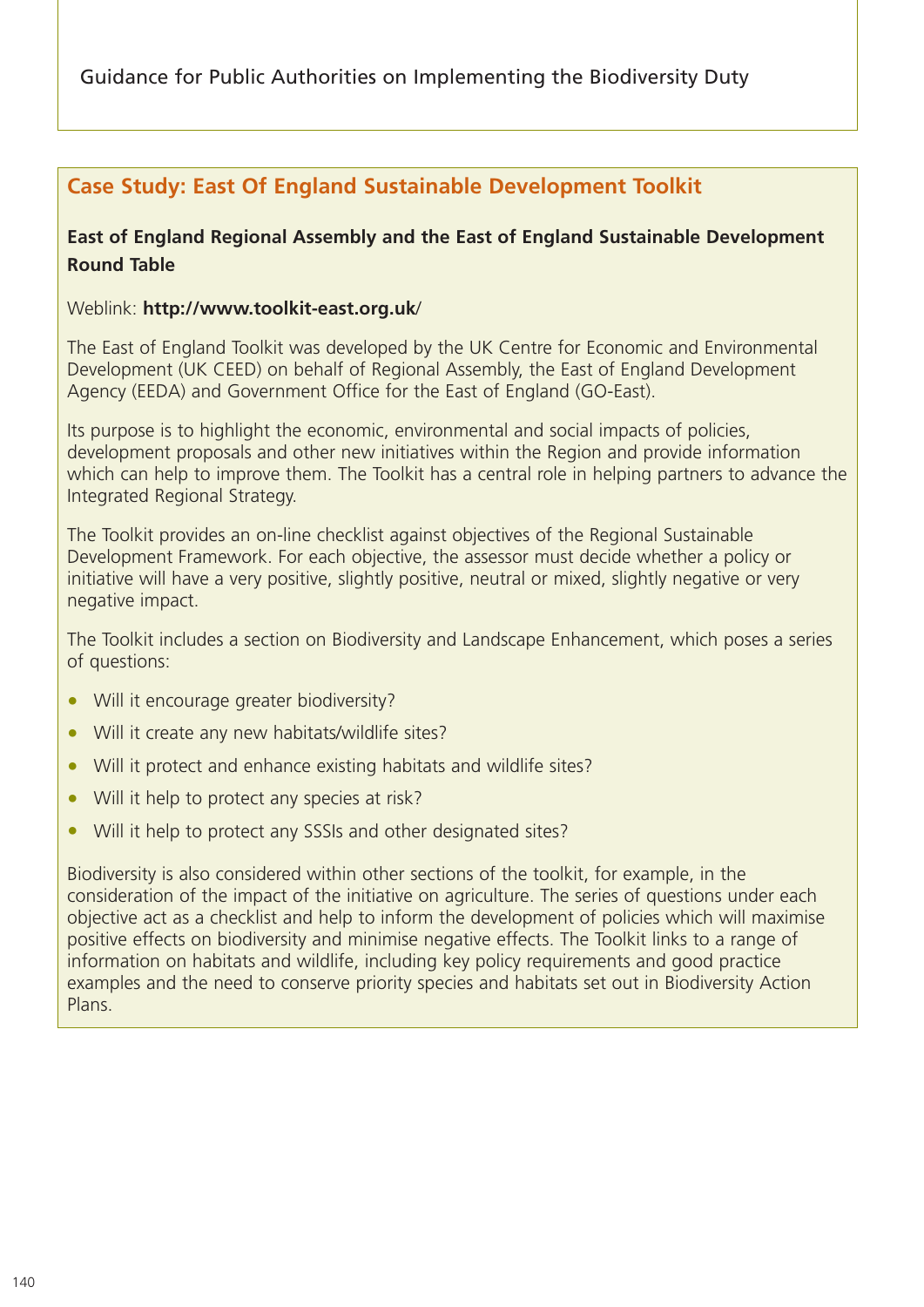# **Case Study: Highways Agency Biodiversity Action Plan**

## **Highways Agency**

#### Weblink: **http://www.highways.gov.uk/aboutus/1153.aspx**

The area of land owned by the Highways Agency between highway fences but not occupied by the road, known as the soft estate, represents a considerable habitat resource and network for biodiversity. Currently, the area of the soft estate stands at 30,000 hectares. It consists of a wide variety of habitats, particularly grassland, scrub and woodland close to roads, but also larger areas of other habitats such as heathland, rock faces and wetlands.

The main aim of the Highways Agency Biodiversity Action Plan is to support the Agency's goal of conserving and, where possible, enhancing biodiversity. This is supported by specific objectives to:

- Provide habitat and species action plans which are relevant and appropriate to the network and to the work of the Agency, including some requested by national and regional conservation organisations;
- Set practical and realistic actions and targets so that the Agency's contribution to biodiversity can be maximised;
- Raise awareness and understanding of the importance of biodiversity work among the Agency's staff and contractors, its environmental partners, and the general public.

The Highways Agency Biodiversity Action Plan was developed by a Partnership of stakeholders from a variety of organisations, including English Nature, RSPB, Environment Agency, Defra, Countryside Agency, National Trust, the National Air Quality Forum as well as the Highways Agency themselves. This involved a process of review of UK, regional and local Biodiversity Action Plans for references to roads, to find which species and habitats could occur within the Highways Agency's soft estate, and which are likely to be most threatened by the development of new roads.

Action plans and targets have been developed for individual habitat and species, progress towards which will be measured using Key Progress Indicators. Implementation will be via three mechanisms:

- Local verge management practices, including the use of Route Management Strategies and Environmental Management Plans;
- Environmental works associated with road construction, maintenance and improvement schemes; and
- Specific biodiversity conservation projects at selected locations.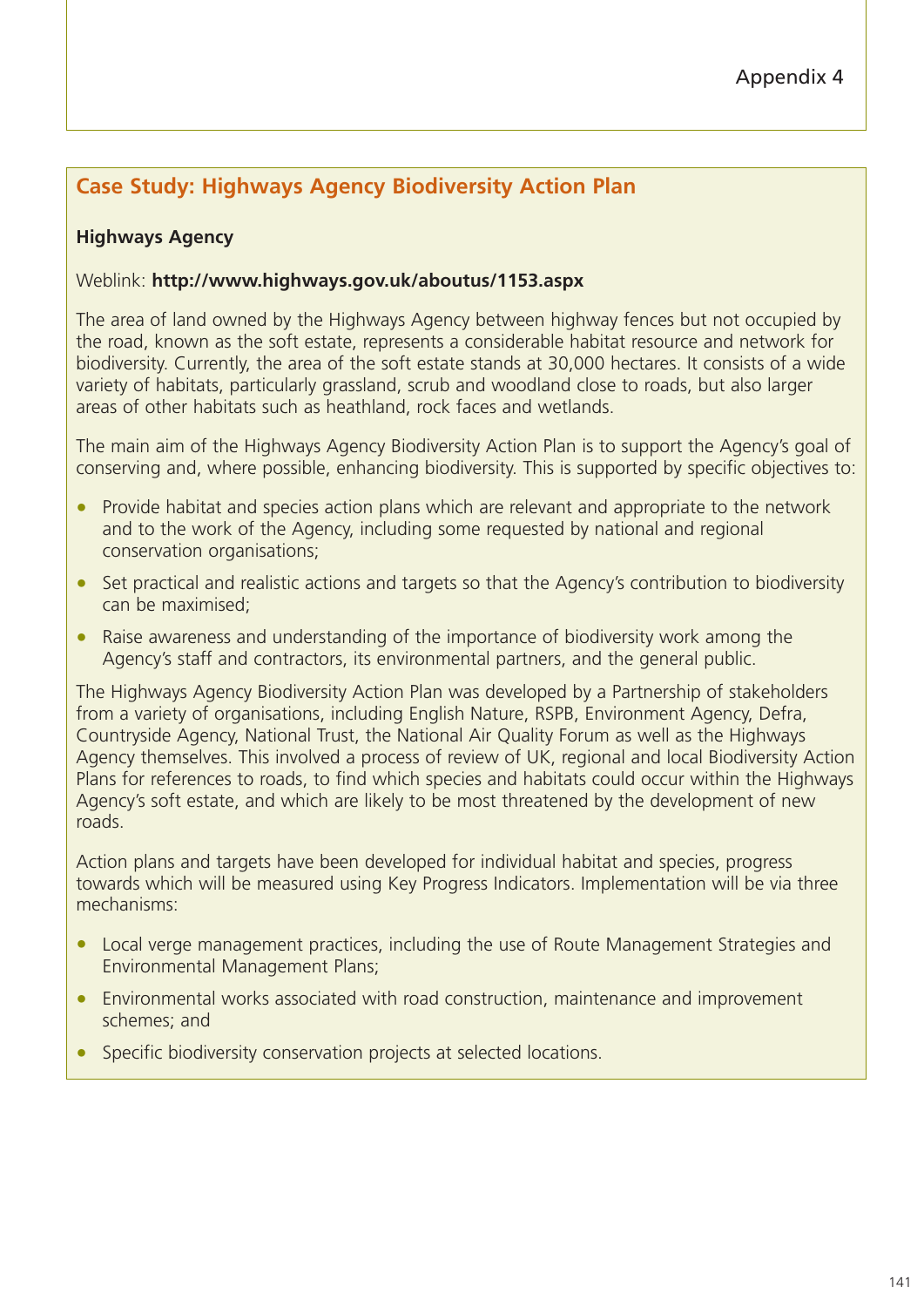## **Case Study: Sustainable Procurement at North Wales Police**

#### **Weblink: http://www.north-wales.police.uk**

North Wales Police is continuing to develop environmental and sustainable development policies and strategies as part of its efforts to reduce operational impacts on the local community and as a commitment to the future. As a part of these policies and procedures the Procurement Department has been tasked with a primary objective to consider the whole life cost, energy efficiency and disposal implications of all the goods and services it procures.

An internal document, the Environmental Purchasing Guide, has been produced with the aim of promoting staff awareness of current legislation and offering advice in areas such as:

- Whole Life Cycle costs including maintenance, energy consumption and disposal. Eco labels – a logo awarded to manufacturers who can prove their products have less impact on the environment, therefore influencing the consumer market. Energy Efficiency – All electrical and white goods should be rated A+ to ensure maximum efficiency in its working environment.
- Practical efforts are being made to influence change by implementing trials of recycled products, discussing delivery schedules and packaging reduction with suppliers and looking to source furniture from managed forests. The department is also trialling both an e-Tendering system and Procurement Cards in an attempt to reduce paper and streamline processes.
- Tender documentation now has a clause relating to sustainability and ethics that will be weighted and evaluated as suppliers return their tender submissions. The department has also worked closely with the Facilities Management Department and contributed to the requirements of the Environmental Management System that was instrumental in allowing North Wales Police to be the first Force in Wales to achieve Green Dragon Level 5.
- The Chartered Institute of Purchasing and Supply recently awarded the Procurement Department accreditation for its documentation and procedures. This award will support the department in further raising awareness internally and promoting good practice in relation to sustainability.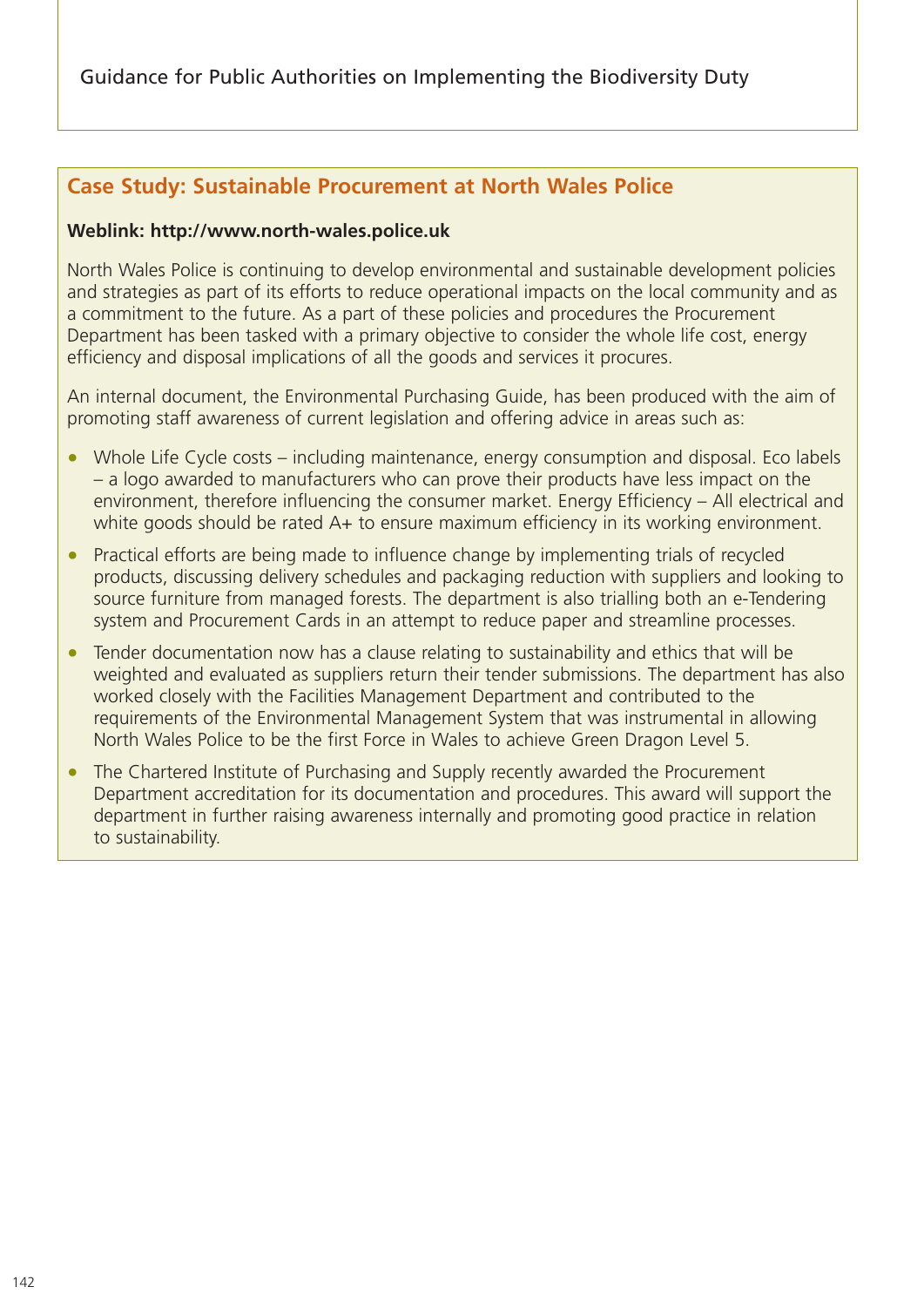# **Case Study: Management of the Defence Estate for Biodiversity**

## **Ministry of Defence**

The MOD is one of the largest landowners in the UK and the largest public owner of designated sites for nature conservation. The need to provide realistic training across challenging and demanding terrain in a variety of environments means that the MOD has responsibility for some of the most unspoilt and remote areas in Britain. MOD establishments range in size from individual buildings to vast tracts of land, the largest of which is Defence Training Estate Salisbury Plain, extending over 38,000 hectares. Of the UK BAP priority habitats and species, 37 habitats and 139 species occur on the Defence Estate. MOD has management responsibility for 175 SSSIs, including over 130 with international and European nature conservation designations, as well as many locally important sites. In support of these designations and statutory commitments, the MoD has several initiatives and management mechanisms. For example:

- A MOD Biodiversity Strategic Statement has recently been published outlining strategic objectives for biodiversity with associated targets and performance indicators. The Statement was primarily produced in response to Government biodiversity targets under the Sustainable Development on the Government Estate agenda, and presented an opportunity to outline MoD's wider biodiversity conservation obligations<sup>1</sup>.
- MOD has published internal policy and guidance on biodiversity conservation in the Joint Services Publication 362.
- A SSSI Favourable Condition Project was established to support the Government's PSA target on SSSI condition. Approximately £5 million has been invested in improving the 175 SSSIs on the MOD estate.
- MOD is undertaking an audit of the estate to improve understanding of the biodiversity interest and where it can support conservation obligations, including UK BAP targets.
- A hierarchy of appraisal tools and guidance on their use has been developed to ensure that obligations towards biodiversity and wider sustainable development objectives are considered at an early stage in the planning of policies and projects.
- Biodiversity is considered as part of a site's Environmental Management System. Where there is significant biodiversity interest an integrated management plan is developed.
- Internal advice is available through a specialist Environmental Support Team within Defence Estates.
- MOD has more than 120 voluntary Conservation Groups around the UK, comprising MOD personnel, other local experts and volunteers, which undertake regular work to monitor and improve the wildlife value of the estate.

<sup>1</sup> http://www.mod.uk/NR/rdonlyres/562E434A-ABBA-4FB2-8986-2ADC82EEB789/0/BiodiversityStratgicStatement.pdf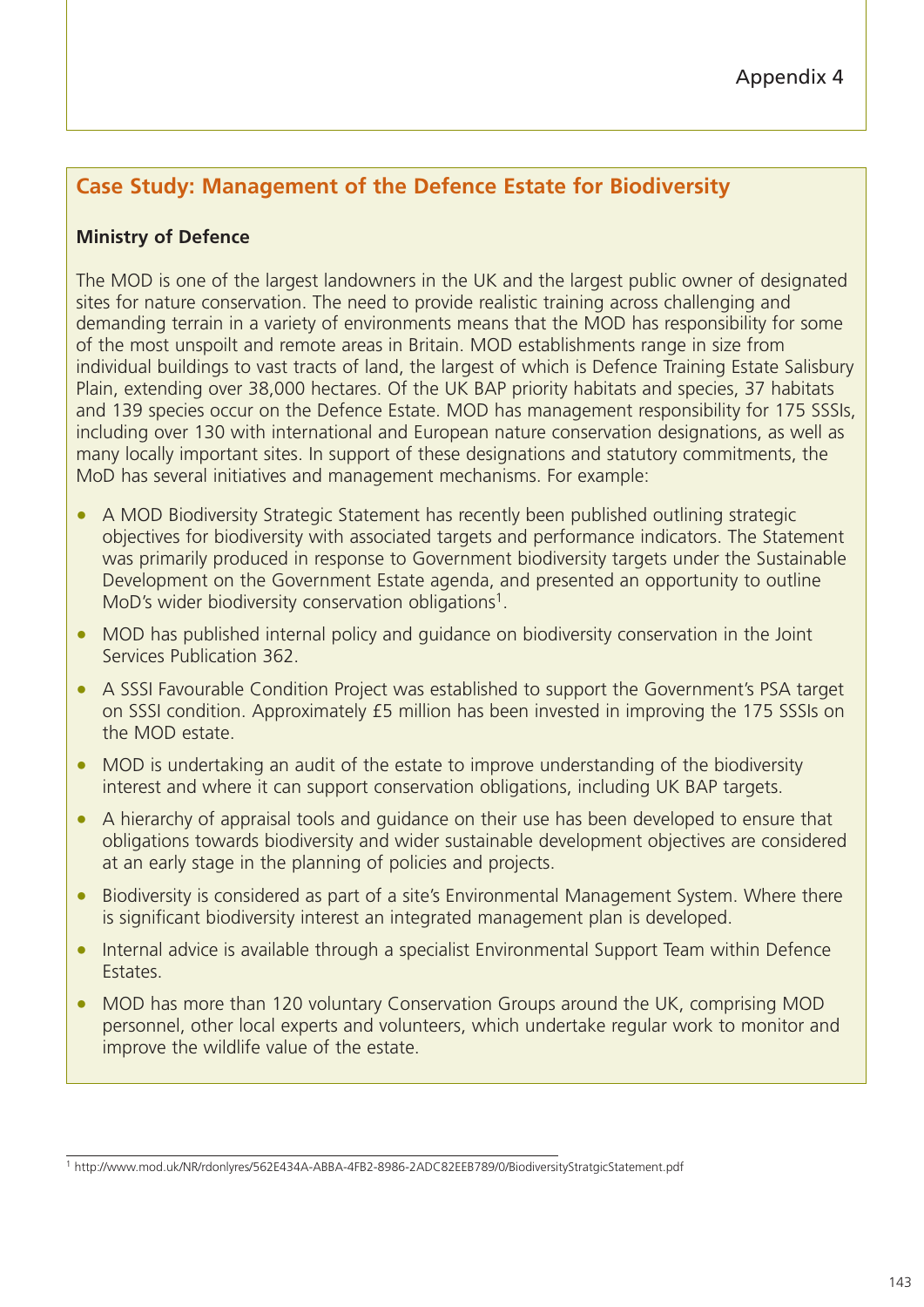## **Case Study: Management of the Defence Estate for Biodiversity (continued)**

- MOD has several non Departmental Public Bodies which have been informed of the new NERC duty and the need to integrate biodiversity into their management and review mechanisms, and that support is available within MOD and Defra if needed.
- Examples of recent projects are given in the MOD Conservation Magazine Sanctuary<sup>2</sup> and include restoration of SSSI coastal heath in Cornwall, integrating conservation management of heather moorland with military operations in North Yorkshire, contributing to improvement of the Rivers Usk and Wye, scrub management on SSSI grassland at Castlemartin Range, studying plants and sand dune movement at Braunton Burrows, and participating in conservation projects from bases in Cyprus and Ascension Island.

<sup>2</sup> http://www.defence-estates.mod.uk/publications/sanctuary/sanctuary2006.pdf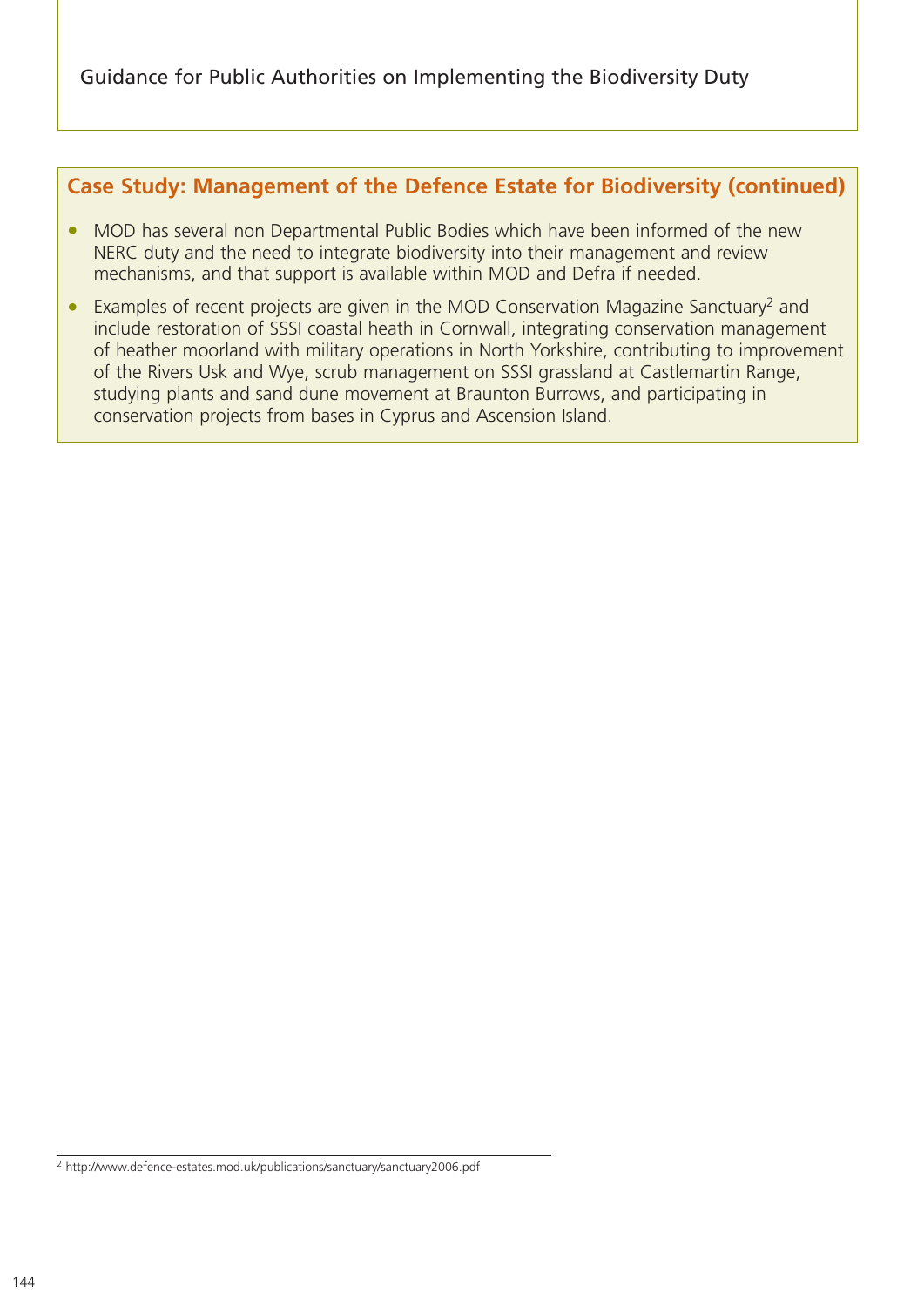# **Case Study: Grounds Maintenance for Biodiversity**

## **The Patent Office**

The Patent Office was in contact with Community Action for Wildlife in Newport and the Biodiversity Officer at Newport City Council to seek advice on how grounds maintenance at its site could benefit biodiversity. As a result, various initiatives have been implemented including:

- Provision of bat and bird boxes
- Use of native plants in courtyard areas and borders
- Leaving some grass areas uncut to encourage development of small meadow areas
- Sowing wildflower seeds alongside roadside fencing
- Maintenance and protection of trees along the site perimeter, with advice from the Council's Tree Preservation Officer.

The grounds maintenance contract now stipulates:

- The replacement of slow renewables such as peat with soil improvers derived from processing or re-use of organic wastes such as coir, manure, leaf mould and bark chippings;
- The contractor makes full use of the composting area, by composting wherever possible and using the compost produced;
- Artificial fertilisers should be avoided and manure and green manure used instead; and
- Pesticides, herbicides and fungicides should be avoided.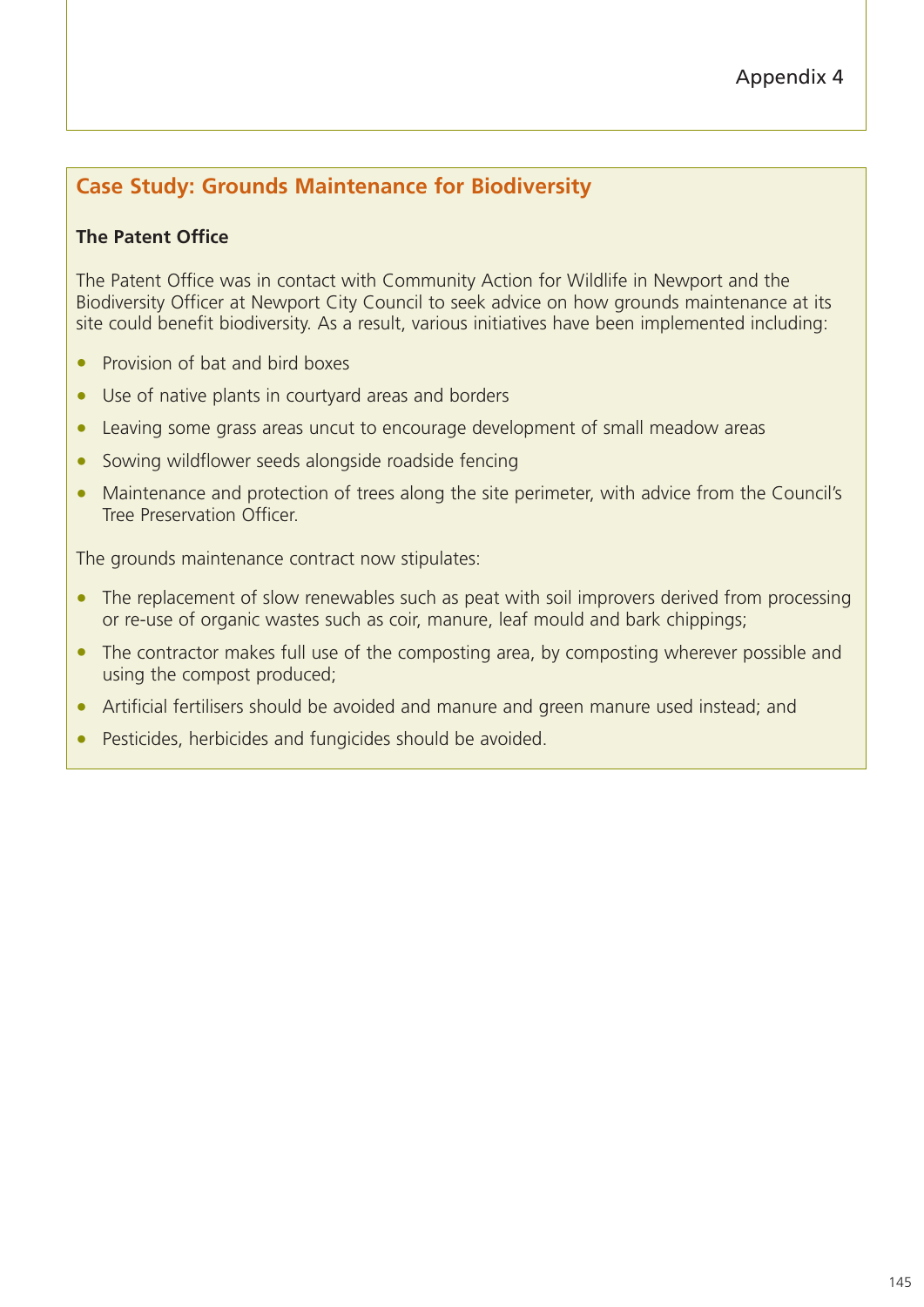# **8 PA Case Study: Calderdale Wildspace! Project – Improving LNRs for Biodiversity**

#### **Calderdale Metropolitan Borough Council, West Yorkshire**

The Calderdale Wildspace! was a 3 year project funded by English Nature. The aims included:

- To increase Calderdale's LNR provision from no LNRs to one hectare of LNR for every 760 people in Calderdale and to ensure 80% of Calderdale's residents have a LNR within 2km of their home through the declaration of 10 LNRs, totalling 250 ha. This has been achieved and Calderdale is one of the first local authorities to exceed Natural England's target of one hectare of LNR per 1000 population.
- To actively involve local communities, especially disadvantaged groups, in the sustainable use and management of LNRs. Each site has a local community group which is working with the Council to deliver biodiversity improvements. In some cases, they are Friends groups, in others user groups.
- To maintain and enhance the biodiversity of LNRs, with special attention to habitats and species identified as priorities in the Calderdale Biodiversity Action Plan, through the production and implementation of management plans. Each site now has a management plan, which includes prescriptions for priority habitats and species.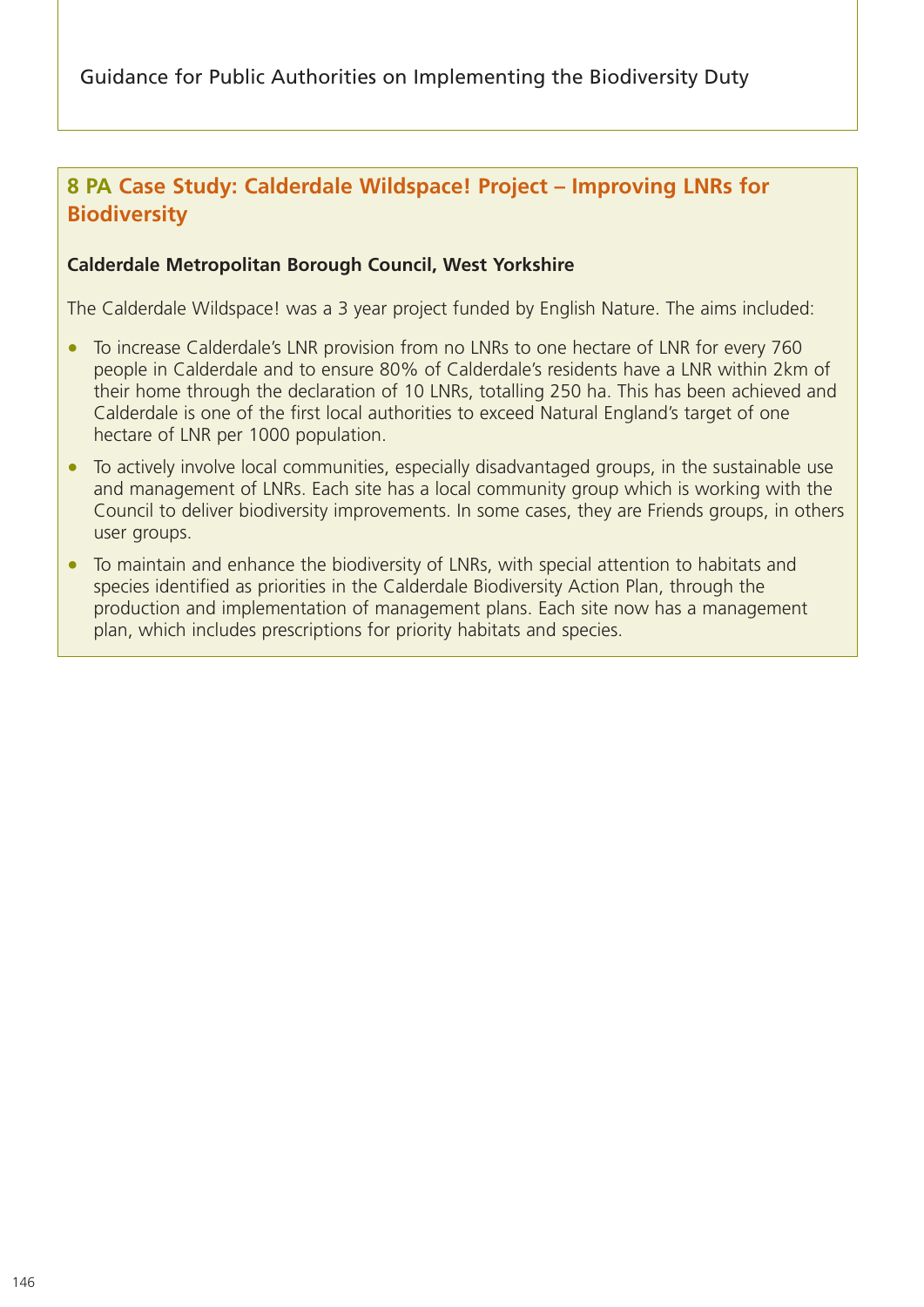# **Case Study: Species Protection on Police Sites**

#### *Great Crested Newts*

North Wales Police occupies four premises in St Asaph Business Park, the largest being the Central Division HQ and 32 cell custody suite, covering  $9500$  m<sup>2</sup>. The land at St Asaph Business Park was originally farmland. Great Crested Newts were discovered on the site when the land was being developed. To protect these animals, NWP relocated them to an adjacent field and ensured that they did not move back during the construction phase, by erecting a newt fence around the site boundary, which was checked daily for integrity. The civil engineering works were designed to enable the amphibians to continue to reside on the site, and included the provision of a freshwater pond on site. Regular monitoring and assessment of the GCN population is undertaken, and the pond appears to be a promising habitat. NWP always considers potential impacts on the GCN population when planning development and grounds maintenance work on any of its sites on the Business Park, seeking advice from ecological consultants where necessary.

#### *Badgers*

At the North Wales Police Force Headquarters in Colwyn Bay there is a building in the grounds called Llety'r Dryw, which is surrounded by woodland (with Tree Protection Orders). Within this woodland there is a Badger sett, which has been there since 1969. In 2002 works were required in the car park area of Llety'r Dryw. The work entailed using machinery within 30m of the sett entrance. The Clwyd Badger Group was consulted and visited the site and provided guidance. NW Police applied to the Countryside Council for Wales for a licence to work near a Badger sett, with the works being supervised. As part of the works a 'badger protection fence' was erected to prevent future parking on the grass slope leading to the sett. Now, when any grounds maintenance works are required at the site, the presence of the badger sett is brought to the attention of the contractors and the works supervised.

#### *Peregrine Falcons*

North Wales Police has successfully provided nest boxes for peregrine falcons at its Wrexham Divisional Police Headquarters.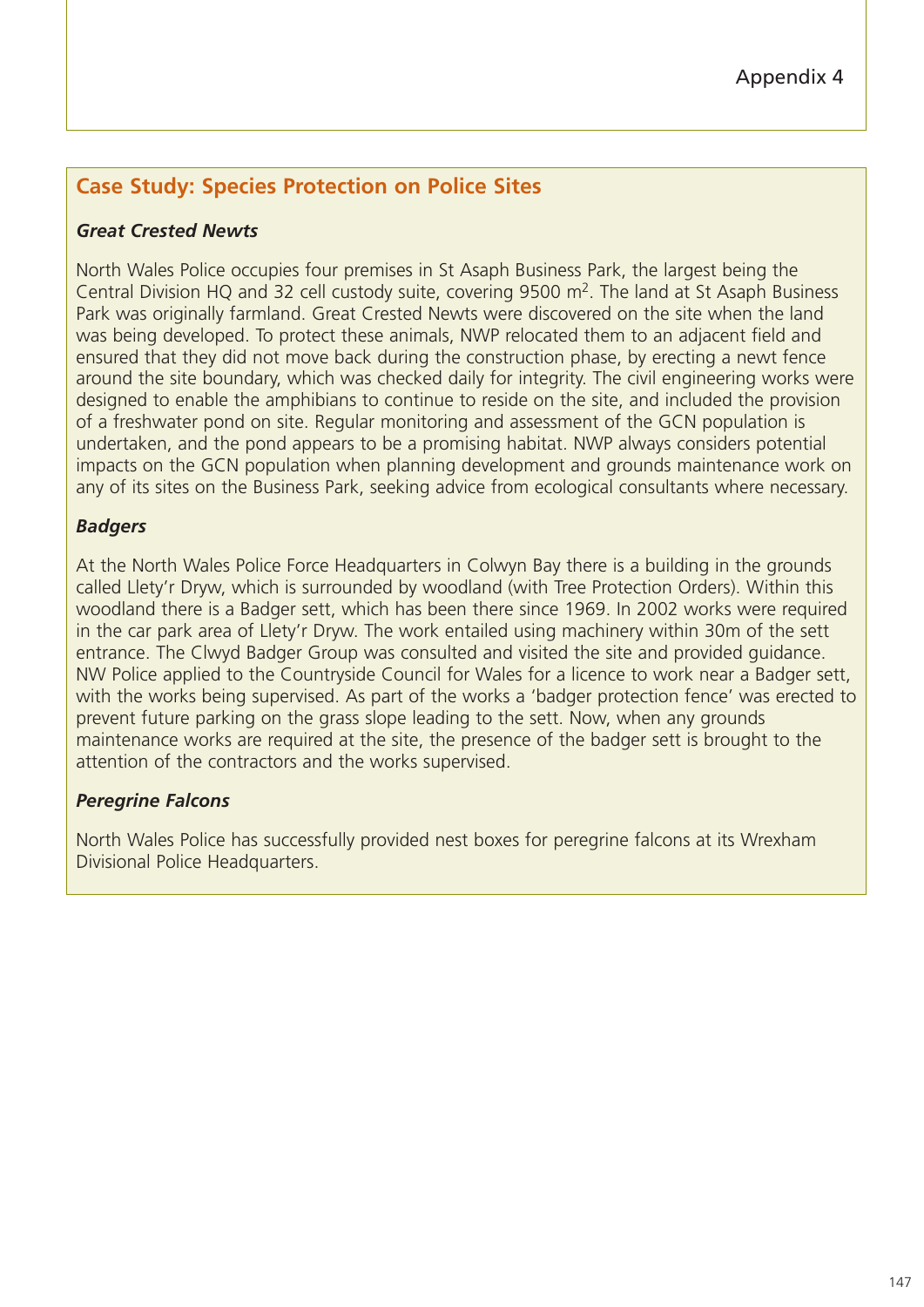## **Case Study: Management of Water Companies Land for Biodiversity**

#### **Water PLCs**

The privatised water companies are major landowners, whose estates cover a wide variety of habitats in water catchments, as well as reservoirs, wetlands, watercourses and land adjacent to water and wastewater treatment works. There are numerous examples of actions being taken by water companies to benefit biodiversity on their land, a few examples of which include:

Northumbrian Water and Essex & Suffolk Water:

- Re-use of spoil at Howdon Wastewater Treatment Works to create a wetland
- Targeted habitat creation for water voles at Wear Valley Water Treatment Works
- Using locally sourced composted green waste as an alternative to topsoil to create wildflower grassland at Whittle Dene Water Treatment Works
- Designing treatment reedbeds to incorporate biodiversity at Lamesley Reedbed near Birtley
- Working with local Wildlife Trusts to improve land for biodiversity, with an annual focus on a particular species or habitat (including, in recent years, grassland, bats and woodland)
- Just an Hour scheme allowing staff to complete the equivalent of an hour of voluntary work per month, including conservation work to build otter rafts, clear scrub and ponds, plant trees.
- Designing landscaping for new offices to benefit biodiversity.

Severn Trent Water:

- Habitat creation and floodplain restoration at Aston Hall Farm
- Wetland creation in Trent Vale
- Habitat improvements at Knobbs Farm and Stoke Bardolph Farm
- Creation and management of wildflower meadows at STW sites
- Restoration and management of reedbed, wetland, lake and woodland at Witches Oak **Waters**
- Re-introduction of black grouse to the Upper Derwent Valley
- Introduction of water voles to Netheridge Sewage Treatment Works
- Tree Sparrow Project.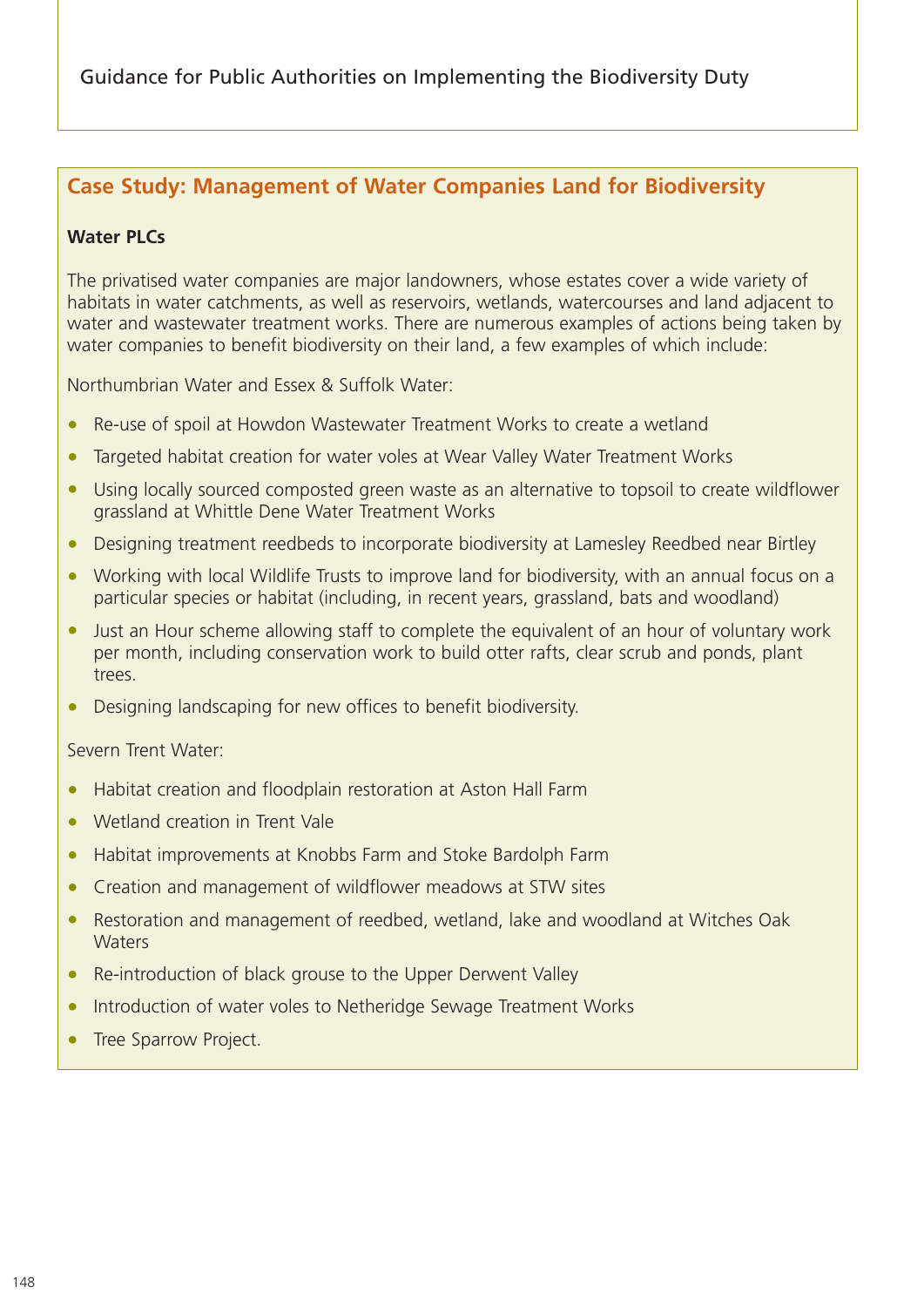# **Case Study: Management of Water Companies Land for Biodiversity (continued)**

Thames Water

- Auditing larger land holdings for their biodiversity interest and using this data to inform the business in protecting biodiversity interest through GIS and grounds maintenance.
- Development of the London Wetland Centre at Barnes, in partnership with Wildfowl and Wetlands Trust.
- Conservation management at many sites including: Crossness Marshes; Kempton Nature Reserve; the meadows at Farmoor Reservoir; Bracknell Millpond; Bicester, Godalming and Swindon Wetlands; Rye Meads; Kings Mead and the River Kennet.
- Sponsoring projects on water voles, bitterns, terns, tree sparrows, barn owls, peregrines, stone curlews and research on waterfowl using the SW London Special Protection Area.

## **11PA Case Study: Beach Management for Biodiversity**

#### **Pembrokeshire Coast National Park Authority and Pembrokeshire County Council**

For many years the Pembrokeshire Coast National Park Authority has recognised the importance of beaches and beach heads both for biodiversity and as an important component of the landscape. The Park Authority owns several beach head sites and has undertaken major dune restoration projects using local community groups and volunteers to fence and plant dunes, moving car parking off sandy areas and establishing boardwalks.

Since the formation of the Pembrokeshire County Council (PCC) in 1996 the Park Authority has been part of a PCC led liaison group involving organisations responsible for beach management. This group comprises several teams from PCC, including Environmental Health, Dog Wardens and team leaders from teams responsible for beach and toilet cleaning. They meet several times per year with staff from the Countryside Council for Wales, Environment Agency, National Trust and the National Park Authority to discuss beach awards, beach management, water quality and safety. In order to conserve biodiversity, beaches in Pembrokeshire are cleaned by hand rather than by machine, helping to protect the strand line so that seaweed and driftwood are left in place. Even where large concentrations of seaweed are found they are left on site unless there are overriding health or amenity considerations. An annual multi-agency briefing for all beach staff ensures that those involved on the ground in the management of the beach have information on any special characteristics of beaches and considerations with regard to biodiversity conservation.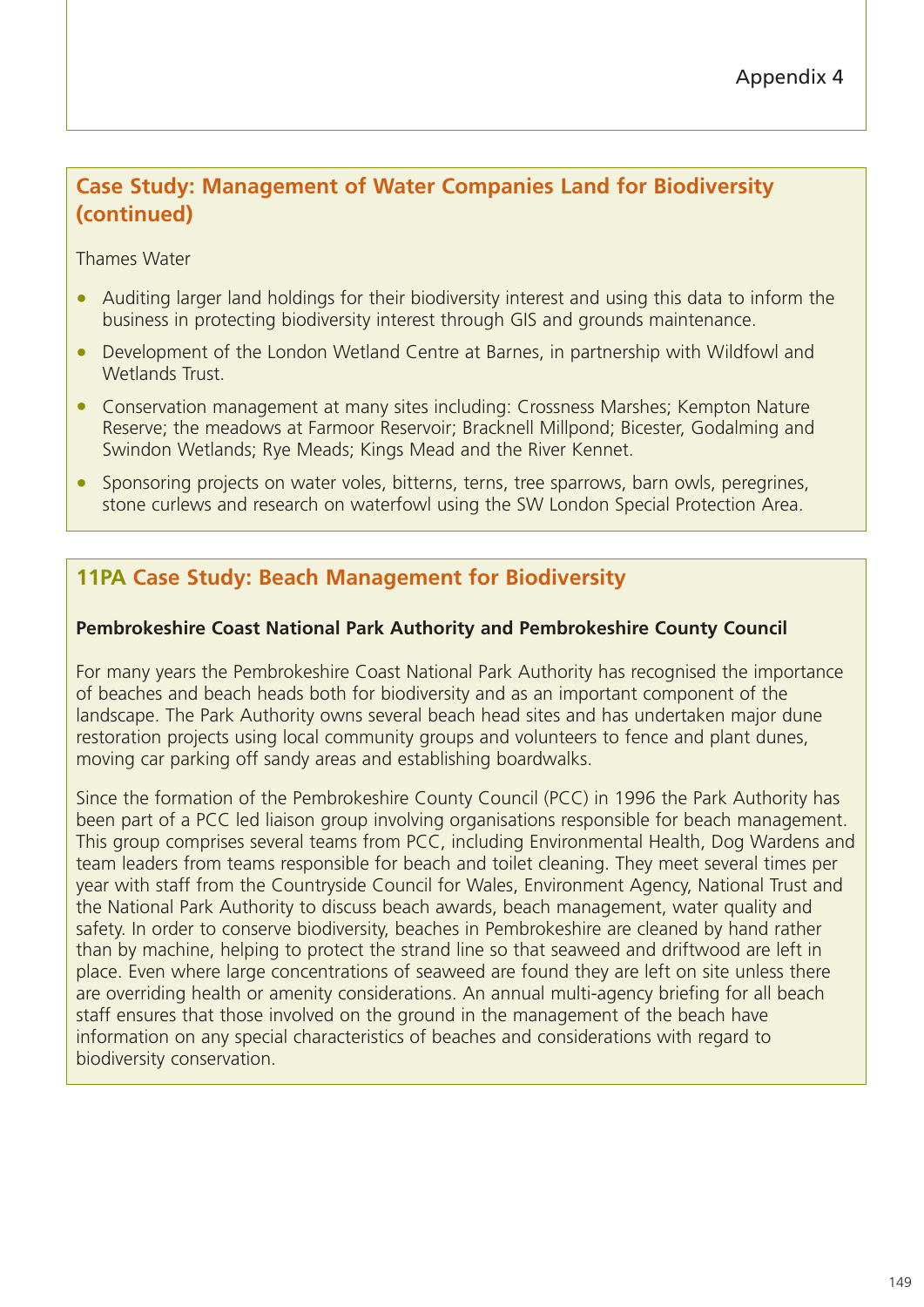## **Case Study: Prescoed Prison Farm**

#### **HMP YOI Prescoed**

HMP YOI Prescoed is the only prison farm in Wales. It includes a Special Site of Archaeological Interest (SSAI), a woodland certified by the Forest Stewardship Council and a Special Site of Scientific Interest (SSSI). It supports a variety of important species, including great crested newts, badgers, barn owls, dormice and 5 different bat species.

The prison farm is within the Tir Gofal agri-environment scheme, allowing it to be managed with wildlife in mind. The recent introduction of the Prison Service Biodiversity Action Plan (PSBAP) at Prescoed highlighted the operations around the fieldwork on the farm and its potential to encourage farmland birds such as lapwing, barn owl and bullfinch. Action plans for all of these species were drawn up incorporating the change from arable cropping within the farm modernisation programme to animal feed and fodder to support its dairy herd. A monitoring programme has been established and the farm has now recorded at least 5 breeding pairs of lapwing, a species not previously recorded on the site.

Barn owl boxes have now been erected on the farm, and, with the help of the Hawk and Owl Trust, areas of long rank grass have been left to encourage small mammals such as voles, shrews and mice, the staple diet of the barn owl. Barn owls are increasingly recorded in the vicinity and are expected to breed on the site in the near future. A recent project focusing on the restoration of wetland habitats on the edge of the woodlands is benefiting the local population of great crested newts.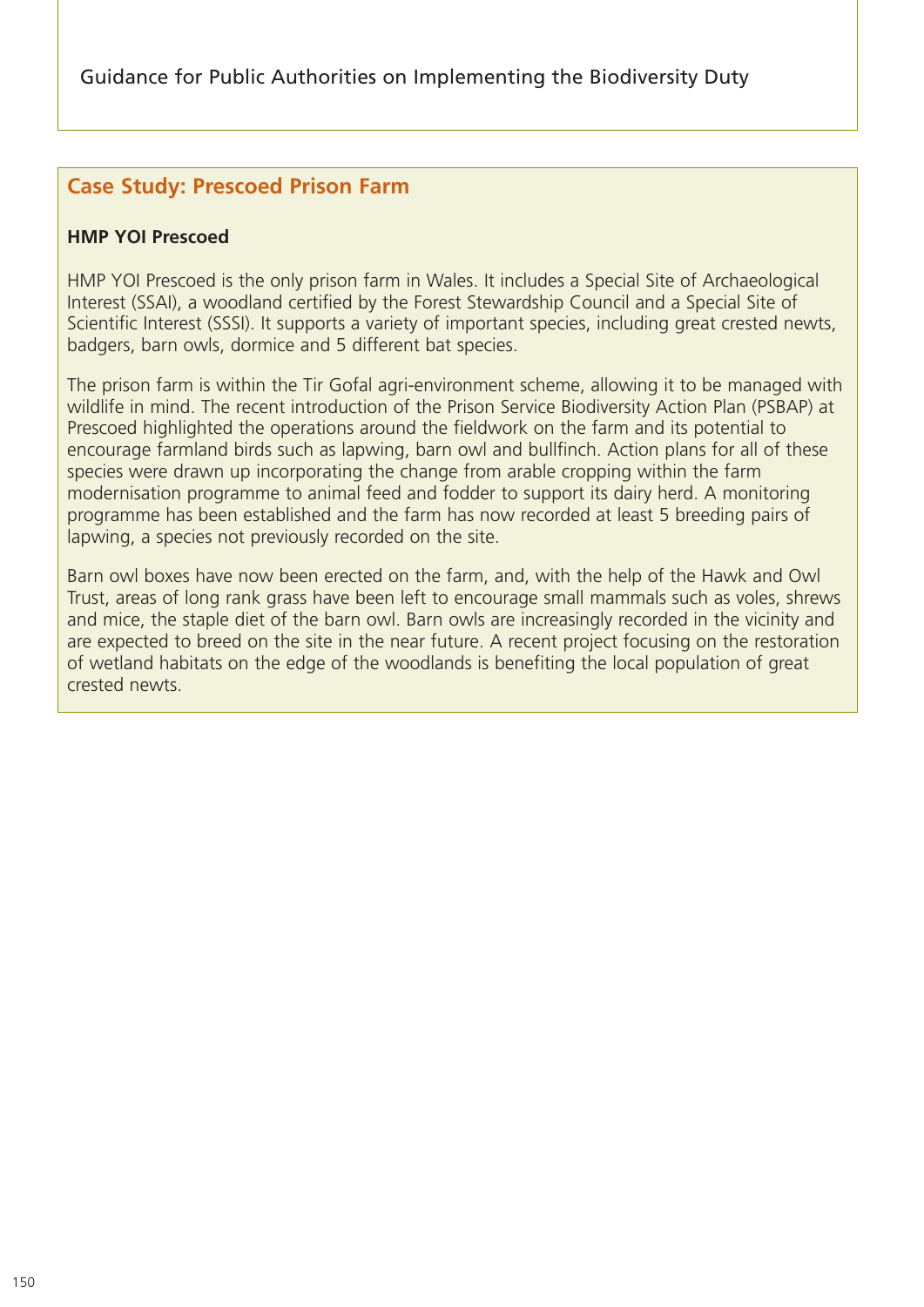# **13PA Case Study: The Living Highways Project**

#### **Powys County Council, Countryside Council for Wales and Partners**

In the UK, road verges contain some of the last remaining examples of species-rich habitats that were once common in the wider countryside and that have declined at an alarming rate over the past few decades. They may also help to provide physical links between otherwise isolated pockets of remaining habitats, assisting in the expansion and dispersal of less mobile species.

The Living Highways Project is an established partnership, started in 2001, between the Montgomeryshire, Radnorshire and Brecknock Wildlife Trusts, Powys County Council, the Countryside Council for Wales and the Powys Verges and Hedgerows Concern Group. The project aims to safeguard and encourage valuable wildlife habitats and species associated with road verge areas in Powys, Mid Wales. The project is working on a number of different initiatives to achieve this, including setting up systems to protect known sites of high ecological value and improving verge management practices.

The removal of cuttings is an important management consideration when aiming to maintain or increase the biodiversity of grassland areas, helping to reduce nutrient levels to the benefit of native flora. In 2005, trials conducted by Montgomeryshire Wildlife Trust on behalf of the partnership investigated the feasibility of using cuttings in compost and biogas production. They demonstrated that it is physically possible to collect cuttings from Powys road verges on a relatively large scale and that the material is suitable for compost and biogas production, producing potentially valuable end products. As well as the environmental benefits of diverting material from landfill, biogas production also has the potential to provide a source of sustainable energy, with advantages in reducing carbon emissions. The trial has been followed by further development and evaluation work, with a view to wide-scale harvesting in future.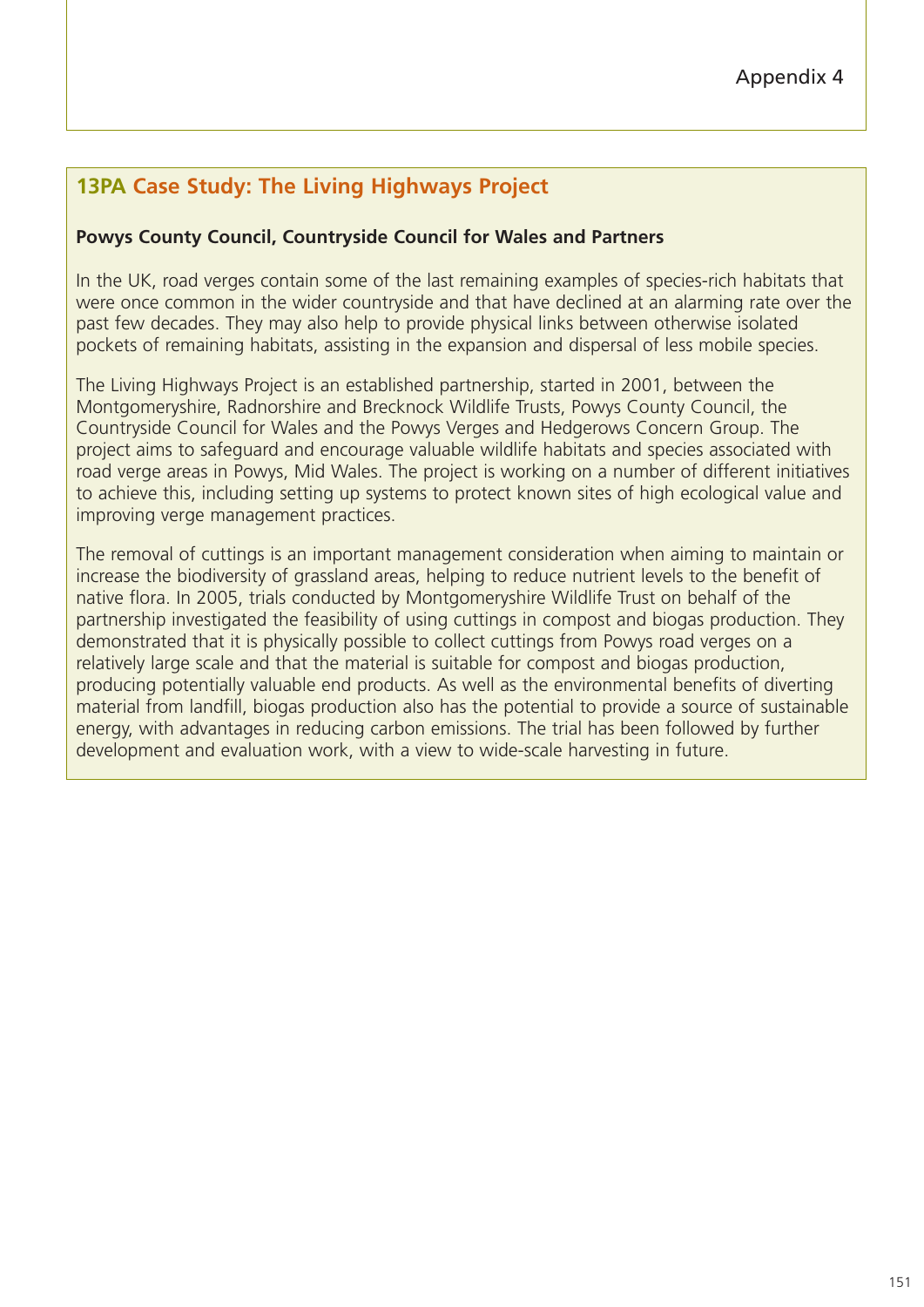# **Case Study: Management of Estate Grassland**

#### **North Wales Police and Conwy County Borough Council**

In 2002, North Wales Police and Conwy County Borough Council (CCBC) embarked on a joint project to adopt a more 'biodiversity friendly' management regime for the area of grassland in front of the Police Force Headquarters, some of which is owned by the Council and some by the Police. The grassland management had previously consisted of weekly cuts for the last 30 years.

The site was split into 3 different sections, which are managed differently to increase variety; a wildlife pond and marsh area, a wildflower meadow and a seasonal flower planted area – a combined area of approx 18,000m2. The site was designated under the Conwy Local Biodiversity Action Plan – Habitat Action Plan – Urban Green Space section. Signs were erected around the perimeter of the site to explain to the public what was happening.

Following a cessation of mowing in spring and summer 2003, a 'baseline' survey recorded 79 species of plants. All were common and widespread with the exception of the hybrid rush Juncus x kern-reichgeltii and Field Madder Sherardia arvensis, an arable plant which has undergone serious decline nationally and is not common in North Wales. A small colony of Common Blue butterflies was apparently newly established in the area of its food plant (Bird's-foot Trefoil) – a plant species which had not been allowed to grow during the previous weekly cutting regime. Many more plant and invertebrate species were also observed across the site.

A formal Management Plan was agreed between NWP and CCBC in 2004 with a 'meadow cutting regime' in place, whereby, the grass is now cut every March and August. The grass cuttings are taken to CCBC compost depot.

The expense of weekly mowing of the site has been reduced considerably, and the cost savings used to fund site survey and management work. Three species of orchid – pyramidal, common spotted and bee – were recorded in 2006.

The project faced significant problems initially, provoking public controversy on the grounds that it the site was under-managed and untidy, with one local councillor quoted in the local press as referring to the site as a "jungle." This led to significant efforts to raise public awareness of the aims of the project and to address public perceptions of the site. It is mow widely accepted that the new management regime has increased the attractiveness and interest of the site, and the project was a major factor in the site being accredited as a Green Dragon Environmental Standard Level 5 site, and also formed part of the Old Colwyn Town in Bloom 2006 submission.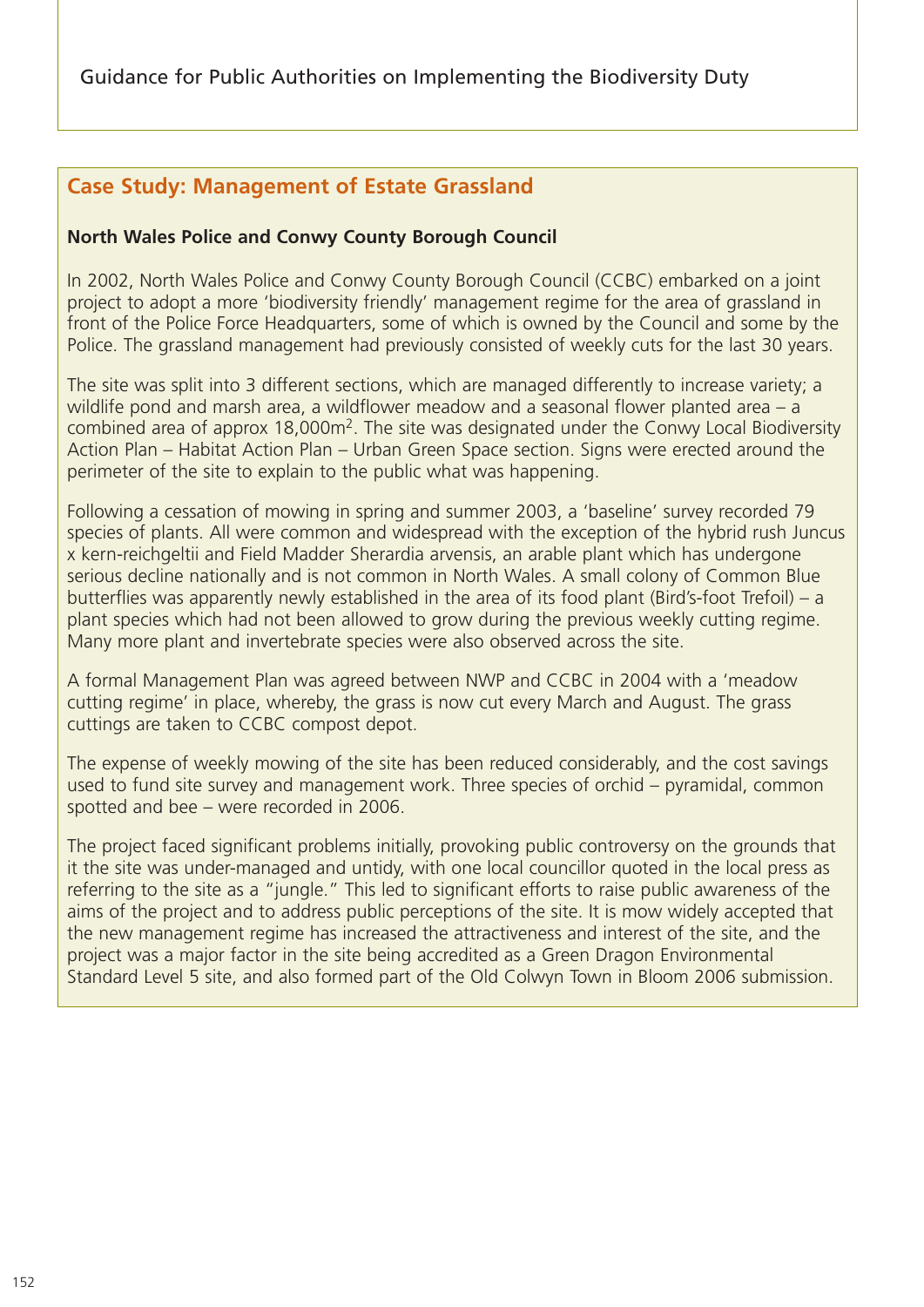# **Case Study: Nant yr Arian Visitor Centre**

#### **Forestry Commission Wales**

The Forestry Commission recently replaced its visitor centre at Nant yr Arian with a new, green building. The centre incorporates a variety of sustainable features, including a "living green roof", collection of rainwater which is re-used for flushing the toilets and for the bikewash, the use of recycled newspaper as insulation, a composting toilet system and a wood fuel heating system. FC Wales also has a daily routine of collecting refuse from the bins around the site and then sorting out any materials that can be recycled, such as paper, tins, plastic bottles and cardboard, before taking them to the recycling centre. This considerably reduces waste collection costs and keeps a large volume of useful materials out of landfill.

The centre's new facilities include showers, a large terrace overlooking the lake, a woodburning stove in the café/restaurant, more seating for customers, a new adventure playground and toddlers' playground and better interpretation and information on the forest's features of interest. The old visitor centre has been incorporated into the new centre to be used as an environmental classroom with plans to increase the focus on educational tourism. There is also a new and unusual triangular red kite viewing hide.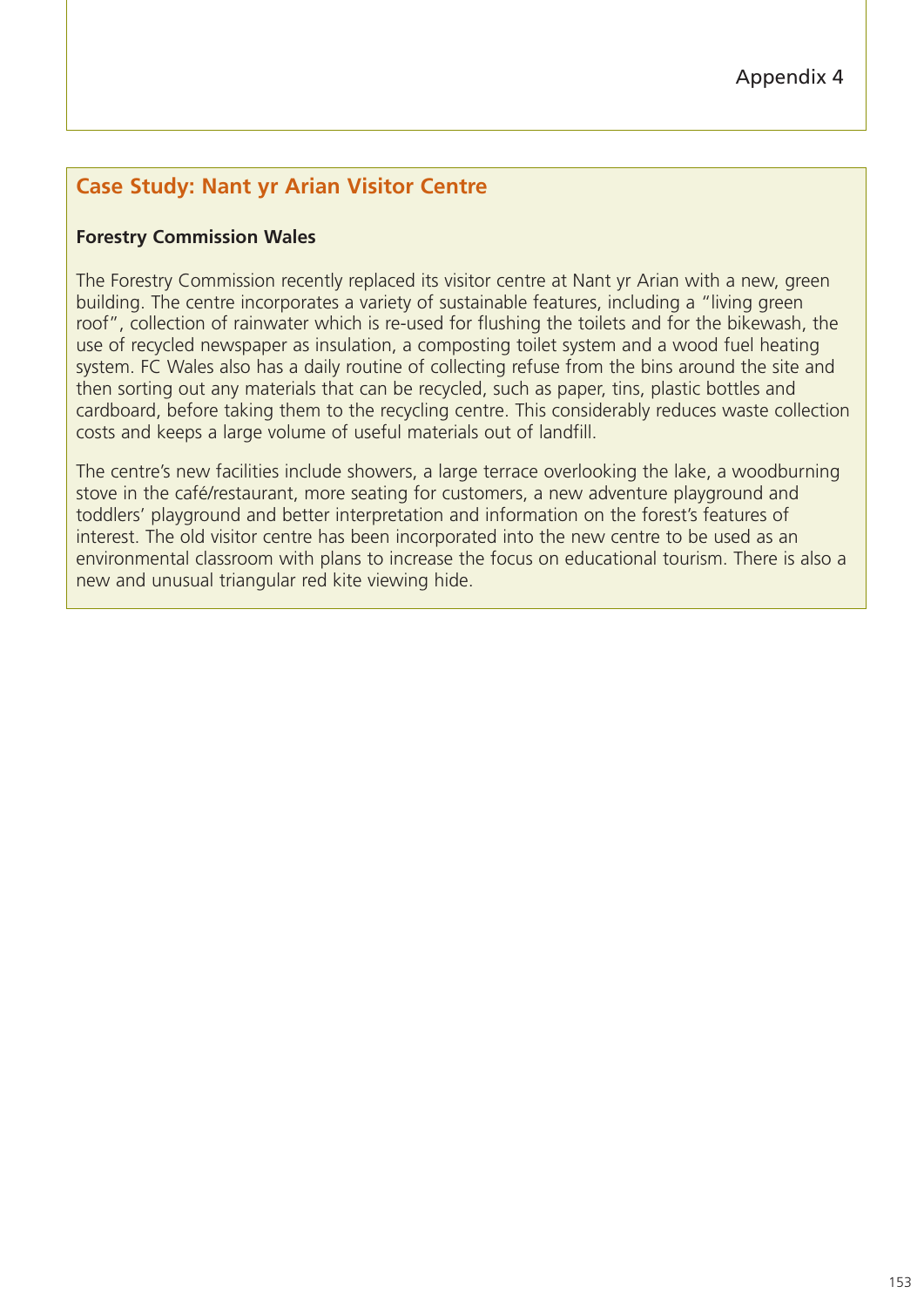# **16PA Case Study: School Grounds Wildlife Project**

#### **Norfolk County Council**

This scheme has been running since 1989. It has evolved over this time from being solely concerned with improving the nature conservation value of school grounds through tree-planting and pond and meadow creation to a broader remit in which school communities are encouraged to look at how they use their grounds and what might be done to improve them, emphasising biodiversity. Over three quarters of Norfolk's schools have taken measures to improve their grounds with support from the scheme.

All local authority schools in Norfolk are offered a free advice and design service to support them in grounds improvement projects. In addition to this, a 100% grant is available for native trees and shrubs. Fruit trees have also been offered to schools, to tie in with the 'five-a-day' fruit initiative, encouraging them to plant local varieties where possible.

There is a strong network of support for schools who wish to improve their grounds in Norfolk. This is co-ordinated through the Norfolk School Grounds Co-ordination Group; a forum for those practitioners from local authorities, companies and non-governmental organisations whose work involves them in advising schools about improving their grounds.

The Council evaluated the scheme in 2005 to test its effectiveness in increasing the biodiversity of school grounds. A questionnaire was sent out to twenty-one schools which had created a pond and carried out native tree-planting within the past five years. The responses identified significant increases in the numbers of frogs, toads, newts and song thrushes present in school grounds, demonstrating that the work is making a real difference to their biodiversity as well as creating an important educational resource.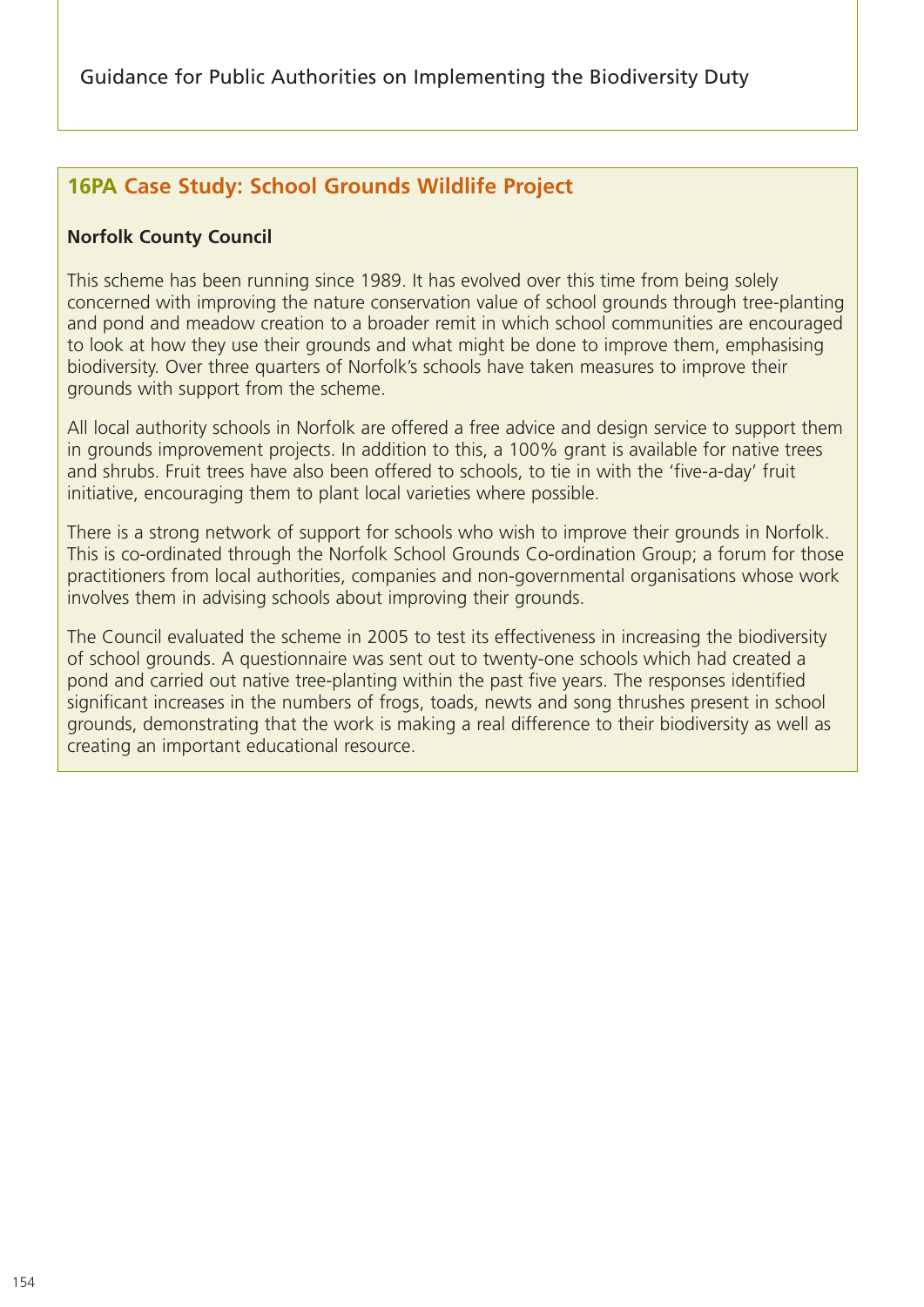## Appendix 4

## **Case study: Inspired at the Science Museum Swindon**

#### **The Science Museum**

Inspired! shows how built development can be designed to incorporate biodiversity to help to obtain outline planning permission. The Science Museum's philosophy is that environmental requirements are not a burden, but can result in benefits that reduce risk and add value.

The site is the large object store for the Science Museum's collections and houses over 18,000 objects. It also stores another 200,000 smaller objects, since only 5% of the collections are on show at any time. The site comprises 220 hectares of farmland, woodland and tarmac. Inspired! is designed to enhance the landscape and create new opportunities to excite people about science.

Inspired! will house the collections in a purpose built facility, itself an exemplar of sustainable development that sits comfortably within its surrounding environment. Examples of biodiversity improvements include:

- 160-acre woodland mimicking adjoining Clouts Wood SSSI
- 100-acre chalk meadow with dewponds
- Planting of 6 kilometres of hedgerows
- Removal of runways and hardstanding
- 80 hectare organic farm supplying cafés
- 20 hectares of fields propagating seeds and short rotation coppice.
- Habitat enhancements
- Green Roof and other building orientated habitats
- Surveying and monitoring before, during and after construction phase

The achievements so far have been varied, ranging from the installation of bat and owl-boxes to working with young offenders to create woodlands. There are extensive benefits of improving the natural environment, including helping to attain outline planning permission and funding.

#### **www.sciencemuseumswindon.org.uk**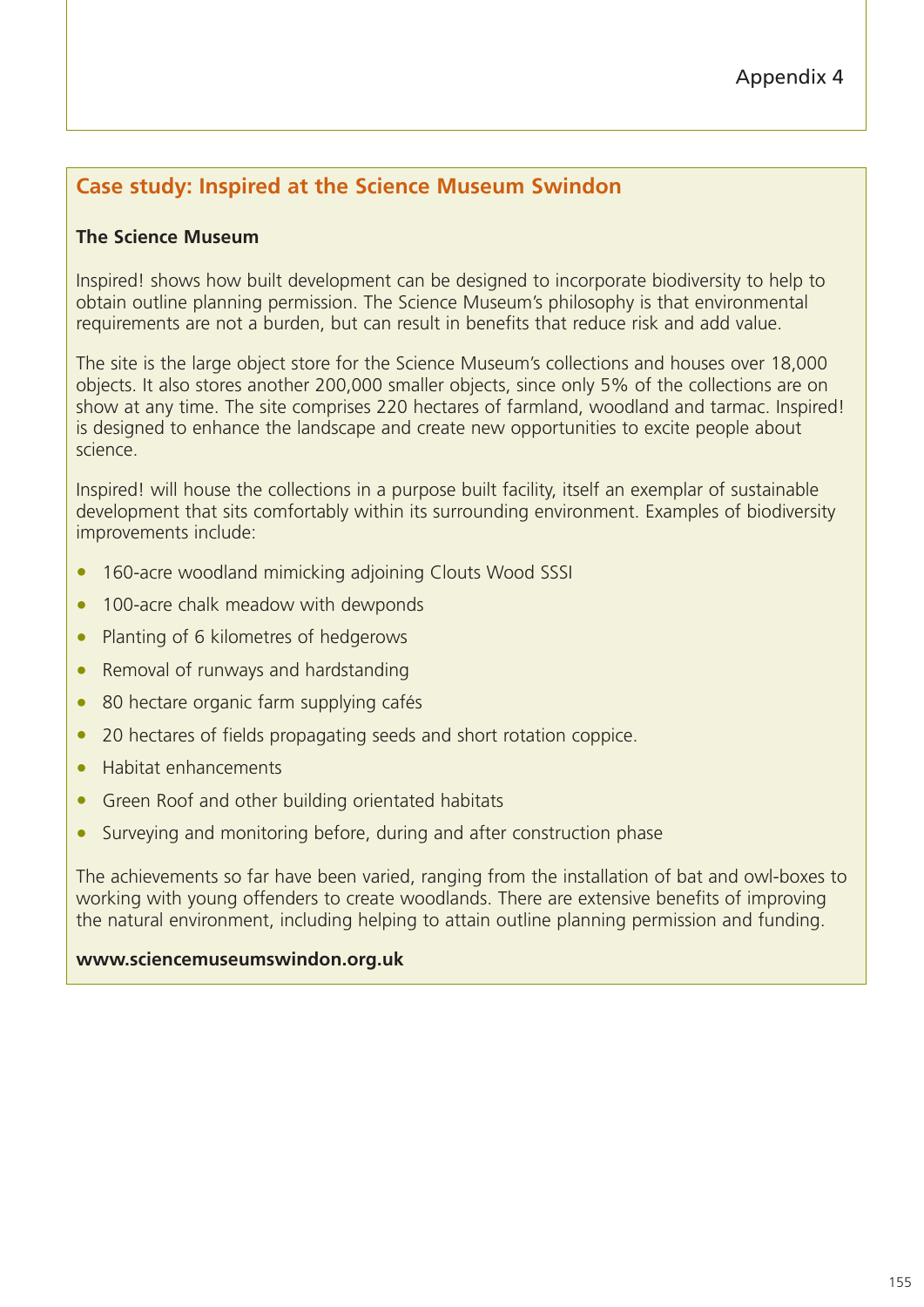## **Case Study: 'Just an Hour' Project**

#### **Northumbrian Water and Essex & Suffolk Water**

'Just an Hour' is a project run by Northumbrian Water and Essex & Suffolk Water in which all staff are encouraged to take up to an hour a month (or two days per year) to get involved in community or conservation work. This enables these two organisations to work towards achieving their biodiversity targets, whilst raising awareness of biodiversity issues amongst staff and the local community.

The biodiversity related projects include:

- Pond clearance
- Dormouse survey
- Invasive species control such as ragwort & pennywort clearance
- Making & erecting bird nest boxes
- Tree planting
- Scrub clearance & coppicing on nature reserves & SSSIs
- Developing wildlife areas and vegetable plots with local schools
- Dry garden creation with a local shopping precinct
- Building an otter holt
- Building a stag beetle pyramid
- Juniper planting
- Rush cutting

'Just an Hour' offers staff an opportunity to see and learn more about the sites the water companies own and the broader areas that they work in and provides opportunities to engage the local community in biodiversity conservation.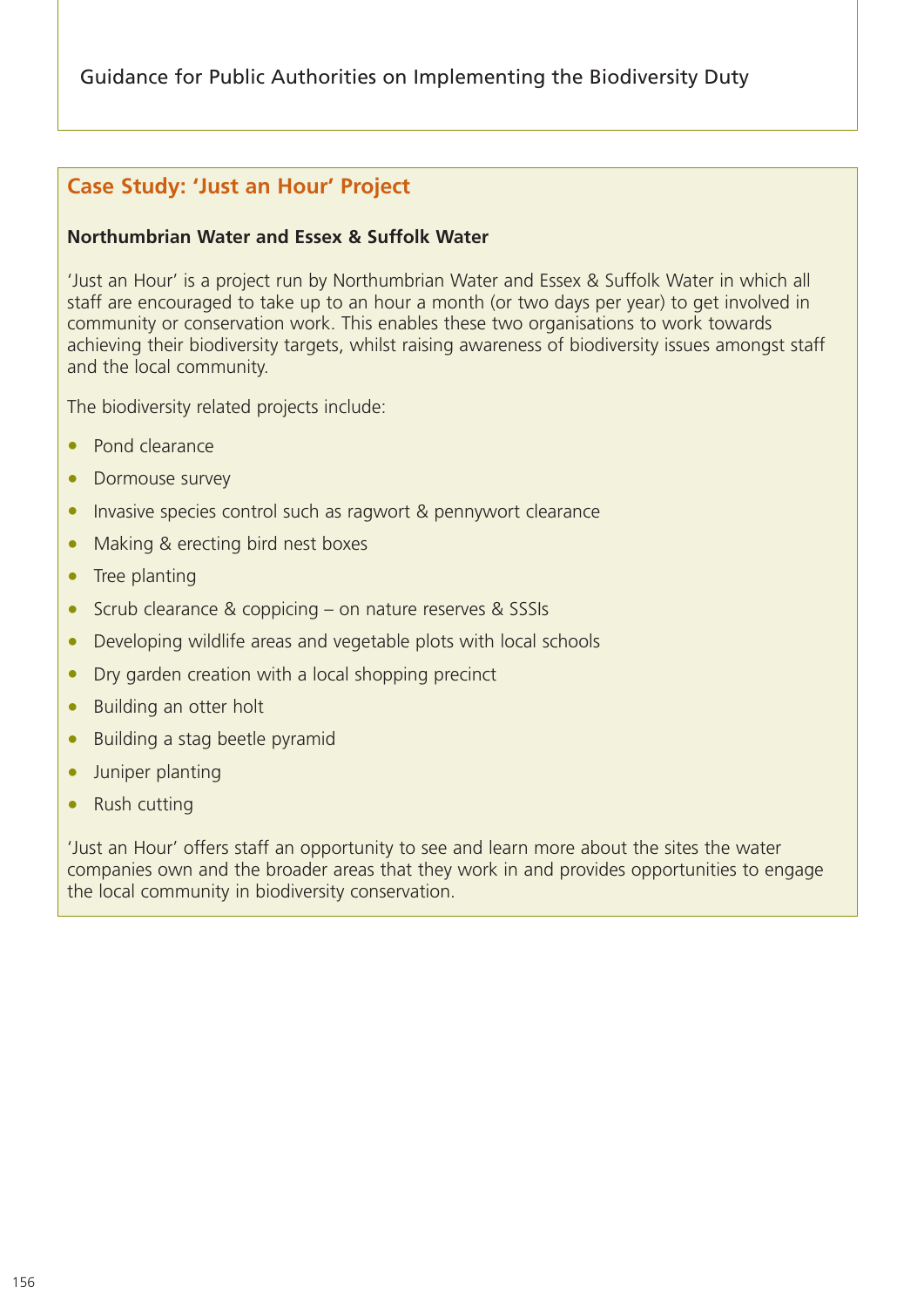# **Case Study: Staff, Prisoner and Community Engagement in Biodiversity Projects**

## **HM Prison Service**

The Prison Service recognises that the actions and targets it has set for biodiversity can only be achieved through active support from its staff, its central partnership and local partners. By encouraging staff and prisoner involvement in all aspects of biodiversity within its estate, and through local community projects, the Service can broaden its sustainable development social impacts agenda.

The Prison Service believes that all members of society should have access to green space and the natural world for enjoyment, education and wellbeing. Nature's biological diversity remains a source of constant enjoyment in people's lives. The Prison Service aims to build upon its past successes in this field to help form and bond closer links with offenders and those that work in the local community promoting and protecting biodiversity. Forming new partnerships and locally driven initiatives will aid the delivery of the Prison Service Biodiversity Action Plan (PSBAP) and addressing of other important social issues, such as providing transferable job skills to prisoners. Furthermore, encouraging local groups and communities to work with prisons and prisoners not only supports those communities and community projects, but encourages work towards Restorative Justice.

The Prison Service is working towards:

- Creating opportunities for individual offenders and community engagement with nature and wildlife both in rural, urban and inner city environments
- Making access to its estate available to a wide audience (where practicable and subject to operational needs)
- Expanding the opportunities for nature conservation and wildlife protection by developing activities that are enjoyable and inclusive for both staff and prisoners alike
- Maximising opportunities for volunteers to develop personal skills and expertise
- Enabling staff and prisoners to explore and improve the sustainability of their everyday life choices and how they impact on biodiversity and the outside community
- Endeavouring to keep rights of way managed and maintained with regard for biodiversity, where they pass through the Prison Service estate.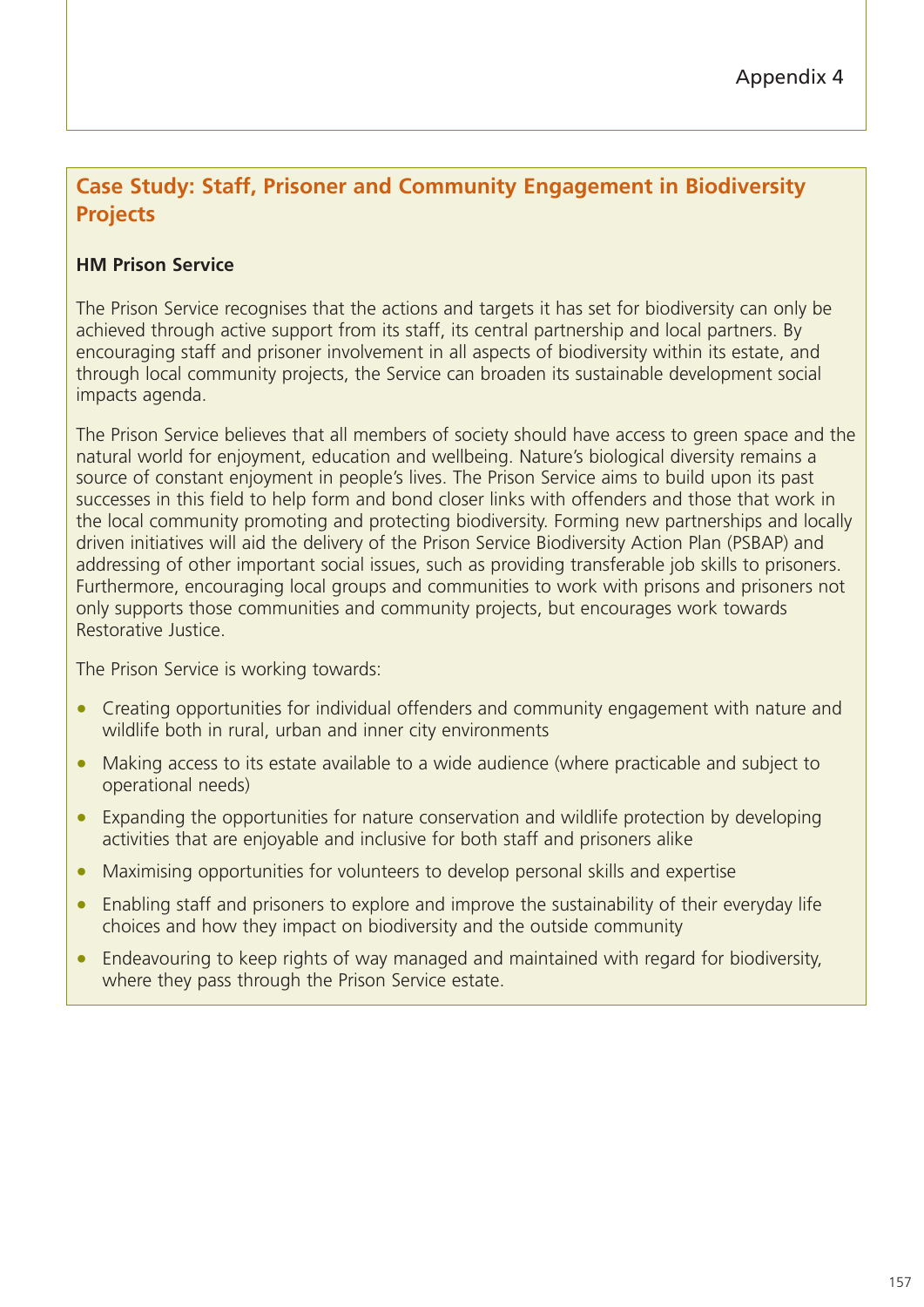# **18PA Case Study: Durham Biodiversity Partnership – Biodiversity Education and Eco-schools**

## **Durham County Council, Darlington Borough Council, Gateshead Council, South Tyneside District Council and Sunderland City Council**

Durham Biodiversity Partnership provides web based biodiversity education materials, including information about biodiversity in the curriculum, local biodiversity projects, practical examples of how biodiversity can be incorporated into learning opportunities, and examples of potential efficiency and cost savings to schools from environmental projects.

#### **http://www.ecoeducation.org.uk**/

The Partnership also encourages the enhancement of wildlife on the school grounds for educational and wildlife purposes and links this to the more general inclusion of biodiversity in education. The document '*Enhancing Wildlife in the School Ground: Everything you need to know to attract wildlife into the school environment!*' outlines methods that can attract and enhance biodiversity on the school grounds, providing:

- Practical information on habitat management and the different types of species that can be attracted to particular habitats, their feeding habits, etc.
- Instruction sheets for the construction bird tables and bird and bat boxes.
- Suggested study opportunities.
- Contact information for further information.

This approach has successfully encouraged the teaching of biodiversity in local schools and the development of a number of eco-schools in Durham. One eco-school example is Harrowgate Hill Junior School, which has recently been awarded the prestigious Green Flag following an evaluation of the success of the initiatives and methodology undertaken. The Green Flag accreditation means the scheme is being run in such a way that the children feel they have ownership. In this case, the children have their own budget, funded by recycling printer cartridges, selling old clothing for recycling to developing countries and other fund-raising initiatives.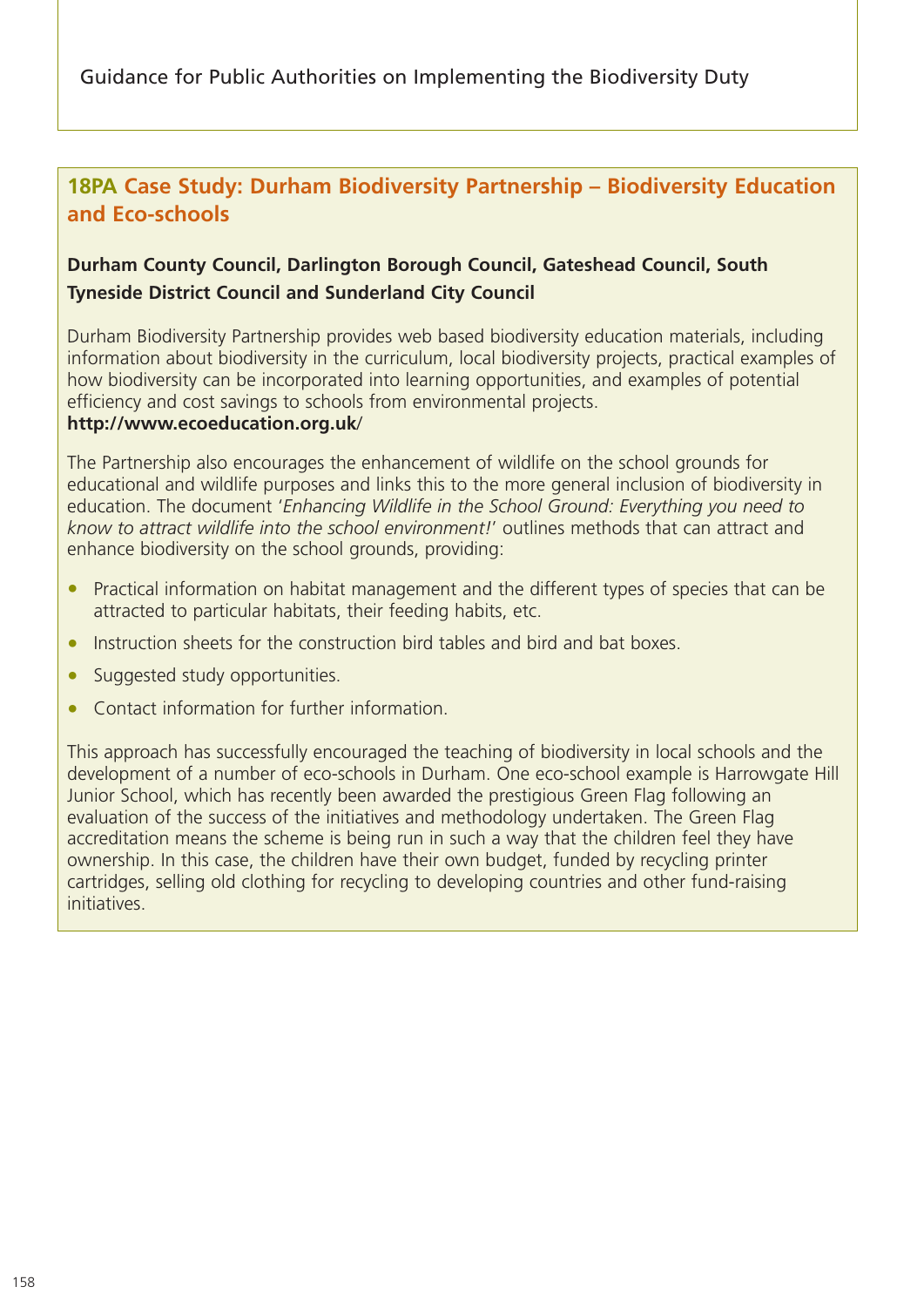# **19PA Case Study: Cumbria Business Environment Network – Environmental Awards**

## **Cumbria Waste Management Environment Trust, Cumbria Rural Enterprise Agency, Environment Agency, Cumbria County Council, Carlisle City Council, Eden District Council**

The Cumbria Business Environment Network (CBEN) has a contract with Natural England to deliver practical biodiversity advice to businesses throughout Cumbria. The project aims to deliver tailored biodiversity advice to businesses, whilst taking account of the Cumbria biodiversity action plan to help focus on priority habitats and species. The advice can be as simple as advising businesses to cut the grass around their buildings less frequently to enable wild flowers to bloom and seed, providing a source of food for insects and birds.

Another initiative involves the use of an award scheme for local businesses. Participating businesses are offered a free audit by an environmental expert, who will advise and guide the business through the process. There are three levels of award – bronze, silver and gold – and each level has an associated set of criteria, guidance handbook and checklist for assessment purposes. The bronze award requires businesses to demonstrate awareness and commitment to environmentally sound operations. Businesses are then encouraged to progress through the system, following the guidance to reach the silver level, where they are expected to have made progress towards assessing and controlling environmental risks. Finally the gold level award is achieved by businesses which have achieved a level of excellence in identifying risks, have implemented procedures to manage their potential impacts, and plan for a continued improvement in performance.

The environmental benefits of the scheme are to:

- Improve environmental management, skills and practices;
- Increase recycling;
- Cut costs by reducing waste going to landfill;
- Reduce the risk of pollution;
- Ensure businesses are aware of relevant environmental legislation;
- Minimise energy consumption;
- Develop best practice by reducing, reusing and recycling waste, and cutting energy costs.

Businesses are attracted by the opportunity for cost savings, advice and support to meet environmental legislation, and by the reputational benefits provided by the three levels of award.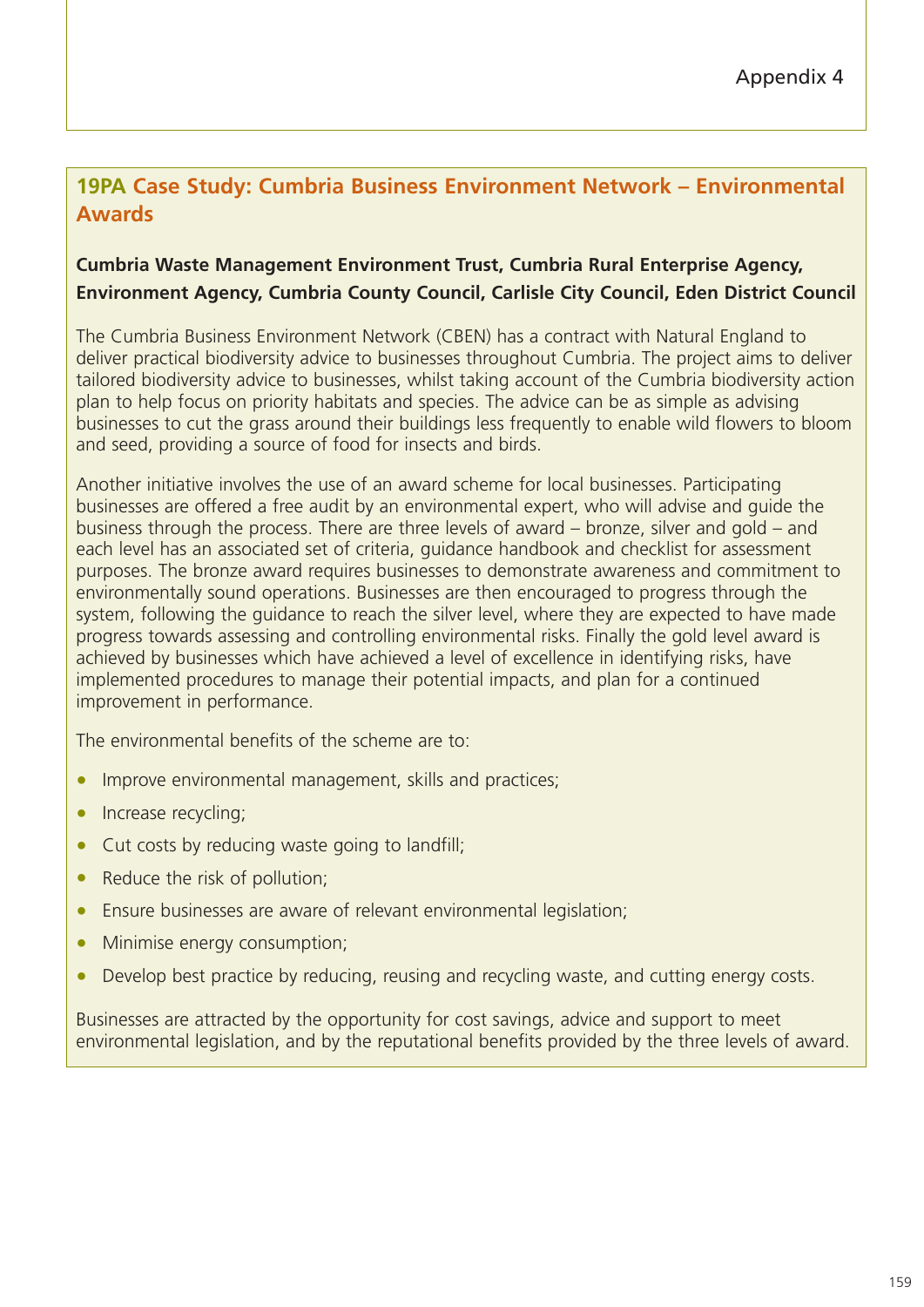## **22PA Case Study: BBC 'Breathing Places' Campaign**

In June 2006, the BBC launched a national three-year campaign to protect biodiversity, in partnership with Natural England, the Wales Biodiversity Partnership, Scottish Natural Heritage, and the Environment and Heritage Service Northern Ireland. The 'Breathing Places' campaign is being supported by the Big Lottery Fund and aims to inspire the public to create and care for green places across the UK.

The campaign aims to involve more than one million volunteers to transform more than 50,000 sites for the benefit of wildlife and for people to enjoy. The BBC has created a 'Breathing Places' booklet, available from their website www.bbc.co.uk/breathingplaces, to provide advice and guidance to any individual, group or organisation interested in getting involved. The booklet provides a step-by-step guide to creating a Breathing Place and then registering it on the BBC website. It also introduces the £5 million grants programme funded by the Big Lottery Fund and suggests other potential sources of funding.

There are significant opportunities for public authorities to promote and support the 'Breathing Places' campaign, thereby encouraging community involvement and projects to conserve and enhance biodiversity.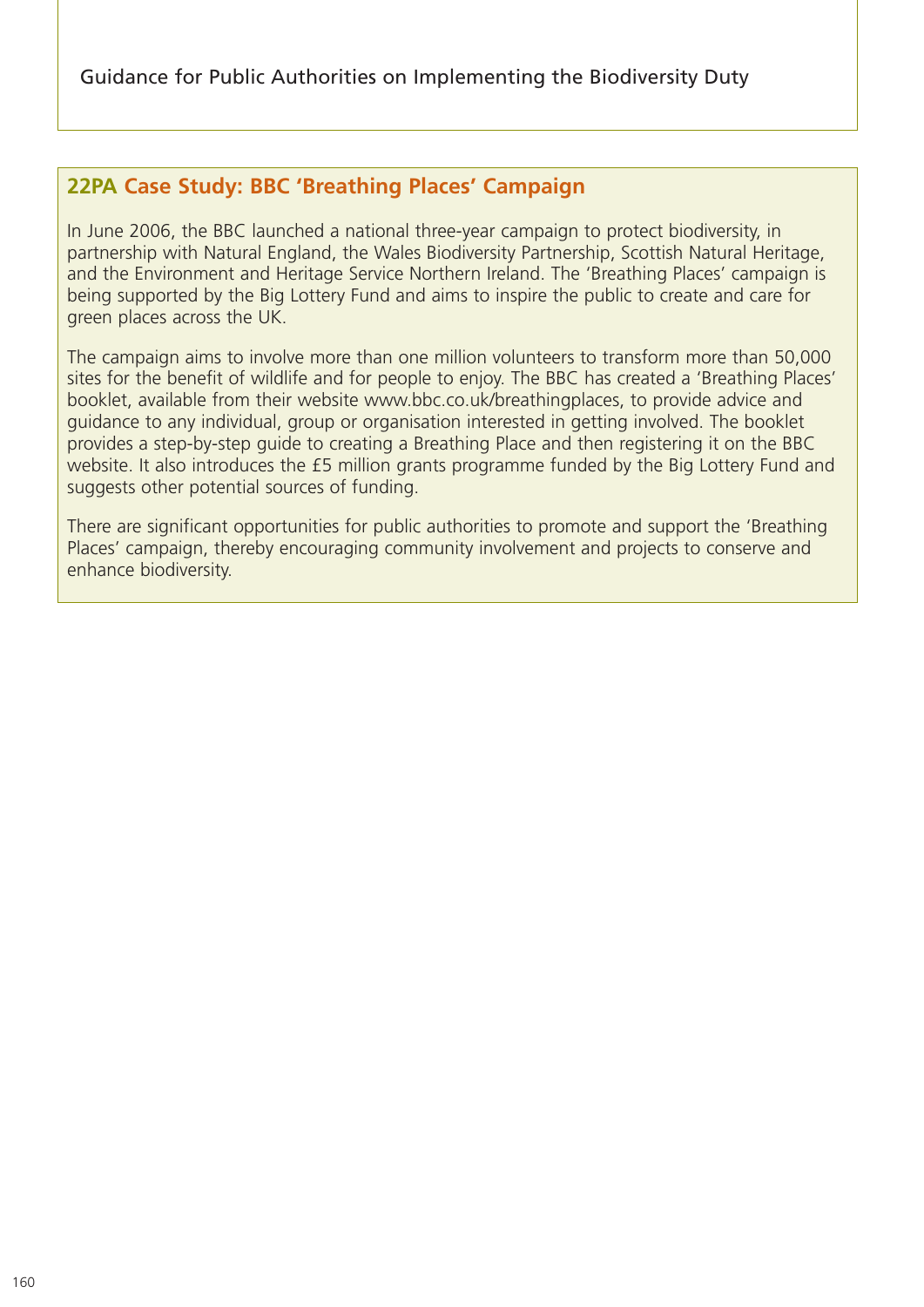# **Case Study: Education and Raising Awareness at Kew**

#### **Royal Botanic Gardens, Kew**

The Royal Botanic Gardens, Kew is the world's leading plant science organisation. Education is at the core of the work at Kew, which works with partners and local communities around the world and communicates with its 1.9 million annual visitors and users of its website that plants are vitally important to all of us and to the planet.

Kew aims to inspire an appetite for understanding and knowledge about plants and plant sciences to promote education and awareness about plant diversity. The on-site collections of living and preserved plants, combined with staff knowledge of plant science, provide inspirational learning for people of all ages. Kew's two-fold aim is to share scientific knowledge and skills with science conservation and horticultural colleagues and to share with the public an appreciation of the variety and importance of plants.

This is achieved through books, papers, contributions to conferences and research opportunities, experience in the field, specialist professional training and access to collections and expertise. Educational visits, open days, events and the internet are just some of the ways Kew engages with its visitors

Kew has a team of education and interpretation staff, a lecture theatre seating 200 people, specialist lecture rooms with computer facilities, 40 teachers and 60 trained volunteer guides. Kew also provides continuous professional development for teachers and web resources such as www.plantcultures.com and vital plant databases.

Some examples of the educational and awareness raising work undertaken at Kew include:

- Over 100,000 children a year use Climbers and Creepers, an interactive plant play zone. Another 100,000 students participate in educational visits to the gardens at Kew and Wakehurst where they experience global biodiversity in the tropical Palm House, Temperate House and Princess of Wales Conservatory at Kew. All children visit Kew free of charge.
- With quidance from the MSB Project and the Learning Programme at Kew, a trial is underway to train schools to carry out a seed longevity study of native British flora. School students will be involved in making a genuine contribution to maintaining plant biodiversity. In 2006/7 nearly 70 schools around the country will be helping Kew in its cutting edge research on behalf of the MSB. This will involve 150 teachers and 2,000 students in hands-on experiments to provide information for scientists in the MSB.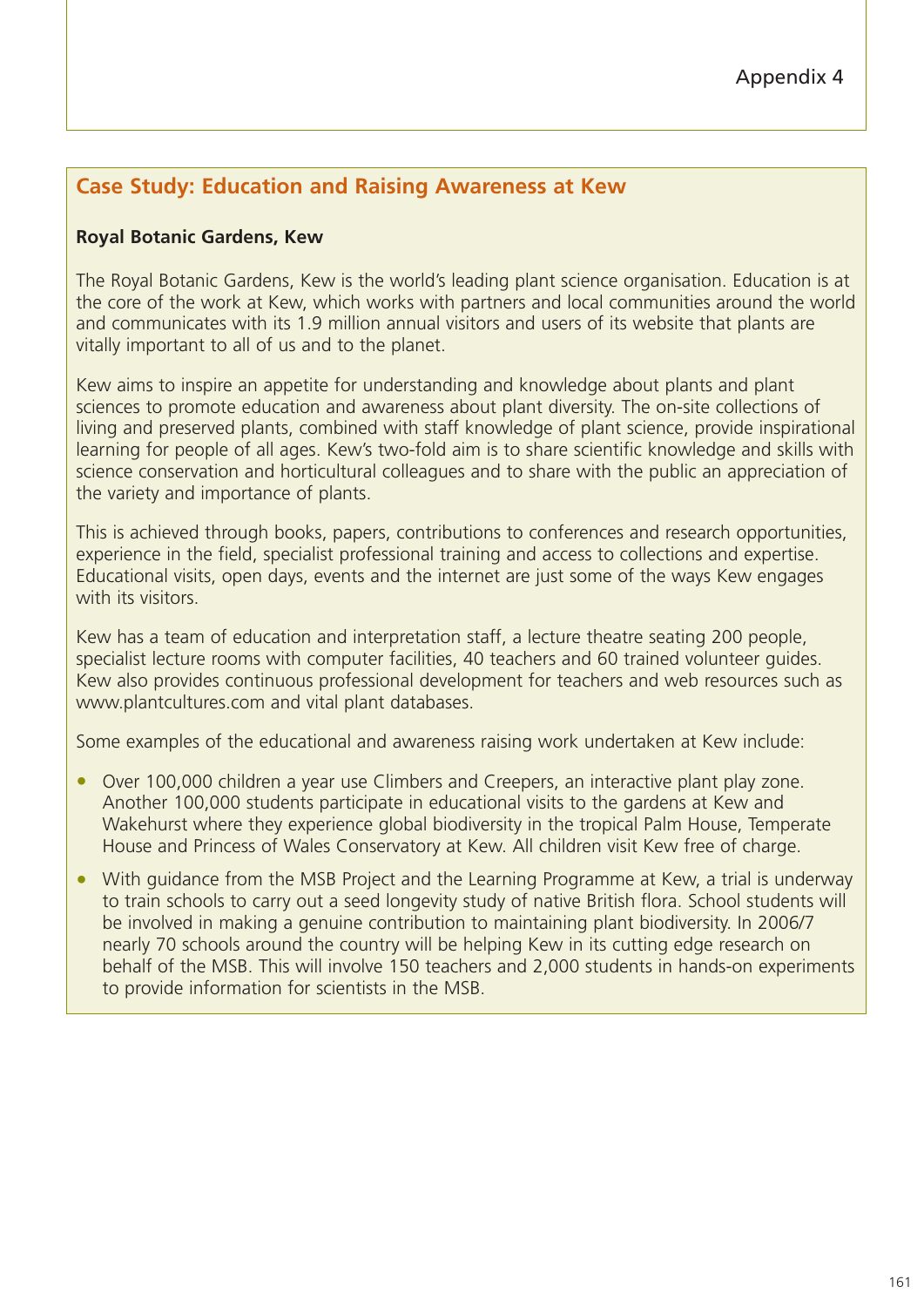## **Case Study: Education and Raising Awareness at Kew (continued)**

- Midnight Ramblers. Young people get close up experience of the secret parts of Kew during sleep-overs. Expert guides bring the night to life, encouraging children to develop their interest in the life of plants and animals by exploring and learning through hands-on activities and environmental games.
- The Cactus Trail is one of the trails to help young families explore and learn about cacti and the conservation work of Kew.
- Kew is a leading figure in training others to protect threatened plants from illegal trade. In the last 5 years Kew has trained 500 students, 300 UK and overseas enforcement officers and distributed 5,000 training manuals and CD-ROMs free of charge to workers in over 160 countries.
- Approximately 100 visiting researchers use the on-site facilities at Kew every day, with many more accessing online. Kew is also supervising 85 PhD students.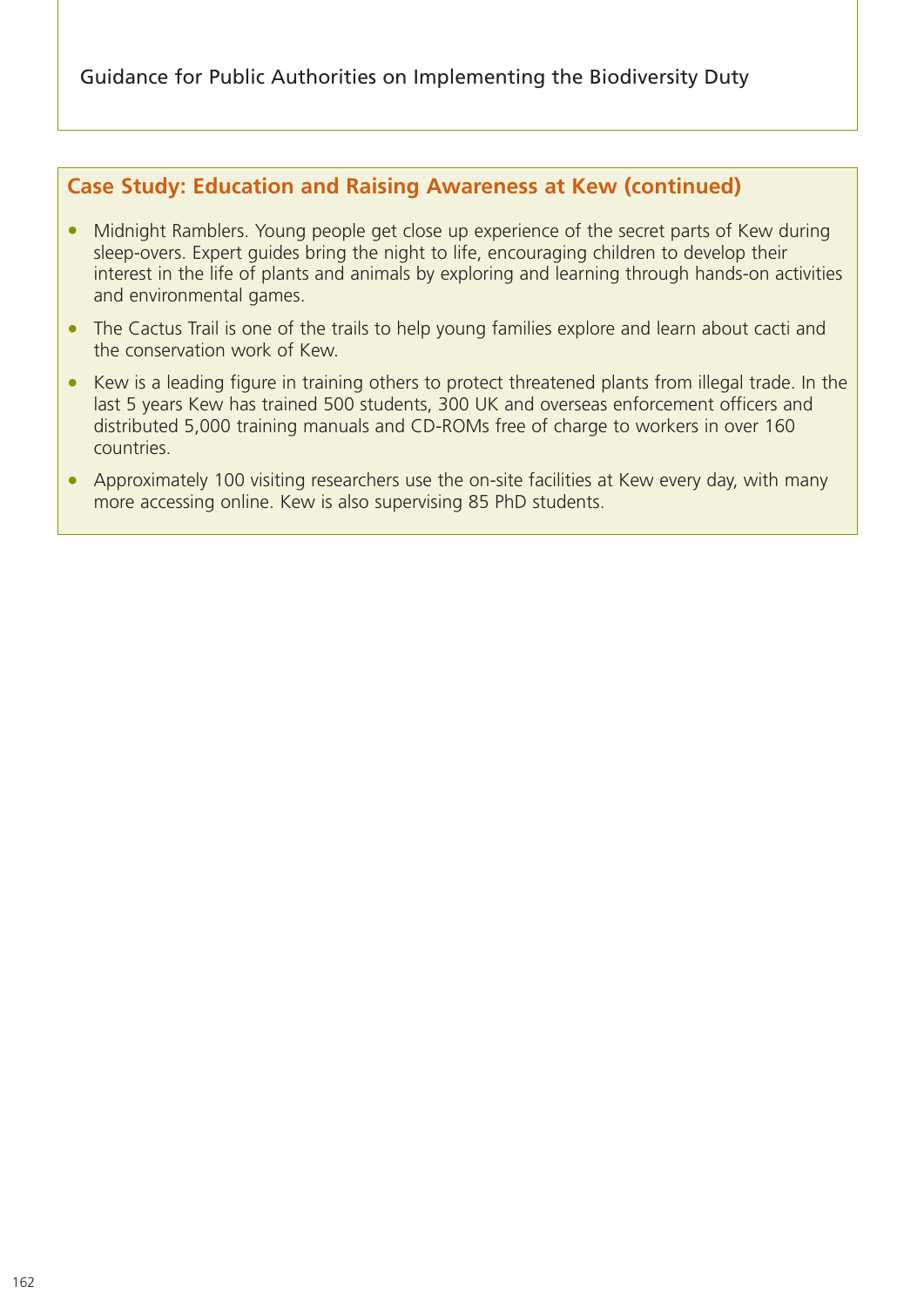# D. Other case studies not appearing in either guidance document

# **Case Study: Managing Parks for Wildlife**

## **Bristol City Council**

BCC has been involved for over ten years in enhancing parks for wildlife by introducing 'nature conservation specifications' into parks across the city. The specifications are designed to create meadow areas for wildlife by leaving the grass long over the summer months and taking a hay cut in late summer. The meadow areas have been carefully chosen to benefit wildlife – selecting those areas of grassland that still retain an intrinsic wildlife interest (i.e. are botanically rich) and to fit in with the use of parks by people. This has brought spectacular results on sites across Bristol with wildflower rich meadows now a regular feature in a number of parks, giving people access to meadows full of wildflowers, butterflies and grasshoppers and a taste of the countryside in the city. Good examples include Manor Woods Valley, Highridge Common and the Downs, all of which have been well received by the public and are very rich in wildlife with species including bee orchids and cowslips.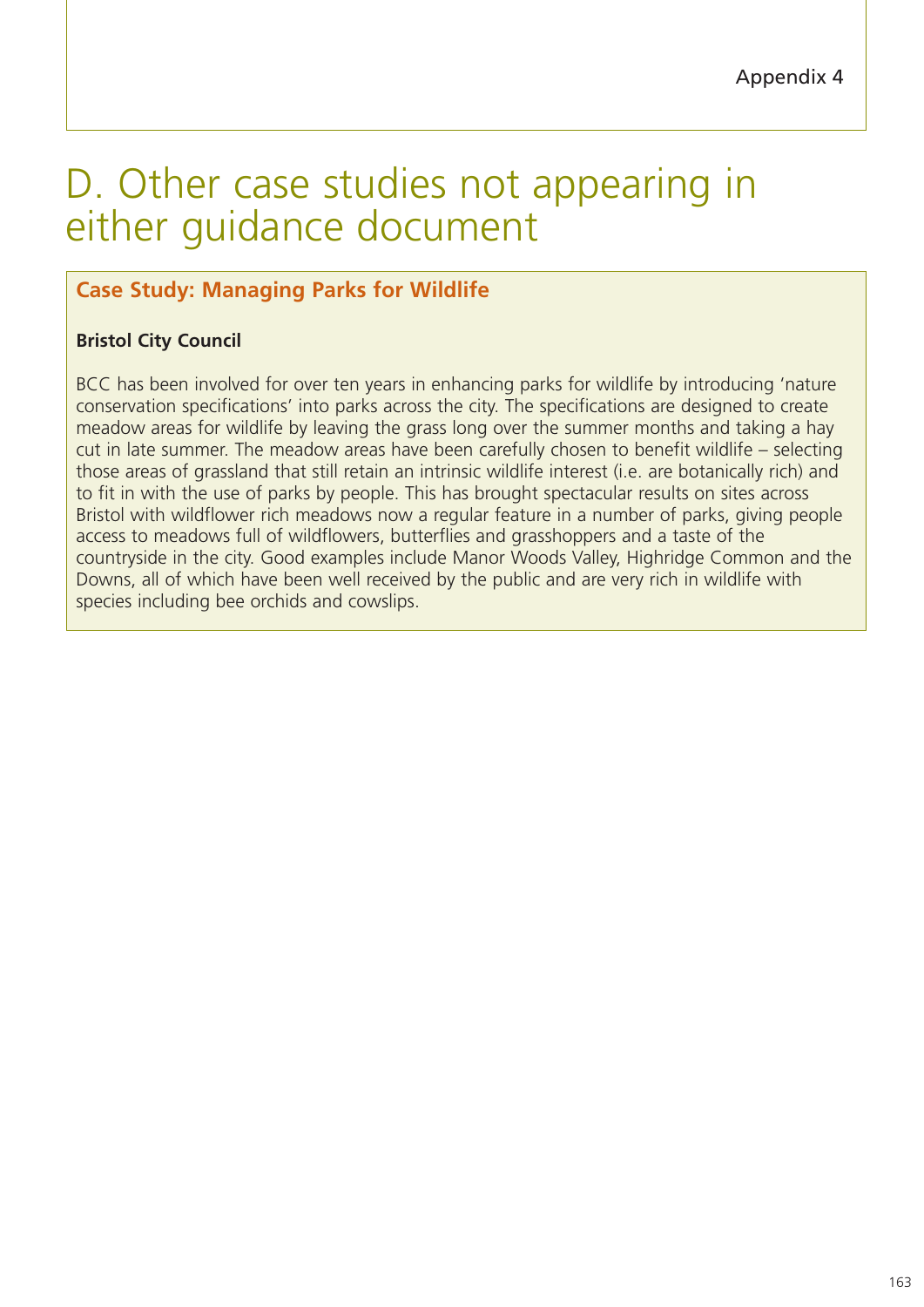## **Case Study: West Sussex Minerals Sites Biodiversity Action Plan**

#### **West Sussex County Council**

As the Minerals Planning Authority, the County Council has demonstrated its commitment to biodiversity through the West Sussex Mineral Sites Biodiversity Action Plan. There are about 50 mineral sites in West Sussex ranging in size from one to 150 hectares and covering a total of over 700 hectares. The Biodiversity Action Plan aims to optimise biodiversity opportunities on minerals sites in West Sussex by:

- Ensuring there is sufficient biological, geological and archaeological survey information covering mineral sites on which to base decisions;
- Promoting sympathetic operational procedures and best practice management for biodiversity and geodiversity;
- Supporting closer working practices between nature conservation bodies, mineral operators and the planning authority;
- Improving the public perception of the minerals industry;
- Integrating biodiversity and geodiversity objectives with other restoration objectives for a site, for example recreation, access and education.

To do this, the West Sussex Minerals Sites Biodiversity Action Plan lists a number of key actions, including:

- Undertaking audits and surveys;
- Enhanced restoration schemes;
- Preparing factsheets for site managers;
- Organising an environmental awards scheme.

To help the industry, West Sussex County Council has produced a practical handbook for promoting biodiversity on mineral sites in West Sussex. The guide covers all aspects of site management from Site Biodiversity Action Plans, habitat management on active sites and best practice through to habitat recreation, legislation and protected species.

Weblink: **http://www.westsussex.gov.uk/ccm/content/environment/heritage-wildlifeand-landscape/biodiversity-action-plans.en;jsessionid=aHdcrDk3Lk94?page=2**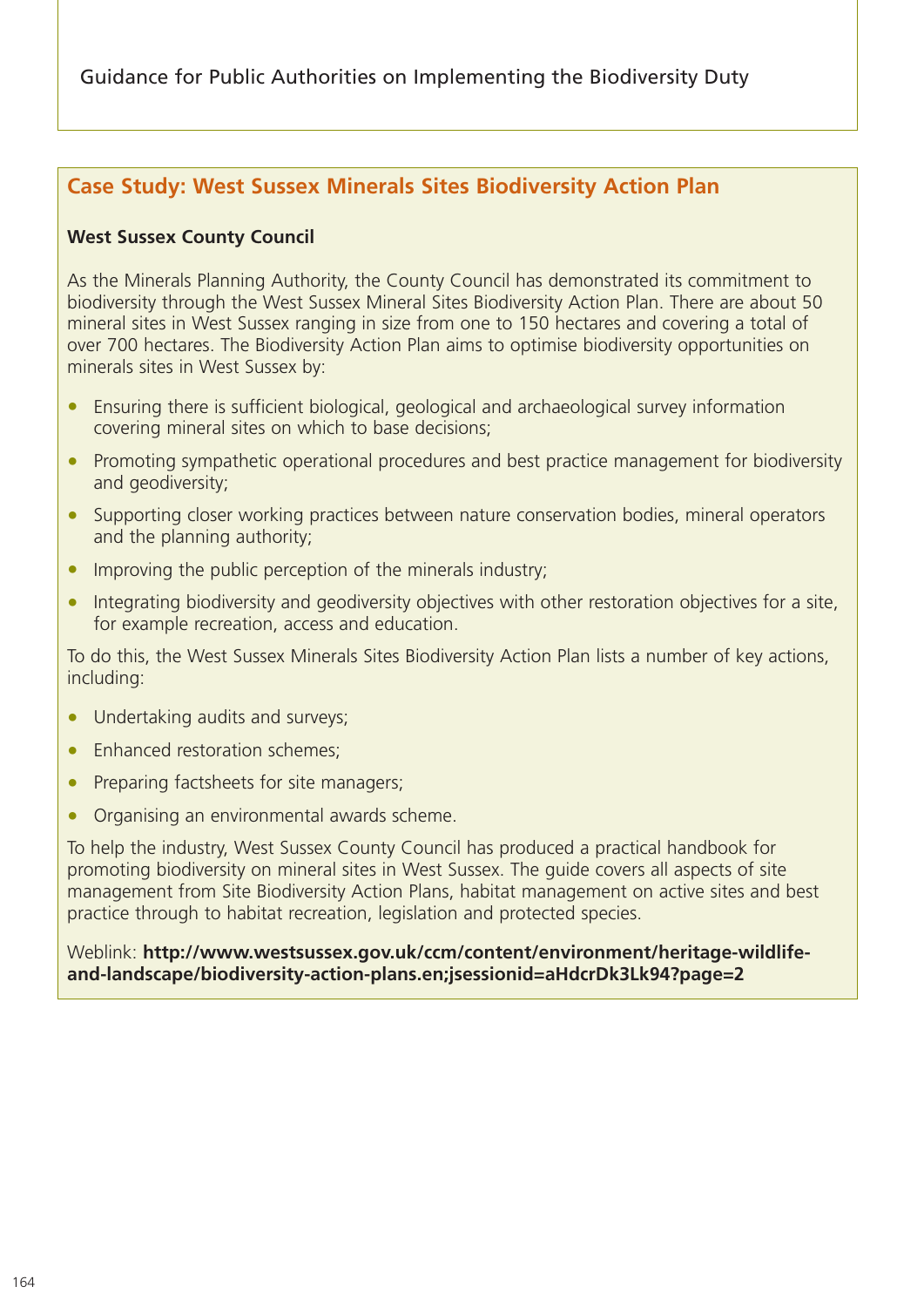# **Case Study: Bedelands Farm Local Nature Reserve, Sussex**

#### **Mid Sussex District Council**

Bedelands Farm is situated on the northeast edge of Burgess Hill, and comprises 80 acres of a variety of habitats including ponds, woodlands and wild flower meadows. It forms the northernmost part of the Green Crescent, a number of parcels of natural open space on the south and western side of the ring road around the town. The site links into the existing bridle and footpath network to provide a green route around the perimeter of the town, used by walkers, cyclists and horseriders.

The reserve has won the Green Flag award, the national standard for quality green spaces, each year since 2004. In 2003, the whole site was designated a Site of Nature Conservation Importance (SNCI). In 2000, it was one of 17 sites in the South East to be awarded the prestigious 'Millennium Marque', which recognises environmental excellence.

Sussex University and Mid Sussex District Council have been working in partnership on a scientific experiment to establish an optimum time for hay cutting and the effect of adding fertilizers and grazing on wild flower establishment. The experiment is being conducted in two meadows and interpretive information is located in each meadow.

Prior to being in the ownership of the District Council, the land was managed as traditional pasture and coppice. *The Friends of Bedelands Farm LNR* were formed in 1994 to undertake the practical conservation management of the reserve, which includes coppicing, pond works, path construction, vegetation clearance, construction and erection of bird boxes, surveys of flora and fauna, educational visits to schools, staging events and production of educational materials. Membership now comprises 226 households. The Friends are affiliated to the *British Trust for Conservation Volunteers* for technical support on conservation management.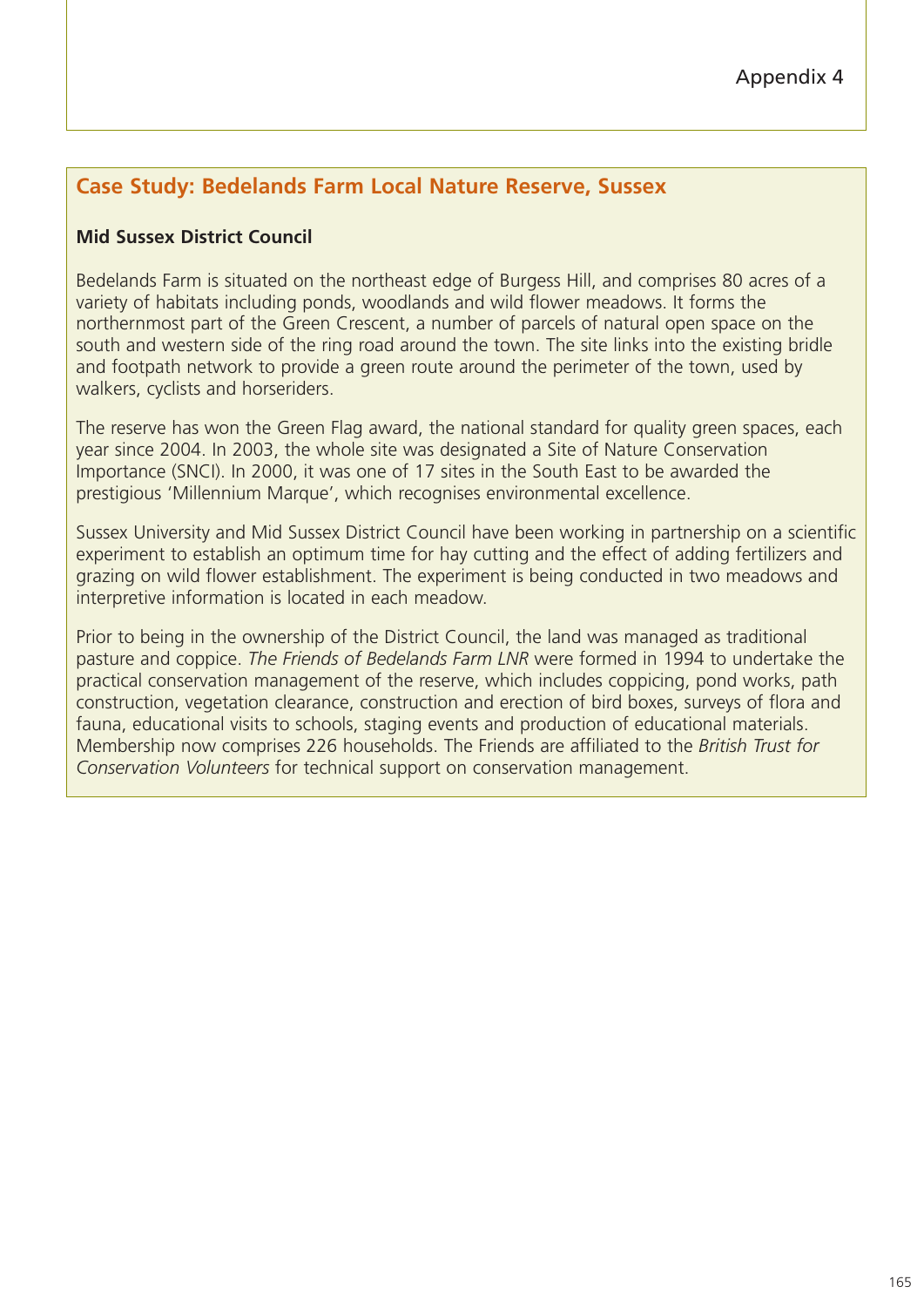## **Case Study: Merseyside Environmental Advisory Service – Biodiversity Development Advice and Support**

#### **Halton, Knowsley, Liverpool, Sefton, St. Helens and Wirral local authorities**

The Merseyside Environmental Advisory Service (MEAS) is a sub-regional service, provided on behalf of the member authorities of Halton, Knowsley, Liverpool, Sefton, St. Helens and Wirral Councils. MEAS is organised into 5 teams – contaminated land, development control and environmental appraisals, ecology, support services, and waste. The ecology team provides core support on biodiversity issues, especially in relation to development control, but also to other teams and across directorates as the need arises. Biodiversity services provided by the MEAS ecology team on behalf of the member authorities include the following:

- Commenting on development control issues with particular reference to protected species and sites, invasive species and general ecological matters
- Recording biodiversity losses and gains arising from the development control process
- Maintaining a database of sites and species and providing access to this information as a service
- Responding to consultations relating to biodiversity and advising on how 'biodiversity gains' can be achieved. For example, through the installation of bat bricks (bricks with crevices for bat roosts) and nest boxes for birds.

## **Case study: Working with Public Authority Volunteers**

#### **RSPB**

Providing volunteering time for staff to carry out specific conservation management is one way that any public authority can help biodiversity conservation. This type of activity can provide excellent team building opportunities and can act as a rejuvenating break from normal activities. It provides a connection with the natural world and gives staff a good feeling that they have made a positive contribution to conservation. For example, a group from the Environment Agency's Bedford office helped heathland and woodland restoration at the RSPB's nature reserve at the Lodge near Sandy, Bedfordshire. The team cleared bracken and removed invasive sycamore as part of a project to extend the area of lowland heathland, a BAP priority habitat and one that is very scarce in Bedfordshire. A case study of a member of Inland Revenue staff seconded to the RSPB in 2004 to be their Employee Volunteering Project (EVP) development officer can be found at: **http://www.rspb.org.uk/volunteering/type/teamchallenges/sharonnightingale.asp**.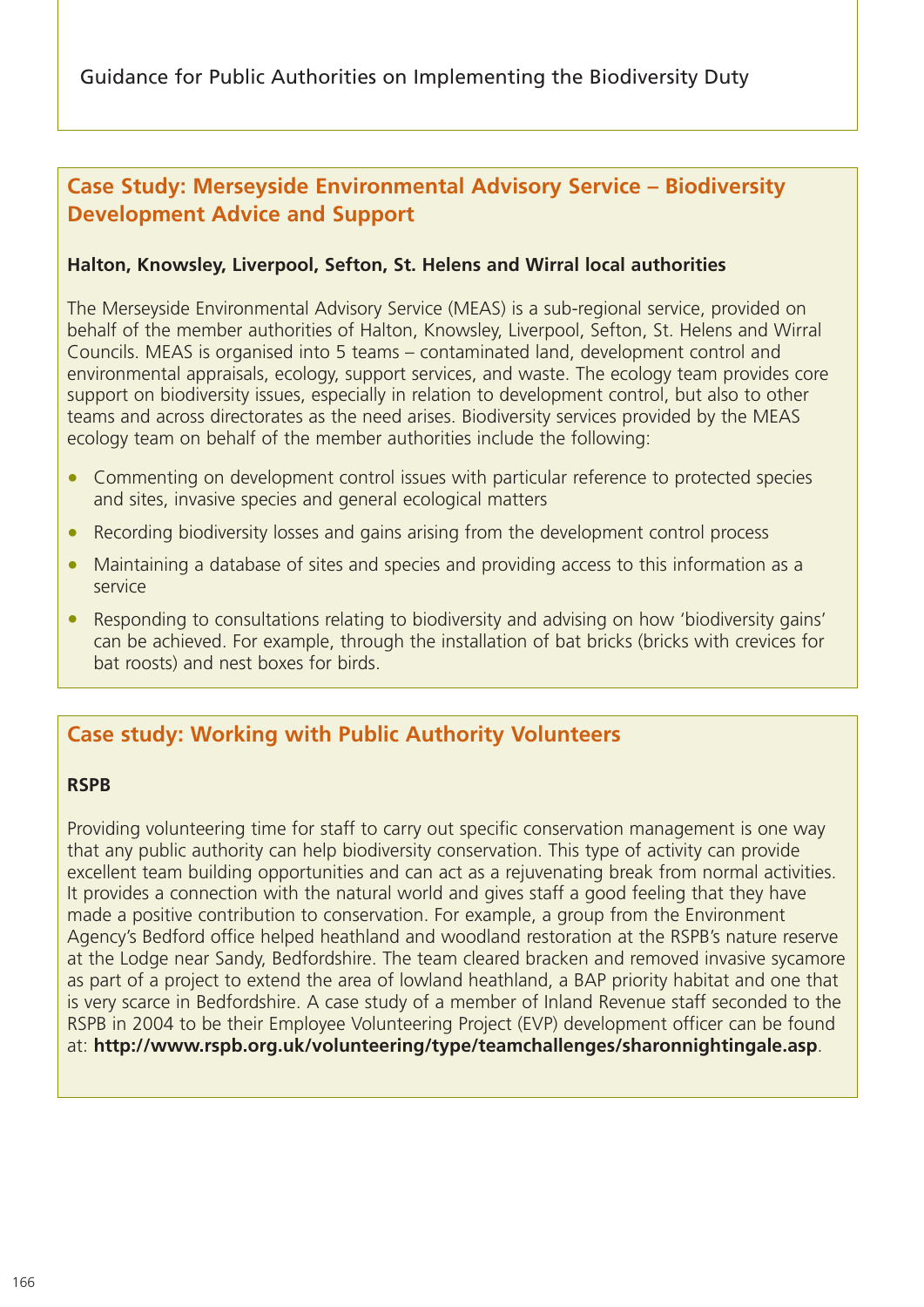## **Case Study: All of a Buzz – Working together to conserve brownfield biodiversity**

#### **Buglife, Natural England and local authorities**

#### Weblink: **www.buglife.org.uk**

All of a Buzz in the Thames Gateway is coordinated by Buglife and Natural England in collaboration with a number of Local Authorities. The objective of the project is to provide information and advice about biodiversity on brownfield sites to planners, land managers and developers, to ensure that Biodiversity Action Plan Priority species and other threatened species are conserved. The project is tackling one of the big challenges facing nature conservation, the fact that all too often a development process is already quite advanced – and considerable resources have been expended – before rare and endangered species are identified and taken into account. By assessing hundreds of brownfield sites this project will flag up to planning authorities and developers where the important biodiversity is before other planning and resource decisions are made.

Government policy on biodiversity (such as the England Biodiversity Strategy) highlights that brownfield sites can be extraordinary oases of wildlife, supporting BAP Priority and Red Data Book species as well as BAP habitats. They are valuable to invertebrates such as bumblebees, beetles and butterflies because they include a diversity of habitats now rare in the wider landscape – including bare ground, flower-rich grassland and wet areas. Incredibly, brownfield sites support as many rare species as ancient woodland; experts refer to the best Thames Gateway sites as 'England's rainforest'.

The threats and challenges facing brownfield habitats were highlighted at Canvey Wick. This site was acquired by EEDA for development in 2002, but subsequent surveys revealed a hugely important fauna including 32 Red Data Book species and 5 BAP Priority species. After dialogue with Buglife and English Nature, EEDA withdrew the original development plans and submitted new plans that enabled the majority of the site to be designated as an SSSI, alongside a planned environmentally sustainable development incorporating 'brown roofs' on which endangered invertebrates will be able to forage for nectar.

The All of a Buzz project has identified that about a third of the Thames Gateway's brownfield sites are likely to be of high importance for wildlife, but many of the most important sites are already earmarked for development. The project has mapped over 1000 brownfield sites in the Thames Gateway and Greater London and has assessed over 400 of these, carrying out surveys on the key sites. This new data has been combined with existing information from Local Record Centres, recording schemes, experts and other sources.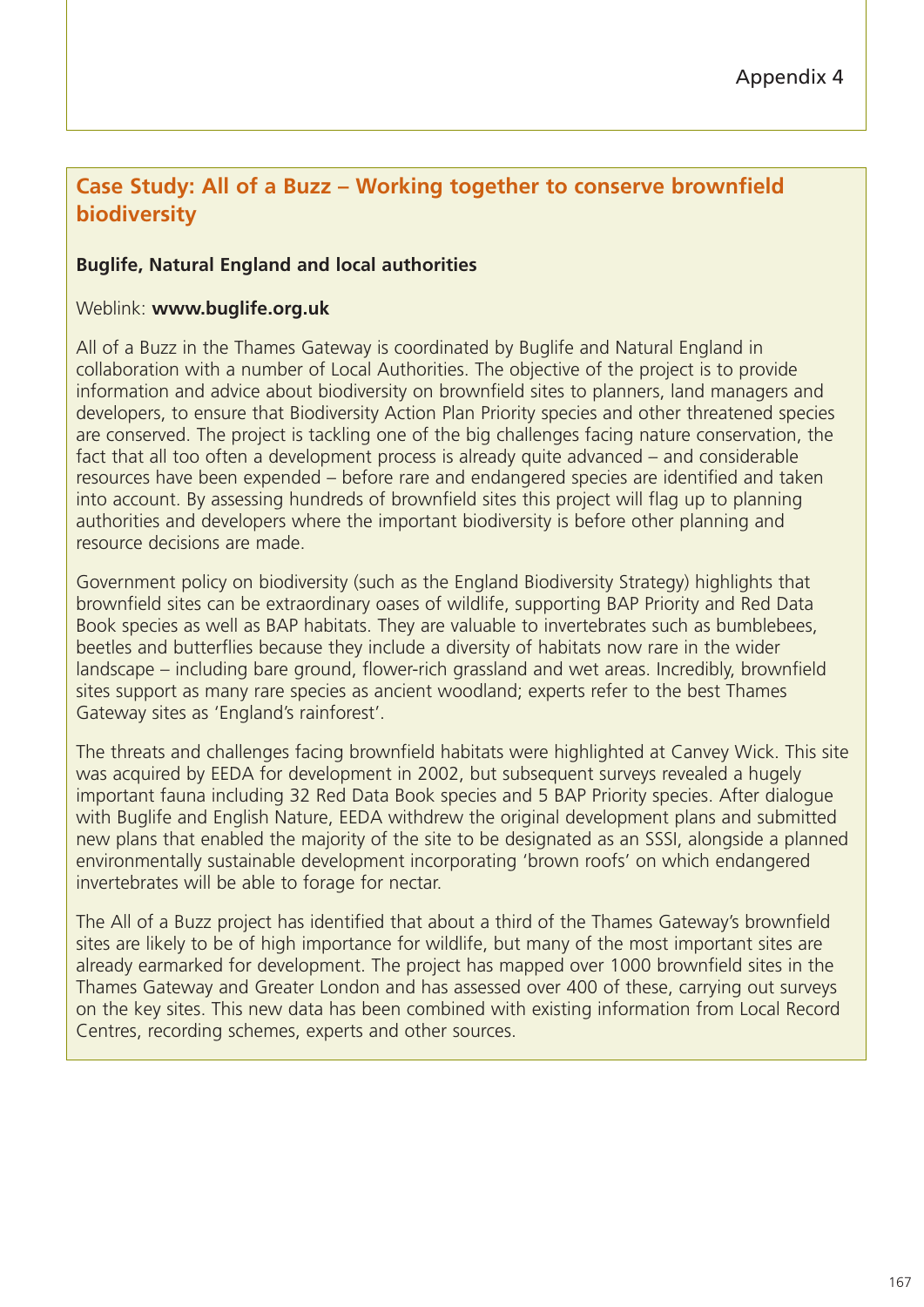# **Case Study: All of a Buzz – Working together to conserve brownfield biodiversity**

#### **Buglife, Natural England and local authorities** *(continued)*

#### Weblink: **www.buglife.org.uk**

Once the project has achieved a more complete understanding of the invertebrate biodiversity resource in the Thames Gateway it will develop a strategy for conserving this remarkable biodiversity asset, including the identification of 'priority conservation areas' and 'areas with potential enhancement opportunities'. The project is also working with local biodiversity practitioners to raise awareness about why brownfield habitats are important for wildlife, and information packs have been sent out to local authority planners.

The model developed for identifying the wildlife resource present on brownfield sites early in the process can be applied more widely and it is hoped that similar approaches will be adopted in other areas where there a significant proportion of brownfield land supports endangered wildlife.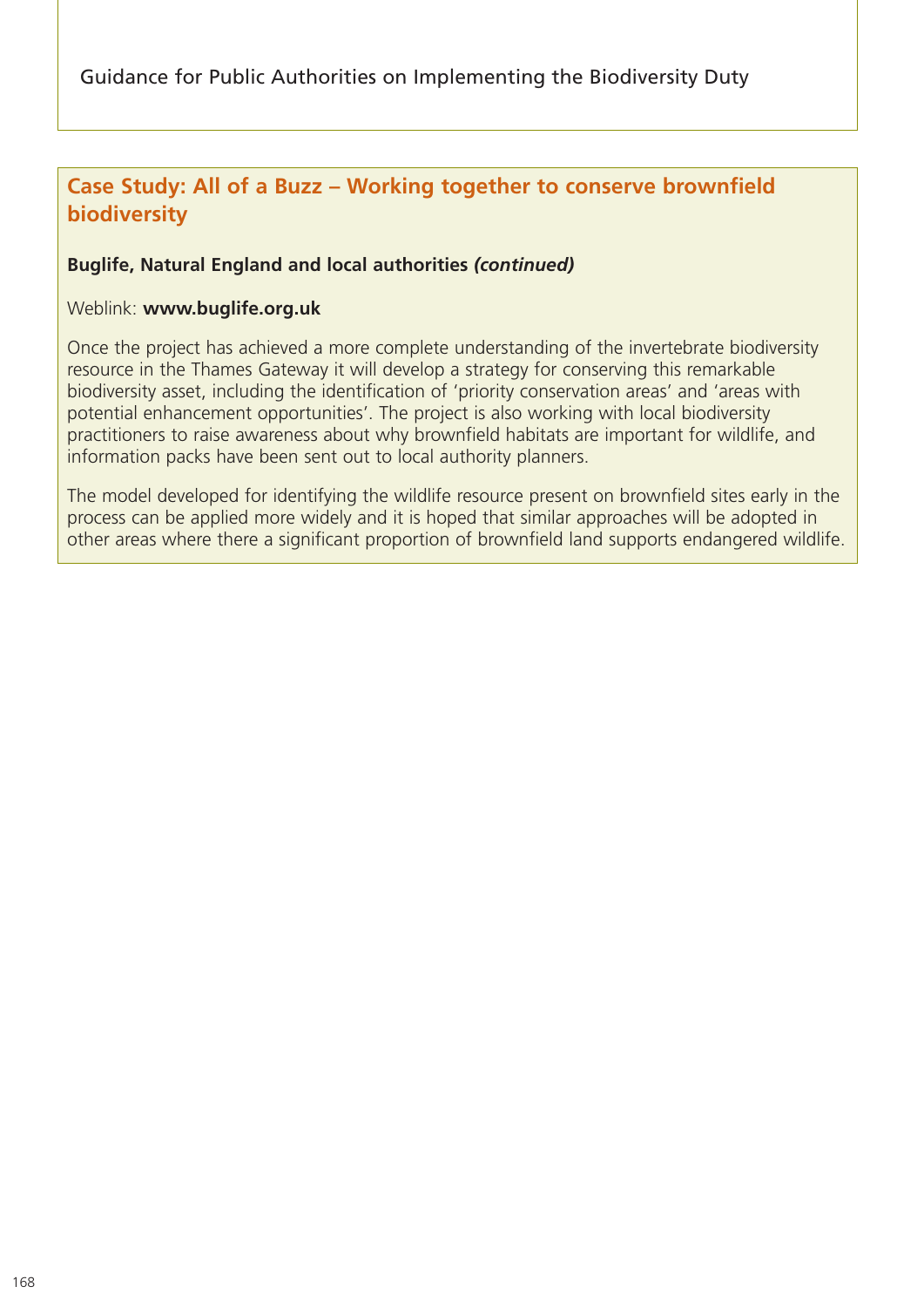# **Case Study: Environmental Standards for Buildings**

## **BREEAM**

For more than a decade, the Building Research Establishment's Environmental Assessment Method (BREEAM) has been used to assess the environmental performance of both new and existing buildings. It is regarded by the UK's construction and property sectors as the measure of best practice in environmental design and management. BREEAM covers a wide range of environmental issues within one assessment, and presents the results in a way that is widely understood by those involved in property procurement and management.

BREEAM assesses the performance of buildings in the following areas, most of which are relevant to biodiversity:

- Management: overall management policy, commissioning site management and procedural issues
- Energy use: operational energy and carbon dioxide (CO2) issues
- Health and well-being: indoor and external issues affecting health and well-being
- Pollution: air and water
- Transport: transport-related CO2 and location-related factors
- Land use: greenfield and brownfield sites
- Ecology: conservation and enhancement of the ecological value of the site
- Materials: environmental implication of building materials, including life-cycle impacts
- Water: consumption and water efficiency.

Developers and designers are encouraged to consider these issues at the earliest opportunity to maximise their chances of achieving a high BREEAM rating.

Credits are awarded in each area according to performance. A set of environmental weightings then enables the credits to be added together to produce a single overall score. The building is then rated on a scale of PASS, GOOD, VERY GOOD or EXCELLENT, and a certificate awarded that can be used for promotional purposes.

BREEAM covers a range of building types, including offices, homes (known as EcoHomes), industrial units, retail units, schools and health buildings. Other building types, such as leisure centres and laboratories, can be assessed using a bespoke version of BREEAM.

#### **http://www.breeam.org/index.html**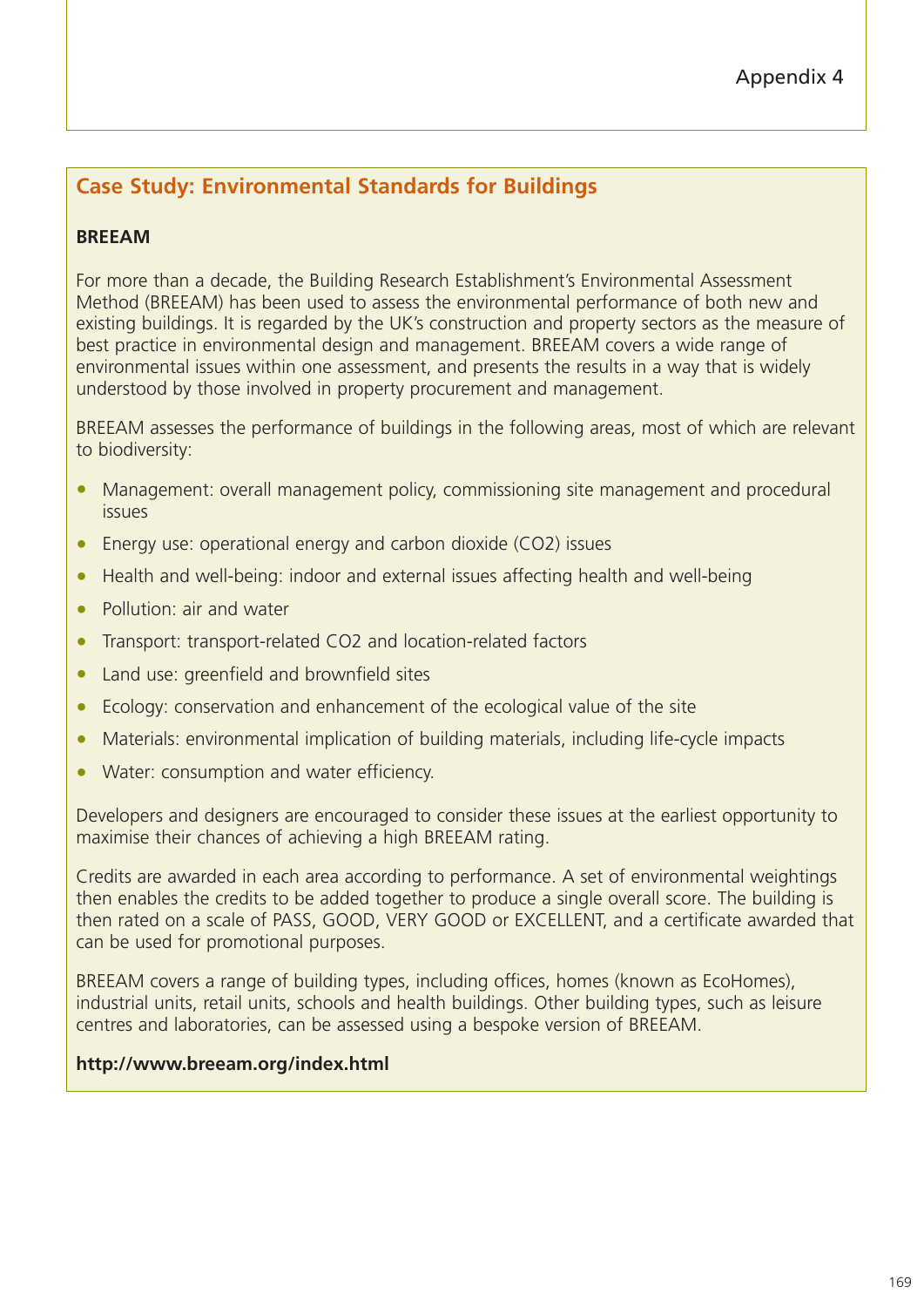# **Case Study: Information provision and raising awareness through the British Library**

#### **The British Library**

An increasing proportion of valuable research material related to genetics, climate change and biodiversity is 'born-digital' as e-journals and databases, and may only be used in this format. The British Library is actively supporting digital preservation and public access, and has introduced new initiatives and programmes to safeguard 'permanent access to the records of science'.

The British Library also has a Sound Archive Wildlife Collection containing over 130,000 fully documented field recordings. These are being used to create exciting new soundscapes and hundreds of wildlife sounds can be accessed on-line to raise awareness and understanding of biodiversity. Additionally, the British Library supplies recordings to a large number of external organisations to enhance educational exhibitions.

# **Case Study: A Biodiversity Audit of Local Authority Sites**

#### **Calderdale Metropolitan Borough Council, West Yorkshire**

Problem – The Council owns large numbers of parcels of land, ranging from small sections of roadside verge to important sites designated as SSSIs. These are the responsibility of various Council departments. Some of this land may have unrecognised existing or potential value to biodiversity. There was a need for a low cost, pragmatic solution.

#### **The solution –**

- Using GIS, the Council has mapped all unmaintained green spaces in Council ownership
- Using aerial photography, the Council has made an initial assessment of the biodiversity value of these sites – this has almost been completed.
- For sites showing biodiversity potential, a biodiversity site assessment is undertaken this is currently in progress.
- Departmental ownership and constraints will be identified for each site with potential.
- For the prime sites, practical steps will be taken to maximise biodiversity gain (e.g. reviewing grazing licences, agri-environmental funding)
- The Council will produce site management plans/briefs for key sites with biodiversity potential.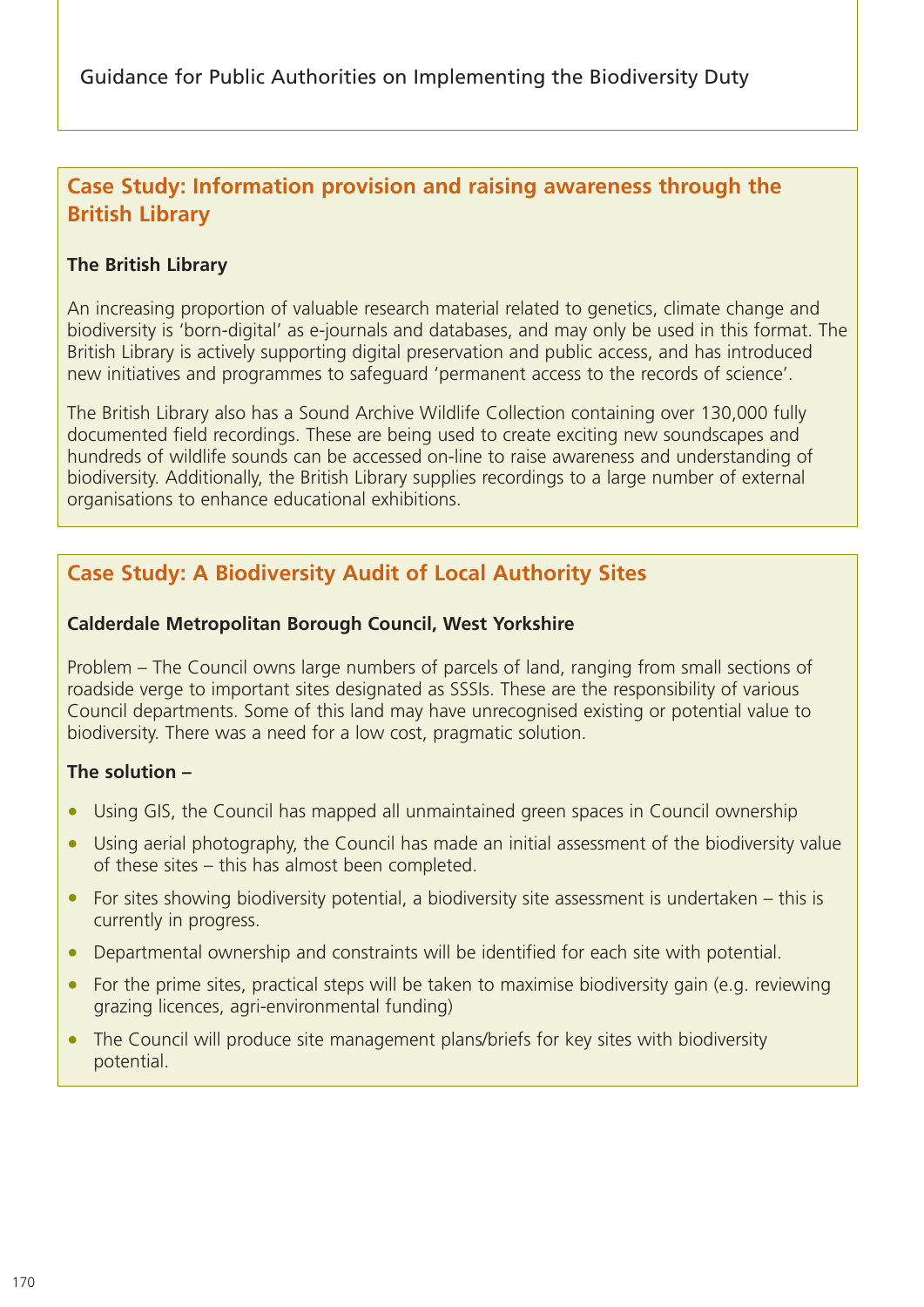# **Case Study: The EcoHouse – Leicester's Internationally Renowned Environmental Showhome**

#### **Leicester City Council**

The EcoHouse demonstrates hundreds of environmental features and ideas, raising awareness of environmental issues and inspiring visitors to make changes to their own homes and gardens. The EcoHouse has welcomed more than 100,000 visitors since it first opened in 1989. The project is managed by Groundwork Leicester and Leicestershire, and receives financial support from Leicester City Council. A major expansion and refurbishment programme took place before the EcoHouse re-opened in February 2000, funded by the National Lottery, the European Union and more than 100 businesses.

On-site interpretation uses technology and innovative approaches to provide a rewarding experience to visitors, and includes video presentations, an audio trail, a number of interactive displays and touch-screen computers providing detailed information about the environmental products on view. EcoHouse staff provide guided tours, as well as information and advice to visitors about saving energy and water, sourcing recycled products, and information on grants available for environmental home improvements.

The EcoHouse also offers educational tours for schools, and provides activities linked to the national curriculum, including interactive environmental computer games. A range of events are hosted on the site to encourage volunteer and community involvement to maintain the organic garden and grounds. The gardeners provide advice to owners of gardens of all sizes on environmentally-friendly approaches to gardening.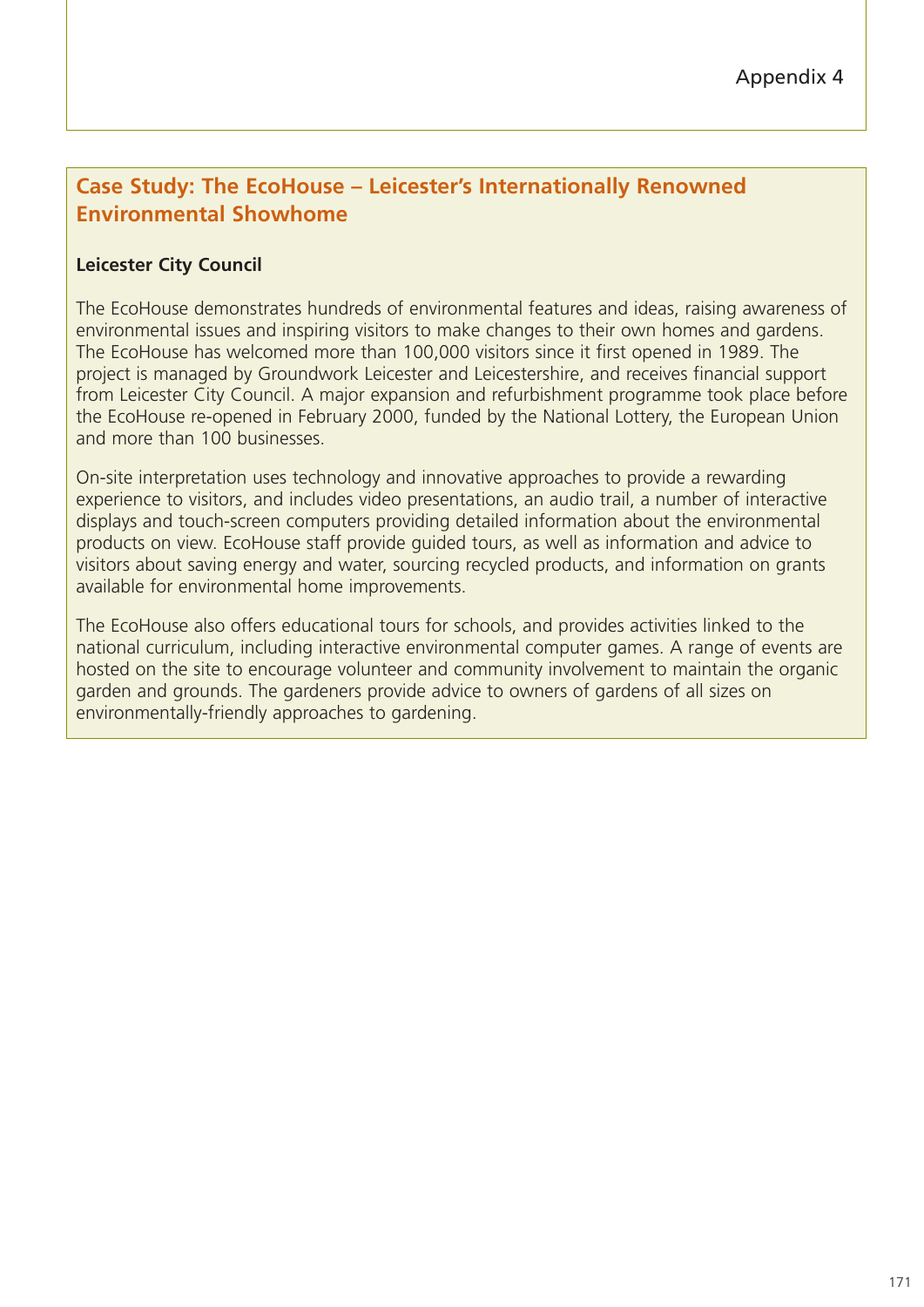## **Case Study: Wild about Manchester**

#### **Manchester City Council**

'Wild About Manchester' is a community focused campaign which aims to get schools and the public involved in conserving, protecting and enhancing biodiversity in Manchester for current and future generations. The key objectives of the campaign, relating to advice, education and awareness, are:

- **To create a species and habitat audit to establish a baseline of biodiversity in the city**. Local communities, schools and partners are all involved in the collation of biodiversity information to inform the species and habitat audit.
- **To promote biodiversity in Manchester**. Specific aims are to raise the profile of major natural attractions, to increase the involvement of local people in biodiversity by encouraging the formation of 'friends of' and community groups, to promote wildlife-friendly gardening, to fully utilise media opportunities and to promote the benefits of eco-tourism across the city.
- **To promote biodiversity as an environmental education resource**. Manchester City Council is making efforts to raise awareness of biodiversity through national curriculum studies, including the promotion of wildlife gardens in schools to facilitate wildlife surveys.

In 2006 there were more than 75 nature conservation projects across all wards in Manchester, involving more than 1,000 participants from local community groups, schools and members of the public. These projects created three new ponds and twelve wildlife hedges, planted eight fruit orchards and four wildflower meadows, and erected approximately 1,000 nest boxes across parks, gardens and school grounds.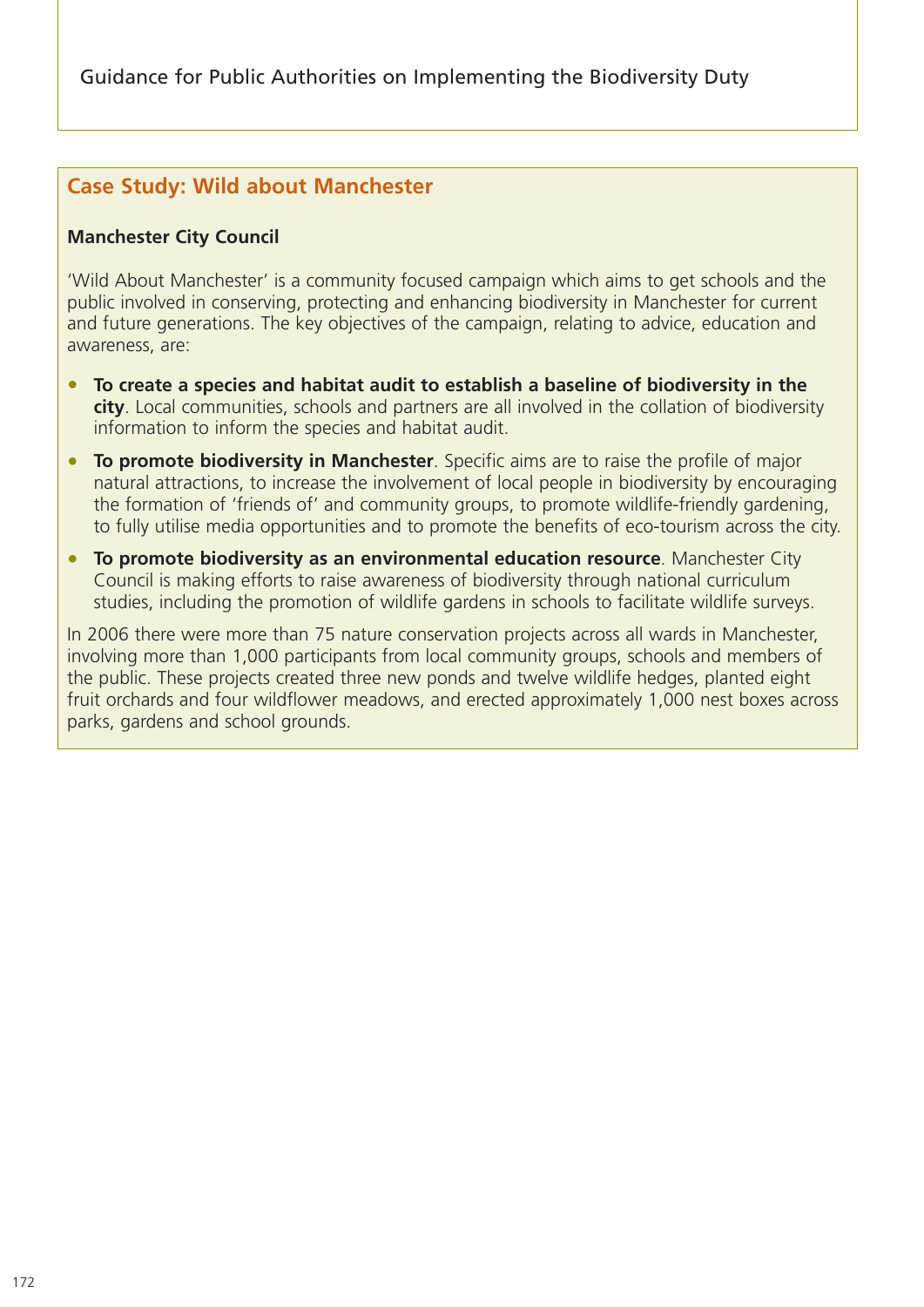# **Case Study: Northumberland County Council Local Food Procurement**

#### **Northumberland County Council**

Northumberland County Council aimed to improve the local economic impact of its procurement, and began this by shifting its food suppliers from non-local to local sources. The Council aims to have moved 10% of its procurement spending to local sources within the next three years. This is being done by:

- Raising awareness of the Council's contract needs by arranging a seminar for small, local suppliers;
- Maintaining the capability of local suppliers by working with regional business support agencies;
- Altering the specifications of tenders to open them to small, local businesses, and requiring the contractor to be able to assist the Council's Catering Services Department to pursue a sustainable food procurement strategy and be able to supply locally grown or organic produce.

The changes to the Council's tender process saw a five-fold increase in the number of expressions of interest from local suppliers, and the contracts for supplying meat, milk, bread and fruit and vegetables were all awarded to local suppliers.

Although the main aim of this scheme was to provide economic benefits to local industry, sourcing food locally is also likely to have significant positive environmental effects, and specifically biodiversity benefits. These include:

- Reducing the distances that food is transported, reducing greenhouse gas emissions of from transport and refrigeration, with indirect benefits for biodiversity;
- Encouraging the procurement of organically-grown food. Organically farmed land supports wildlife by not using agrochemicals, and providing new habitats such as field margins and hedgerows.

**http://www.sustainable-development.gov.uk/what/documents/northumberland-countycouncil1.pdf**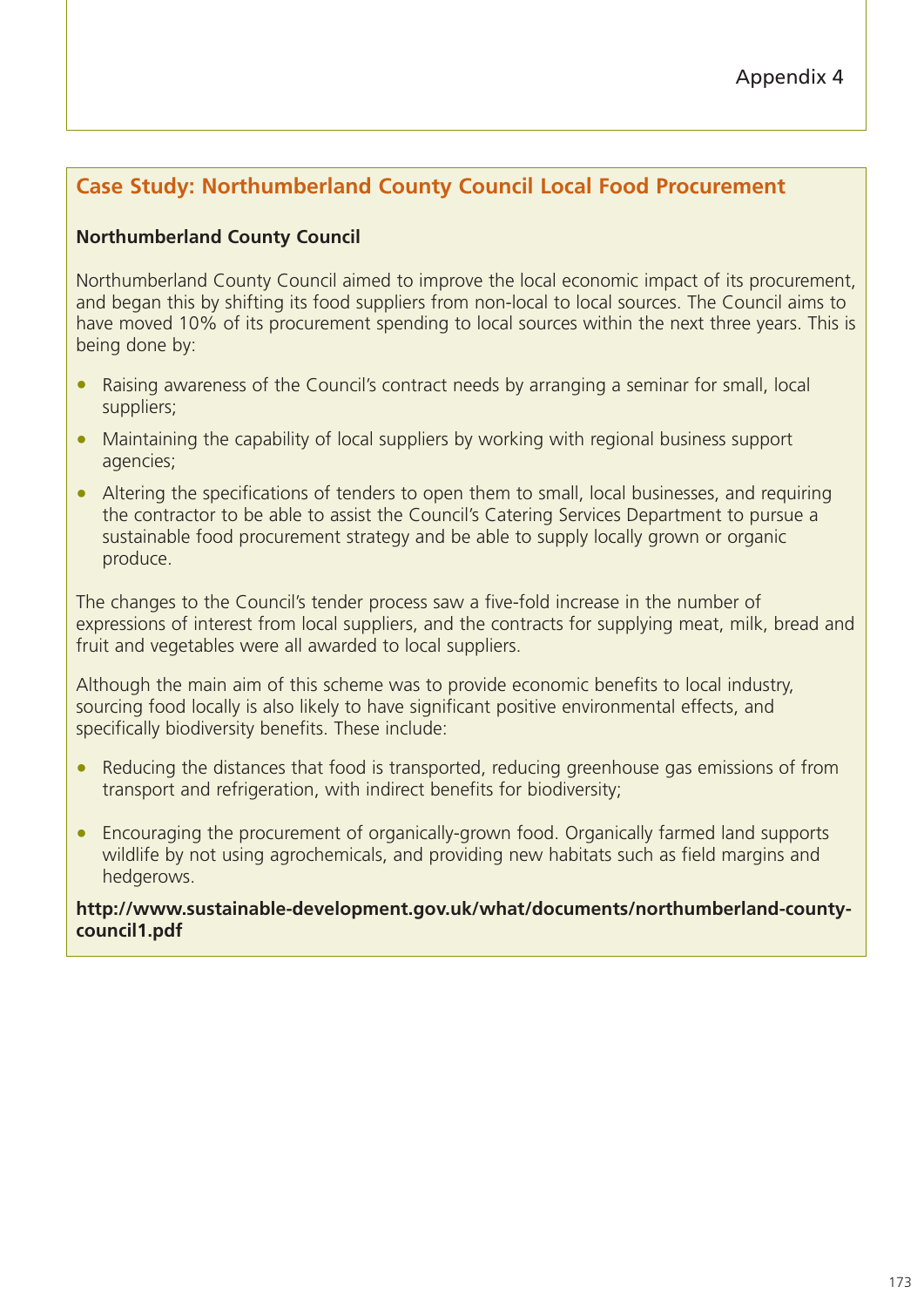# **Case Study: Portishead Golf Course**

#### **North Somerset District Council**

Portishead's seafront has a small 10ha public golf course. It is bordered by a public path along the seafront and a busy road with residential houses, as well as other areas of public open space on either side. In 2005, North Somerset Council's Grounds Maintenance Contracts Officer identified the site as having potential to be enhanced for wildlife, and sought advice from the Council's Biodiversity Officer and the Hawk and Owl Trust about improving its management. It was agreed that enhancements for biodiversity would add greatly to the site's amenity value, and a series of enhancements were proposed that would be straightforward to implement while creating habitats for birds, invertebrates and small mammals. These enhancements have included:

- A new species-rich hedgerow was planted along the bare fence line, which would also serve to screen the road and improve the visual amenity of the site and a further hedgerow was planted to border part of the public path by the seafront totalling approx. 150m. The hedge plants were part funded by North Somerset Council's Biodiversity Action Grant. The hedgerow was planted by the Carlton Centre Volunteers (a group of people with learning difficulties) with a supervisor from the Goblin Combe Environment Centre, Cleeve, and grounds maintenance workforce.
- A change to the grassland management regime, to encourage voles to support birds of prey, by cutting different parts of the course at different frequencies.
- Bat and bird boxes were installed, with funding from the Biodiversity Action Grant. Barn owls and kestrels are in the local area and this project is intended to provide new habitat for them.

Although the project is small in scale it demonstrates that improving public open space for wildlife can be fairly straightforward and can provide opportunities for social inclusion. It is intended that the project will be ongoing, subject to funding, with additional hedgerows and, hopefully, interpretation, as there are good views of the bird life to be viewed on the adjoining Severn Estuary. There are plans to undertake monitoring work and to publicise the work through a display in a local library at a future date.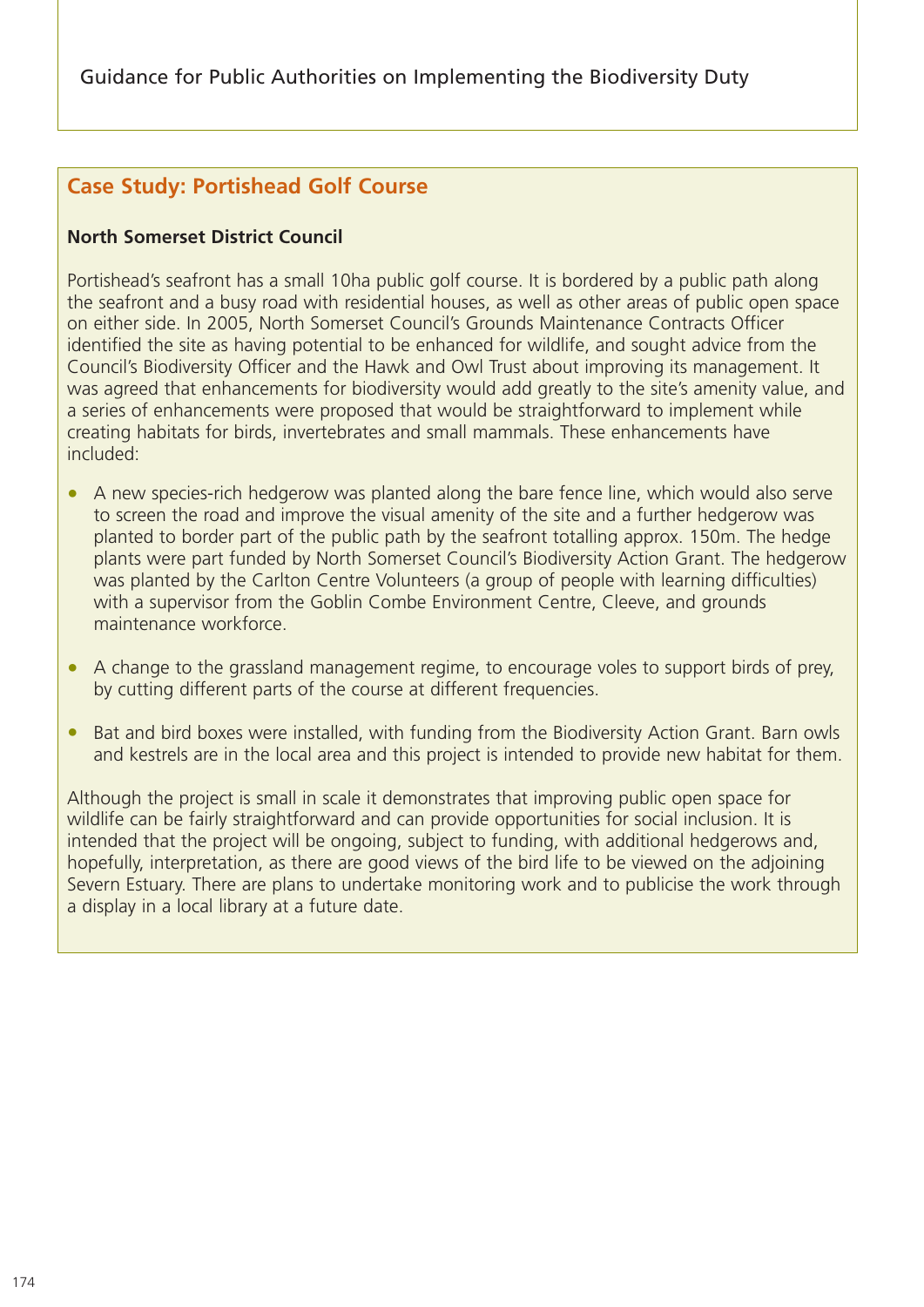# **Case Study: Project Bullfinch**

## **Manchester City Council**

Project Bullfinch aims to improve and stabilise an existing habitat for bullfinches, with significant involvement of the local community. The project focuses on Chorlton Water Park, South Manchester, where there is a strong resident population of bullfinches, a Biodiversity Action Plan species which has experienced a significant decline in recent decades.

The project involved planting of fruit trees, bushes and teasel to provide food at different times of year, and gorse for nesting and shelter. It has involved the local community in practical action to conserve their environment, while raising awareness of bullfinches and biodiversity more generally. The community was involved from the start of the project and at all stages throughout. A consultation exercise at Barlow Moor Community Association was undertaken to gather opinions and support. Many of the trees and plants were planted by school children and health walkers. It has helped to enhance local habitats, benefiting bullfinches and a variety of other species.

# **Case Study – West Sussex Notable Road Verges Scheme**

#### **West Sussex County Council**

In the early 1970s The Sussex Botanical Recording Society drew attention to the botanical significance of a number of road verges. Through discussions with the County Surveyor the Notable Road Verge (NRV) scheme was established. The key purpose was to ensure that the designated sites received appropriate management. The NRV scheme is now a central part of The West Sussex Road Verge BAP, which establishes a series of objectives and actions to enhance the management of road verges for biodiversity (see **http://www.biodiversitysussex.org**).

There are now 84 NRVs. While most have been designated for their flora, some are of importance for invertebrates and fungi. The County Council has identified the location of the NRVs with marker posts and each is subject to an agreed management regime.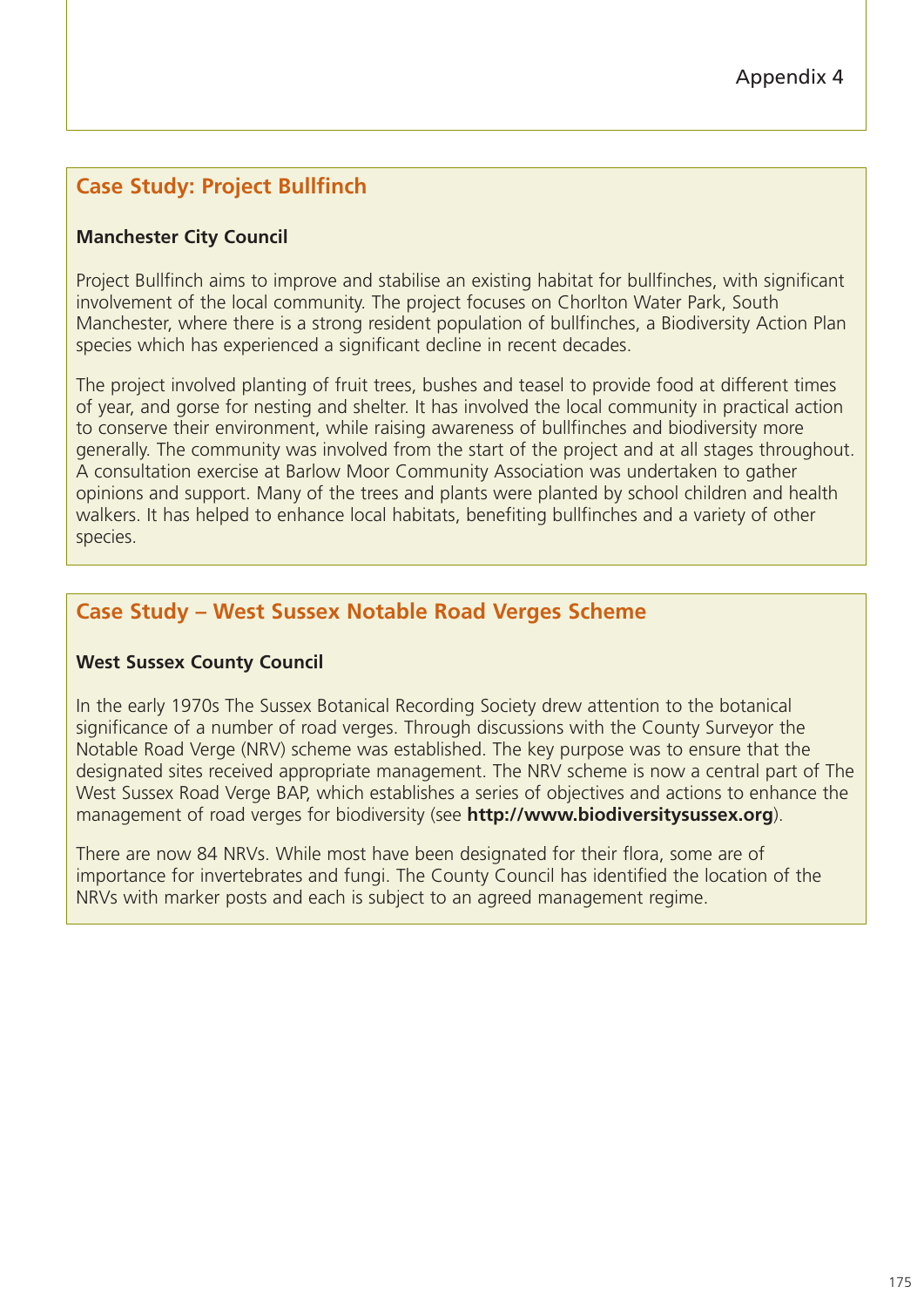# **Case study: A Biodiversity Action Plan for London Underground**

## **London Underground, Metronet Rail, Tube Lines, London Biodiversity Partnership and its partners, Transport for London.**

This case study presents an example of how a transport organisation has produced a Biodiversity Action Plan (BAP) to improve understanding and management of biodiversity.

London Underground (LU) is one of the largest land owners in London. Over half of the network is above ground and LU is aware that trackside vegetation is a valuable haven for plans and animals, particularly in central London. LU felt that it needed a co-ordinated approach to ensure that the biodiversity value of its property is managed appropriately as it moves into a major period of investment across the network.

Based on an initial LU survey and a series of surveys carried out by LU's Public Private Partnership contractors, Metronet and Tube Lines, LU built up a picture of the plants, animals and habitats on their property. LU worked with the London Biodiversity Partnership and its partners to understand what could be done to conserve and, where possible, enhance the biodiversity value of their trackside. Metronet and Tube Lines maintain the trackside habitat, so LU worked closely with them in agreeing future activities and initiatives in the London Underground Biodiversity Action Plan.

Developing the BAP has given LU a much better understanding of the biodiversity value of its property and how it can manage this. The BAP will allow it to apply good trackside management consistently across the network and it will help promote biodiversity to staff and the millions of people who travel with LU each year.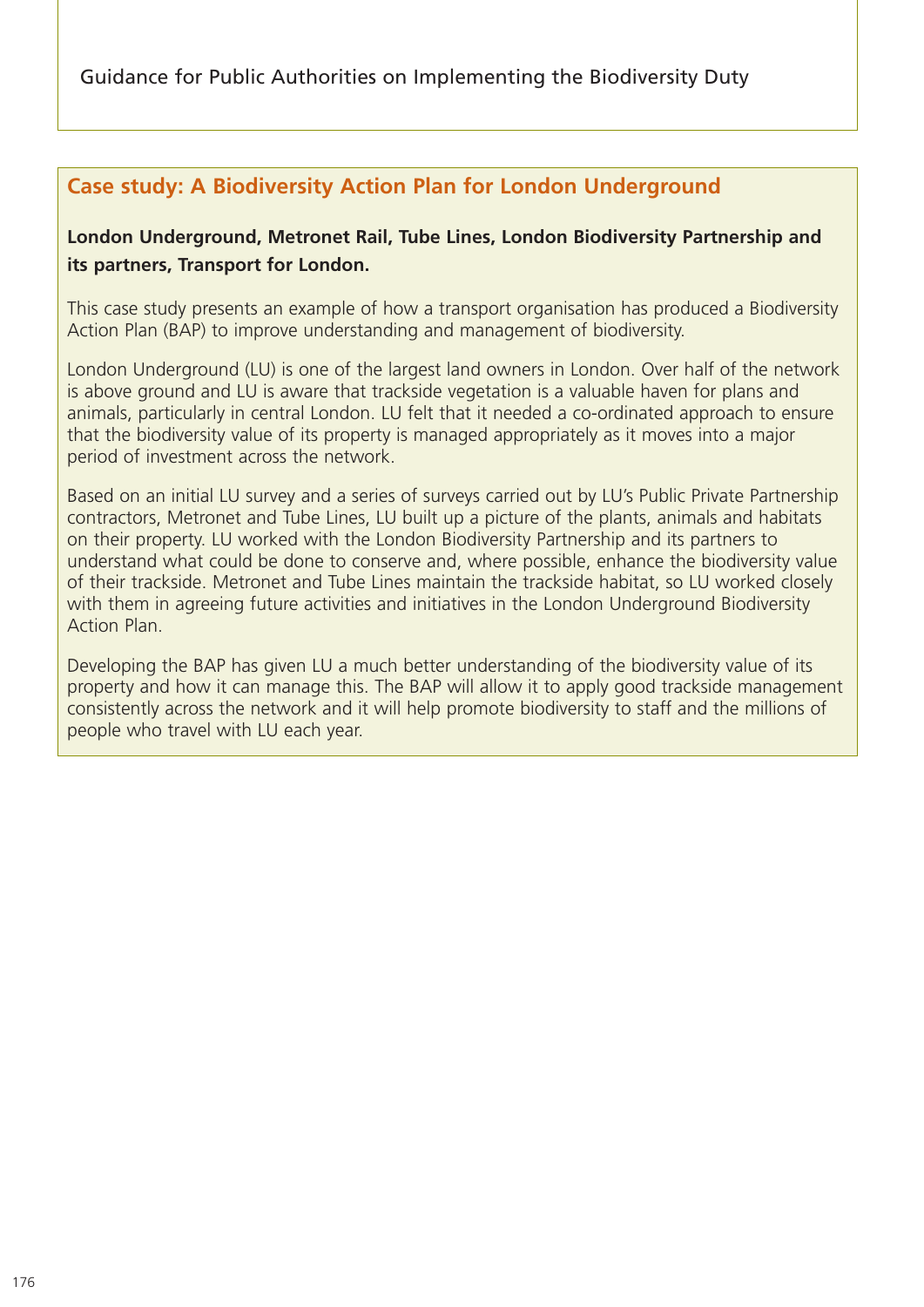# **Case study: Design for Biodiversity Guidance**

**Organisation/Partnership:** London Development Agency, Greater London Authority, Natural England, Groundwork and London Wildlife Trust.

This case study presents an example of how a development agency is promoting biodiversity conservation in design and management of the built environment.

The Design for Biodiversity project is a partnership project established to promote the conservation of wildlife as part of the design and management of buildings and urban landscapes in London. Although the project is London-based, the importance of Design for Biodiversity and the features and opportunities addressed are wholly relevant and applicable within all development and regeneration.

Design for Biodiversity promotes the ecological function of a built structure and environs in its local context. This requires not only the consideration of how a built structure can minimise any adverse impact upon the local ecology, but also a consideration of whether the built structure or its landscaped environment can deliver any wider ecological benefits or enhancements.

The initiative has established a guidance document that provides a step-by-step approach to addressing biodiversity when planning and delivering built developments in London. It includes five key steps that are necessary to ensure compliance and achieve best practice:

- consultation and scoping;
- survey and impact assessment;
- incorporating biodiversity objectives;
- identifying enhancement, mitigation or compensation;
- ensuring appropriate management and aftercare.

The guidance can be can be downloaded at **www.d4b.org.uk**, where the website provides further information on biodiversity planning policy for London, and case studies of good practice that illustrate how to integrate features into development.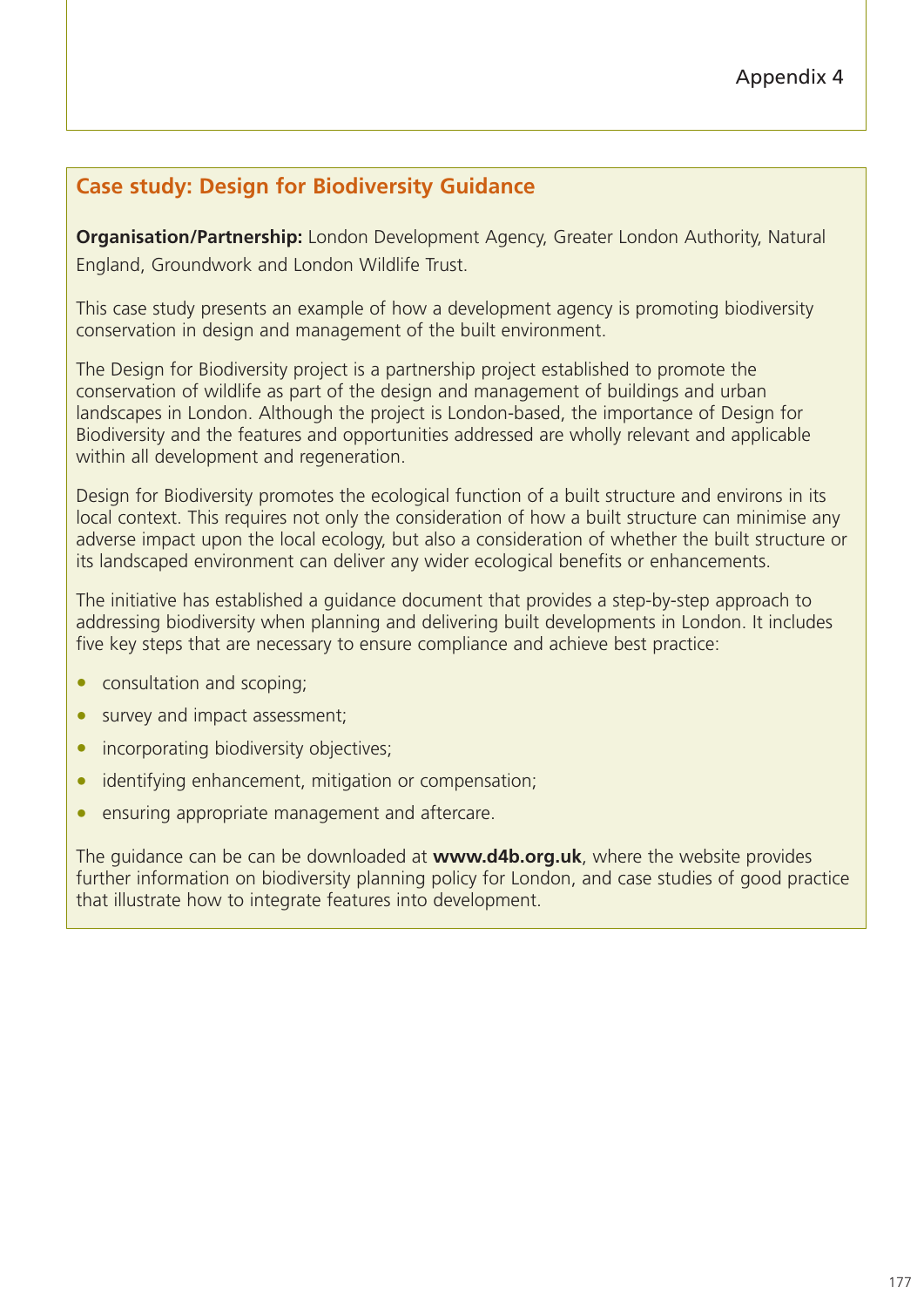## **Case study: Managing the Release from Reservoirs to Benefit Biodiversity**

## **Yorkshire Water**

Yorkshire reservoirs are situated in some of the most dramatic and beautiful scenery in England. In addition to their recreational value, they are also highly important for wildlife. However, the principal function of the reservoirs is industrial. Most were built by the Victorians to supply drinking water to the expanding cities of Yorkshire and to provide water for the textile and steel industries, fuelling the great industrial engine of the North.

Reservoirs are a vital component of Yorkshire's water supply, meeting nearly half of the demand. In addition, many reservoirs provide compensation water which must be released to the watercourse downstream in order to meet the needs of industry and to protect the environment by maintaining a baseflow. However, most of the historical industry has now declined, making the releases generally surplus to industrial needs. Also, releases were not specifically designed to meet environmental needs and are therefore sub-optimal.

Recognising that there was an opportunity, Yorkshire Water has worked in collaboration with the Environment Agency and Durham University since 2002, to investigate the feasibility of operating reservoirs differently, to both maximise the resource and benefit biodiversity.

At pilot catchments near Sheffield and Holmfirth, compensation releases have been redesigned to optimise reservoir operation and improve flows downstream. Releases have been designed to benefit brown trout based on their lifecycle requirements, by creating seasonally variable flows, including a spate in autumn to encourage trout spawning migration.

Stakeholders such as the Salmon and Trout Association, Sheffield Wildlife Trust and local wildlife groups were involved right from the start, bringing valuable local knowledge and support.

The pilot trials have proved a success, benefiting the trout population (and anglers) through faster growth rates and increased spawning, and providing improved habitat for invertebrates such as caddis and mayflies.

Building on this success, Yorkshire Water aims to apply the techniques and lessons learnt from the pilots to other suitable reservoirs in the region, seeking more opportunities to manage its operations to benefit the biodiversity of the region.